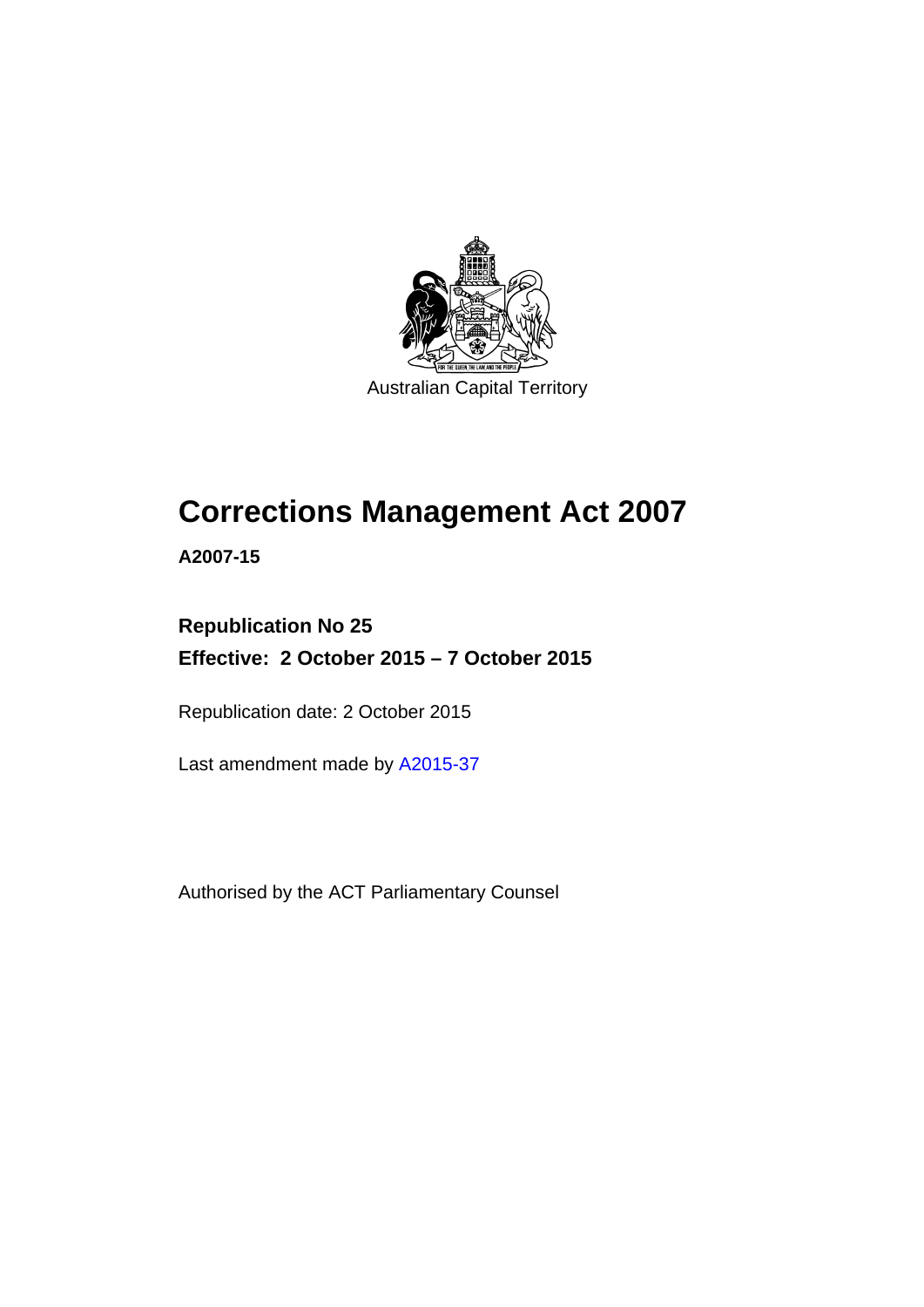#### **About this republication**

#### **The republished law**

This is a republication of the *Corrections Management Act 2007* (including any amendment made under the *[Legislation Act 2001](http://www.legislation.act.gov.au/a/2001-14)*, part 11.3 (Editorial changes)) as in force on 2 October 2015*.* It also includes any commencement, amendment, repeal or expiry affecting this republished law to 2 October 2015.

The legislation history and amendment history of the republished law are set out in endnotes 3 and 4.

#### **Kinds of republications**

The Parliamentary Counsel's Office prepares 2 kinds of republications of ACT laws (see the ACT legislation register at [www.legislation.act.gov.au](http://www.legislation.act.gov.au/)):

- authorised republications to which the *[Legislation Act 2001](http://www.legislation.act.gov.au/a/2001-14)* applies
- unauthorised republications.

The status of this republication appears on the bottom of each page.

#### **Editorial changes**

The *[Legislation Act 2001](http://www.legislation.act.gov.au/a/2001-14)*, part 11.3 authorises the Parliamentary Counsel to make editorial amendments and other changes of a formal nature when preparing a law for republication. Editorial changes do not change the effect of the law, but have effect as if they had been made by an Act commencing on the republication date (see *[Legislation Act 2001](http://www.legislation.act.gov.au/a/2001-14)*, s 115 and s 117). The changes are made if the Parliamentary Counsel considers they are desirable to bring the law into line, or more closely into line, with current legislative drafting practice.

This republication includes amendments made under part 11.3 (see endnote 1).

#### **Uncommenced provisions and amendments**

If a provision of the republished law has not commenced, the symbol  $\mathbf{U}$  appears immediately before the provision heading. Any uncommenced amendments that affect this republished law are accessible on the ACT legislation register [\(www.legislation.act.gov.au\)](http://www.legislation.act.gov.au/). For more information, see the home page for this law on the register.

#### **Modifications**

If a provision of the republished law is affected by a current modification, the symbol  $\mathbf{M}$ appears immediately before the provision heading. The text of the modifying provision appears in the endnotes. For the legal status of modifications, see the *[Legislation Act 2001](http://www.legislation.act.gov.au/a/2001-14)*, section 95.

#### **Penalties**

At the republication date, the value of a penalty unit for an offence against this law is \$150 for an individual and \$750 for a corporation (see *[Legislation Act 2001](http://www.legislation.act.gov.au/a/2001-14)*, s 133).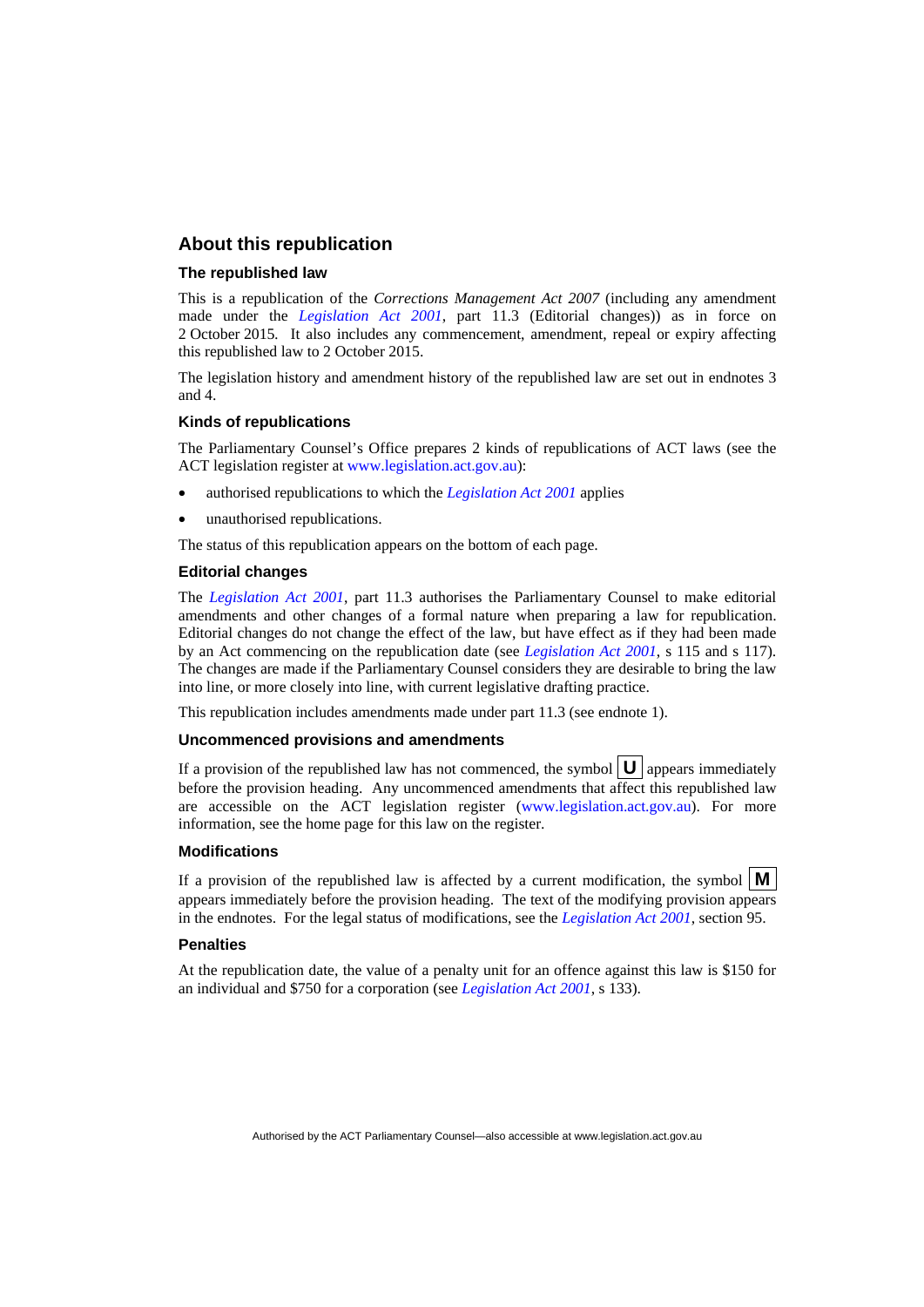

# **Corrections Management Act 2007**

## **Contents**

|                  |                                                       | Page       |
|------------------|-------------------------------------------------------|------------|
| Preamble         |                                                       | 2          |
|                  |                                                       |            |
|                  | <b>Preliminary</b>                                    |            |
| <b>Chapter 1</b> |                                                       |            |
| 1                | Name of Act                                           |            |
| 3                | Dictionary                                            |            |
| 4                | <b>Notes</b>                                          |            |
| 5                | Offences against Act-application of Criminal Code etc | 2          |
| 6                | Application of Act-detainees                          | 2          |
|                  |                                                       |            |
| <b>Chapter 2</b> | <b>Objects and principles</b>                         |            |
| 7                | Main objects of Act                                   | 4          |
| 8                | Management of correctional services                   | 4          |
| 9                | Treatment of detainees generally                      | 5          |
| 10               | Treatment of remandees                                | 5          |
|                  |                                                       |            |
| R <sub>25</sub>  | Corrections Management Act 2007                       | contents 1 |
| 02/10/15         | Effective: 02/10/15-07/10/15                          |            |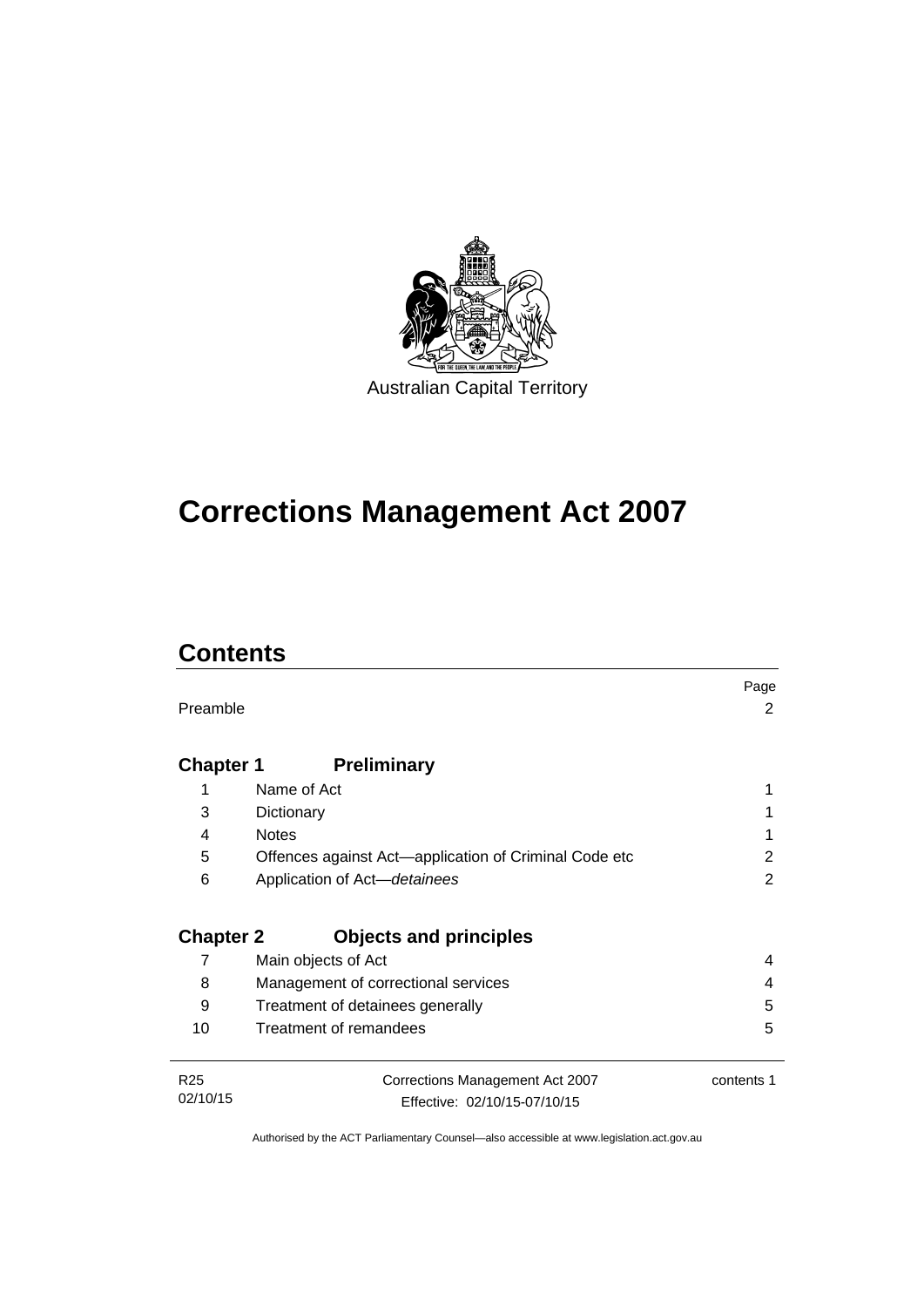| Contents |
|----------|
|----------|

|       |                                                | Page |
|-------|------------------------------------------------|------|
| $-11$ | Treatment of certain detainees                 |      |
| -12   | Correctional centres—minimum living conditions |      |

## **Chapter 3 [Administration](#page-23-0)**

| <b>Part 3.1</b>  | <b>Administration-general</b>                                          |                 |
|------------------|------------------------------------------------------------------------|-----------------|
| 13               | Ministerial directions to director-general                             | 8               |
| 14               | Corrections policies and operating procedures                          | 8               |
| 15               | Exclusions from notified corrections policies and operating procedures | 9               |
| 16               | Director-general directions                                            | 10              |
| 17               | Director-general delegations                                           | 11              |
| 18               | Chief police officer delegations                                       | 11              |
| <b>Part 3.2</b>  | <b>Corrections officers</b>                                            |                 |
| 19               | Corrections officers-appointment                                       | 12              |
| 20               | Corrections officers-functions                                         | 12              |
| 21               | Doctors-health service appointments                                    | 13              |
| 22               | Health practitioners-non-therapeutic functions                         | 13              |
| 23               | Identity cards                                                         | 13              |
| <b>Part 3.3</b>  | <b>Correctional centres</b>                                            |                 |
| 24               | Correctional centres-declaration                                       | 15              |
| 25               | Correctional centres-arrangements with NSW                             | 15              |
| <b>Part 3.4</b>  | <b>Administration-special provisions</b>                               |                 |
| 26               | Declaration of emergency                                               | 17              |
| 27               | <b>Emergency powers</b>                                                | 18              |
| 28               | Arrangements with police                                               | 18              |
| <b>Chapter 4</b> | Detention in police and court cells etc                                |                 |
| 29               | Definitions-ch 4                                                       | 19              |
| 30               | Detention in police cells                                              | 19              |
| 31               | Detention in police cells-search powers etc                            | 20              |
| 31A              | Detention in police cells—additional provisions for young detainees    | 21              |
| contents 2       | Corrections Management Act 2007                                        | R <sub>25</sub> |
|                  | Effective: 02/10/15-07/10/15                                           | 02/10/15        |

Effective: 02/10/15-07/10/15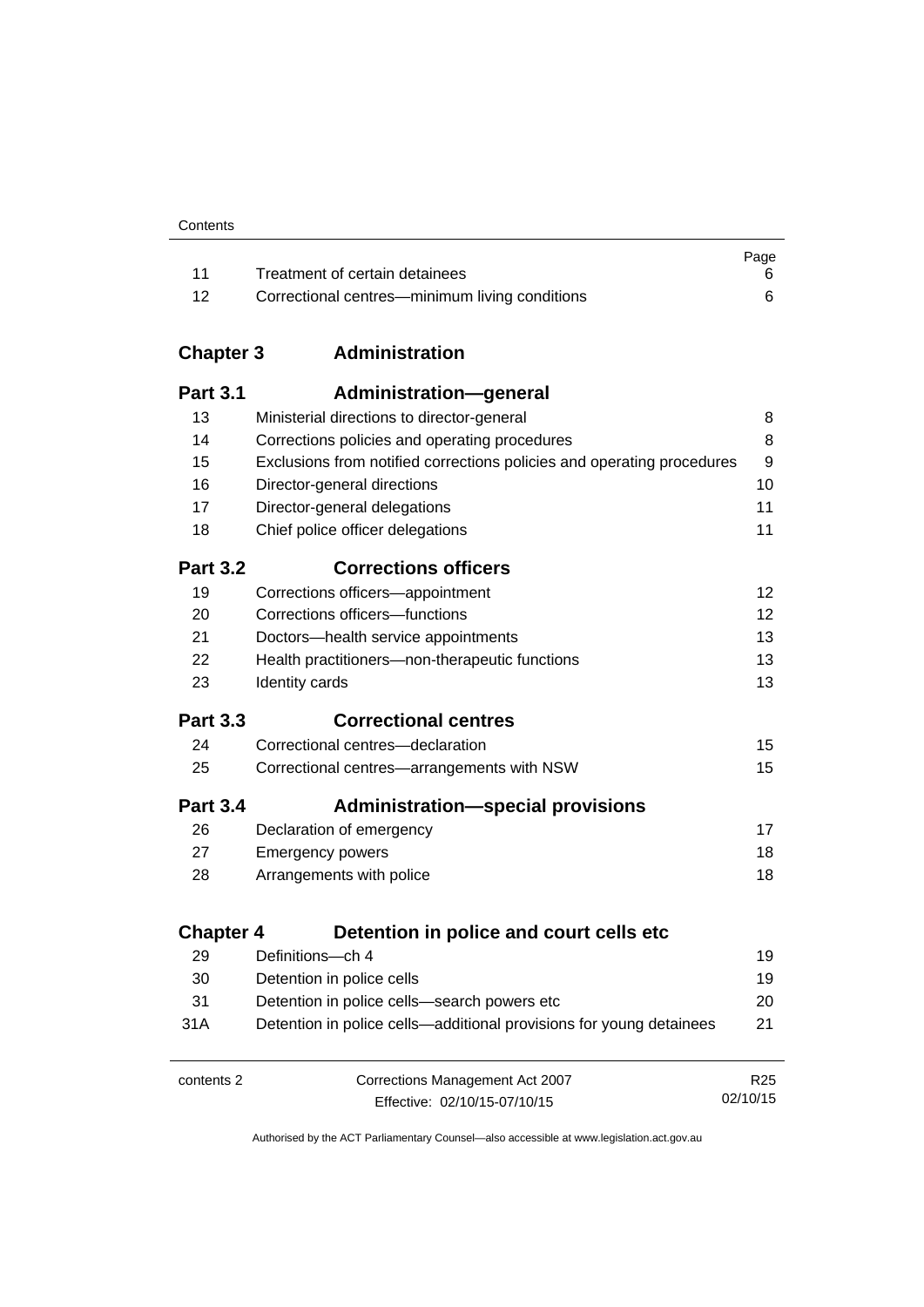|                                                                    | Page         |
|--------------------------------------------------------------------|--------------|
| Other police powers not limited                                    | 22.          |
| Detention in court cells                                           | $22^{\circ}$ |
| Detention in court cells—additional provisions for young detainees | 23           |
| Detainees accommodated away from correctional centre               | 24           |
|                                                                    |              |

## **Chapter 5 [Escorting detainees](#page-41-0)**

| 35 | Escort officer functions etc                      | 26. |
|----|---------------------------------------------------|-----|
| 36 | Escorting arrested person to court etc.           | 26. |
| 37 | Custody etc during proceedings                    | 27  |
| 38 | Executing warrants of imprisonment or remand etc. | 27  |
| 39 | Other powers not limited                          | 28. |

## **Chapter 6 [Living conditions at correctional centres](#page-44-0)**

| 40 | Food and drink                                     | 29 |
|----|----------------------------------------------------|----|
| 41 | Clothing                                           | 30 |
| 42 | Personal hygiene                                   | 30 |
| 43 | Sleeping areas                                     | 31 |
| 44 | Treatment of convicted and non-convicted detainees | 31 |
| 45 | Access to open air and exercise                    | 32 |
| 46 | Communication with family and others               | 33 |
| 47 | Telephone calls                                    | 34 |
| 48 | Mail                                               | 35 |
| 49 | Visits by family members etc                       | 37 |
| 50 | Contact with accredited people                     | 38 |
| 51 | Visits-protected communications                    | 39 |
| 52 | News and educational services                      | 39 |
| 53 | Health care                                        | 40 |
| 54 | Transfers to health facilities                     | 41 |
| 55 | Religious, spiritual and cultural needs            | 42 |
|    |                                                    |    |

## **Chapter 7 [Inspection of correctional centres](#page-59-0)**

| 56              | Independent inspections                                          | 44         |
|-----------------|------------------------------------------------------------------|------------|
| 57              | Official visitors—meaning of entitled person and visitable place | 44         |
|                 |                                                                  |            |
| R <sub>25</sub> | Corrections Management Act 2007                                  | contents 3 |
| 02/10/15        | Effective: 02/10/15-07/10/15                                     |            |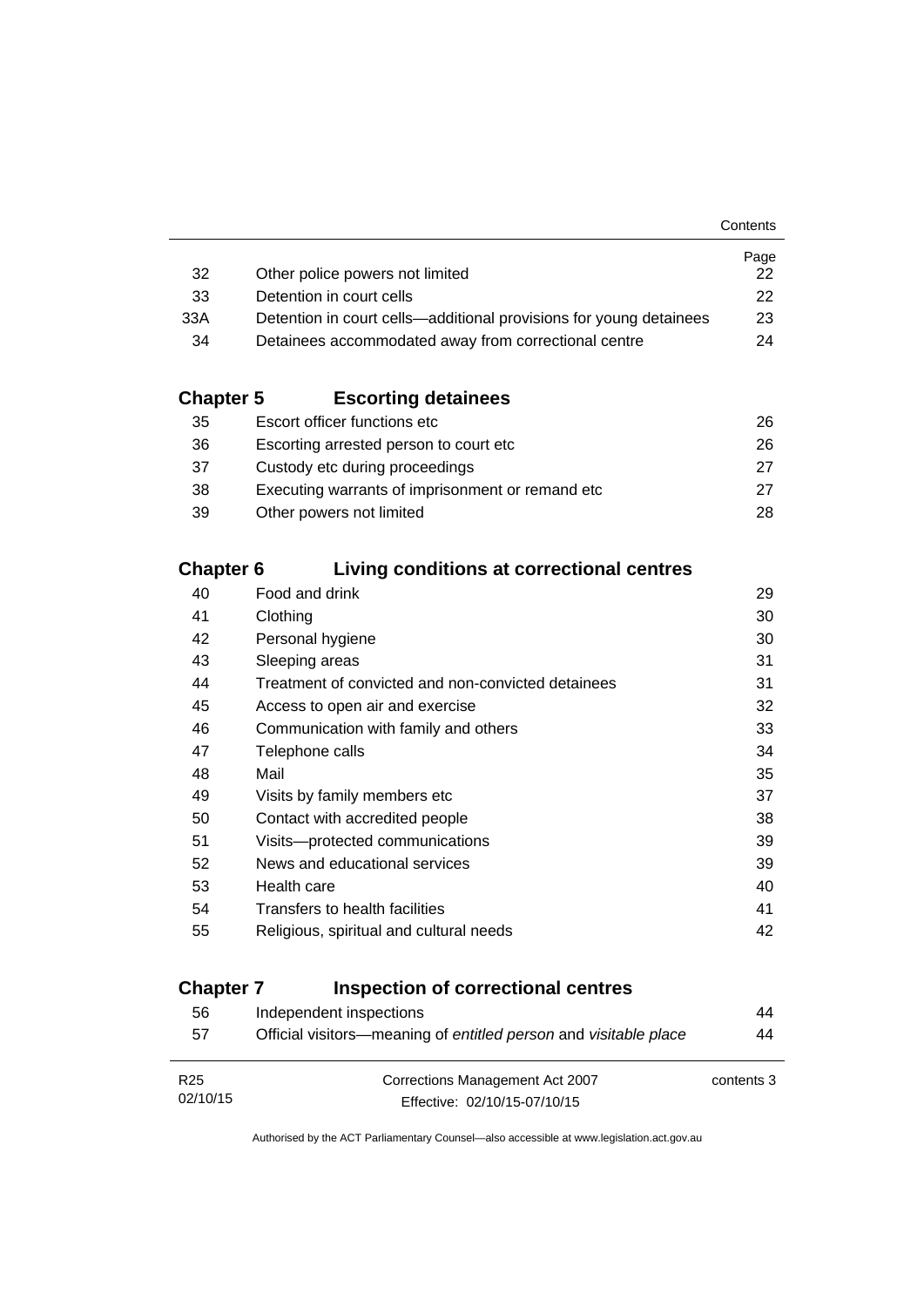| 62               | Relationship with other inspection laws            | Page<br>45 |
|------------------|----------------------------------------------------|------------|
| <b>Chapter 8</b> | <b>Admission to correctional centres</b>           |            |
| 63               | Meaning of <i>admission</i> to correctional centre | 47         |
| 64               | Authority for detention                            | 47         |
| 65               | Identification of detainees                        | 48         |
| 66               | Information about entitlements and obligations     | 49         |
| 67               | Initial assessment                                 | 51         |
| 68               | Health assessment                                  | 51         |
| 69               | Alcohol and drug tests on admission                | 52         |
| 70               | Strip search on admission                          | 52         |
| 71               | Property of detainees                              | 52         |
| 72               | Security classification                            | 53         |
| 73               | Case management plan                               | 54         |
| 74               | Entries in register of detainees                   | 54         |

## **Chapter 9 [Management and security](#page-70-0)**

| <b>Part 9.1</b> | <b>Management and security-general</b>                                   |    |
|-----------------|--------------------------------------------------------------------------|----|
| 75              | Compliance with director-general's directions                            | 55 |
| 76              | Register of detainees                                                    | 55 |
| 77              | Health reports                                                           | 56 |
| 78              | Case management plans-scope etc                                          | 58 |
| 79              | Transgender and intersex detainees—sexual identity                       | 60 |
| 80              | Security classification-basis etc                                        | 61 |
| 81              | Prohibited things                                                        | 62 |
| 82              | Possession of prohibited things                                          | 62 |
| 83              | Work by detainees                                                        | 63 |
| 84              | Trust accounts for detainees                                             | 63 |
| 85              | Prohibited areas                                                         | 63 |
| 86              | Nonsmoking areas                                                         | 64 |
| 87              | Management and security-corrections policies and operating<br>procedures | 64 |

| contents 4 | Corrections Management Act 2007 | R <sub>25</sub> |
|------------|---------------------------------|-----------------|
|            | Effective: 02/10/15-07/10/15    | 02/10/15        |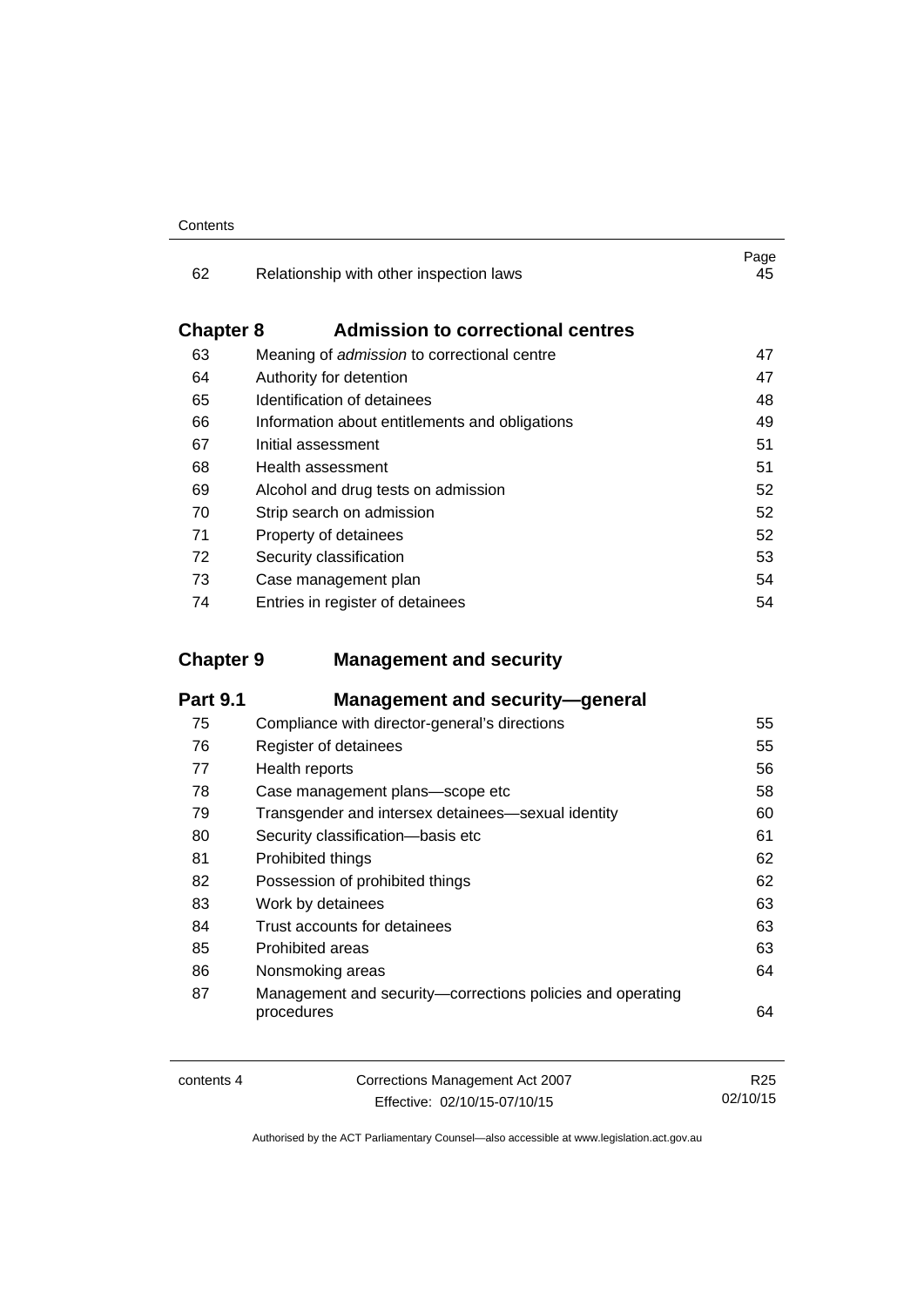|                 |                                                     | Contents   |
|-----------------|-----------------------------------------------------|------------|
|                 |                                                     | Page       |
| <b>Part 9.2</b> | <b>Segregation</b>                                  |            |
| 88              | Meaning of segregation                              | 65         |
| 89              | Segregation under pt 9.2-purpose                    | 65         |
| 90              | Segregation-safety and security                     | 65         |
| 91              | Segregation-protective custody                      | 66         |
| 92              | Segregation-health                                  | 68         |
| 93              | Interstate segregated detainees transferred to ACT  | 69         |
| 94              | Segregated detainees removed to NSW                 | 70         |
| 95              | Segregation not to affect minimum living conditions | 70         |
| 96              | Application for review of segregation directions    | 70         |
| 97              | Review of segregation directions                    | 71         |
| 98              | Other separation of detainees                       | 72         |
| <b>Part 9.3</b> | <b>Monitoring</b>                                   |            |
| 99              | Monitoring-general considerations                   | 73         |
| 100             | Monitoring at correctional centres                  | 73         |
| 101             | Personal monitoring devices                         | 74         |
| 102             | Interfering with personal monitoring devices        | 74         |
| 103             | Monitoring telephone calls etc                      | 74         |
| 104             | Monitoring ordinary mail                            | 75         |
| 105             | Monitoring protected mail                           | 77         |
| 106             | Mail searches-consequences                          | 77         |
| <b>Part 9.4</b> | <b>Searches</b>                                     |            |
| Division 9.4.1  | Searches-general                                    |            |
| 107             | Definitions-searches                                | 78         |
| 108             | Intrusiveness of searches                           | 79         |
| 109             | Searches of transgender and intersex detainees      | 79         |
| 110             | Register of strip and body searches                 | 80         |
| Division 9.4.2  | Scanning, frisk and ordinary searches               |            |
| 111             | Scanning, frisk and ordinary searches-directions    | 80         |
| 112             | Scanning, frisk and ordinary searches-requirements  | 81         |
| Division 9.4.3  | <b>Strip searches</b>                               |            |
| 113             | Meaning of seizeable item-div 9.4.3                 | 82         |
|                 |                                                     |            |
| R <sub>25</sub> | Corrections Management Act 2007                     | contents 5 |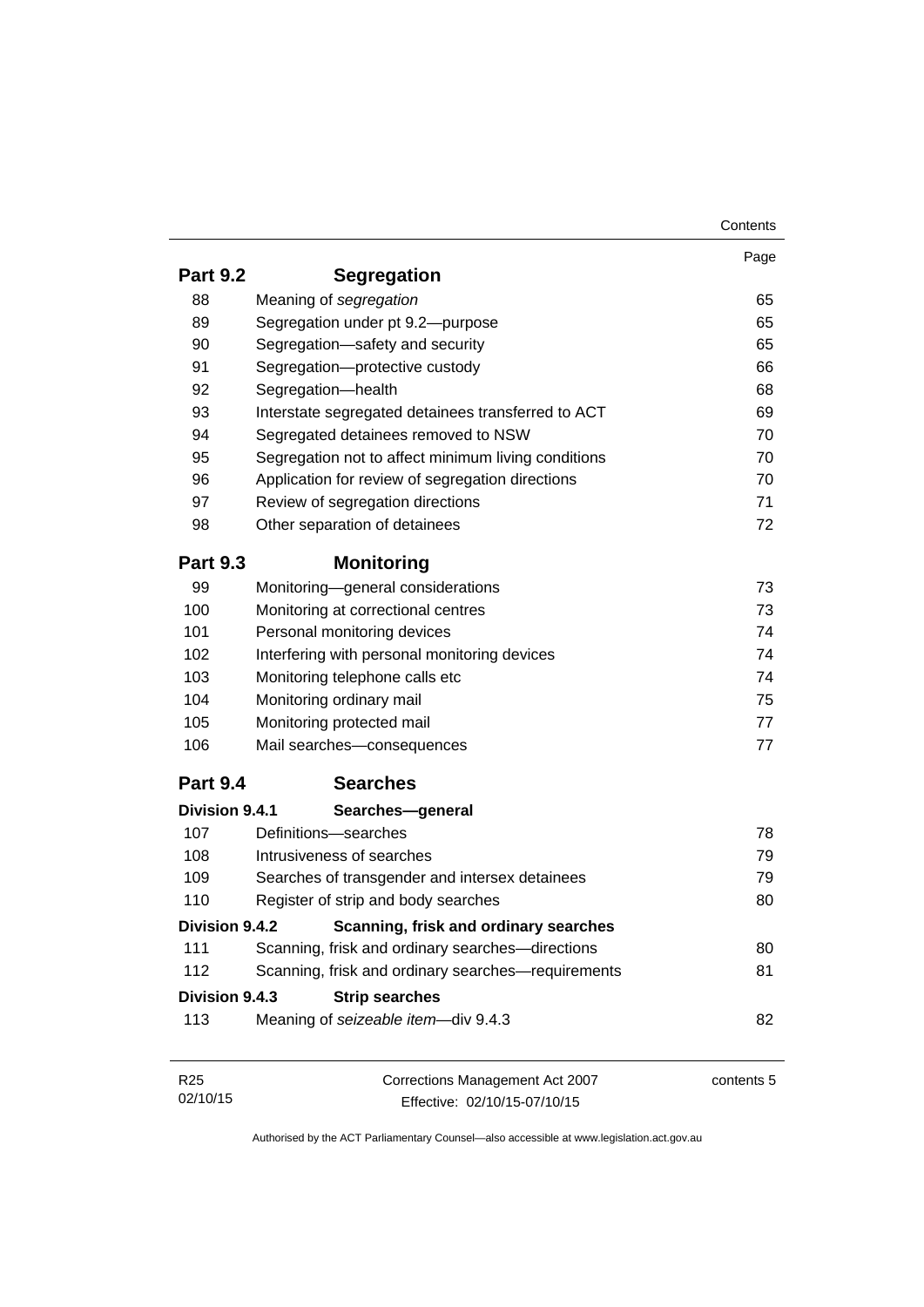|                 |                                                                  | Page            |
|-----------------|------------------------------------------------------------------|-----------------|
| 113A            | Strip searches—when may be conducted                             | 82              |
| 113B            | Strip searches-on suspicion                                      | 82              |
| 113C            | Strip searches-where prudent                                     | 83              |
| 114             | Strip searches-presence of corrections officers                  | 84              |
| 115             | Strip searches-general rules                                     | 84              |
| Division 9.4.4  | <b>Body searches</b>                                             |                 |
| 116             | Body searches-directions                                         | 85              |
| 117             | Body searches—presence of nurse and corrections officers         | 86              |
| 118             | Body searches-assistance from corrections officer                | 86              |
| 119             | Body searches-rules about detainee's clothing                    | 87              |
| 120             | Body searches-rules about touching detainee                      | 87              |
| 121             | Body searches-seizing things                                     | 87              |
| Division 9.4.5  | Searches of premises and property                                |                 |
| 122             | Searches-premises and property                                   | 88              |
| 123             | Searches of detainee cells-legally privileged material           | 89              |
| 124             | Searches of detainee cells-suspected legally privileged material | 89              |
| Division 9.4.6  | Searches-miscellaneous                                           |                 |
| 125             | Searches-use of corrections dogs                                 | 90              |
| 126             | Searches-use of force                                            | 91              |
| <b>Part 9.5</b> | <b>Seizing property</b>                                          |                 |
| 127             | Seizing mail etc                                                 | 92              |
| 128             | Seizing property-general                                         | 93              |
| 129             | Receipt for seizure                                              | 93              |
| 130             | Forfeiture of things seized                                      | 94              |
| 131             | Return of things seized but not forfeited                        | 95              |
| <b>Part 9.6</b> | <b>Alcohol and drug testing</b>                                  |                 |
| Division 9.6.1  | General                                                          |                 |
| 132             | Definitions-drug and test sample                                 | 97              |
| 133             | When test sample positive                                        | 97              |
| Division 9.6.2  | Alcohol and drug testing-detainees                               |                 |
| 134             | Alcohol and drug testing of detainees                            | 99              |
| 135             | Effect of positive test sample from detainee                     | 99              |
| contents 6      | Corrections Management Act 2007                                  | R <sub>25</sub> |
|                 | Effective: 02/10/15-07/10/15                                     | 02/10/15        |
|                 |                                                                  |                 |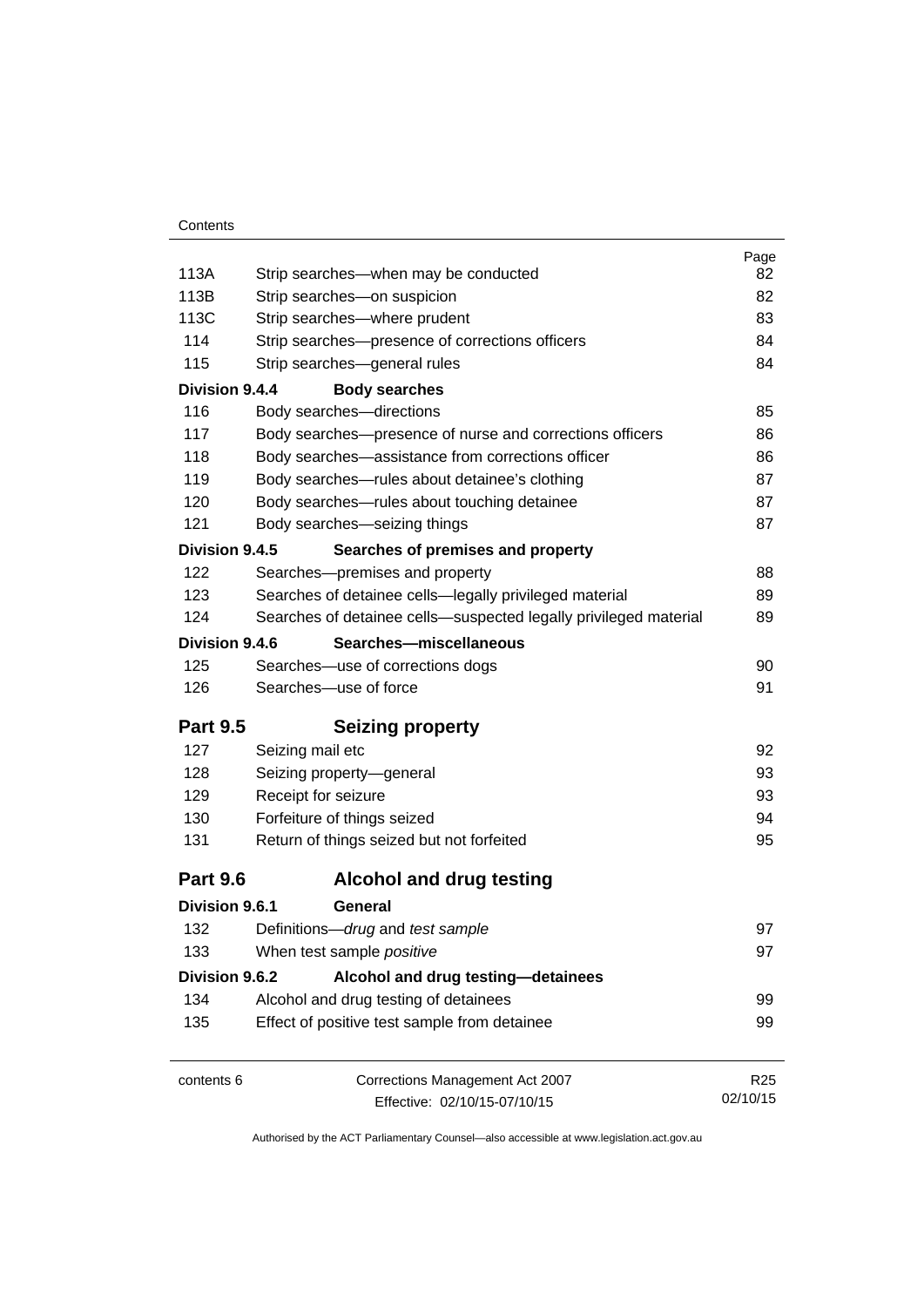|                   |                                                         | Contents   |
|-------------------|---------------------------------------------------------|------------|
|                   |                                                         | Page       |
| Division 9.6.3    | Alcohol and drug testing-corrections officers etc       |            |
| 136               | Alcohol and drug testing of corrections officers etc    | 100        |
| <b>Part 9.7</b>   | Use of force                                            |            |
| 137               | Managing use of force                                   | 101        |
| 138               | Authorised use of force                                 | 101        |
| 139               | Application of force                                    | 102        |
| 140               | Use of restraints or weapons                            | 102        |
| 141               | Medical examination after use of force                  | 104        |
| 142               | Reporting use of force                                  | 104        |
| <b>Part 9.8</b>   | <b>Access to correctional centres</b>                   |            |
| 143               | Visiting conditions                                     | 105        |
| 144               | Notice of visiting conditions                           | 105        |
| 145               | Taking prohibited things etc into correctional centre   | 106        |
| 146               | Directions to visitors                                  | 106        |
| 147               | Searches of visitors                                    | 107        |
| 148               | Directions to leave correctional centre etc.            |            |
| 149               | Removing people from correctional centre                | 108        |
| <b>Chapter 10</b> | <b>Discipline</b>                                       |            |
| <b>Part 10.1</b>  | <b>General</b>                                          |            |
| 150               | Application-ch 10                                       | 109        |
| 151               | Definitions-discipline                                  | 109        |
| 152               | Meaning of disciplinary breach                          | 110        |
| 153               | Meaning of <i>investigator</i>                          | 112        |
| 154               | Meaning of <i>privilege</i>                             | 113        |
| 155               | Overlapping disciplinary breaches and criminal offences | 113        |
| <b>Part 10.2</b>  | <b>Disciplinary investigations</b>                      |            |
| Division 10.2.1   | <b>Investigation of disciplinary breaches</b>           |            |
| 156               | Report etc by corrections officer                       | 115        |
| 157               | Investigation by investigator                           | 116        |
| 158               | Action by presiding officer                             | 116        |
| R <sub>25</sub>   | Corrections Management Act 2007                         | contents 7 |
| 02/10/15          | Effective: 02/10/15-07/10/15                            |            |

Effective: 02/10/15-07/10/15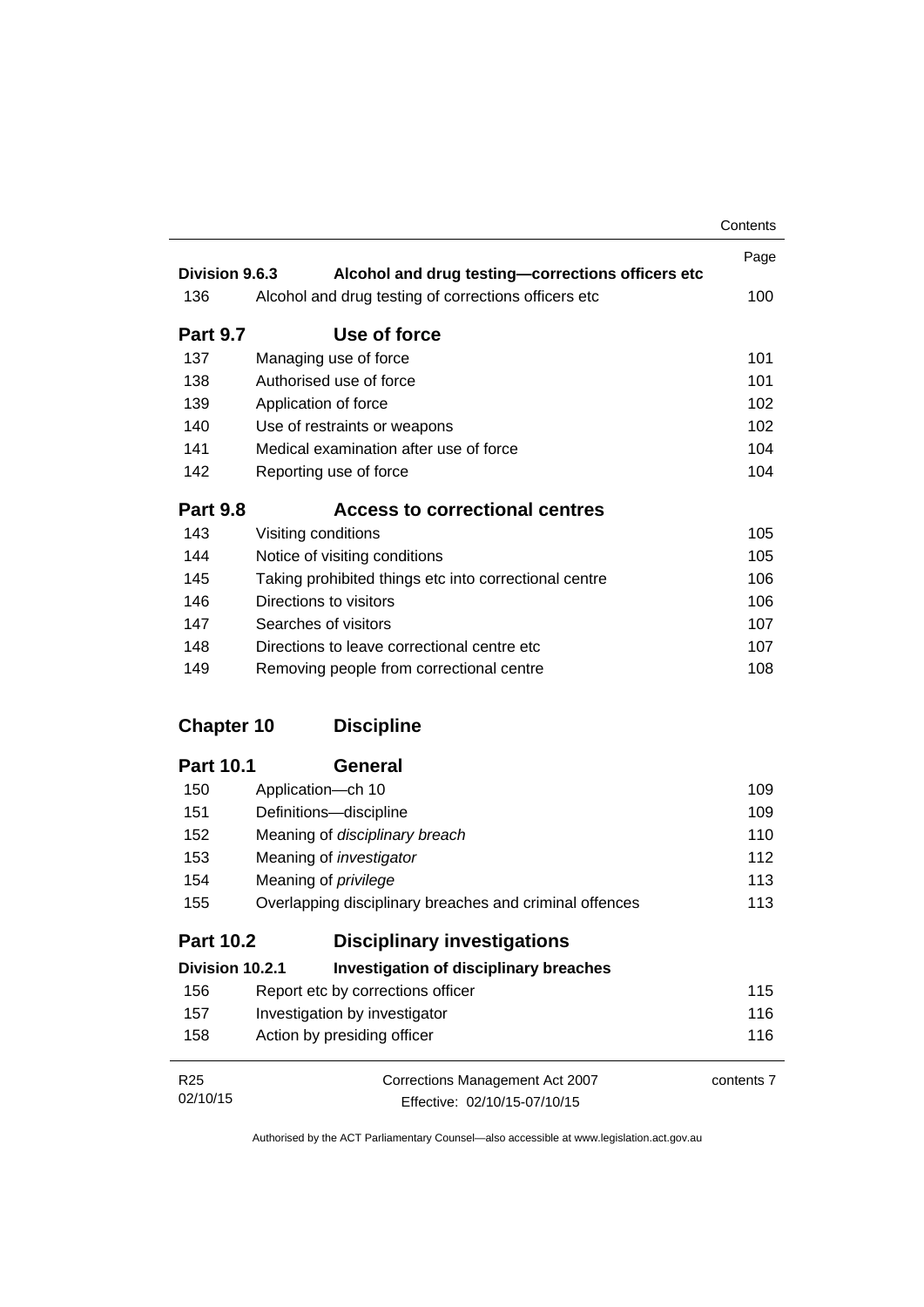#### **Contents**

| 159              | Disciplinary charge                                            | Page<br>118     |  |  |
|------------------|----------------------------------------------------------------|-----------------|--|--|
| Division 10.2.2  | <b>Investigative segregation</b>                               |                 |  |  |
| 160              | Director-general directions-investigative segregation          | 118             |  |  |
|                  | 161<br>Grounds for investigative segregation                   |                 |  |  |
| 162              | Notice of investigative segregation                            | 119<br>119      |  |  |
| 163              | Duration of investigative segregation                          | 119             |  |  |
| 164              | Application for review of investigative segregation directions | 120             |  |  |
| 165              | Review of investigative segregation directions                 | 121             |  |  |
| <b>Part 10.3</b> | <b>Disciplinary action and review</b>                          |                 |  |  |
| Division 10.3.1  | Disciplinary action-with accused's consent                     |                 |  |  |
| 167              | Disciplinary breach admitted by accused                        | 123             |  |  |
| 168              | Presiding officer's powers--breach admitted by accused         | 124             |  |  |
| Division 10.3.2  | Internal disciplinary inquiry                                  |                 |  |  |
| 170              | Disciplinary inquiry into charge                               | 124             |  |  |
| 171              | Presiding officer's powers after internal inquiry              | 125             |  |  |
| Division 10.3.3  | Internal review of inquiry decision                            |                 |  |  |
| 173              | Application for review of inquiry decision                     | 126             |  |  |
| 175              | Review of inquiry decision                                     | 127             |  |  |
| 176              | Director-general's powers after further inquiry                | 127             |  |  |
| Division 10.3.4  | <b>External review of inquiry decisions</b>                    |                 |  |  |
| 177              | Appointment of adjudicator                                     | 128             |  |  |
| 178              | Application for review by adjudicator                          | 128             |  |  |
| 179              | Review by adjudicator                                          | 129             |  |  |
| 180              | Adjudicator's powers after review                              | 130             |  |  |
| Division 10.3.5  | <b>Disciplinary action</b>                                     |                 |  |  |
| 181              | Application-div 10.3.5                                         | 130             |  |  |
| 182              | Meaning of relevant presiding officer-div 10.3.5               | 131             |  |  |
| 183              | Disciplinary action by relevant presiding officer              | 131             |  |  |
| 184              | Administrative penalties                                       | 132             |  |  |
| 185              | Reparation                                                     | 132             |  |  |
| 186              | Maximum administrative penalties                               | 133             |  |  |
| 187              | Separate confinement conditions                                | 133             |  |  |
| 188              | Privileges and entitlements-impact of discipline               | 133             |  |  |
| contents 8       | Corrections Management Act 2007                                | R <sub>25</sub> |  |  |
|                  | Effective: 02/10/15-07/10/15                                   | 02/10/15        |  |  |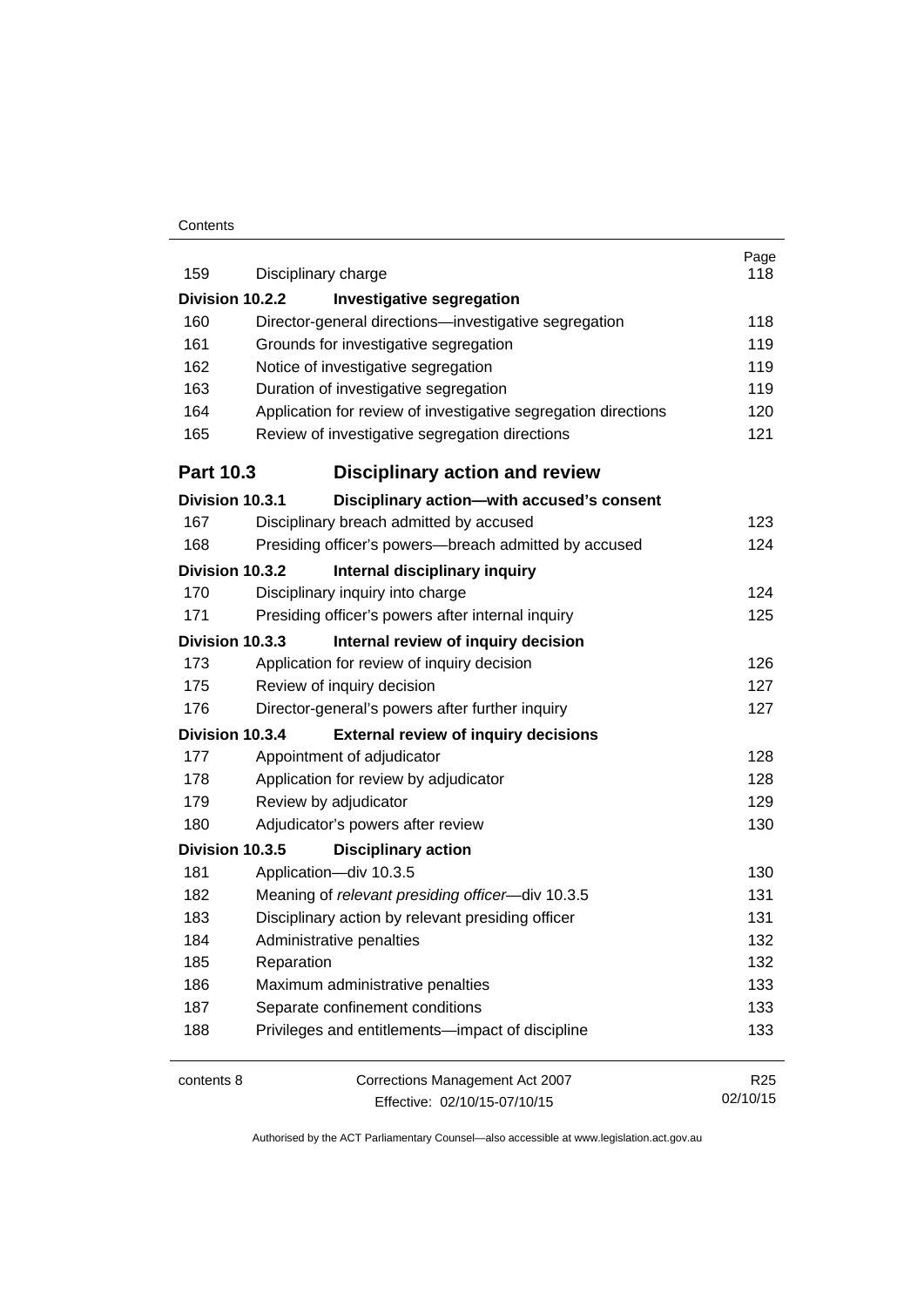|                   |                                                              |                                                         | Contents    |
|-------------------|--------------------------------------------------------------|---------------------------------------------------------|-------------|
| 189               |                                                              | Record of disciplinary action                           | Page<br>134 |
| <b>Chapter 11</b> |                                                              | <b>Disciplinary inquiries</b>                           |             |
| <b>Part 11.1</b>  |                                                              | <b>Conduct of disciplinary inquiries-general</b>        |             |
| 190               |                                                              | Application-ch 11                                       | 135         |
| 191               | Meaning of presiding officer-ch 11                           |                                                         | 135         |
| <b>Part 11.2</b>  |                                                              | <b>Disciplinary inquiry procedures</b>                  |             |
| 192               |                                                              | Nature of disciplinary inquiries                        | 136         |
| 193               |                                                              | Application of Criminal Code, ch 7                      | 136         |
| 194               |                                                              | Notice of disciplinary inquiry etc                      | 136         |
| 195               |                                                              | Conduct of disciplinary inquiries                       | 137         |
| 196               |                                                              | Presiding officer may require official reports          | 138         |
| 197               |                                                              | Presiding officer may require information and documents | 138         |
| 198               |                                                              | Possession of inquiry documents etc                     | 139         |
| 199               |                                                              | Record of inquiry                                       | 139         |
| Part 11.3         |                                                              | <b>Disciplinary hearing procedures</b>                  |             |
| 200               | Notice of disciplinary hearing                               |                                                         | 140         |
| 201               | Appearance at disciplinary hearing                           |                                                         | 140         |
| 202               | Rights of accused at disciplinary hearing                    |                                                         | 141         |
| 203               | Appearance at disciplinary hearing—audiovisual or audio link |                                                         | 142         |
| <b>Chapter 12</b> |                                                              | <b>Full-time detainees-leave</b>                        |             |
| <b>Part 12.1</b>  |                                                              | <b>Local leave</b>                                      |             |
| 204               |                                                              | Local leave directions                                  | 144         |
| 205               | Local leave permits                                          |                                                         | 145         |
| <b>Part 12.2</b>  |                                                              | <b>Interstate leave</b>                                 |             |
| Division 12.2.1   |                                                              | General                                                 |             |
| 206               | Definitions-pt 12.2                                          |                                                         | 146         |
| 207               | Declaration of corresponding leave laws                      |                                                         | 146         |
| R <sub>25</sub>   |                                                              | Corrections Management Act 2007                         | contents 9  |
| 02/10/15          |                                                              | Effective: 02/10/15-07/10/15                            |             |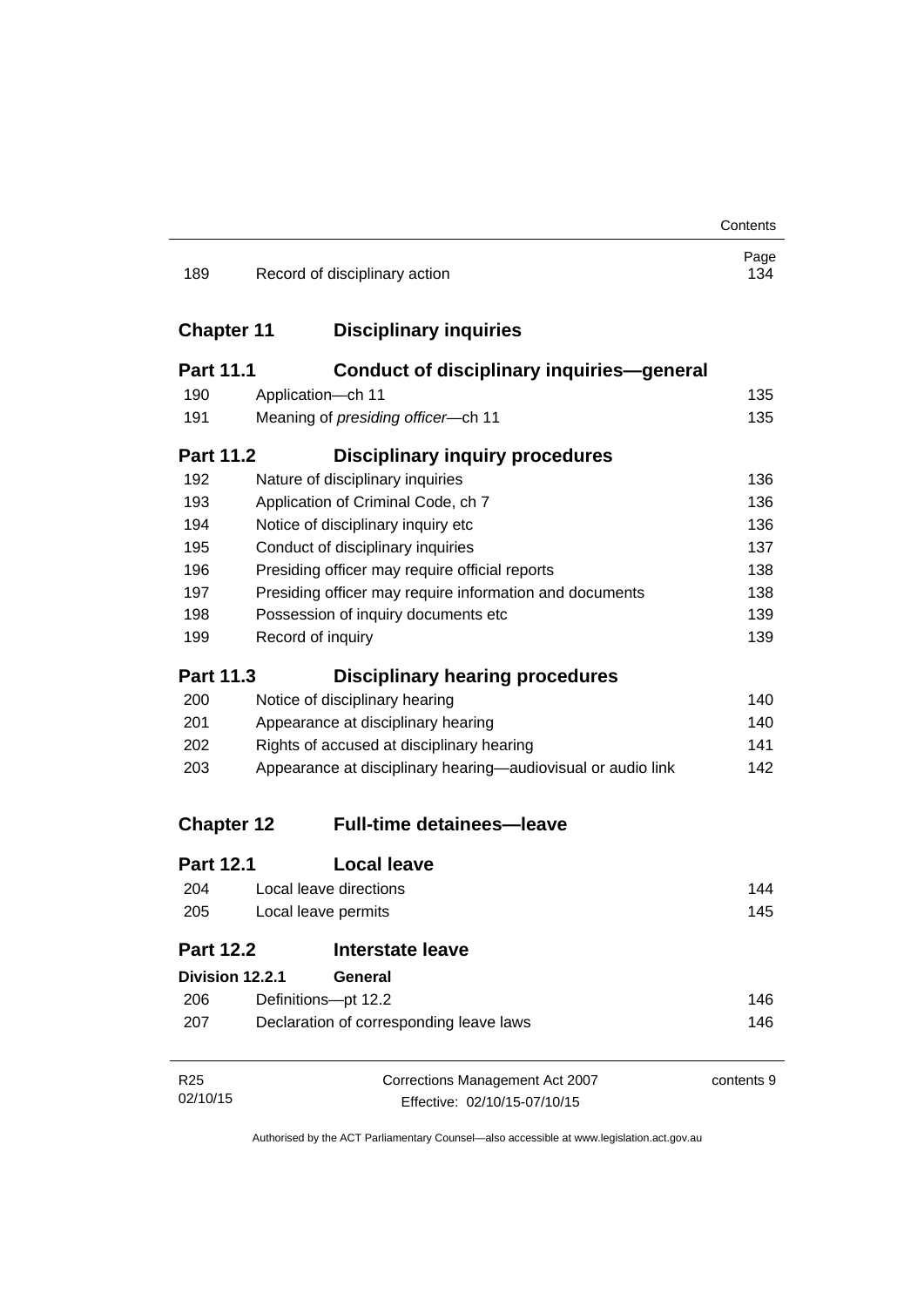#### **Contents**

| 147 |
|-----|
|     |
|     |
| 149 |
| 149 |
| 150 |
| 150 |
|     |
| 150 |
| 151 |
| 151 |
| 152 |
|     |

## **Chapter 13 [Miscellaneous](#page-168-0)**

| 217  | Lawful temporary absence from correctional centre           | 153 |
|------|-------------------------------------------------------------|-----|
| 217A | Power of court to bring detainee before it—civil proceeding | 153 |
| 218  | Detainee's work-no employment contract etc                  | 154 |
| 219  | Detainee's work—work health and safety                      | 154 |
| 220  | Personal injury management-detainees etc                    | 154 |
| 221  | Random testing of detainees—statistical purposes            | 155 |
| 222  | Confidentiality                                             | 156 |
| 223  | Protection from liability                                   | 158 |
| 224  | Corrections dogs                                            | 159 |
| 225  | Declaration of corresponding corrections law                | 159 |
| 226  | Evidentiary certificates                                    | 159 |
| 227  | Determination of fees                                       | 161 |
| 228  | Approved forms                                              | 161 |
| 229  | Regulation-making power                                     | 161 |
|      |                                                             |     |

## **[Dictionary](#page-179-0)** [164](#page-179-0)

#### **[Endnotes](#page-186-0)**

| About the endnotes | 171 |
|--------------------|-----|
| Abbreviation key   | 171 |

contents 10 Corrections Management Act 2007 Effective: 02/10/15-07/10/15

R25 02/10/15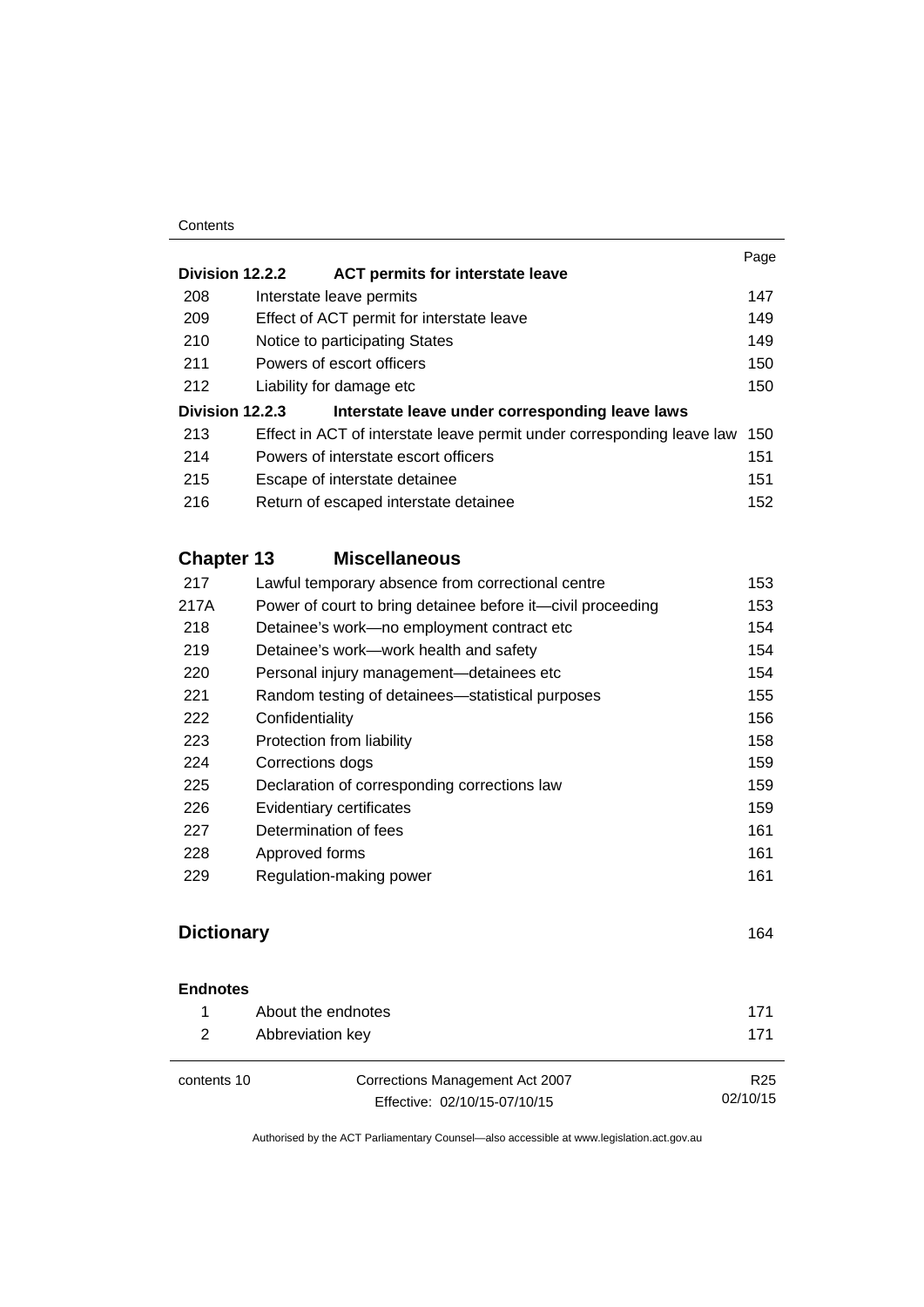|   |                                               | Contents |
|---|-----------------------------------------------|----------|
|   |                                               | Page     |
| 3 | Legislation history                           | 172      |
| 4 | Amendment history                             | 176      |
| 5 | Earlier republications                        | 188      |
| 6 | Expired transitional or validating provisions | 191      |

Corrections Management Act 2007 Effective: 02/10/15-07/10/15

contents 11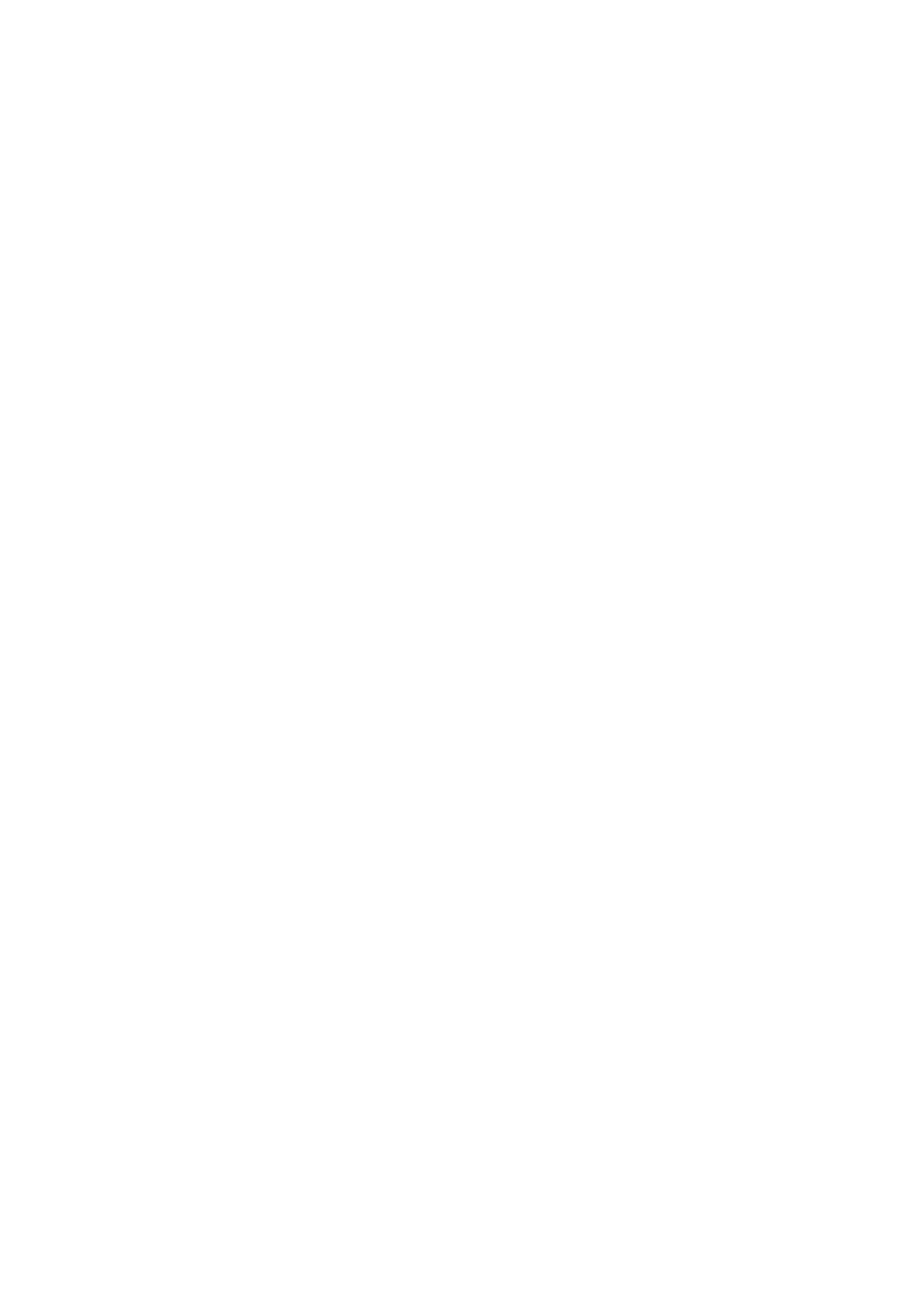

# **Corrections Management Act 2007**

An Act relating to correctional services, and for other purposes

R25 02/10/15

ׅ֚֡֡֡֡֬֝

Corrections Management Act 2007 Effective: 02/10/15-07/10/15

page 1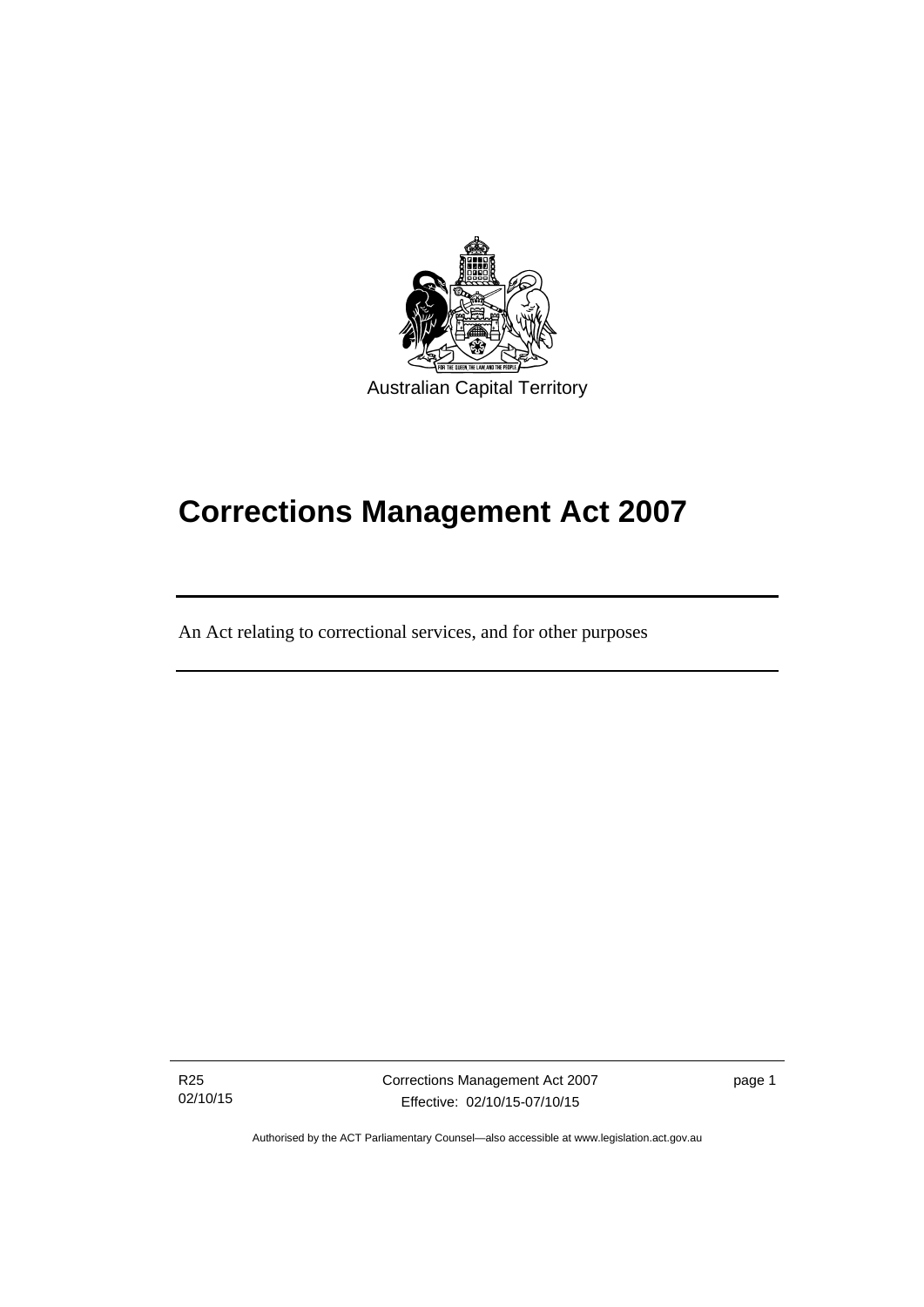#### <span id="page-15-0"></span>**Preamble**

- 1 The inherent dignity of all human beings, whatever their personal or social status, is one of the fundamental values of a just and democratic society.
- 2 The criminal justice system should respect and protect all human rights in accordance with the *[Human Rights Act 2004](http://www.legislation.act.gov.au/a/2004-5)* and international law.
- 3 Sentences are imposed on offenders as punishment, not for punishment.
- 4 The management of imprisoned offenders, and people remanded or otherwise detained in lawful custody, should contribute to the maintenance of a safe, just and democratic society, particularly as follows:
	- (a) by ensuring justice, security and good order at correctional centres;
	- (b) by ensuring that harm suffered by victims of offenders, and their need for protection, are considered appropriately in making decisions about the management of offenders;
	- (c) by promoting the rehabilitation of imprisoned offenders and their reintegration into society;
	- (d) by ensuring that imprisoned offenders and people remanded or otherwise detained in lawful custody are treated in a decent, humane and just way.

The Legislative Assembly for the Australian Capital Territory therefore enacts as follows: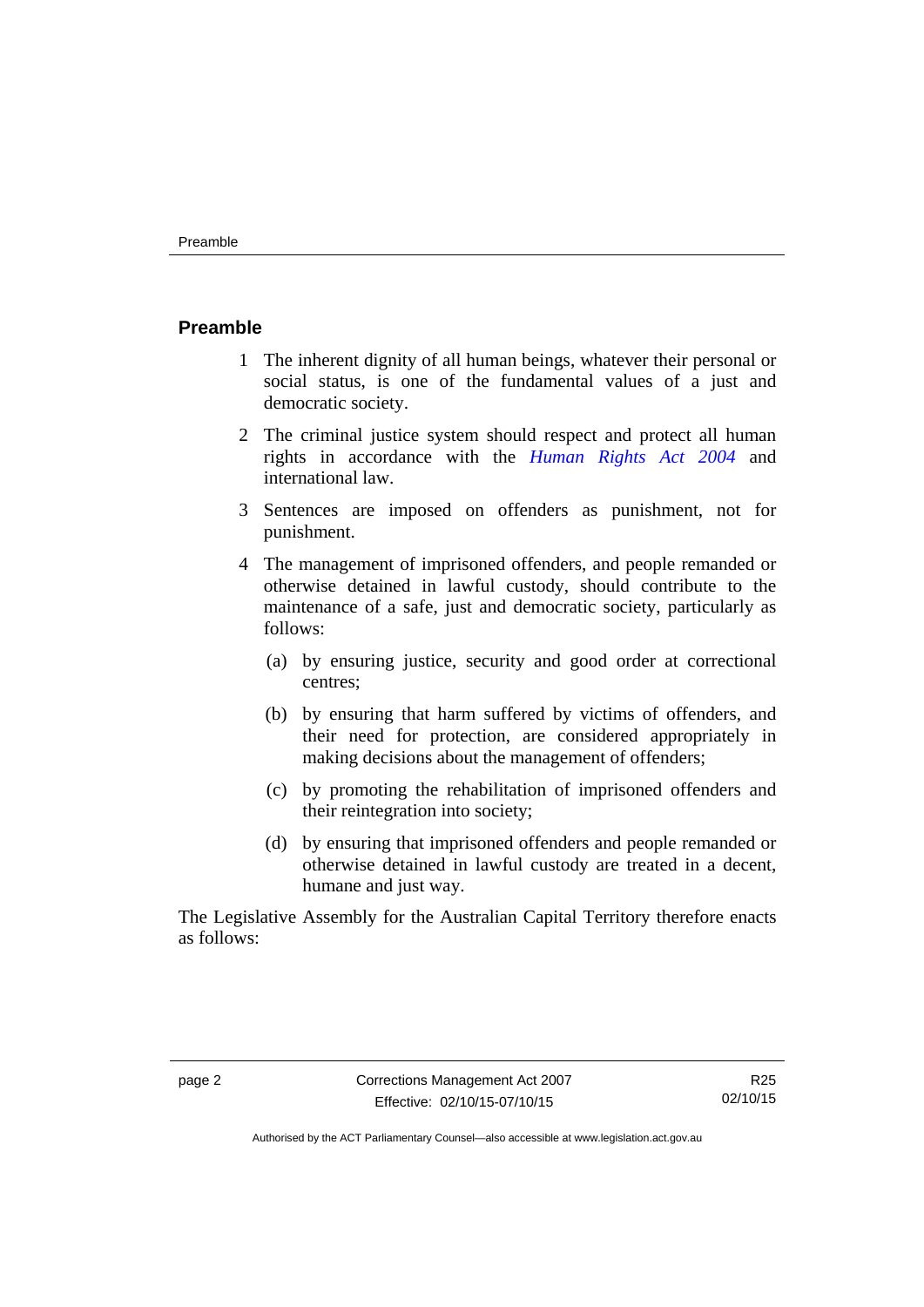## <span id="page-16-0"></span>**Chapter 1 Preliminary**

### <span id="page-16-1"></span>**1 Name of Act**

This Act is the *Corrections Management Act 2007*.

### <span id="page-16-2"></span>**3 Dictionary**

The dictionary at the end of this Act is part of this Act.

*Note 1* The dictionary at the end of this Act defines certain terms used in this Act, and includes references (*signpost definitions*) to other terms defined elsewhere.

> For example, the signpost definition '*detainee*—see section 6.' means that the term '*detainee*' is defined in that section and the definition applies to this Act.

*Note 2* A definition in the dictionary (including a signpost definition) applies to the entire Act unless the definition, or another provision of the Act, provides otherwise or the contrary intention otherwise appears (see [Legislation Act,](http://www.legislation.act.gov.au/a/2001-14) s 155 and s 156 (1)).

#### <span id="page-16-3"></span>**4 Notes**

A note included in this Act is explanatory and is not part of this Act.

*Note* See the [Legislation Act,](http://www.legislation.act.gov.au/a/2001-14) s 127 (1), (4) and (5) for the legal status of notes.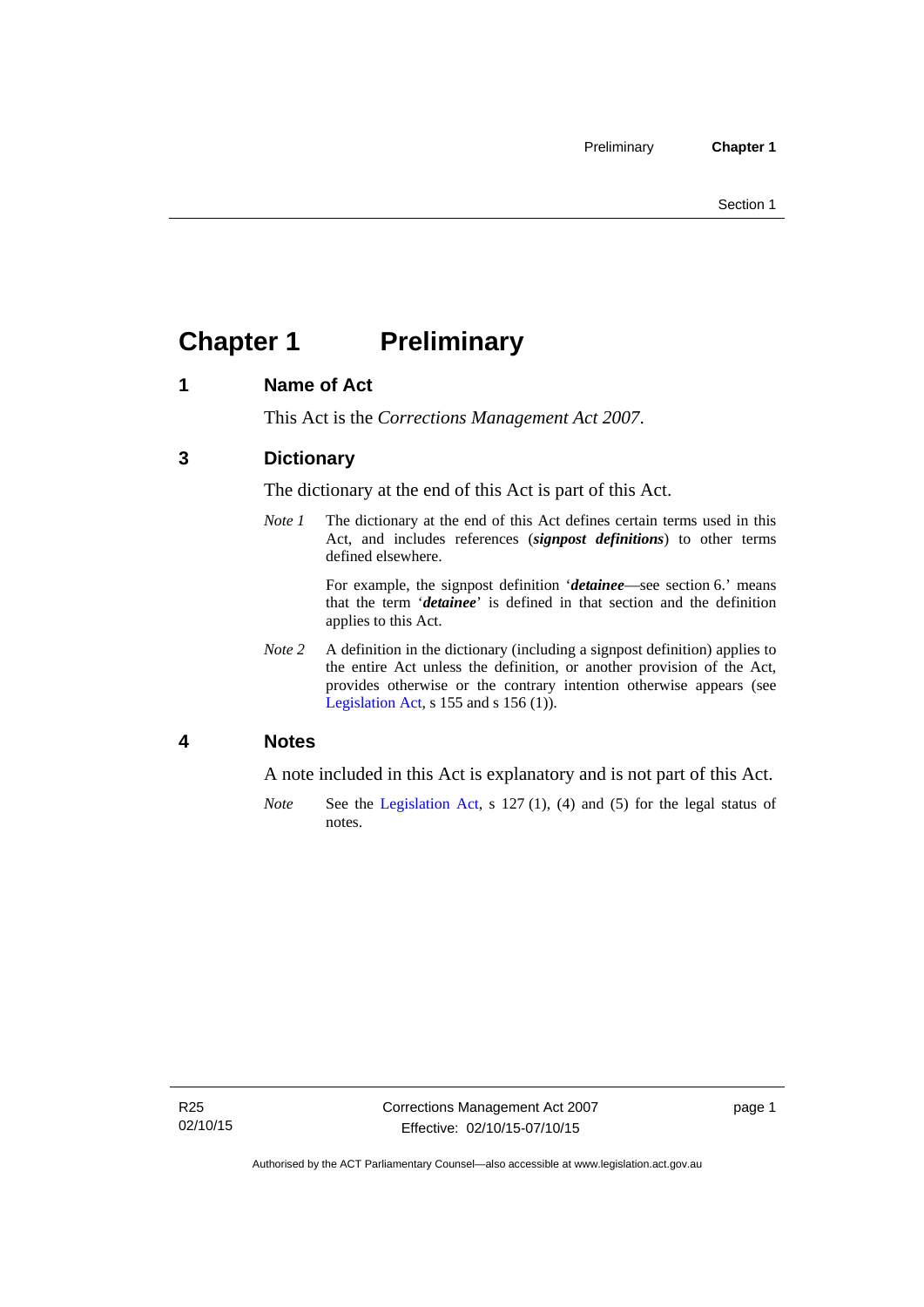#### <span id="page-17-0"></span>**5 Offences against Act—application of Criminal Code etc**

Other legislation applies in relation to offences against this Act.

*Note 1 Criminal Code* The [Criminal Code](http://www.legislation.act.gov.au/a/2002-51), ch 2 applies to all offences against this Act (see Code, pt 2.1).

> The chapter sets out the general principles of criminal responsibility (including burdens of proof and general defences), and defines terms used for offences to which the Code applies (eg *conduct*, *intention*, *recklessness* and *strict liability*).

*Note 2 Penalty units* 

The [Legislation Act,](http://www.legislation.act.gov.au/a/2001-14) s 133 deals with the meaning of offence penalties that are expressed in penalty units.

#### <span id="page-17-1"></span>**6 Application of Act—***detainees*

- (1) This Act applies to each of the following (each of whom is a *detainee*):
	- (a) an offender while the offender is required to be imprisoned under full-time detention because of a committal order for the *[Crimes \(Sentence Administration\) Act 2005](http://www.legislation.act.gov.au/a/2005-59)*, part 3.1;
	- (b) an offender under a sentence of imprisonment while the offender is required to perform periodic detention in a detention period under the *[Crimes \(Sentence Administration\)](http://www.legislation.act.gov.au/a/2005-59)  [Act 2005](http://www.legislation.act.gov.au/a/2005-59),* part 5.3;
	- (c) a person while the person is remanded in custody because of an order for remand for the *[Crimes \(Sentence Administration\)](http://www.legislation.act.gov.au/a/2005-59)  [Act 2005](http://www.legislation.act.gov.au/a/2005-59)*, part 3.2;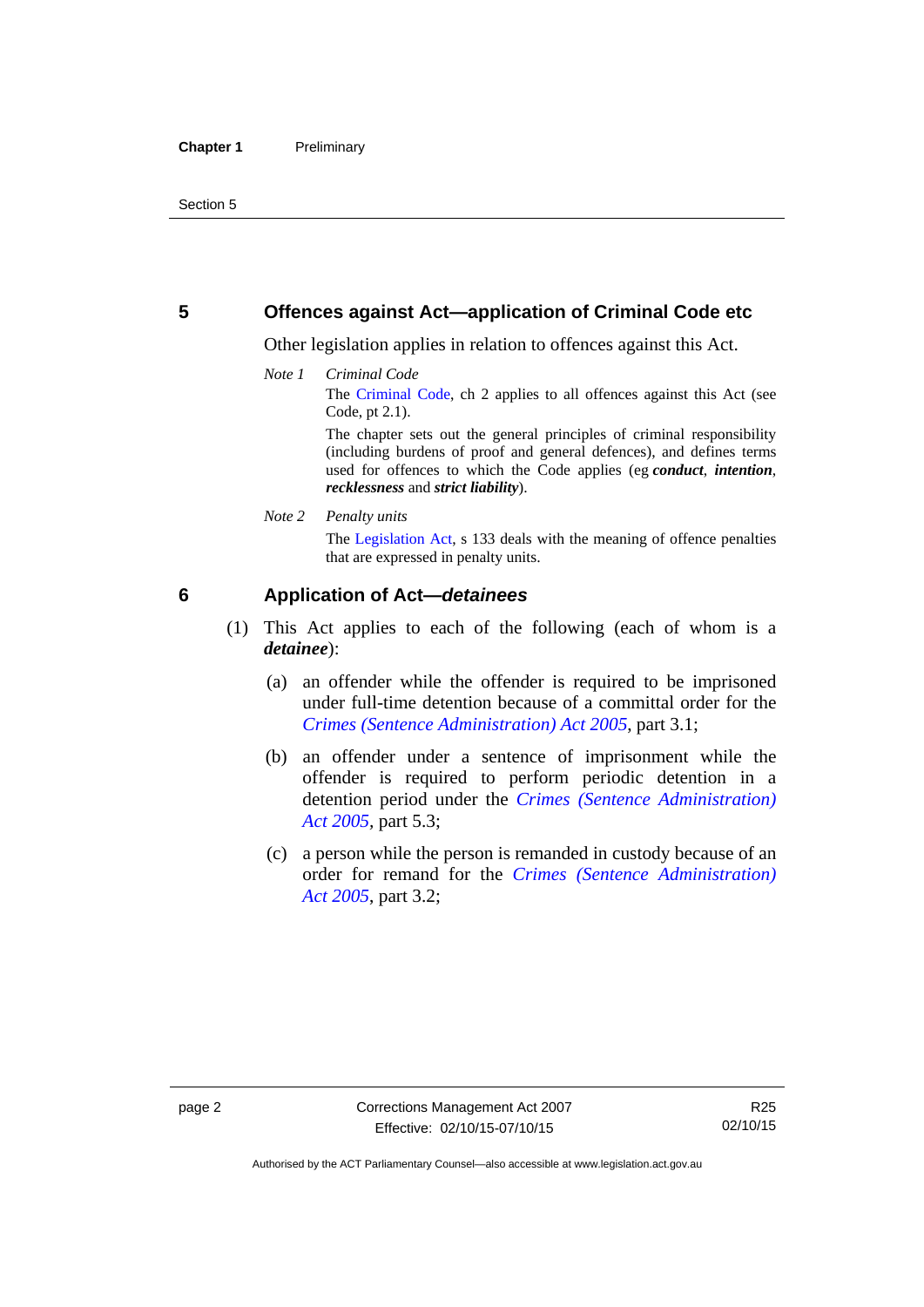(d) anyone else while the person is required to be held in custody or detention under a territory law or a law of the Commonwealth, a State or another Territory.

#### **Examples—par (d)**

- 1 a person held on a warrant issued under the *[Royal Commissions](http://www.legislation.act.gov.au/a/1991-1)  [Act 1991](http://www.legislation.act.gov.au/a/1991-1)*, section 35 (Apprehension of witnesses failing to appear)
- 2 a person in immigration detention under the *[Migration Act 1958](http://www.comlaw.gov.au/Series/C2004A07412)* (Cwlth)
- 3 an interstate detainee on leave in the ACT held in custody overnight
- *Note* An example is part of the Act, is not exhaustive and may extend, but does not limit, the meaning of the provision in which it appears (see [Legislation Act,](http://www.legislation.act.gov.au/a/2001-14) s 126 and s 132).
- (2) However, the application of this Act is subject to the *[Crimes](http://www.legislation.act.gov.au/a/2005-59)  [\(Sentence Administration\) Act 2005](http://www.legislation.act.gov.au/a/2005-59)*, part 4.3 (Full-time detention in NSW).
- (3) Also, this Act (other than chapter 4 (Detention in police and court cells)) does not apply to a person detained under the *[Children and](http://www.legislation.act.gov.au/a/2008-19)  [Young People Act 2008](http://www.legislation.act.gov.au/a/2008-19)*.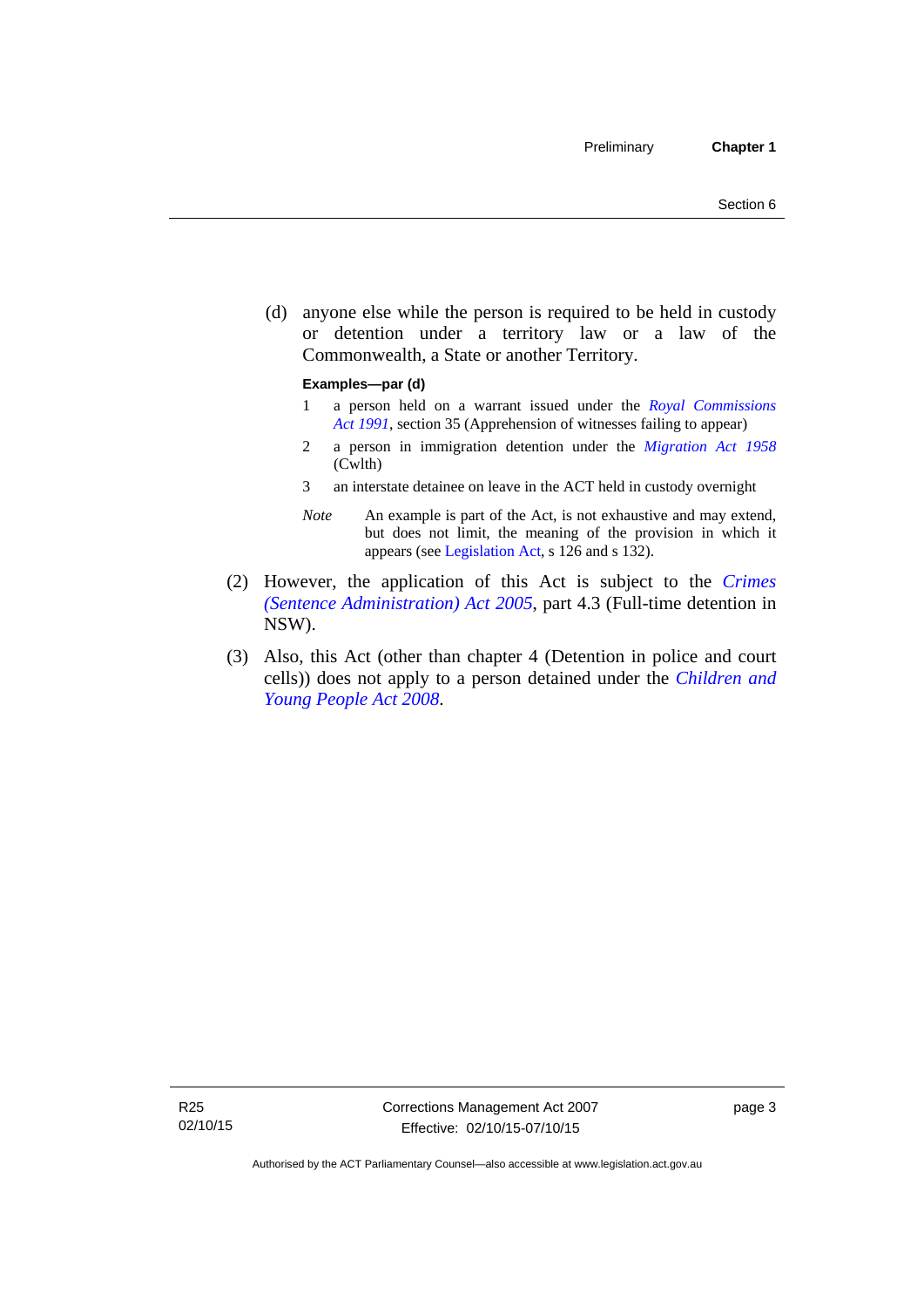Section 7

## <span id="page-19-0"></span>**Chapter 2 Objects and principles**

#### <span id="page-19-1"></span>**7 Main objects of Act**

The main objects of this Act are to promote public safety and the maintenance of a just society, particularly by—

- (a) ensuring the secure detention of detainees at correctional centres; and
- (b) ensuring justice, security and good order at correctional centres; and
- (c) ensuring that detainees are treated in a decent, humane and just way; and
- (d) promoting the rehabilitation of offenders and their reintegration into society.

#### <span id="page-19-2"></span>**8 Management of correctional services**

Correctional services must be managed so as to achieve the main objects of this Act, particularly by—

- (a) ensuring that public safety is the paramount consideration in decision-making about the management of detainees; and
- (b) ensuring respect for the humanity of everyone involved in correctional services, including detainees, corrections officers and other people who work at or visit correctional centres; and
- (c) ensuring behaviour by corrections officers that recognises and respects the inherent dignity of detainees as individuals; and
- (d) ensuring that harm suffered by victims, and their need for protection, are considered appropriately in decision-making about the management of detainees.

Authorised by the ACT Parliamentary Counsel—also accessible at www.legislation.act.gov.au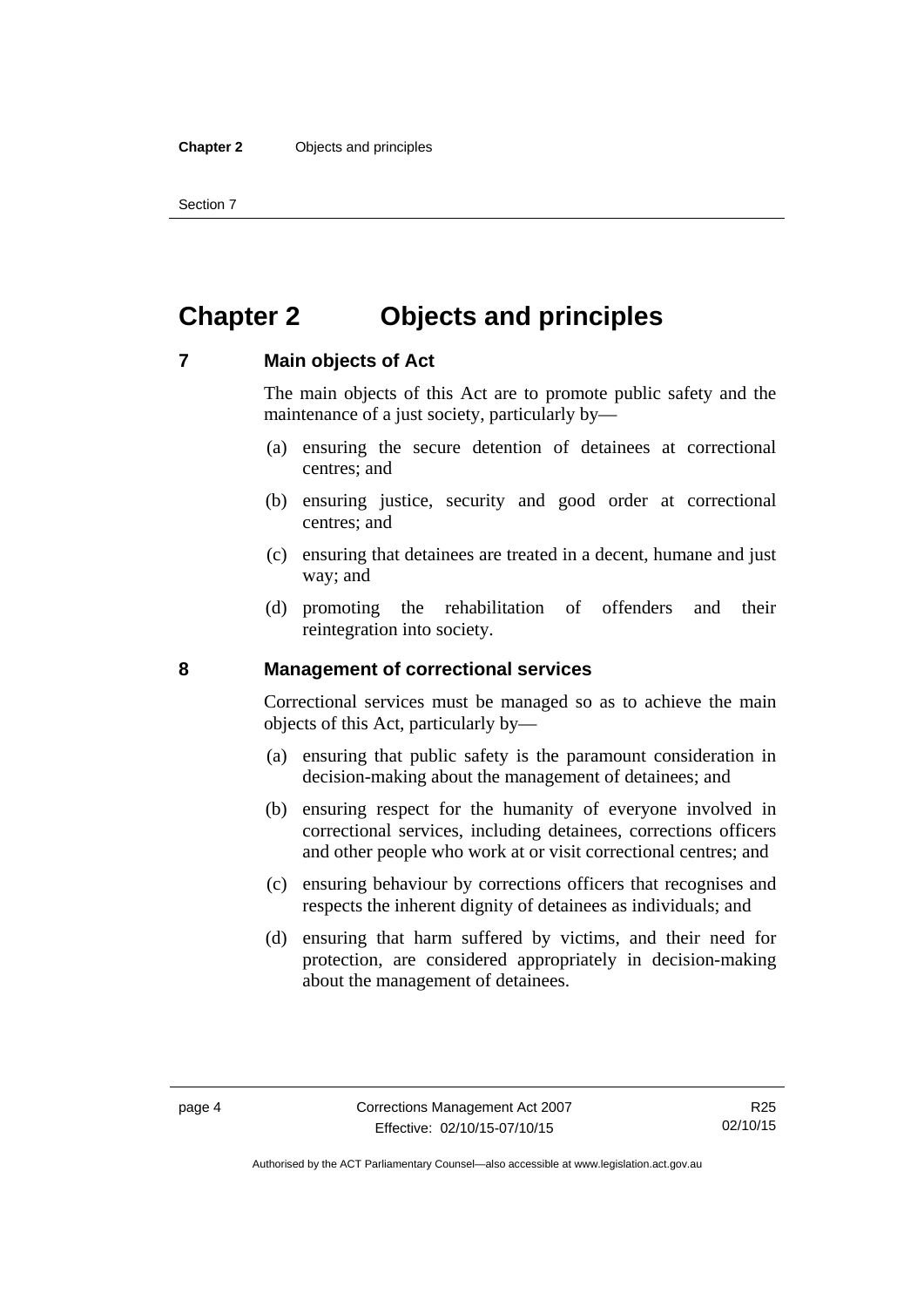### <span id="page-20-0"></span>**9 Treatment of detainees generally**

Functions under this Act in relation to a detainee must be exercised as follows:

- (a) to respect and protect the detainee's human rights;
- (b) to ensure the detainee's decent, humane and just treatment;
- (c) to preclude torture or cruel, inhuman or degrading treatment;
- (d) to ensure the detainee is not subject to further punishment (in addition to deprivation of liberty) only because of the conditions of detention;
- (e) to ensure the detainee's conditions in detention comply with section 12 (Correctional centres—minimum living conditions);
- (f) if the detainee is an offender—to promote, as far as practicable, the detainee's rehabilitation and reintegration into society.

#### <span id="page-20-1"></span>**10 Treatment of remandees**

- (1) Functions under this Act in relation to a detainee who is a remandee must also be exercised to recognise and respect that—
	- (a) the remandee must be presumed innocent of any offence for which the remandee is remanded; and
	- (b) the detention is not imposed as punishment of the remandee.
- (2) Subsection (1) does not apply if the remandee—
	- (a) has been convicted or found guilty of the offence for which the remandee is detained; or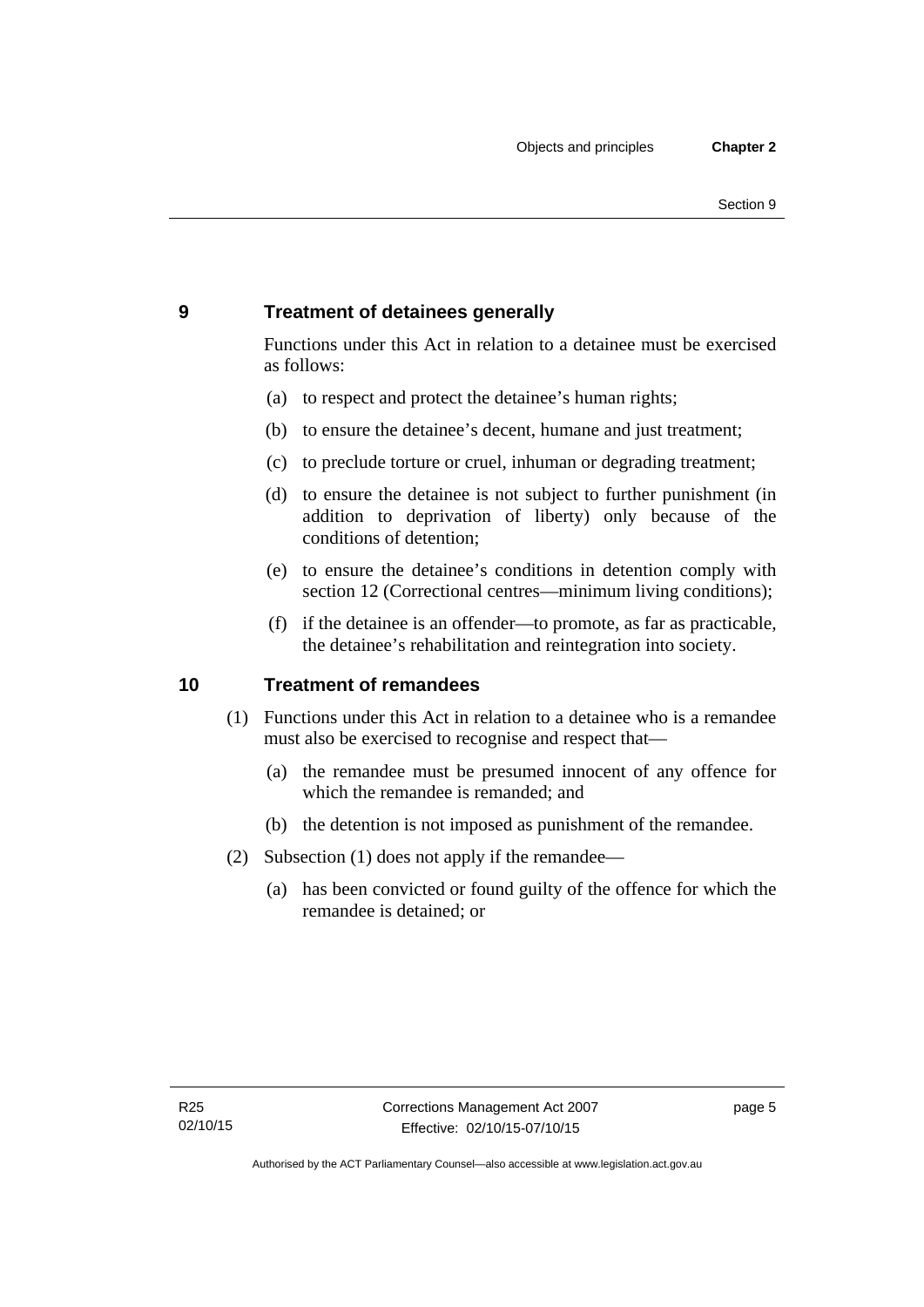(b) is under a sentence of imprisonment in relation to another offence.

#### **Examples—par (a)**

- 1 a convicted person remanded in custody for sentencing
- 2 a paroled offender remanded in custody during an adjournment of a hearing by the sentence administration board
- *Note* An example is part of the Act, is not exhaustive and may extend, but does not limit, the meaning of the provision in which it appears (see [Legislation Act,](http://www.legislation.act.gov.au/a/2001-14) s 126 and s 132).

#### <span id="page-21-0"></span>**11 Treatment of certain detainees**

- (1) This section applies to a person (other than a sentenced offender or remandee) while the person is required to be held in custody or detention under a territory law or a law of the Commonwealth, a State or another Territory.
- (2) Functions under this Act in relation to the person must be exercised to recognise and respect the purpose for which the person is held in custody or detention.
- (3) This Act applies in relation to the person as a full-time detainee, with any changes prescribed by regulation.

#### <span id="page-21-1"></span>**12 Correctional centres—minimum living conditions**

- (1) To protect the human rights of detainees at correctional centres, the director-general must ensure, as far as practicable, that conditions at correctional centres meet at least the following minimum standards:
	- (a) detainees must have access to sufficient food and drink to avoid hunger and poor nourishment;
	- (b) detainees must have access to sufficient suitable clothing that does not degrade or humiliate detainees;
	- (c) detainees must have access to suitable facilities for personal hygiene;

Authorised by the ACT Parliamentary Counsel—also accessible at www.legislation.act.gov.au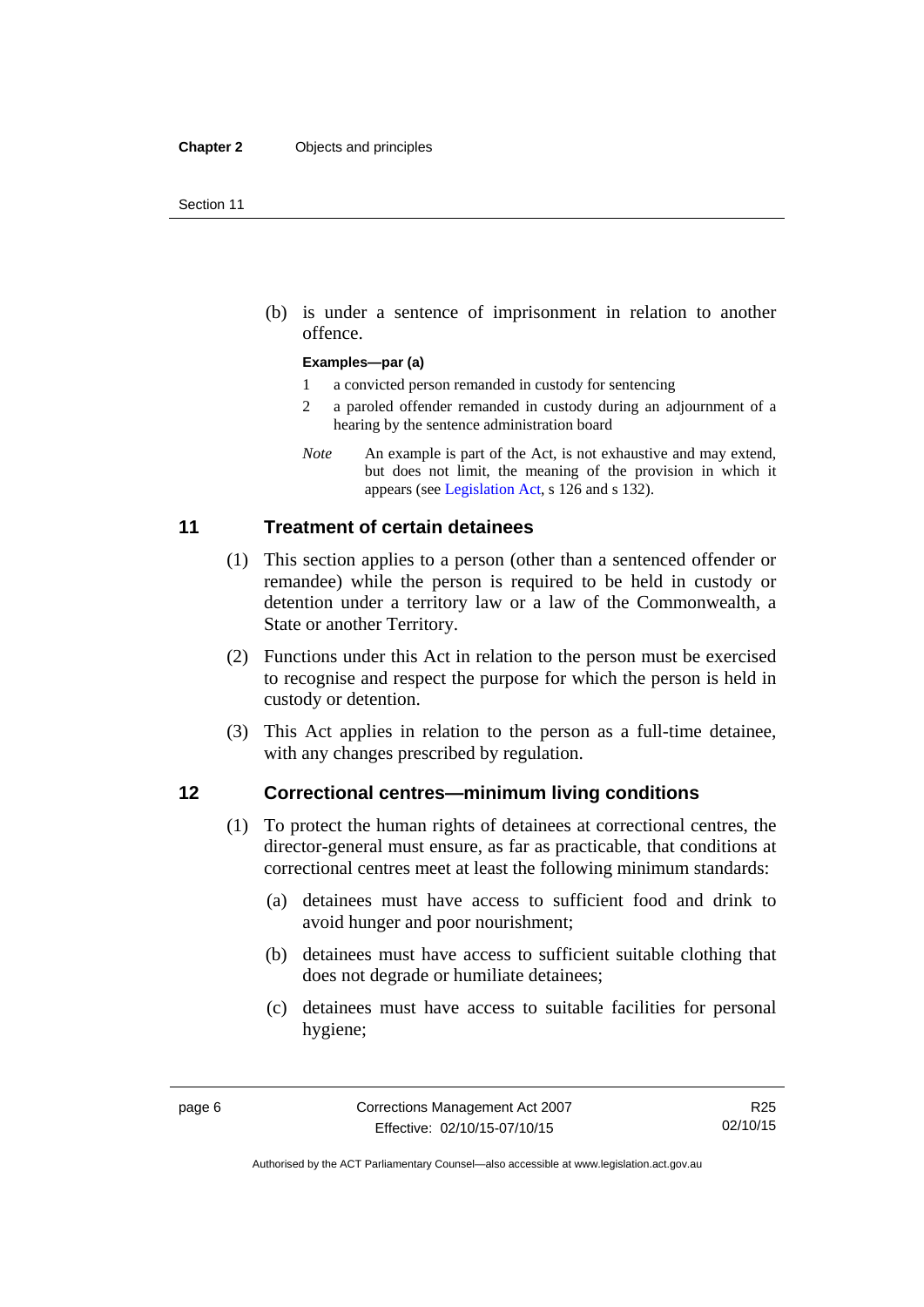- (d) detainees must have suitable accommodation and bedding for sleeping in reasonable privacy and comfort;
- (e) detainees must have reasonable access to the open air and exercise;
- (f) detainees must have reasonable access to telephone, mail and other facilities for communicating with people in the community;
- (g) detainees must have reasonable opportunities to receive visits from family members, accredited people and others;
	- *Note Family member* and *accredited person* are defined in the dictionary.
- (h) detainees must have reasonable opportunities to communicate with their lawyers;
- (i) detainees must have reasonable access to news and education services and facilities to maintain contact with society;
- (j) detainees must have access to suitable health services and health facilities;
- (k) detainees must have reasonable opportunities for religious, spiritual and cultural observances.

#### **Example—par (k)**

observances and practices relating to religious or spiritual beliefs, including indigenous spiritual beliefs

- *Note* An example is part of the Act, is not exhaustive and may extend, but does not limit, the meaning of the provision in which it appears (see [Legislation Act,](http://www.legislation.act.gov.au/a/2001-14) s 126 and s 132).
- (2) Chapter 6 (Living conditions at correctional centres) applies in relation to correctional centres.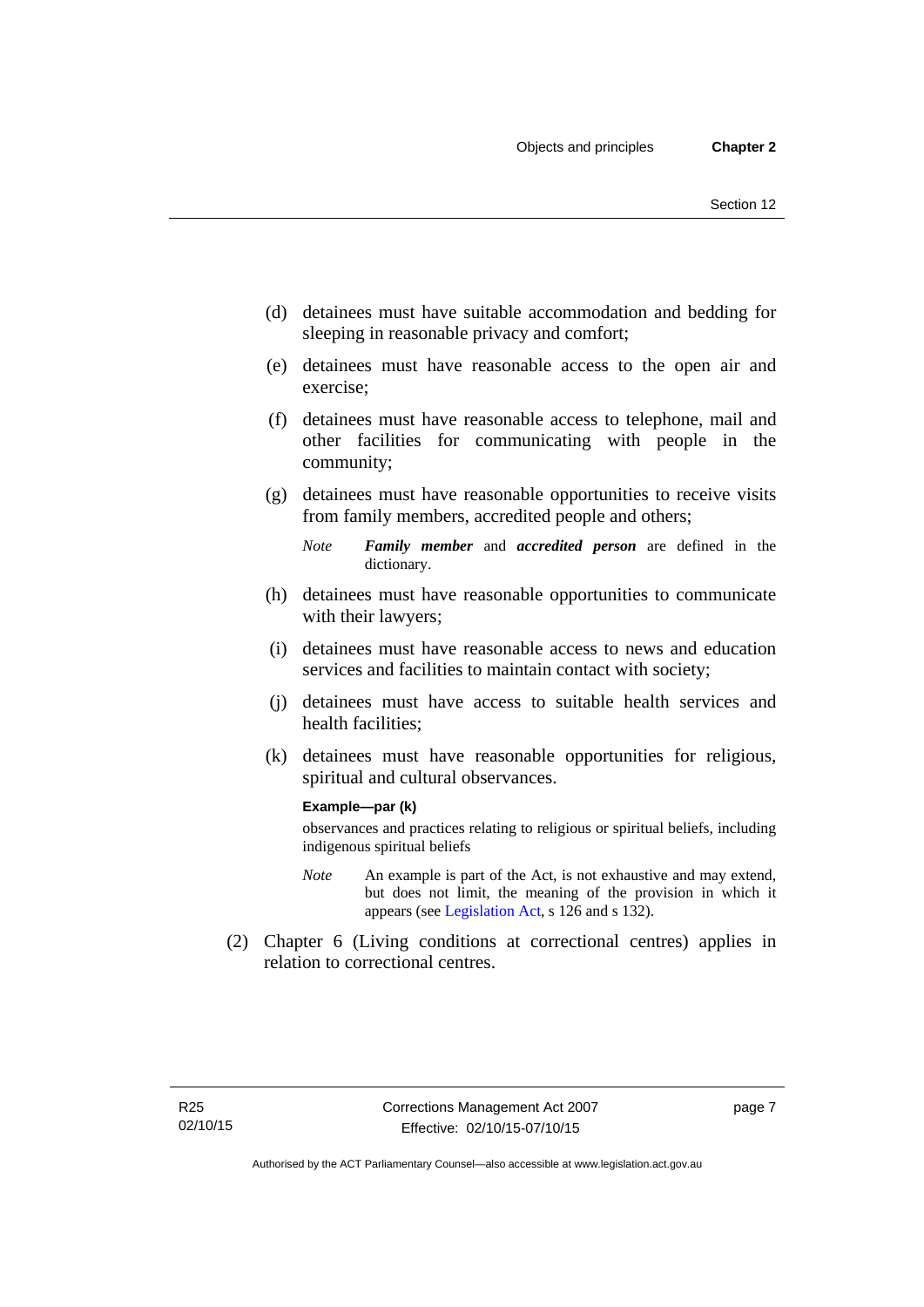**Chapter 3** Administration<br>**Part 3.1** Administration Administration—general

Section 13

## <span id="page-23-0"></span>**Chapter 3 Administration**

## <span id="page-23-1"></span>**Part 3.1 Administration—general**

#### <span id="page-23-2"></span>**13 Ministerial directions to director-general**

 (1) The Minister may give written directions to the director-general about the exercise of functions under this Act.

#### **Example of direction**

a direction to make corrections policies or operating procedures to ensure that functions are exercised in accordance with a particular decision of the Supreme Court or a particular finding of a board of inquiry or royal commission

- *Note* An example is part of the Act, is not exhaustive and may extend, but does not limit, the meaning of the provision in which it appears (see [Legislation Act,](http://www.legislation.act.gov.au/a/2001-14) s 126 and s 132).
- (2) The director-general must comply with a direction under this section.
- (3) A direction is a notifiable instrument.

*Note* A notifiable instrument must be notified under the [Legislation Act](http://www.legislation.act.gov.au/a/2001-14).

### <span id="page-23-3"></span>**14 Corrections policies and operating procedures**

- (1) The director-general may make corrections policies and operating procedures, consistent with this Act, to facilitate the effective and efficient management of correctional services.
- (2) Each corrections policy or operating procedure is a notifiable instrument.
	- *Note 1* A notifiable instrument must be notified under the [Legislation Act](http://www.legislation.act.gov.au/a/2001-14).
	- *Note* 2 The amendment or repeal of a corrections policy or operating procedure is also a notifiable instrument. See the [Legislation Act,](http://www.legislation.act.gov.au/a/2001-14) section 46 (Power to make instrument includes power to amend or repeal).

Authorised by the ACT Parliamentary Counsel—also accessible at www.legislation.act.gov.au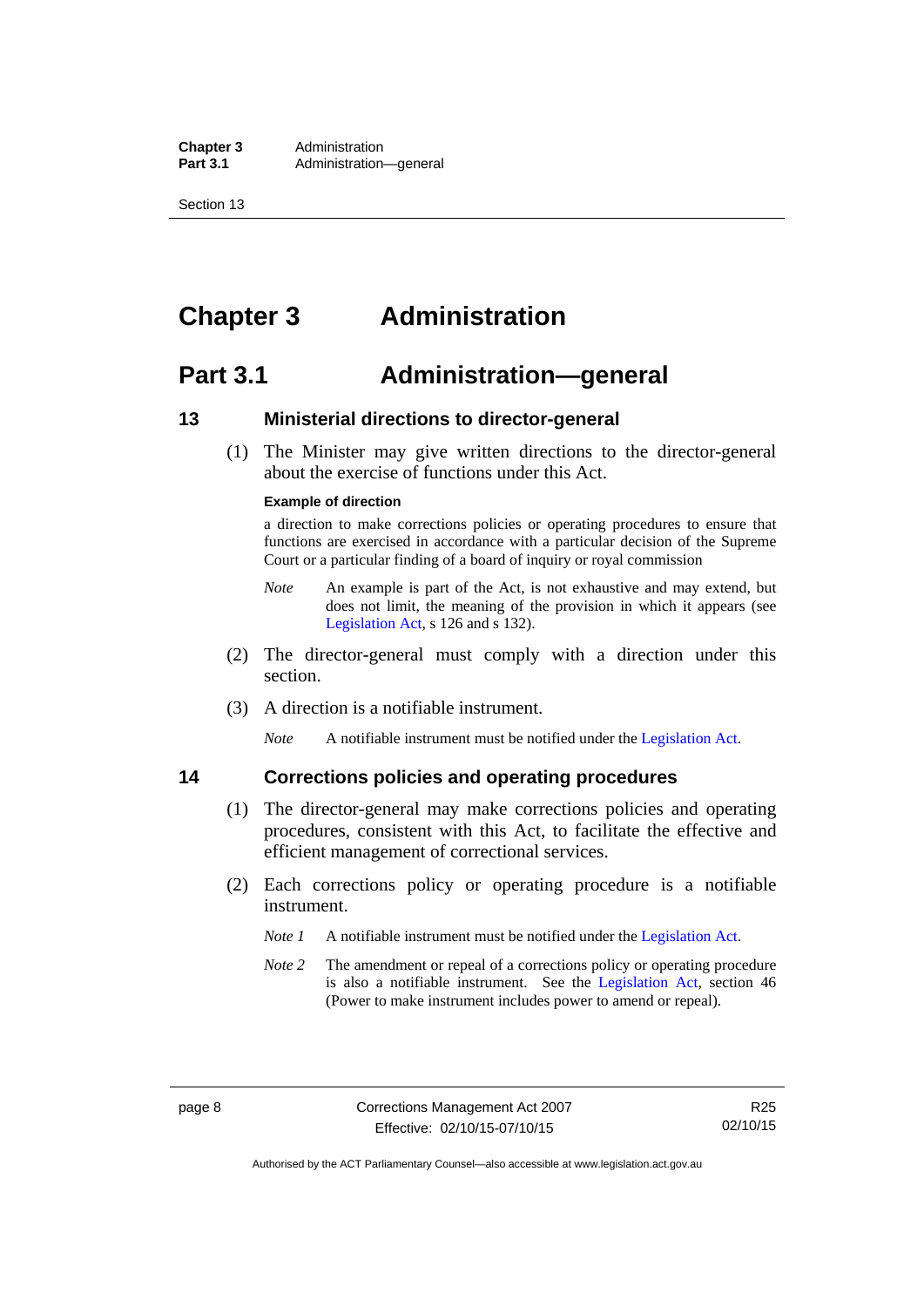- (3) Each corrections policy or operating procedure—
	- (a) must be available for inspection by anyone at each correctional centre; and
	- (b) may be made available for inspection at any other place decided by the director-general.

#### <span id="page-24-0"></span>**15 Exclusions from notified corrections policies and operating procedures**

- (1) The director-general may exclude from a corrections policy or operating procedure notified or available for inspection in accordance with section 14 any matter that the director-general believes, on reasonable grounds, would be likely to disclose—
	- (a) information that may endanger public safety or undermine justice, security or good order at a correctional centre; or
	- (b) anything prescribed by regulation.
- (2) If subsection (1) applies to a corrections policy or operating procedure—
	- (a) the policy or procedure must contain a statement about the effect of this section; and
	- (b) the excluded matter must be available for inspection, on request, by any of the following:
		- (i) a judge or magistrate;
		- (ii) a member of the Legislative Assembly;
		- (iii) an official visitor;
		- (iv) the human rights commissioner;
		- (v) the public advocate;
		- (vi) the ombudsman;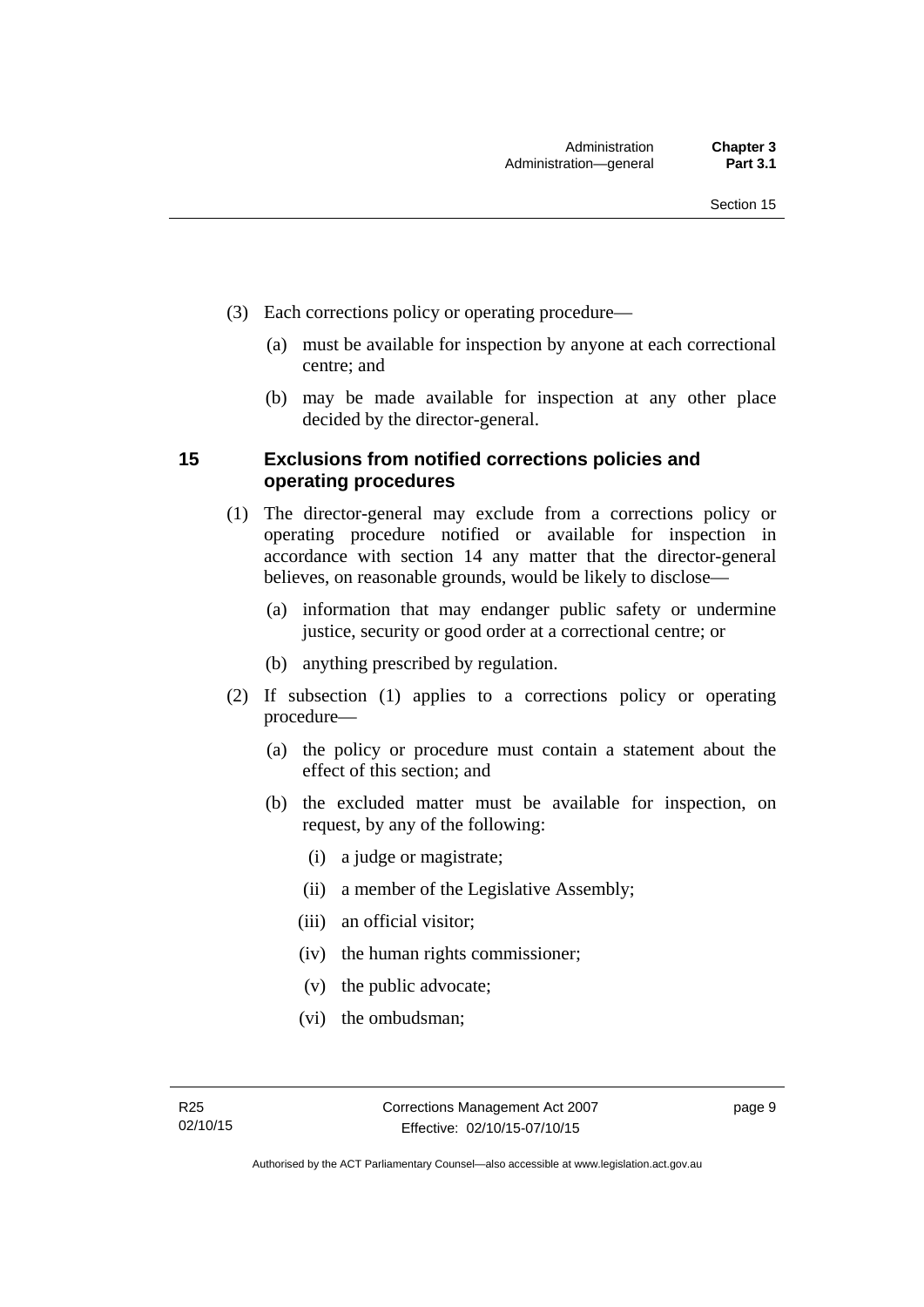**Chapter 3** Administration<br>**Part 3.1** Administration Administration—general

Section 16

- (vii) anyone else prescribed by regulation.
- *Note* Territory laws apply to a delegate of a person in the exercise of a delegation as if the delegate were the person who appointed the delegate (see [Legislation Act,](http://www.legislation.act.gov.au/a/2001-14) s 239 (2)).

#### <span id="page-25-0"></span>**16 Director-general directions**

- (1) The director-general may give directions in relation to a detainee.
- (2) Without limiting subsection (1), the director-general may give a direction that the director-general considers necessary and reasonable in relation to any of the following:
	- (a) the welfare or safety of the detainee or anyone else;
	- (b) security or good order at a correctional centre;
	- (c) ensuring compliance with any requirement under this Act or another territory law.
- (3) A direction may be given orally or in writing and may apply to a particular detainee or 2 or more detainees.
- (4) A direction by the director-general under this Act, or anything done under the direction, is not invalid because of a defect or irregularity in or in relation to the direction.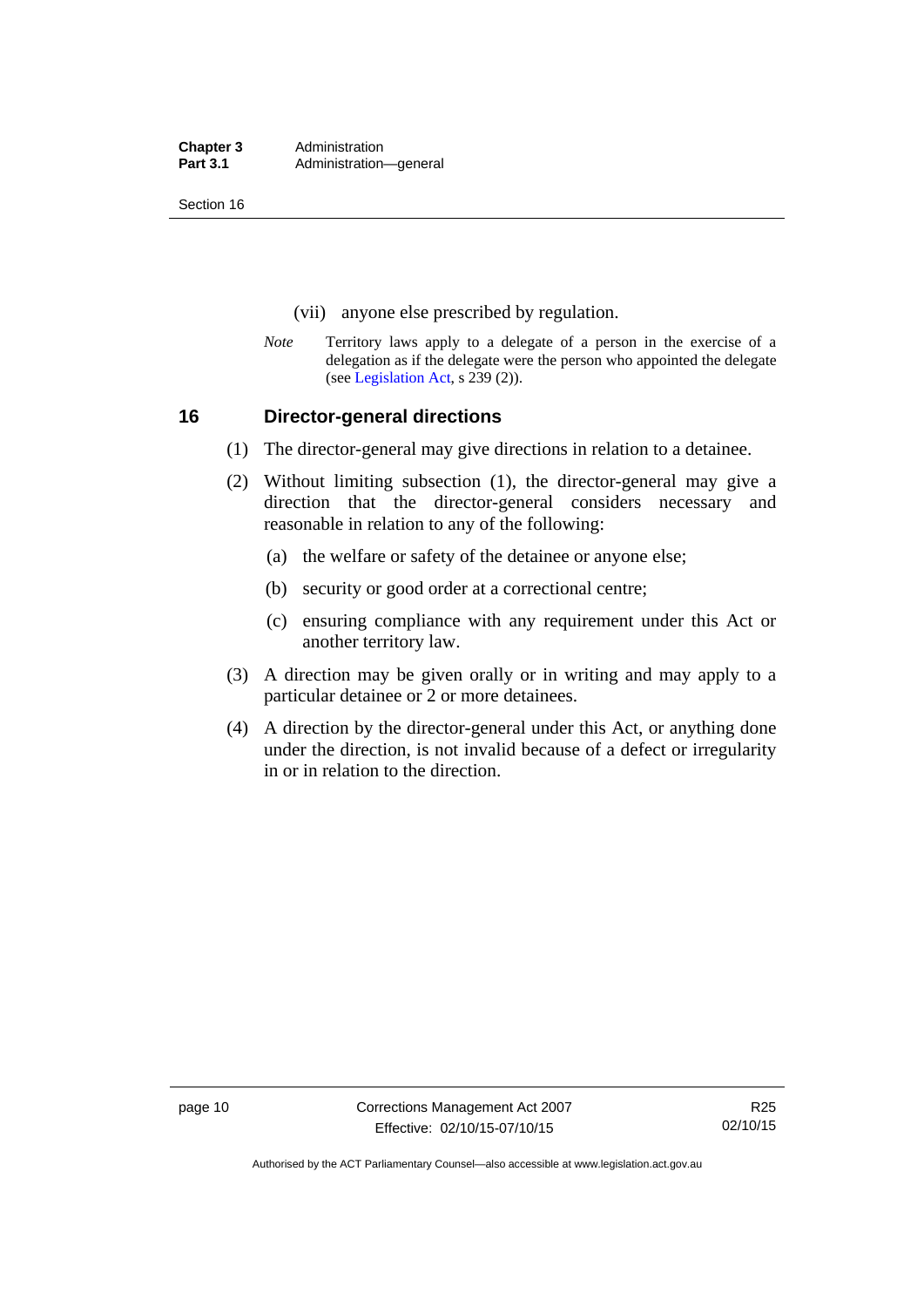#### <span id="page-26-0"></span>**17 Director-general delegations**

- (1) The director-general may delegate any of the director-general's functions under this Act to a corrections officer.
- (2) This section does not limit the director-general's power to delegate a function under any other territory law.

#### **Examples of delegation**

- 1 a delegation for directions to be given to detainees at a correctional centre by the corrections officer in charge of the centre
- 2 a delegation for functions under chapter 10 (Discipline) to be exercised by a corrections officer at a correctional centre
- *Note 1* An example is part of the Act, is not exhaustive and may extend, but does not limit, the meaning of the provision in which it appears (see [Legislation Act,](http://www.legislation.act.gov.au/a/2001-14) s 126 and s 132).
- *Note* 2 For the making of delegations and the exercise of delegated functions, see the [Legislation Act,](http://www.legislation.act.gov.au/a/2001-14) pt 19.4.
- *Note 3* The *[Public Sector Management Act 1994](http://www.legislation.act.gov.au/a/1994-37)*, s 36C also provides for a director-general to delegate, and sub-delegate, powers given to the director-general under a territory law.

#### <span id="page-26-1"></span>**18 Chief police officer delegations**

- (1) The chief police officer may delegate any of the chief police officer's functions under this Act to a police officer.
- (2) This section does not limit the chief police officer's power to delegate a function under any other territory law.

#### **Example of delegation**

a delegation for giving directions under section 30 (Detention in police cells).

- *Note 1* An example is part of the Act, is not exhaustive and may extend, but does not limit, the meaning of the provision in which it appears (see [Legislation Act,](http://www.legislation.act.gov.au/a/2001-14) s 126 and s 132).
- *Note 2* For the making of delegations and the exercise of delegated functions, see the [Legislation Act,](http://www.legislation.act.gov.au/a/2001-14) pt 19.4.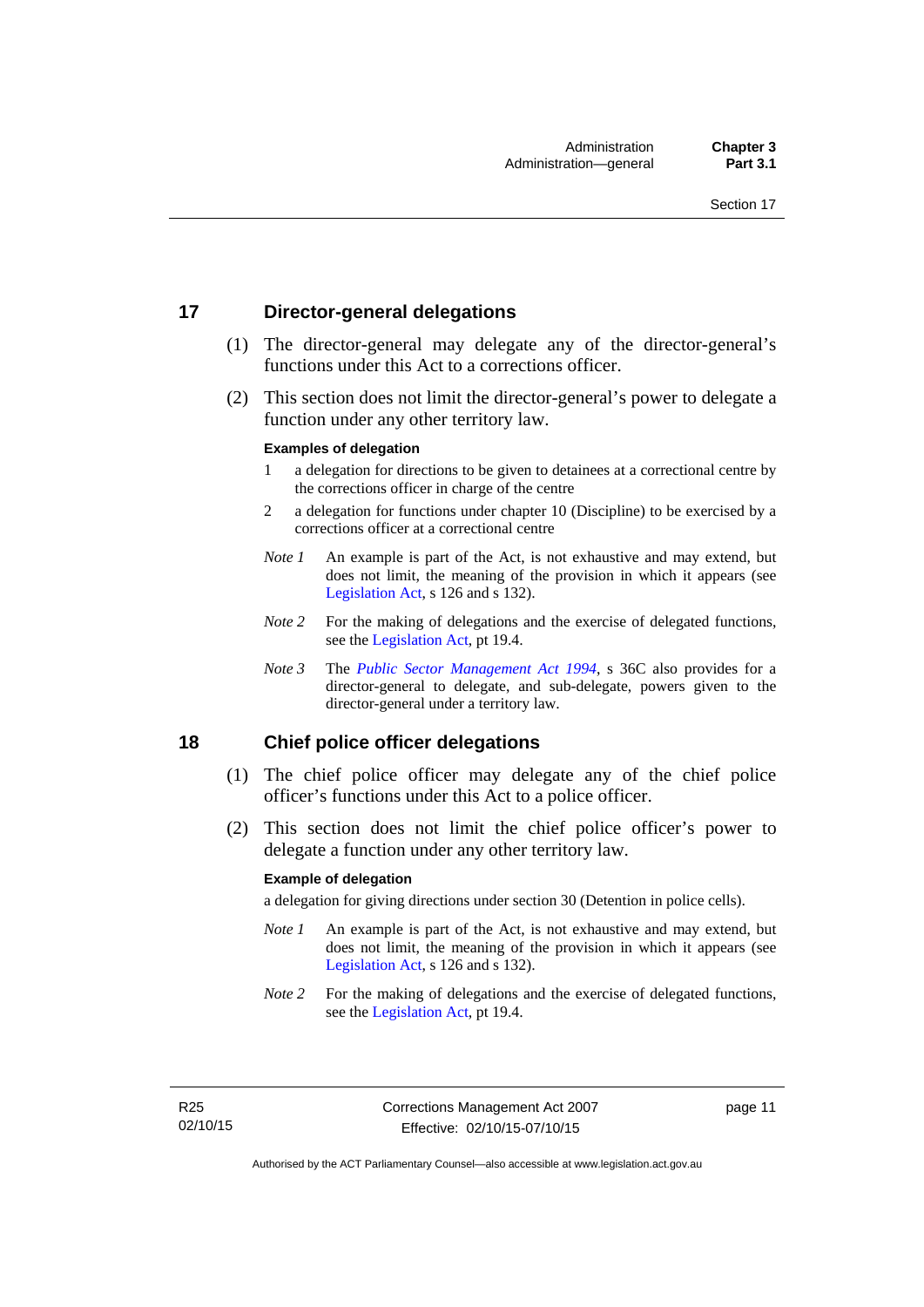**Chapter 3** Administration<br>**Part 3.2** Corrections of **Corrections officers** 

Section 19

## <span id="page-27-0"></span>**Part 3.2 Corrections officers**

#### <span id="page-27-1"></span>**19 Corrections officers—appointment**

- (1) The director-general may appoint a public servant, or anyone else, as a corrections officer for this Act.
	- *Note 1* For the making of appointments (including acting appointments), see the [Legislation Act,](http://www.legislation.act.gov.au/a/2001-14) pt 19.3.
	- *Note* 2 In particular, a person may be appointed for a particular provision of a law (see [Legislation Act,](http://www.legislation.act.gov.au/a/2001-14) s 7 (3)) and an appointment may be made by naming a person or nominating the occupant of a position (see s 207).
	- *Note 3* A reference to an Act includes a reference to the statutory instruments made or in force under the Act, including any regulation and corrections policy and operating procedure (see [Legislation Act,](http://www.legislation.act.gov.au/a/2001-14) s 104).
- (2) The director-general may make an appointment under this section only if satisfied that the appointee has appropriate qualifications or experience to exercise the functions of a corrections officer.

#### <span id="page-27-2"></span>**20 Corrections officers—functions**

- (1) A corrections officer—
	- (a) has the functions given to the officer under this Act or any other territory law; and
	- (b) is subject to the directions of the director-general in the exercise of the functions.
- (2) The functions of a corrections officer may be limited by—
	- (a) the instrument appointing the officer; or
	- (b) written notice given to the officer by the director-general; or
	- (c) a regulation.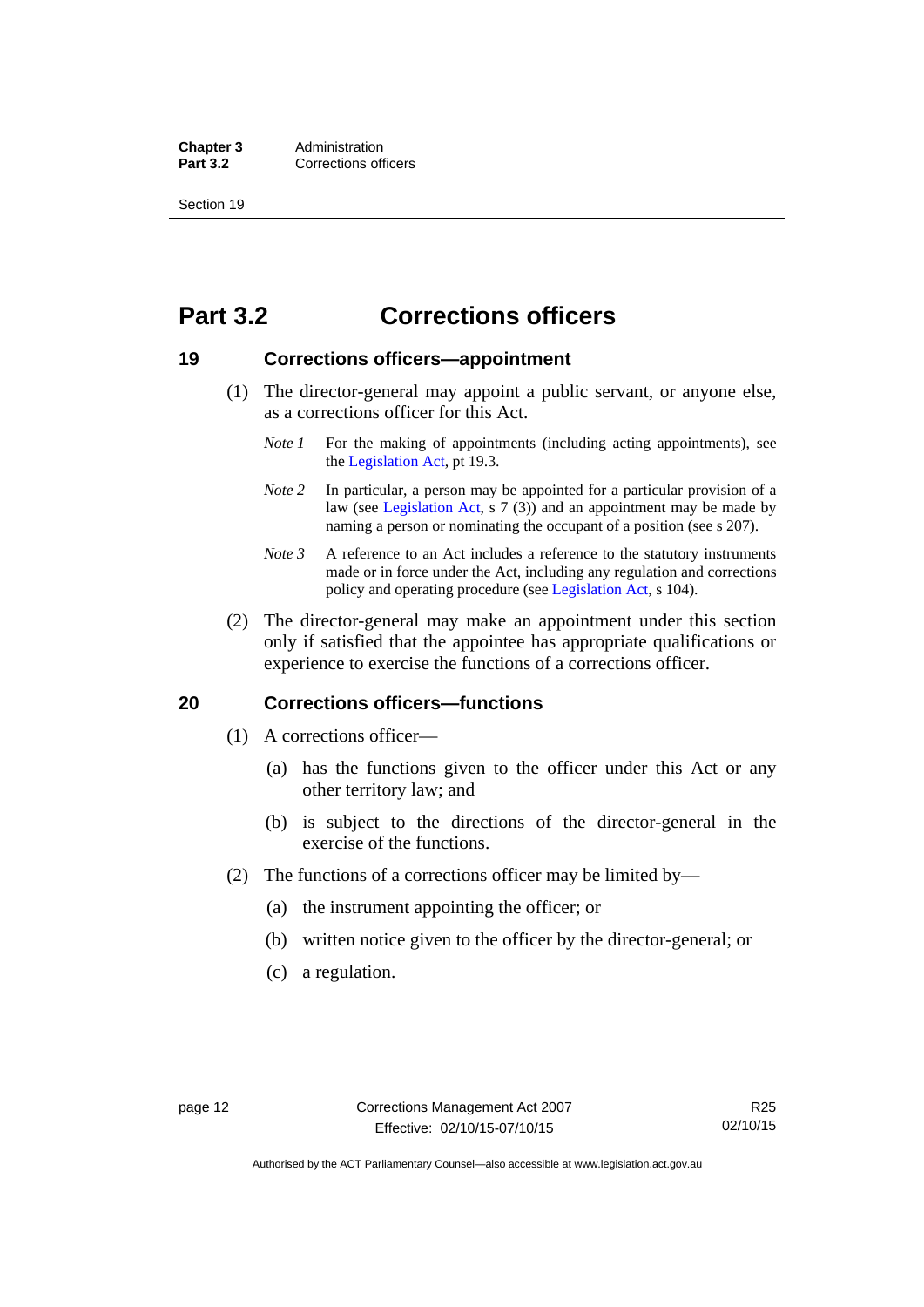#### <span id="page-28-0"></span>**21 Doctors—health service appointments**

- (1) The director-general responsible for the administration of the *[Public](http://www.legislation.act.gov.au/a/1997-69)  [Health Act 1997](http://www.legislation.act.gov.au/a/1997-69)* must appoint a doctor for each correctional centre.
- (2) The doctor's functions are—
	- (a) to provide health services to detainees; and
	- (b) to protect the health of detainees (including preventing the spread of disease at correctional centres).
- (3) A doctor appointed for a correctional centre must be available to provide health services at the centre at least once each week.
- (4) The doctor may give written directions to the director-general for subsection (2) (b).
- (5) The director-general must ensure that each direction under subsection (4) is complied with unless the director-general believes, on reasonable grounds, that compliance would undermine security or good order at the correctional centre.

#### <span id="page-28-1"></span>**22 Health practitioners—non-therapeutic functions**

- (1) The director-general must appoint a health practitioner to exercise non-therapeutic functions at each correctional centre.
	- *Note Health practitioner* includes a doctor and nurse registered under the *[Health Practitioner Regulation National Law \(ACT\)](http://www.legislation.act.gov.au/a/db_39269/default.asp)*.
- (2) In this section:

*non-therapeutic function* does not include a health service or other function mentioned in section 21.

#### <span id="page-28-2"></span>**23 Identity cards**

- (1) This section applies in relation to a person appointed under any of the following:
	- (a) section 19 (Corrections officers—appointment);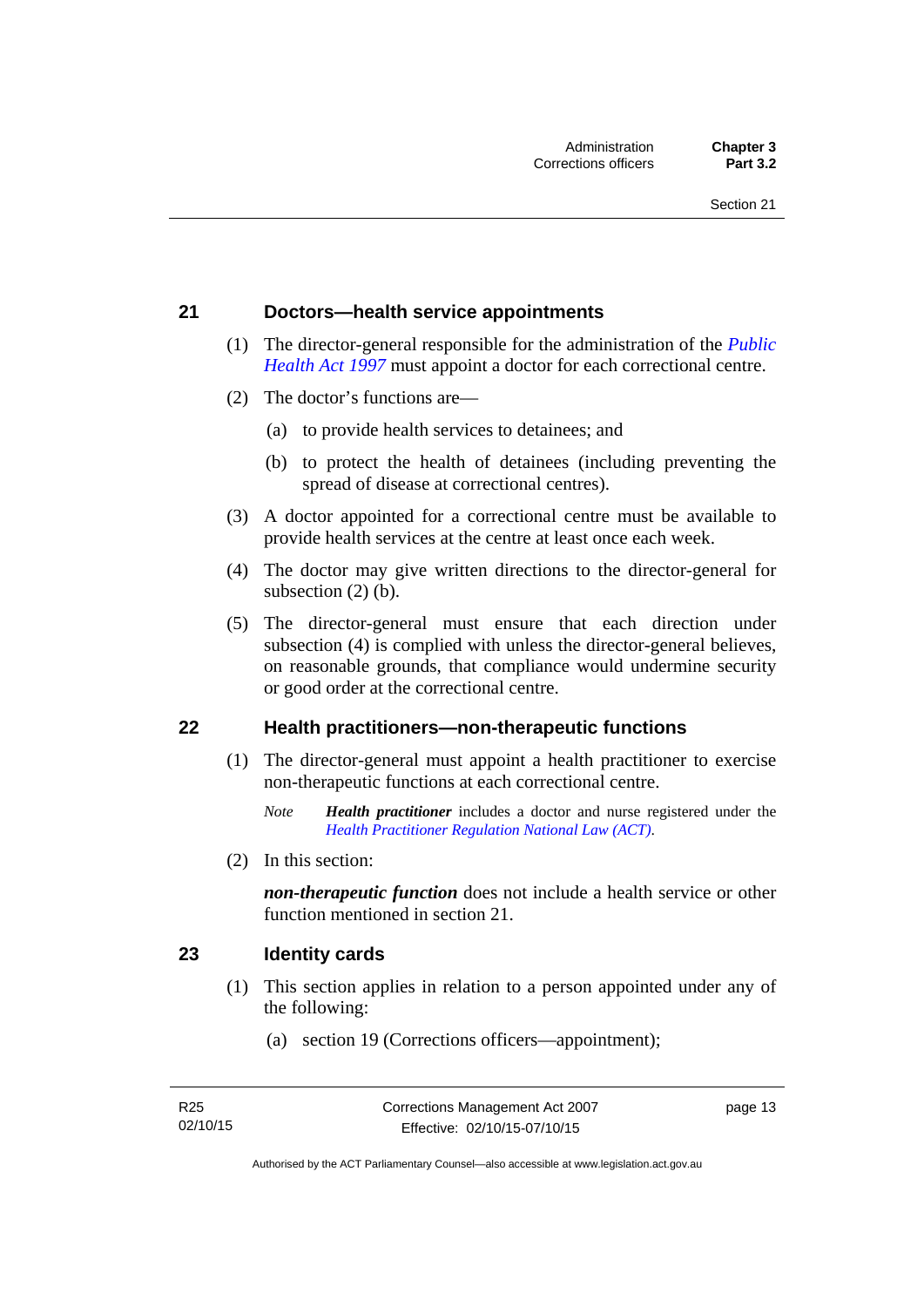Section 23

- (b) section 21 (Doctors—health service appointments);
- (c) section 22 (Health practitioners—non-therapeutic functions).
- (2) The director-general must give each person an identity card stating the person's name and the position to which the person is appointed.
- (3) The identity card must show—
	- (a) a recent photograph of the person; and
	- (b) the card's date of issue and expiry; and
	- (c) anything else prescribed by regulation.
- (4) A person commits an offence if the person—
	- (a) stops being a person to whom this section applies; and
	- (b) does not return the person's identity card to the director-general no later than 7 days after the day the person stops being a corrections officer.

Maximum penalty: 1 penalty unit.

(5) An offence against this section is a strict liability offence.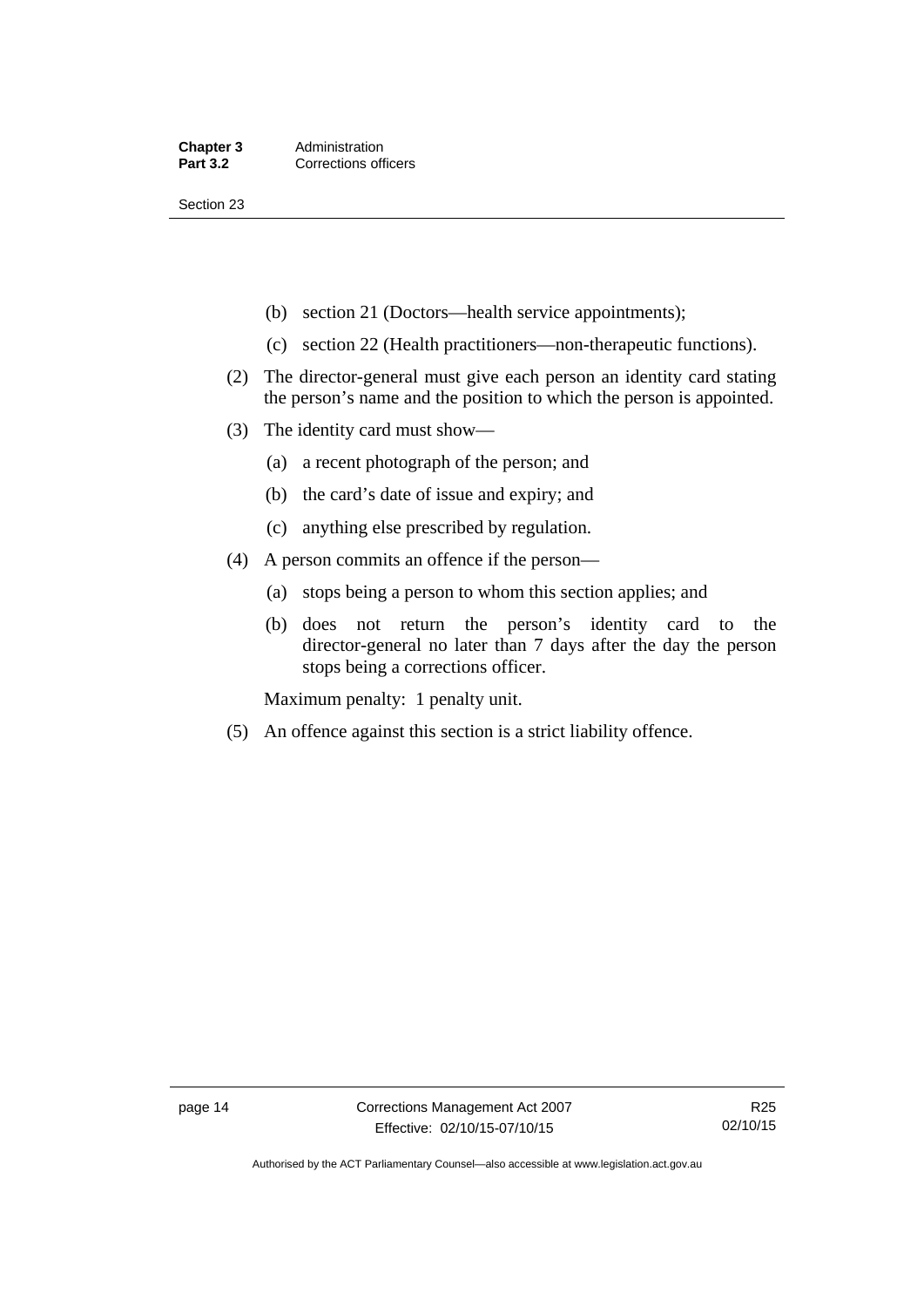## <span id="page-30-0"></span>**Part 3.3 Correctional centres**

#### <span id="page-30-1"></span>**24 Correctional centres—declaration**

- (1) The Minister may declare a place to be a correctional centre.
- (2) A declaration is a notifiable instrument.

#### **Examples of declarations**

- 1 the declaration of a place, including a buffer zone surrounding a secure perimeter, to be a correctional centre
- 2 a declaration of a place to be a correctional centre for full-time detention, or for a stated time and purpose, eg a temporary correctional centre for remandees
- *Note 1* An example is part of the Act, is not exhaustive and may extend, but does not limit, the meaning of the provision in which it appears (see [Legislation Act,](http://www.legislation.act.gov.au/a/2001-14) s 126 and s 132).
- *Note 2* A notifiable instrument must be notified under the [Legislation Act](http://www.legislation.act.gov.au/a/2001-14).
- *Note 3* The power to make an instrument includes power to make different provisions in relation to different matters or different classes of matters, and provisions that apply differently by reference to stated exceptions or factors (see [Legislation Act](http://www.legislation.act.gov.au/a/2001-14), s 48).

## <span id="page-30-2"></span>**25 Correctional centres—arrangements with NSW**

- (1) The Chief Minister may make arrangements with the Governor of New South Wales in relation to keeping full-time detainees at a NSW correctional centre.
- (2) The arrangements may include provision for—
	- (a) the exercise by NSW officers of functions in relation to full-time detainees kept at a NSW correctional centre; and
	- (b) reports by NSW officers about the exercise of those functions.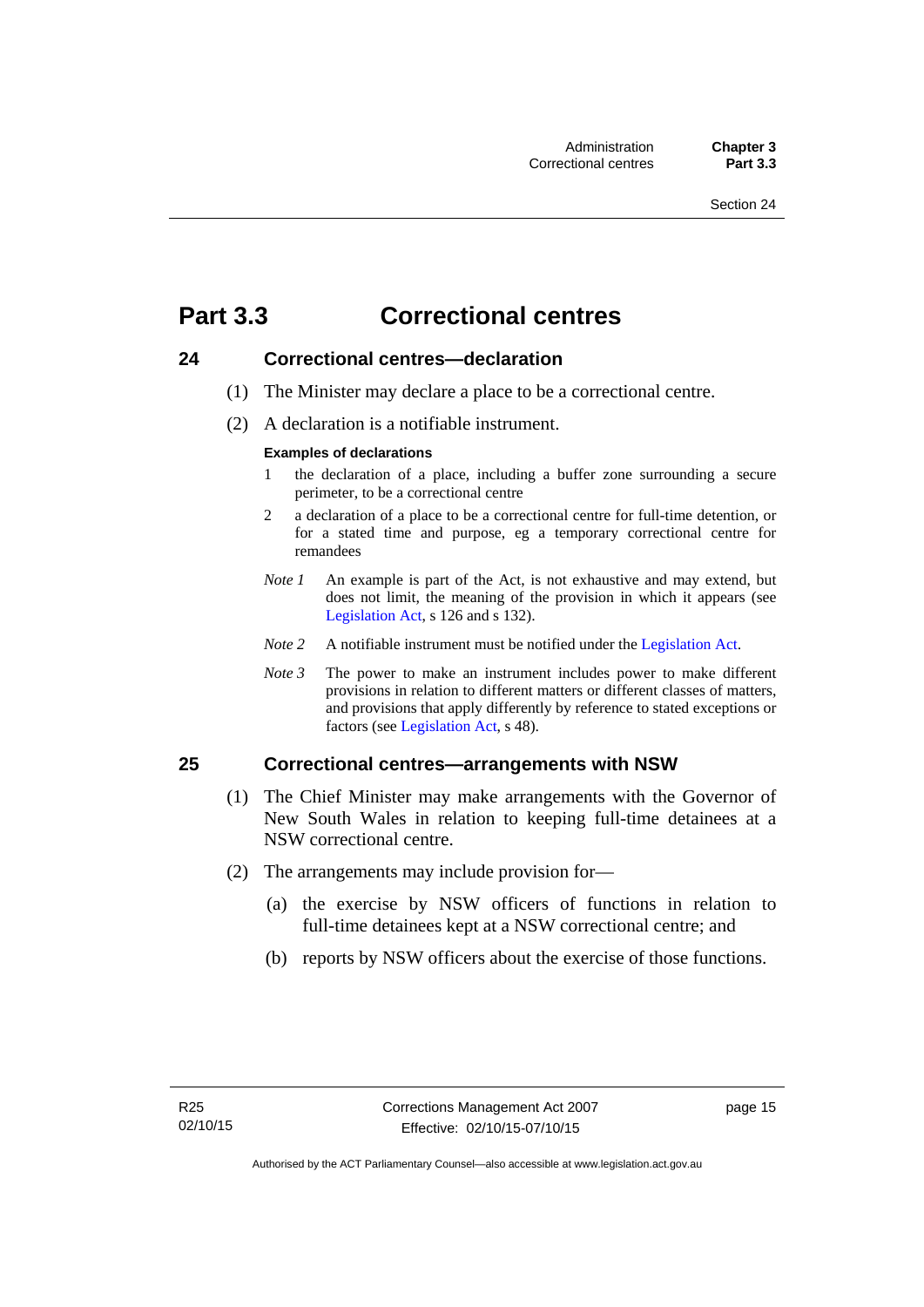| Chapter 3       | Administration       |
|-----------------|----------------------|
| <b>Part 3.3</b> | Correctional centres |

Section 25

(3) In this section:

*NSW officer* means an officer or other person having authority under the *[Crimes \(Administration of Sentences\) Act 1999](http://www.legislation.nsw.gov.au/maintop/view/inforce/act+93+1999+cd+0+N)* (NSW) to exercise a function in relation to a full-time detainee.

*Note* The *[Crimes \(Sentence Administration\) Act 2005](http://www.legislation.act.gov.au/a/2005-59)*, pt 4.3 (Full-time detention in NSW) provides for the removal of full-time detainees to NSW correctional centres.

page 16 Corrections Management Act 2007 Effective: 02/10/15-07/10/15

R25 02/10/15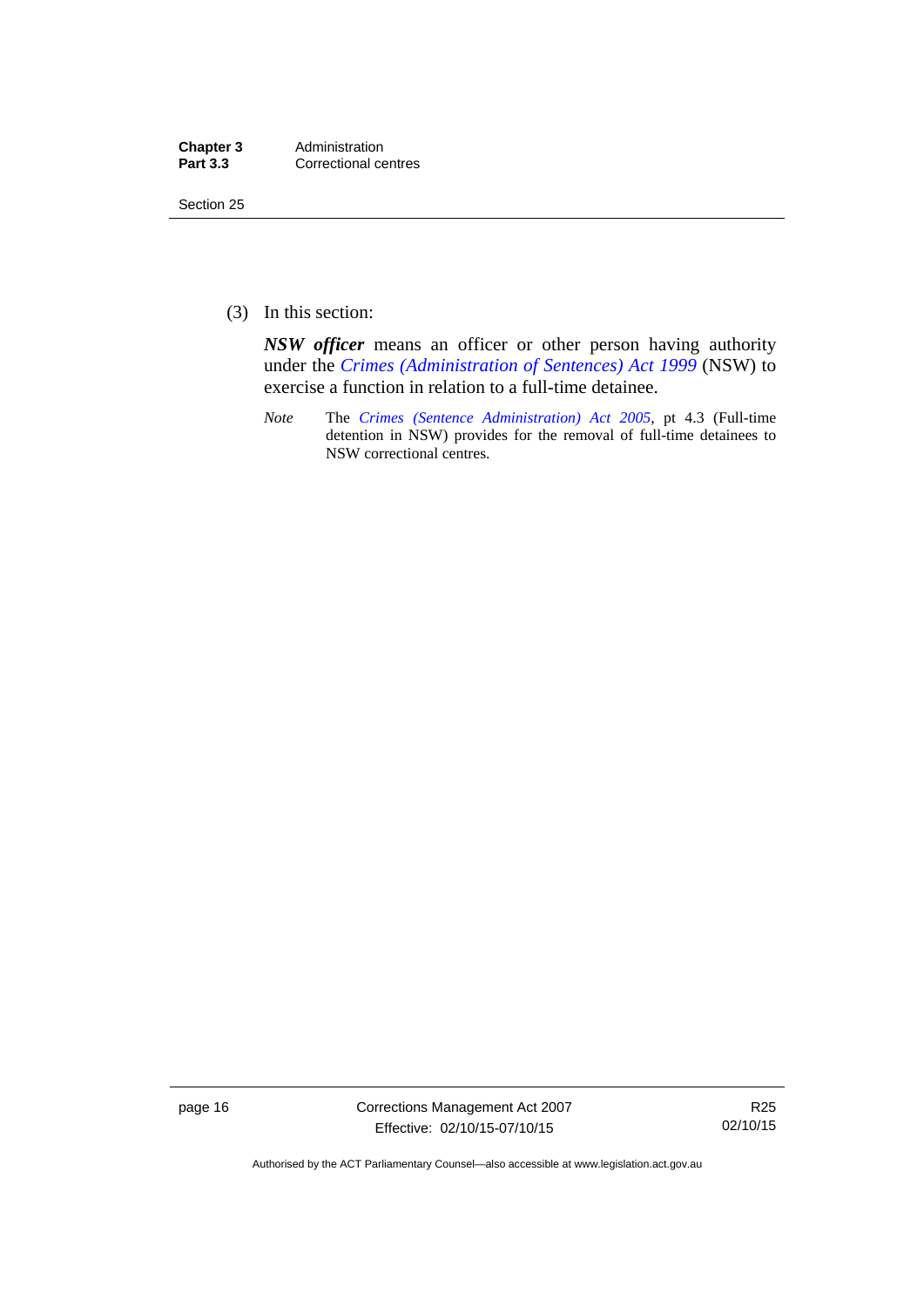## <span id="page-32-0"></span>**Part 3.4 Administration—special provisions**

#### <span id="page-32-1"></span>**26 Declaration of emergency**

- (1) This section applies if the director-general believes, on reasonable grounds, that an emergency (including an imminent emergency) exists in relation to a correctional centre that threatens or is likely to threaten—
	- (a) security or good order at the centre; or
	- (b) the safety of anyone at the centre or elsewhere.
- (2) The director-general may declare that an emergency exists in relation to the correctional centre for a stated period of not more than—
	- (a) 3 days; or
	- (b) if another period is prescribed by regulation—the period prescribed.
- (3) To remove any doubt, the director-general may make declarations for 2 or more consecutive periods in relation to the same emergency.
- (4) A declaration commences when it is made, unless it provides for a later commencement.
- (5) A declaration—
	- (a) is a notifiable instrument; and
	- (b) must be notified under the [Legislation Act](http://www.legislation.act.gov.au/a/2001-14) no later than the day after the day it is made.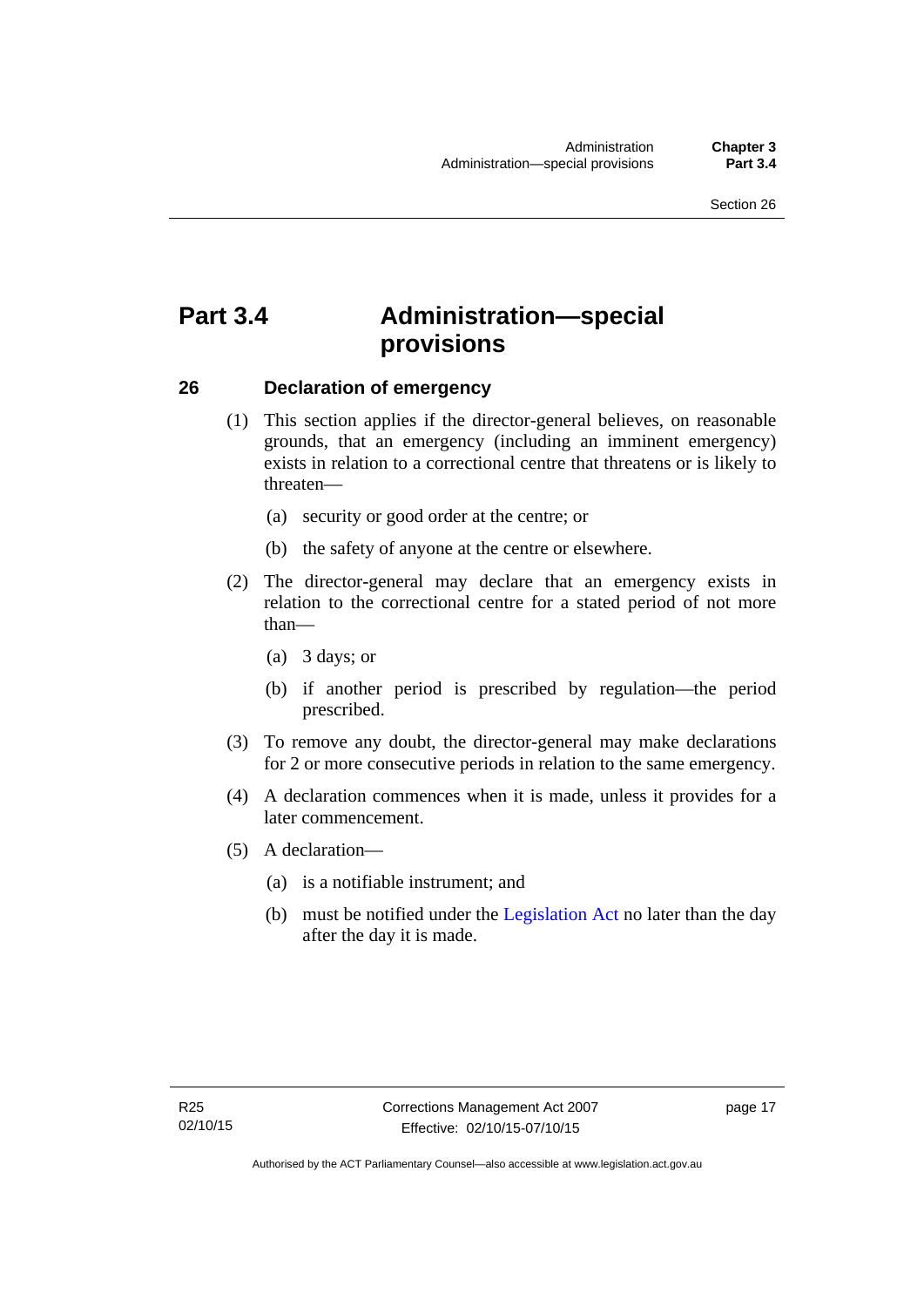Section 27

### <span id="page-33-0"></span>**27 Emergency powers**

- (1) While an emergency is declared under section 26 in relation to a correctional centre, the director-general may do 1 or more of the following:
	- (a) restrict any work or activity at the centre;
	- (b) restrict access in, or to or from, the centre or any part of the centre;
	- (c) restrict communications between a detainee and anyone else;
	- (d) authorise a police officer or public servant to exercise any function exercisable by a corrections officer under this Act in accordance with any direction by the director-general.
- (2) The director-general must ensure that action taken under this section is necessary and reasonable in the circumstances.

#### <span id="page-33-1"></span>**28 Arrangements with police**

- (1) The director-general may make arrangements with the chief police officer for police assistance in relation to the administration of the following Acts:
	- (a) the *[Crimes \(Sentencing\) Act 2005](http://www.legislation.act.gov.au/a/2005-58)*;
	- (b) the *[Crimes \(Sentence Administration\) Act 2005](http://www.legislation.act.gov.au/a/2005-59)*;
	- (c) this Act.
- (2) Subject to any arrangement under this section, the chief police officer must comply, as far as practicable, with any request by the director-general for police assistance mentioned in subsection (1).
- (3) A police officer providing assistance under this section may exercise any function exercisable by a corrections officer under an Act mentioned in subsection (1) in accordance with any direction by the director-general.

Authorised by the ACT Parliamentary Counsel—also accessible at www.legislation.act.gov.au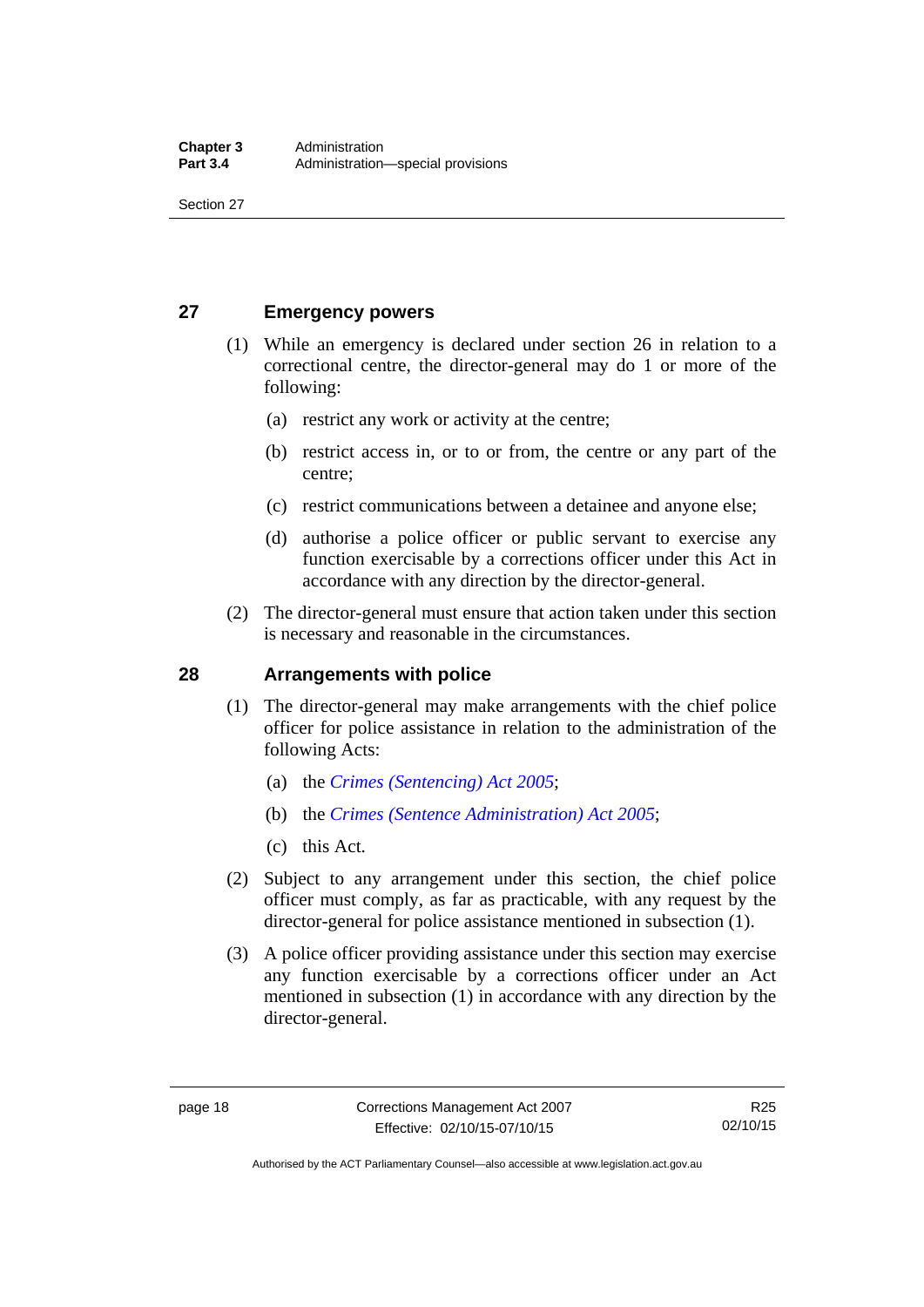## <span id="page-34-0"></span>**Chapter 4 Detention in police and court cells etc**

#### <span id="page-34-1"></span>**29 Definitions—ch 4**

(1) In this chapter:

*court cell* means a cell (however described) for the detention of a person at a court.

#### *director-general* means—

- (a) for a detainee (other than a young detainee)—the director-general responsible for this Act; and
- (b) for a young detainee—the director-general responsible for the *[Children and Young People Act 2008](http://www.legislation.act.gov.au/a/2008-19)*.

*police cell* means a cell (however described) for the detention of a person at a police station.

*young detainee*—see the *[Children and Young People Act 2008](http://www.legislation.act.gov.au/a/2008-19)*, section 95.

- (2) In this chapter—
	- (a) a reference to a *correctional centre* is, in relation to the custody or detention of a young detainee, a reference to a detention place under the *[Children and Young People](http://www.legislation.act.gov.au/a/2008-19)  [Act 2008](http://www.legislation.act.gov.au/a/2008-19)*; and
	- (b) a reference to a *corrections officer* is, in relation to the custody or detention of a young detainee, a reference to a youth detention officer under the *[Children and Young People](http://www.legislation.act.gov.au/a/2008-19)  [Act 2008](http://www.legislation.act.gov.au/a/2008-19)*.

#### <span id="page-34-2"></span>**30 Detention in police cells**

(1) A person lawfully required to be in police custody may, for the purposes of the custody, be detained at a police cell.

| R25      | Corrections Management Act 2007 | page 19 |
|----------|---------------------------------|---------|
| 02/10/15 | Effective: 02/10/15-07/10/15    |         |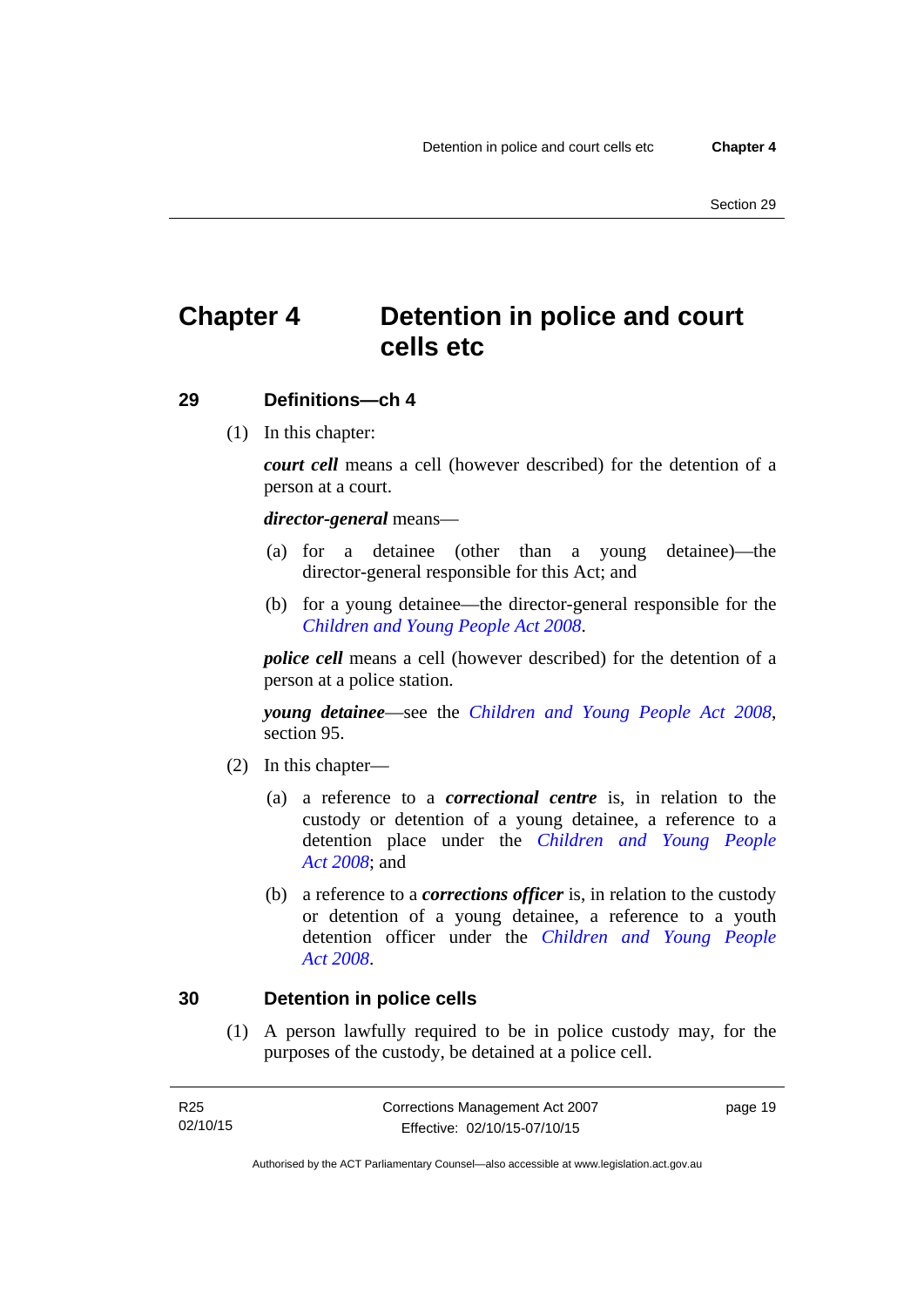- (2) However, a person lawfully required to be in police custody must not be detained continuously at a police cell for a period longer than the following period (the *allowed period*):
	- (a) for a detainee (other than a young detainee)—36 hours;
	- (b) for a young detainee—12 hours.
- (3) If a person is lawfully required to remain in police custody for a period longer than the allowed period, the chief police officer may direct that the person be transferred to the custody of the director-general for the purposes of the police custody.
- (4) The direction by the chief police officer—
	- (a) authorises the director-general to have custody of the person under the direction; and
	- (b) requires the director-general to do the following:
		- (i) take the person into custody;
		- (ii) arrange for the person's admission to a correctional centre;
		- (iii) keep the person in custody under full-time detention under the direction;
		- (iv) provide for police access to the person;
		- (v) return the person to the custody of the chief police officer as required by the direction.
- (5) To remove any doubt, the person is also taken to remain in police custody while in custody under subsection (4).

#### <span id="page-35-0"></span>**31 Detention in police cells—search powers etc**

(1) The chief police officer may direct a police officer to conduct a scanning search, frisk search, ordinary search or strip search of a person detained at a police cell.

Authorised by the ACT Parliamentary Counsel—also accessible at www.legislation.act.gov.au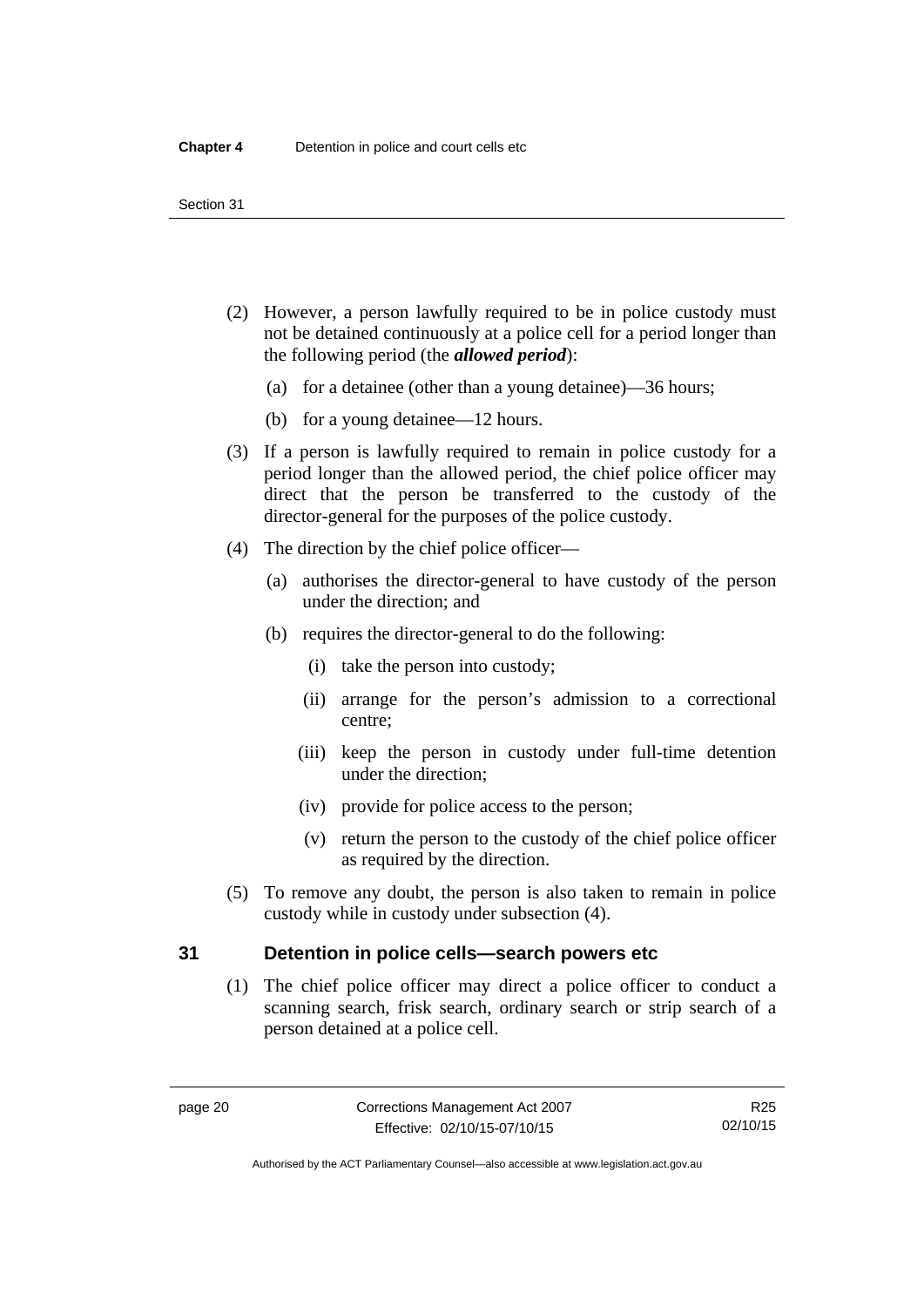- (2) For the application of this section to a detainee (other than a young detainee), part 9.4 (Searches) and part 9.5 (Seizing property) apply as if the direction, search or seizure occurred under the relevant part in relation to a detainee at a correctional centre.
- (3) For the application of this section to a young detainee, the following provisions of the *[Children and Young People Act 2008](http://www.legislation.act.gov.au/a/2008-19)* apply as if the direction, search or seizure occurred under the relevant part in relation to a young detainee at a detention place:
	- (a) part 7.1 (Preliminary—ch 7);
	- (b) part 7.2 (Searches generally);
	- (c) part 7.3 (Scanning, frisking and ordinary searches);
	- (d) part 7.4 (Strip searches—young detainees);
	- (e) part 7.9 (Seizing property).

## **31A Detention in police cells—additional provisions for young detainees**

- (1) This section applies if a young detainee is detained at a police cell under section 30.
- (2) The chief police officer must ensure that the young detainee—
	- (a) is kept separate from adult detainees; and
	- (b) has prompt access to medical and legal assistance; and
	- (c) is told, in language and a way he or she can readily understand, about the reason for the detention and the procedures that apply; and
	- (d) is able to contact and be contacted by each of the following:
		- (i) a commissioner exercising functions under the *[Human](http://www.legislation.act.gov.au/a/2005-40)  [Rights Commission Act 2005](http://www.legislation.act.gov.au/a/2005-40)*;
		- (ii) the public advocate;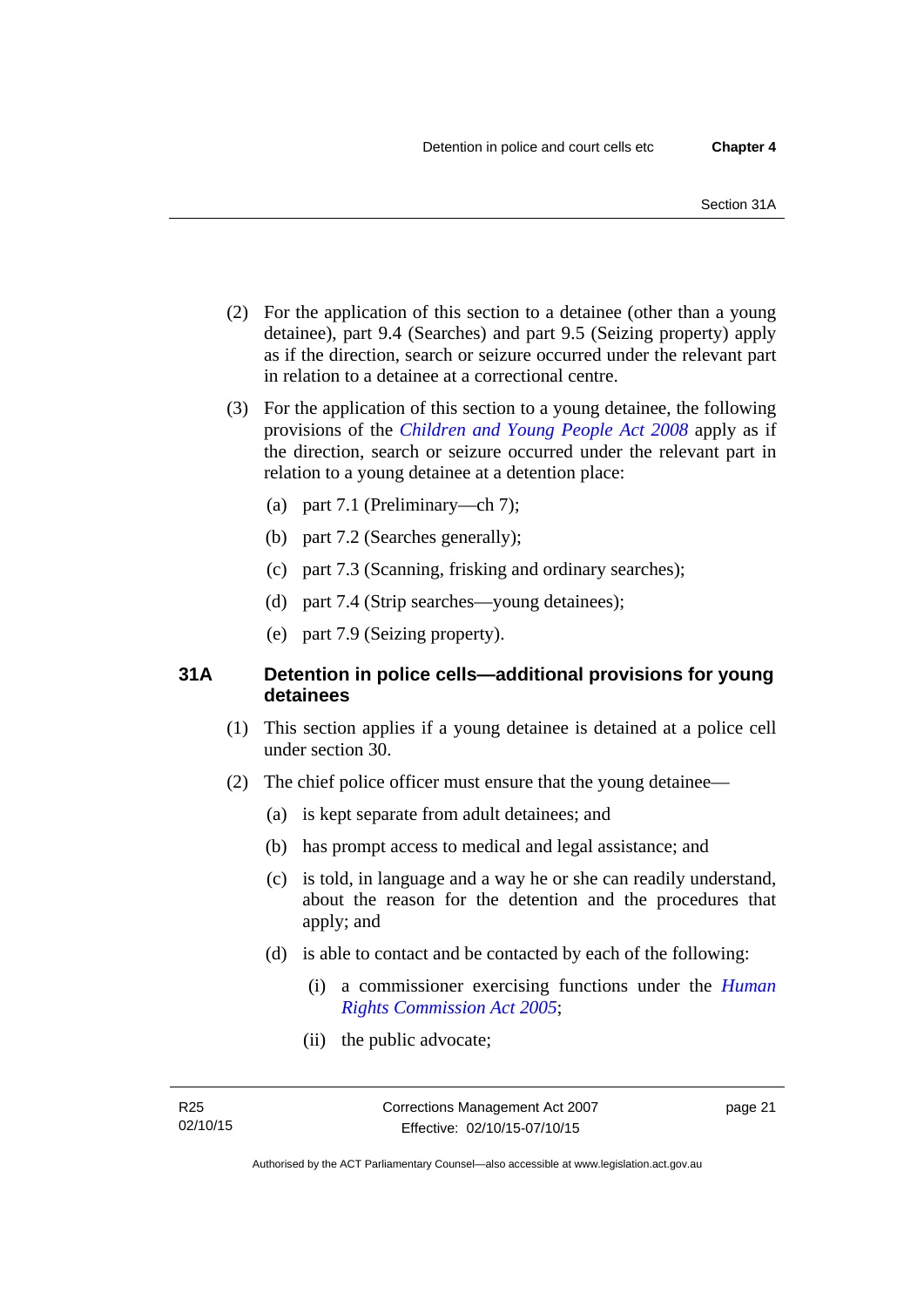Section 32

#### (iii) the ombudsman.

*Note* The *[Crimes Act 1914](http://www.comlaw.gov.au/Series/C2004A07391)* (Cwlth), pt 1C contains provisions about investigation of offences (including about periods of arrest and obligations of investigating officials) that apply to offences against ACT laws punishable by imprisonment for longer than 12 months.

In particular, that Act, s 23Q provides that a person who is under arrest or a protected suspect must be treated with humanity and with respect for human dignity, and must not be subjected to cruel, inhuman or degrading treatment.

#### **32 Other police powers not limited**

To remove any doubt, section 30 and section 31 are additional to, and do not limit, any other provision relating to a police function under a territory law or a law of the Commonwealth, a State or another Territory.

#### **33 Detention in court cells**

- (1) This section applies to a person who is—
	- (a) in the director-general's custody but not admitted as a detainee at a correctional centre; and
	- (b) required to attend a court.
- (2) The director-general may direct that the person be detained at a court cell in the custody of a corrections officer for the purposes of the person's attendance at the court.
	- *Note* If the person is a young offender who is under 18 years old, he or she must not be placed in a room with an adult who is under detention (see *[Children and Young People Act 2008](http://www.legislation.act.gov.au/a/2008-19)*, s 100).
- (3) However, the person must not be detained continuously at a court cell for a period longer than the following period (the *allowed period*):
	- (a) for a detainee (other than a young detainee)—36 hours;
	- (b) for a young detainee—12 hours.

Authorised by the ACT Parliamentary Counsel—also accessible at www.legislation.act.gov.au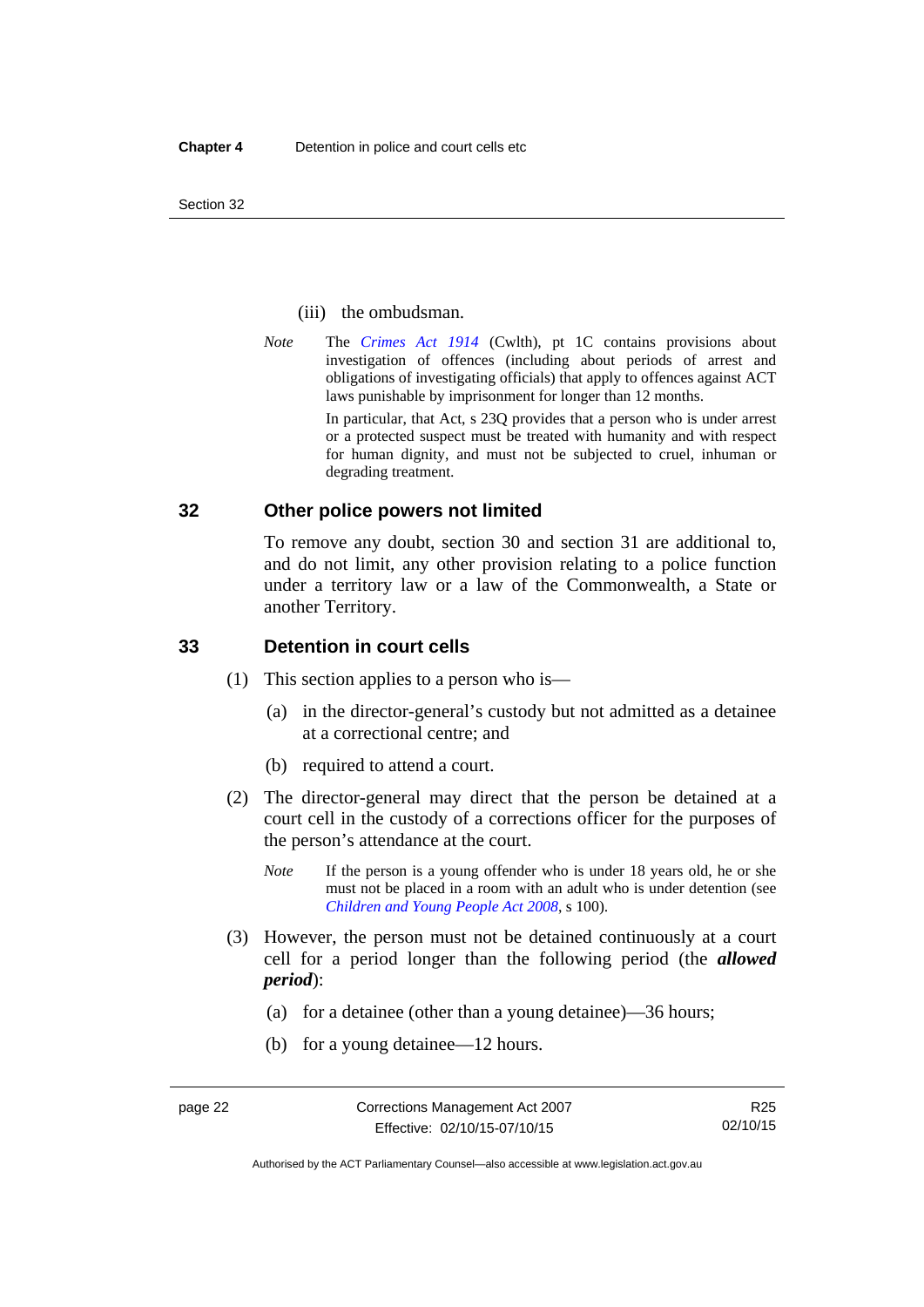- (4) If the person is required to remain in detention for a period longer than the allowed period for the court attendance, the director-general must—
	- (a) arrange for the person's admission to a correctional centre; and
	- (b) keep the person in custody under full-time detention for the attendance; and
	- (c) take the person to the court as required by the court.
- (5) While detained at a court cell under this section—
	- (a) a detainee (other than a young detainee) is taken to be a detainee for all purposes under this Act; and
	- (b) a young detainee is taken to be a young detainee for all purposes under the *[Children and Young People Act 2008](http://www.legislation.act.gov.au/a/2008-19)*.

## **33A Detention in court cells—additional provisions for young detainees**

- (1) This section applies if a young detainee is detained at a court cell under section 33.
- (2) The director-general must ensure that the young detainee—
	- (a) is kept separate from adult detainees; and
	- (b) has prompt access to medical and legal assistance; and
	- (c) is told, in language and a way he or she can readily understand, about the reason for the detention and the procedures that apply; and
	- (d) is able to contact and be contacted by each of the following:
		- (i) a commissioner exercising functions under the *[Human](http://www.legislation.act.gov.au/a/2005-40)  [Rights Commission Act 2005](http://www.legislation.act.gov.au/a/2005-40)*;
		- (ii) the public advocate;
		- (iii) the ombudsman.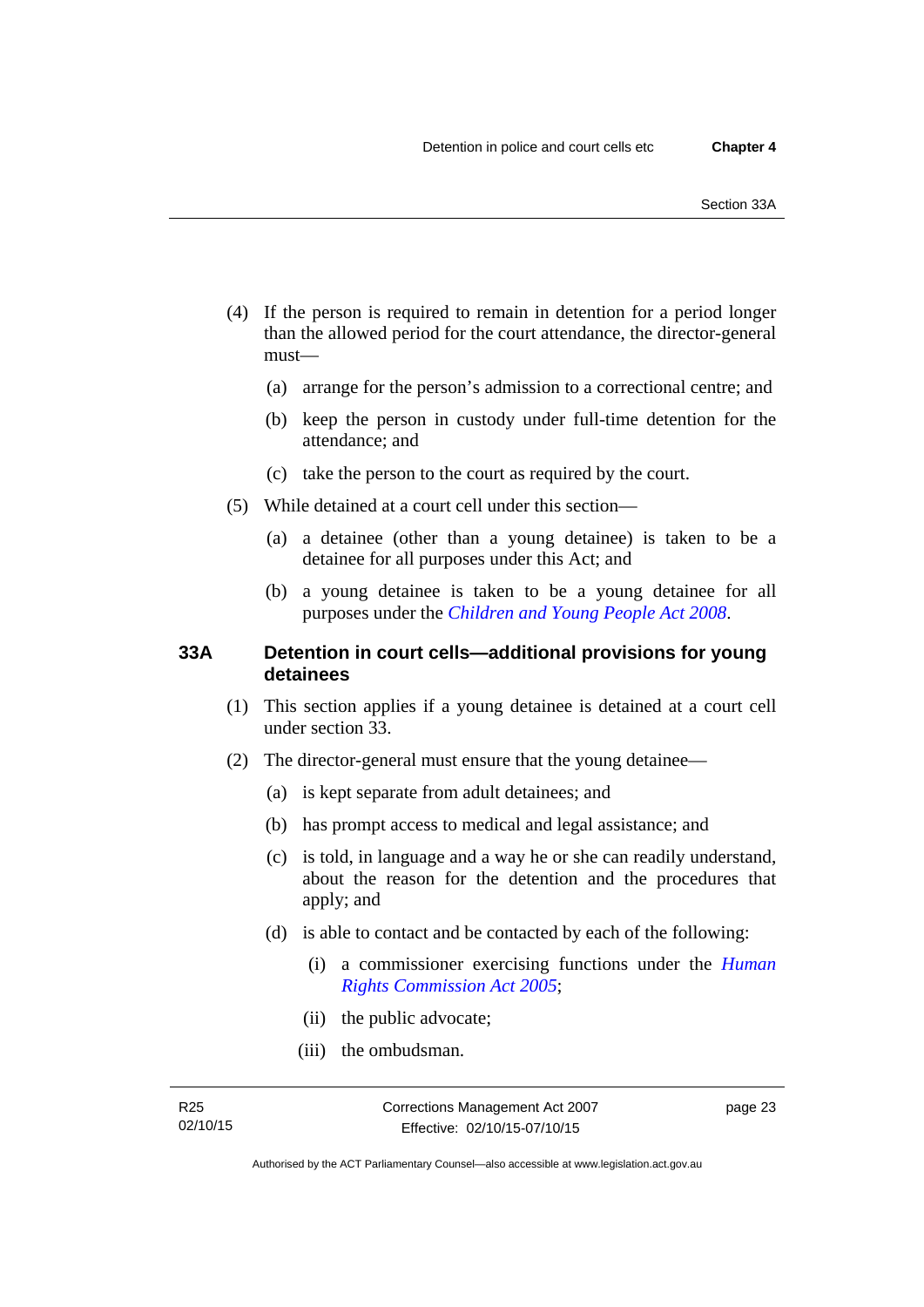#### **34 Detainees accommodated away from correctional centre**

 (1) This section applies if the director-general believes, on reasonable grounds, that circumstances exist in relation to a correctional centre that make it necessary or prudent for a detainee admitted at the centre to be accommodated temporarily away from the centre.

#### **Examples**

- 1 where a correctional centre cannot properly accommodate any more detainees
- 2 where there is an outbreak of disease or violent behaviour at a correctional centre
- 3 where a detainee is being transferred to or from a correctional centre or other place and needs accommodation in transit
- *Note* An example is part of the Act, is not exhaustive and may extend, but does not limit, the meaning of the provision in which it appears (see [Legislation Act,](http://www.legislation.act.gov.au/a/2001-14) s 126 and s 132).
- (2) The director-general may declare that this section applies in relation to the correctional centre for a stated period.
- (3) A declaration is a notifiable instrument.

*Note* A notifiable instrument must be notified under the [Legislation Act](http://www.legislation.act.gov.au/a/2001-14).

- (4) The director-general may direct that, while a declaration is in force in relation to a correctional centre, a detainee at the centre be detained—
	- (a) at a police cell in the custody of a police officer; or
	- (b) at a court cell in the custody of a corrections officer.
- (5) The period of detention at a police cell or court cell is not limited by section 30 or section 33.
- (6) To remove any doubt, while detained under this section—
	- (a) a detainee (other than a young detainee) remains a detainee for all purposes under this Act; and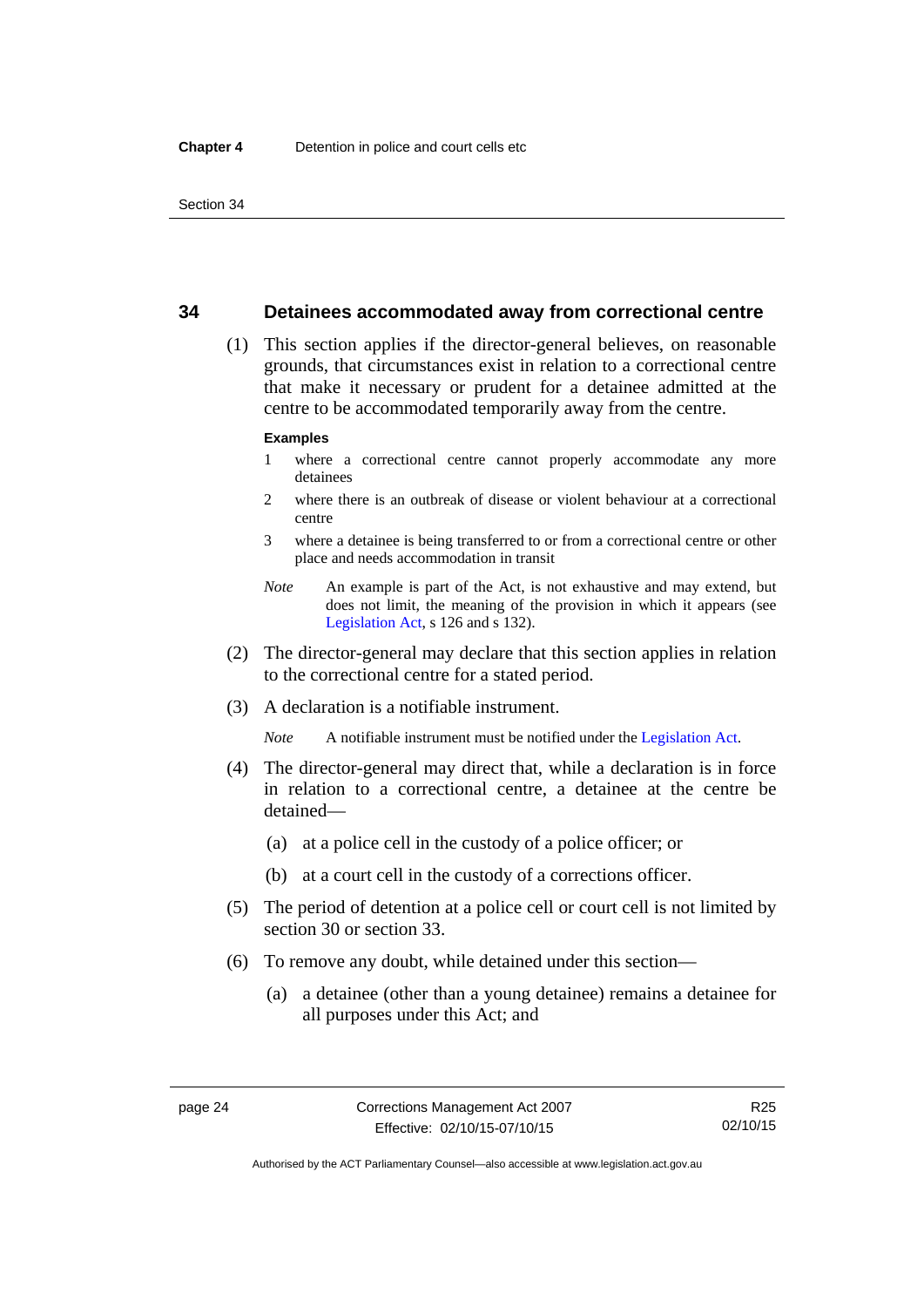(b) a young detainee remains a young detainee for all purposes under the *[Children and Young People Act 2008](http://www.legislation.act.gov.au/a/2008-19)*.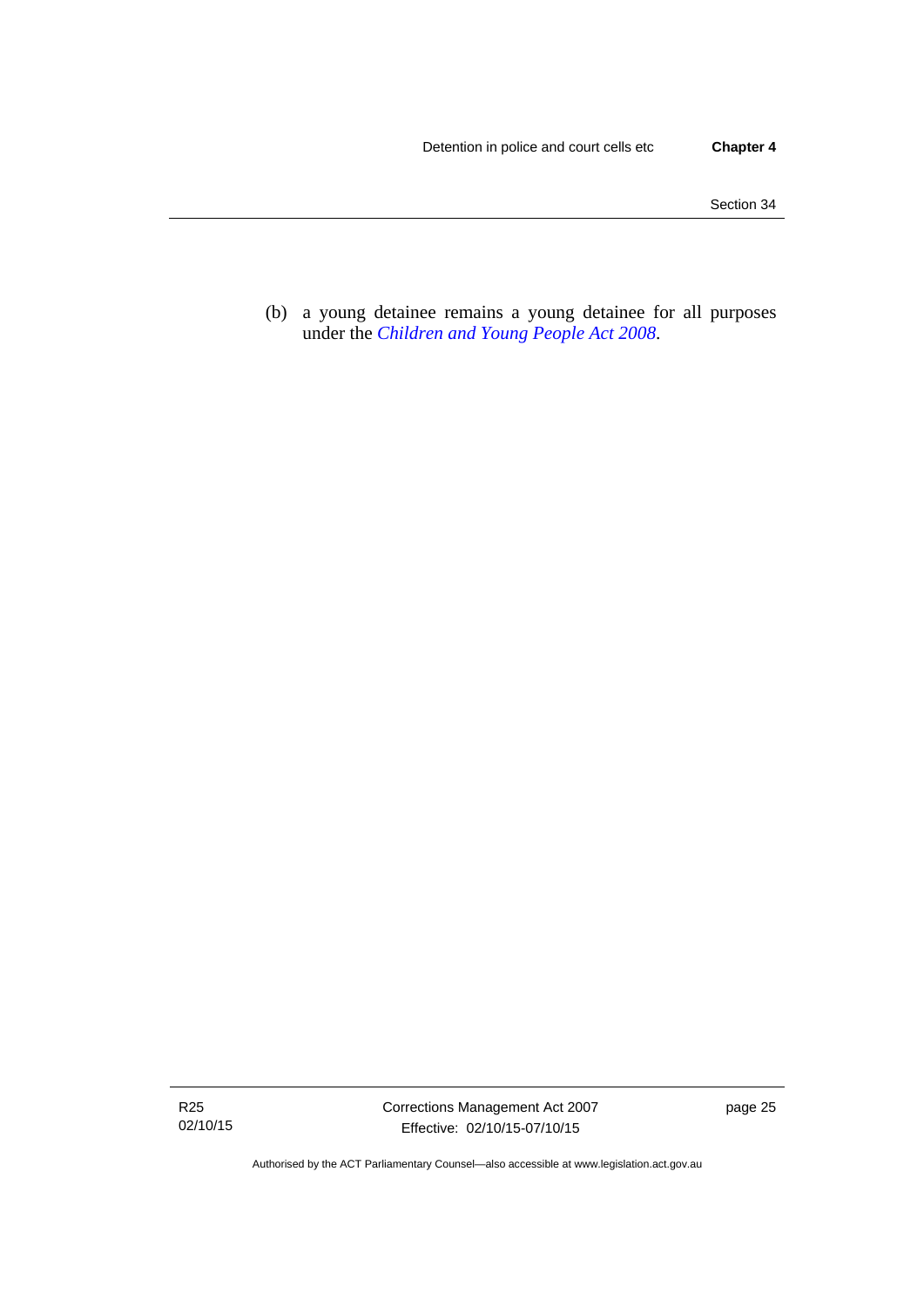#### **Chapter 5** Escorting detainees

Section 35

# **Chapter 5 Escorting detainees**

## **35 Escort officer functions etc**

- (1) This section applies if, under a law in force in the ACT, a person required to be held in the director-general's custody is to be escorted anywhere by an escort officer.
- (2) To remove any doubt—
	- (a) the escort officer is authorised to have custody of the person for the purpose of escorting the person; and
	- (b) the person is also taken to be in the director-general's custody; and
	- (c) a corrections officer acting as the escort officer may, for the purpose of escorting the person, exercise any function under this Act that the officer may exercise in relation to a detainee admitted at a correctional centre.

#### **Examples of functions—par (c)**

- 1 functions given to the officer under section 20 (Corrections officers functions) or delegated to the officer by the director-general (for example, giving directions to detainees)
- 2 the officer's functions under part 9.4 (Searches) or part 9.7 (Use of force)
- *Note* An example is part of the Act, is not exhaustive and may extend, but does not limit, the meaning of the provision in which it appears (see [Legislation Act,](http://www.legislation.act.gov.au/a/2001-14) s 126 and s 132).

## **36 Escorting arrested person to court etc**

- (1) This section applies if a person arrested by a police officer—
	- (a) has not been released on bail; and
	- (b) is in police custody; and
	- (c) is required by law to be brought before a court or tribunal.

R25 02/10/15

Authorised by the ACT Parliamentary Counsel—also accessible at www.legislation.act.gov.au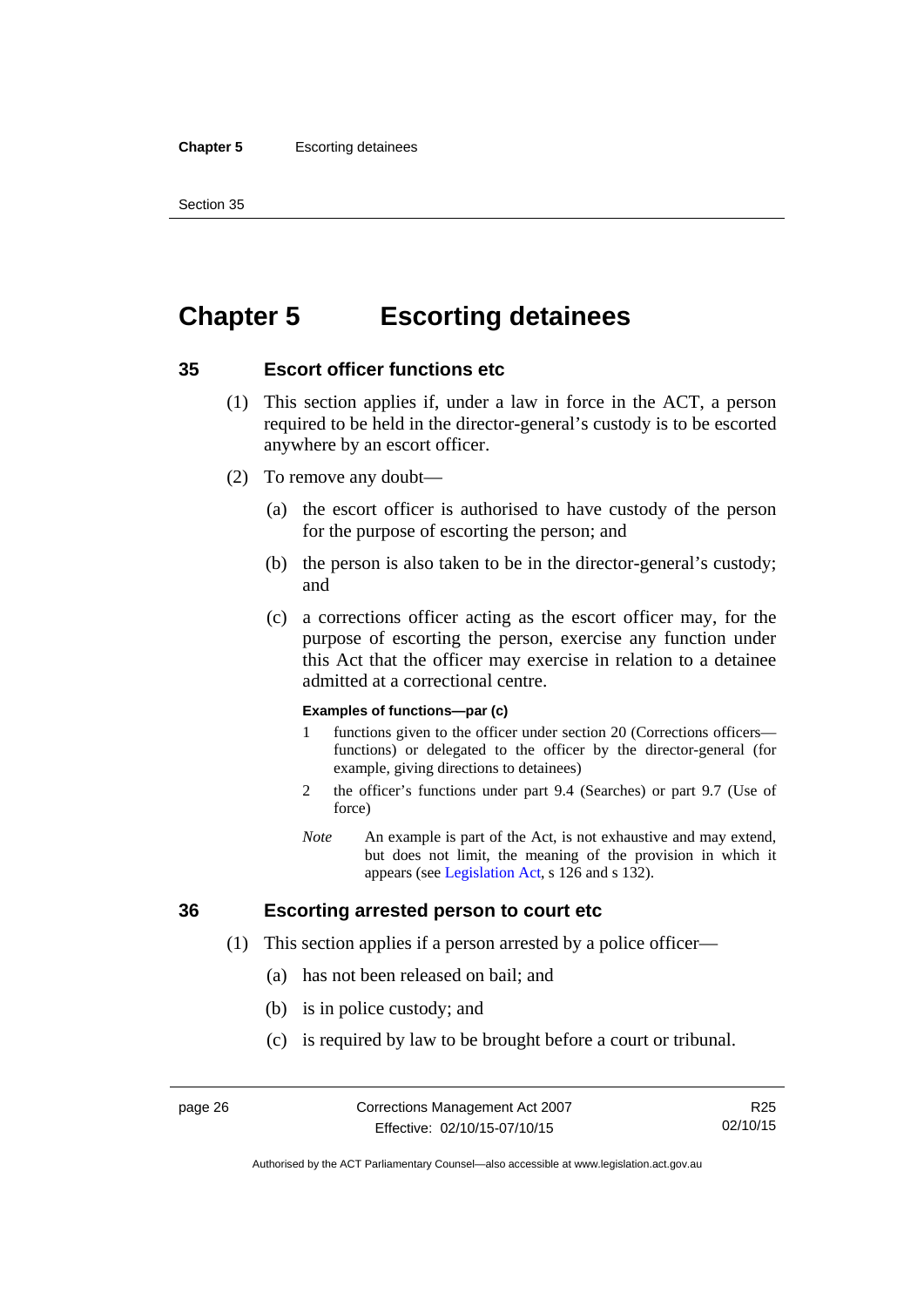- (2) A police officer may request an escort officer to bring the person before the court or tribunal.
- (3) The escort officer must bring the person before the court or tribunal and, for that purpose, may—
	- (a) take the person into custody; and
	- (b) arrange for the person to be detained under this Act until the person is brought before the court or tribunal.

## **37 Custody etc during proceedings**

Subject to any order or direction of a court, an escort officer who is required to bring a person before a court must, as far as practicable—

- (a) ensure the safe custody and welfare of the person for the purposes of the proceeding; and
- (b) ensure that the person does not obstruct or hinder the proceeding.

## **38 Executing warrants of imprisonment or remand etc**

- (1) The director-general may make escort officers available to attend on a court or tribunal—
	- (a) to take a person into custody; or
	- (b) to arrange for a person to be kept in custody; or
	- (c) to transfer or otherwise deal with a person.
- (2) An order or direction of the court addressed to all escort officers—
	- (a) is taken to be addressed to each escort officers; and
	- (b) may be executed by any escort officers.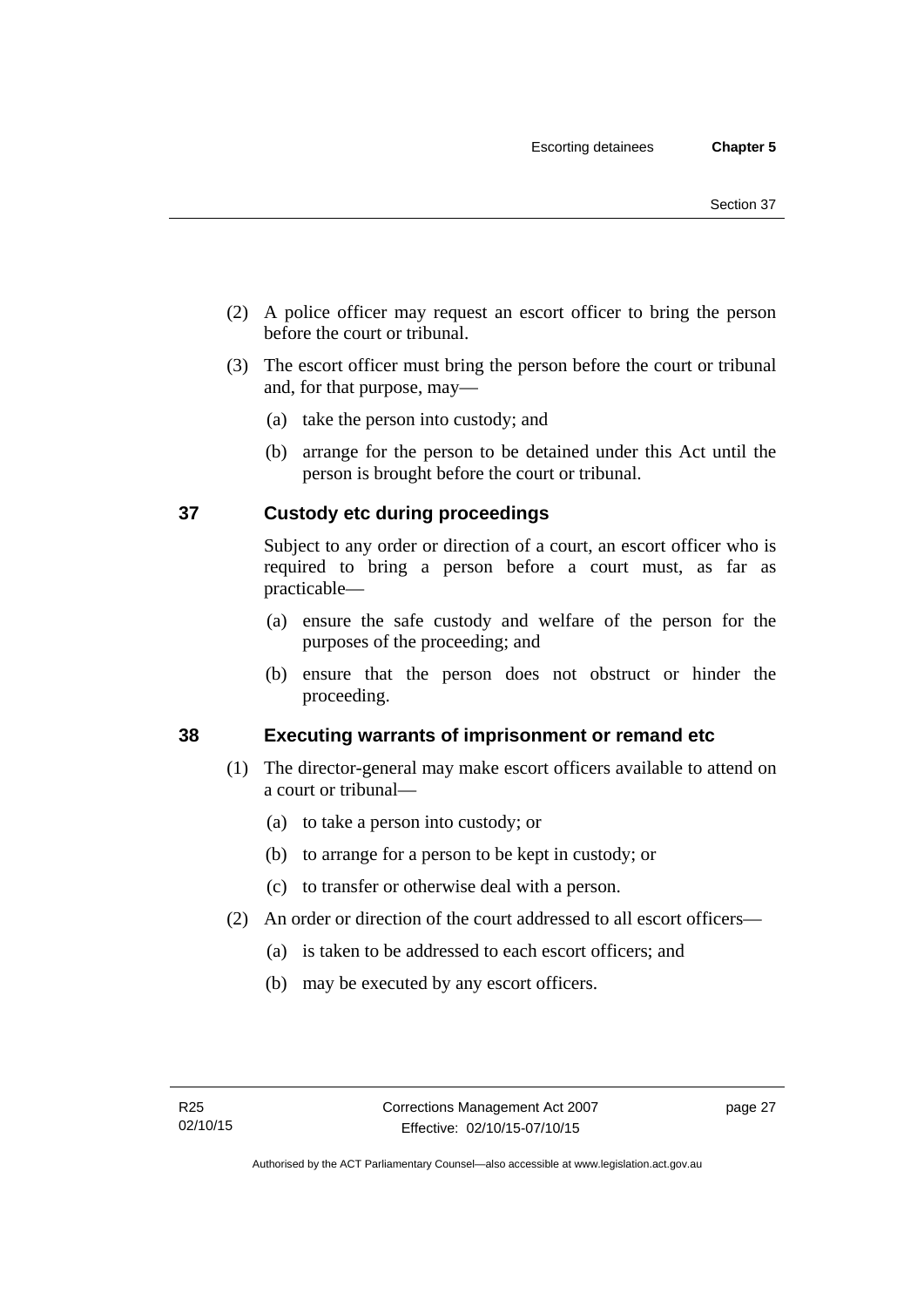#### **Chapter 5** Escorting detainees

Section 39

## **39 Other powers not limited**

To remove any doubt, this chapter is additional to, and does not limit, any other provision relating to the escorting of detainees under a territory law or a law of the Commonwealth, a State or another territory.

#### **Examples of other provisions**

- 1 The *[Crimes \(Sentence Administration\) Act 2005](http://www.legislation.act.gov.au/a/2005-59)*, part 3.3 (Committal miscellaneous)—
	- section 20 (Directions to escort officers)
	- section 21 (Orders to bring offender or remandee before court etc).
- 2 A law of a State relating to the escort of prisoners through the ACT.
- *Note* An example is part of the Act, is not exhaustive and may extend, but does not limit, the meaning of the provision in which it appears (see [Legislation Act,](http://www.legislation.act.gov.au/a/2001-14) s 126 and s 132).

page 28 Corrections Management Act 2007 Effective: 02/10/15-07/10/15

R25 02/10/15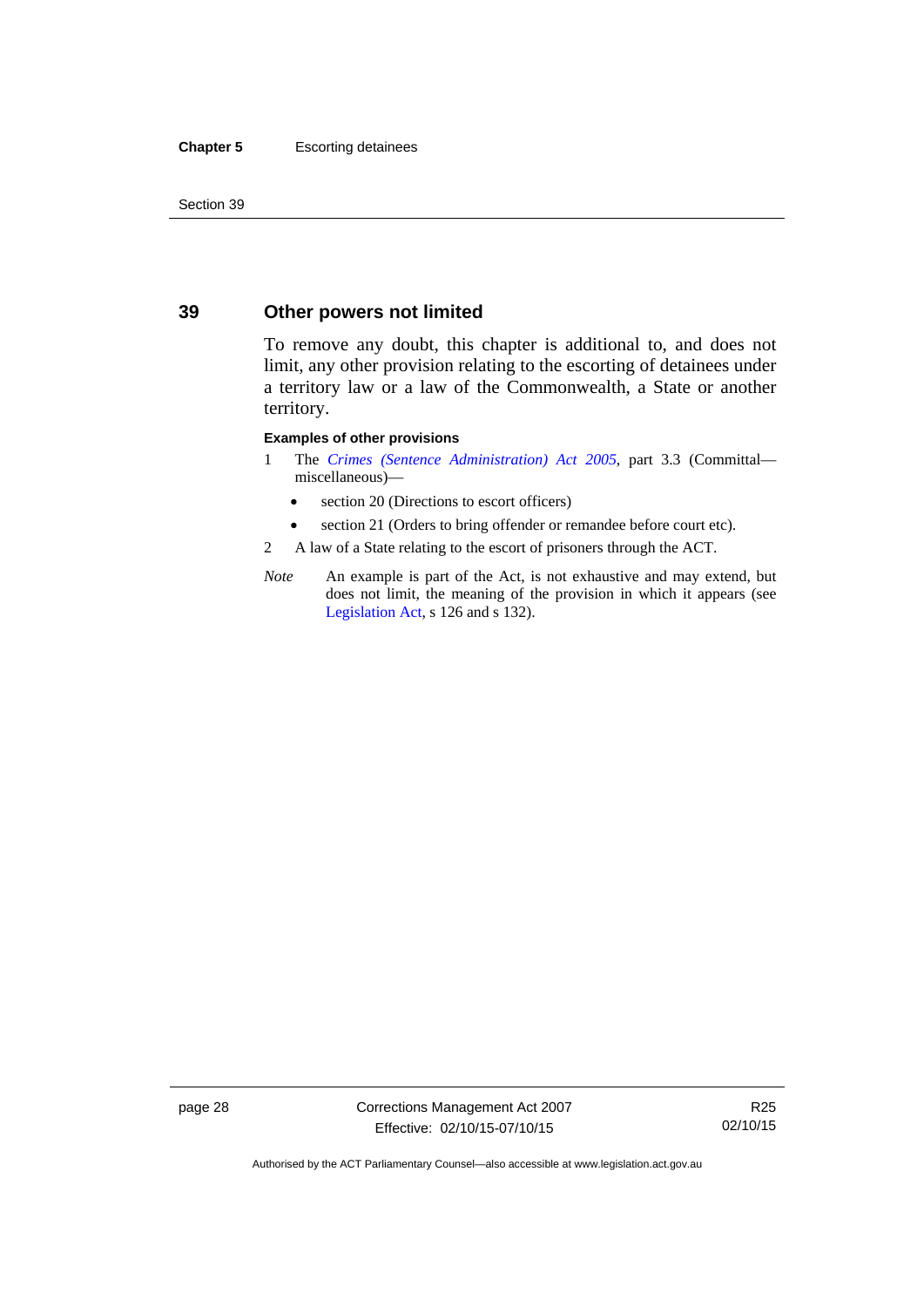# **Chapter 6 Living conditions at correctional centres**

#### *Note to ch 6*

Anything expressed in this chapter to be an entitlement for ch 10 (Discipline) is not affected by anything that happens under that chapter. See s 154 (Meaning of *privilege*) and s 188 (Privileges and entitlements—impact of discipline).

#### **40 Food and drink**

- (1) The director-general must ensure that—
	- (a) sufficient nutritional food and drink are provided for detainees to avoid hunger and poor nourishment; and
	- (b) meals are provided for detainees at times consistent with the cultural norms of Australia; and
	- (c) clean drinking water is provided to meet the needs of detainees.
- (2) The director-general must also ensure, as far as practicable, that allowance is made for the religious, spiritual and cultural needs of detainees in relation to the provision of food and drink.
- (3) If a doctor, other than a doctor appointed under section 22 (Health practitioners—non-therapeutic functions), prescribes a particular diet for a detainee, the director-general must ensure that reasonable steps are taken to provide the detainee with the diet.
- (4) For chapter 10 (Discipline), subsections (1), (2) and (3) are taken to provide an entitlement for each detainee in relation to food and drink.

page 29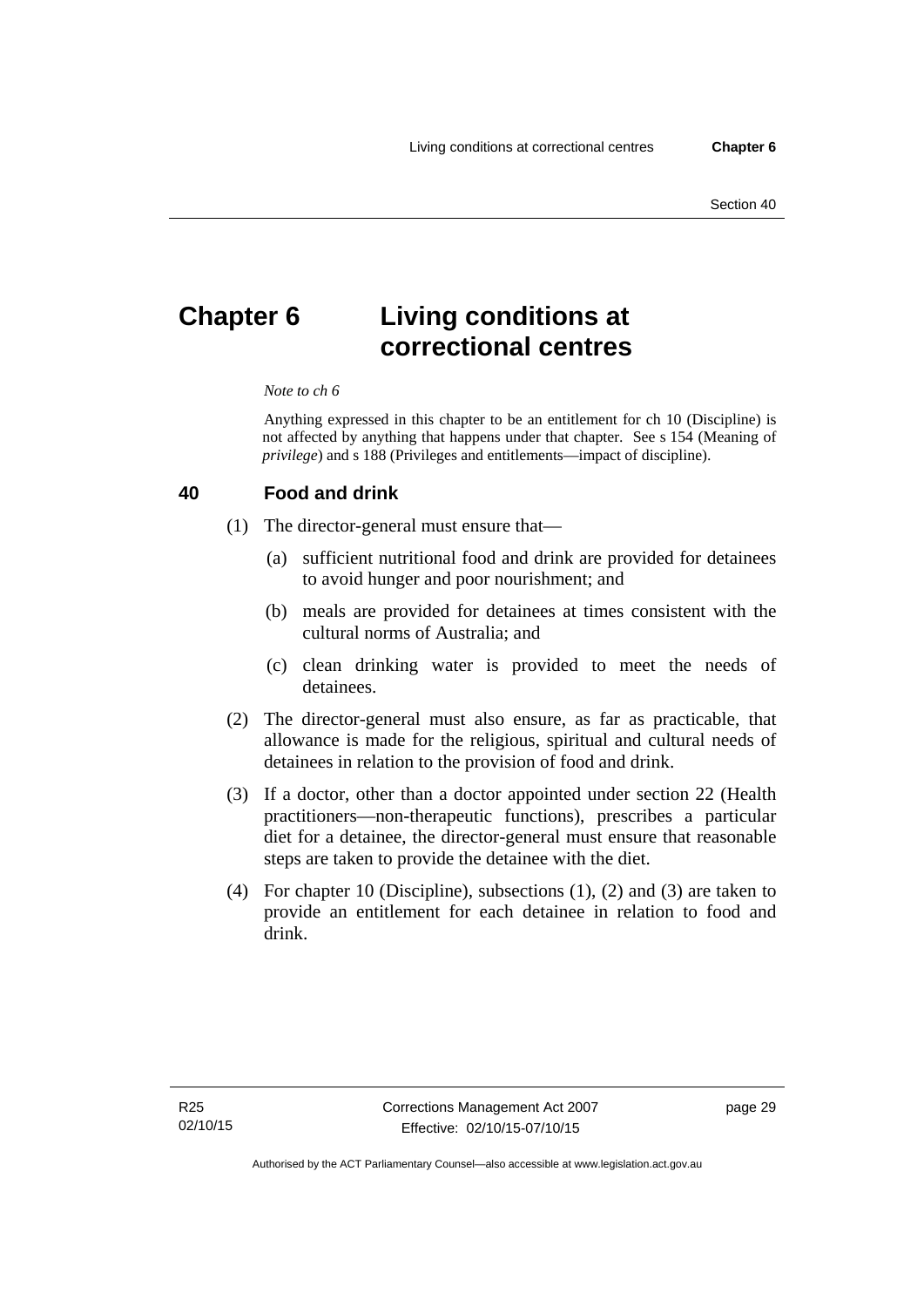- (5) Without limiting section 14 (Corrections policies and operating procedures), a corrections policy or operating procedure may include provision for any of the following:
	- (a) the nutritional standards to be met by food and drink for detainees;
	- (b) the provision of nutritional advice about food and drink provided to detainees;
	- (c) the appointment of a nutritionist.
- (6) For chapter 10 (Discipline), a detainee's entitlement in relation to food and drink includes anything expressed to be an entitlement in a corrections policy or operating procedure made for subsection (5).

## **41 Clothing**

- (1) The director-general must ensure that—
	- (a) sufficient, suitable clothing is provided for detainees; and
	- (b) any particular clothing, including a uniform, issued to detainees is not likely to degrade or humiliate detainees.
- (2) The director-general must also ensure, as far as practicable, that clothing provided for detainees is clean and hygienic.
- (3) For chapter 10 (Discipline), this section is taken to provide an entitlement for each detainee in relation to clothing.

## <span id="page-45-0"></span>**42 Personal hygiene**

- (1) The director-general must ensure that—
	- (a) toilet facilities and washing or showering facilities are available to detainees; and
	- (b) the facilities are clean, hygienic and private enough to ensure the dignity and self-respect of detainees.

Authorised by the ACT Parliamentary Counsel—also accessible at www.legislation.act.gov.au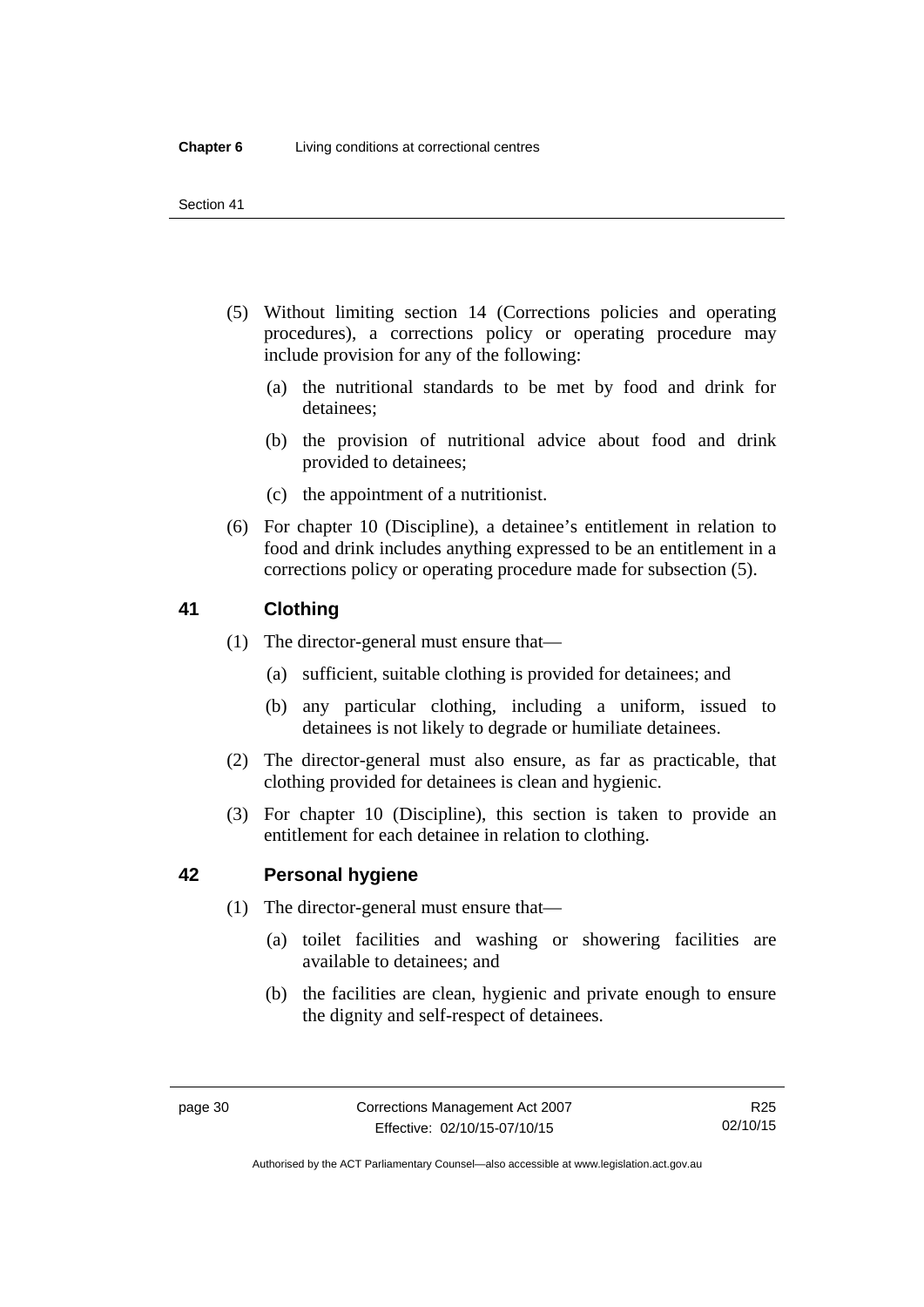(2) For chapter 10 (Discipline), this section is taken to provide an entitlement for each detainee in relation to personal hygiene.

## **43 Sleeping areas**

- (1) The director-general must ensure that—
	- (a) detainees have sleeping places, with bed and bedding, suitable for reasonable privacy and comfort; and
	- (b) sleeping places, including beds and bedding, are clean and hygienic.
- (2) For chapter 10 (Discipline), this section is taken to provide an entitlement for each detainee in relation to sleeping areas.

## <span id="page-46-0"></span>**44 Treatment of convicted and non-convicted detainees**

(1) Without limiting section 14 (Corrections policies and operating procedures), the director-general must make a corrections policy or operating procedure providing for different treatment of convicted detainees and non-convicted detainees.

#### **Example**

a corrections policy or operating procedure, in accordance with the following rules of the United Nations *[Standard Minimum Rules for the Treatment of](http://www2.ohchr.org/english/law/treatmentprisoners.htm)  [Prisoners](http://www2.ohchr.org/english/law/treatmentprisoners.htm)*, for non-convicted detainees to be able to—

- procure food at own expense (r 87)
- be offered work but not be obliged to work (r 89)
- procure reading and writing material at own expense (r 90)
- visit and be treated by own doctor at own expense (r 91)
- *Note* An example is part of the Act, is not exhaustive and may extend, but does not limit, the meaning of the provision in which it appears (see [Legislation Act,](http://www.legislation.act.gov.au/a/2001-14) s 126 and s 132).
- (2) The director-general must also ensure that convicted detainees are accommodated separately from non-convicted detainees.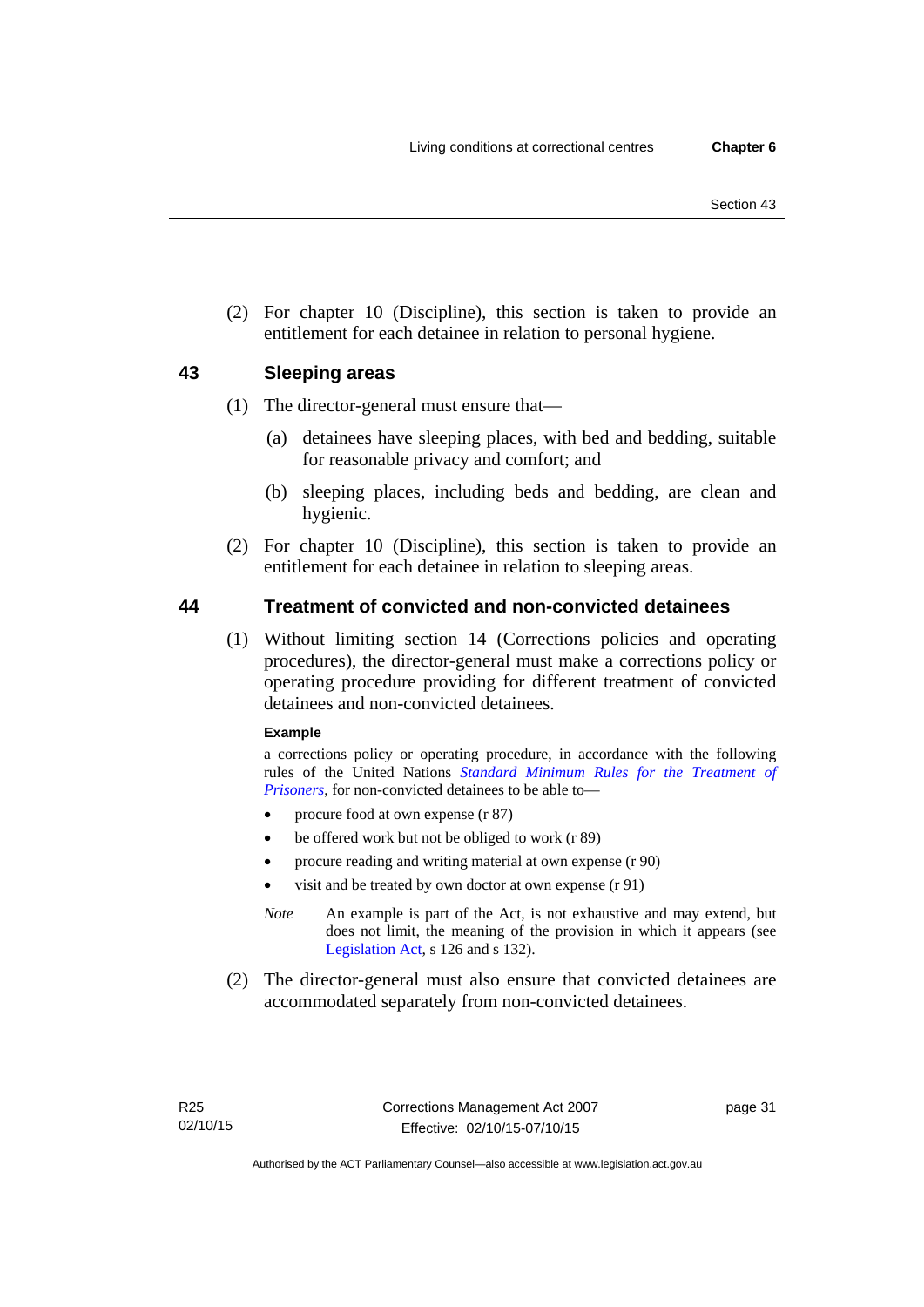- (3) For chapter 10 (Discipline)—
	- (a) a detainee's entitlement in relation to treatment in detention includes anything expressed to be an entitlement in a corrections policy or operating procedure made for subsection (1); and
	- (b) subsection (2) is taken to provide an entitlement for each detainee in relation to accommodation.
- (4) However, the director-general may give directions for different accommodation of a non-convicted detainee if the director-general suspects, on reasonable grounds, that is necessary to ensure the safety of the detainee or anyone else.

#### **Example**

Remandee J has served various sentences for violence offences, has an aggressive personality and enjoys bullying other people. The director-general suspects that other remandees detained with J are highly vulnerable in comparison with J. The director-general decides that J should be accommodated with convicted offenders.

- *Note* An example is part of the Act, is not exhaustive and may extend, but does not limit, the meaning of the provision in which it appears (see [Legislation Act,](http://www.legislation.act.gov.au/a/2001-14) s 126 and s 132).
- (5) In this section:

*convicted detainee* means a detainee whose detention is because of the detainee's conviction of an offence.

## **45 Access to open air and exercise**

- (1) The director-general must ensure, as far as practicable, that detainees—
	- (a) have access to the open air for at least 1 hour each day; and
	- (b) can exercise for at least 1 hour each day.
- (2) The standards under subsection (1) may both be satisfied during the same hour on any day.

Authorised by the ACT Parliamentary Counsel—also accessible at www.legislation.act.gov.au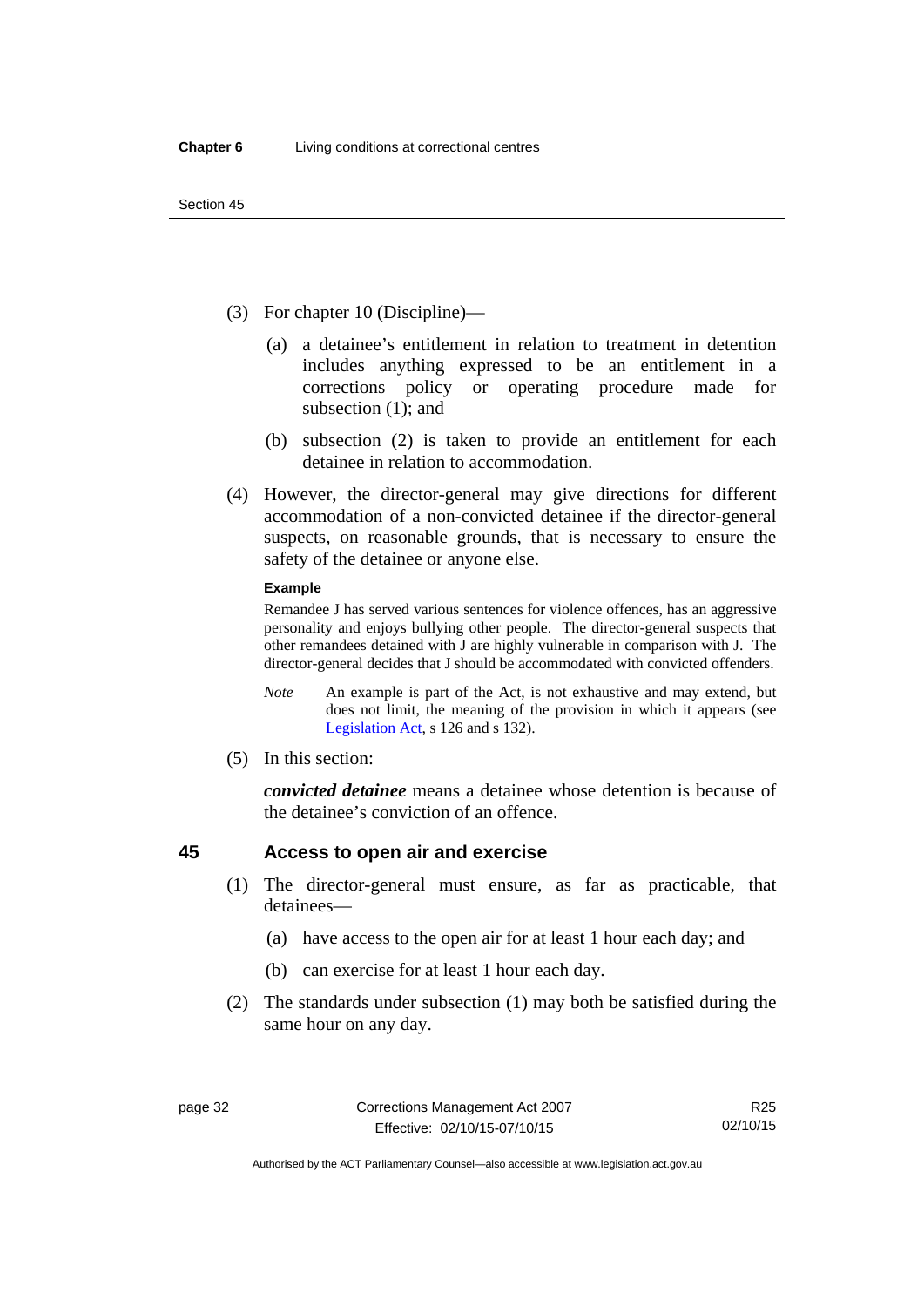(3) For chapter 10 (Discipline), this section is taken to provide an entitlement for each detainee in relation to access to the open air and exercise.

## **46 Communication with family and others**

- (1) The director-general must ensure, as far as practicable, that adequate opportunities are provided for detainees to be able to remain in contact with family members, friends, associates and others by telephone calls, mail and visits.
- (2) For subsection (1), the director-general must have regard, in addition to any other relevant matter, to whether the detainee's detention is for a reason other than the conviction of an offence.
- (3) The director-general must also ensure that the overall treatment of a detainee, including any segregation or disciplinary action, does not unreasonably deprive the detainee generally of all communication with other people.
- (4) In particular, the director-general must ensure that the overall treatment of a detainee does not deprive the detainee generally of all communication with any of the following:
	- (a) the courts;
	- (b) accredited people;
	- (c) a doctor of the detainee's choice for health services;
	- (d) family members;
	- (e) other people with whom the detainee may communicate under this Act.
- (5) For chapter 10 (Discipline), subsections (1) to (4) are taken to provide an entitlement for each detainee in relation to communication generally with other people.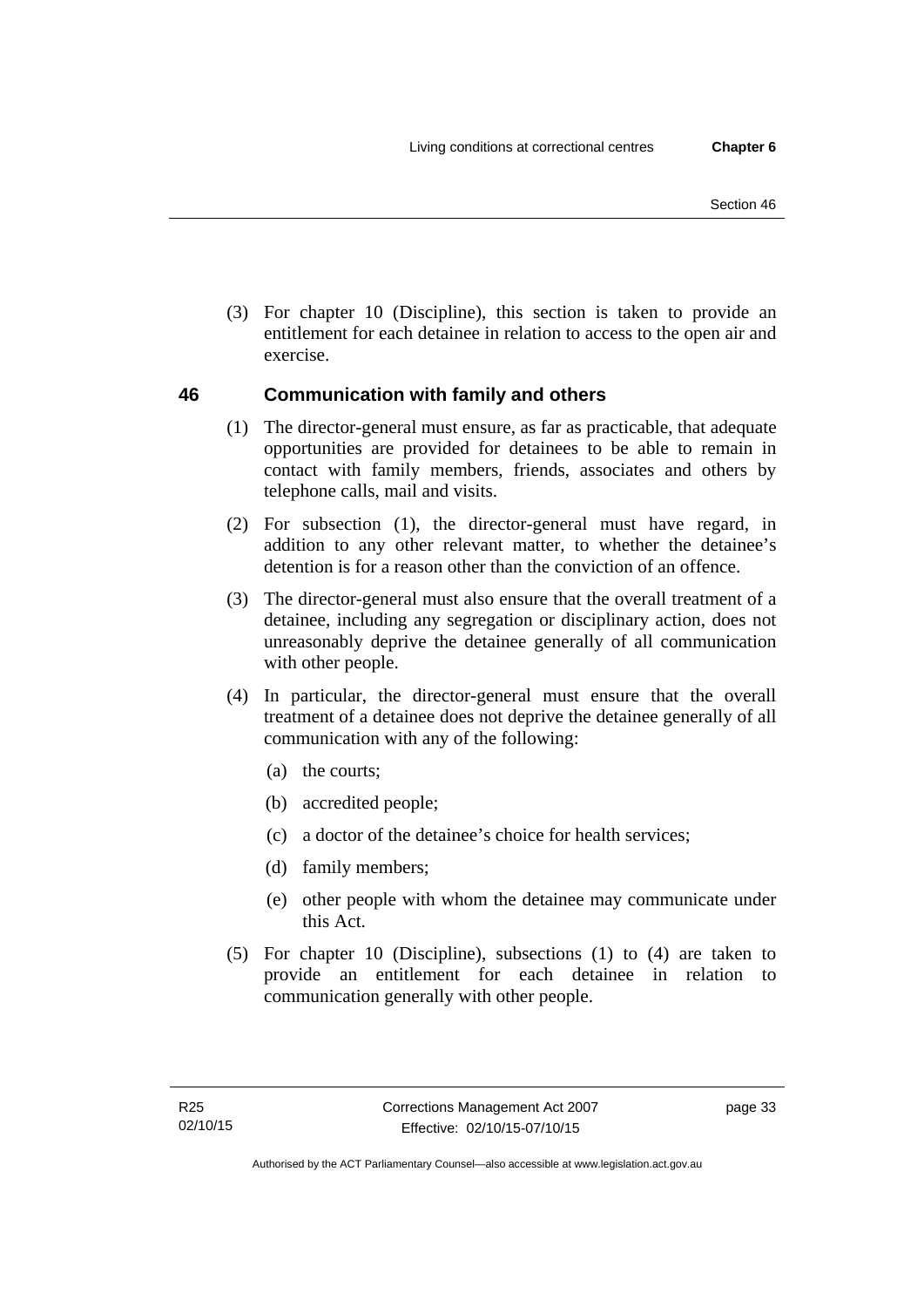- (6) However, this section is subject to the following:
	- (a) section 47 (Telephone calls);
	- (b) section 48 (Mail);
	- (c) section 49 (Visits by family members etc);
	- (d) section 50 (Contact with accredited people).

## **47 Telephone calls**

- (1) The director-general must ensure that each correctional centre has telephone facilities for detainees to make and receive telephone calls.
- (2) A detainee may make at least—
	- (a) 1 telephone call on admission to a correctional centre; and
	- (b) 1 telephone call each week to a family member.

*Note Family member* is defined in the dictionary.

- (3) A detainee may also make and receive further telephone calls for necessary contact with a family member, friend or someone else.
- (4) A detainee who makes a telephone call mentioned in subsection (2) or (3) must pay for the call if the director-general believes, on reasonable grounds, that is appropriate.

#### **Example**

if the detainee can afford to pay for the call

- *Note* An example is part of the Act, is not exhaustive and may extend, but does not limit, the meaning of the provision in which it appears (see [Legislation Act,](http://www.legislation.act.gov.au/a/2001-14) s 126 and s 132).
- (5) For chapter 10 (Discipline), subsections (2) and (3) are taken to provide entitlements for each detainee in relation to telephone calls.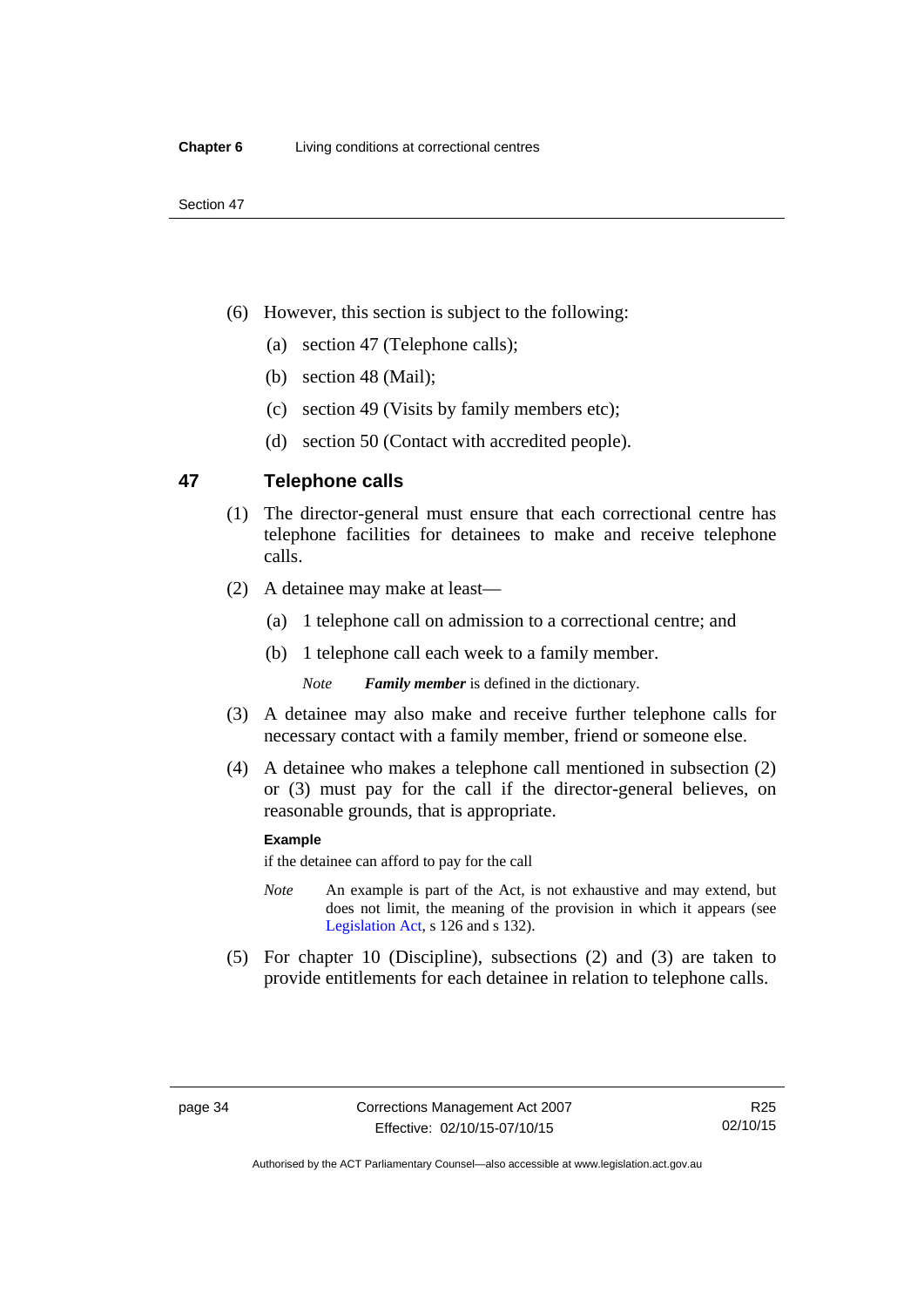- (6) However, the director-general may give directions denying or limiting the use of a telephone by a detainee for a call mentioned in subsection (2) or (3) if the director-general suspects, on reasonable grounds, that the call may—
	- (a) undermine security or good order at a correctional centre; or
	- (b) revictimise a victim; or
	- (c) circumvent any process for investigating complaints or reviewing decisions under this Act; or
	- (d) have the purpose of causing community distress.

#### **Example—par (d)**

Mr F was imprisoned for intentionally inflicting grievous bodily harm against his former wife. He had been convicted previously of domestic violence offences. He believes he has a right to assault his former wife and advocates the matter is private. Mr F believes that organisations that support victims of domestic violence are a social evil. He begins to use telephone calls to his brother to organise him into inciting violence against organisations advocating women's rights. Following complaints from the organisations, the director-general denies phone calls between Mr F and his brother.

- (7) Also, subsections (2) and (3) are subject to—
	- (a) section 103 (Monitoring telephone calls etc); and
	- (b) any operating procedure mentioned in subsection (8).
- (8) An operating procedure may include provision regulating the following in relation to detainees' telephone calls:
	- (a) the times for making or receiving calls;
	- (b) the frequency and length of calls;
	- (c) arrangements for payment for the cost of calls made.

#### **48 Mail**

(1) The director-general must ensure, as far as practicable, that detainees can send and receive as much mail as they wish.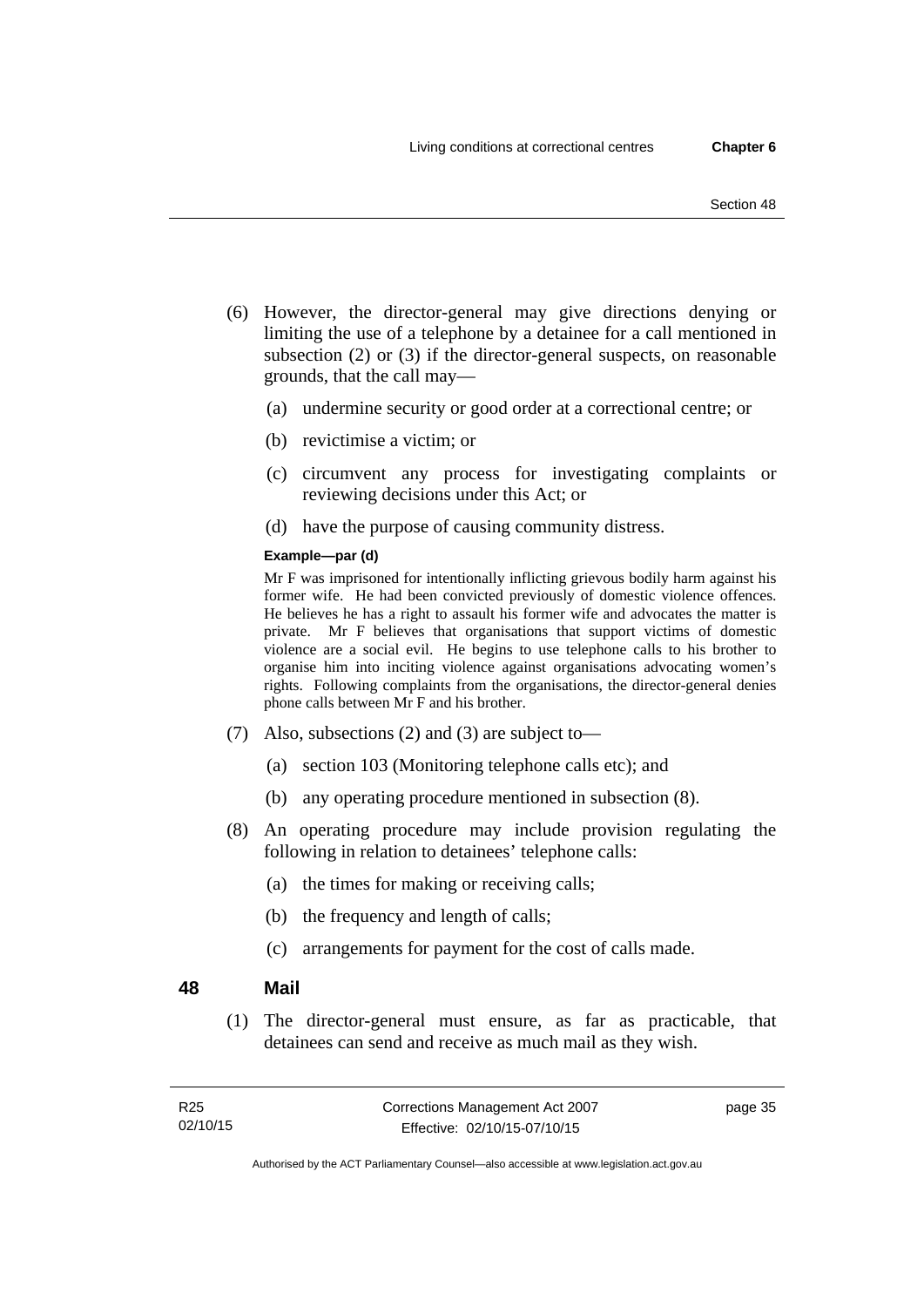- (2) However, a detainee may send mail to, and receive mail from, a person only if the person is nominated by the detainee by written notice given to the director-general.
- (3) A detainee who sends mail must pay for the cost of any writing and other material, and postage, for the mail if the director-general believes, on reasonable grounds, that is appropriate.

#### **Example**

if the detainee can afford to pay for the material and postage

- *Note* An example is part of the Act, is not exhaustive and may extend, but does not limit, the meaning of the provision in which it appears (see [Legislation Act,](http://www.legislation.act.gov.au/a/2001-14) s 126 and s 132).
- (4) For chapter 10 (Discipline), subsection (2) is taken to provide an entitlement for each detainee in relation to mail.
- (5) However, the director-general may give directions denying or limiting the sending or receiving of an item of mail by a detainee if the director-general suspects, on reasonable grounds, that it may—
	- (a) undermine security or good order at a correctional centre; or
	- (b) revictimise a victim; or
	- (c) circumvent any process for investigating complaints or reviewing decisions under this Act; or
	- (d) have the purpose of causing community distress.

#### **Example—par (d)**

AW was convicted of murdering her parents with a view to obtaining an inheritance. The W family are well known in the community and family members had actively campaigned for a higher sentence for AW. AW began writing inflammatory letters to her relatives and friends of her parents. Having received complaints about the letters from family members, the director-general denies AW from sending further letters to family members who had complained about the letters.

- (6) Also, subsections (1) and (2) are subject to—
	- (a) section 104 (Monitoring ordinary mail); and

Authorised by the ACT Parliamentary Counsel—also accessible at www.legislation.act.gov.au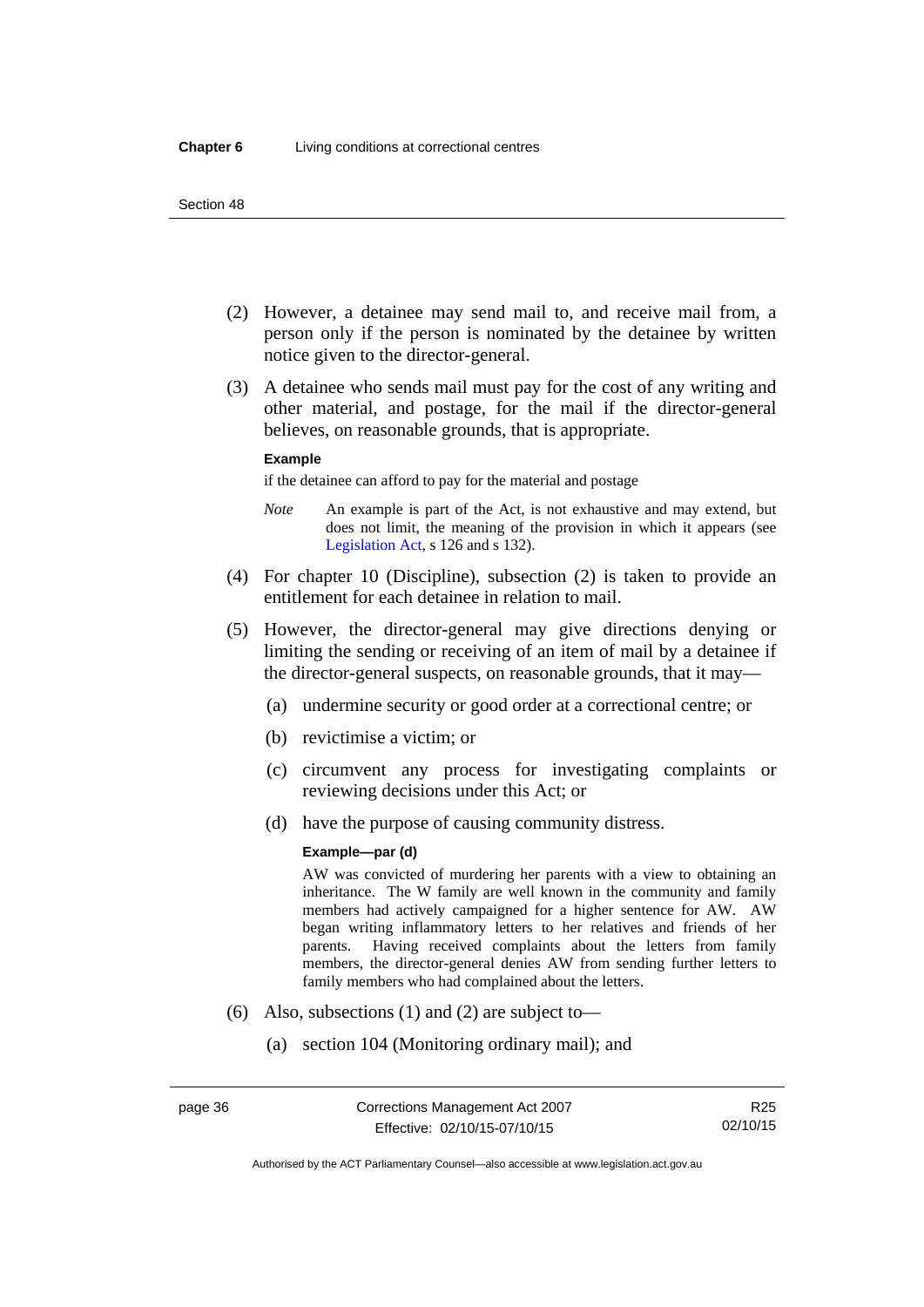- (b) section 105 (Monitoring protected mail); and
- (c) any operating procedure mentioned in subsection (7).
- (7) An operating procedure may include provision regulating the following in relation to detainees' mail:
	- (a) the way mail is sent or received;
	- (b) the provision of writing and other material for sending mail;
	- (c) arrangements for payment for the cost of the material and postage.

## **49 Visits by family members etc**

(1) The director-general must ensure that each correctional centre has suitable facilities for detainees to receive visits from family members and other people.

#### **Example of non-family member visitor**

a person who is a long-term friend or a friend who normally lives with the detainee

- *Note* An example is part of the Act, is not exhaustive and may extend, but does not limit, the meaning of the provision in which it appears (see [Legislation Act,](http://www.legislation.act.gov.au/a/2001-14) s 126 and s 132).
- (2) A detainee may have at least 1 visit, of at least 30 minutes, each week by a family member.

*Note Family member* is defined in the dictionary.

- (3) For chapter 10 (Discipline), subsection (2) is taken to provide an entitlement for each detainee in relation to visits by family members.
- (4) However, the director-general may give directions denying or limiting a visit mentioned in subsection (1) if the director-general suspects, on reasonable grounds, that the visit may—
	- (a) undermine security or good order at a correctional centre; or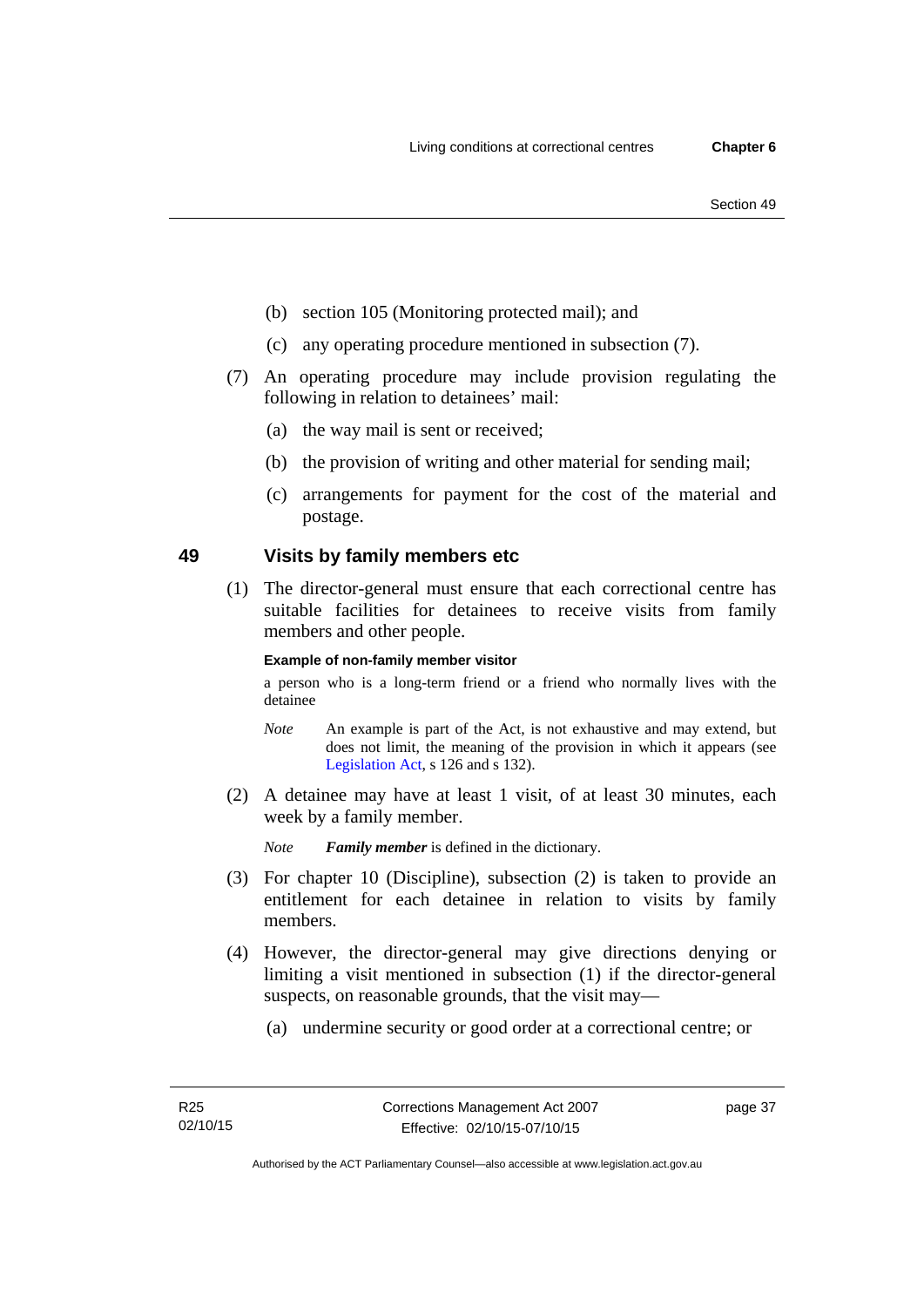Section 50

- (b) revictimise a victim; or
- (c) circumvent any process for investigating complaints or reviewing decisions under this Act; or
- (d) have the purpose of causing community distress.

#### **Example—par (d)**

Mr J is convicted of numerous serious sexual offences against young girls. He begins to write letters to various public figures, including journalists, stating that his crimes were motivated by a love for the children and that he intends to change his name to that of one of his victims. He makes arrangements for a visit by a journalist for a story about why he wants to change his name. The director-general may deny the visit on the ground that it may cause community distress.

(5) Also, this section is subject to section 143 (Visiting conditions).

#### **50 Contact with accredited people**

(1) The director-general must ensure that a detainee has adequate opportunities for contact with an accredited person, whether by telephone or mail or by a visit by an accredited person.

*Note Accredited person* is defined in the dictionary.

- (2) For chapter 10 (Discipline), subsection (1) is taken to provide an entitlement for each detainee in relation to contact with an accredited person.
- (3) However, the director-general may give directions denying or limiting a detainee's contact with an accredited person if the director-general suspects, on reasonable grounds, that the contact may—
	- (a) undermine security or good order at a correctional centre; or
	- (b) circumvent any process for investigating complaints or reviewing decisions under this Act.
- (4) Also, this section is subject to section 143 (Visiting conditions).

R25 02/10/15

Authorised by the ACT Parliamentary Counsel—also accessible at www.legislation.act.gov.au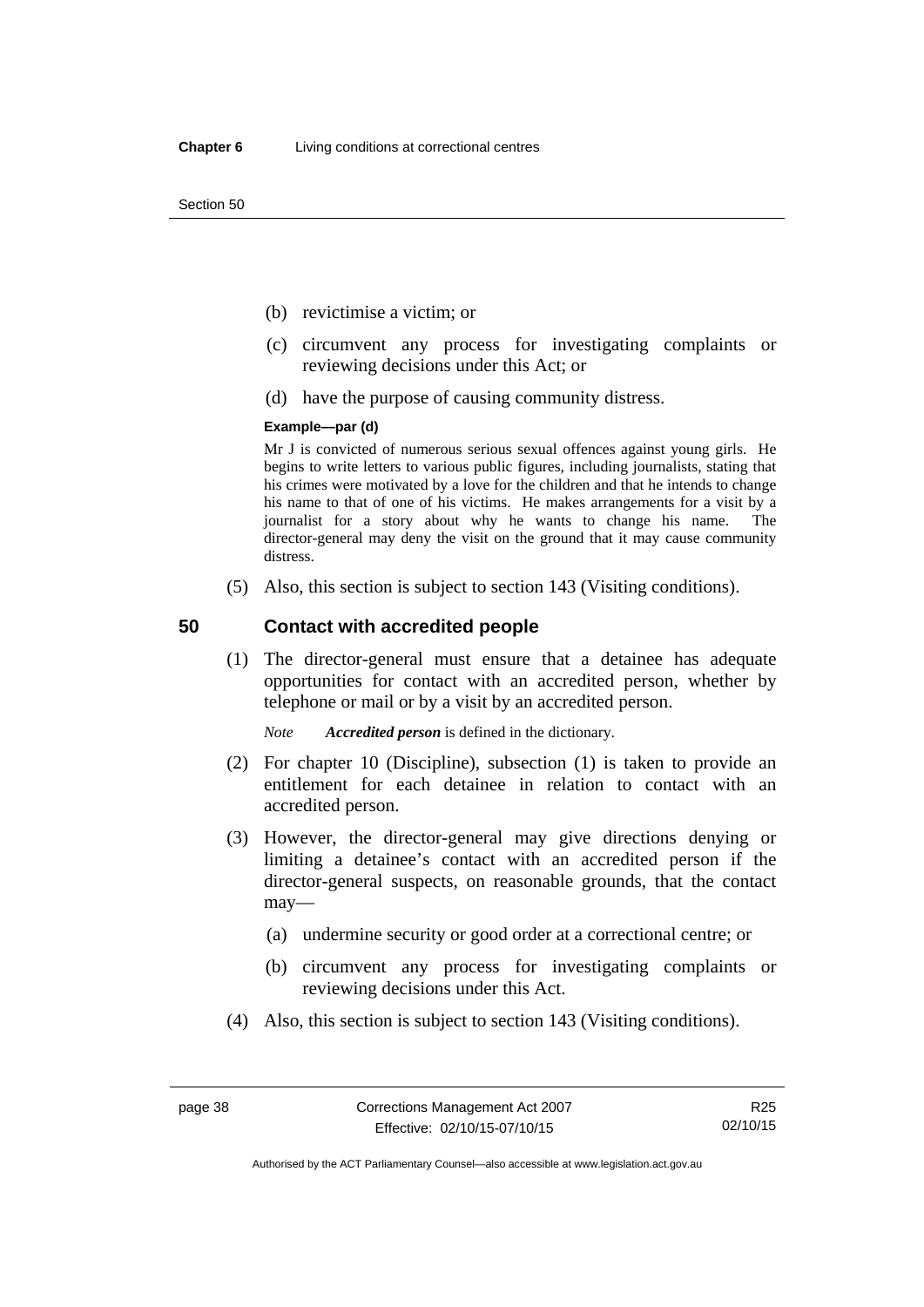#### Section 51

## **51 Visits—protected communications**

The director-general must not listen to, or record, a communication at a visit between a detainee and any of the following people:

- (a) a lawyer representing the detainee;
- (b) an official visitor;
- (c) the human rights commissioner;
- (d) the public advocate;
- (e) the ombudsman;
- (f) a person prescribed by regulation.
- *Note 1* Electronic communications between a detainee and a person mentioned in this section must not be monitored, see s 103.
- *Note 2* For restrictions on monitoring mail between a detainee and a person mentioned in this section, see s 105.

## **52 News and educational services**

- (1) The director-general must ensure, as far as practicable, that detainees have reasonable access to—
	- (a) newspapers, radio and television broadcasts and other mass media (including the internet) for news and information; and
	- (b) a library or library service.
- (2) The director-general may, as part of a detainee's case management plan, approve a detainee participating in academic, vocational or cultural education or training if satisfied it would benefit the detainee in any of the following ways:
	- (a) by providing the detainee with suitable vocational skills;
	- (b) by promoting the detainee's rehabilitation or reintegration into society;

page 39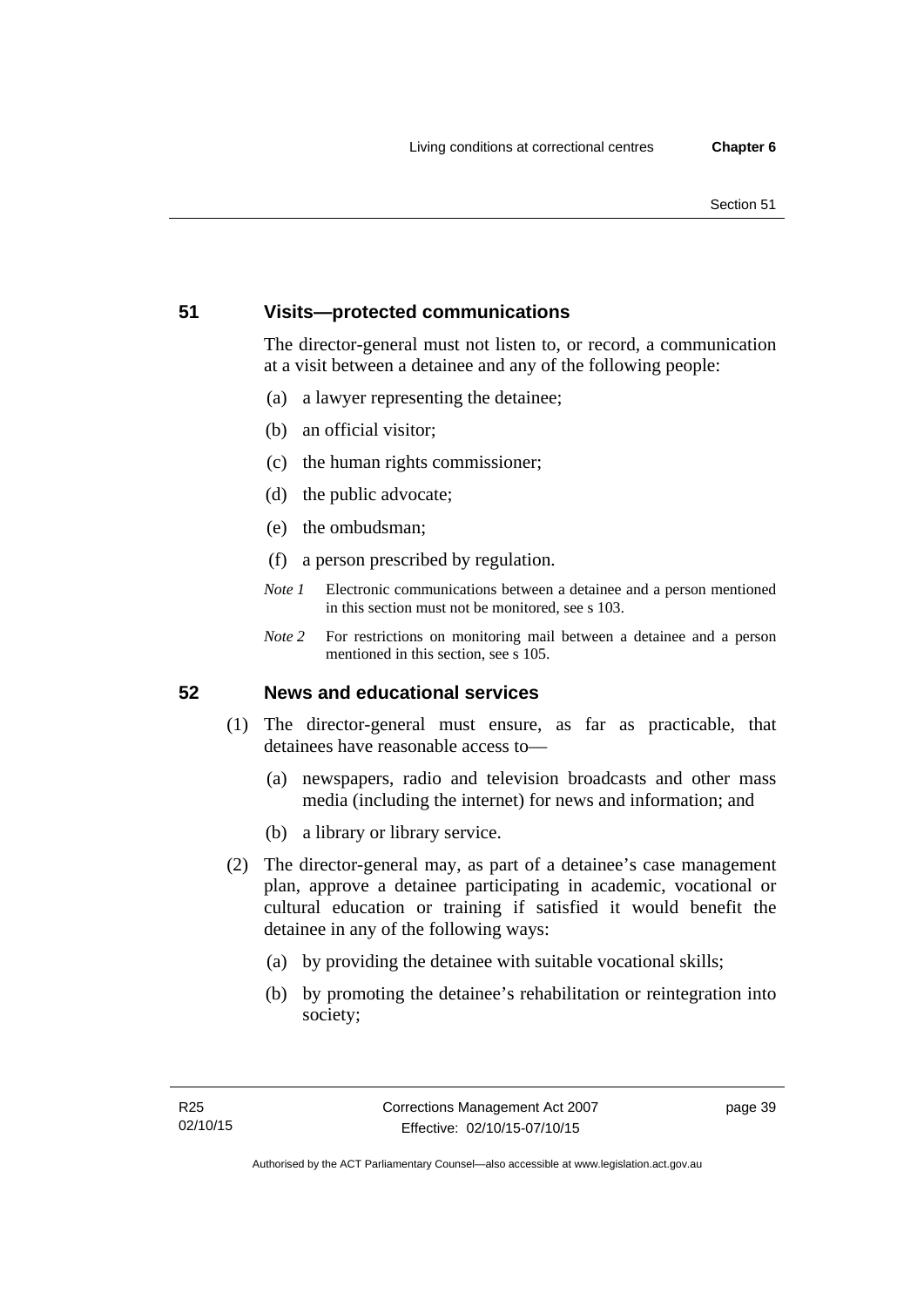- (c) by contributing satisfactorily to the detainee's personal development.
- (3) For chapter 10 (Discipline), participation in education or training approved under subsection (2) is taken to be an entitlement for the detainee.

#### **53 Health care**

- (1) The director-general must ensure that—
	- (a) detainees have a standard of health care equivalent to that available to other people in the ACT; and
	- (b) arrangements are made to ensure the provision of appropriate health services for detainees; and
	- (c) conditions in detention promote the health and wellbeing of detainees; and
	- (d) as far as practicable, detainees are not exposed to risks of infection.
- (2) In particular, the director-general must ensure that detainees have access to—
	- (a) regular health checks; and
	- (b) timely treatment where necessary, particularly in urgent circumstances; and
	- (c) hospital care where necessary; and
	- (d) as far as practicable—
		- (i) specialist health services from health practitioners; and
		- (ii) necessary health care programs, including rehabilitation programs.
- (3) For chapter 10 (Discipline), subsections (1) and (2) are taken to provide an entitlement for each detainee in relation to health care.

R25 02/10/15

Authorised by the ACT Parliamentary Counsel—also accessible at www.legislation.act.gov.au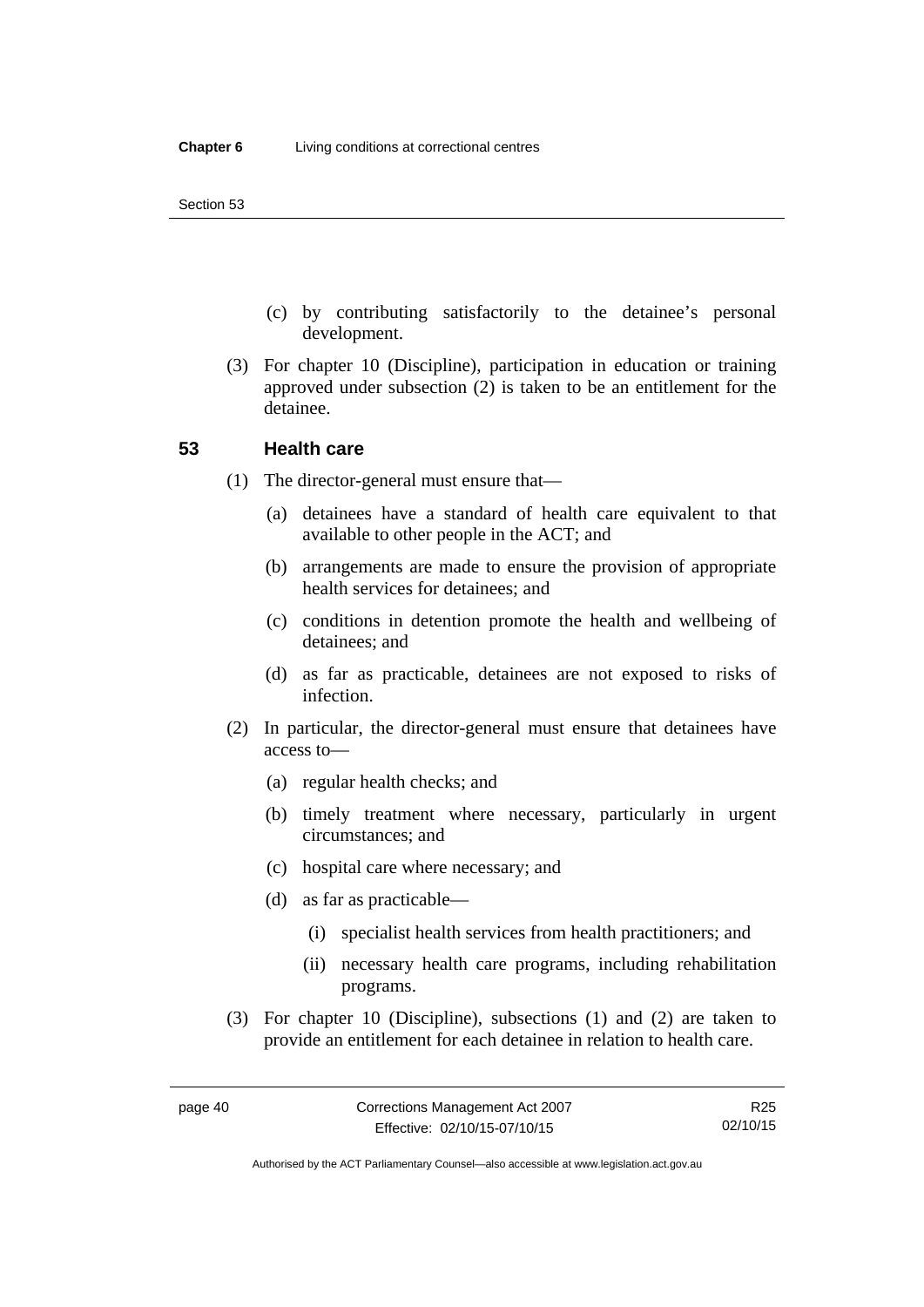- (4) A regulation may make provision in relation to health services for detainees, including provision about the following:
	- (a) the appointment of health practitioners for this Act;
	- (b) the provision of health service clinics for detainees;
	- (c) appointments for detainees with health practitioners;
	- (d) rehabilitation for detainees who suffer personal injury arising out of or in the course of their detention;
	- (e) security arrangements for detainees visiting health practitioners or health facilities, particularly outside correctional centres.
- (5) For chapter 10 (Discipline), a detainee's entitlement in relation to health care includes anything expressed to be an entitlement in a regulation made for subsection (4).

## **54 Transfers to health facilities**

(1) The director-general may direct that a detainee be transferred to a health facility at a correctional centre, or outside a correctional centre, if the director-general believes, on reasonable grounds, that is necessary or desirable for the detainee to receive health services at the facility.

*Note Health facility* is defined in the dictionary.

- (2) The director-general must have regard to the advice of a doctor appointed under section 21 (Doctors—health service appointments) when considering whether to make a direction under subsection  $(1)$ .
- (3) The director-general may direct an escort officer to escort the detainee to or from the health facility, or while at the facility.
- (4) The detainee may be discharged from the health facility only if—
	- (a) the health practitioner in charge of the detainee's care approves the discharge; or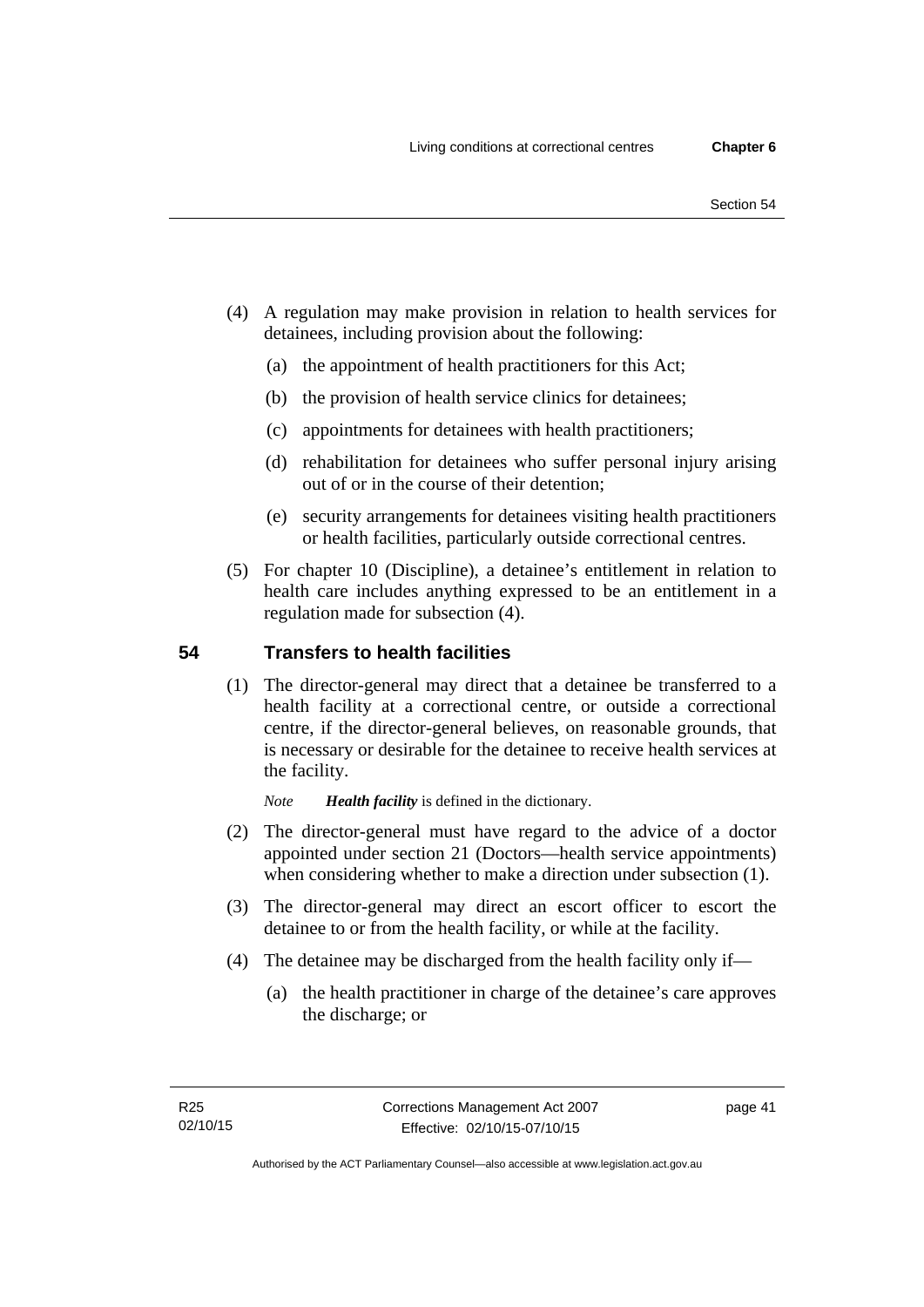(b) the director-general directs that the detainee be removed from the facility.

#### **Example of direction for removal of detainee from health facility**

where the detainee is a danger to the safety of people at the facility

- *Note* An example is part of the Act, is not exhaustive and may extend, but does not limit, the meaning of the provision in which it appears (see [Legislation Act,](http://www.legislation.act.gov.au/a/2001-14) s 126 and s 132).
- (5) The director-general may give a direction for ensuring that a detainee discharged from a health facility under this section is returned to a correctional centre stated in the direction.
- (6) For chapter 10 (Discipline), this section is taken to provide an entitlement for each detainee in relation to health care.

#### **55 Religious, spiritual and cultural needs**

(1) The director-general must ensure, as far as practicable, that provision is made at correctional centres for the religious, spiritual and cultural needs of detainees.

#### **Examples of religious, spiritual or cultural needs**

- 1 observances and practices relating to religious or spiritual beliefs, including indigenous spiritual beliefs
- 2 observances or practices arising because a person belongs to a particular culture
- *Note* An example is part of the Act, is not exhaustive and may extend, but does not limit, the meaning of the provision in which it appears (see [Legislation Act,](http://www.legislation.act.gov.au/a/2001-14) s 126 and s 132).
- (2) In particular, the director-general must ensure, as far as practicable, that detainees have reasonable access to—
	- (a) ministers of religion and other people with standing in a particular culture whom detainees wish to see for religious, spiritual or cultural purposes; and
	- (b) religious services at the correctional centre; and

R25 02/10/15

Authorised by the ACT Parliamentary Counsel—also accessible at www.legislation.act.gov.au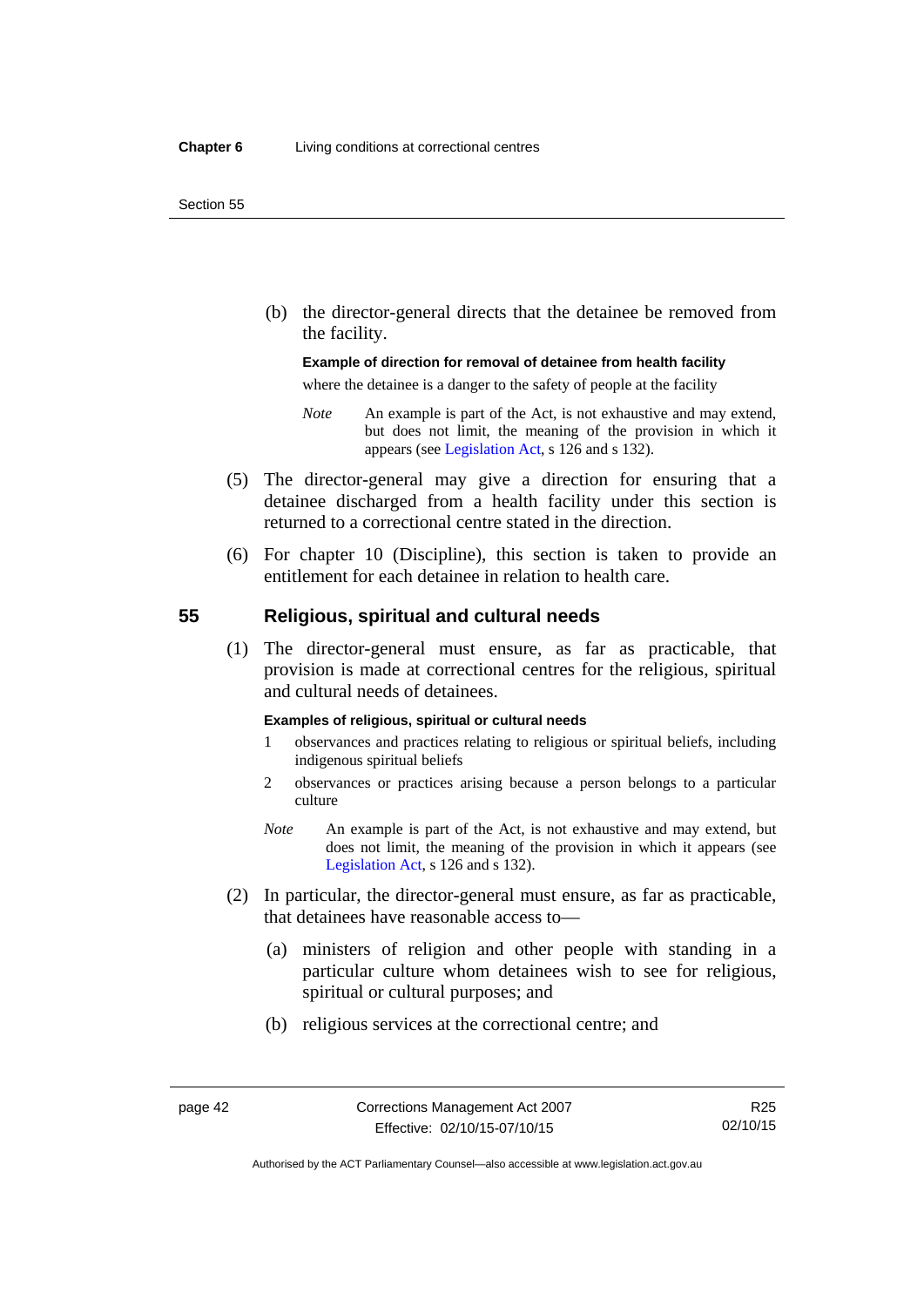- (c) books and other articles associated with their religious, spiritual or cultural practices.
- (3) However, the director-general may give directions denying or limiting a detainee's access under subsection (1) or (2) if the director-general suspects, on reasonable grounds, that it may—
	- (a) undermine security or good order at a correctional centre; or
	- (b) revictimise a victim; or
	- (c) circumvent any process for investigating complaints or reviewing decisions under this Act; or
	- (d) cause community distress.
- (4) A detainee must not be required to receive a visit from anyone representing a particular religion, spiritual belief or culture, or attend any related service or practice, if the detainee does not wish to do so.
- (5) For chapter 10 (Discipline), subsections (1) and (2) are taken to provide an entitlement for each detainee in relation to religious observance.
- (6) In this section:

*minister of religion* means—

- (a) a person registered under the *[Marriage Act 1961](http://www.comlaw.gov.au/Series/C2004A07402)* (Cwlth), part 4.1 (Authorised celebrants); or
- (b) a person prescribed by regulation.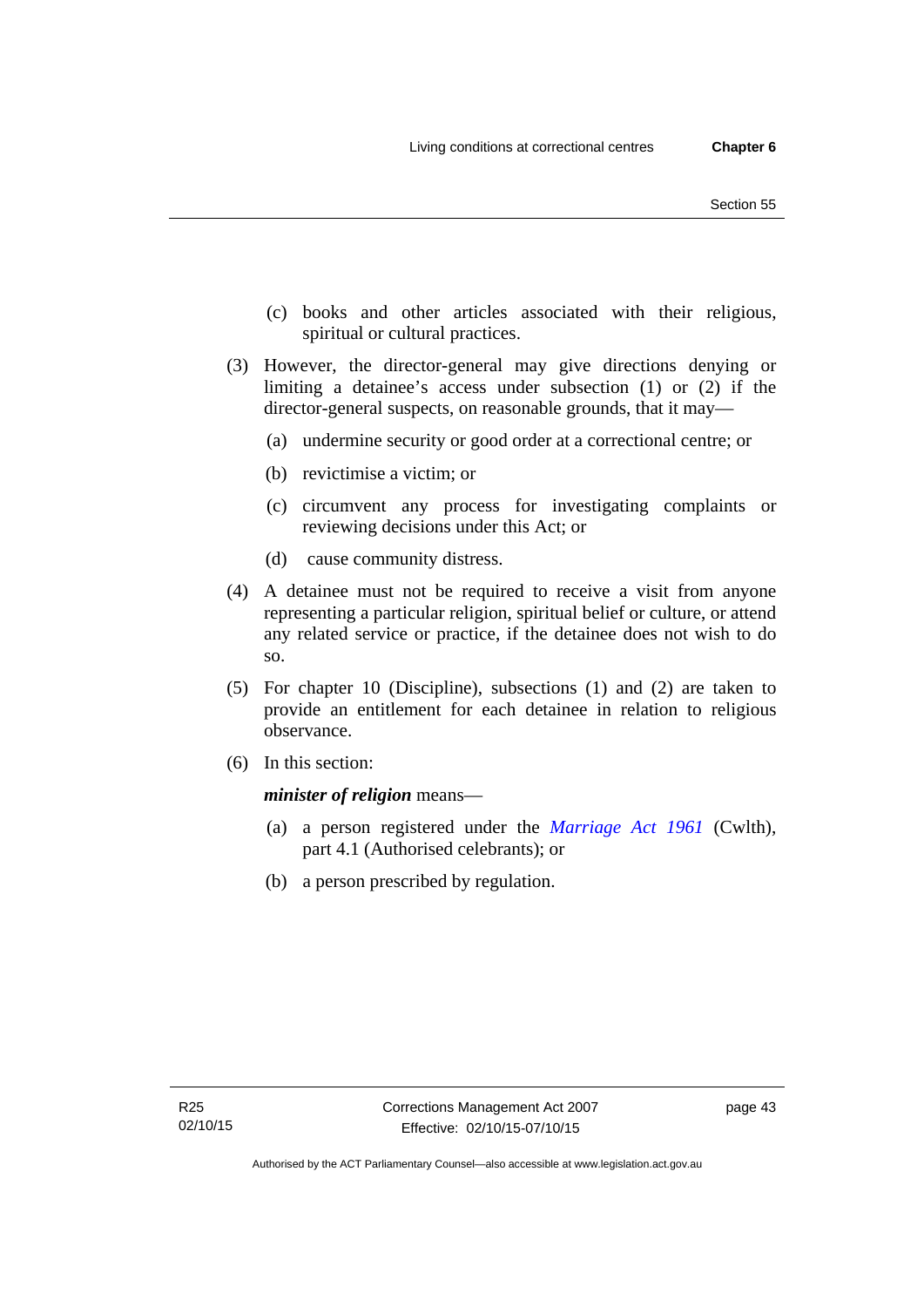Section 56

# **Chapter 7 Inspection of correctional centres**

#### **56 Independent inspections**

- (1) This section applies to each of the following:
	- (a) a judge;
	- (b) a magistrate;
	- (c) a member of the Legislative Assembly;
	- (d) the human rights commissioner;
	- (e) the ombudsman.
- (2) A person mentioned in subsection (1) may, at any reasonable time, enter and inspect—
	- (a) a correctional centre; or
	- (b) a place outside a correctional centre where a detainee is, or has been, directed to work or participate in an activity.

#### **Example of time that would not be reasonable**

a time that would hinder a search at a correctional centre

*Note* An example is part of the Act, is not exhaustive and may extend, but does not limit, the meaning of the provision in which it appears (see [Legislation Act,](http://www.legislation.act.gov.au/a/2001-14) s 126 and s 132).

#### **57 Official visitors—meaning of** *entitled person* **and** *visitable place*

In this Act:

#### *entitled person* means—

- (a) a detainee at a correctional centre; or
- (b) a person prescribed by regulation.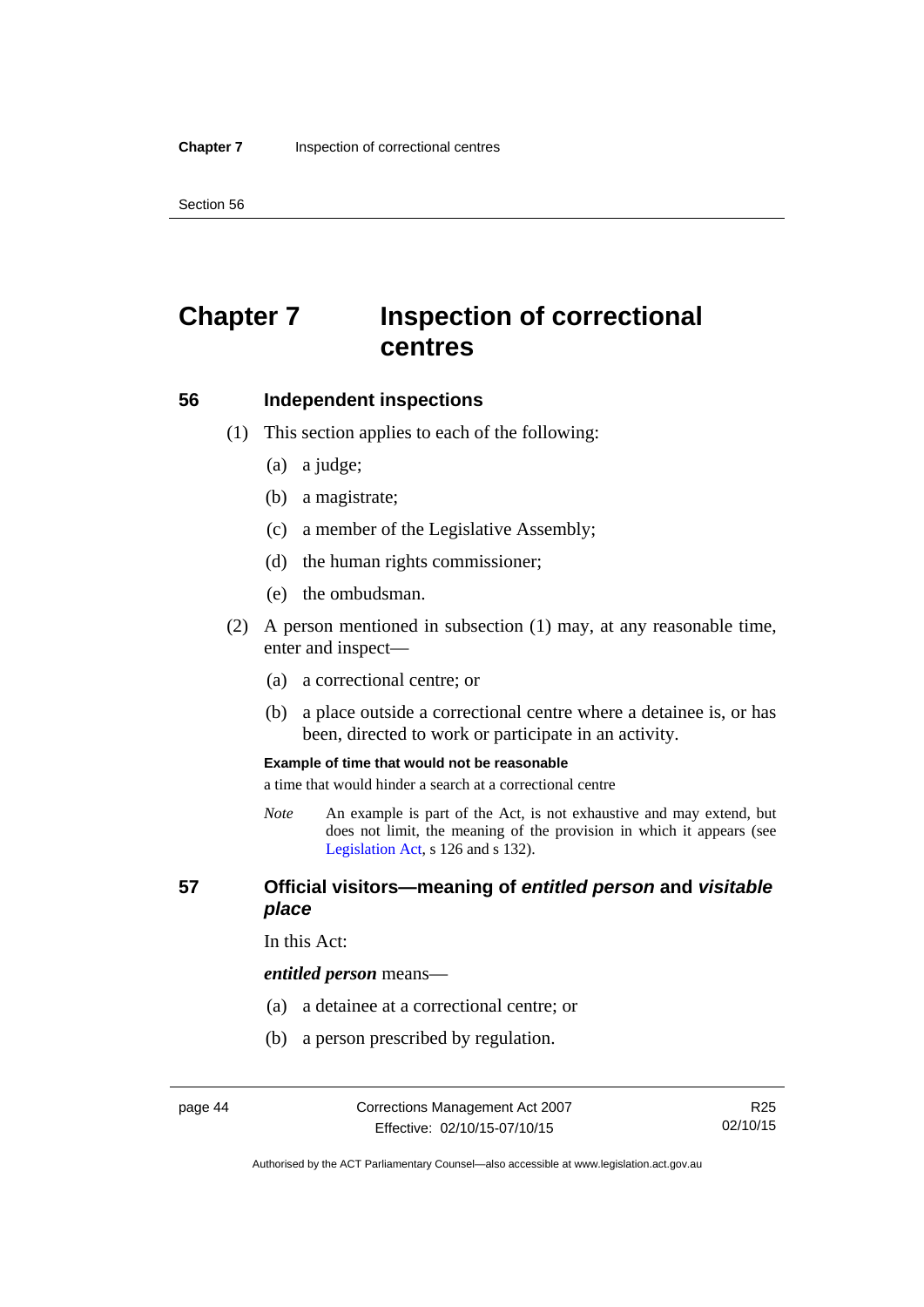#### *visitable place* means—

- (a) a correctional centre; or
- (b) a place outside a correctional centre if a detainee is, or has been, directed to work or participate in an activity at the place.
- *Note* At least 2 official visitors (including a visitor who is an Aboriginal or Torres Strait Islander person) must be appointed for this Act under the *[Official Visitor Act 2012](http://www.legislation.act.gov.au/a/2012-33/default.asp)* (the *OV Act*).

The [OV Act sets out the fun](#page-45-0)ctions of official visitors which includes visiting visitable places, handling complaints from entitled people and reporting on those matters.

This part defines what is an *entitled person* and a *visitable place* for the OV Act.

## **[62 Relationship with other inspection laws](#page-46-0)**

- [\(1](#page-46-0)) This Act must be construed and administered in a way that is consistent with an inspection law unless the contrary intention appears from this Act or that law.
- (2) This Act is taken to be consistent with an inspection law to the extent that it is capable of operating concurrently with that law.
- (3) The director-general may make arrangements with a person responsible for the exercise of functions under an inspection law to ensure, as far as practicable, the safety of an inspector (however described) or anyone else affected by the exercise of the function in relation to a detainee or correctional centre.
- (4) A person exercising a function under an inspection law in relation to a detainee or correctional centre must exercise the function in accordance with any direction by the director-general in relation to—
	- (a) the safety of anyone at the correctional centre; or
	- (b) security or good order at a correctional centre.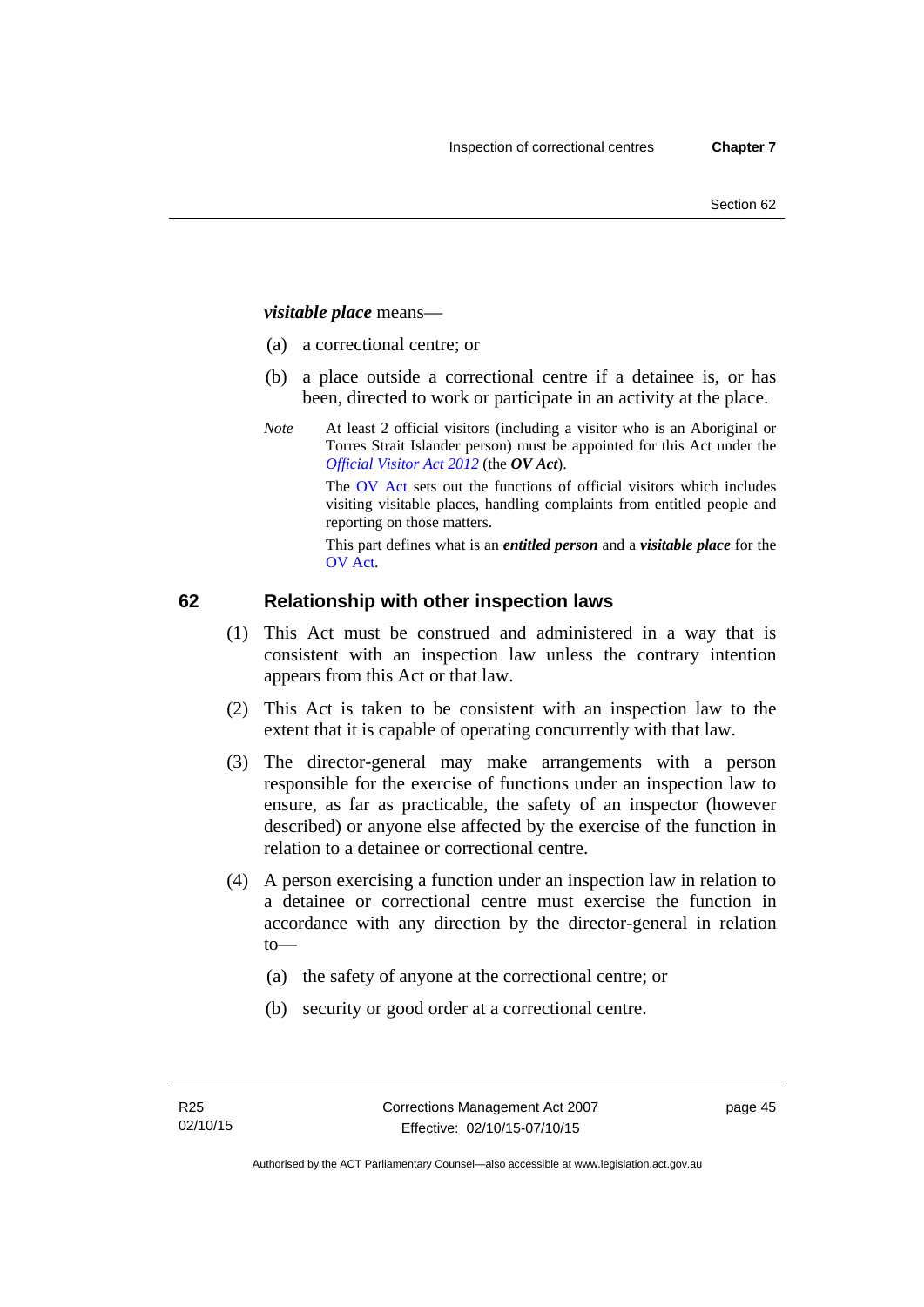(5) In this section:

*inspection law* means an Act that provides for the entry and inspection of premises, or the search of people or premises.

#### **Examples of inspection laws**

- *[Crimes Act 1900](http://www.legislation.act.gov.au/a/1900-40)*
- *[Emergencies Act 2004](http://www.legislation.act.gov.au/a/2004-28)*
- *[Food Act 2001](http://www.legislation.act.gov.au/a/2001-66)*
- *[Public Health Act 1997](http://www.legislation.act.gov.au/a/1997-69)*
- *Note* An example is part of the Act, is not exhaustive and may extend, but does not limit, the meaning of the provision in which it appears (see [Legislation Act,](http://www.legislation.act.gov.au/a/2001-14) s 126 and s 132).

page 46 Corrections Management Act 2007 Effective: 02/10/15-07/10/15

R25 02/10/15

Authorised by the ACT Parliamentary Counsel—also accessible at www.legislation.act.gov.au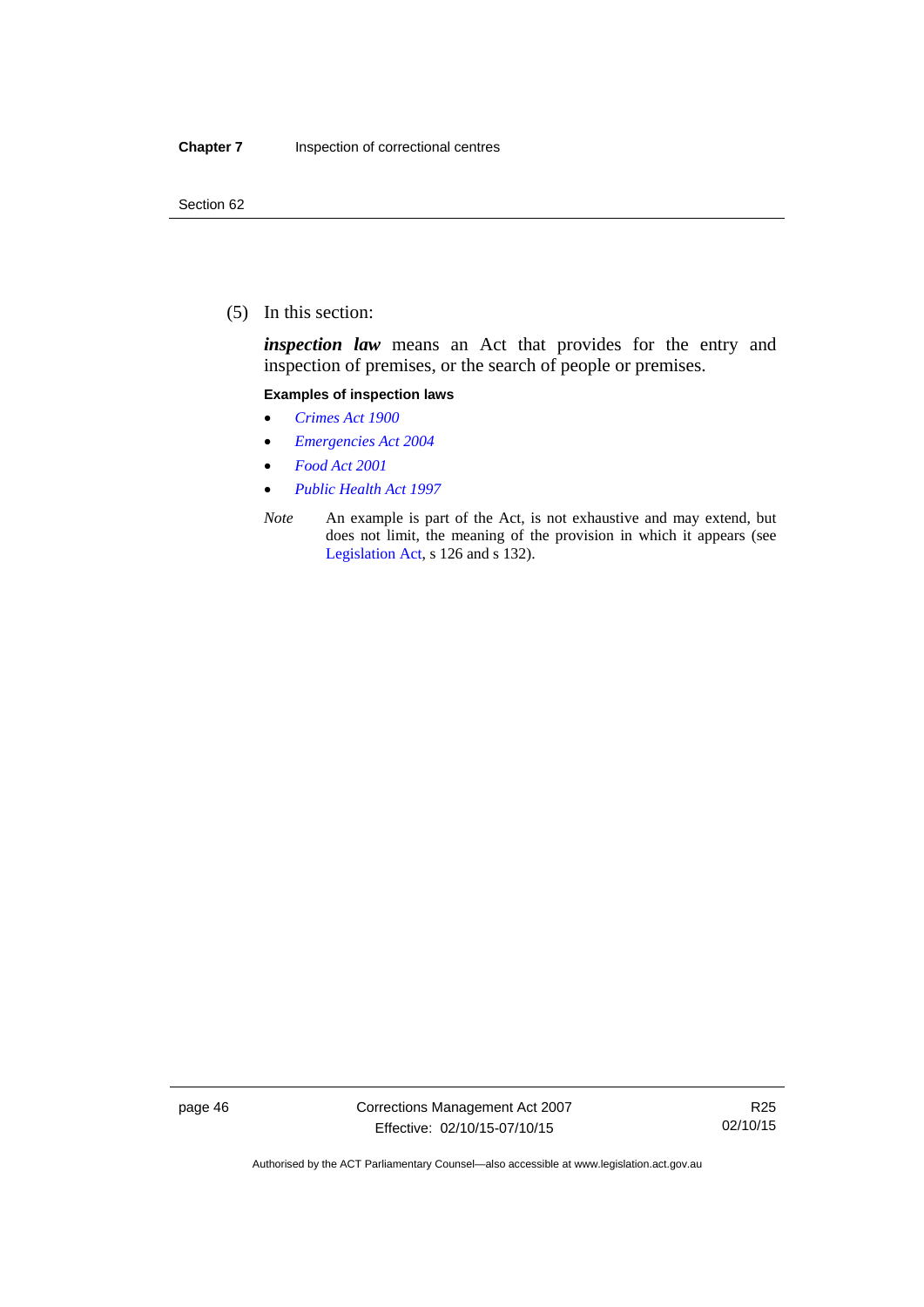# **Chapter 8 Admission to correctional centres**

#### **63 Meaning of** *admission* **to correctional centre**

In this Act:

*admission,* of a detainee to a correctional centre, means—

- (a) admission of the detainee to the centre for detention; and
- (b) for a detainee reporting to the centre to perform periodic detention—includes the first, but not the second or subsequent, time the detainee reports to the centre to perform periodic detention.

#### **64 Authority for detention**

- (1) A person must not be admitted to, or detained at, a correctional centre unless the detention is—
	- (a) authorised by a warrant under the *[Crimes \(Sentence](http://www.legislation.act.gov.au/a/2005-59)  [Administration\) Act 2005](http://www.legislation.act.gov.au/a/2005-59)*, section 12 (Warrant for imprisonment); or
	- (b) authorised by a warrant under the *[Crimes \(Sentence](http://www.legislation.act.gov.au/a/2005-59)  [Administration\) Act 2005](http://www.legislation.act.gov.au/a/2005-59)*, section 17 (Warrant for remand); or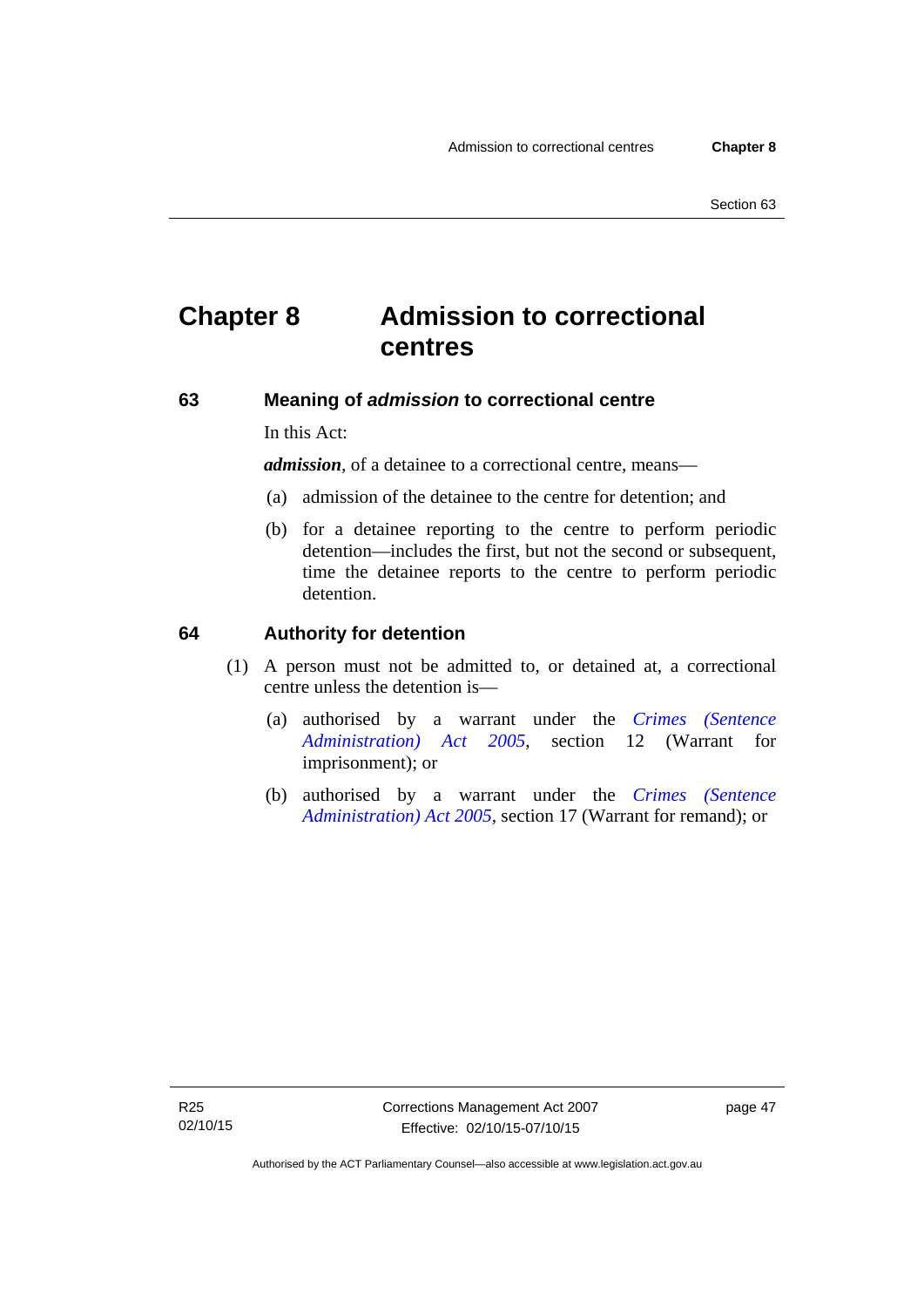#### Section 65

 (c) otherwise authorised, whether by a warrant or other authority (however named), under a territory law or a law of the Commonwealth, a State or another Territory.

#### **Examples—par (c)**

- 1 an accused person who is refused bail by an authorised person under the *[Bail Act 1992](http://www.legislation.act.gov.au/a/1992-8)*
- 2 a person held on a warrant issued under the *[Royal Commissions](http://www.legislation.act.gov.au/a/1991-1)  [Act 1991](http://www.legislation.act.gov.au/a/1991-1)*, section 35 (Apprehension of witnesses failing to appear)
- 3 a person in immigration detention under the *[Migration Act 1958](http://www.comlaw.gov.au/Series/C2004A07412)* (Cwlth)
- 4 an interstate detainee on leave in the ACT held in custody overnight
- *Note* An example is part of the Act, is not exhaustive and may extend, but does not limit, the meaning of the provision in which it appears (see [Legislation Act,](http://www.legislation.act.gov.au/a/2001-14) s 126 and s 132).
- (2) Before the person is admitted to the correctional centre, the director-general must be given the warrant or evidence of other authority for the detention.
- (3) The validity of a person's detention at a correctional centre is not affected by a defect or irregularity in or in relation to the warrant or the evidence of other authority for the detention.

#### **65 Identification of detainees**

- (1) For the identification of a detainee admitted to a correctional centre, the director-general may direct that 1 or more of the following be taken of, or from, the detainee:
	- (a) prints of the detainee's hands, fingers, feet or toes;
	- (b) a photograph or video recording;
	- (c) a measurement;
	- (d) a cast or impression;
	- (e) a buccal swab or saliva sample;
	- (f) a blood sample;

Authorised by the ACT Parliamentary Counsel—also accessible at www.legislation.act.gov.au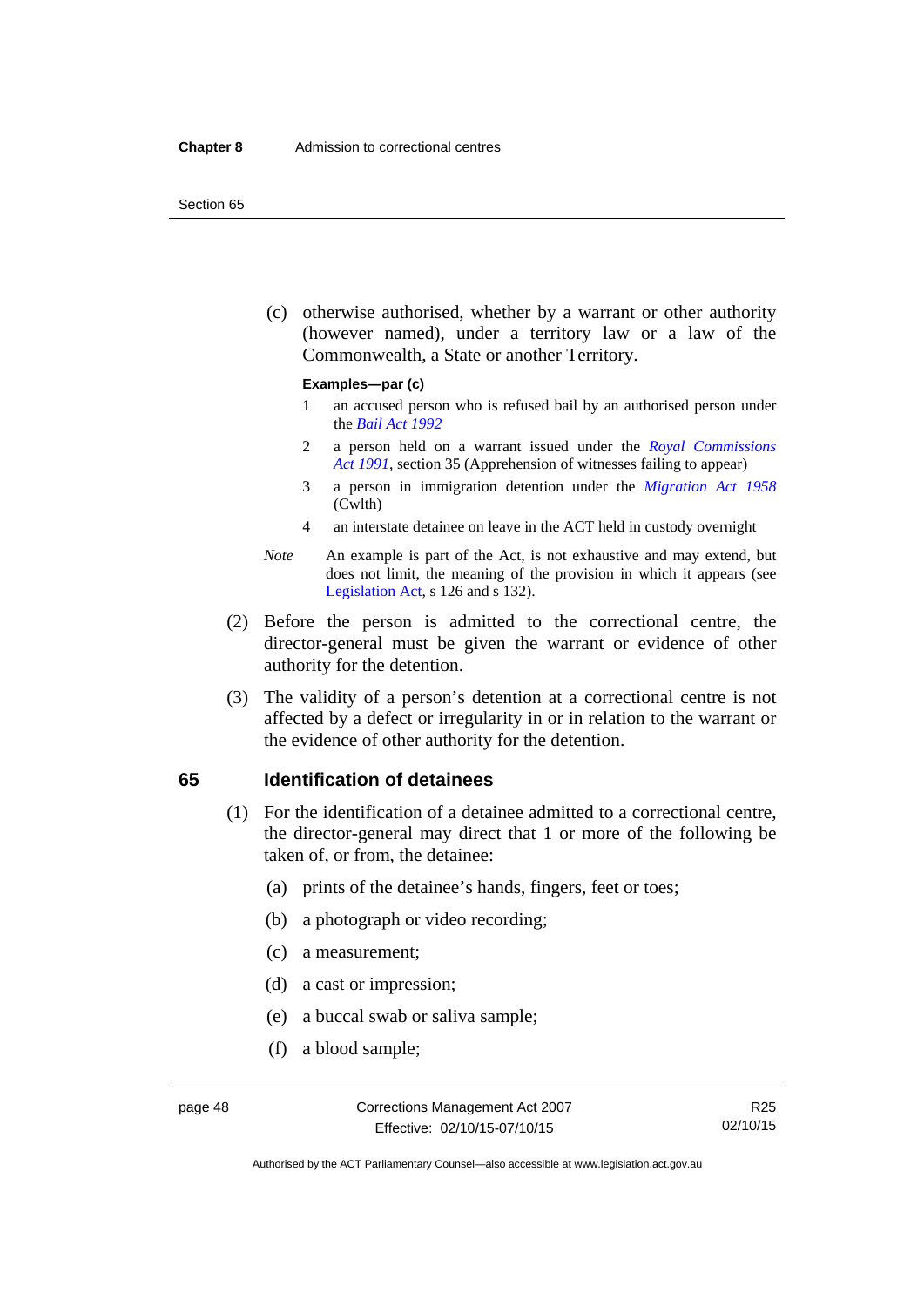- (g) anything else prescribed by regulation.
- (2) Anything taken of, or from, a detainee under subsection (1) must be destroyed if—
	- (a) the detainee is found not guilty of any offence to which the detention relates, other than on the ground of unsoundness of mind; or
	- (b) proceedings for any offence to which the detention relates are discontinued or dismissed.
- (3) However, subsection (2) does not apply if, for any part of the period of detention in relation to an offence, the detainee was also being detained for another offence—
	- (a) of which the detainee has been convicted; or
	- (b) for which a proceeding (including any appeal proceeding) is still pending.
- (4) A blood sample under this section may only be taken by a health practitioner appointed under section 22 (Health practitioners non-therapeutic functions).
	- *Note* The *[Crimes \(Forensic Procedures\) Act 2000](http://www.legislation.act.gov.au/a/2000-61)* includes provision for carrying out forensic procedures on people in custody. See particularly pt 2.7 (Carrying out of certain forensic procedures after conviction of serious offenders).

## **66 Information about entitlements and obligations**

- (1) As soon as practicable after a detainee is admitted to a correctional centre, the director-general must ensure that reasonable steps are taken to explain the following to the detainee:
	- (a) the detainee's entitlements and obligations under this Act;
	- (b) the case management plan arrangements;
	- (c) the role of official visitors;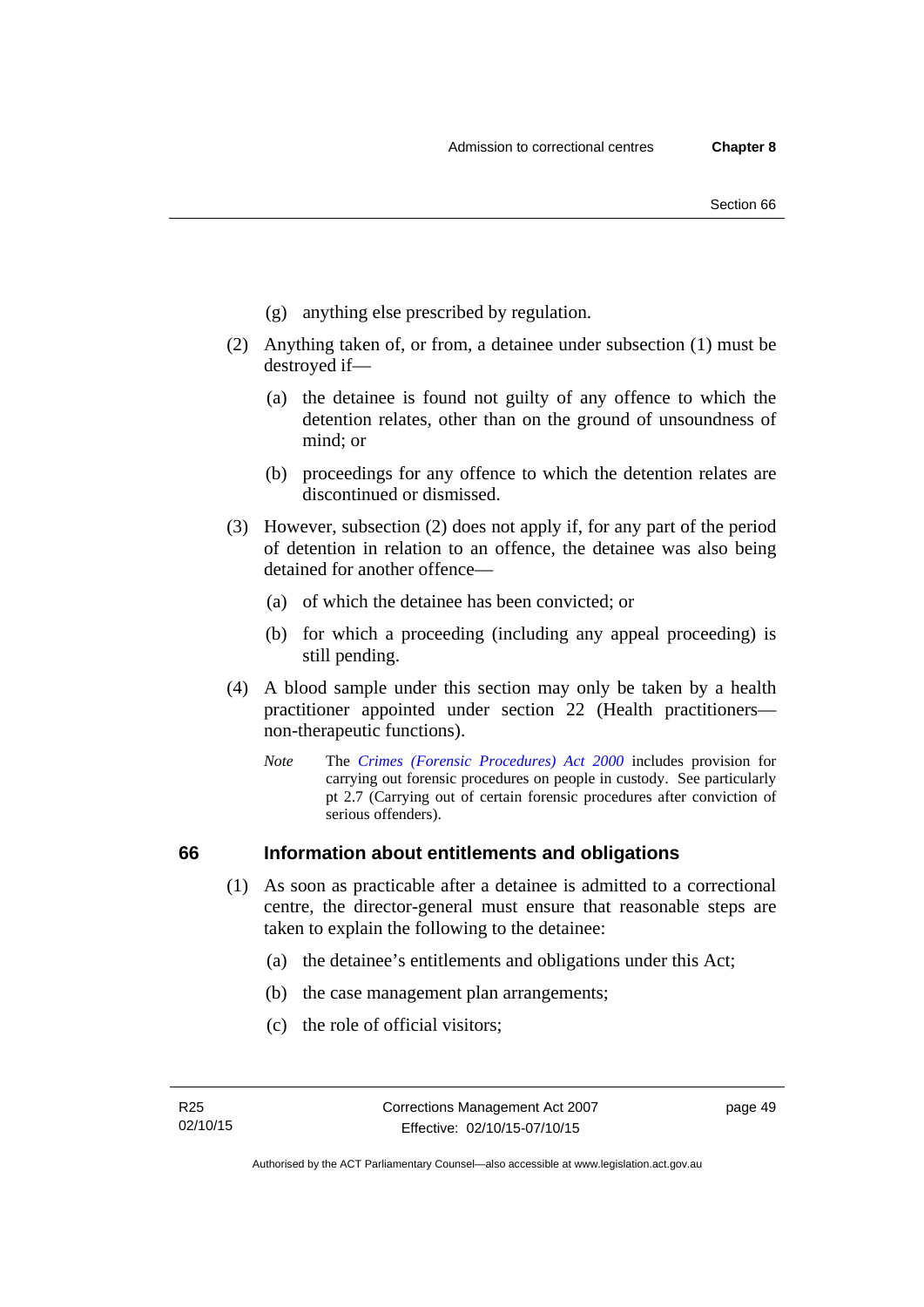- (d) the procedures for seeking information and making complaints;
- (e) if the detainee is a national of a foreign country—the right to have a diplomatic or consular representative of the country told about the detention;
- (f) anything else prescribed by regulation;
- (g) anything else the director-general considers necessary or desirable.

#### **Examples—par (g)**

- 1 corrections policies and operating procedures relevant to the detainee
- 2 the scope and effect of the director-general's directions
- 3 for a transgender or intersex detainee—the effect of section 79 in relation to choice of sexual identity
- 4 the health services, work and activities available to detainees
- 5 for an offender—the role of the sentence administration board
- *Note* An example is part of the Act, is not exhaustive and may extend, but does not limit, the meaning of the provision in which it appears (see [Legislation Act,](http://www.legislation.act.gov.au/a/2001-14) s 126 and s 132).
- (2) The explanation under subsection (1)—
	- (a) may be in general terms; and
	- (b) as far as practicable, must be in language the detainee can readily understand.

#### **Example—par (a)**

a written statement or checklist used by corrections officers to give detainees a general summary of the things mentioned in subsection (1)

*Note* An example is part of the Act, is not exhaustive and may extend, but does not limit, the meaning of the provision in which it appears (see [Legislation Act,](http://www.legislation.act.gov.au/a/2001-14) s 126 and s 132).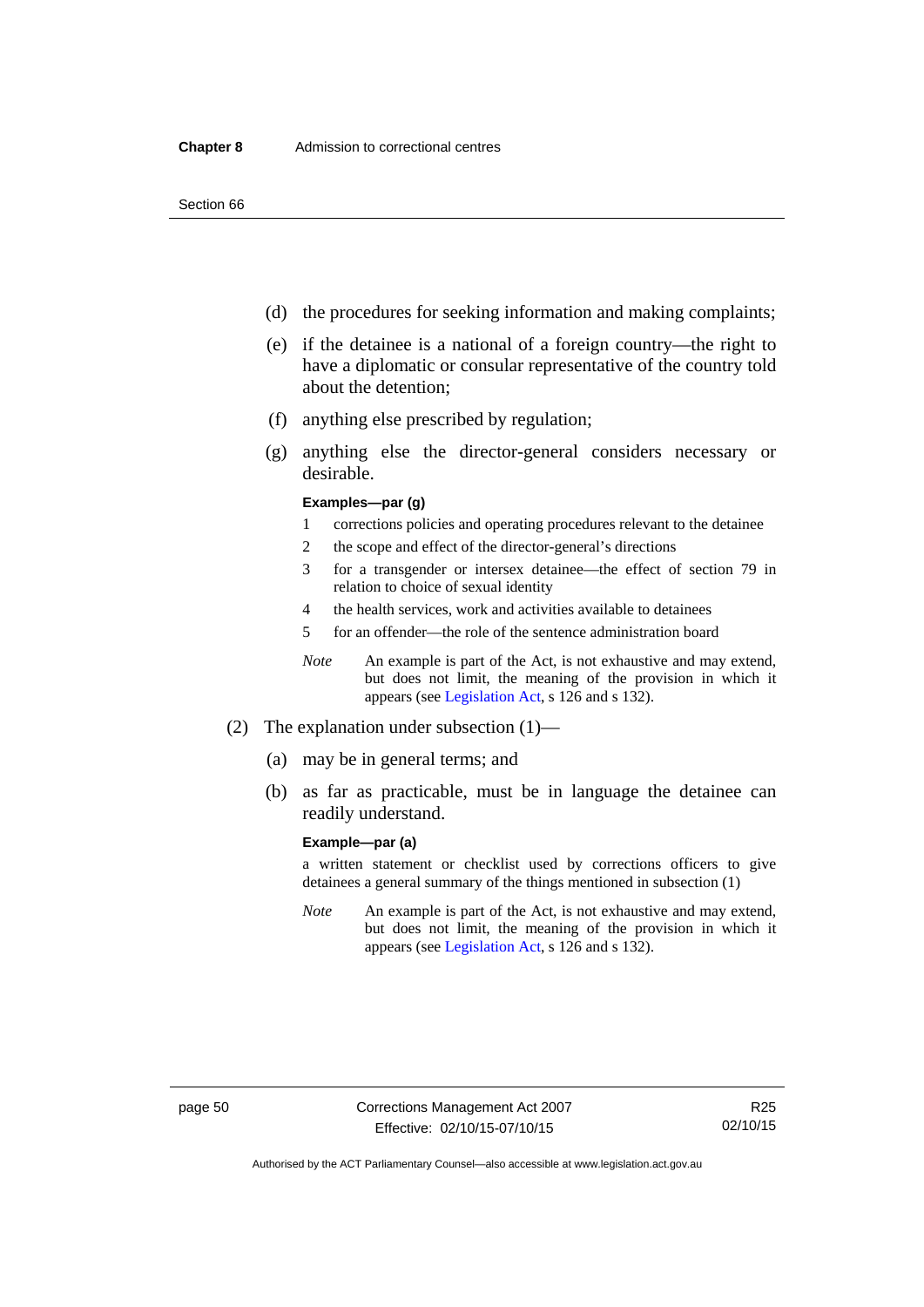- (3) The director-general must arrange for the assistance of an interpreter in complying with subsection (1) or (2) if the director-general believes, on reasonable grounds, that the detainee is unable, because of inadequate knowledge of the English language or a disability, to communicate with reasonable fluency in English.
- (4) Without limiting subsection (3), the assistance of the interpreter may be provided by telephone.
- (5) The director-general must also ensure that copies of the following are available for inspection by detainees at each correctional centre:
	- (a) this Act;
	- (b) corrections policies and operating procedures available under section 14.
- (6) The director-general must tell a diplomatic or consular representative of a foreign country about the detention of a national of that country, if asked by the detainee.

## **67 Initial assessment**

- (1) The director-general must ensure that—
	- (a) each detainee admitted to a correctional centre is assessed as soon as practicable to identify any immediate physical or mental health, or safety or security, risks and needs; and
	- (b) any risks and needs identified by the assessment are addressed.
- (2) In particular, the director-general must ensure that any ongoing risks and needs are addressed in the detainee's case management plan.

## **68 Health assessment**

(1) The assessment under section 67 of a detainee's physical and mental health needs and risks must be made within 24 hours after the detainee's admission.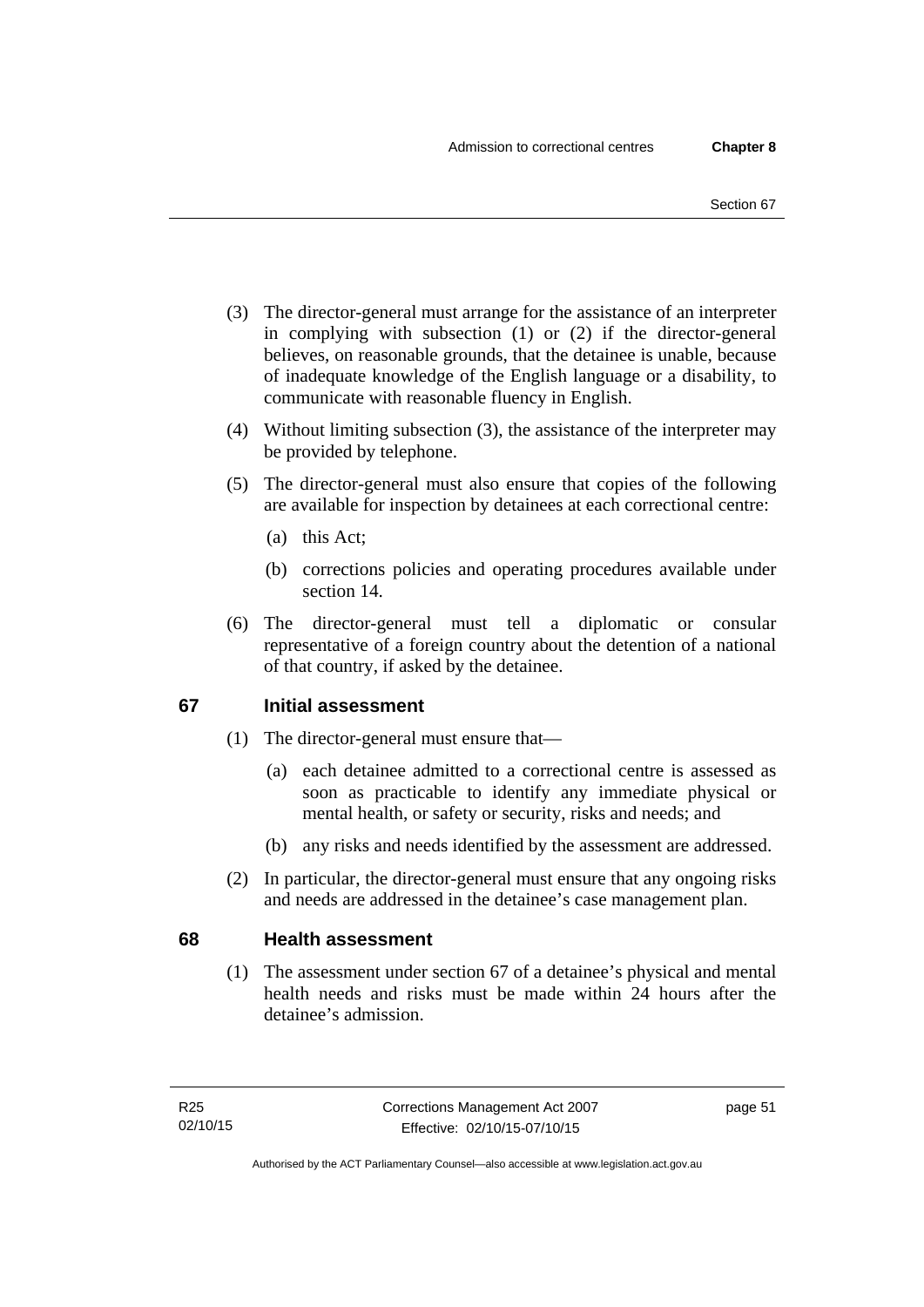- (2) The health assessment must involve—
	- (a) an initial assessment by a nurse and a review of the nurse's assessment by a doctor appointed under section 21 (Doctors health service appointments); or
	- (b) an assessment by a doctor appointed under section 21 (Doctors—health service appointments).
- (3) The health assessment must include an assessment of the detainee's risk of self-harm.
	- *Note 1* The detainee's case management plan must also address the detainee's health condition, any risk of self-harm and any treatment regime (see s 78).
	- *Note 2* The *[Mental Health \(Treatment and Care\) Act 1994](http://www.legislation.act.gov.au/a/1994-44)* also includes provision for assessment orders, and emergency detention and care, under that Act.

## **69 Alcohol and drug tests on admission**

- (1) For an assessment under section 67, the director-general may direct the detainee, orally or in writing, to provide a test sample.
- (2) Division 9.6.2 (Alcohol and drug testing—detainees) applies in relation to the direction and any sample given under the direction.

## **70 Strip search on admission**

- (1) For an assessment under section 67, the director-general may direct the detainee, orally or in writing, to submit to a strip search.
- (2) Part 9.4 (Searches) and part 9.5 (Seizing property) apply in relation to the direction and any strip search conducted under the direction.

## **71 Property of detainees**

(1) The director-general may allow a detainee's property to be brought into a correctional centre.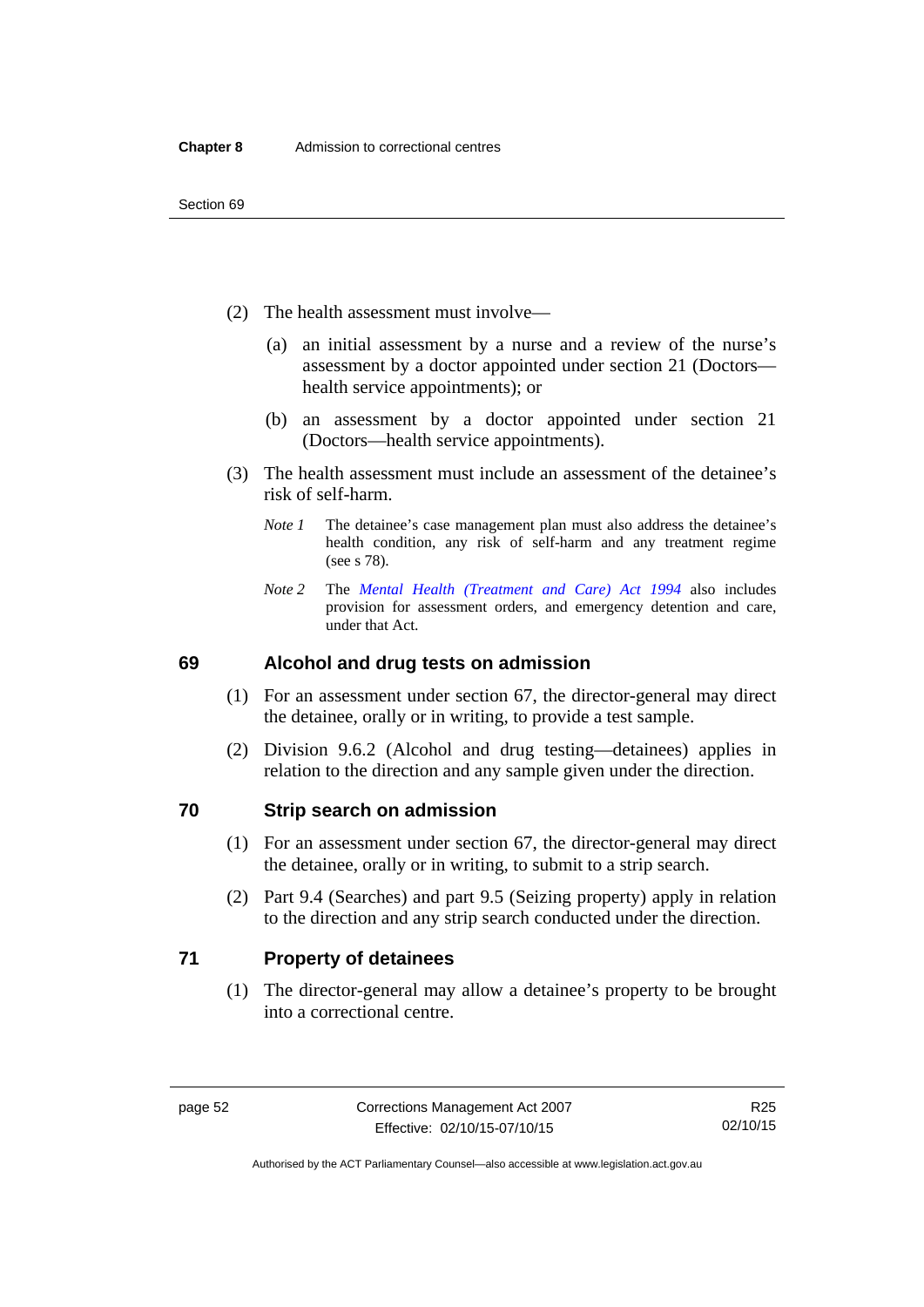- (2) However, the director-general may give directions imposing conditions in relation to the detainee's property brought into a correctional centre, including conditions in relation to—
	- (a) the nature, amount and location of property that may be held by a detainee at the centre; and
	- (b) the use of the property.
- (3) The director-general must ensure that the register of detainees includes details of the property each detainee has at a correctional centre.
- (4) Without limiting section 14 (Corrections policies and operating procedures), a corrections policy or operating procedure may make provision in relation to detainee's property, including provision in relation to the following:
	- (a) the taking and storage of the property;
	- (b) access to, and use of, the property;
	- (c) transfer of the property;
	- (d) compensation for loss or damage;
	- (e) return of the property to the detainee.
- (5) In this section:

*detainee's property* does not include a prohibited thing.

*Note* Pt 9.5 (Seizing property) provides generally for the seizure, forfeiture and return of property.

## **72 Security classification**

The director-general must arrange a security classification for a detainee as soon as practicable after the detainee's admission to a correctional centre.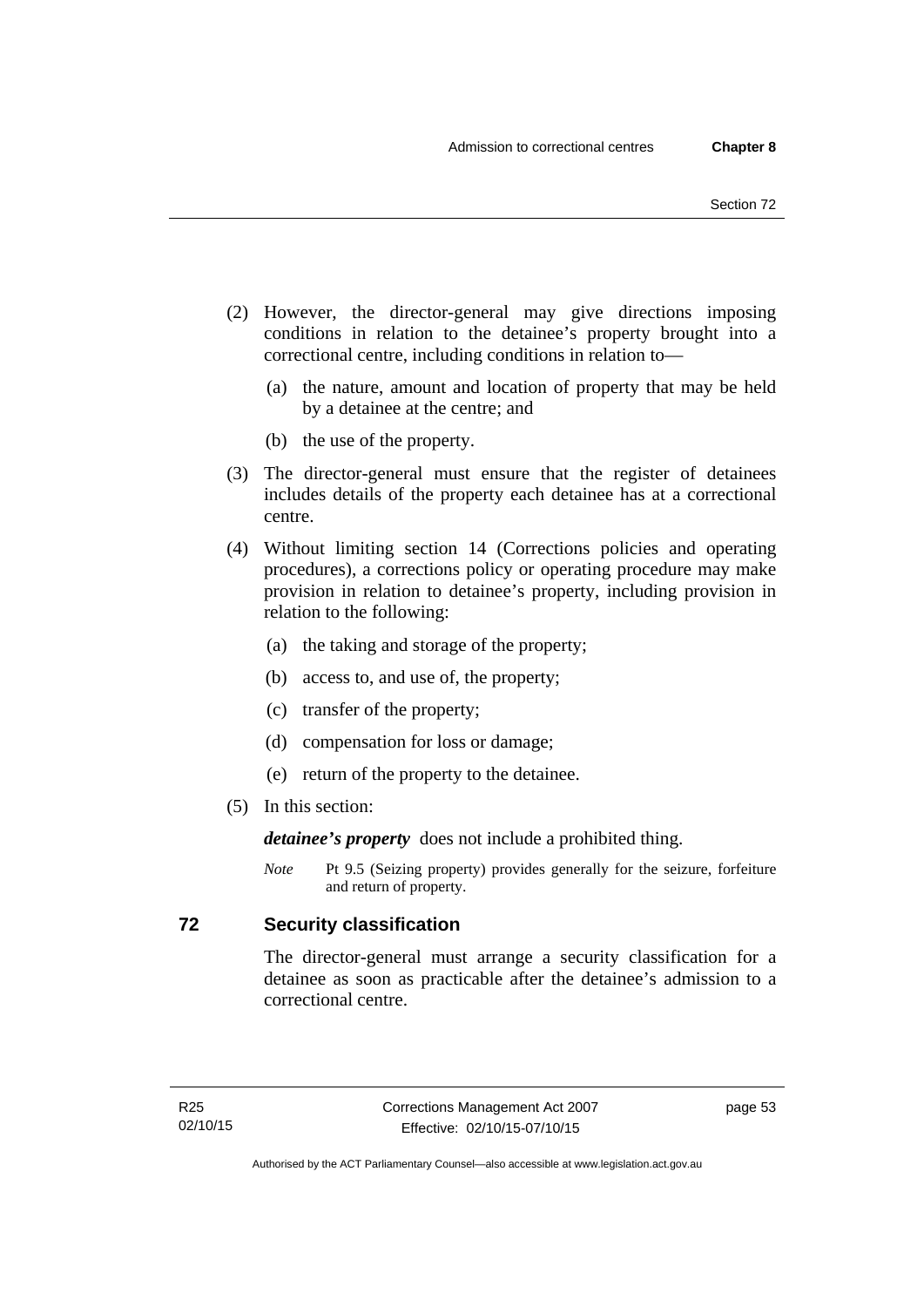Section 73

## **73 Case management plan**

The director-general must arrange for a case management plan to be prepared for a detainee as soon as practicable after the detainee's admission to a correctional centre.

## **74 Entries in register of detainees**

The director-general must ensure that details of each detainee admitted to a correctional centre are entered in the register of detainees on the detainee's admission to the centre.

*Note* The director-general must keep a register of detainees at a correctional centre (see s 76).

page 54 Corrections Management Act 2007 Effective: 02/10/15-07/10/15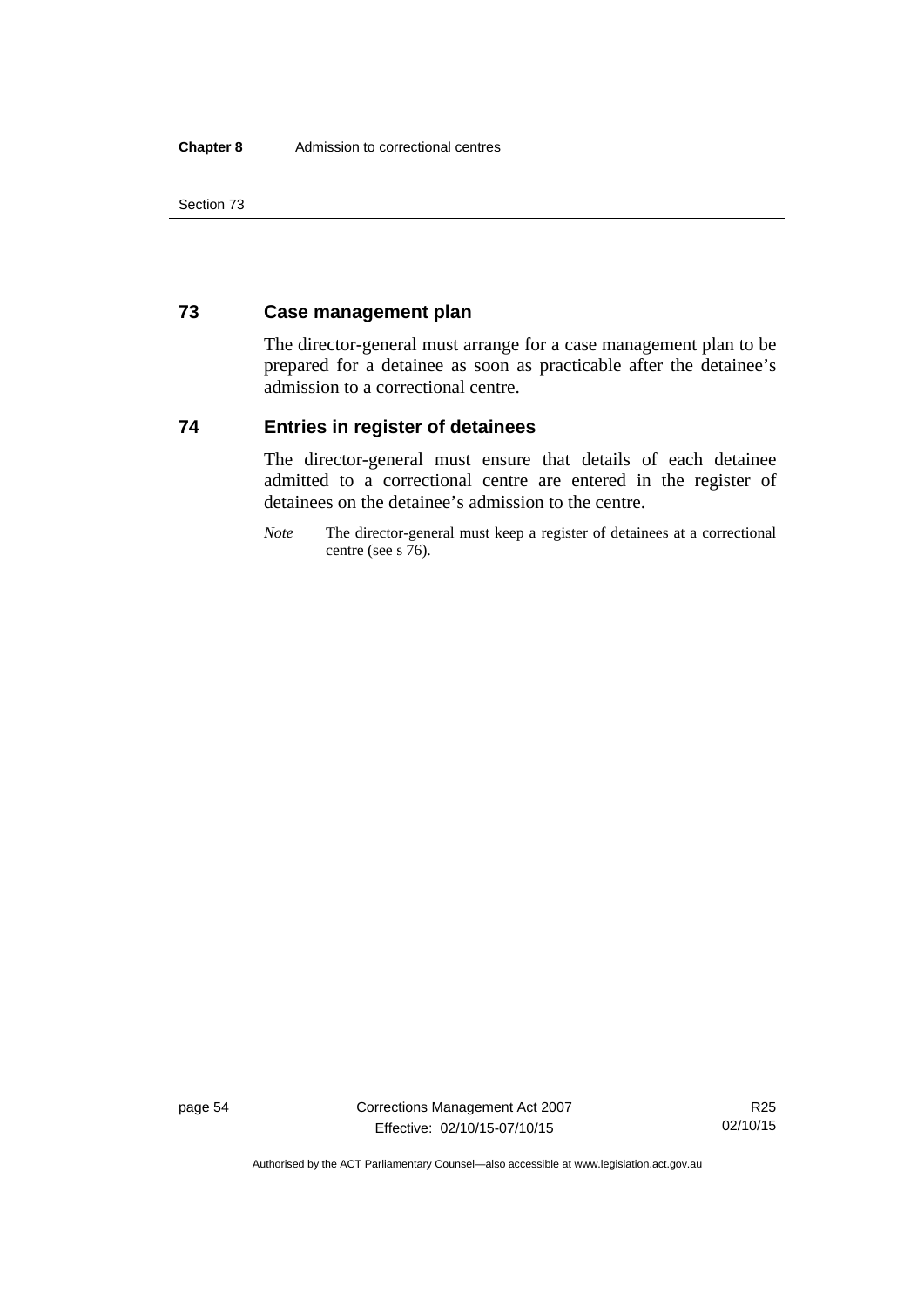# **Chapter 9 Management and security**

# **Part 9.1 Management and security general**

## **75 Compliance with director-general's directions**

A detainee must comply with any direction given under this Act to the detainee by the director-general.

*Note* Under s 17, the director-general may delegate any of the director-general's functions, including the giving of directions, to a corrections officer.

## **76 Register of detainees**

- (1) The director-general must keep a register containing details of each detainee at a correctional centre.
- (2) The register must include details of the following for each detainee:
	- (a) full name;
	- (b) authority for detention;
	- (c) period of authorised detention;
	- (d) for a detainee under a sentence of imprisonment—
		- (i) the sentence, including any periodic detention period or other element of a combination sentence; and
		- (ii) any nonparole period;
	- (e) current place of detention;
	- (f) security classification;
	- (g) case management plan;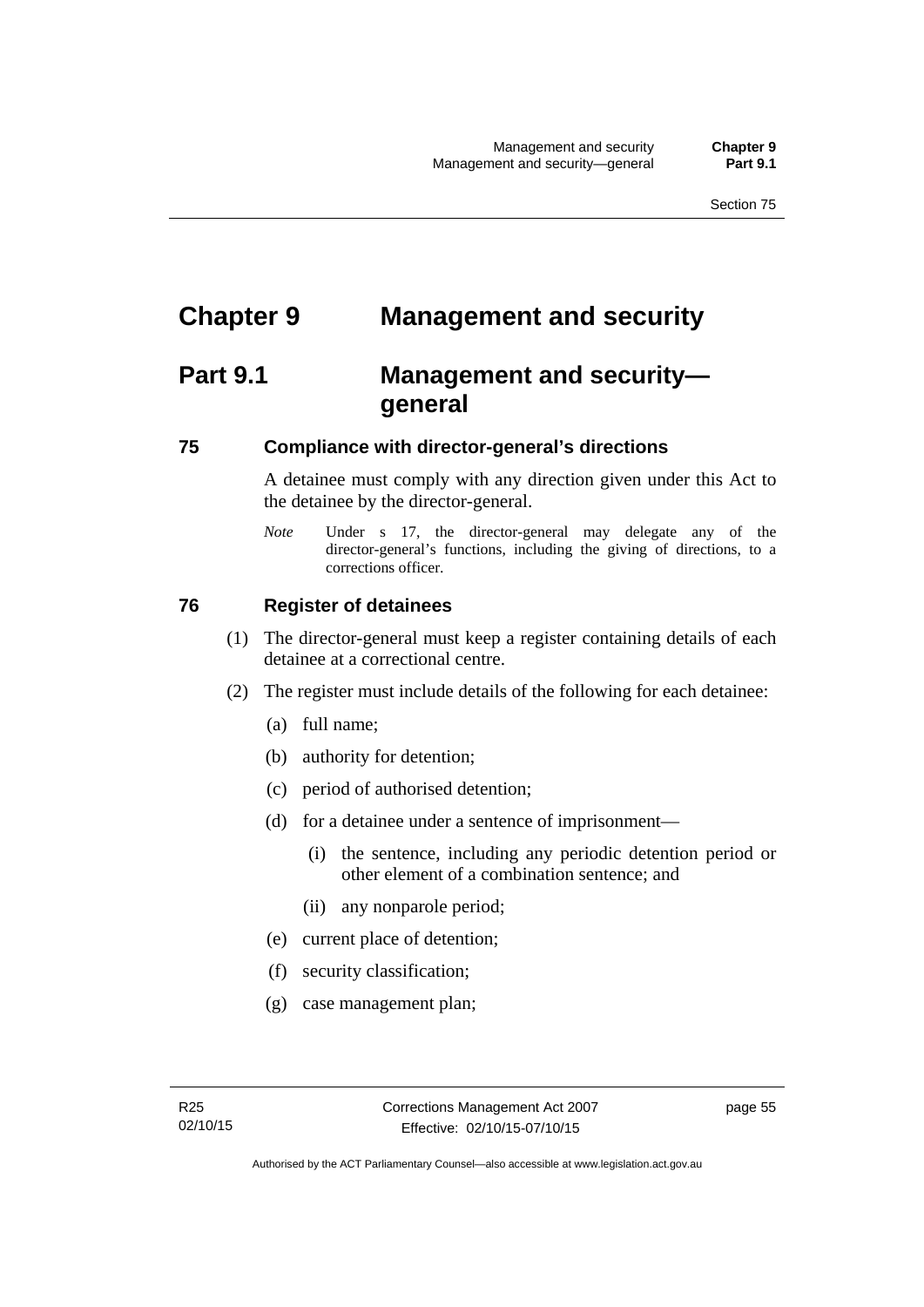Section 77

- (h) sex, including that chosen under section 79 (Transgender and intersex detainees—sexual identity);
- (i) any known condition of the detainee that requires, or is likely to require, a health service;
- (j) anything taken under section 65 (Identification of detainees);
- (k) anything else the director-general considers necessary or appropriate for the proper management of the detainee.

#### **Examples—par (i)**

- 1 nutritional or health needs
- 2 need for spectacles, contact lens, crutches, prosthesis or other artificial aids
- 3 language or literacy difficulties
- *Note* An example is part of the Act, is not exhaustive and may extend, but does not limit, the meaning of the provision in which it appears (see [Legislation Act,](http://www.legislation.act.gov.au/a/2001-14) s 126 and s 132).
- (3) The register must be available for inspection under chapter 7 (Inspection of correctional centres).
- (4) In this section:

*combination sentence*—see the *[Crimes \(Sentencing\) Act 2005](http://www.legislation.act.gov.au/a/2005-58)*, dictionary.

## **77 Health reports**

- (1) For this Act, the director-general may ask a relevant director-general for a written report about a detainee's health.
- (2) The relevant director-general must comply with the request as soon as practicable.
- (3) The relevant director-general's report must include personal health information about the detainee that is in a health record—
	- (a) in the relevant director-general's custody; or

Authorised by the ACT Parliamentary Counsel—also accessible at www.legislation.act.gov.au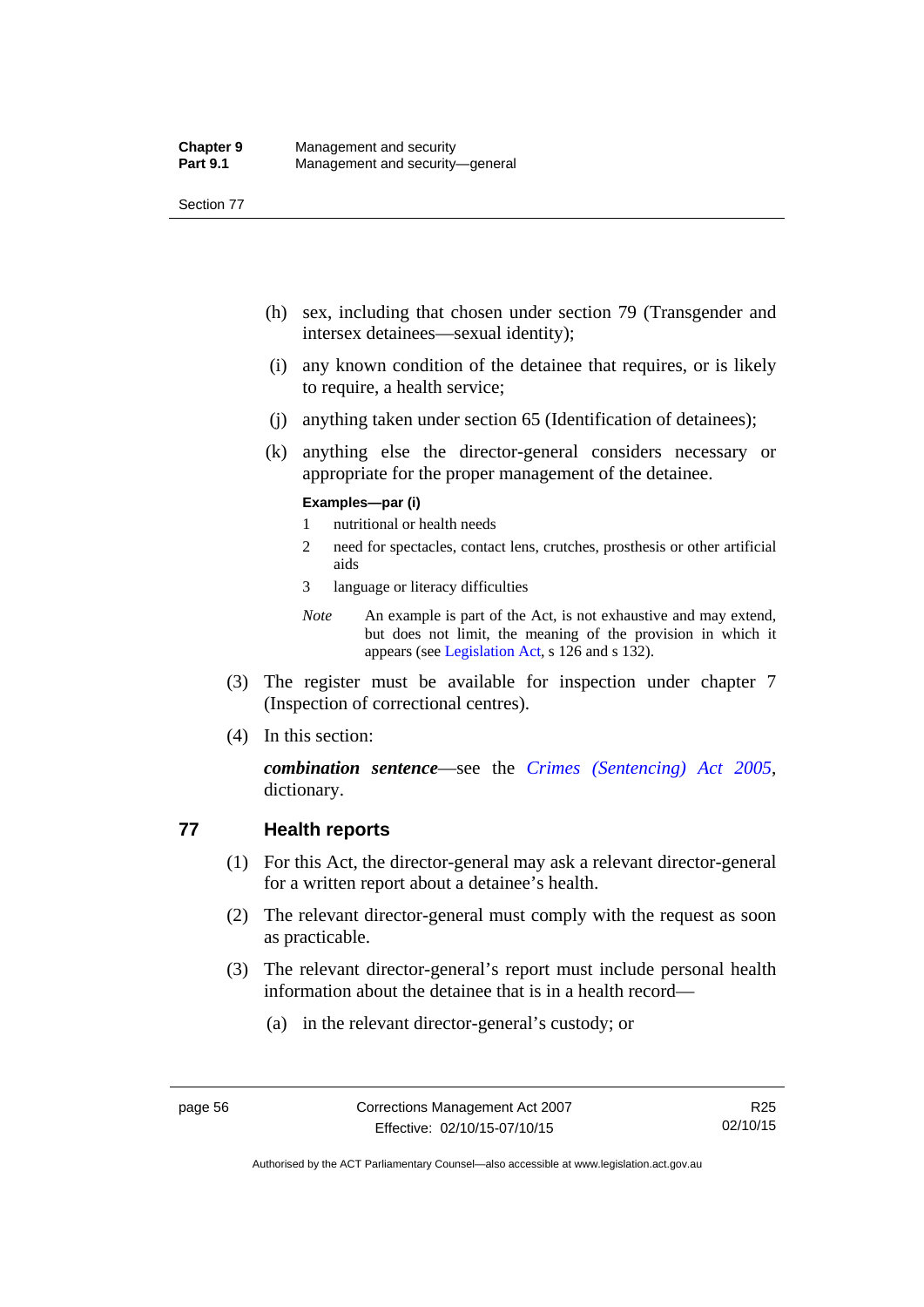- (b) to which the relevant director-general has access through any arrangement with another director-general.
- (4) The director-general must ensure that a doctor appointed under section 21 (Doctors—health service appointments) assesses the report from a relevant director-general and includes a statement of the detainee's condition (the *health schedule*) in the detainee's case management plan.
- (5) The health schedule must include a summary of—
	- (a) the detainee's condition and health risks, including any likelihood of the condition resulting in a medical emergency or the onset of significant health problems and any associated symptoms; and
	- (b) a treatment regime for the detainee

#### **Examples—s (5)**

- 1 Detainee D has diabetes. The health schedule for D explains the type of diabetes, the treatment required, any likely medical emergency or significant health problem and the associated symptoms, such as hypoglycaemia.
- 2 Detainee P has epilepsy. The health schedule for P explains the type of epilepsy, the treatment required, the symptoms and consequences of any failure to maintain the treatment regime.
- *Note* An example is part of the Act, is not exhaustive and may extend, but does not limit, the meaning of the provision in which it appears (see [Legislation Act,](http://www.legislation.act.gov.au/a/2001-14) s 126 and s 132).
- (6) Without limiting section 14 (Corrections policies and operating procedures), a corrections policy or operating procedure may include provision in relation to the health schedule, including provision in relation to any of the following:
	- (a) the content of the schedule and, in particular, any statement about the detainee's health risks and treatment regime;
	- (b) the people who may access the health schedule and the circumstances for access.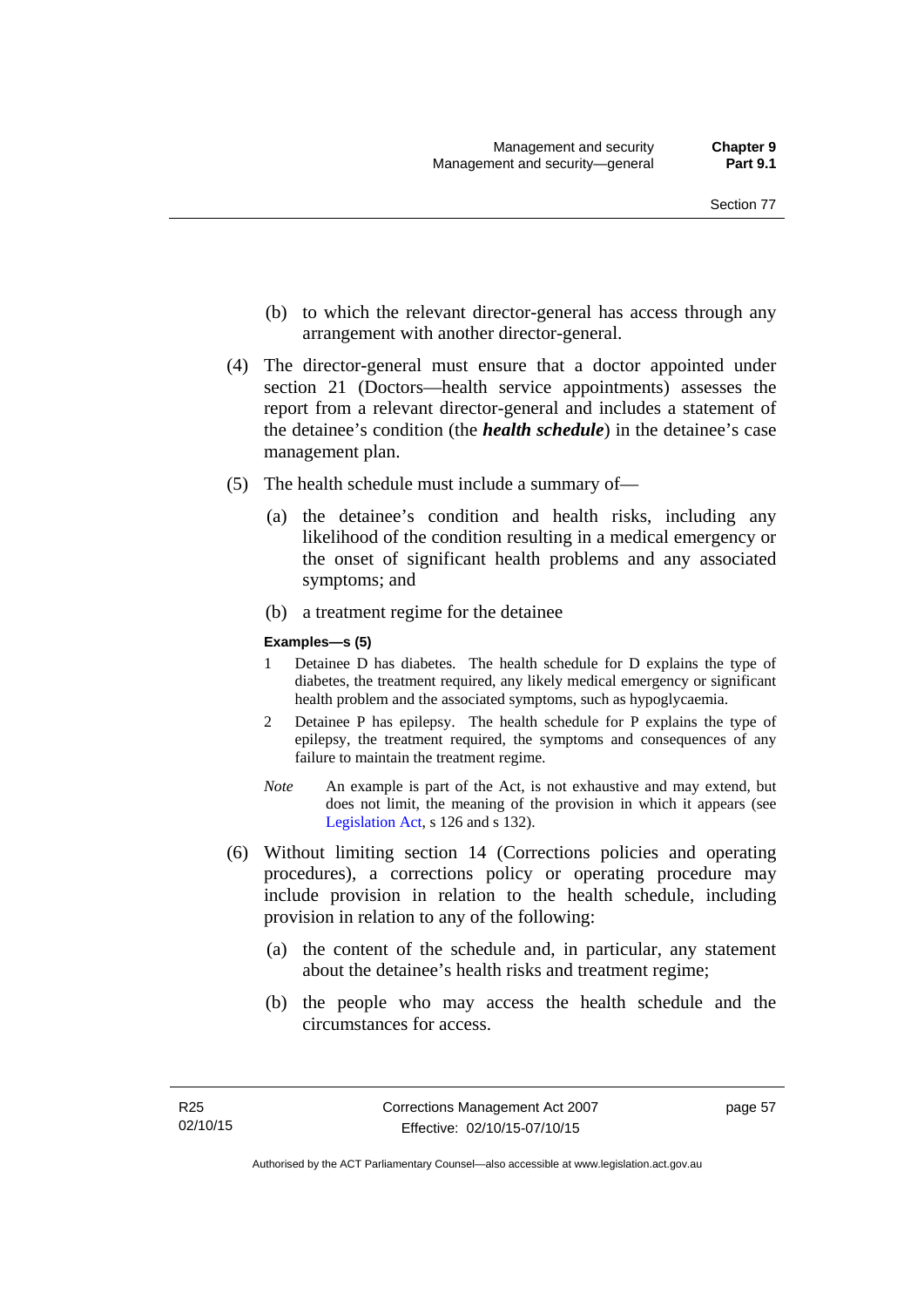- (7) The director-general must ensure that the relevant director-general's report and the health schedule is available only to people authorised by the director-general.
- (8) In this section:

*health record*—see the *[Health Records \(Privacy and Access\)](http://www.legislation.act.gov.au/a/1997-125)  [Act 1997](http://www.legislation.act.gov.au/a/1997-125)*, dictionary.

*personal health information*—see the *[Health Records \(Privacy and](http://www.legislation.act.gov.au/a/1997-125)  [Access\) Act 1997](http://www.legislation.act.gov.au/a/1997-125)*, dictionary.

*relevant director-general* means a director-general whose administrative unit is responsible for any provision of the following Acts:

- (a) the *[Children and Young People Act 2008](http://www.legislation.act.gov.au/a/2008-19)*;
- (b) the *[Disability Services Act 1991](http://www.legislation.act.gov.au/a/1991-98)*;
- (c) the *[Health Act 1993](http://www.legislation.act.gov.au/a/1993-13)*;
- (d) the *[Mental Health \(Treatment and Care\) Act 1994](http://www.legislation.act.gov.au/a/1994-44)*.
- *Note* Compliance with a request under this section does not involve a contravention of a privacy principle under the *[Health Records \(Privacy](http://www.legislation.act.gov.au/a/1997-125)  [and Access\) Act 1997](http://www.legislation.act.gov.au/a/1997-125)* (see that Act, s 5 (The privacy principles))*.*

### **78 Case management plans—scope etc**

- (1) The director-general—
	- (a) must maintain an individual management plan for each detainee, other than a remandee; and
	- (b) may maintain an individual management plan for a detainee who is a remandee.
- (2) A case management plan for a detainee must—
	- (a) outline work and activities for the detainee; and

Authorised by the ACT Parliamentary Counsel—also accessible at www.legislation.act.gov.au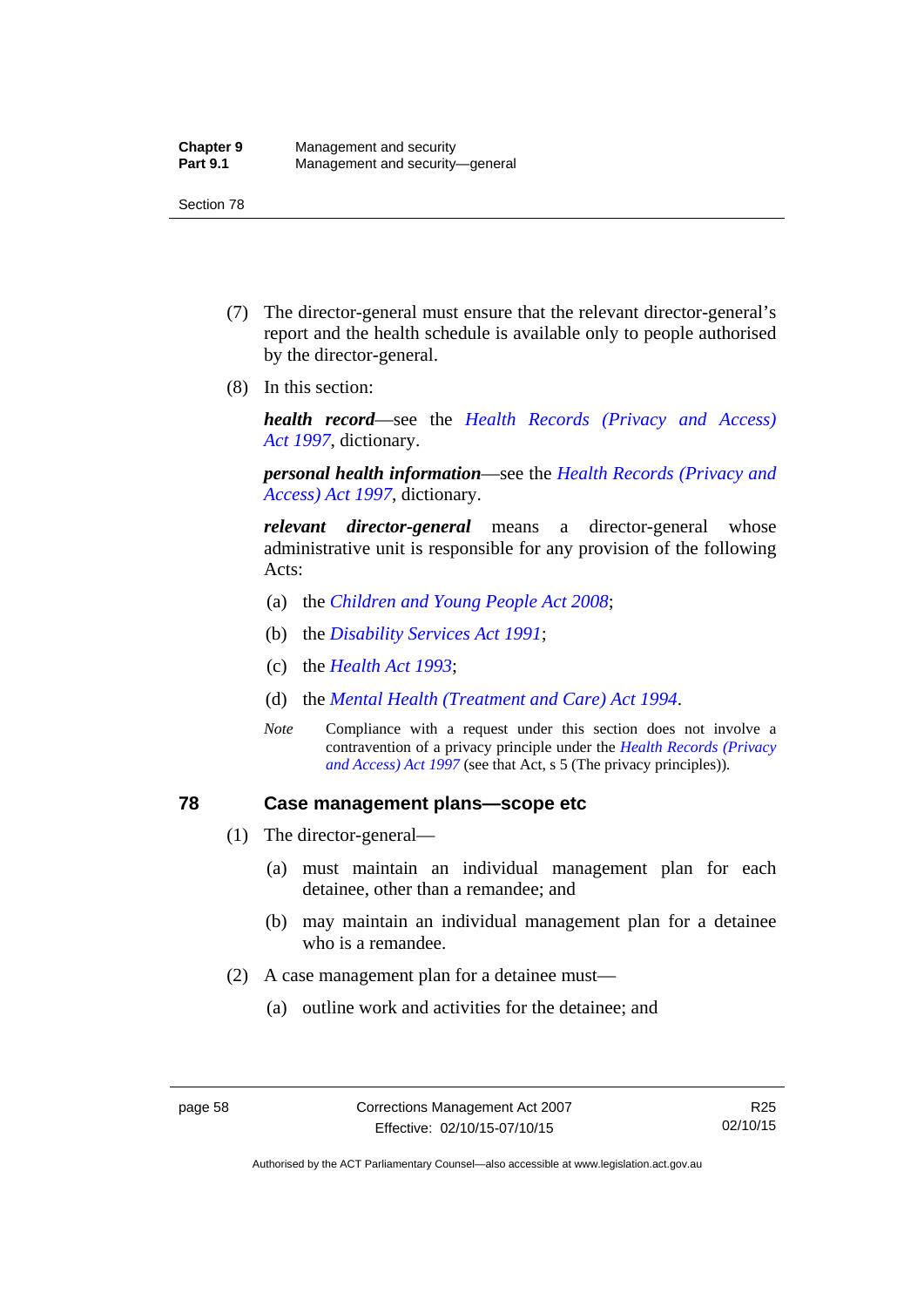- (b) be based on an assessment of the needs, capacities and disposition of the detainee; and
- (c) be consistent with the resources available to the director-general to manage the detainee; and
- (d) if the detainee is an offender—outline how the detainee is to be prepared for lawful release and reintegration into society at the earliest possible time.
- (3) A case management plan may deal with any matter relating to a detainee, including the following:
	- (a) provision for the safe, secure and humane treatment of the detainee;
	- (b) for a detainee at risk of self-harm—an outline of the risk and strategies for managing the risk;
	- (c) the welfare of the detainee, including the detainee's participation in work or activities, and other constructive use of time in detention;
	- (d) details of any academic, vocational or cultural education or training for the detainee approved under section 52 (News and educational services);
	- (e) the detainee's health condition and risks, and any associated treatment regime;
	- (f) for a detainee with a physical, mental or educational disability—strategies for extra assistance to minimise any disadvantage suffered by the detainee because of the disability, particularly in relation to suitability for work and release from detention;
	- (g) for a detainee serving a sentence of imprisonment by full-time detention—requirements for the detainee to be—
		- (i) told the detainee's release date under the sentence; and

page 59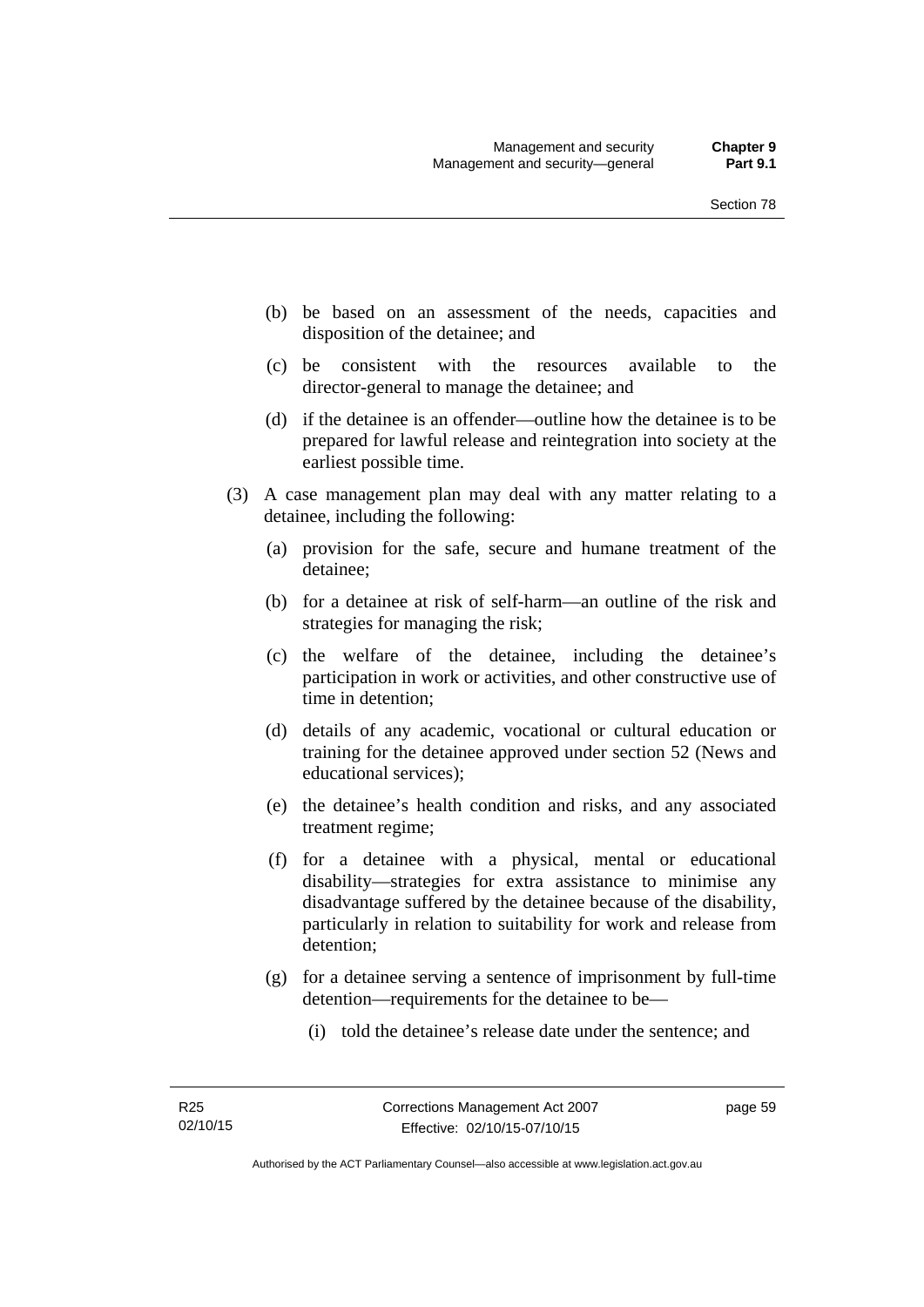- (ii) given necessary assistance in applying for parole;
- (h) anything else prescribed by regulation or directed by the director-general.

### **79 Transgender and intersex detainees—sexual identity**

- (1) This section applies to a transgender or intersex detainee.
- (2) For this Act, the sex of the detainee is taken to be—
	- (a) the sex chosen under subsection (3); or
	- (b) if subsection (4) applies—the sex chosen with approval under subsection (4).
- (3) On admission to a correctional centre—
	- (a) the detainee may tell the director-general the sex the detainee chooses to be identified with; or
	- (b) if the detainee fails to make a choice under paragraph (a)—the director-general may choose the sex the detainee is to be identified with having regard to the report obtained under subsection (5).

*Note Fail* includes refuse, see the [Legislation Act,](http://www.legislation.act.gov.au/a/2001-14) dict, pt 1.

- (4) The director-general may, on application by the detainee, approve a change in the sex the detainee chooses to be identified with, having regard to the report obtained under subsection (5).
- (5) Before making a decision under subsection (3) or (4), the director-general must obtain a report by a doctor appointed under section 22 (Health practitioners—non-therapeutic functions) about the detainee's sexual identity.
- (6) The director-general must—
	- (a) give the detainee written notice of a decision by the director-general under subsection (3) or (4); and

Authorised by the ACT Parliamentary Counsel—also accessible at www.legislation.act.gov.au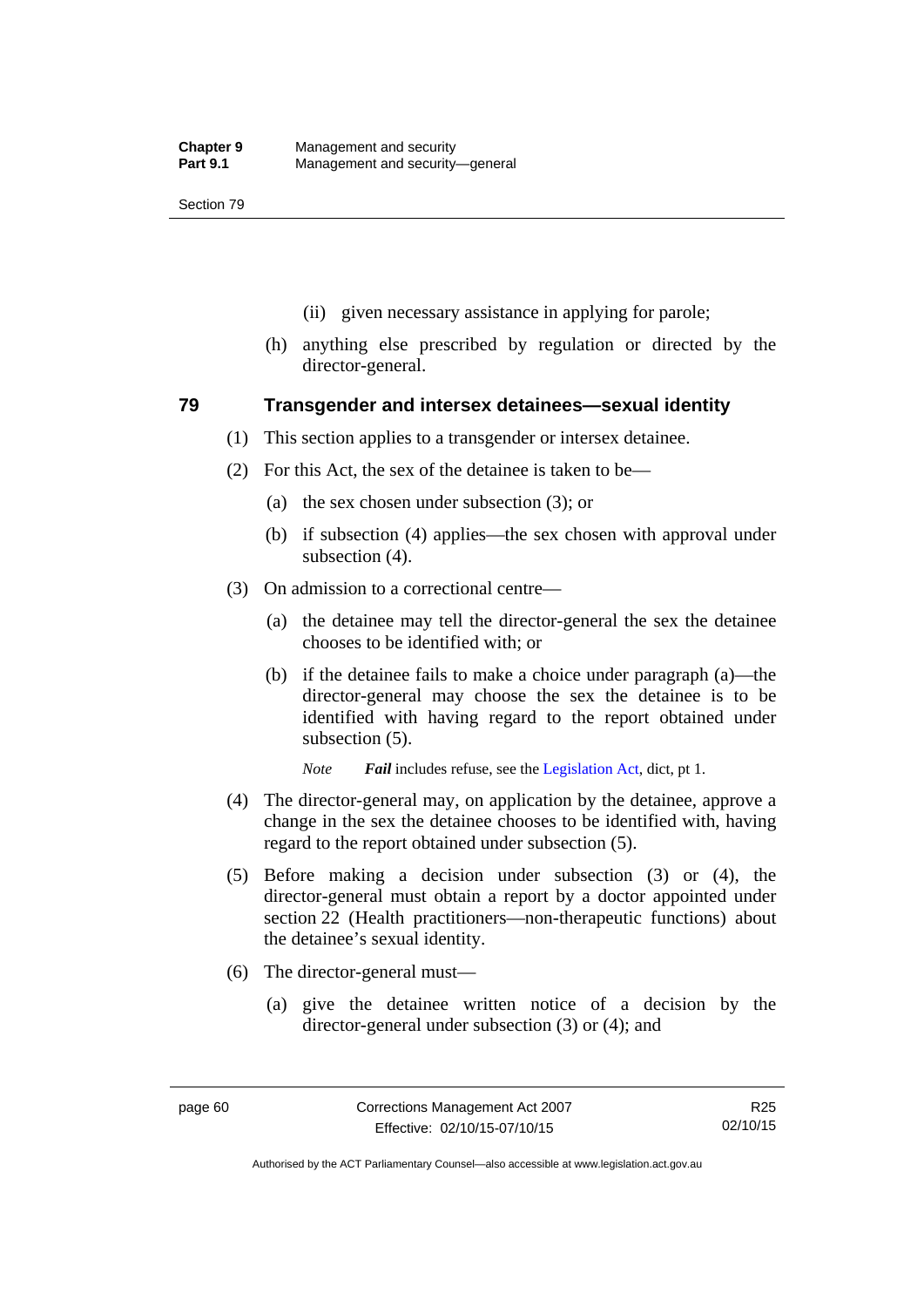(b) must ensure that the detainee's sex chosen under this section is entered in the register of detainees.

#### **Examples of effect of this section**

The conduct of searches of the detainee, and the allocation of accommodation and sanitary facilities for the detainee, would be on the basis that the detainee was a person of the chosen sex.

*Note* An example is part of the Act, is not exhaustive and may extend, but does not limit, the meaning of the provision in which it appears (see [Legislation Act,](http://www.legislation.act.gov.au/a/2001-14) s 126 and s 132).

### **80 Security classification—basis etc**

- (1) The director-general must—
	- (a) give each detainee a security classification; and
	- (b) review the classification at least annually or otherwise as prescribed by regulation.
- (2) When deciding a detainee's security classification, the director-general must consider the following:
	- (a) the reason for the detention, including the nature of any offence for which the detainee is detained;
	- (b) the risks posed by the detainee if the detainee were to escape;
	- (c) the risk of the detainee escaping;
	- (d) the risks posed by the detainee while at a correctional centre;
	- (e) the risks to the detainee of being accommodated with particular detainees or in particular areas at a correctional centre;
	- (f) any matter prescribed by regulation.
- (3) The director-general may consider anything else the director-general considers relevant.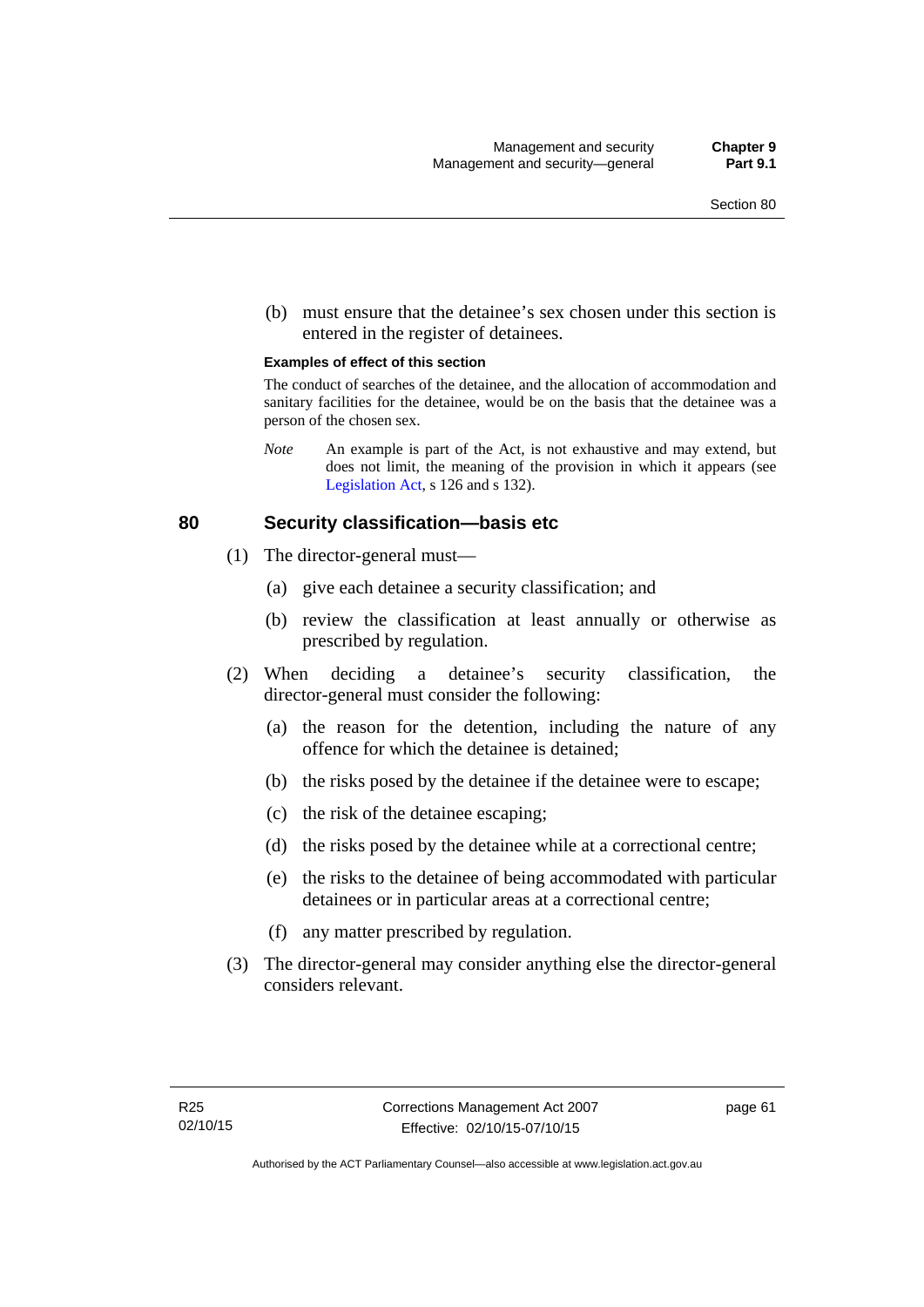| <b>Chapter 9</b> | Management and security         |
|------------------|---------------------------------|
| <b>Part 9.1</b>  | Management and security-general |

 (4) The security measures to which a detainee is subject under a security classification must be the minimum necessary to ensure secure detention of the detainee.

### **81 Prohibited things**

- (1) The director-general may declare a thing to be a prohibited thing.
- (2) A declaration is a notifiable instrument.

#### **Examples of prohibited things**

- 1 a weapon or something crafted as a weapon
- 2 an explosive
- 3 alcohol
- 4 a controlled drug under the [Criminal Code](http://www.legislation.act.gov.au/a/2002-51)
- 5 a mobile phone
- *Note 1* The power to make an instrument includes power to make different provisions in relation to different matters or different classes of matters, and provisions that apply differently by reference to stated exceptions or factors (see [Legislation Act](http://www.legislation.act.gov.au/a/2001-14), s 48.)
- *Note 2* A notifiable instrument must be notified under the [Legislation Act](http://www.legislation.act.gov.au/a/2001-14).
- *Note 3* An example is part of the Act, is not exhaustive and may extend, but does not limit, the meaning of the provision in which it appears (see [Legislation Act,](http://www.legislation.act.gov.au/a/2001-14) s 126 and s 132).

### **82 Possession of prohibited things**

 (1) A detainee commits an offence if the detainee possesses a prohibited thing.

Maximum penalty: 50 penalty units, imprisonment for 6 months or both.

 (2) Subsection (1) does not apply if the director-general approves the detainee's possession of the thing.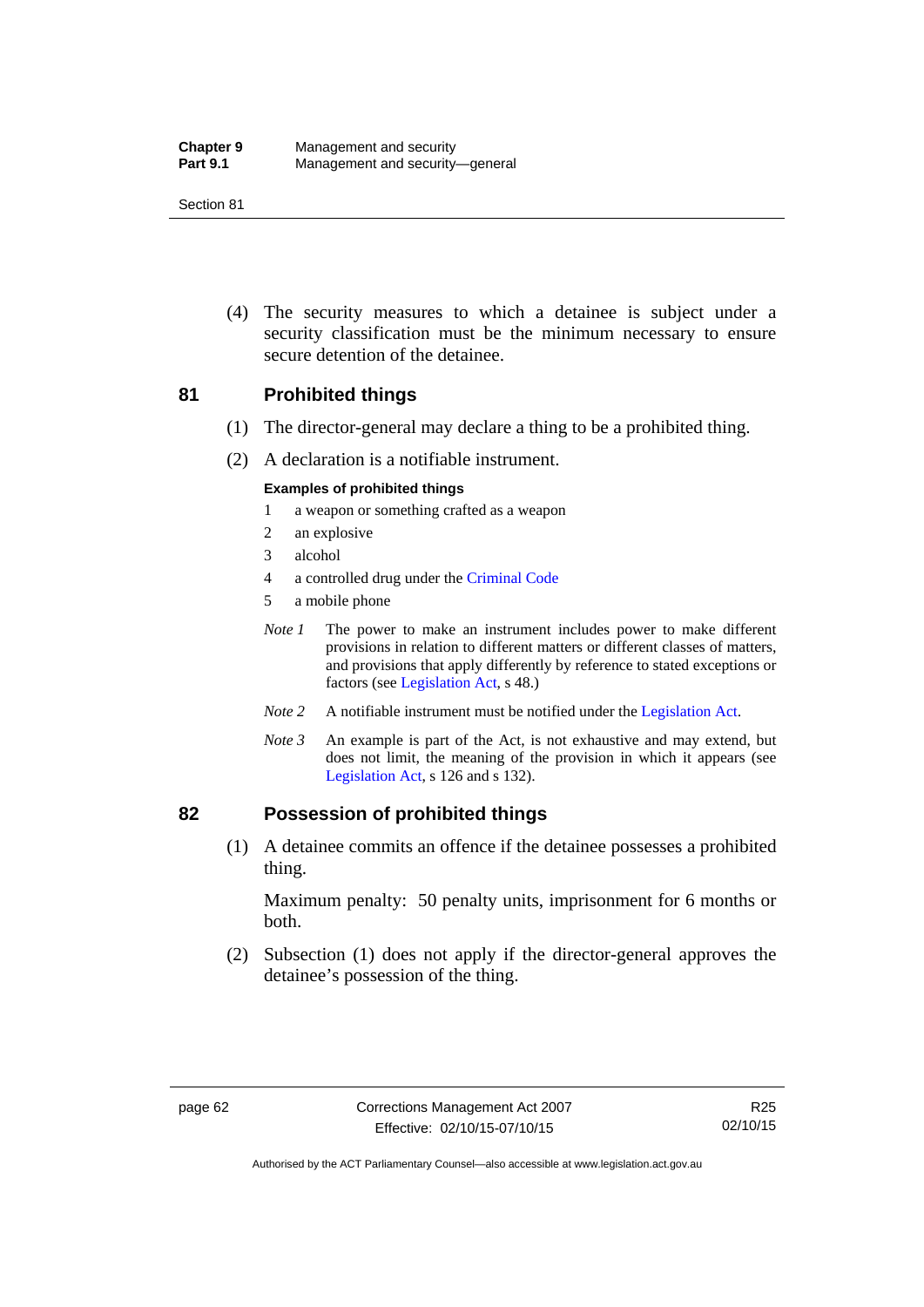### **83 Work by detainees**

A regulation may make provision in relation to work by detainees, including provision in relation to any of the following:

- (a) the kind of work that may be done by detainees;
- (b) the places where detainees may work, including places outside a correctional centre;
- (c) any payment or other return to which detainees are entitled for work done;
- (d) accounting for any payment or other return credited to detainees for work done.

### **84 Trust accounts for detainees**

- (1) The director-general must ensure that money belonging to a detainee is held for the detainee in a trust account.
- (2) The director-general may deduct amounts from the amount held in trust for a detainee the amount for payment of any financial penalty or reparation that must be paid as disciplinary action against the detainee.
- (3) A regulation may make provision in relation to the operation or maintenance of trust accounts.

### **85 Prohibited areas**

- (1) The director-general may define an area at a correctional centre where detainees are prohibited (a *prohibited area*).
- (2) The director-general must take reasonable steps to bring each prohibited area to the attention of detainees, corrections officers and other people who work at or visit the centre.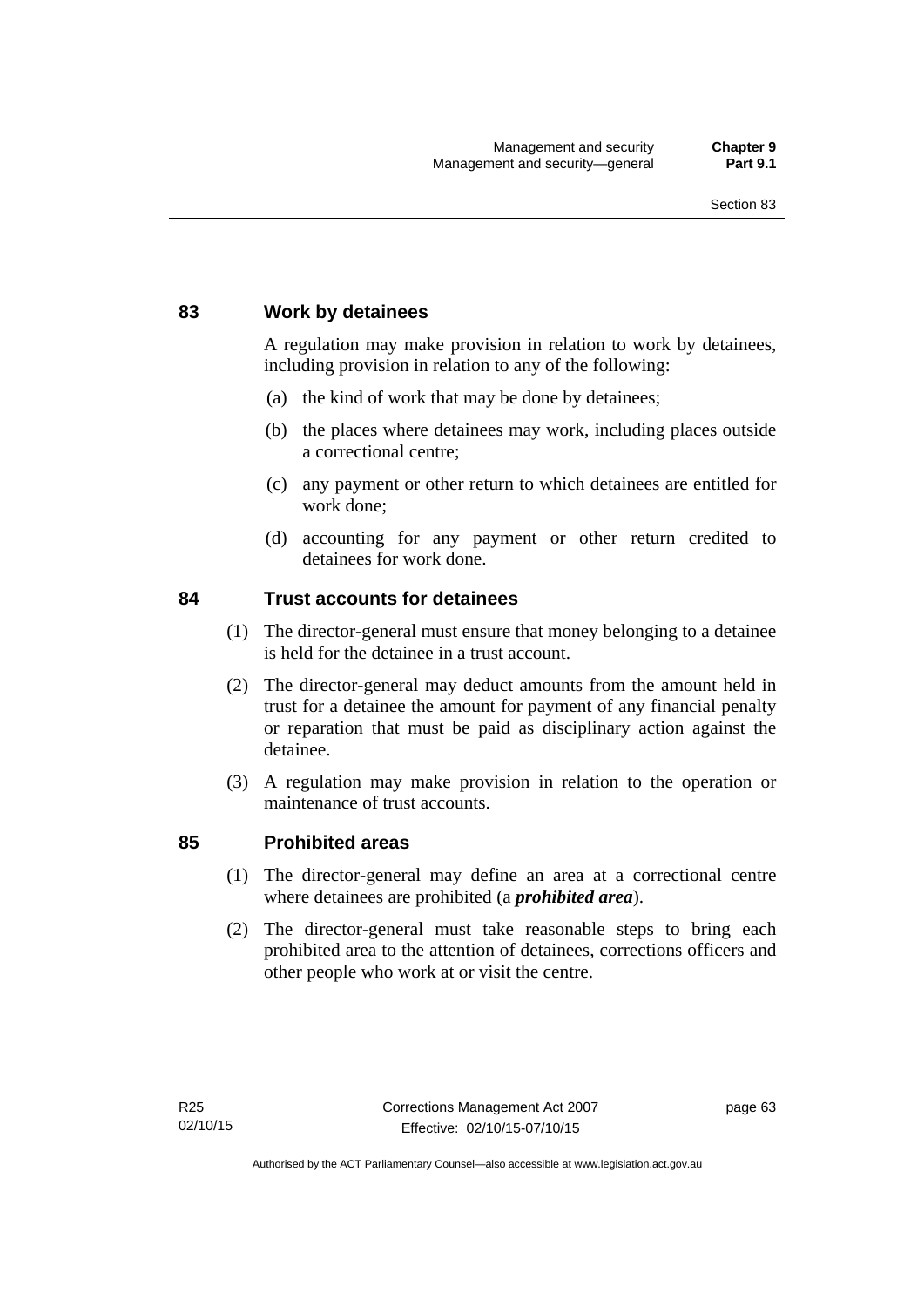(3) Without limiting subsection (1), the director-general must ensure that notices or signs are prominently displayed at or near each prohibited area indicating that it is an area where detainees are prohibited.

### **86 Nonsmoking areas**

- (1) The director-general may define an area at a correctional centre as an area in which smoking is prohibited (a *nonsmoking area*).
- (2) The director-general must take reasonable steps to bring each non-smoking area to the attention of detainees, corrections officers and other people who work at or visit the centre.
- (3) Without limiting subsection (1), the director-general must ensure that notices or signs are prominently displayed at or near each nonsmoking area indicating that smoking is prohibited in the area.
- (4) The *[Smoke-Free Public Places Act 2003](http://www.legislation.act.gov.au/a/2003-51)* does not apply to a correctional centre.

### **87 Management and security—corrections policies and operating procedures**

- (1) Without limiting section 14 (Corrections policies and operating procedures), a corrections policy or operating procedure may include provision for any other matter in relation to the management or security of detainees.
- (2) The director-general must ensure that a corrections policy or operating procedure makes provision in relation to each the following:
	- (a) a detainee giving birth;
	- (b) a marriage, civil union or civil partnership of a detainee;
	- (c) the death of a detainee.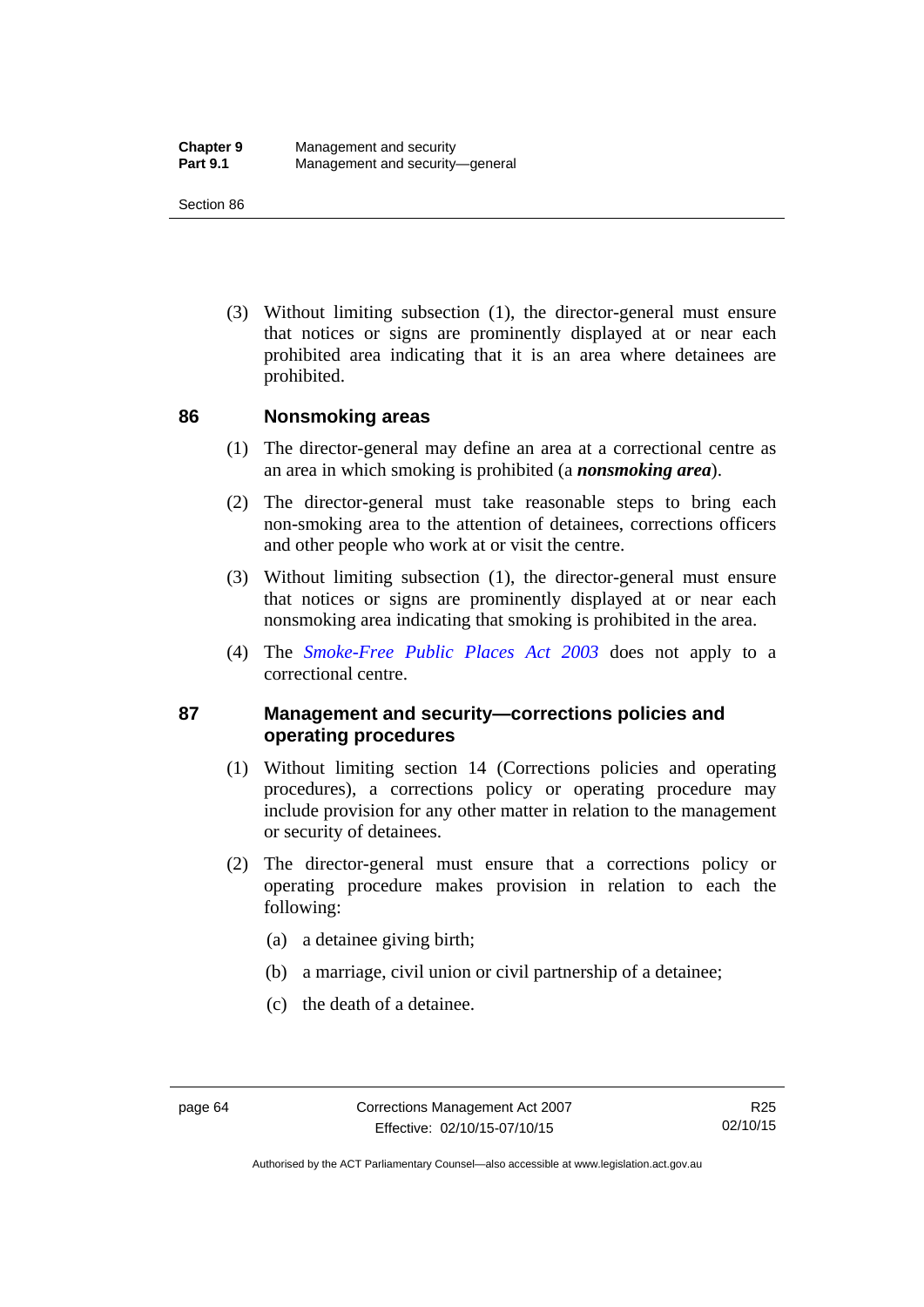# **Part 9.2 Segregation**

### **88 Meaning of** *segregation*

In this Act:

*segregation*, of a detainee—

- (a) means the restriction or denial of the detainee's opportunity—
	- (i) to go into, or be in, a particular part of a correctional centre; or
	- (ii) to associate with other detainees; and
- (b) includes separate confinement.

### **89 Segregation under pt 9.2—purpose**

To remove any doubt, segregation under this part must not be used for punishment or disciplinary purposes.

### **90 Segregation—safety and security**

- (1) The director-general may direct that a detainee be segregated from other detainees if the director-general believes, on reasonable grounds, that the segregation is necessary or prudent to protect—
	- (a) the safety of anyone else at a correctional centre; or
	- (b) security or good order at a correctional centre.
- (2) When making a direction under this section, the director-general must also have regard to any relevant, known cultural consideration and the likely impact of segregation on the health and wellbeing of the detainee.
- (3) The director-general must give the detainee prompt notice of the direction, why it was given, when it takes effect and the provisions for its duration and review under this part.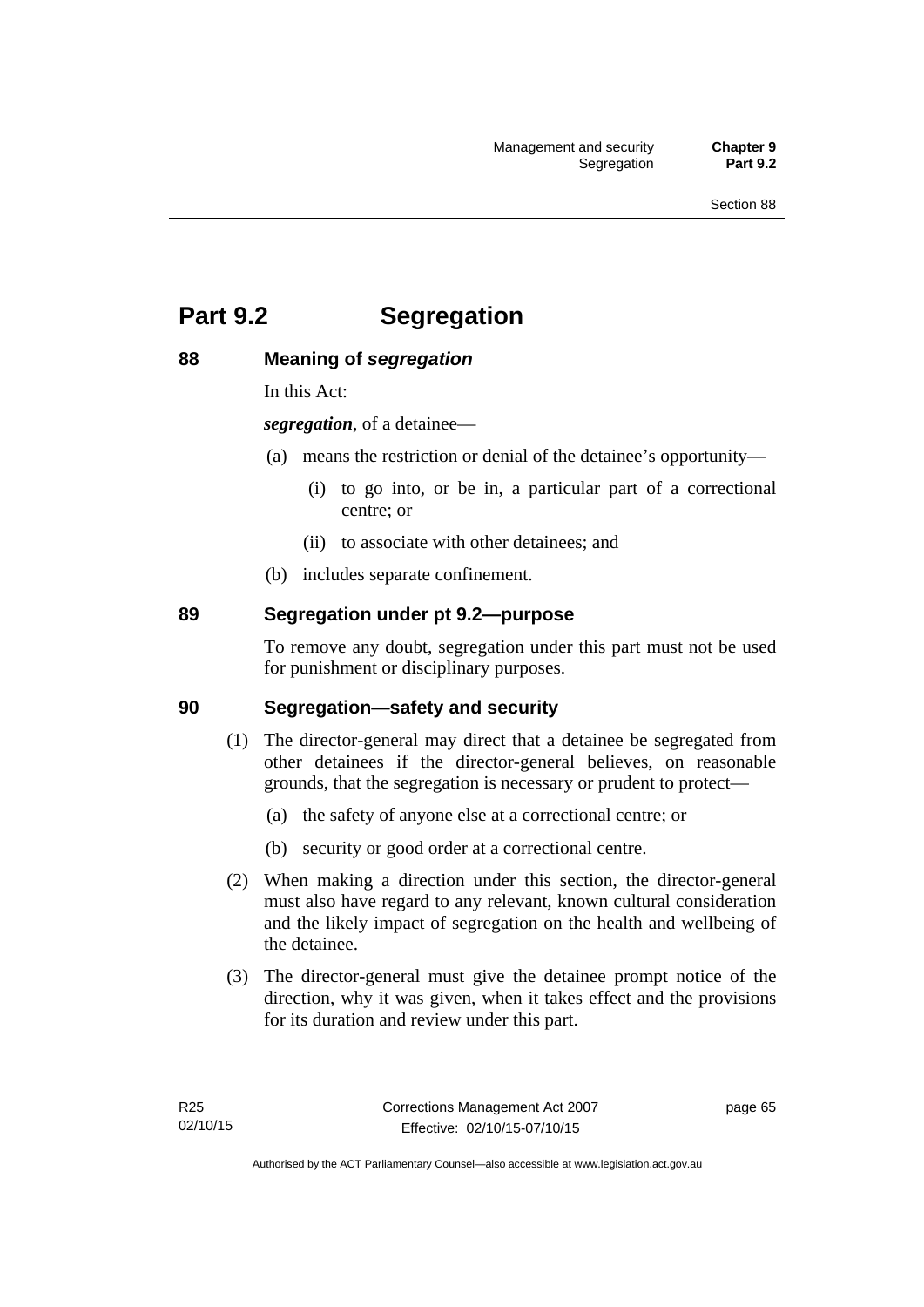- (4) The director-general must revoke the direction if the director-general believes, on reasonable grounds, that the protection mentioned in subsection (1) is no longer necessary or prudent.
- (5) The director-general—
	- (a) may review the direction at any time, on the director-general's own initiative or on request by the detainee; and
	- (b) if the detainee is to be transferred to another correctional centre for longer than 1 day—must review the direction before the transfer; and
	- (c) must review the direction at least once every 21 days while it remains in force.
- (6) After reviewing the direction, the director-general may—
	- (a) confirm the direction; or
	- (b) make a further direction under subsection (1); or
	- (c) revoke the direction under subsection (4).
- (7) To remove any doubt, the director-general may make more than 1 further direction under this section.
- (8) Subject to this section and section 94 (Segregated detainees removed to NSW), a direction ends at the end of—
	- (a) 28 days after the day it is given; or
	- (b) if subsection (6) (b) applies—90 days after the day the further direction, or latest further direction, is given.

### **91 Segregation—protective custody**

(1) The director-general may direct that a detainee be segregated from other detainees if the director-general believes, on reasonable grounds, that the segregation is necessary or prudent to protect the safety of the detainee.

Authorised by the ACT Parliamentary Counsel—also accessible at www.legislation.act.gov.au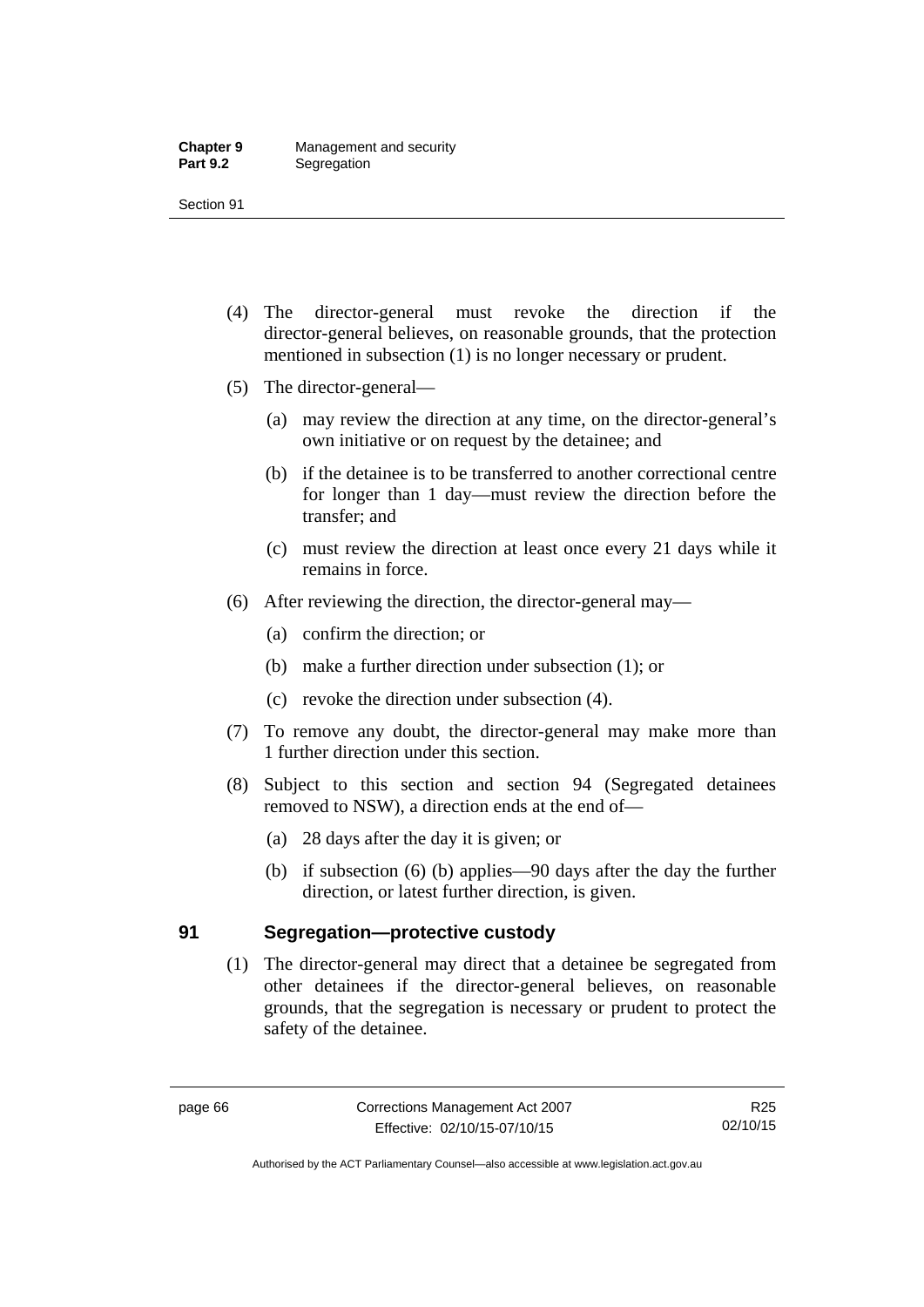- (2) The director-general may give the direction at any time, on the director-general's own initiative or on request by the detainee.
- (3) The director-general must give the detainee prompt notice of the direction, why it was given, when it takes effect and the provisions for its duration and review under this part.
- (4) The director-general must revoke the direction if the director-general believes, on reasonable grounds, that the protection mentioned in subsection (1) is no longer necessary or prudent.
- (5) The director-general—
	- (a) may review the direction at any time, on the director-general's own initiative or on request by the detainee; and
	- (b) if the detainee is to be transferred to another correctional centre for longer than 1 day—must review the direction before the transfer; and
	- (c) must review the direction at least once every 21 days while it remains in force.
- (6) After reviewing the direction, the director-general may—
	- (a) confirm the direction; or
	- (b) make a further direction under subsection (1); or
	- (c) revoke the direction under subsection (4).
- (7) To remove any doubt, the director-general may make more than 1 further direction under this section.
- (8) Subject to this section and section 94 (Segregated detainees removed to NSW), a direction ends—
	- (a) 28 days after the day it is given; or
	- (b) if subsection (6) (b) applies—90 days after the day the further direction, or latest further direction, is given.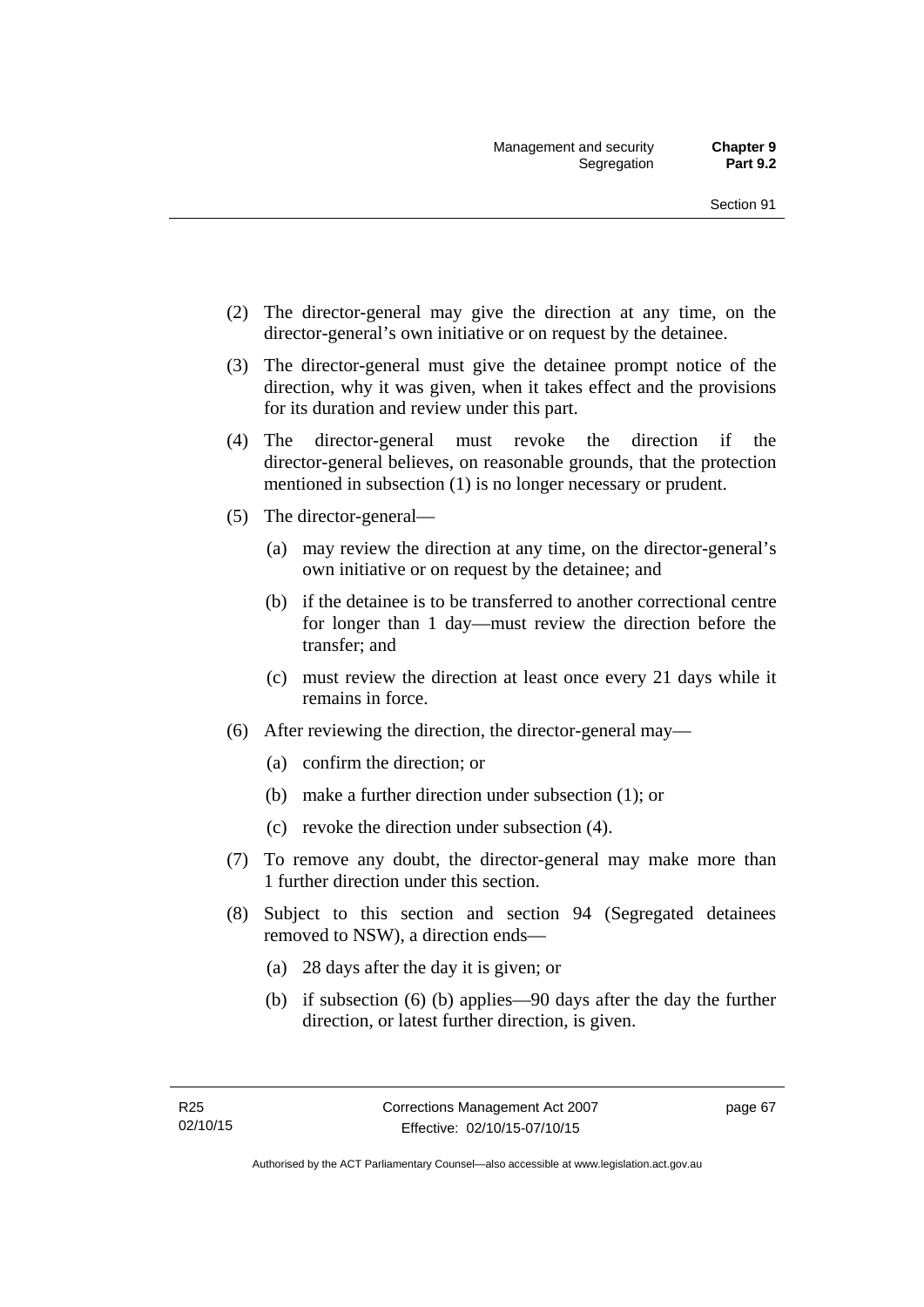### **92 Segregation—health**

- (1) The director-general may direct that a detainee be segregated from other detainees if the director-general believes, on reasonable grounds, that the segregation is necessary or prudent—
	- (a) to assess the detainee's physical or mental health; or
	- (b) to protect anyone (including the detainee) from harm because of the detainee's physical or mental health; or
	- (c) to prevent the spread of disease.
- (2) The director-general must give the detainee prompt notice of the direction, why it was given, when it takes effect and the provisions for its duration and review under this part.
- (3) The director-general must revoke the direction if the director-general believes, on reasonable grounds, that the direction is no longer necessary or prudent.
- (4) The director-general—
	- (a) may review the direction at any time, on the director-general's own initiative or on request by the detainee; and
	- (b) must review the direction on request by a doctor appointed under section 21 (Doctors—health service appointments); and
	- (c) if the detainee is to be transferred to another correctional centre for longer than 1 day—must review the direction before the transfer; and
	- (d) must review the direction at least once every 21 days while it remains in force.
- (5) After reviewing the direction, the director-general may—
	- (a) confirm the direction; or
	- (b) make a further direction under subsection (1); or
	- (c) revoke the direction under subsection (3).

Authorised by the ACT Parliamentary Counsel—also accessible at www.legislation.act.gov.au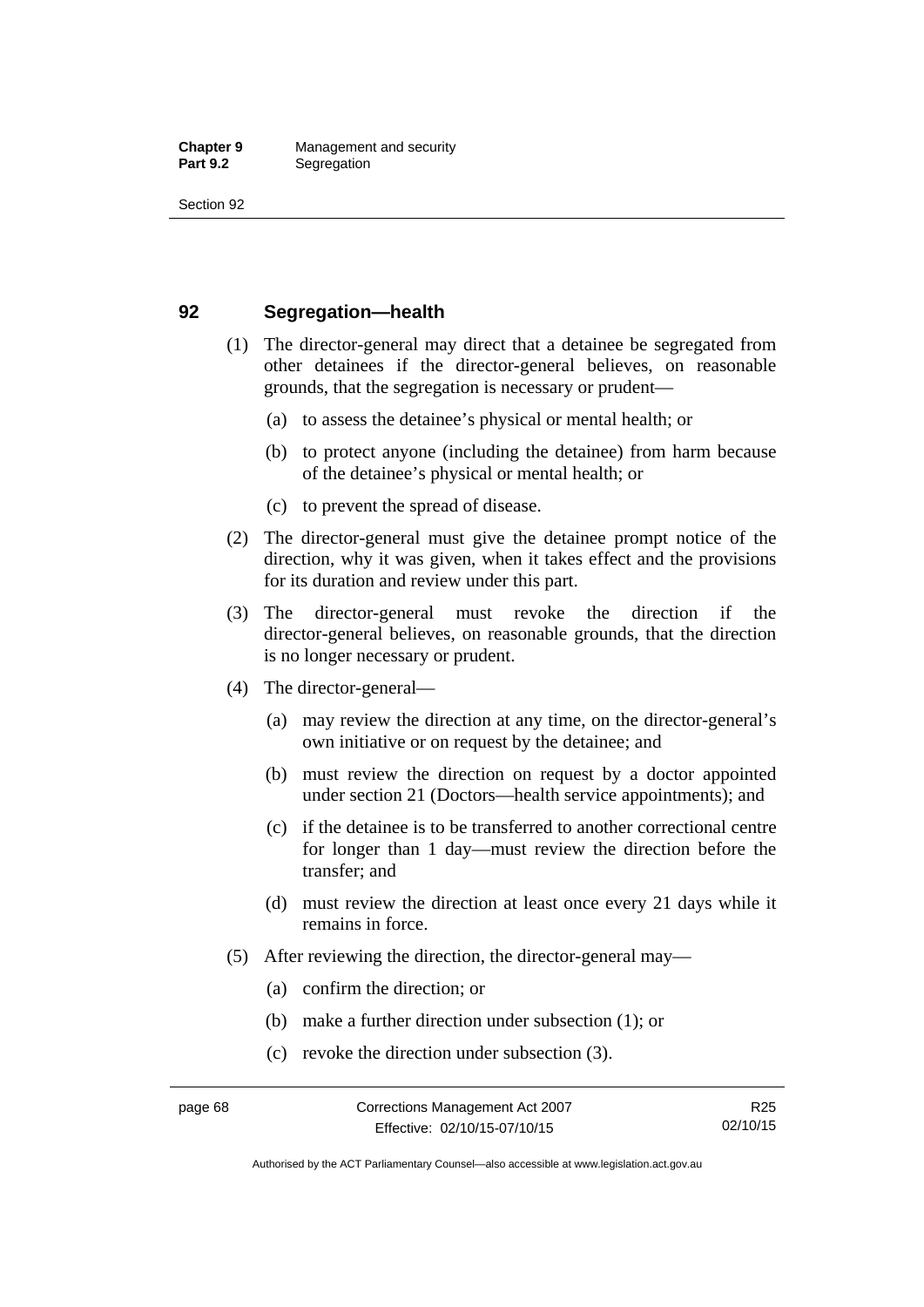- (6) To remove any doubt, the director-general may make more than 1 further direction under this section.
- (7) When acting under subsection (1), (3) or (4), the director-general must have regard to any advice given by a doctor appointed under section 21 (Doctors—health service appointments) in relation to the segregation of the detainee.

### **93 Interstate segregated detainees transferred to ACT**

- (1) This part applies if—
	- (a) an interstate segregation direction applies to a detainee; and
	- (b) the detainee is transferred (however described) into custody at a correctional centre in the ACT.
- (2) Despite the transfer, the interstate direction—
	- (a) continues to apply in relation to the detainee—
		- (i) as if it were a direction under this part; and
		- (ii) with any necessary changes, and any change prescribed by regulation; and
	- (b) subject to this part, ends 3 days after the day the detainee is taken into custody at the correctional centre in the ACT.
- (3) In this section:

*interstate segregation direction* means a direction or order (however described) that—

- (a) corresponds substantially to a direction under this part; and
- (b) is in force under a law of the Commonwealth, a State or another Territory that is declared by regulation to be a corresponding law for this section.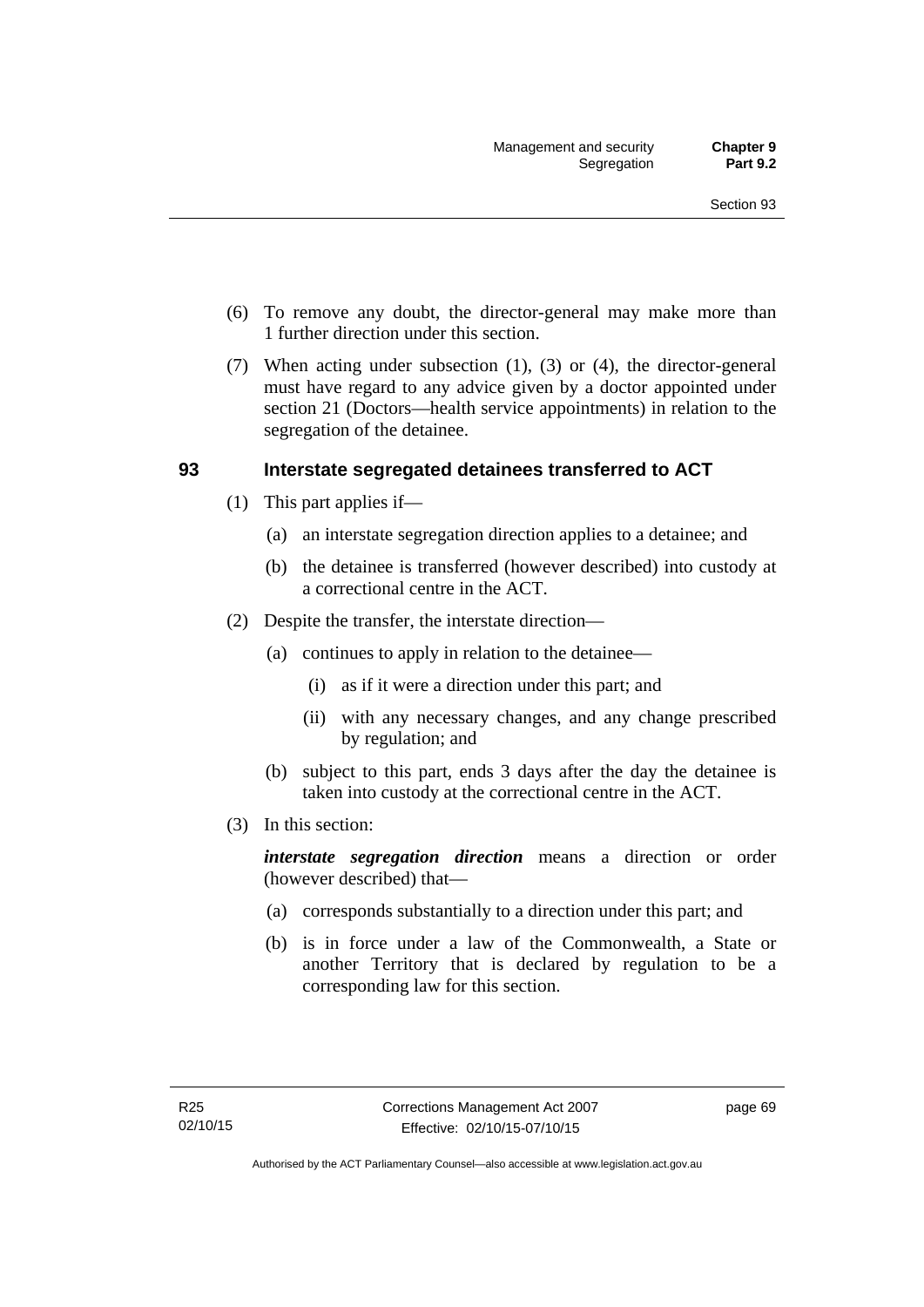### **94 Segregated detainees removed to NSW**

- (1) This section applies if both of the following apply to a detainee:
	- (a) a direction under the *[Crimes \(Sentence Administration\)](http://www.legislation.act.gov.au/a/2005-59)  [Act 2005](http://www.legislation.act.gov.au/a/2005-59)*, section 26 (Full-time detention in ACT or NSW) that the detainee be removed to a NSW correctional centre;
	- (b) a direction (the *ACT direction*)—
		- (i) under this part; or
		- (ii) under chapter 10 (Discipline) for investigative segregation.
- (2) Despite the detainee's removal to a NSW correctional centre, the ACT direction—
	- (a) continues to apply in relation to the detainee, with any necessary changes, and any change prescribed by regulation; and
	- (b) subject to this part, ends 3 days after the day the detainee is taken into custody at the NSW correctional centre.

### **95 Segregation not to affect minimum living conditions**

- (1) The segregation of a detainee under this part does not affect the standards applying to the detainee under section 12 (Correctional centres—minimum living conditions).
- (2) However, subsection (1) does not prevent the application of the standards in a way that is necessary and reasonable for the purpose of the segregation.

### **96 Application for review of segregation directions**

- (1) A detainee may apply to an adjudicator for a review of the director-general's directions under any of the following sections:
	- (a) section 90 (Segregation—safety and security);

Authorised by the ACT Parliamentary Counsel—also accessible at www.legislation.act.gov.au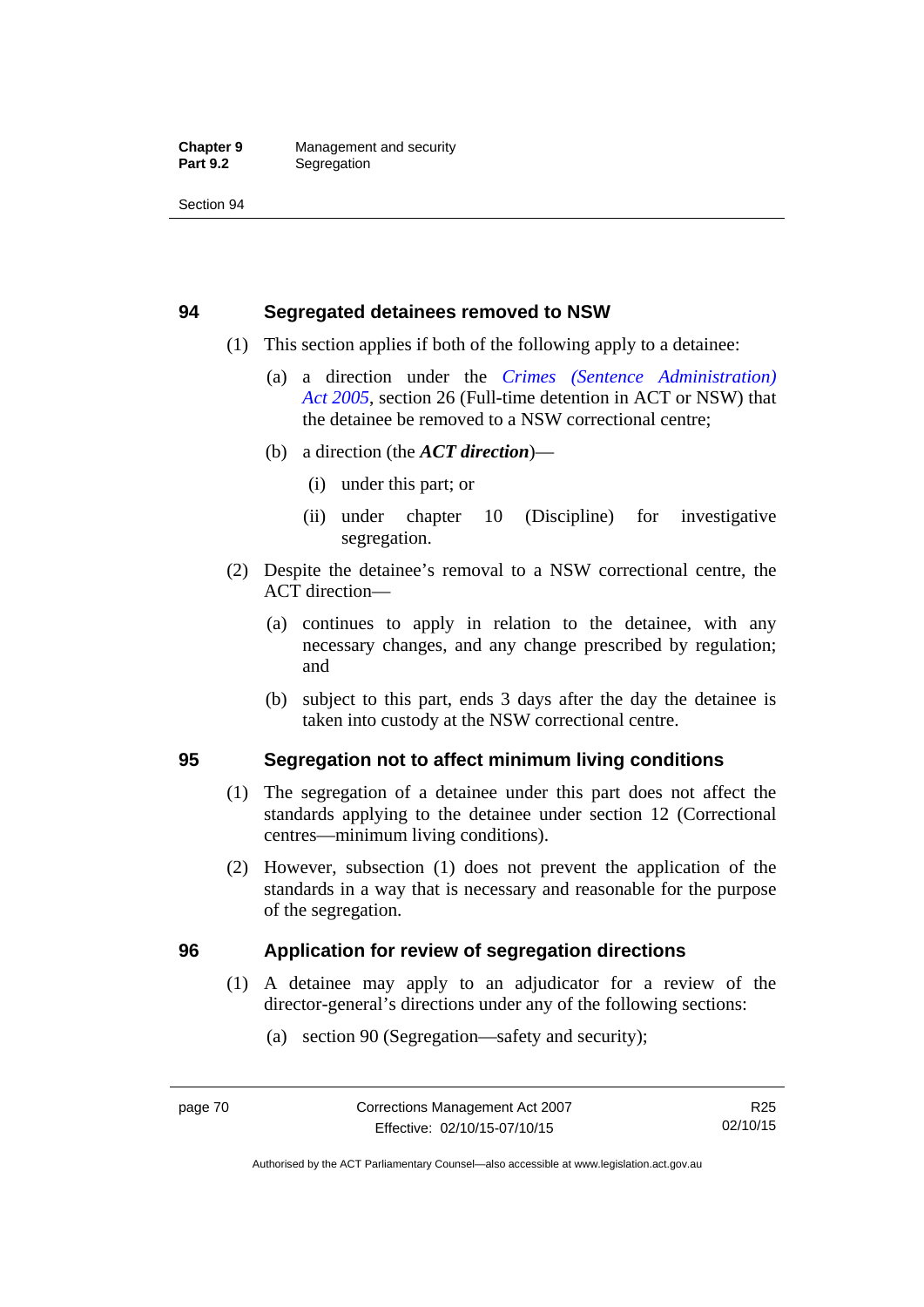- (b) section 91 (Segregation—protective custody);
- (c) section 92 (Segregation—health).
- (2) The application must be made no later than 7 days after the day the director-general gives the detainee notice of the direction.
	- *Note* If a form is approved under s 228 for an application under this section, the form must be used.
- (3) Subject to any decision by the adjudicator under section 97, the application does not affect the segregation of the detainee under the direction under review.

### **97 Review of segregation directions**

- (1) On application under section 96, an adjudicator may—
	- (a) conduct an inquiry to review the director-general's direction; or
	- (b) refuse to review the director-general's direction.
- (2) Chapter 11 (Disciplinary inquiries) applies, with any changes prescribed by regulation, in relation to the inquiry as if it were an inquiry under that chapter.
- (3) After completing an inquiry under this section, the adjudicator may—
	- (a) confirm the direction under review; or
	- (b) give any direction the director-general may make under the section authorising the direction under review, either by—
		- (i) amending the direction under review; or
		- (ii) setting aside the direction under review and making a direction in substitution for the direction set aside.
- (4) The adjudicator must give the detainee prompt written notice of the adjudicator's decision under this section.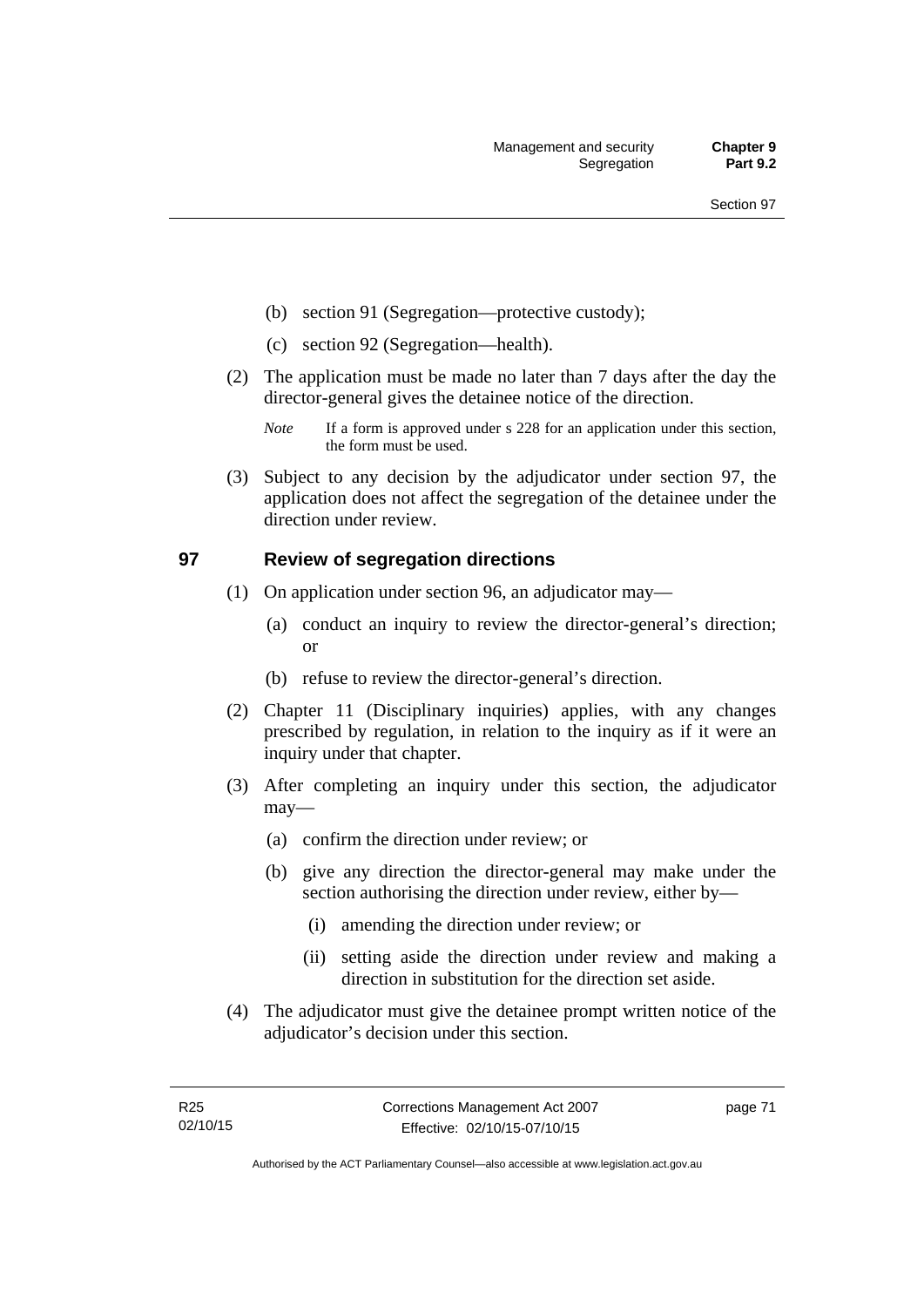| <b>Chapter 9</b> | Management and security |
|------------------|-------------------------|
| <b>Part 9.2</b>  | Segregation             |

- (5) If the adjudicator refuses to review the director-general's direction, the notice must include the reasons for the refusal.
	- *Note* Under the *[Administrative Decisions \(Judicial Review\) Act 1989](http://www.legislation.act.gov.au/a/alt_a1989-33co)*, a person aggrieved by an administrative decision made under an enactment may apply to the Supreme Court for a review of the decision. Subject to any order of the court, the making of the application does not affect the operation of the decision or prevent its implementation (see that Act, s 16).

### **98 Other separation of detainees**

- (1) The director-general must provide separate accommodation for males and females.
- (2) Without limiting section 14 (Corrections policies and operating procedures), the director-general may make a corrections policy or operating procedure in relation to the management of detainees, including provision in relation to the separation of detainees in relation to any of the following:
	- (a) the cultural background or vulnerability of detainees;
	- (b) accommodation or use of facilities;
	- (c) participation in work or other activities.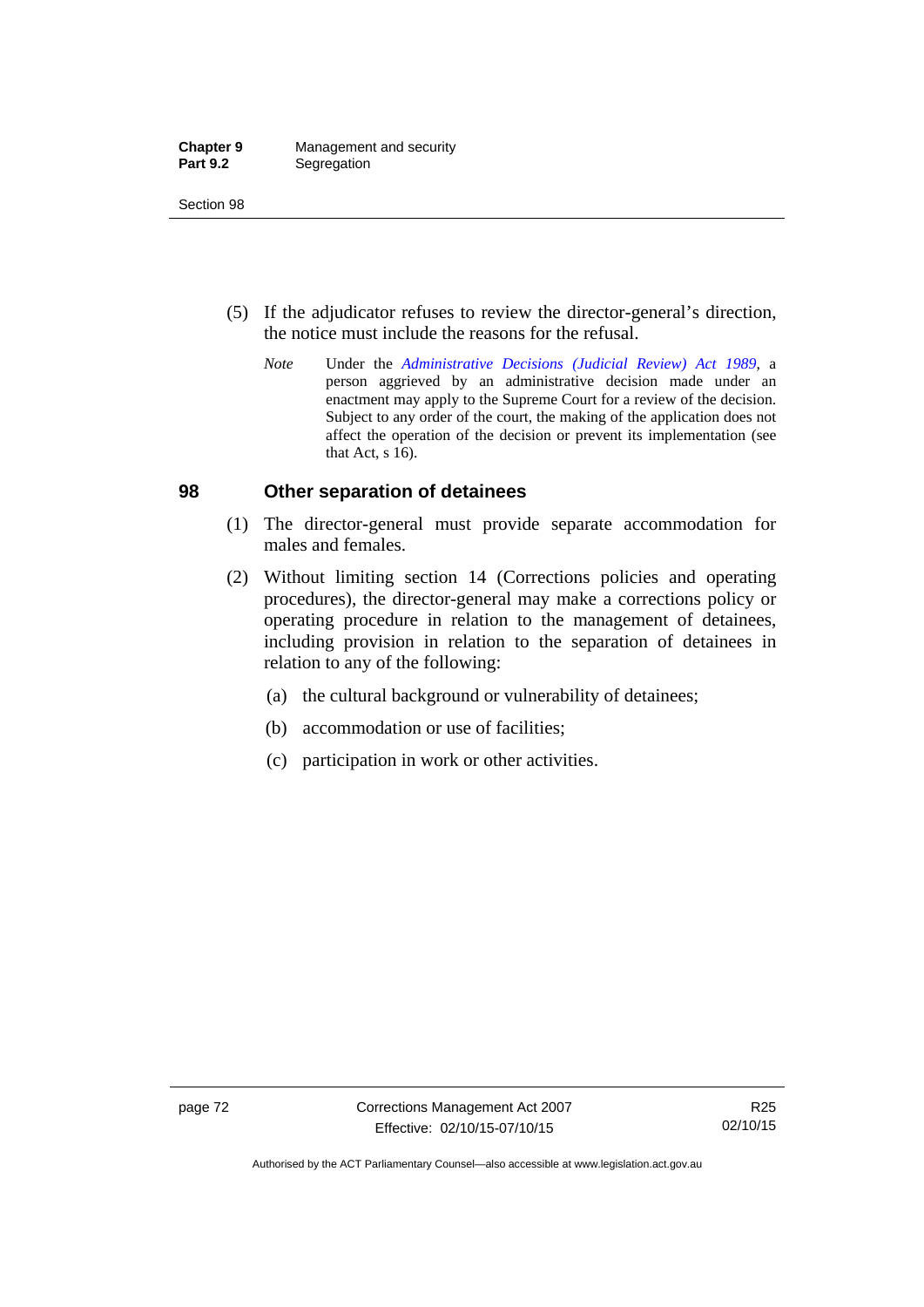# **Part 9.3 Monitoring**

### **99 Monitoring—general considerations**

In exercising a function under this part, the director-general must ensure that the following are balanced appropriately:

- (a) the need to protect the safety of detainees, corrections officers, other people who work at or visit correctional centres, and the community;
- (b) the need for security and good order at correctional centres;
- (c) the benefits of detainees maintaining contact with the community outside correctional centres;
- (d) the need to protect the privacy of detainees;
- (e) the need to prevent intimidation and corruption at correctional centres, and the commission of offences;
- (f) the need to detect prohibited things entering, at, or leaving correctional centres;
- (g) anything else the director-general considers, on reasonable grounds, to be relevant.

### **100 Monitoring at correctional centres**

The director-general may arrange for any part of a correctional centre to be monitored for any activity, including the movement of anyone at the centre.

#### **Examples of monitoring**

direct viewing, closed-circuit television coverage and the use of other devices for detecting movement

*Note* An example is part of the Act, is not exhaustive and may extend, but does not limit, the meaning of the provision in which it appears (see [Legislation Act,](http://www.legislation.act.gov.au/a/2001-14) s 126 and s 132).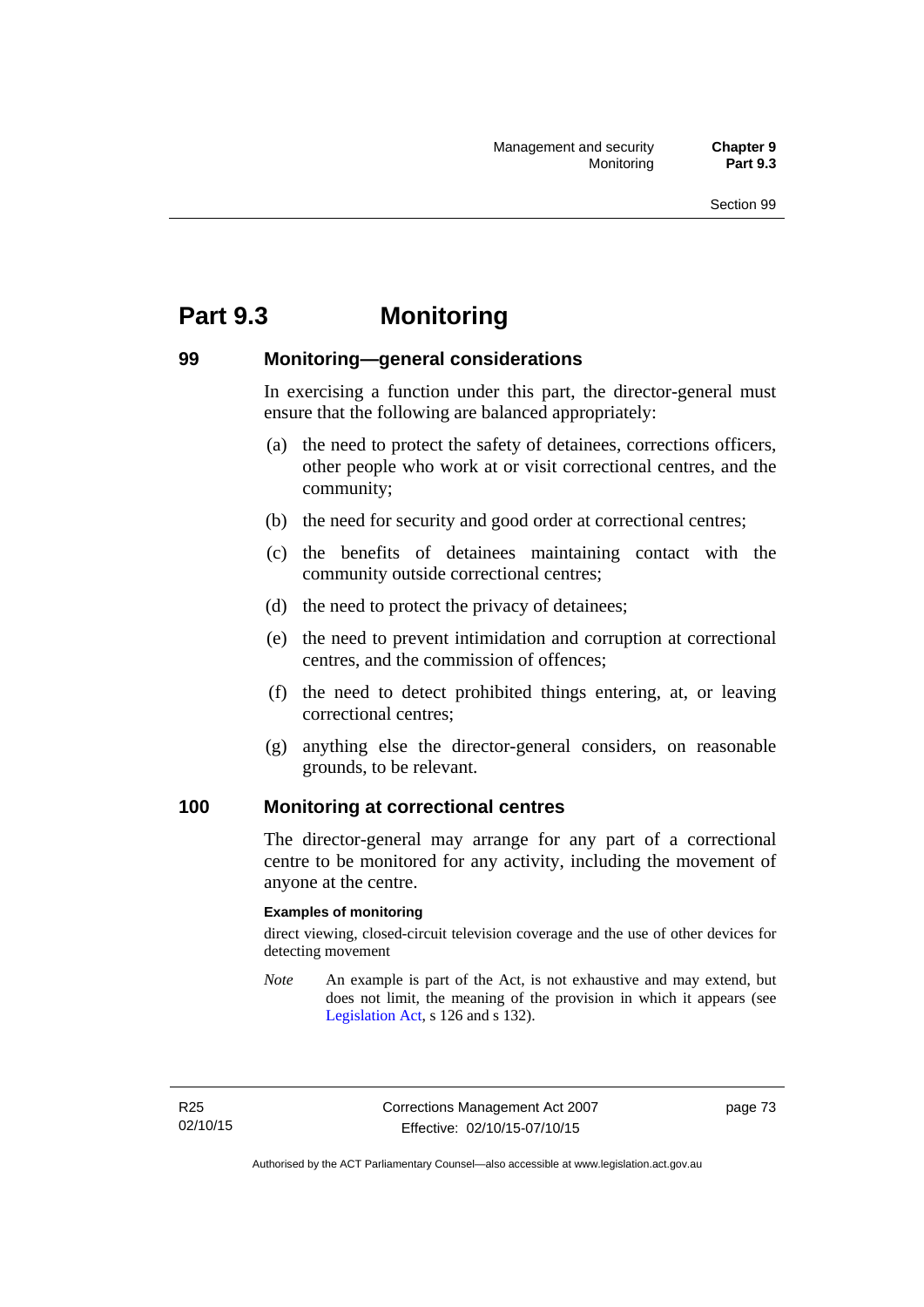#### **Chapter 9** Management and security<br>**Part 9.3** Monitoring **Monitoring**

Section 101

### **101 Personal monitoring devices**

- (1) The director-general may, orally or in writing, direct a person at a correctional centre to wear a device (a *personal monitoring device*) that allows the person's location at the centre to be monitored.
- (2) To remove any doubt, a direction under this section may be given to any of the following:
	- (a) a detainee;
	- (b) a corrections officer;
	- (c) anyone working at or visiting a correctional centre.

### **102 Interfering with personal monitoring devices**

 (1) A person commits an offence if the person interferes with a personal monitoring device.

Maximum penalty: 50 penalty units, imprisonment for 6 months or both.

- (2) It does not matter whether the interference is by the person directed to wear the device or someone else.
- (3) Subsection (1) does not apply if the interference is authorised by the director-general.
- (4) In this section:

*interfere*, with a personal monitoring device, includes damage, cause to malfunction, disable and remove but does not include the effect of normal wear and tear associated with wearing the device.

### **103 Monitoring telephone calls etc**

(1) This section applies in relation to an electronic communication with a detainee, other than a protected electronic communication.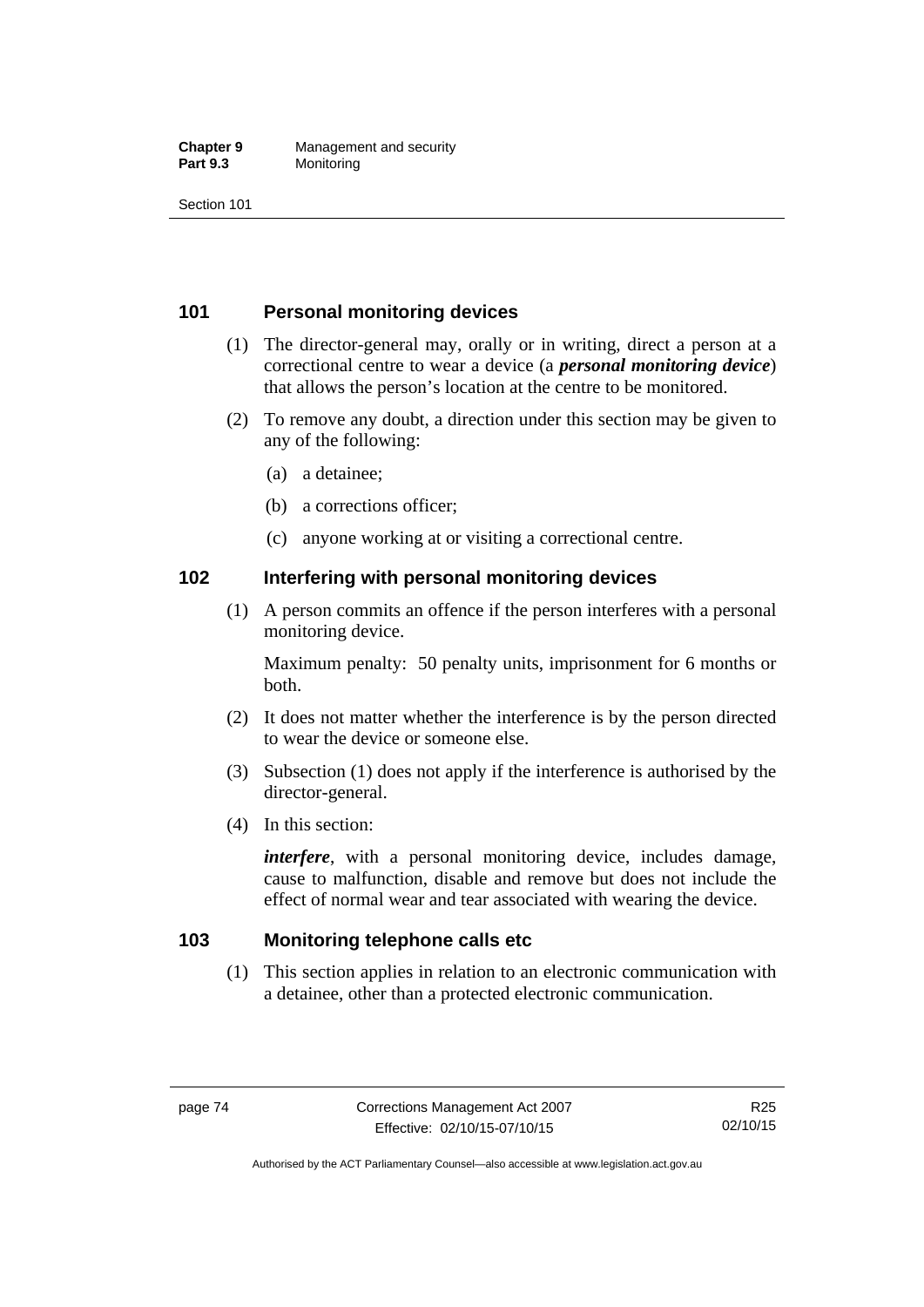- (2) The director-general may do either or both of the following in relation to the communication:
	- (a) monitor the communication;
	- (b) record the communication.
- (3) The director-general must tell the parties to the communication that the communication might be monitored and recorded.
- (4) If the communication reveals information about the commission of an offence, the director-general must give the information to the chief police officer.
- (5) In this section:

*electronic communication* means communication by—

- (a) telephone, email or fax; or
- (b) any other electronic means.

*protected electronic communication* means an electronic communication between a detainee and any of the following:

- (a) a lawyer representing the detainee;
- (b) an official visitor;
- (c) the human rights commissioner;
- (d) the public advocate;
- (e) the ombudsman;
- (f) a person prescribed by regulation.

### **104 Monitoring ordinary mail**

(1) The director-general may open and search a detainee's ordinary mail.

page 75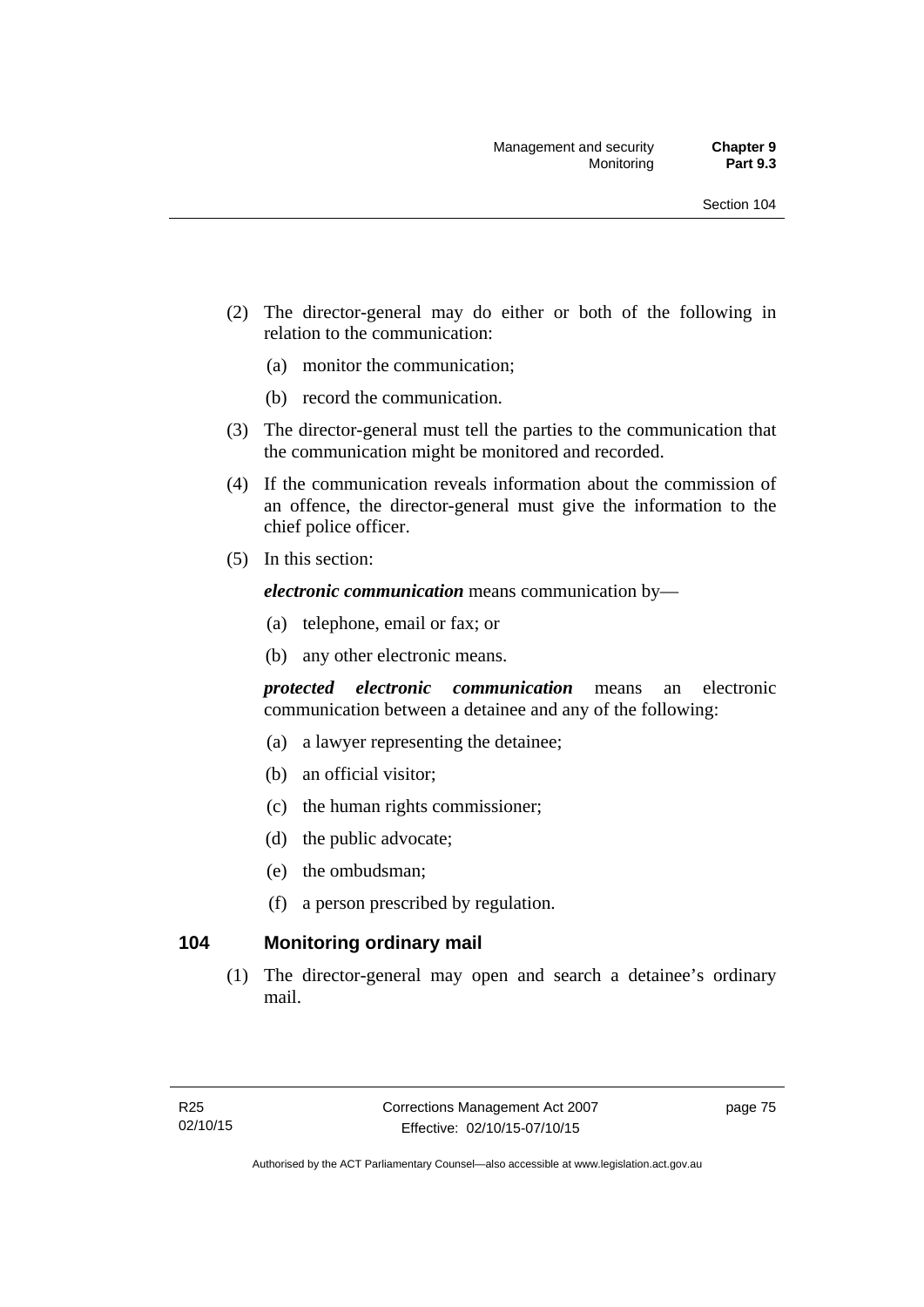#### **Chapter 9** Management and security<br>**Part 9.3** Monitoring **Monitoring**

Section 104

- (2) The director-general may read a detainee's ordinary mail only if the director-general suspects, on reasonable grounds, that the mail may—
	- (a) undermine security or good order at a correctional centre; or
	- (b) revictimise a victim; or
	- (c) circumvent any process for investigating complaints or reviewing decisions under this Act.
- (3) However, and without limiting section 14 (Corrections policies and operating procedures), the director-general may make a corrections policy or operating procedure in relation to reading a random selection of detainees' ordinary mail.
- (4) In this section:

*ordinary mail* means mail other than protected mail.

*protected mail* means mail between a detainee and any of the following:

- (a) a lawyer representing the detainee;
- (b) an official visitor;
- (c) the human rights commissioner;
- (d) the public advocate;
- (e) the ombudsman;
- (f) a person prescribed by regulation.

*search* includes search—

- (a) with any device using electronic or other technology; and
- (b) by physical means; and
- (c) with the assistance of a corrections dog.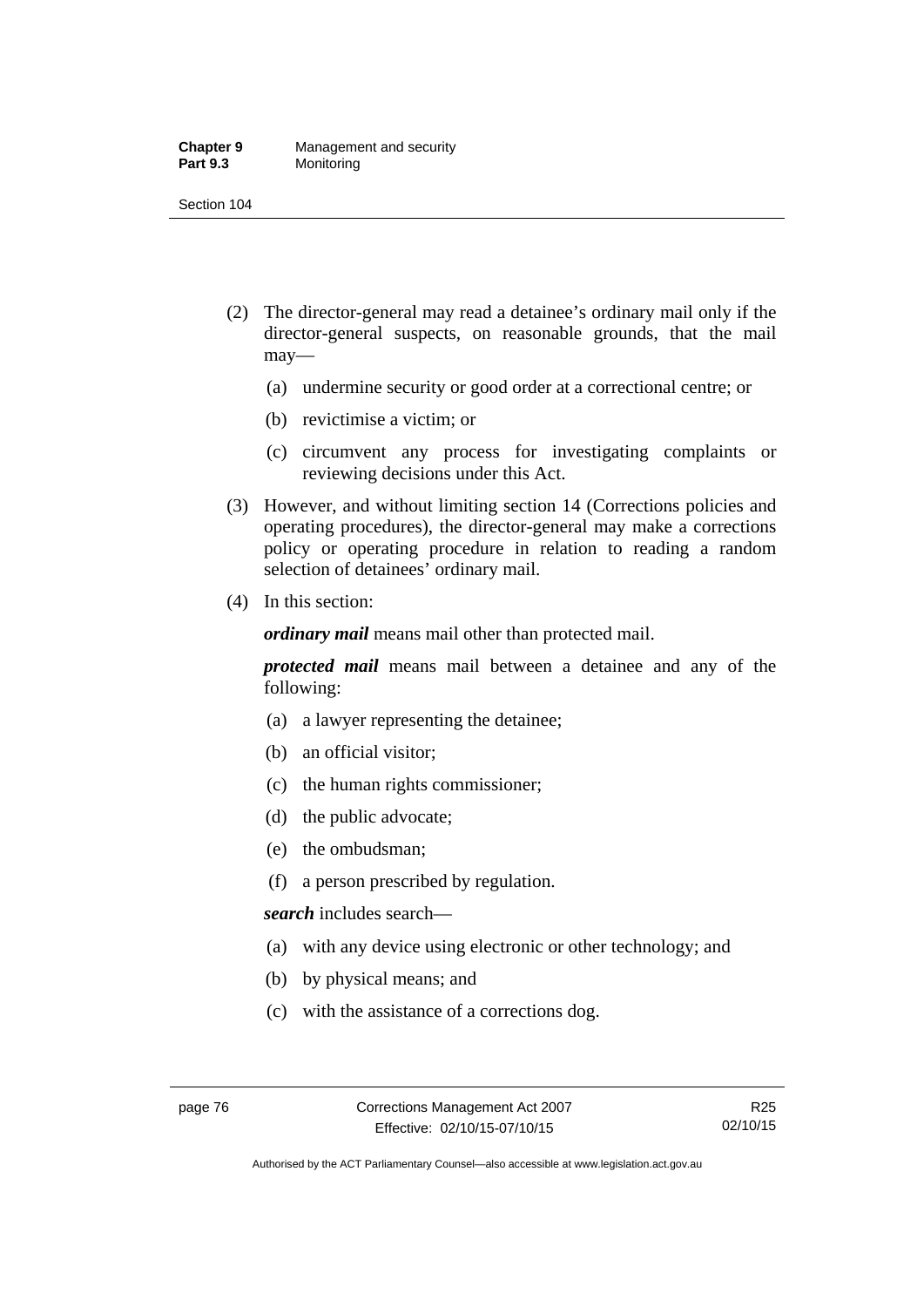### **105 Monitoring protected mail**

- (1) The director-general may open and search a detainee's protected mail in the detainee's presence if the director-general suspects, on reasonable grounds, that the mail contains—
	- (a) something that may physically harm the addressee; or
	- (b) a prohibited thing.
- (2) However, the director-general must not read a detainee's protected mail without the detainee's written consent.
- (3) In this section:

*search*—see section 104 (4).

### **106 Mail searches—consequences**

- (1) Subject to section 127 (Seizing mail etc), a detainee's mail, once searched, must be delivered to the addressee as soon as practicable.
- (2) If a search of a detainee's mail reveals information about the commission of an offence, the director-general must give the information to the chief police officer.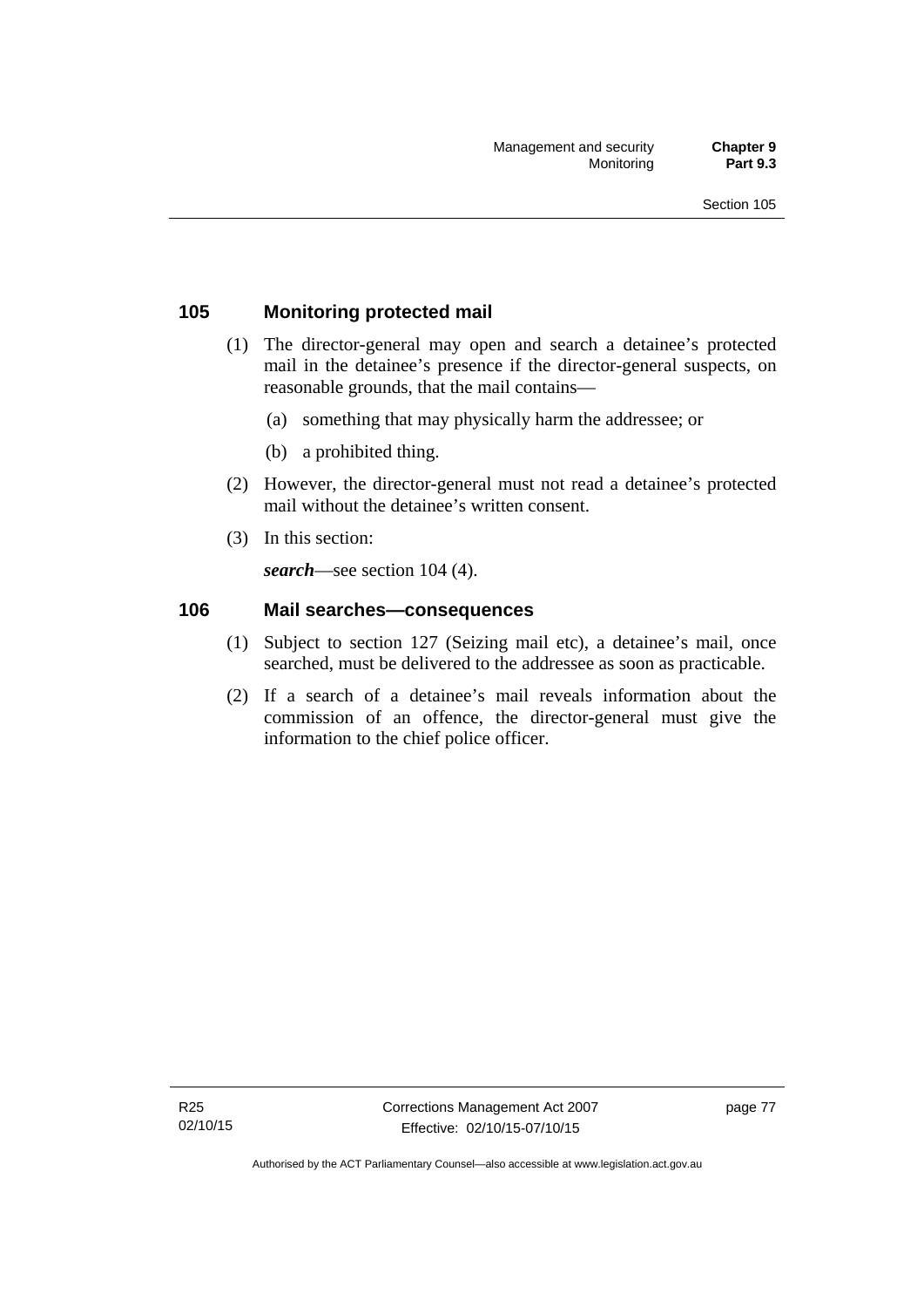**Chapter 9** Management and security<br>**Part 9.4** Searches **Part 9.4 Searches**<br>**Division 9.4.1** Searches Searches—general Section 107

# **Part 9.4 Searches**

### **Division 9.4.1 Searches—general**

#### **107 Definitions—searches**

In this Act:

*body search*, of a detainee, means a search of the detainee's body, including an examination of any orifice or cavity of the detainee's body.

*frisk search* means—

- (a) a search of a person conducted by quickly running the hands over the person's outer garments; and
- (b) an examination of anything worn or carried by the person that is conveniently and voluntarily removed by the person.

*ordinary search* means a search of a person, or of articles in a person's possession, that may include—

- (a) requiring the person to remove the person's overcoat, coat or jacket and any gloves, shoes or hat; and
- (b) an examination of those items.

*scanning search* means a search of a person by electronic or other means that does not require the person to remove the person's clothing or to be touched by someone else.

#### **Examples of scanning searches**

- 1 passing a portable electronic or other device over a person
- 2 requiring a person to pass by or through an electronic or other device
- *Note* An example is part of the Act, is not exhaustive and may extend, but does not limit, the meaning of the provision in which it appears (see [Legislation Act,](http://www.legislation.act.gov.au/a/2001-14) s 126 and s 132).

Authorised by the ACT Parliamentary Counsel—also accessible at www.legislation.act.gov.au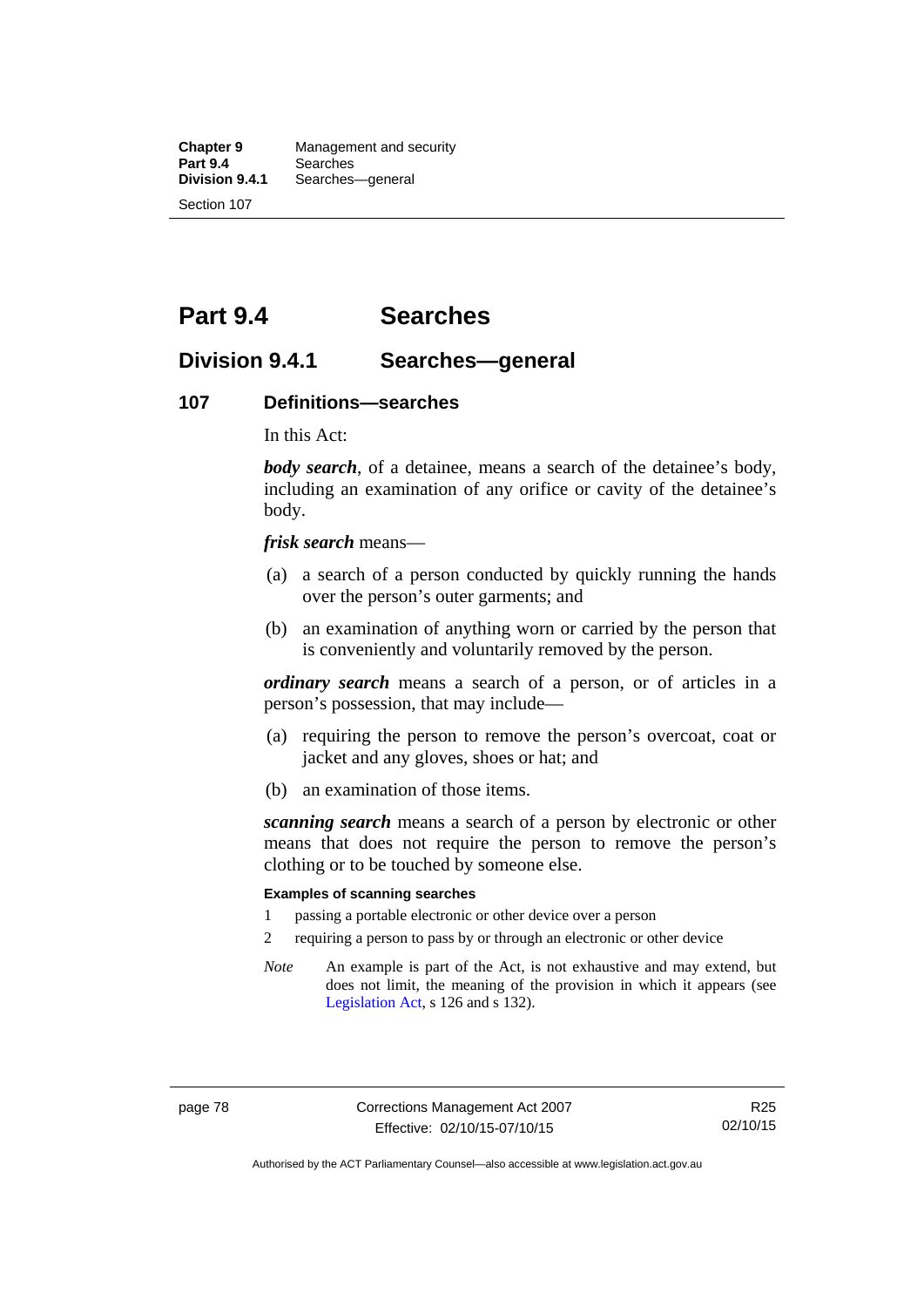*strip search*, of a detainee, means a search of the detainee, or of articles in the detainee's possession, that may include—

- (a) requiring the detainee to remove all of the detainee's clothing; and
- (b) an examination of the detainee's body (but not the detainee's body orifices or cavities) and of that clothing.

### **108 Intrusiveness of searches**

The person conducting a search of a person under this part must ensure, as far as practicable, that—

- (a) the search is the least intrusive kind of search that is reasonable and necessary in the circumstances; and
- (b) the search is conducted in the least intrusive way that is reasonable and necessary in the circumstances.

#### **Example**

searching for a prohibited thing by a frisk search (rather than an ordinary search) with the assistance of a corrections dog

*Note* An example is part of the Act, is not exhaustive and may extend, but does not limit, the meaning of the provision in which it appears (see [Legislation Act,](http://www.legislation.act.gov.au/a/2001-14) s 126 and s 132).

### **109 Searches of transgender and intersex detainees**

- (1) This section applies if a transgender or intersex detainee is to be subjected to a search under this part.
- (2) To remove any doubt, the detainee's sex is taken to be that entered for the detainee in the register of detainees.
	- *Note* For the meaning of *transgender person* and *intersex person*, see the [Legislation Act,](http://www.legislation.act.gov.au/a/2001-14) s 169A and s 169B.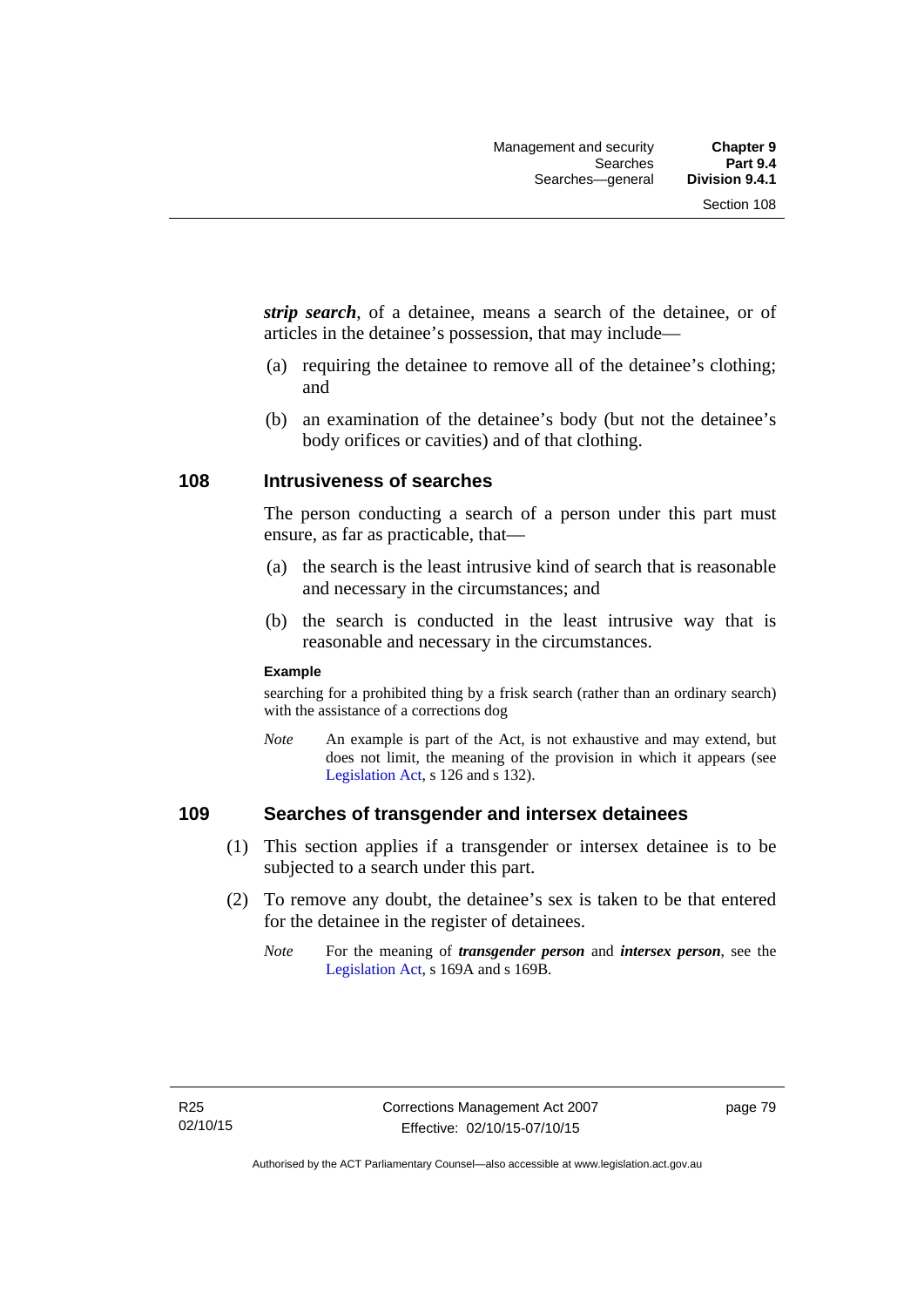### **110 Register of strip and body searches**

- (1) This section applies in relation to—
	- (a) a strip search of a detainee; and
	- (b) a body search of a detainee.
- (2) The director-general must keep a register containing the following details in relation to each search:
	- (a) the name of the detainee searched;
	- (b) the reason for the search;
	- (c) when the search was conducted;
	- (d) the name of each person present at any time during the search;
	- (e) details of anything seized during the search;
	- (f) anything else prescribed by regulation.
- (3) The register may contain anything else the director-general considers relevant.
- (4) The register must be available for inspection under chapter 7 (Inspection of correctional centres).

## **Division 9.4.2 Scanning, frisk and ordinary searches**

### **111 Scanning, frisk and ordinary searches—directions**

- (1) The director-general may, at any time, direct a corrections officer to conduct a scanning search, frisk search or ordinary search of a detainee, another corrections officer or anyone else working at or visiting a correctional centre if the director-general believes, on reasonable grounds, that it is prudent to conduct the search to protect—
	- (a) the safety of anyone at a correctional centre; or

Authorised by the ACT Parliamentary Counsel—also accessible at www.legislation.act.gov.au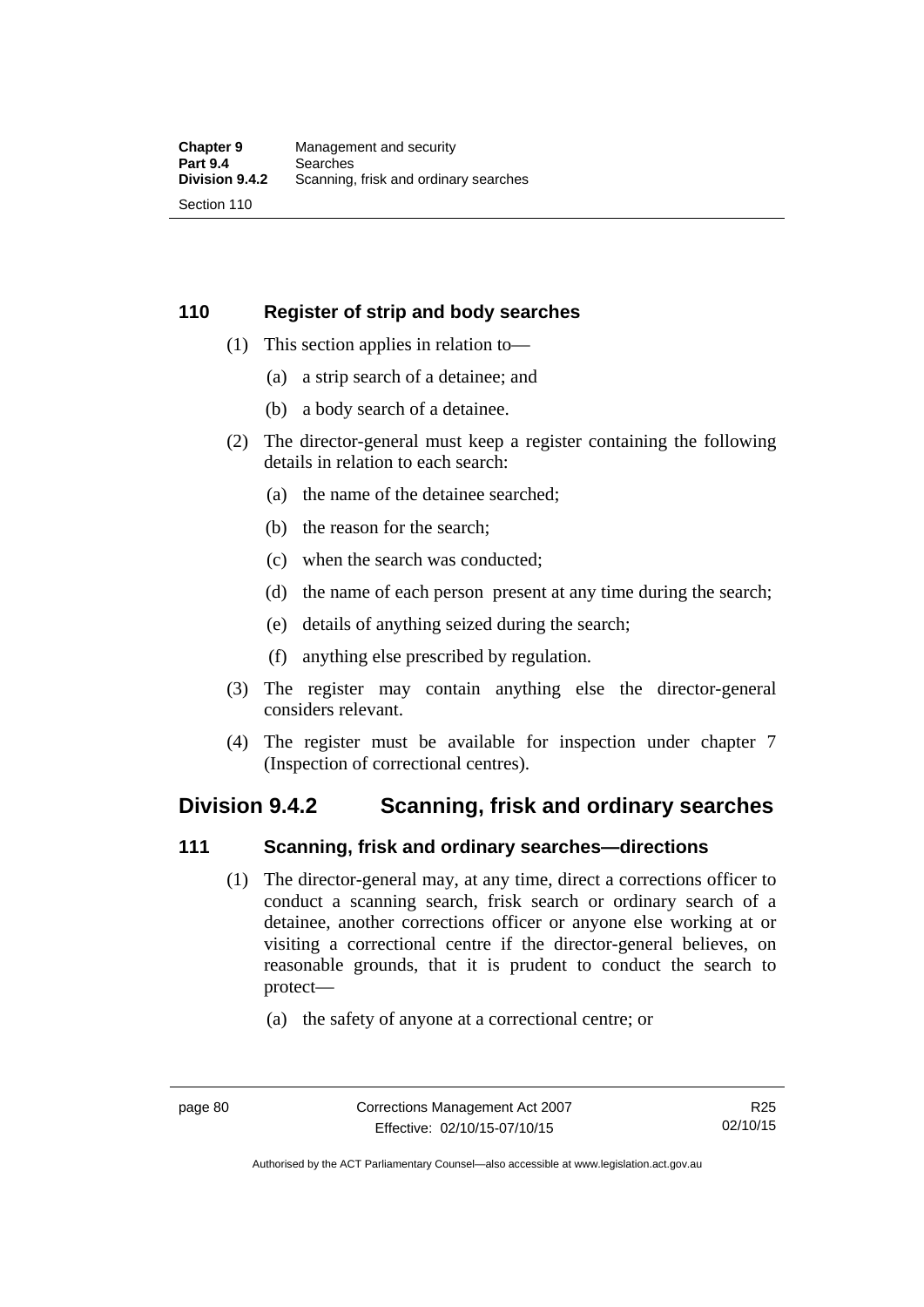#### (b) security or good order at a correctional centre.

#### **Examples of other people working at correctional centre**

counsellors, psychologists, maintenance workers and volunteers

#### **Examples of searches**

- 1 searching a detainee returning to a correctional centre after performing community service
- 2 searching a corrections officer reporting for work
- 3 searching a person engaged to provide an educational program at a correctional centre when the person arrives at, or returns to, the centre
- 4 searching a detainee returning to the detainee's accommodation at a correctional centre after working in another part of the centre
- *Note* An example is part of the Act, is not exhaustive and may extend, but does not limit, the meaning of the provision in which it appears (see [Legislation Act,](http://www.legislation.act.gov.au/a/2001-14) s 126 and s 132).
- (2) Also, a corrections officer may conduct a scanning search, frisk search or ordinary search of a detainee if the officer suspects, on reasonable grounds, that the detainee is carrying—
	- (a) a prohibited thing; or
	- (b) anything else that creates, or is likely to create, a risk to—
		- (i) the personal safety of the detainee or anyone else; or
		- (ii) security or good order at a correctional centre.
	- *Note* Section 126 provides for the use of force to carry out searches under this part.

### **112 Scanning, frisk and ordinary searches—requirements**

- (1) A corrections officer may conduct a scanning search, frisk search or ordinary search of a person under section 111 only if—
	- (a) the person is of the same sex as the officer; or
	- (b) if that is not the case—another person of the same sex as the person to be searched is present while the search is conducted.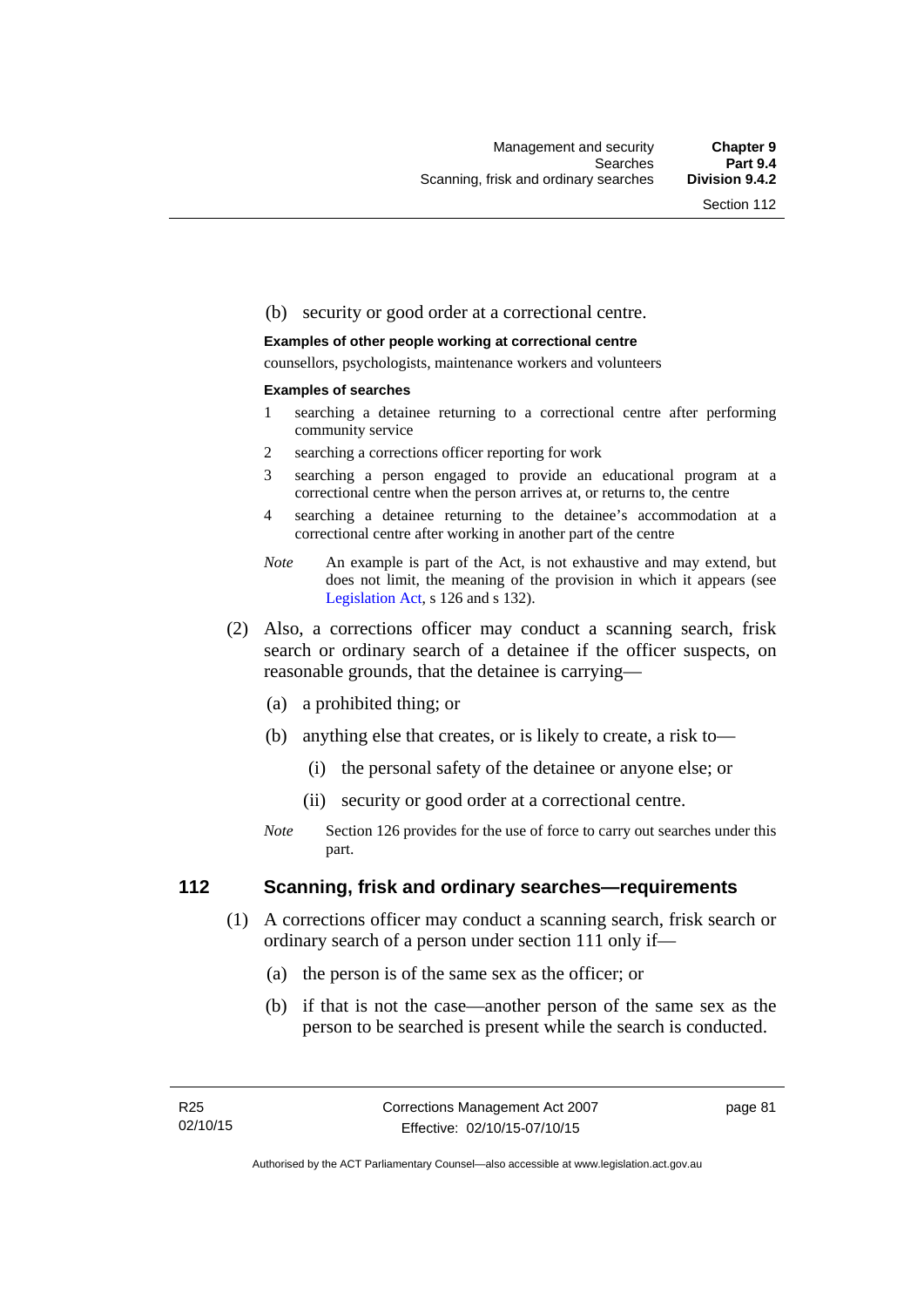(2) The other person mentioned in subsection (1) must not be a detainee.

# **Division 9.4.3 Strip searches**

### **113 Meaning of** *seizeable item***—div 9.4.3**

In this division:

*seizeable item* means anything that—

- (a) is a prohibited thing; or
- (b) may be used by the detainee in a way that may involve—
	- (i) intimidating anyone else; or
	- (ii) an offence or disciplinary breach; or
	- (iii) a risk to the personal safety of anyone else; or
	- (iv) a risk to security or good order at a correctional centre.

### **113A Strip searches—when may be conducted**

- (1) A detainee may be strip searched only if the director-general gives a direction in accordance with section 113B or section 113C.
	- *Note* Section 126 provides for the use of force to carry out searches under this part.
- (2) To remove any doubt, a strip search of a detainee may be conducted immediately after any scanning search, frisk search or ordinary search of the detainee.

### **113B Strip searches—on suspicion**

The director-general may direct a corrections officer to strip search a detainee if the director-general suspects on reasonable grounds that the detainee has a seizeable item concealed on the detainee.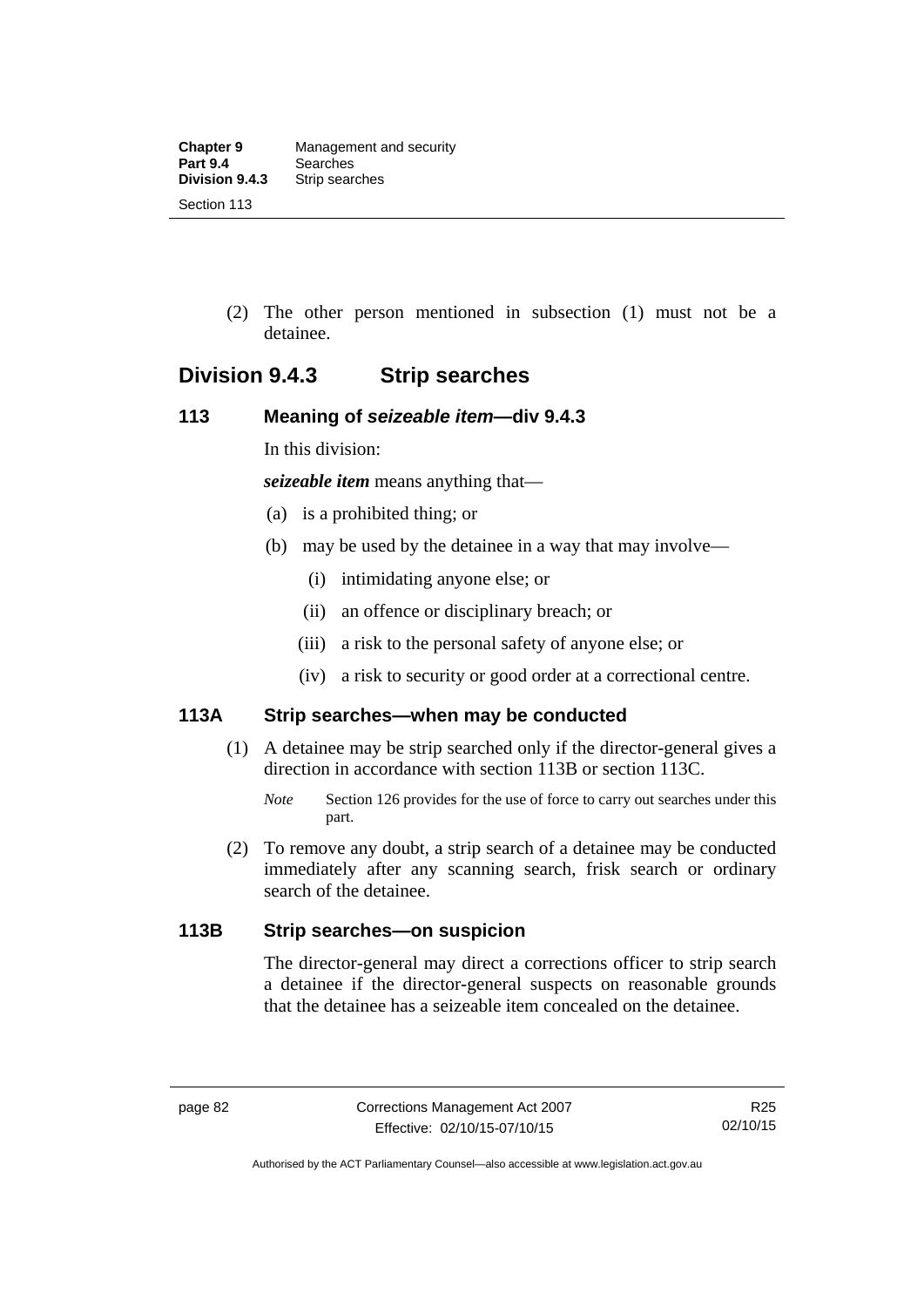### **113C Strip searches—where prudent**

- (1) The director-general may direct a corrections officer to strip search a detainee at a correctional centre if—
	- (a) the director-general believes on reasonable grounds that it is prudent to search the detainee for a seizeable item that may be concealed on or in the detainee because the detainee—
		- (i) has recently not been under the control or immediate supervision of a corrections officer for a period; and
		- (ii) during the period, may have had an opportunity to obtain a seizeable item; and
	- (b) a scanning search may assist in detecting the item but—
		- (i) the means of conducting the search is not available at the correctional centre; or
		- (ii) if the means of conducting the search is available—the scanning search is not likely to detect more than a limited range of seizeable items; or
		- (iii) the search could only be carried out using force that would be likely to make it ineffectual; and
	- (c) a frisk search or ordinary search is not likely to detect more than a limited range of seizeable items.

### **Example—par (a) (ii)**

the detainee has had a personal contact visit by someone who is not an accredited person

#### **Example—par (b) (ii)**

a metal detector

*Note* An example is part of the Act, is not exhaustive and may extend, but does not limit, the meaning of the provision in which it appears (see [Legislation Act,](http://www.legislation.act.gov.au/a/2001-14) s 126 and s 132).

page 83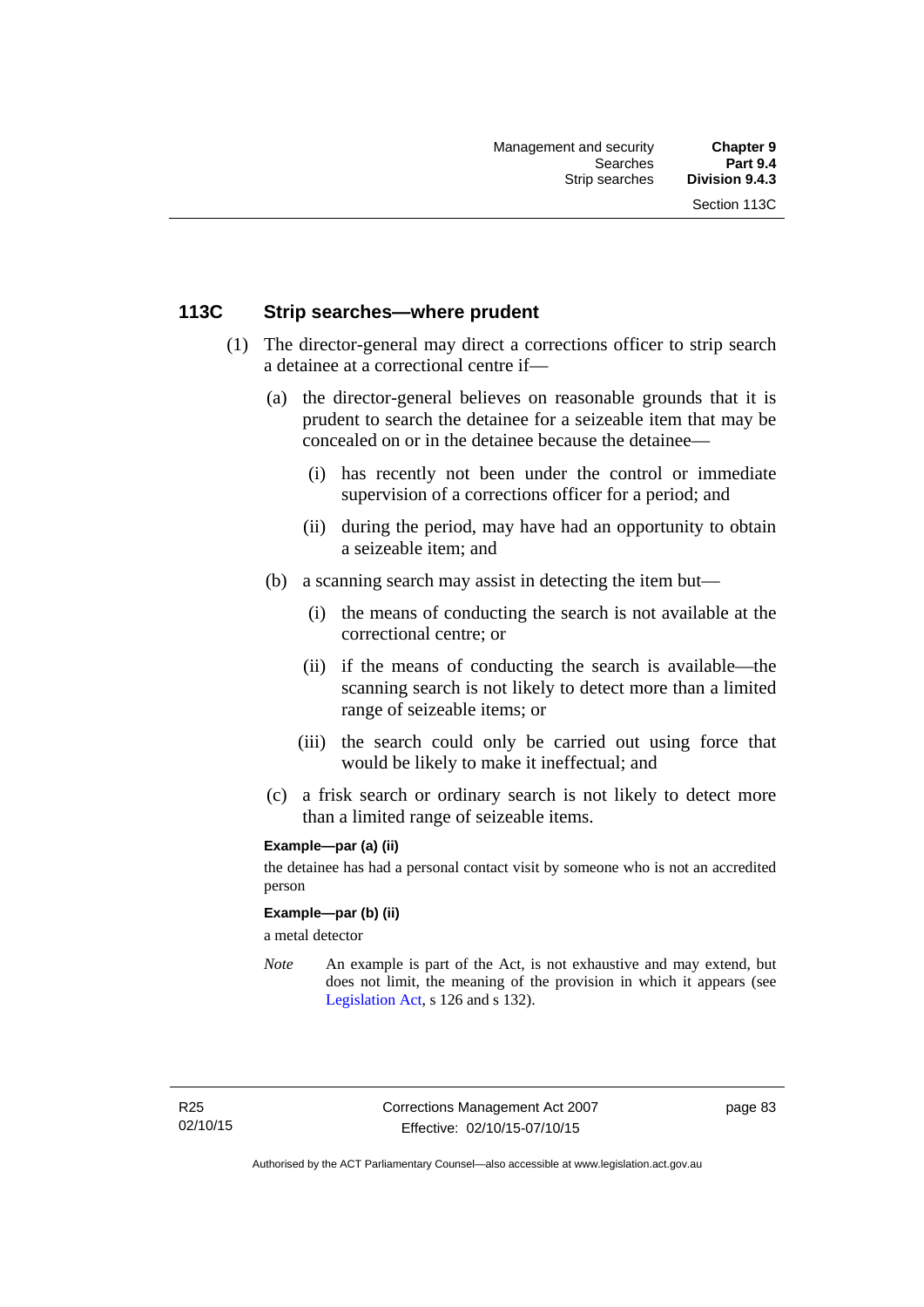(2) Without limiting section 14 (Corrections policies and operating procedures), the director-general must make a corrections policy or operating procedure in relation to strip searches under this section.

### **114 Strip searches—presence of corrections officers**

- (1) A strip search of a detainee must be done—
	- (a) by a corrections officer of the same sex as the detainee; and
	- (b) in the presence of 1 or more other corrections officers each of whom must be of the same sex as the detainee.
- (2) However, the number of corrections officers present during the search must be no more than necessary and reasonable to ensure the search is carried out as safely and effectively as possible.
- (3) The corrections officer conducting the search may direct another corrections officer present to provide assistance that the conducting officer believes, on reasonable grounds, is necessary and reasonable for the search.
- (4) A corrections officer may give directions to the detainee for the conduct of the search in accordance with this section.

#### **Examples**

directions that the detainee raise 1 or both arms, raise any long hair or turn in a particular direction

*Note* An example is part of the Act, is not exhaustive and may extend, but does not limit, the meaning of the provision in which it appears (see [Legislation Act,](http://www.legislation.act.gov.au/a/2001-14) s 126 and s 132).

### **115 Strip searches—general rules**

- (1) A strip search must be conducted in a private area or an area that provides reasonable privacy for the detainee being searched.
- (2) The search must not be conducted—
	- (a) in the presence of someone of the opposite sex to the detainee; or

Authorised by the ACT Parliamentary Counsel—also accessible at www.legislation.act.gov.au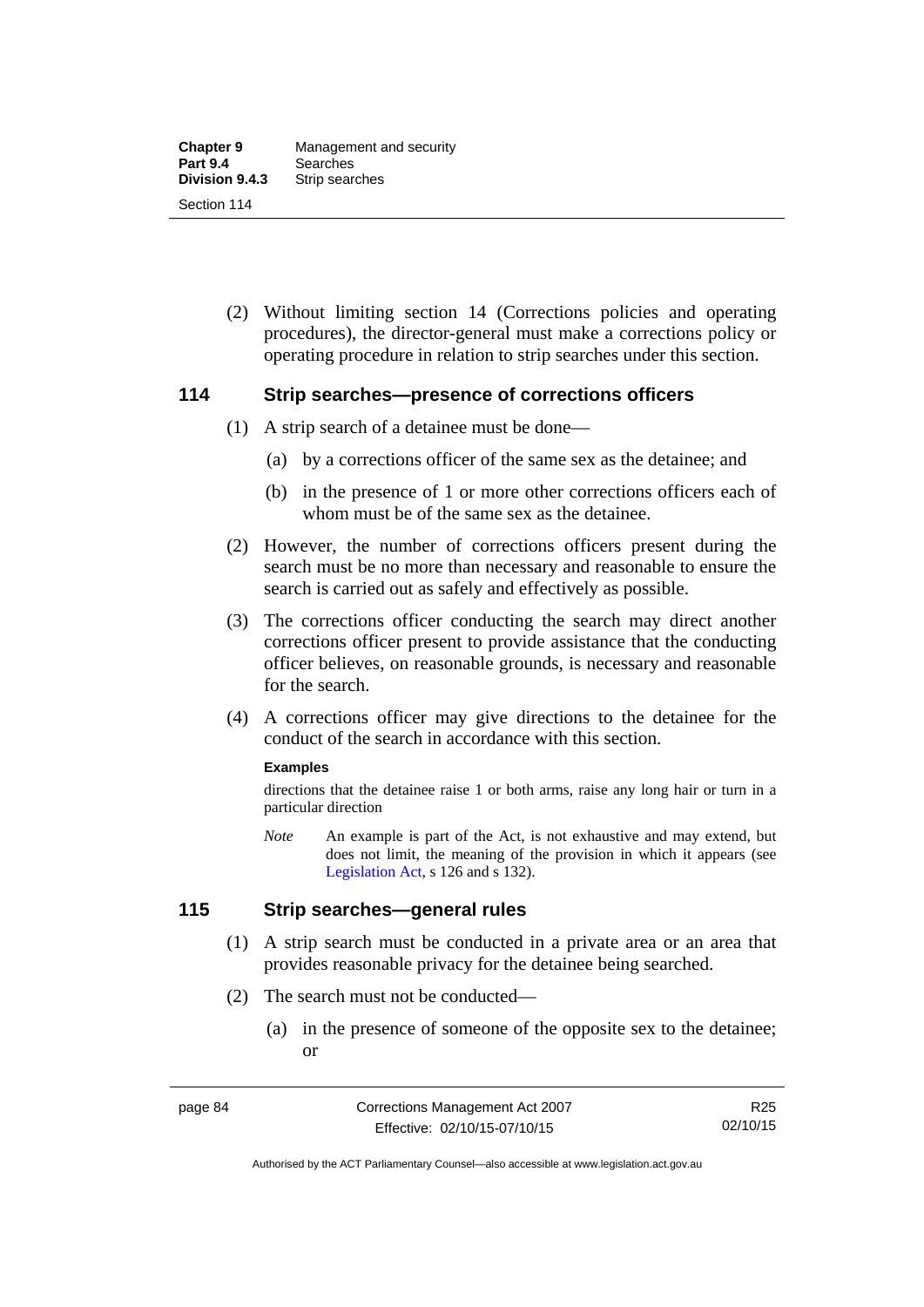- (b) in the presence or sight of someone else whose presence is not necessary for the search or the safety of everyone present.
- (3) The search must not involve—
	- (a) the removal from the detainee of more clothes than is necessary and reasonable to conduct the search; or
	- (b) the removal from the detainee of more clothes at any time than is necessary and reasonable to conduct the search; or
	- (c) without limiting paragraph (b), both the upper and lower parts of the person's body being uncovered at the same time.
- (4) Subject to section 126 (Searches—use of force), the search must not involve any touching of the detainee's body by a corrections officer.
- (5) Each corrections officer present during the search must ensure, as far as practicable, that—
	- (a) the search is done in a way that minimises embarrassment for the detainee; and
	- (b) the search is done quickly; and
	- (c) the detainee is allowed to dress in private immediately after the search is finished.
- (6) If clothing from a detainee is seized during a strip search, the director-general must ensure that the detainee is left with, or given, appropriate clothing to wear.

## **Division 9.4.4 Body searches**

### **116 Body searches—directions**

The director-general may direct a doctor appointed under section 22 (Health practitioners—non-therapeutic functions) to conduct a body search of a detainee if the director-general suspects, on reasonable grounds, that the detainee—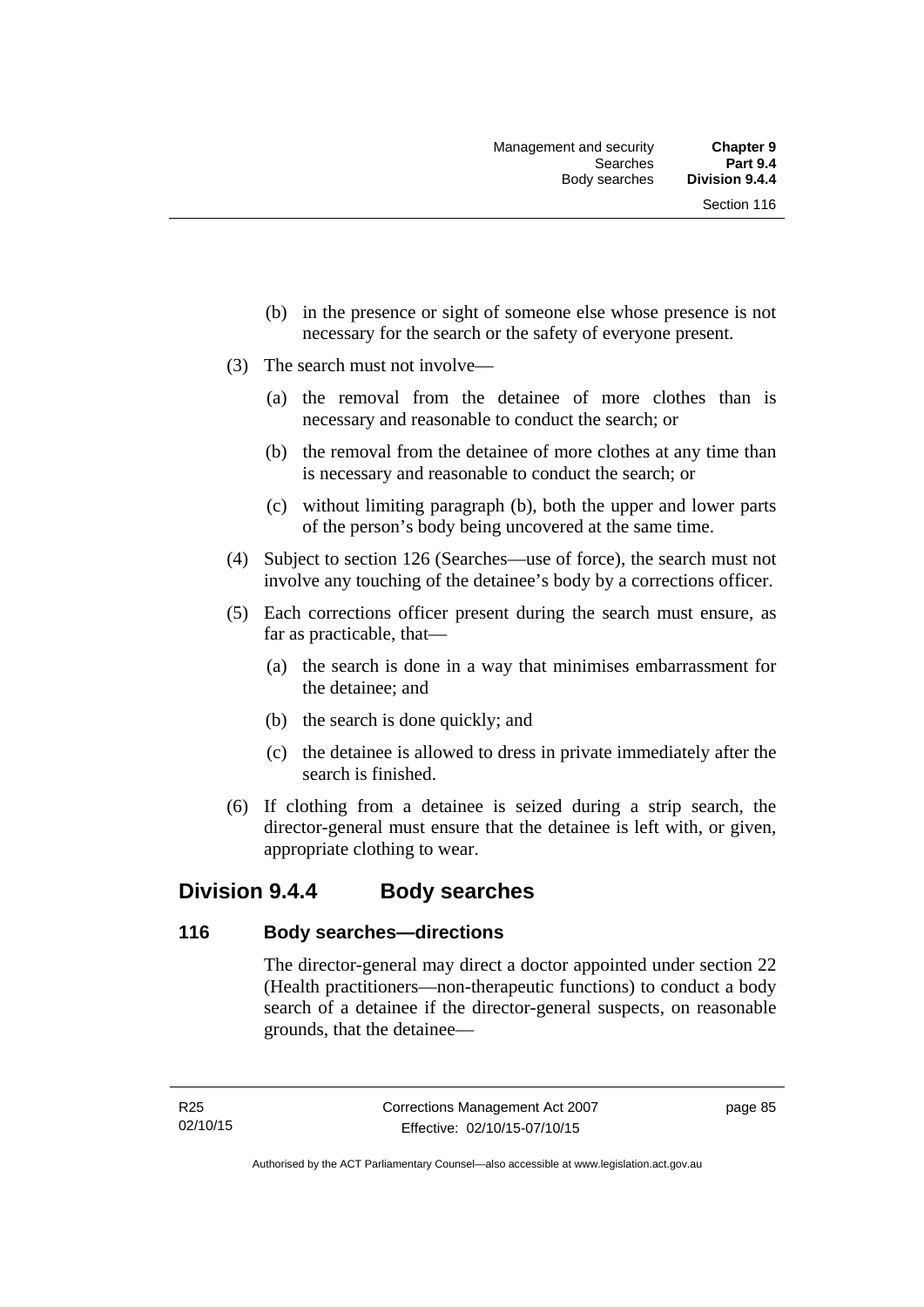- (a) has ingested or inserted something in the detainee's body that may jeopardise the detainee's health or wellbeing; or
- (b) has a prohibited thing concealed in or on the detainee's body that may be used in a way that may pose a risk to the security or good order at a correctional centre; or
- (c) has evidence of the commission of an offence or disciplinary breach concealed in or on the detainee.

### **117 Body searches—presence of nurse and corrections officers**

- (1) A nurse appointed under section 22 (Health practitioners non-therapeutic functions) must be present during the body search of a detainee.
- (2) If the doctor conducting the body search is not of the same sex as the detainee, the nurse must be of the same sex as the detainee.
- (3) The director-general may direct 1 or more corrections officers to be present during the search, each of whom must be of the same sex as the detainee.
- (4) However, the number of corrections officers present during the search must be no more than is necessary and reasonable to ensure the search is carried out as safely and effectively as possible.
- (5) A body search must be conducted in a private area or an area that provides reasonable privacy for the detainee being searched.

### **118 Body searches—assistance from corrections officer**

- (1) This section applies if the doctor conducting a body search of a detainee asks the director-general for assistance that the doctor believes, on reasonable grounds, is necessary and reasonable for the search.
- (2) The director-general may direct a corrections officer (the *assistant*) to assist in the conduct of the search.

Authorised by the ACT Parliamentary Counsel—also accessible at www.legislation.act.gov.au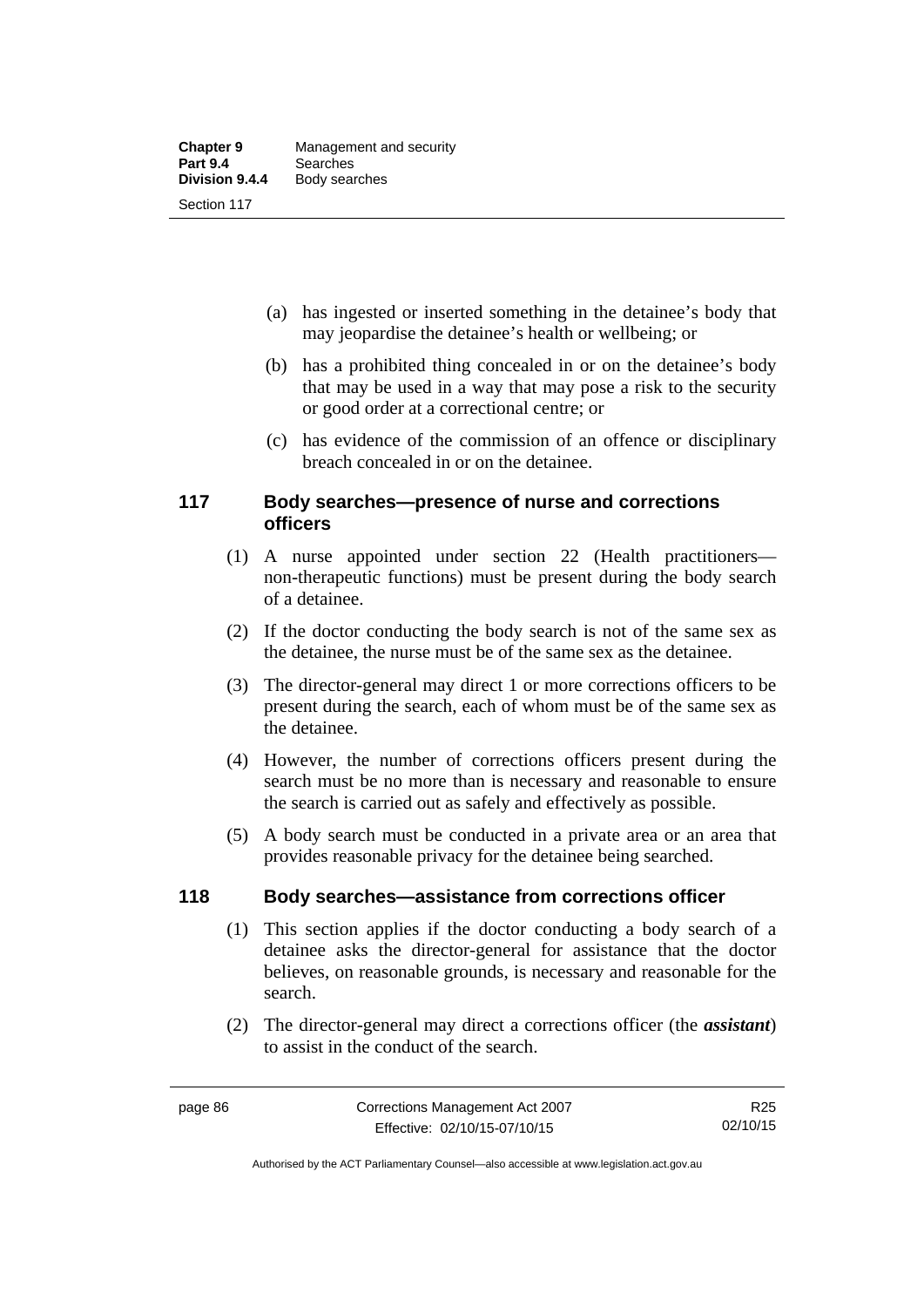(3) However, the assistant must be of the same sex as the detainee.

*Note* Section 126 provides for the use of force to assist at a body search.

### **119 Body searches—rules about detainee's clothing**

- (1) A body search of a detainee must not involve—
	- (a) the removal of more clothes than is necessary and reasonable to conduct the search; or
	- (b) the removal of more clothes at any time than is necessary and reasonable to conduct the search; or
	- (c) without limiting paragraph (b), both the upper and lower parts of the person's body being uncovered at the same time.
- (2) A detainee who has been body searched must be allowed to dress in private immediately after the search is finished.
- (3) If clothing from a detainee is seized during a body search, the director-general must ensure that the detainee is left with, or given, appropriate clothing to wear.

### **120 Body searches—rules about touching detainee**

The doctor conducting the body search of a detainee, and the nurse present at the search, may, for the search, touch the detainee and examine the detainee's orifices and cavities, but only if the doctor or nurse is of the same sex as the detainee.

### **121 Body searches—seizing things**

- (1) The doctor conducting a body search of a detainee may seize anything discovered during the search if—
	- (a) seizing the thing would not be likely to cause injury to the detainee; and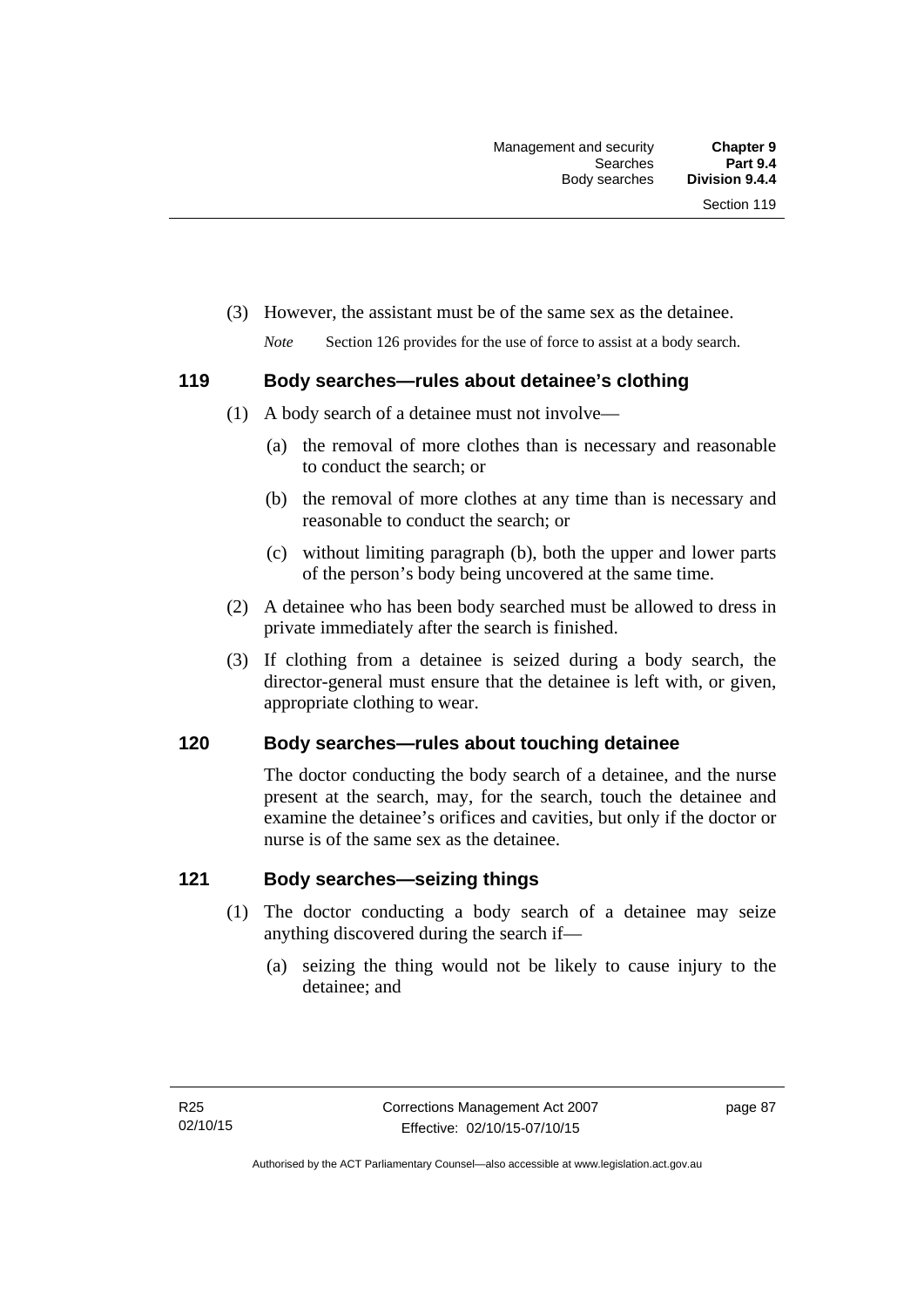- (b) the doctor believes, on reasonable grounds, that the thing may be evidence of the commission of an offence or disciplinary breach by the detainee.
- (2) The doctor must give the thing seized to a corrections officer as soon as practicable.

# **Division 9.4.5 Searches of premises and property**

### **122 Searches—premises and property**

- (1) The director-general may, at any time, direct a corrections officer to search—
	- (a) any part of a correctional centre; or
	- (b) anything at a correctional centre, including anything in the possession of anyone at a correctional centre; or
	- (c) any vehicle used for transporting a detainee.

#### **Examples of searches under this section**

a search of any of the following for a prohibited thing:

- any area or building or part of a building (including a cell) at a correctional centre
- any storage area, including an area used by detainees or corrections officers, at a correctional centre
- any vehicle, machinery or equipment at a correctional centre
- *Note* An example is part of the Act, is not exhaustive and may extend, but does not limit, the meaning of the provision in which it appears (see [Legislation Act,](http://www.legislation.act.gov.au/a/2001-14) s 126 and s 132).
- (2) However, this section does not authorise—
	- (a) a search of anyone at a correctional centre; or
	- (b) any clothing being worn by anyone at a correctional centre at the time of the search.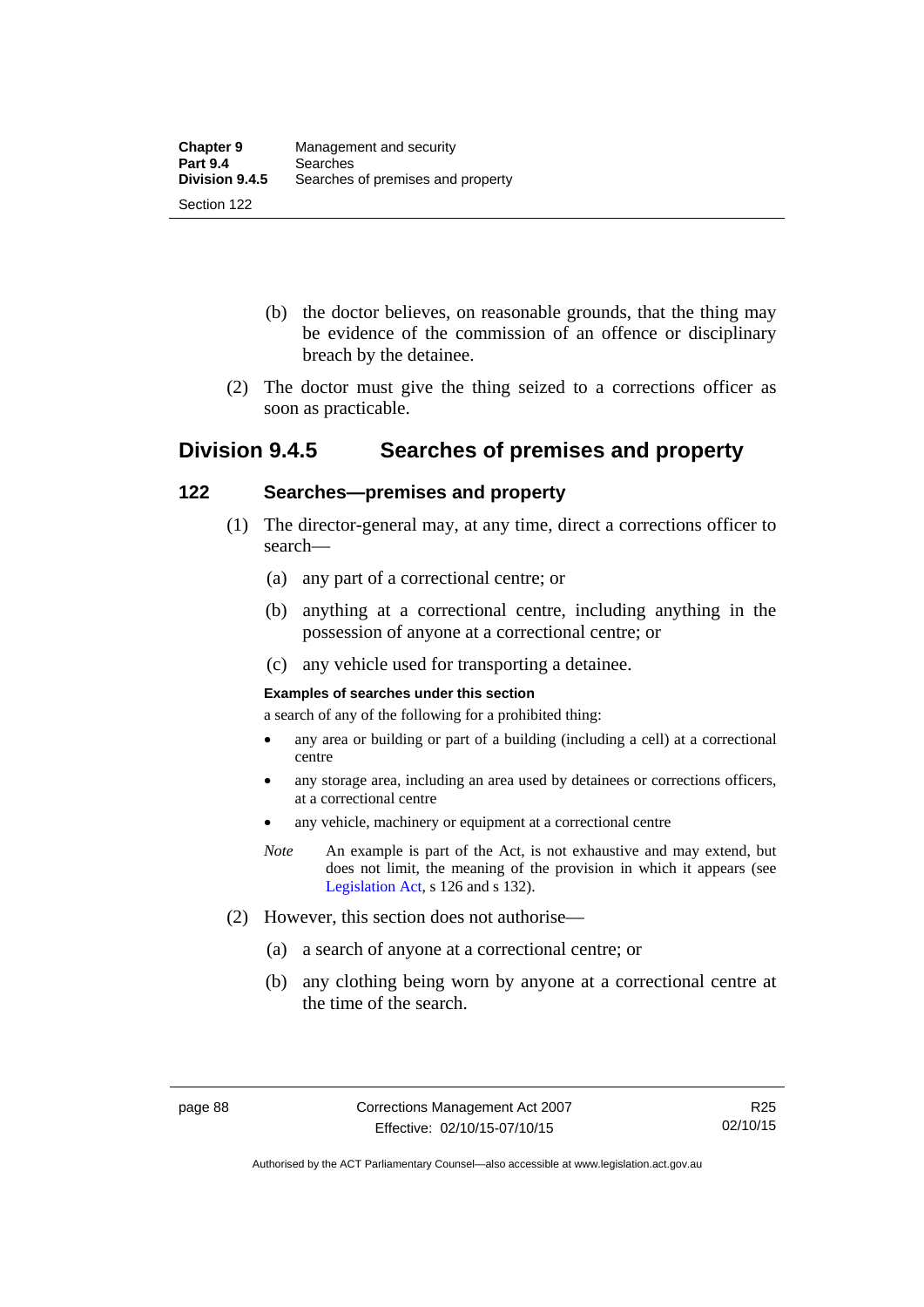(3) In this section:

*search* includes search—

- (a) with any device using electronic or other technology; and
- (b) by physical means; and
- (c) with the assistance of a corrections dog.

### **123 Searches of detainee cells—legally privileged material**

- (1) This section applies if a detainee has legally privileged material at a correctional centre.
- (2) A corrections officer may search the detainee's cell under section 122 in the absence of the detainee if—
	- (a) the detainee removes the legally privileged material from the cell; or
	- (b) the legally privileged material is stored in accordance with a corrections policy or operating procedure made for subsection (3).
- (3) Without limiting section 14 (Corrections policies and operating procedures), a corrections policy or operating procedure may include provision for the secure storage at a correctional centre of legally privileged material for detainees.

### **124 Searches of detainee cells—suspected legally privileged material**

- (1) If a corrections officer suspects, on reasonable grounds, that a detainee's cell contains legally privileged material, the officer may search the cell only if the detainee is present.
- (2) A search under subsection (1) may include an examination of any legally privileged material, and anything containing the material, found in the cell.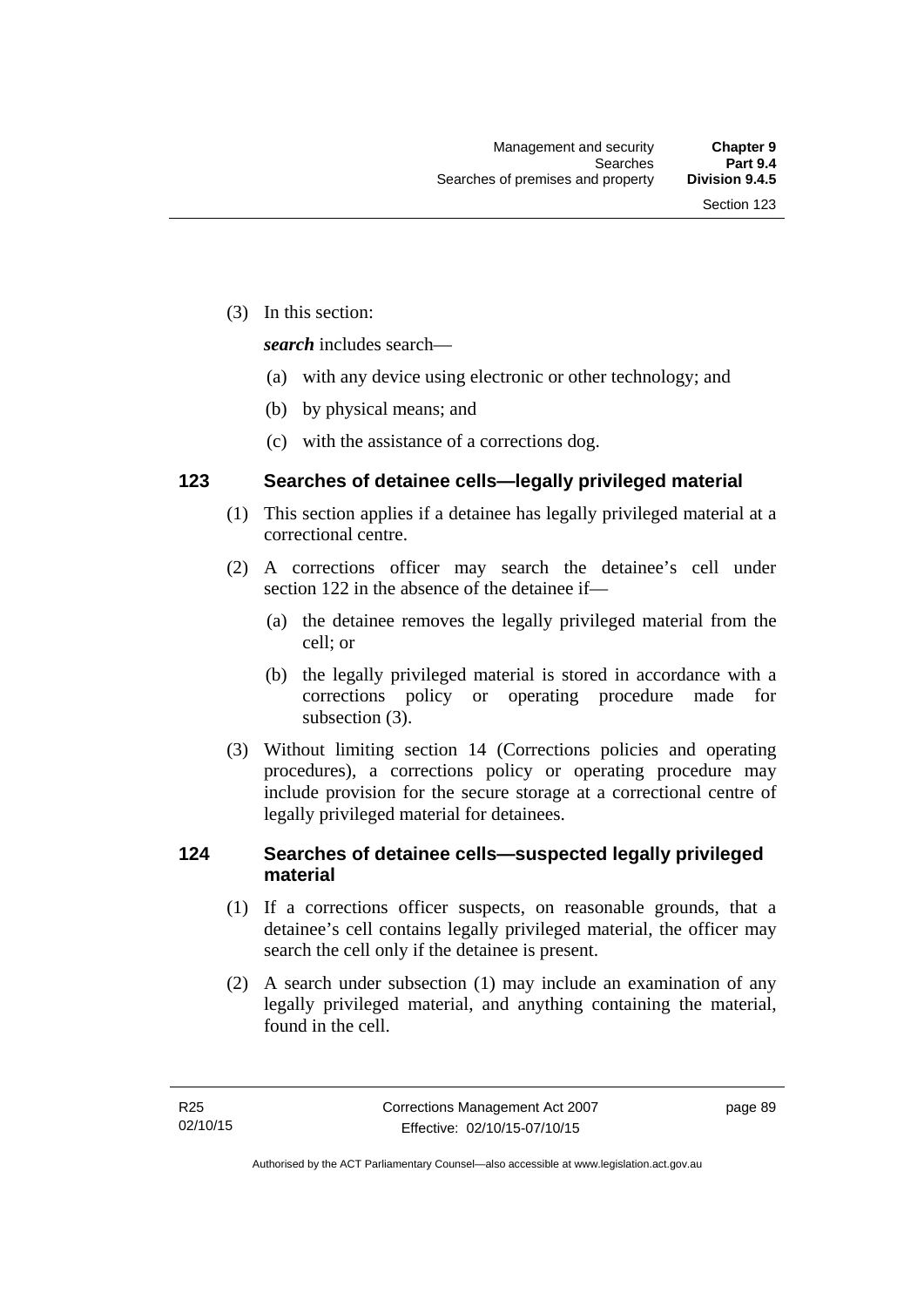- (3) However, the officer may not read any legally privileged material found in the cell unless the detainee is present and—
	- (a) the detainee consents to the officer reading the material; or
	- (b) the officer suspects, on reasonable grounds, that the material contains information that—
		- (i) may threaten security or good order at a correctional centre; or
		- (ii) relates to an offence or disciplinary breach.
- (4) The officer need not comply with subsection (1) or (3) if the officer believes, on reasonable grounds, that urgent circumstances exist and that complying with the subsection would create a risk of injury to the officer, the detainee or anyone else.
- (5) The director-general must ensure that a record of action under subsection (4) is made and entered in the register of detainees.

# **Division 9.4.6 Searches—miscellaneous**

### **125 Searches—use of corrections dogs**

- (1) The director-general may direct a corrections officer to use a corrections dog to assist the officer in conducting a search under this part.
- (2) Without limiting subsection (1), the director-general may give the direction if the director-general believes, on reasonable grounds, that the assistance of the dog would minimise the intrusiveness of the search of a detainee by the officer.
- (3) The corrections officer and corrections dog may enter, and remain at any place, to assist in the conduct of a search under this part.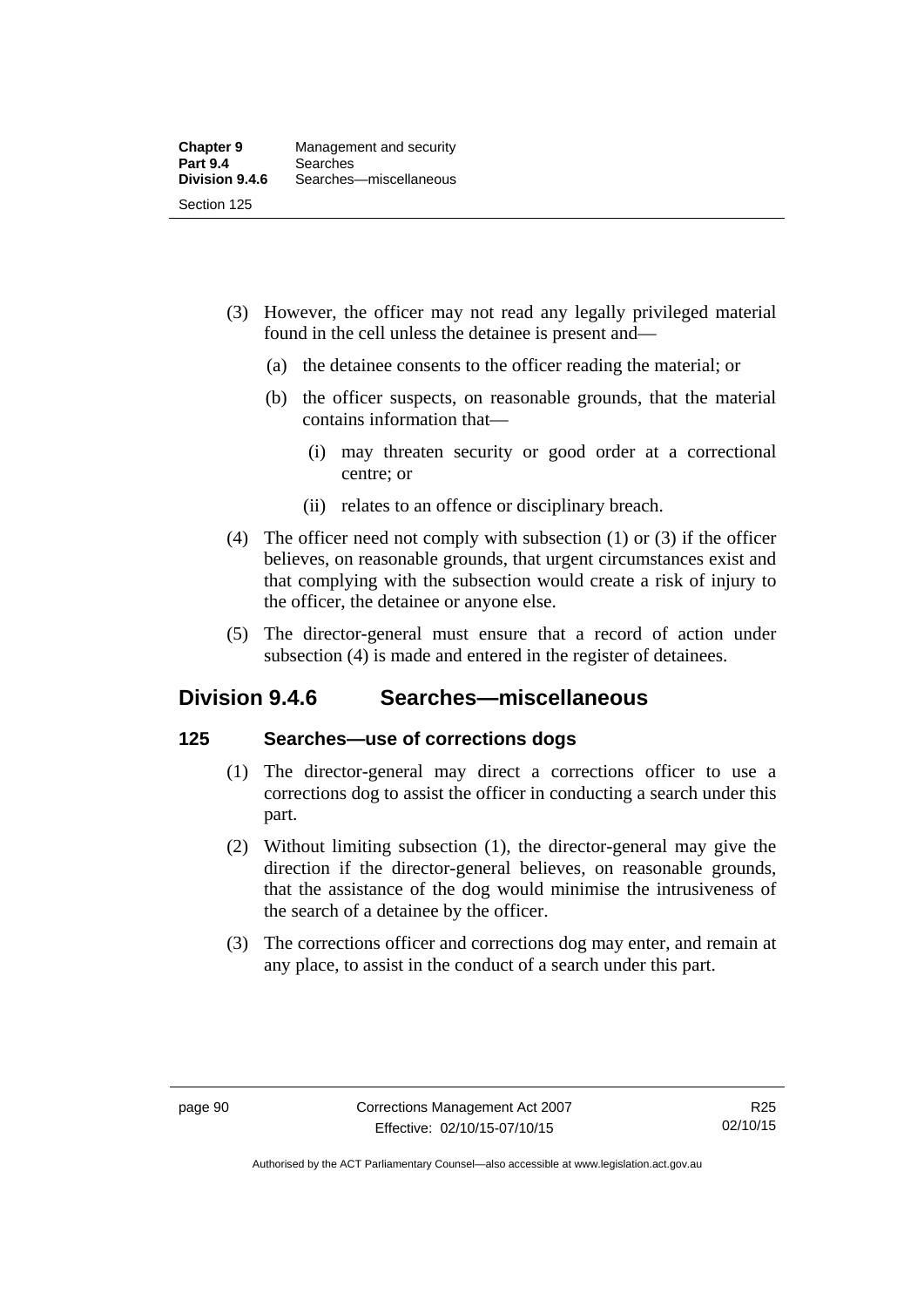### **126 Searches—use of force**

- (1) A corrections officer may use force—
	- (a) to carry out a search under this part; or
	- (b) to assist at a body search under section 118 (Body searches assistance from corrections officer); or
	- (c) to prevent the loss, destruction or contamination of anything seized, or that may be seized, during the search.
- (2) However, the corrections officer may use force only in accordance with part 9.7 (Use of force).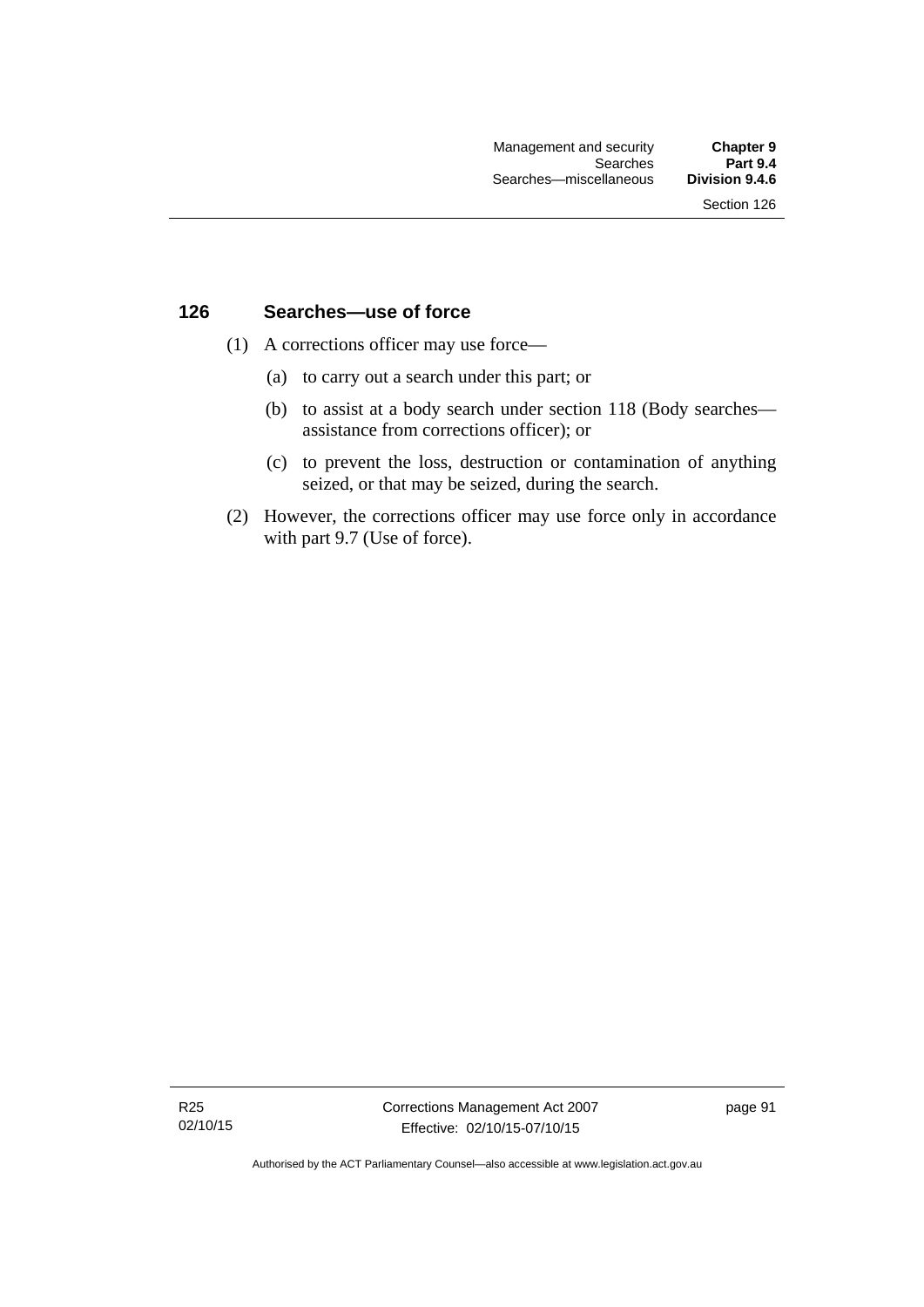**Chapter 9 Management and security**<br>**Part 9.5 Conserved Seizing property Seizing property** 

Section 127

# **Part 9.5 Seizing property**

### **127 Seizing mail etc**

- (1) The director-general may seize anything in a detainee's protected mail if the director-general believes, on reasonable grounds, that the thing—
	- (a) may physically harm the addressee or anyone else; or
	- (b) is a prohibited thing.
- (2) The director-general may seize other mail of a detainee, or anything in the mail, if the director-general suspects, on reasonable grounds, that the seizure is necessary to stop—
	- (a) any of the following entering or leaving a correctional centre:
		- (i) a prohibited thing;
		- (ii) anything that may pose a risk to security or good order at a correctional centre;
		- (iii) anything that appears is being used, or is intended, for the commission of an offence or disciplinary breach; or
	- (b) threatening or otherwise inappropriate correspondence leaving a correctional centre; or
	- (c) a detainee obtaining or buying goods without the director-general's approval.

#### **Example of inappropriate correspondence—par (b)**

mail addressed to a person by someone convicted of a sexual offence against the person

*Note* An example is part of the Act, is not exhaustive and may extend, but does not limit, the meaning of the provision in which it appears (see [Legislation Act,](http://www.legislation.act.gov.au/a/2001-14) s 126 and s 132).

Authorised by the ACT Parliamentary Counsel—also accessible at www.legislation.act.gov.au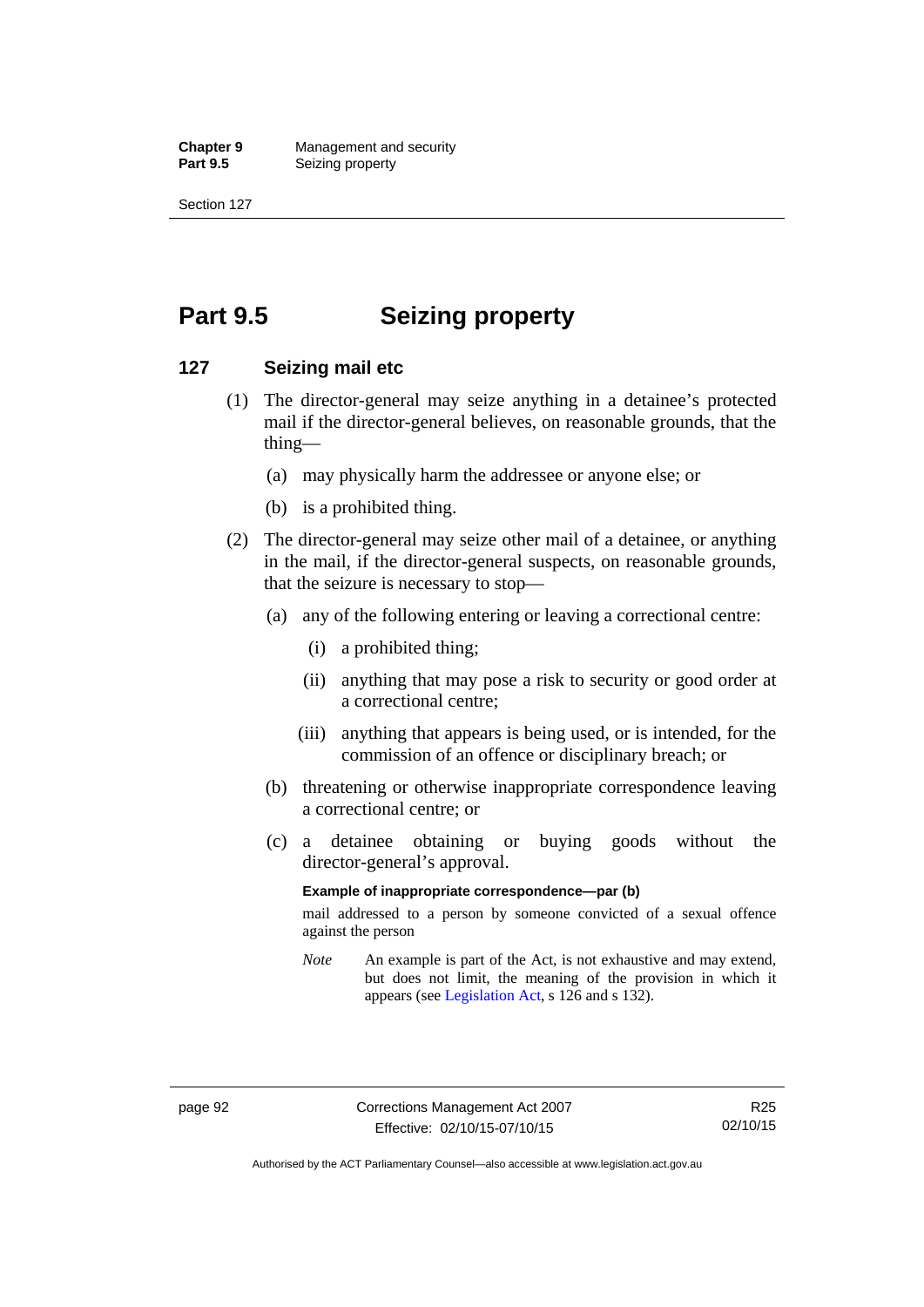(3) The director-general may seize a document only if the director-general believes, on reasonable grounds, that the document is not legally privileged.

## **128 Seizing property—general**

- (1) The director-general may seize—
	- (a) anything found at a correctional centre, whether or not in a person's custody or possession, that the director-general suspects, on reasonable grounds, jeopardises or is likely to jeopardise—
		- (i) security or good order at a correctional centre; or
		- (ii) the safety of anyone at a correctional centre; or
	- (b) anything found at a correctional centre, whether or not in a person's possession, that the director-general suspects, on reasonable grounds, is being used, or is intended, for the commission of an offence or a disciplinary breach; or
	- (c) a prohibited thing found on a detainee or in a detainee's custody or possession, unless the detainee has the written approval of the director-general to possess the thing.
- (2) To remove any doubt, this section extends to anything found in a search under part 9.4 (Searches).
- (3) The director-general may seize a document only if the director-general believes, on reasonable grounds, that the document is not legally privileged.

## **129 Receipt for seizure**

(1) The director-general must prepare a written receipt for a seizure under section 127 or section 128.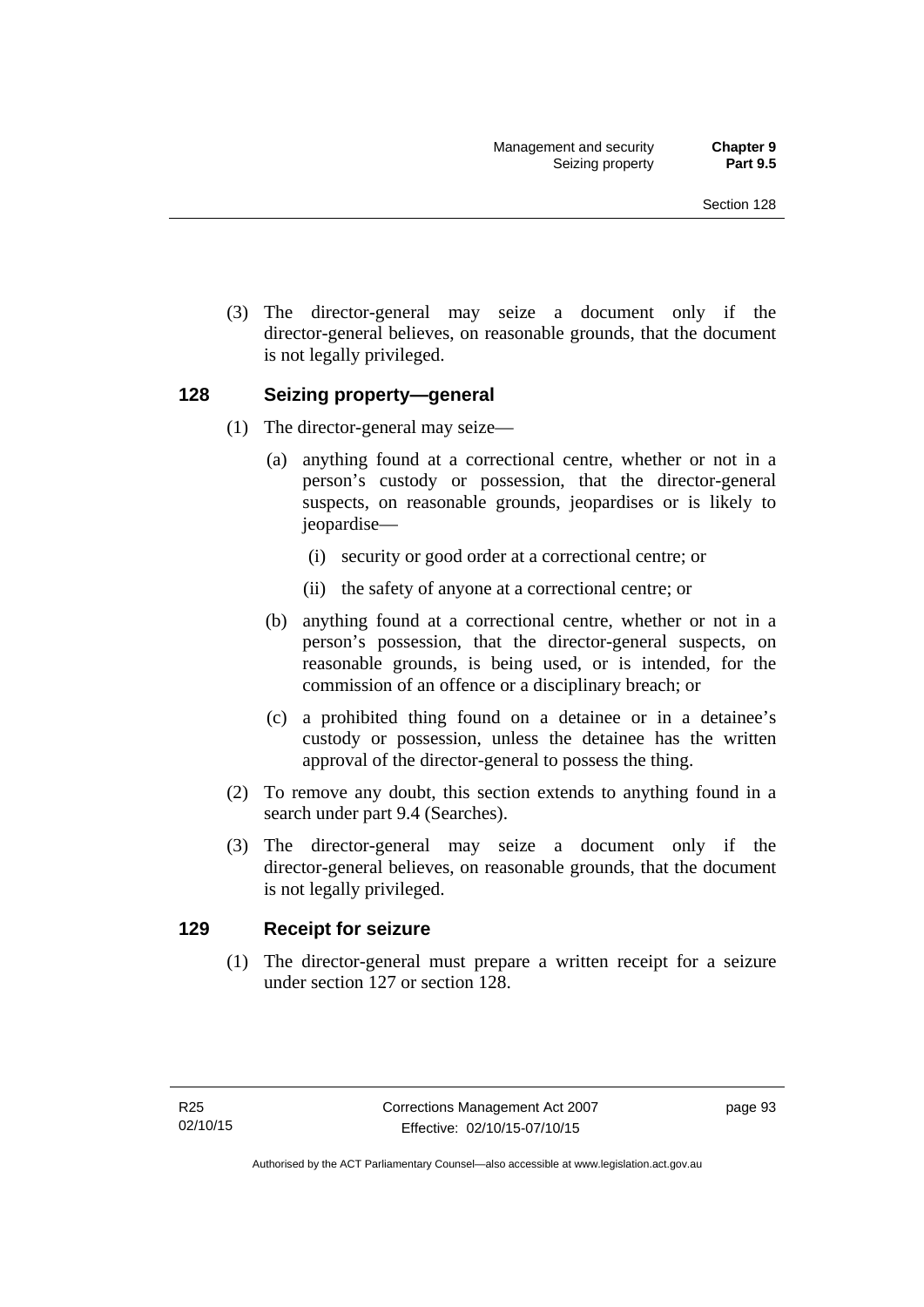#### **Chapter 9** Management and security<br>**Part 9.5** Seizing property **Seizing property**

Section 130

- (2) As soon as practicable after the seizure (but no later than 7 days after the day of the seizure), the director-general must give a copy of the receipt to—
	- (a) the owner of the thing seized; or
	- (b) if the owner cannot be identified after reasonable inquiries (given the thing's apparent value)—the person from whom the thing was seized.
- (3) The receipt must—
	- (a) identify the thing seized; and
	- (b) outline the grounds for the seizure; and
	- (c) include a statement about the effect of section 130; and
	- (d) include anything else prescribed by regulation.
- (4) In this section:

*owner*, of a thing, includes a person entitled to possession of the thing.

## **130 Forfeiture of things seized**

- (1) A thing seized under section 127 or section 128 is forfeited to the Territory if the director-general decides, on reasonable grounds—
	- (a) that—
		- (i) after making reasonable inquiries (given the thing's apparent value), the owner of the thing cannot be found; or
		- (ii) after making reasonable efforts (given the thing's apparent value), the thing cannot be returned to the owner; or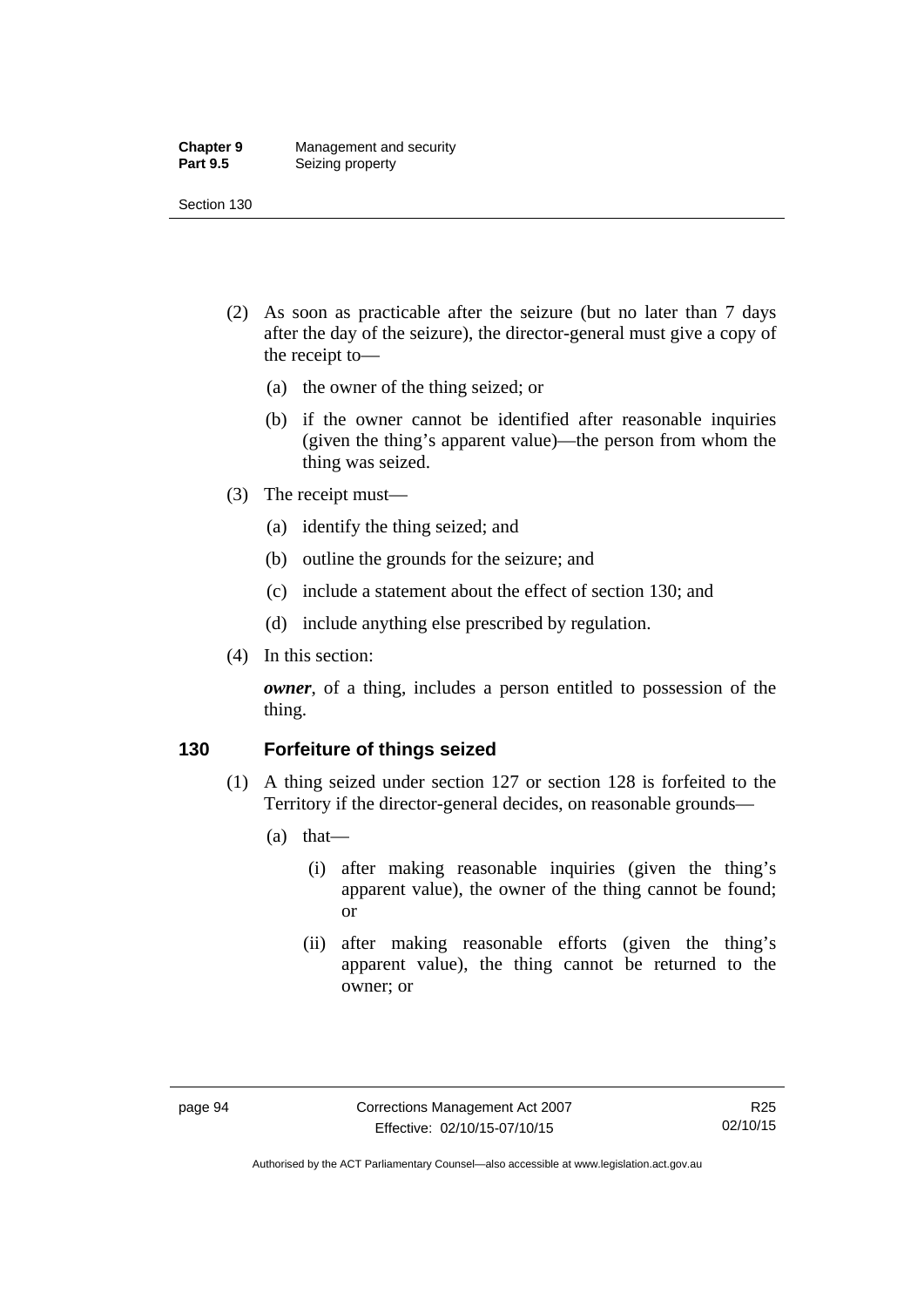- (b) that—
	- (i) possession of the thing by a detainee is an offence or disciplinary breach; or
	- (ii) it is necessary to keep the thing to stop it being used for the commission of an offence or disciplinary breach; or
	- (iii) the thing is inherently unsafe.
- (2) The director-general may deal with a thing forfeited to the Territory under this section, or dispose of it, as the director-general considers, on reasonable grounds, to be appropriate.
- (3) However, subsection (2) is subject to any order under the *[Crimes](http://www.legislation.act.gov.au/a/1900-40)  [Act 1900](http://www.legislation.act.gov.au/a/1900-40),* section 249 (Seizure of forfeited articles).

#### **Examples—s (2)**

- 1 giving a forfeited weapon to a police officer
- 2 keeping a forfeited electrical appliance and using it for the benefit of detainees generally
- 3 dumping a forfeited thing of little value
- *Note 1* An example is part of the Act, is not exhaustive and may extend, but does not limit, the meaning of the provision in which it appears (see [Legislation Act,](http://www.legislation.act.gov.au/a/2001-14) s 126 and s 132).
- *Note 2* The *[Crimes Act 1900](http://www.legislation.act.gov.au/a/1900-40)* also provides for articles forfeited under any law in force in the ACT to be seized by a member of the police force, taken before the Magistrates Court and for the court to order disposal of the article by the public trustee (see that Act, s 249 and s 250).
- *Note 3* The *[Uncollected Goods Act 1996](http://www.legislation.act.gov.au/a/1996-86)* provides generally for the disposal of uncollected goods, including goods abandoned on premises controlled by the Territory.

#### **131 Return of things seized but not forfeited**

- (1) If a thing seized under section 127 or section 128 is not forfeited, the director-general must return it to its owner—
	- (a) no later than the end of 6 months after the day it was seized; or

page 95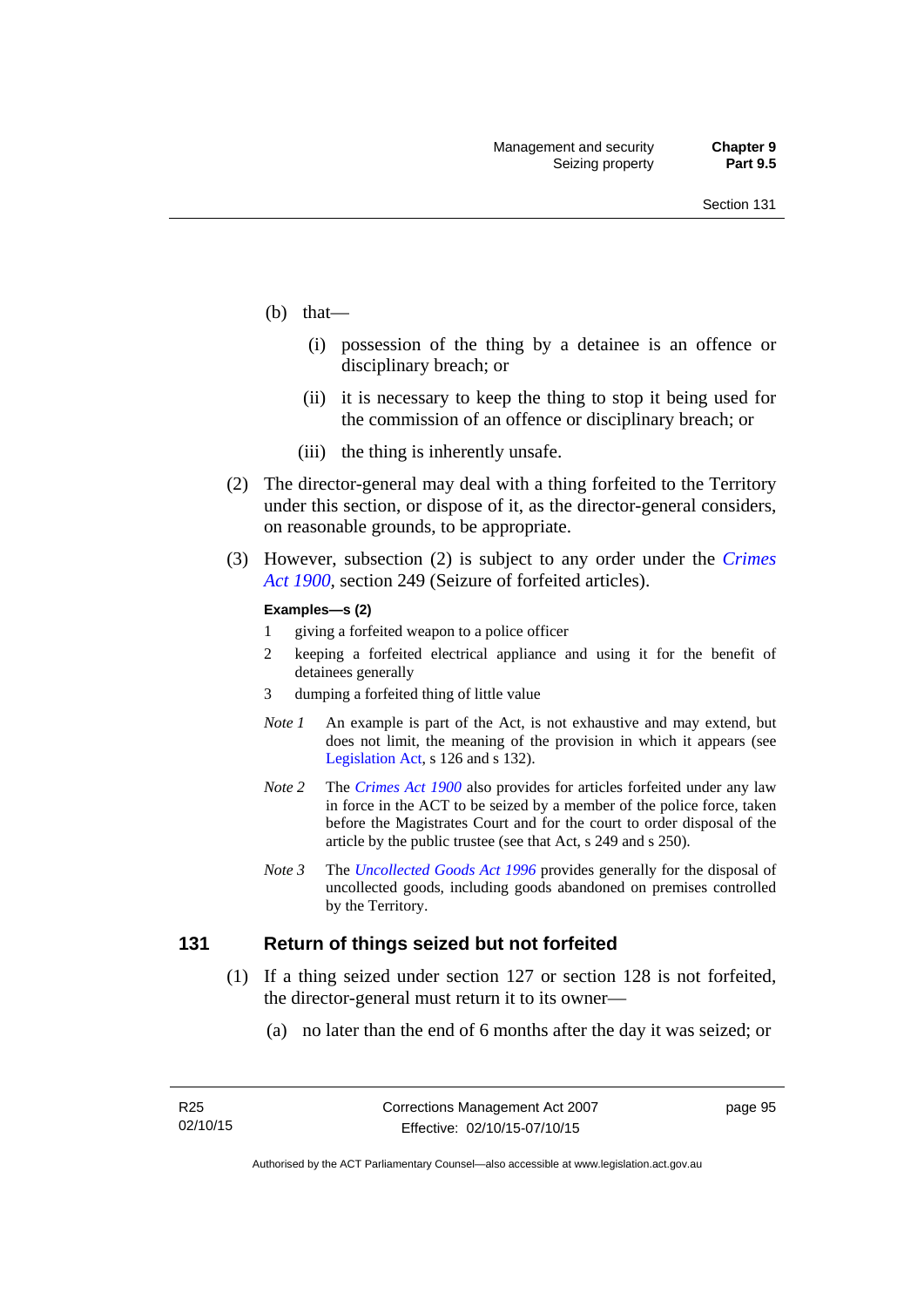| <b>Chapter 9</b> | Management and security |
|------------------|-------------------------|
| <b>Part 9.5</b>  | Seizing property        |

- (b) if a proceeding for an offence or disciplinary breach involving the thing is started within the 6-month period—at the end of the proceeding and any appeal from, or the review of, the proceeding.
- (2) However, if the thing was being retained as evidence of an offence or disciplinary breach and the director-general believes, on reasonable grounds, that its retention as evidence is no longer necessary, the director-general must return it immediately.
- (3) In this section:

*owner*—see section 129 (4).

page 96 Corrections Management Act 2007 Effective: 02/10/15-07/10/15

R25 02/10/15

Authorised by the ACT Parliamentary Counsel—also accessible at www.legislation.act.gov.au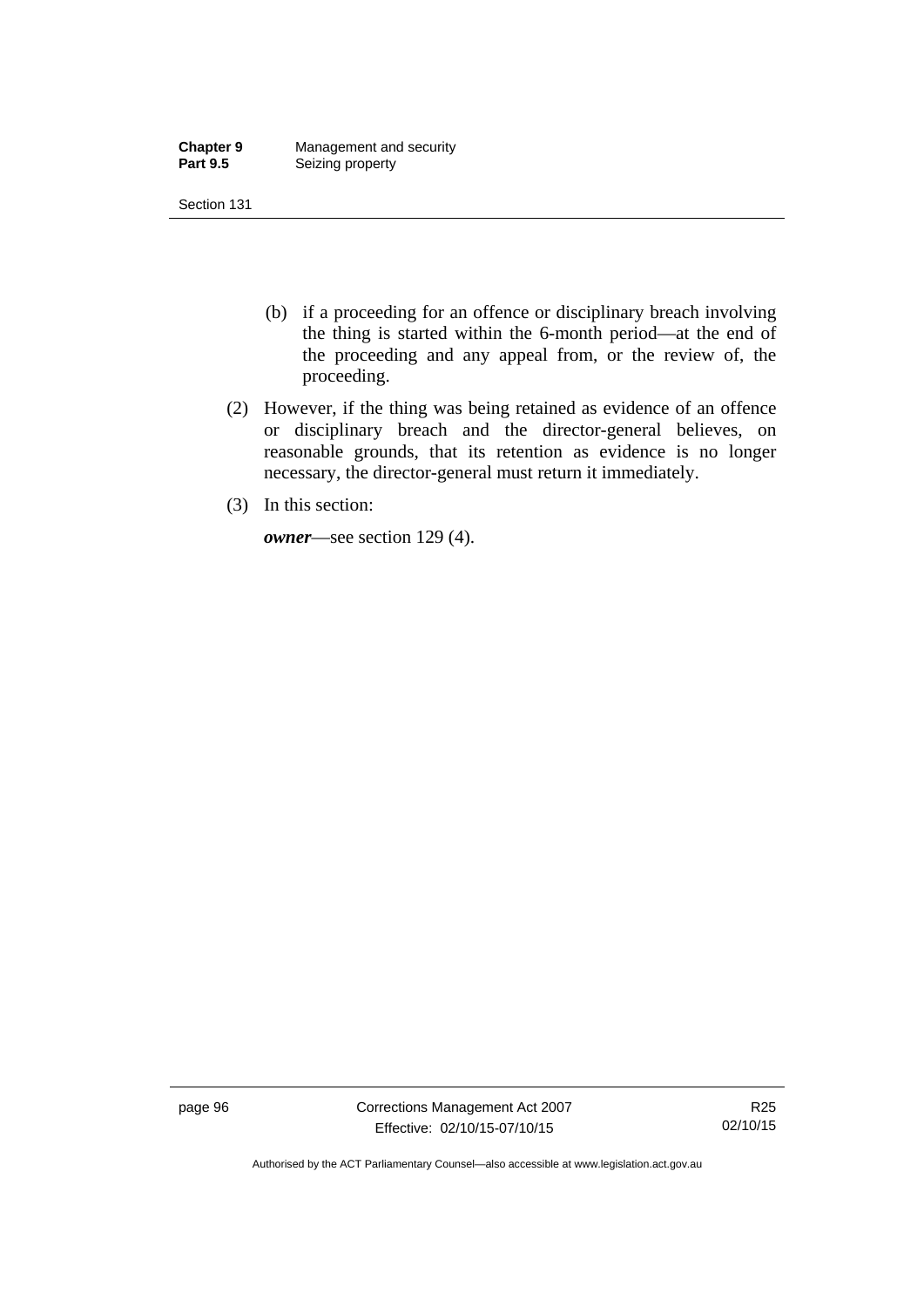# **Part 9.6 Alcohol and drug testing**

# **Division 9.6.1 General**

## **132 Definitions—***drug* **and** *test sample*

In this Act:

#### *drug*—

- (a) means—
	- (i) a controlled drug under the [Criminal Code](http://www.legislation.act.gov.au/a/2002-51), section 600; or
	- (ii) a substance prescribed by regulation for this definition; but
- (b) does not include any of the following:
	- (i) a drug lawfully supplied, and taken as prescribed or directed, by a health practitioner;
	- (ii) a drug lawfully supplied and self-administered;
	- (iii) a drug exempted under section 133.

*test sample* means a sample of breath, saliva, urine, hair, blood, or anything else prescribed by regulation.

## **133 When test sample** *positive*

- (1) A person is taken to provide a *positive* test sample for alcohol or a drug if, when directed under this Act or the *[Crimes \(Sentence](http://www.legislation.act.gov.au/a/2005-59)  [Administration\) Act 2005](http://www.legislation.act.gov.au/a/2005-59)*, to provide a test sample—
	- (a) the person fails to provide a test sample in accordance with the direction; or
		- *Note Fail* includes refuse, see the [Legislation Act,](http://www.legislation.act.gov.au/a/2001-14) dict, pt 1.
	- (b) the person provides an invalid test sample; or

page 97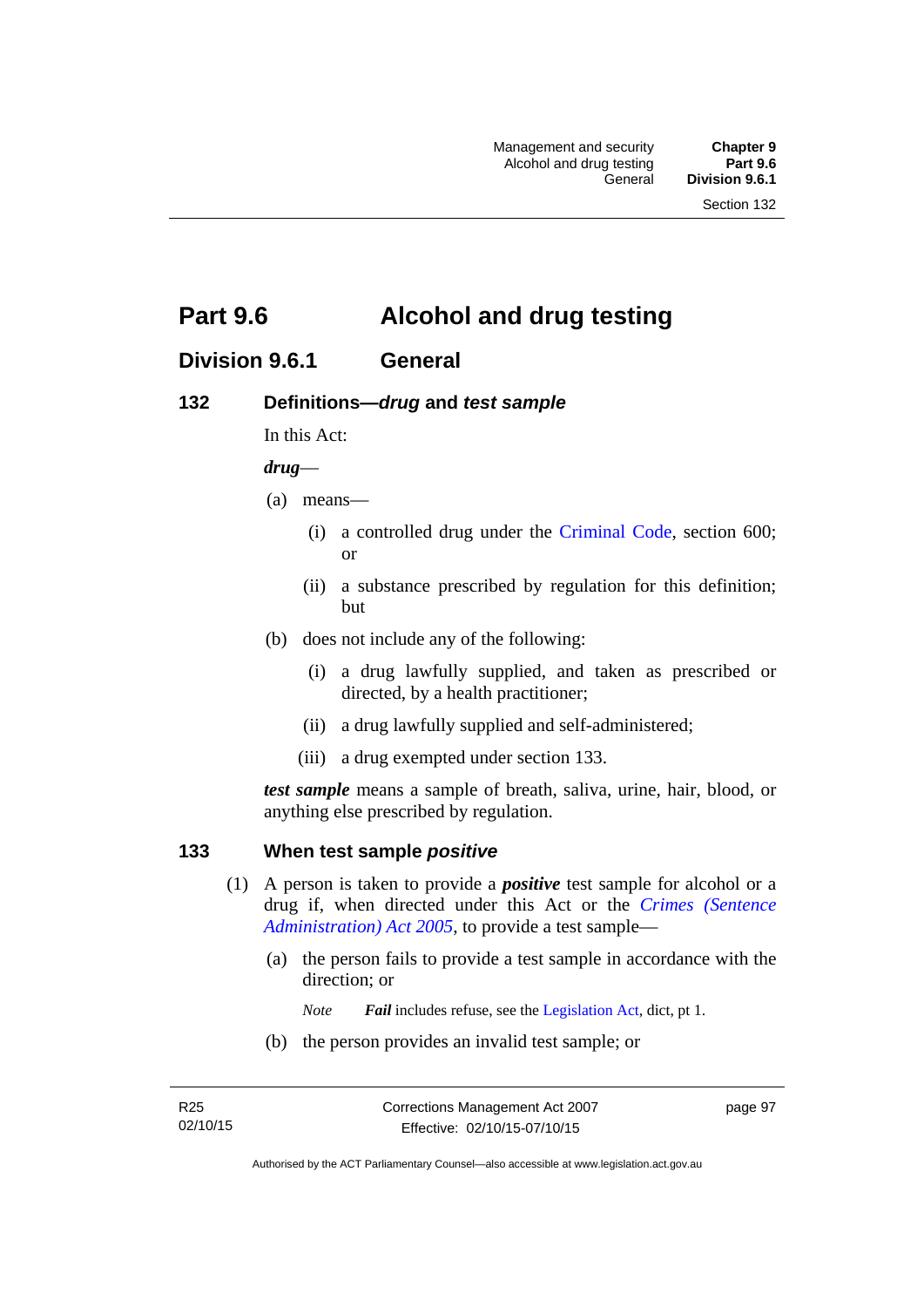- (c) for a full-time detainee—the detainee provides a test sample that shows the detainee has taken alcohol or a drug; or
- (d) for a detainee under periodic detention—the detainee provides a test sample that shows the detainee—
	- (i) has a blood alcohol concentration of the prescribed concentration or more; or
	- (ii) has taken a drug.
- (2) However, subsection (1) (a) does not apply if the person has a reasonable excuse for failing to provide the test sample within a reasonable time of the direction being given.

#### **Examples of reasonable excuse**

- 1 a medical condition that prevents the person from providing a test sample as directed
- 2 prescribed medication that may affect test results
- *Note* An example is part of the Act, is not exhaustive and may extend, but does not limit, the meaning of the provision in which it appears (see [Legislation Act,](http://www.legislation.act.gov.au/a/2001-14) s 126 and s 132).
- (3) The director-general may exempt a drug from the application of this part.
- (4) An exemption is a notifiable instrument.

*Note* A notifiable instrument must be notified under the [Legislation Act](http://www.legislation.act.gov.au/a/2001-14).

(5) In this section:

*invalid*—a test sample provided by a person is *invalid* if—

- (a) the person tampers, or attempts to tamper, with the test sample; or
- (b) the person otherwise changes, or attempts to change, the results of the test sample.

*prescribed concentration*, of alcohol, means—

(a) 0.02g of alcohol per 100mL of blood; or

Authorised by the ACT Parliamentary Counsel—also accessible at www.legislation.act.gov.au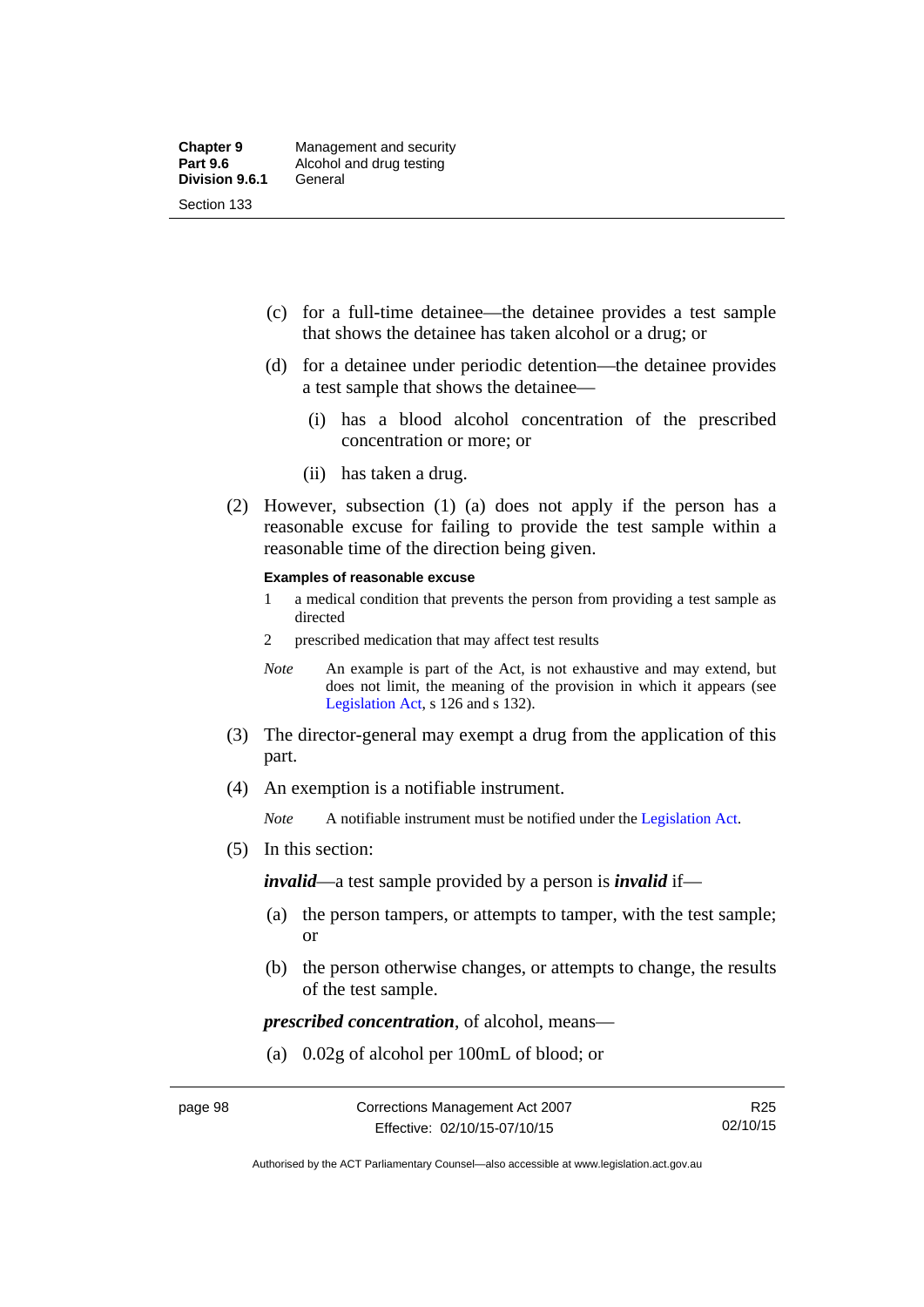(b) if a regulation prescribes another concentration—the prescribed concentration.

## **Division 9.6.2 Alcohol and drug testing—detainees**

## **134 Alcohol and drug testing of detainees**

- (1) The director-general may direct a detainee to provide a stated kind of test sample.
- (2) The director-general, or a doctor, or nurse, appointed under section 22 (Health practitioners—non-therapeutic functions), may give a detainee a direction about the way a detainee must provide the test sample.
- (3) However—
	- (a) a direction under this section must be consistent with any requirement prescribed by an operating procedure for this section; and
	- (b) only a doctor, or nurse, appointed under section 22 (Health practitioners—non-therapeutic functions) may take a blood sample.
- (4) A doctor or nurse who takes a test sample from a detainee must give the sample to a corrections officer.
- (5) The director-general must give the detainee notice of the results of any test conducted on the test sample as soon as practicable after the director-general receives them.

## **135 Effect of positive test sample from detainee**

- (1) This section applies if—
	- (a) a detainee is directed under this Act or the *[Crimes \(Sentence](http://www.legislation.act.gov.au/a/2005-59)  [Administration\) Act 2005](http://www.legislation.act.gov.au/a/2005-59)* to provide a test sample; and
	- (b) the test sample provided by the detainee is positive.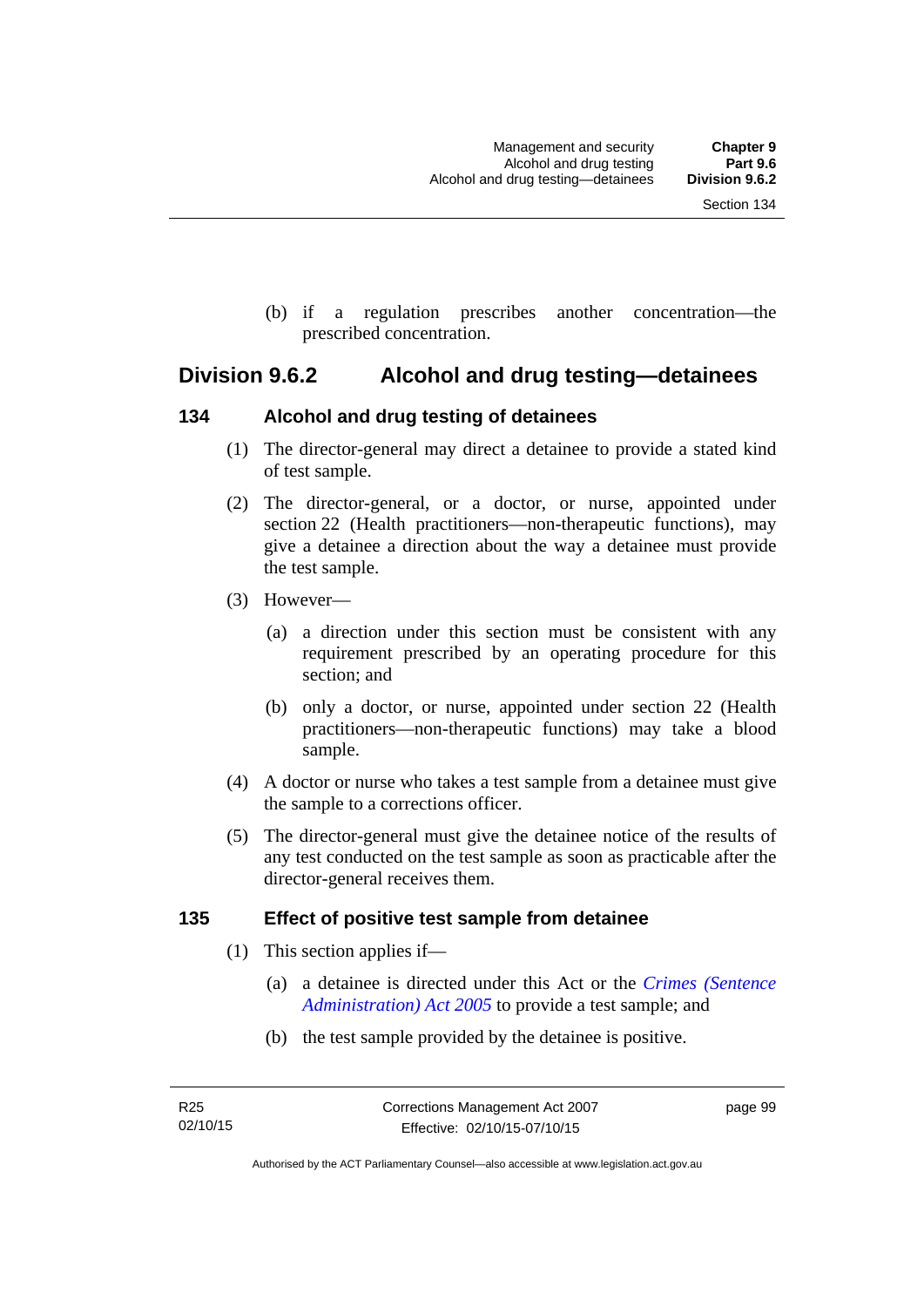(2) The director-general may have regard to the positive test sample in making any decision in relation to the management of the detainee under this Act.

#### **Examples of decisions**

- 1 decisions under section 78 (Case management plans—scope etc) or section 80 (Security classification—basis etc)
- 2 decisions under chapter 10 (Discipline)
- *Note 1* An example is part of the Act, is not exhaustive and may extend, but does not limit, the meaning of the provision in which it appears (see [Legislation Act,](http://www.legislation.act.gov.au/a/2001-14) s 126 and s 132).
- *Note* 2 The taking (in any way) of alcohol or a drug into the body is a disciplinary breach (see s 152 (Meaning of *disciplinary breach*)). The results of the analysis of a substance under this Act, signed by an analyst, is evidence of the facts stated in the certificate (see s 226 (Evidentiary certificates)).

# **Division 9.6.3 Alcohol and drug testing—corrections officers etc**

## **136 Alcohol and drug testing of corrections officers etc**

- (1) A regulation may make provision in relation to alcohol and drug testing of—
	- (a) corrections officers; and
	- (b) public servants and other people who work at or visit correctional centres, whether as employees, contractors, volunteers or otherwise.
- (2) In particular, a regulation may make provision in relation to any of the following:
	- (a) the circumstances for testing, including when and where tests may be conducted;
	- (b) the conduct of the tests.

Authorised by the ACT Parliamentary Counsel—also accessible at www.legislation.act.gov.au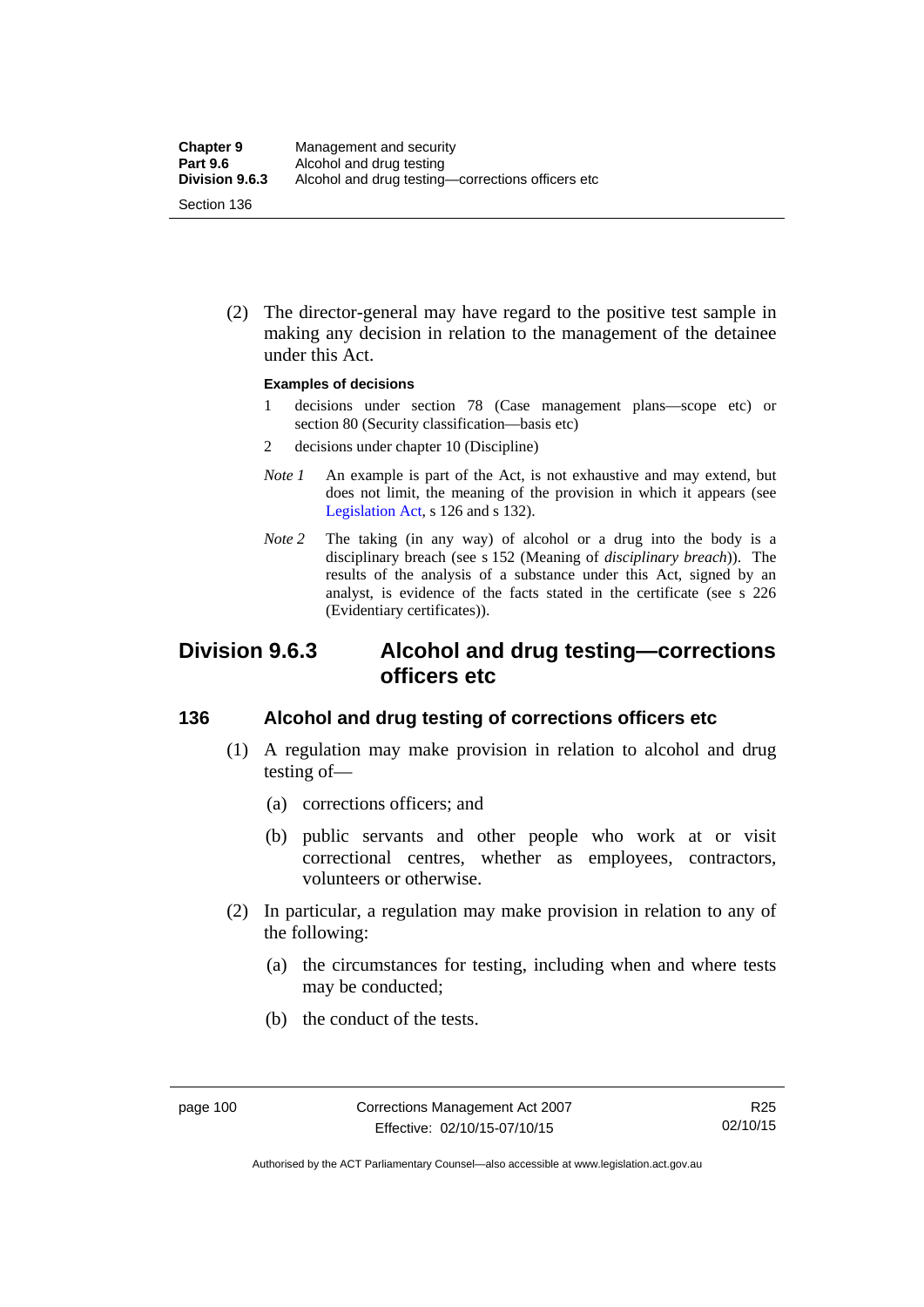# **Part 9.7 Use of force**

## **137 Managing use of force**

- (1) The director-general must ensure, as far as practicable, that the use of force in relation to the management of detainees is always—
	- (a) a last resort; and
	- (b) in accordance with this part.
- (2) Without limiting section 14 (Corrections policies and operating procedures), the director-general must make a corrections policy or operating procedure in relation to the use of force, including provision in relation to the following:
	- (a) the circumstances, and by whom, force may be used;
	- (b) the kinds of force that may be used.
	- *Note* The power to make a corrections policy or operating procedure includes power to make different provisions in relation to different matters or different classes of matters, and provisions that apply differently by reference to stated exceptions or factors (see [Legislation Act](http://www.legislation.act.gov.au/a/2001-14), s 48).

#### **138 Authorised use of force**

- (1) A corrections officer may use force that is necessary and reasonable for this Act, including for any of the following:
	- (a) to compel compliance with a direction given in relation to a detainee by the director-general;
	- (b) to act under section 126 (Searches—use of force);
	- (c) to prevent or stop the commission of an offence or disciplinary breach;
	- (d) to prevent the escape of a detainee;
	- (e) to prevent unlawful damage, destruction or interference with property;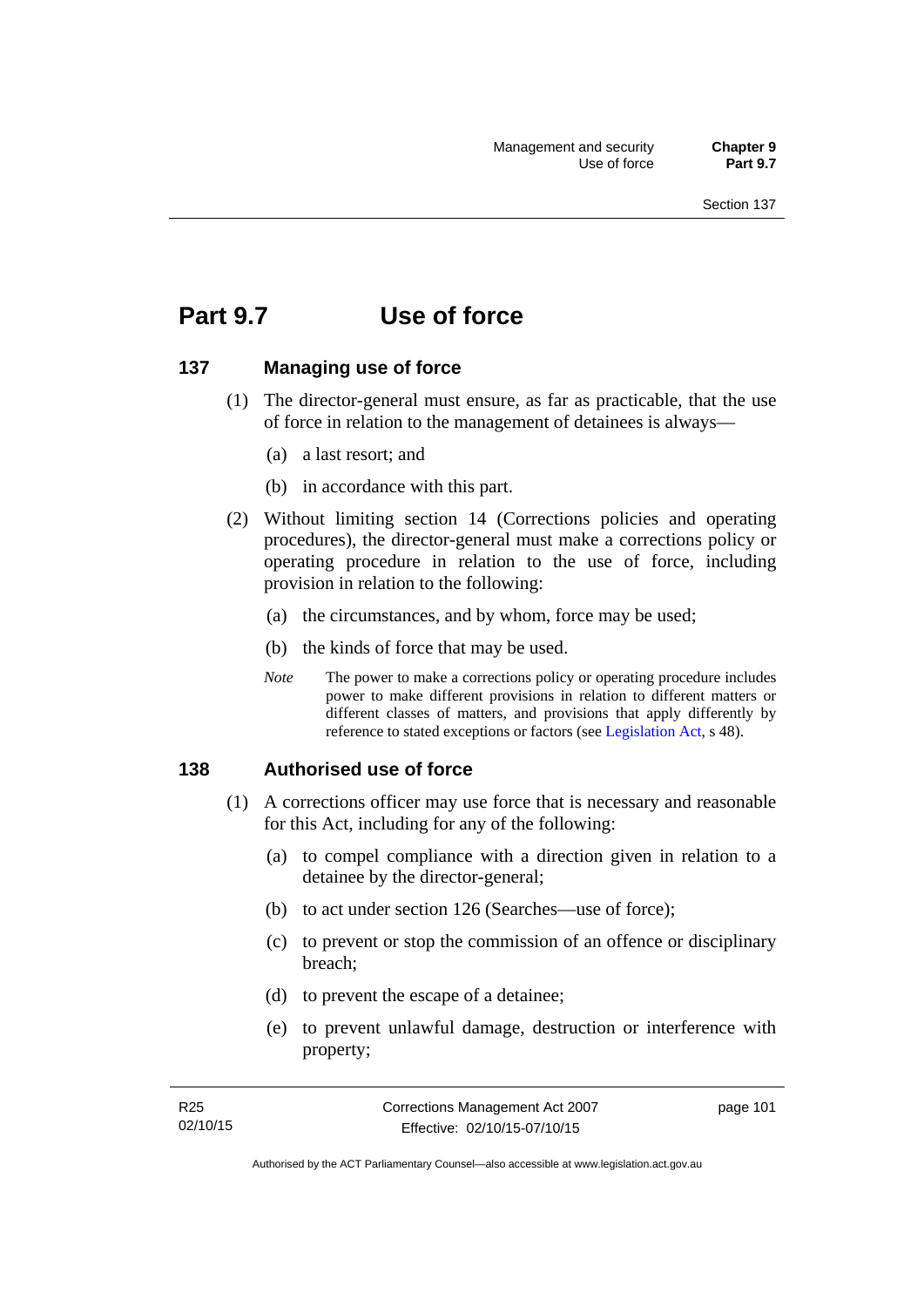- (f) to defend the officer or someone else;
- (g) to prevent a detainee from inflicting self-harm;
- (h) anything else prescribed by regulation.
- (2) However, a corrections officer may use force only if the officer believes, on reasonable grounds, that the purpose for which force may be used cannot be achieved in another way.

## **139 Application of force**

- (1) A corrections officer may use force under this part only if the officer—
	- (a) gives a clear warning of the intended use of force; and
	- (b) allows enough time for the warning to be observed; and
	- (c) uses no more force than is necessary and reasonable in the circumstances; and
	- (d) uses force, as far as practicable, in a way that reduces the risk of causing death or grievous bodily harm.
- (2) However, the corrections officer need not comply with subsection  $(1)$   $(a)$  or  $(b)$  if, in urgent circumstances, the officer believes, on reasonable grounds, that doing so would create a risk of injury to the officer, the detainee or anyone else.

#### **Example of urgent circumstances**

the detainee is assaulting someone or engaging in self-harm

*Note* An example is part of the Act, is not exhaustive and may extend, but does not limit, the meaning of the provision in which it appears (see [Legislation Act,](http://www.legislation.act.gov.au/a/2001-14) s 126 and s 132).

#### **140 Use of restraints or weapons**

 (1) The use of force under this part includes the use of restraints and weapons.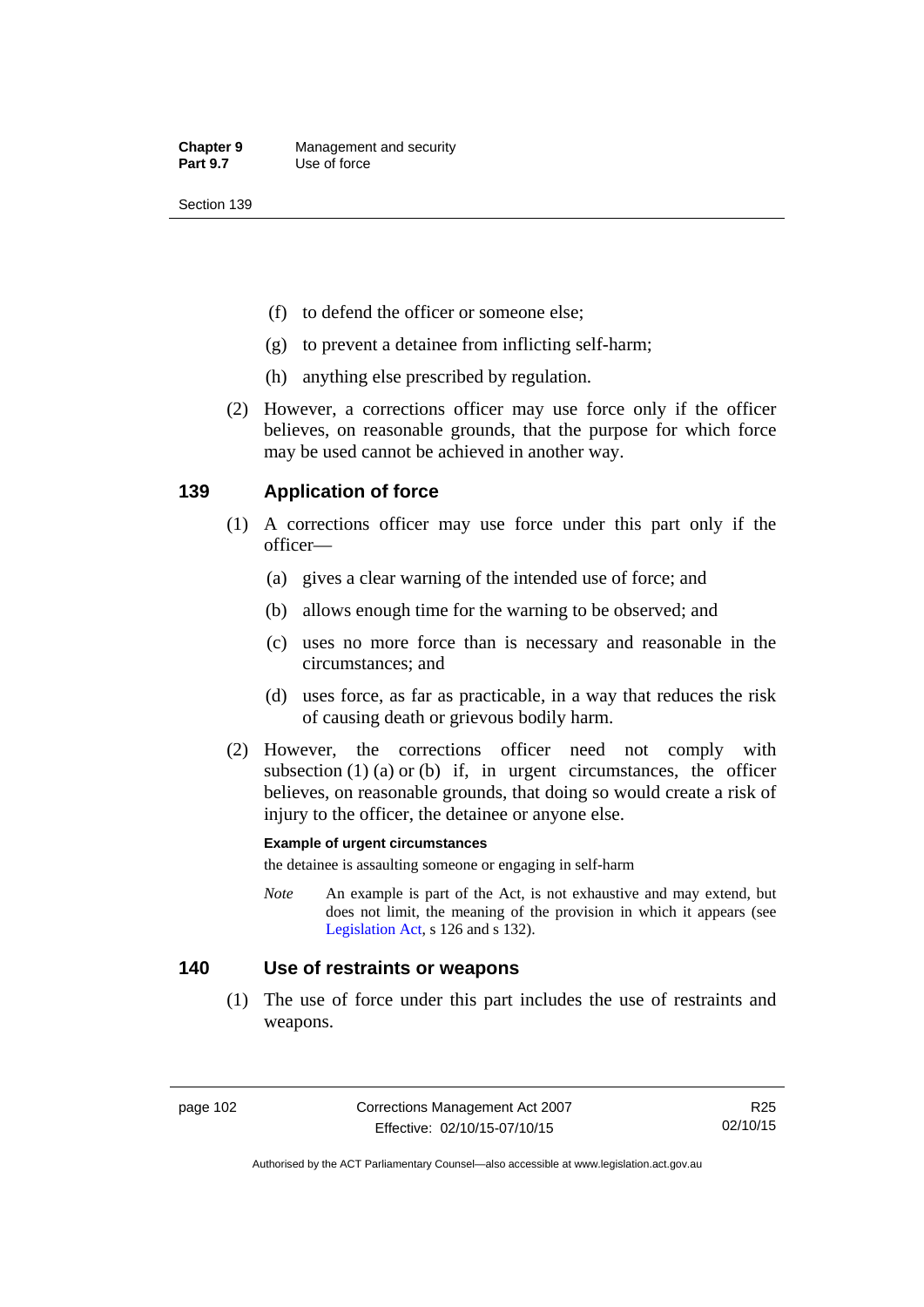- (2) The director-general must ensure, as far as practicable, that the use of force involving a restraint or weapon is proportionate to the circumstances, and in particular that—
	- (a) the circumstances are sufficiently serious to justify the use; and
	- (b) the kind of restraint or weapon is appropriate in the circumstances; and
	- (c) the restraint or weapon is used appropriately in the circumstances.
- (3) The director-general must also ensure that restraints and weapons are only used under this part—
	- (a) by corrections officers trained to use them; and
	- (b) in accordance with a corrections policy or operating procedure that applies to their use.
- (4) A health practitioner appointed under section 22 (Health practitioners—non-therapeutic functions) may administer a drug as a restraint, or direct the use of another form of restraint, if the health practitioner believes, on reasonable grounds, that is necessary and reasonable—
	- (a) to treat a detainee, particularly where the detainee's behaviour cannot be controlled otherwise; or
	- (b) to prevent a detainee inflicting self-harm, or harming someone else, particularly where other forms of restraint are unlikely to be effective; or
	- (c) to prevent the escape of a detainee, particularly while being transferred to or from a correctional centre or other place.
- (5) The director-general must ensure that firearms are not used under this part unless someone's life is under threat or a detainee or other person offers armed resistance to a corrections officer or police officer exercising a function under this Act or another Act.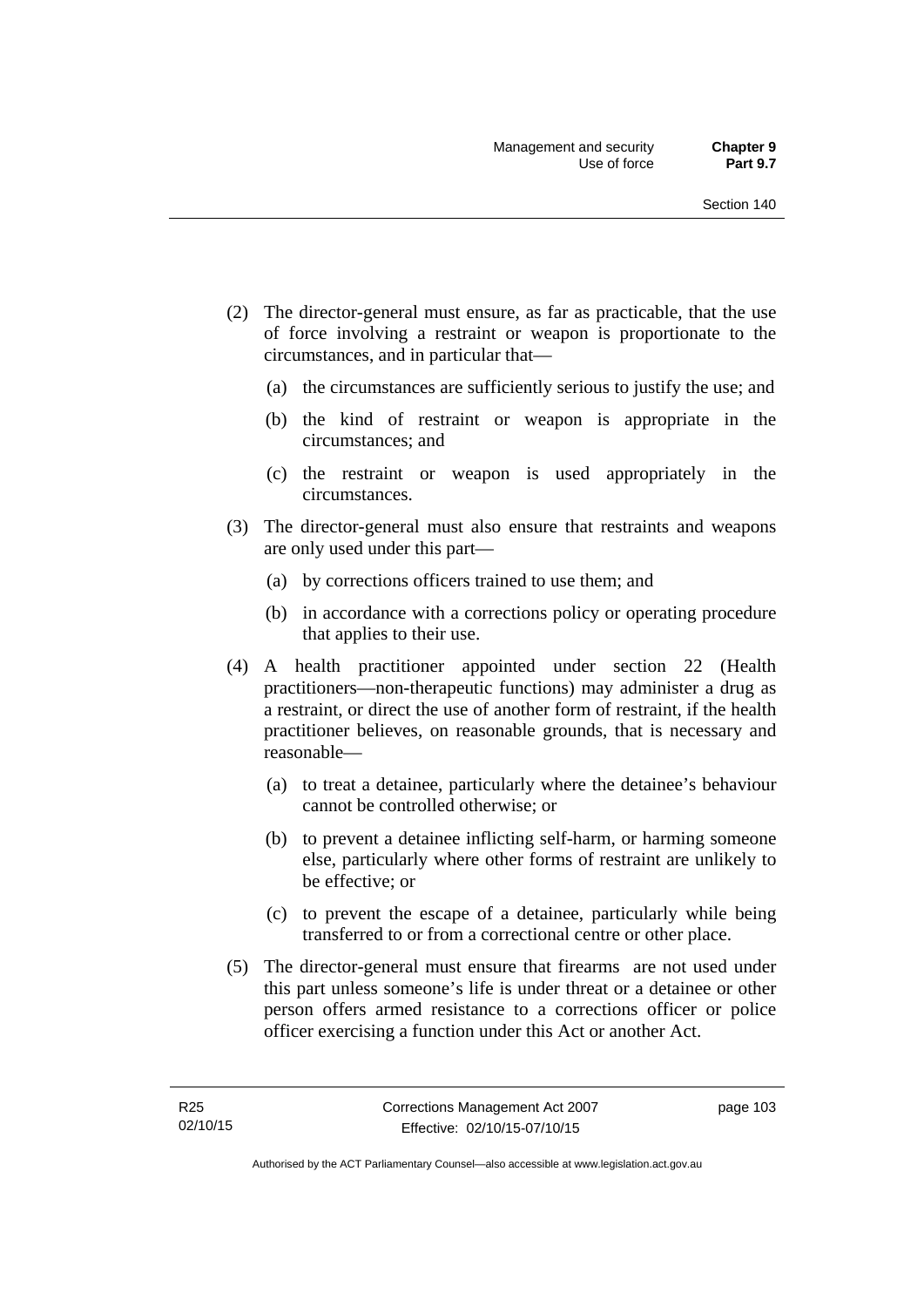| <b>Chapter 9</b> | Management and security |
|------------------|-------------------------|
| <b>Part 9.7</b>  | Use of force            |

- (6) In applying force under this part, a corrections officer may use a restraint or weapon, including any of the following:
	- (a) body contact;
	- (b) handcuffs, restraint jackets and other restraining devices;
	- (c) riot control equipment;
	- (d) a chemical agent;
	- (e) a gas gun;
	- (f) a firearm;
	- (g) anything else prescribed by regulation.

## **141 Medical examination after use of force**

The director-general must ensure that a doctor appointed under section 21 (Doctors—health service appointments) examines a detainee injured by the use of force under this part as soon as practicable and that appropriate health care is available to the detainee.

## **142 Reporting use of force**

- (1) The director-general must keep a record of any incident involving the use of force under this part that causes injury or death to anyone.
- (2) The record must—
	- (a) include details of the incident, including the circumstances, the decision to use force and the force used; and
	- (b) be available for inspection under chapter 7 (Inspection of correctional centres).
- (3) The director-general must give a copy of the record to an official visitor.

Authorised by the ACT Parliamentary Counsel—also accessible at www.legislation.act.gov.au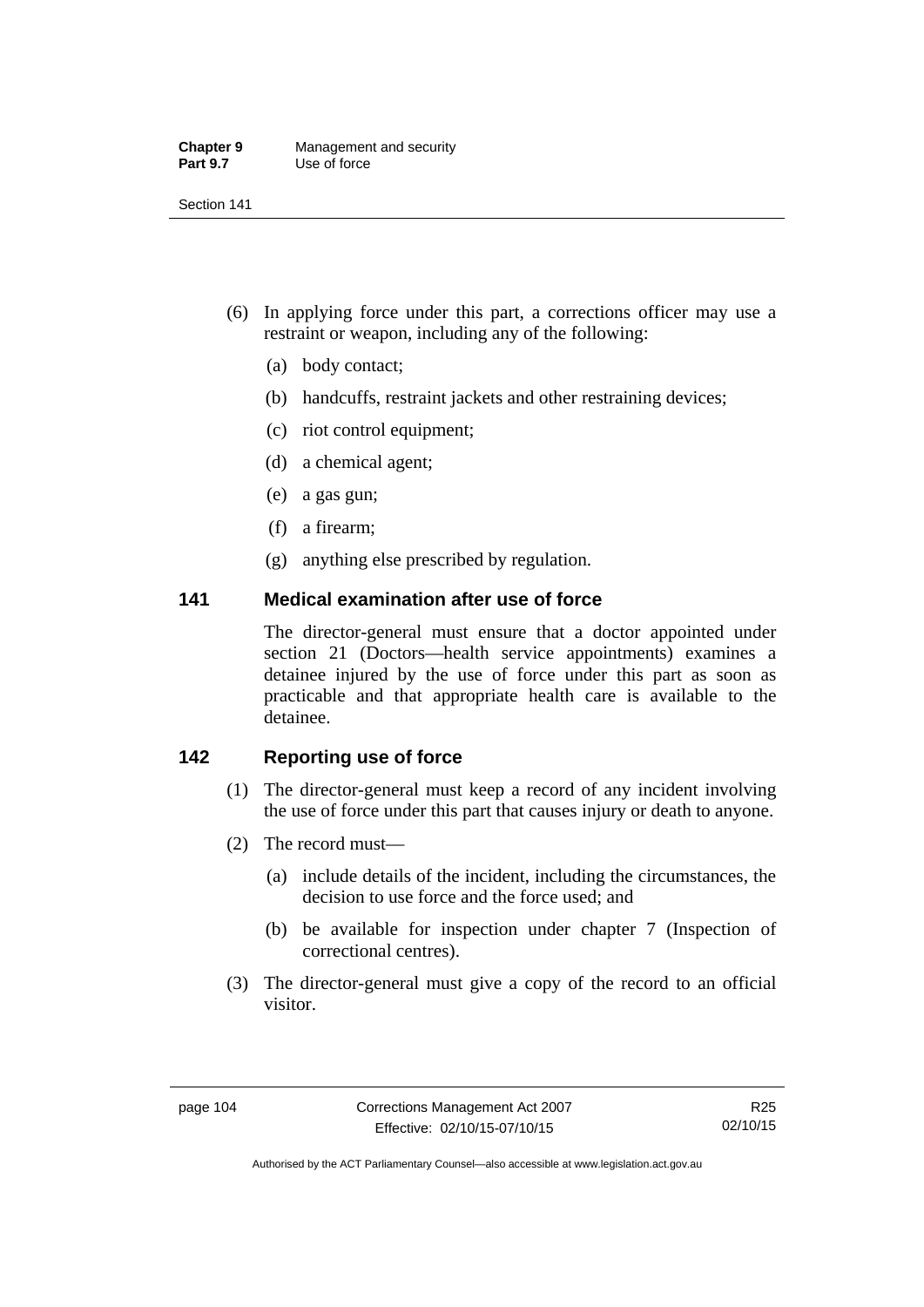# **Part 9.8 Access to correctional centres**

### **143 Visiting conditions**

 (1) The director-general may declare conditions that apply in relation to visits to a correctional centre.

#### **Examples of conditions declared**

- 1 the times and duration of visits
- 2 the number of visitors allowed
- 3 the conditions for conjugal, contact and non-contact visits
- 4 the circumstances in which visitors may be monitored
- 5 a prohibition on smoking in nonsmoking areas
- *Note* An example is part of the Act, is not exhaustive and may extend, but does not limit, the meaning of the provision in which it appears (see [Legislation Act,](http://www.legislation.act.gov.au/a/2001-14) s 126 and s 132).
- (2) A declaration is a disallowable instrument.
	- *Note I* The power to make an instrument includes power to make different provisions in relation to different matters or different classes of matters, and provisions that apply differently by reference to stated exceptions or factors (see [Legislation Act](http://www.legislation.act.gov.au/a/2001-14), s 48).
	- *Note 2* A disallowable instrument must be notified, and presented to the Legislative Assembly, under the [Legislation Act.](http://www.legislation.act.gov.au/a/2001-14)

#### **144 Notice of visiting conditions**

- (1) The director-general must take reasonable steps to bring the visiting conditions to the attention of visitors at a correctional centre.
- (2) Without limiting subsection (1), the director-general must ensure that—
	- (a) a notice is prominently displayed at each entrance to the centre open to visitors to the effect that visiting conditions apply at the centre; and
	- (b) a copy of the visiting conditions is available for inspection on request by visitors at the centre.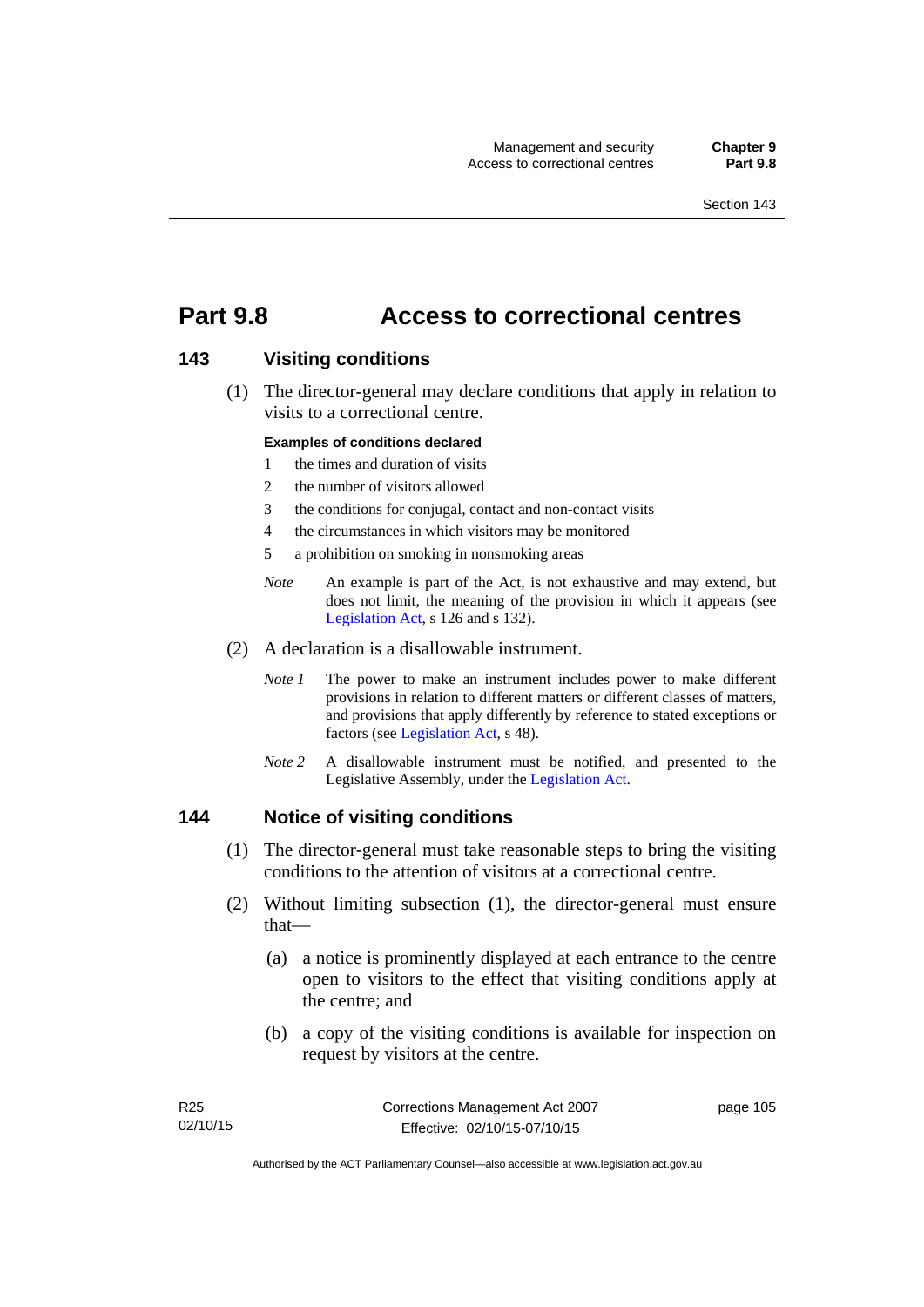### **145 Taking prohibited things etc into correctional centre**

- (1) A person commits an offence if the person—
	- (a) takes a prohibited thing into a correctional centre; or
	- (b) gives a prohibited thing to a detainee; or
	- (c) removes a prohibited thing from a correctional centre.

Maximum penalty: 100 penalty units, imprisonment for 1 year or both.

- (2) Subsection (1) does not apply to any action approved by the director-general.
- (3) In this section:

*give* includes send.

*prohibited thing* includes something the person intends a detainee to use for making a prohibited thing or use otherwise in relation to a prohibited thing.

## **146 Directions to visitors**

- (1) The director-general may, orally or in writing, give a direction to a visitor at a correctional centre to do, or not do, something if the director-general believes, on reasonable grounds, that the direction is necessary and reasonable—
	- (a) to ensure compliance with the visiting conditions; or
	- (b) for security or good order at a correctional centre.
- (2) A person commits an offence if the person fails to comply with a direction given to the person under this section.

Maximum penalty: 50 penalty units, imprisonment for 6 months or both.

(3) An offence against this section is a strict liability offence.

Authorised by the ACT Parliamentary Counsel—also accessible at www.legislation.act.gov.au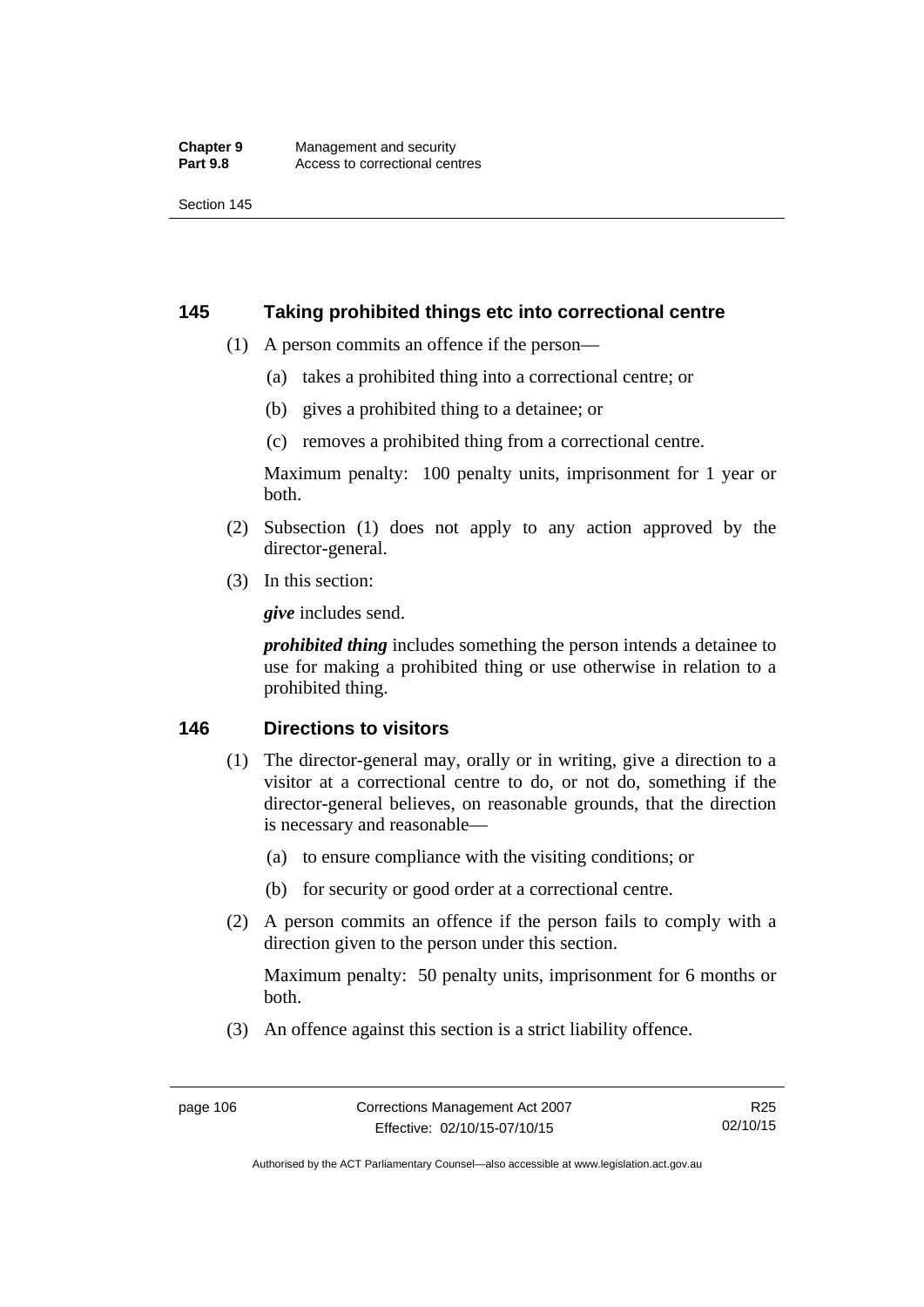(4) Subsection (2) does not apply if the person takes reasonable steps to comply with the direction.

### **147 Searches of visitors**

- (1) The director-general may direct a corrections officer to conduct a scanning search, frisk search or ordinary search of a visitor at a correctional centre if the director-general suspects, on reasonable grounds, that the visitor is carrying—
	- (a) a prohibited thing; or
	- (b) anything else that creates, or is likely to create, a risk to—
		- (i) the personal safety of anyone else; or
		- (ii) security or good order at a correctional centre.
- (2) Part 9.4 (Searches) and part 9.5 (Seizing property) apply as if a direction under this section, any scanning search, frisk search or ordinary search conducted under the direction, and anything found in the search, occurred under the relevant part in relation to a detainee at a correctional centre.
- (3) However, section 126 (Searches—use of force) does not apply in relation to a search of a visitor at a correctional centre.

#### **148 Directions to leave correctional centre etc**

- (1) The director-general may direct a person at a correctional centre—
	- (a) not to enter the centre; or
	- (b) if the person is already in the centre—to leave the centre.
- (2) The director-general may give the direction only if—
	- (a) the director-general suspects, on reasonable grounds, that—
		- (i) the person is intoxicated; or
		- (ii) the person has possession of a prohibited thing; or

page 107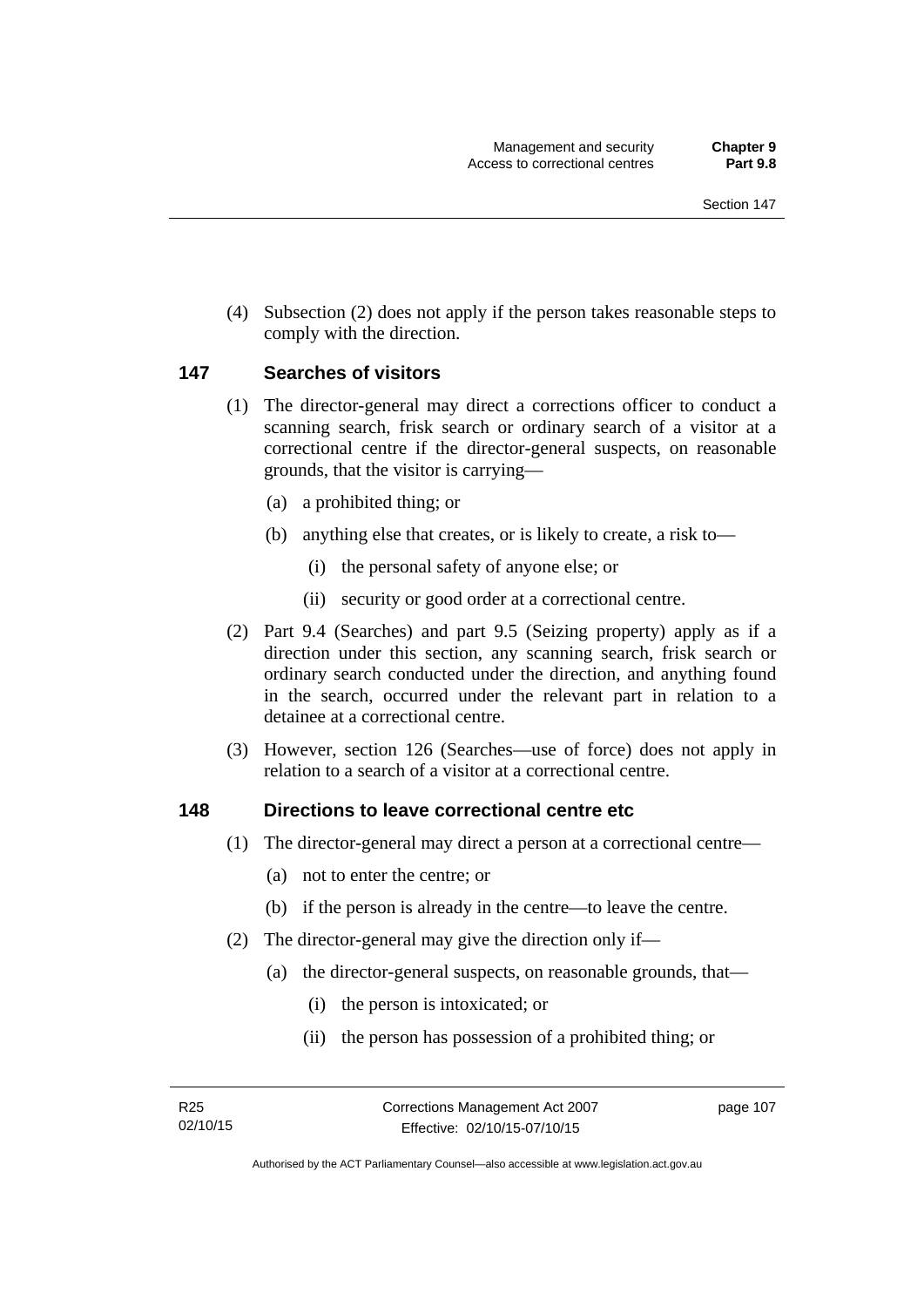- (iii) the direction is necessary and reasonable for security or good order at a correctional centre; or
- (b) the person contravenes a direction given to the person under section 146.
- (3) A person commits an offence if the person fails to comply with a direction given to the person under this section.

Maximum penalty: 50 penalty units, imprisonment for 6 months or both.

- (4) An offence against this section is a strict liability offence.
- (5) Subsection (3) does not apply if the person takes reasonable steps to comply with the direction.
- (6) In this section:

*intoxicated* means under the influence of alcohol, a drug or another substance, or a combination of alcohol, drugs or substances.

#### **Examples of substances**

- 1 glue
- 2 petrol
- 3 another solvent
- *Note* An example is part of the Act, is not exhaustive and may extend, but does not limit, the meaning of the provision in which it appears (see [Legislation Act,](http://www.legislation.act.gov.au/a/2001-14) s 126 and s 132).

*prohibited thing*—see section 145 (3).

#### **149 Removing people from correctional centre**

- (1) The director-general may direct a corrections officer to enforce a direction under section 148 if the person given the direction contravenes the direction.
- (2) The corrections officer may use force that is necessary and reasonable to enforce the direction.

R25 02/10/15

Authorised by the ACT Parliamentary Counsel—also accessible at www.legislation.act.gov.au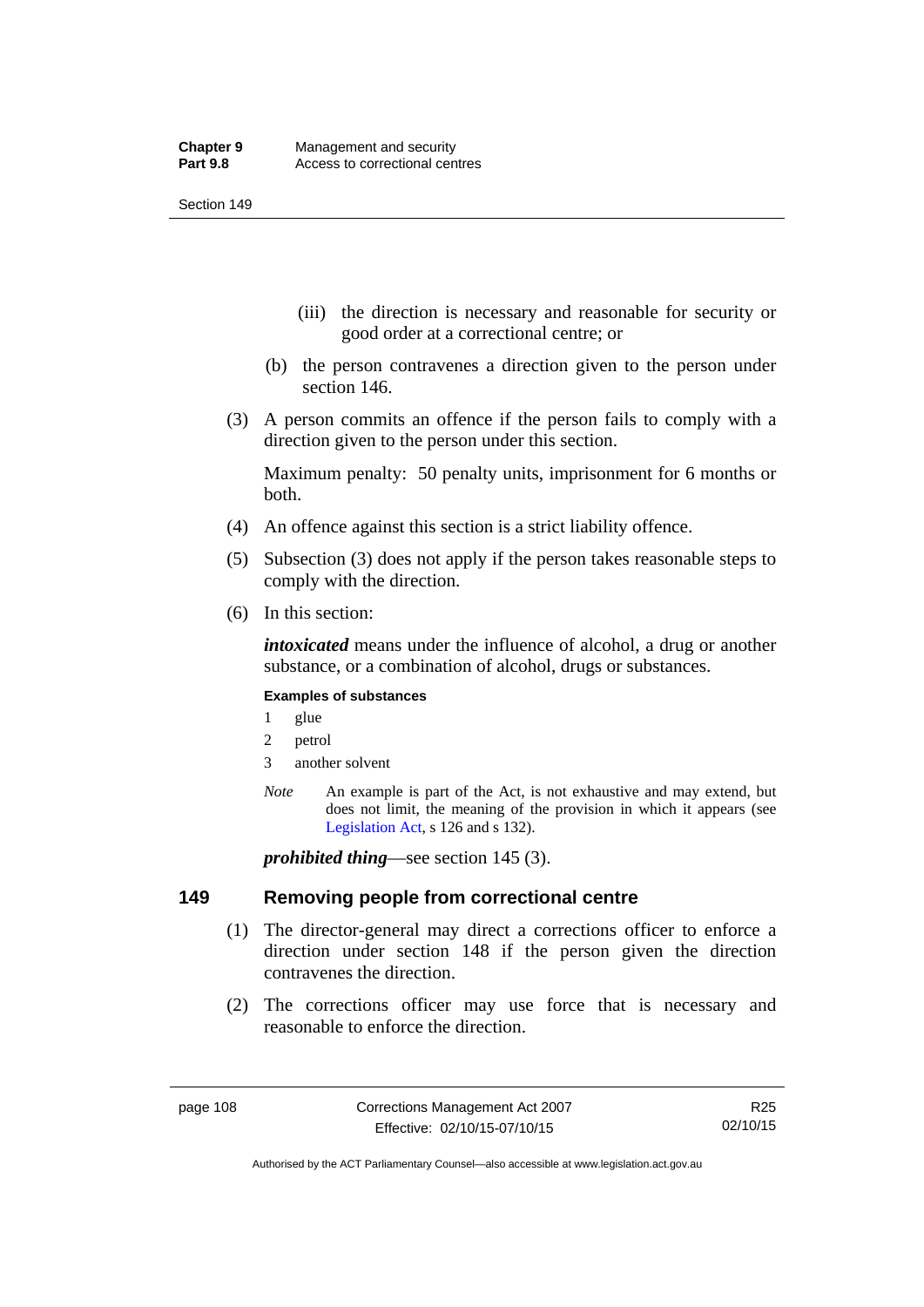# **Chapter 10 Discipline**

# **Part 10.1 General**

## **150 Application—ch 10**

This chapter applies in relation to a disciplinary breach committed, or allegedly committed, by a detainee.

## **151 Definitions—discipline**

In this Act:

*accused* means a detainee charged with a disciplinary breach.

*administrative penalty*—see section 184.

*charge* means a disciplinary charge.

*charge notice*—see section 159.

*disciplinary action*—see section 183.

*disciplinary breach*—see section 152.

*disciplinary charge* means a charge under section 159.

*hearing*, for an inquiry, means a hearing under part 11.3 (Disciplinary hearing procedures).

*initial report*—see section 156 (2) (e).

*inquiry* means an inquiry to which chapter 11 (Disciplinary inquiries) applies.

*investigative segregation* means segregation directed under any of the following:

- (a) section 156 (Report etc by corrections officer);
- (b) section 158 (Action by presiding officer);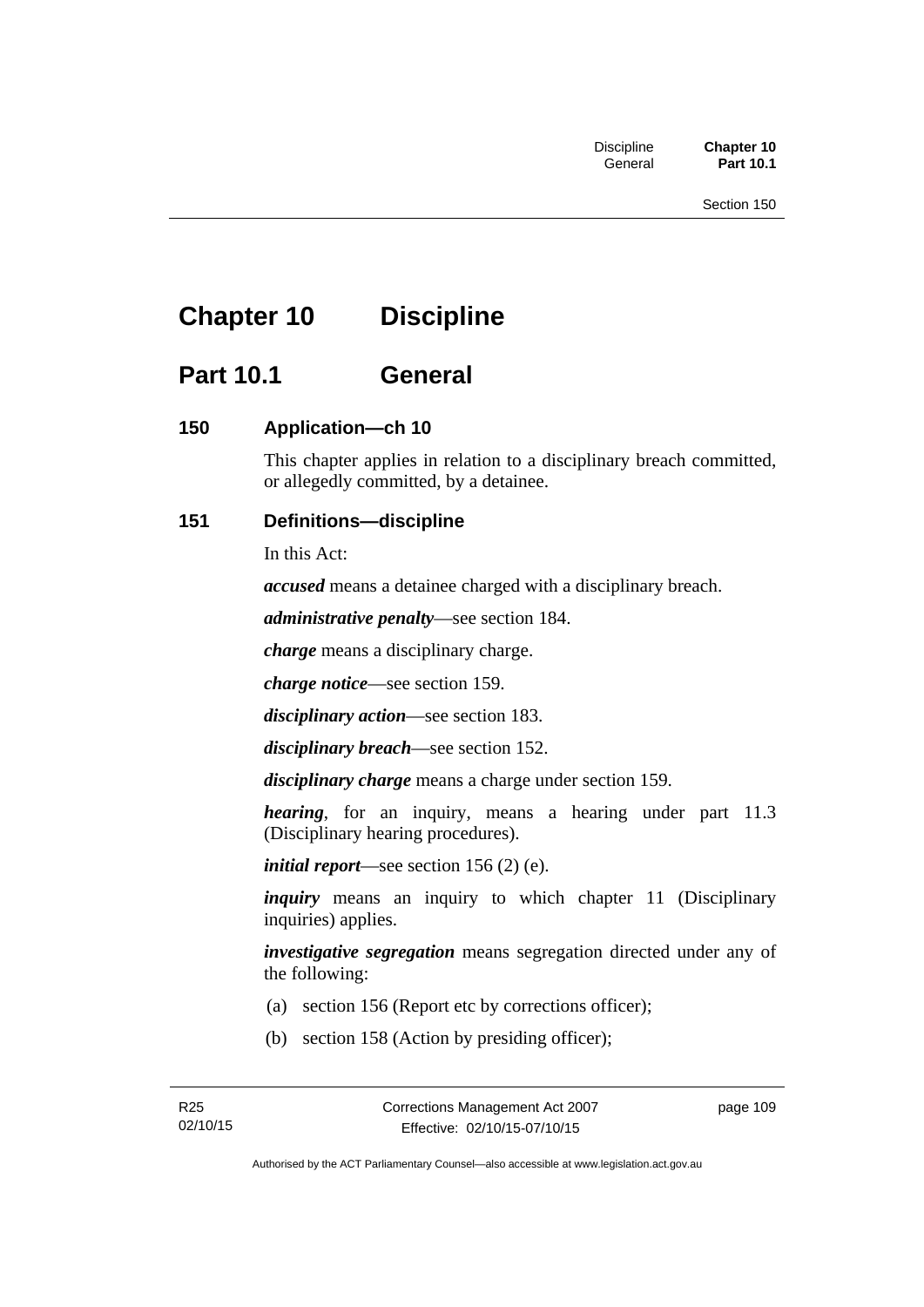| <b>Chapter 10</b> | <b>Discipline</b> |
|-------------------|-------------------|
| <b>Part 10.1</b>  | General           |

 (c) section 160 (Director-general directions—investigative segregation).

*investigator*—see section 153.

*investigator's report*—see section 157 (2) (b).

*presiding officer* means a corrections officer to whom the director-general has given functions of a presiding officer under this Act.

*privilege*, in relation to a detainee—see section 154.

*separate confinement*, of a detainee, means confinement of the detainee in a cell, away from other detainees.

### **152 Meaning of** *disciplinary breach*

For a detainee, each of the following is a *disciplinary breach*:

- (a) contravening a direction given to the detainee by the director-general or a corrections officer under this Act or the *[Crimes \(Sentence Administration\) Act 2005](http://www.legislation.act.gov.au/a/2005-59)*;
	- *Note* A reference to an Act includes a reference to the statutory instruments made or in force under the Act, including any regulation (see [Legislation Act,](http://www.legislation.act.gov.au/a/2001-14) s 104).
- (b) being in a prohibited area, without the director-general's approval;
- (c) smoking in a nonsmoking area at a correctional centre;
- (d) taking (in any way) alcohol or a drug into the detainee's body;
- (e) providing a positive test sample for alcohol or a drug when directed, under this Act or the *[Crimes \(Sentence](http://www.legislation.act.gov.au/a/2005-59)  [Administration\) Act 2005](http://www.legislation.act.gov.au/a/2005-59)*, to provide a test sample;
- (f) making, possessing, concealing, knowingly consuming or dealing with a prohibited thing, without the director-general's approval;

Authorised by the ACT Parliamentary Counsel—also accessible at www.legislation.act.gov.au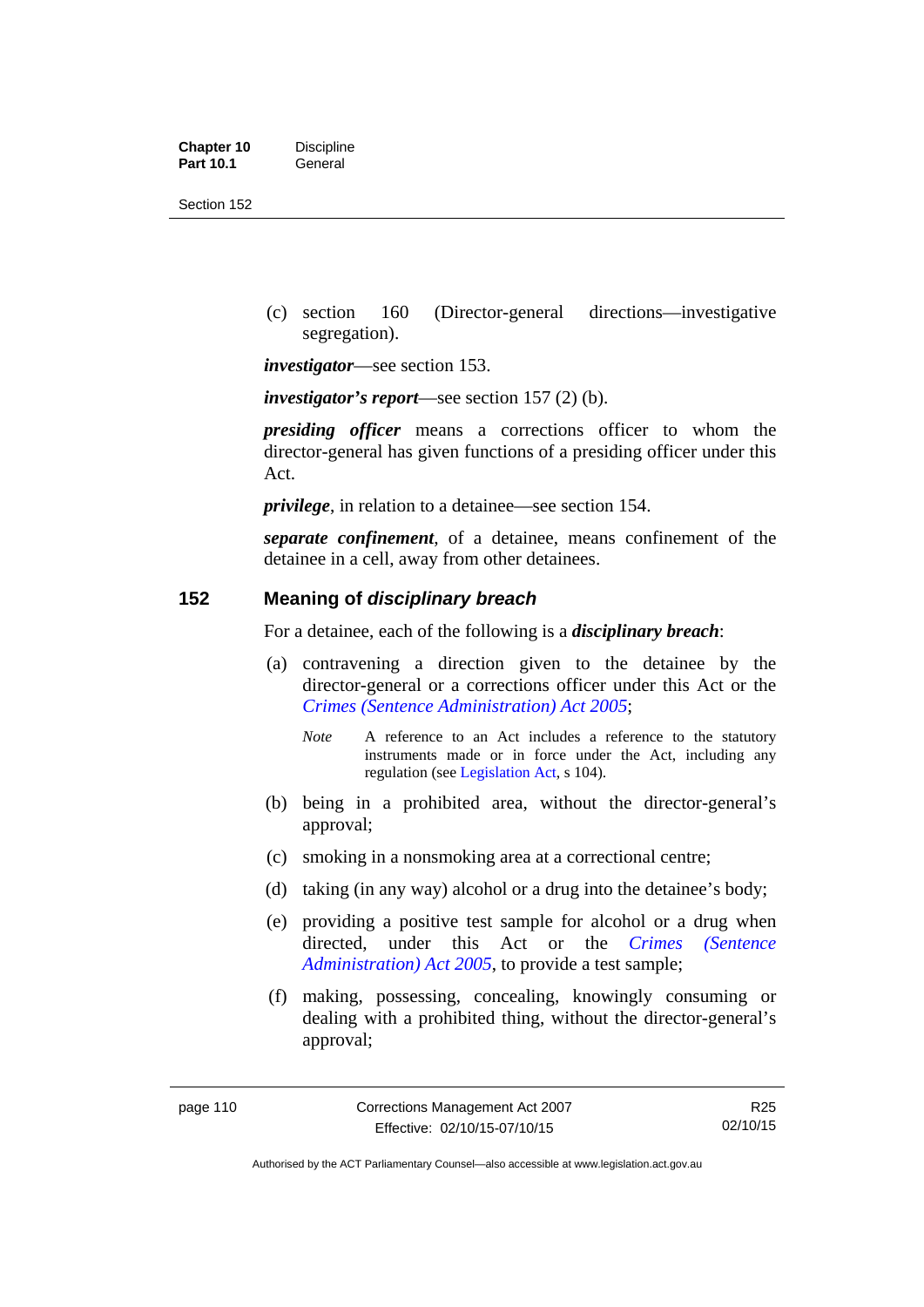- (g) gambling;
- (h) being disrespectful or abusive towards a corrections officer in a way that undermines the officer's authority;
- (i) being disrespectful or abusive towards someone in a way that is likely to provoke a person to be violent;
- (j) intentionally or recklessly engaging in conduct that endangers, or may endanger, the health or safety of the detainee or anyone else;
- (k) fighting;
- (l) assaulting someone else;
- (m) theft;
- (n) possessing stolen property;
- (o) possessing or dealing in things without the director-general's approval;
- (p) intentionally or recklessly damaging or destroying property belonging to someone else;
- (q) interfering with property belonging to someone else, without approval by the owner of the property;
- (r) interfering with anyone's personal monitoring device without the director-general's approval;
- (s) creating or participating in a disturbance, or other activity, likely to endanger security or good order at a correctional centre;
- (t) contravening a condition of any of the following:
	- (i) a direction under section 204 (Local leave directions);
	- (ii) a local leave permit;
	- (iii) an interstate leave permit;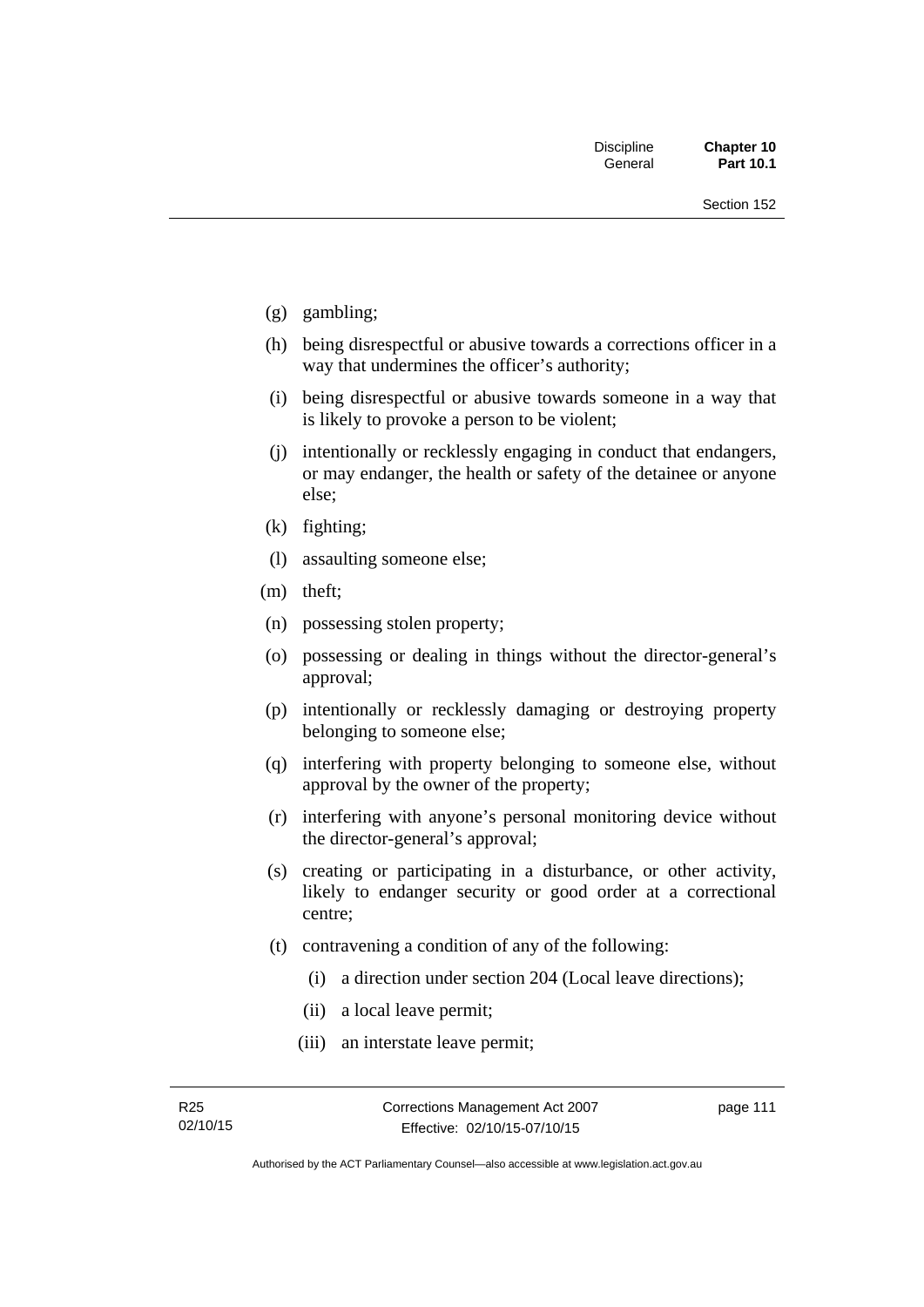| <b>Chapter 10</b> | <b>Discipline</b> |
|-------------------|-------------------|
| <b>Part 10.1</b>  | General           |

- (u) doing anything for the purpose of escaping, or assisting a detainee to escape, from detention;
- (v) offering, giving or taking a bribe;
- (w) attempting, or assisting anyone else attempting, to commit another disciplinary breach;
- $(x)$  threatening to do anything mentioned in paragraphs (j), (k), (l), (p) or (s);
- (y) anything else prescribed by regulation.

## **Examples of contravening director-general directions—par (a)**

failing to comply with a direction by the director-general to provide a test sample or submit to a search under this Act

*Note* An example is part of the Act, is not exhaustive and may extend, but does not limit, the meaning of the provision in which it appears (see [Legislation Act,](http://www.legislation.act.gov.au/a/2001-14) s 126 and s 132).

## **153 Meaning of** *investigator*

- (1) An *investigator* is—
	- (a) a corrections officer to whom the director-general has given functions of an investigator; or
	- (b) a person engaged under subsection (2).
- (2) The director-general may, on behalf of the Territory, engage a person (other than a corrections officer) to exercise the functions of an investigator.
- (3) The director-general may engage a person under subsection (2) only if satisfied the person has appropriate qualifications or experience to exercise the functions of an investigator.

Authorised by the ACT Parliamentary Counsel—also accessible at www.legislation.act.gov.au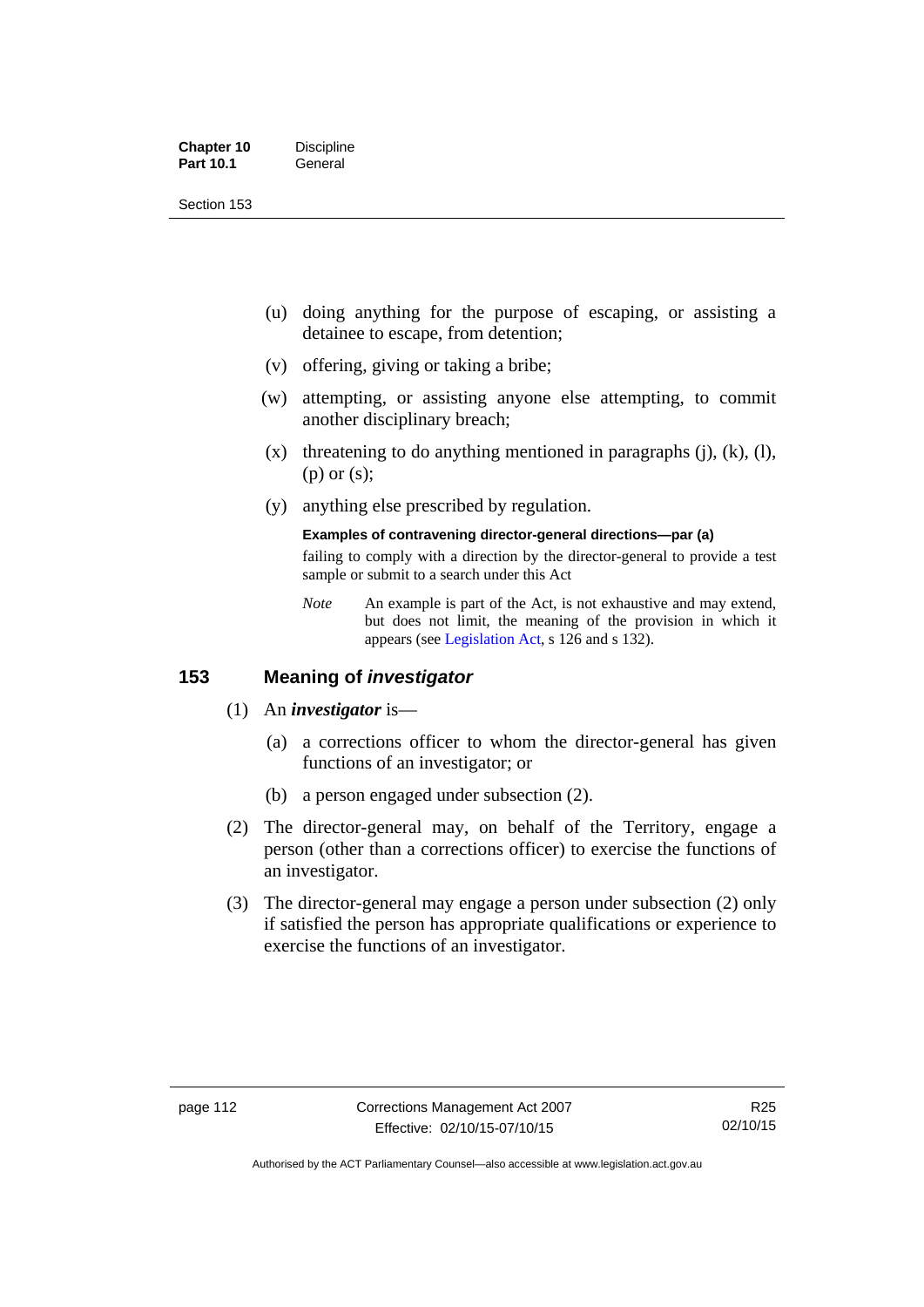## **154 Meaning of** *privilege*

A *privilege*, in relation to a detainee*—*

- (a) is any amenity, facility or opportunity the detainee may have the benefit of in detention; but
- (b) does not include anything that is, for this chapter, an entitlement for the detainee.

#### **Examples of privileges**

- 1 using common areas at a correctional centre for mixing with other detainees
- 2 participating in activities other than those forming part of a detainee's case management plan
- 3 using phones, email or the internet other than for entitled usage
- 4 buying non-essential goods from money held in trust for a detainee
- 5 using a radio, television, CD or DVD player or other electronic equipment for recreational purposes
- 6 pursuing hobbies and crafts
- 7 keeping personal property in a cell

#### **Examples of entitlements**

things expressed in chapter 6 (Living conditions at correctional centres) to be entitlements for detainees

*Note* An example is part of the Act, is not exhaustive and may extend, but does not limit, the meaning of the provision in which it appears (see [Legislation Act,](http://www.legislation.act.gov.au/a/2001-14) s 126 and s 132).

## **155 Overlapping disciplinary breaches and criminal offences**

- (1) This section applies if a detainee engages, or is alleged to have engaged, in conduct that is both—
	- (a) a disciplinary breach; and
	- (b) an offence (a *criminal offence*) against a territory law, including this Act.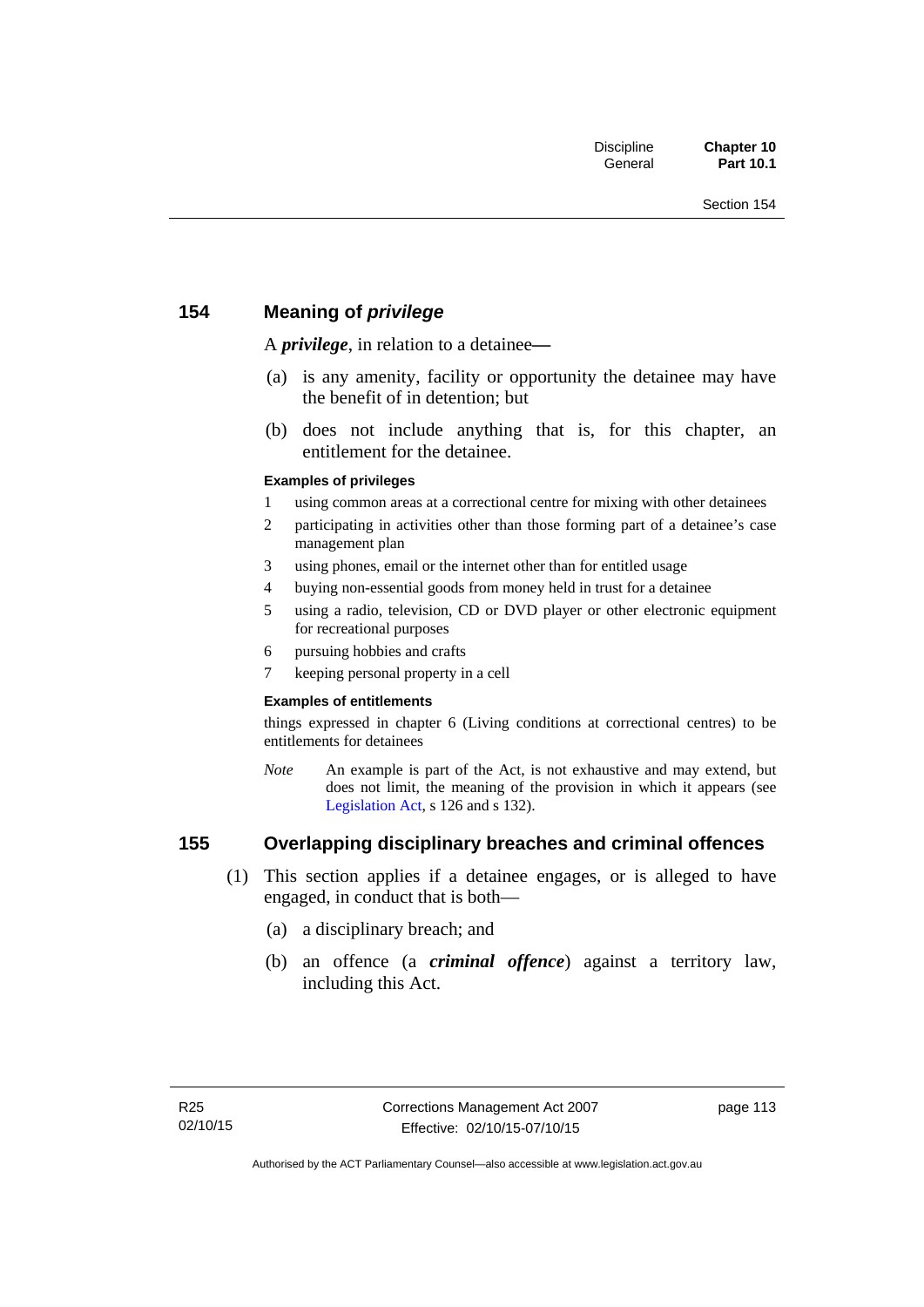| <b>Chapter 10</b> | <b>Discipline</b> |
|-------------------|-------------------|
| <b>Part 10.1</b>  | General           |

- (2) The detainee must not be prosecuted for the criminal offence if an administrative penalty has been imposed on the detainee because of the disciplinary breach.
- (3) A disciplinary charge for the disciplinary breach must not be started, or further dealt with, under this chapter if a prosecution for the criminal offence has been started in a court.
- (4) Disciplinary action for the disciplinary breach must not be taken against the detainee if the detainee has been convicted or found guilty of the criminal offence by a court.

*Note* For the kinds of disciplinary action that may be taken, see s 183.

page 114 Corrections Management Act 2007 Effective: 02/10/15-07/10/15

R25 02/10/15

Authorised by the ACT Parliamentary Counsel—also accessible at www.legislation.act.gov.au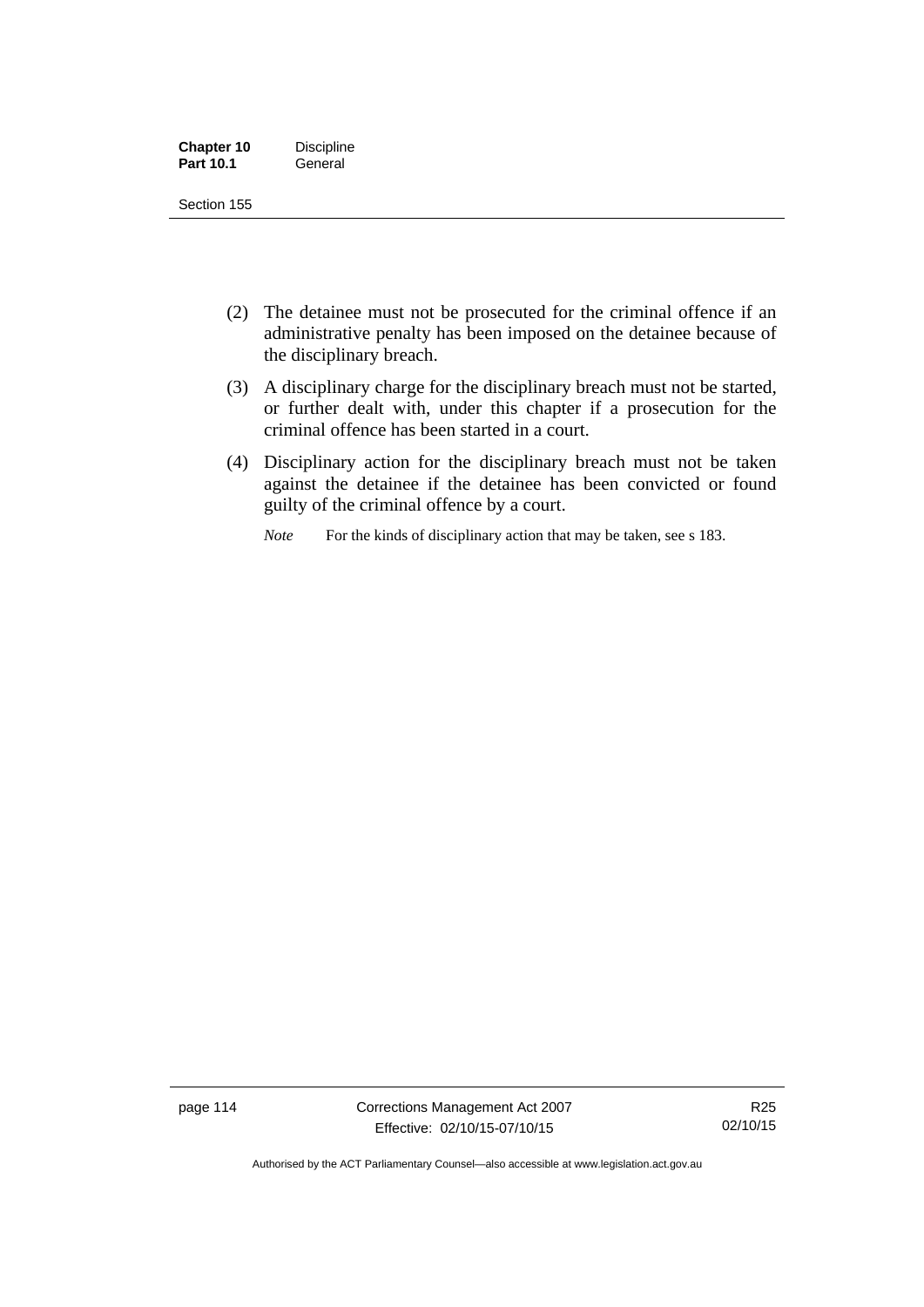# **Part 10.2 Disciplinary investigations**

# **Division 10.2.1 Investigation of disciplinary breaches**

## **156 Report etc by corrections officer**

- (1) This section applies if a corrections officer believes, on reasonable grounds, that a detainee has committed a disciplinary breach.
- (2) The corrections officer may do 1 or more of the following if the officer believes, on reasonable grounds, that it is appropriate in the circumstances:
	- (a) counsel the detainee;
	- (b) warn the detainee about committing a disciplinary breach;
	- (c) reprimand the detainee;
	- (d) subject to section 161 (Grounds for investigative segregation), direct that the detainee be segregated from other detainees for the purposes of this part;
	- (e) give a presiding officer a report (an *initial report*) about the alleged disciplinary breach.
- (3) A report under subsection (2) (e) must be given to the presiding officer as soon as possible, and must set out the following:
	- (a) details of the alleged disciplinary breach;
	- (b) the officer's reasons for believing the detainee has committed the disciplinary breach;
	- (c) if subsection  $(2)$  (d) applies—
		- (i) details of the segregation directed; and
		- (ii) the officer's reasons for the direction; and
		- (iii) a recommendation about the detainee's segregation;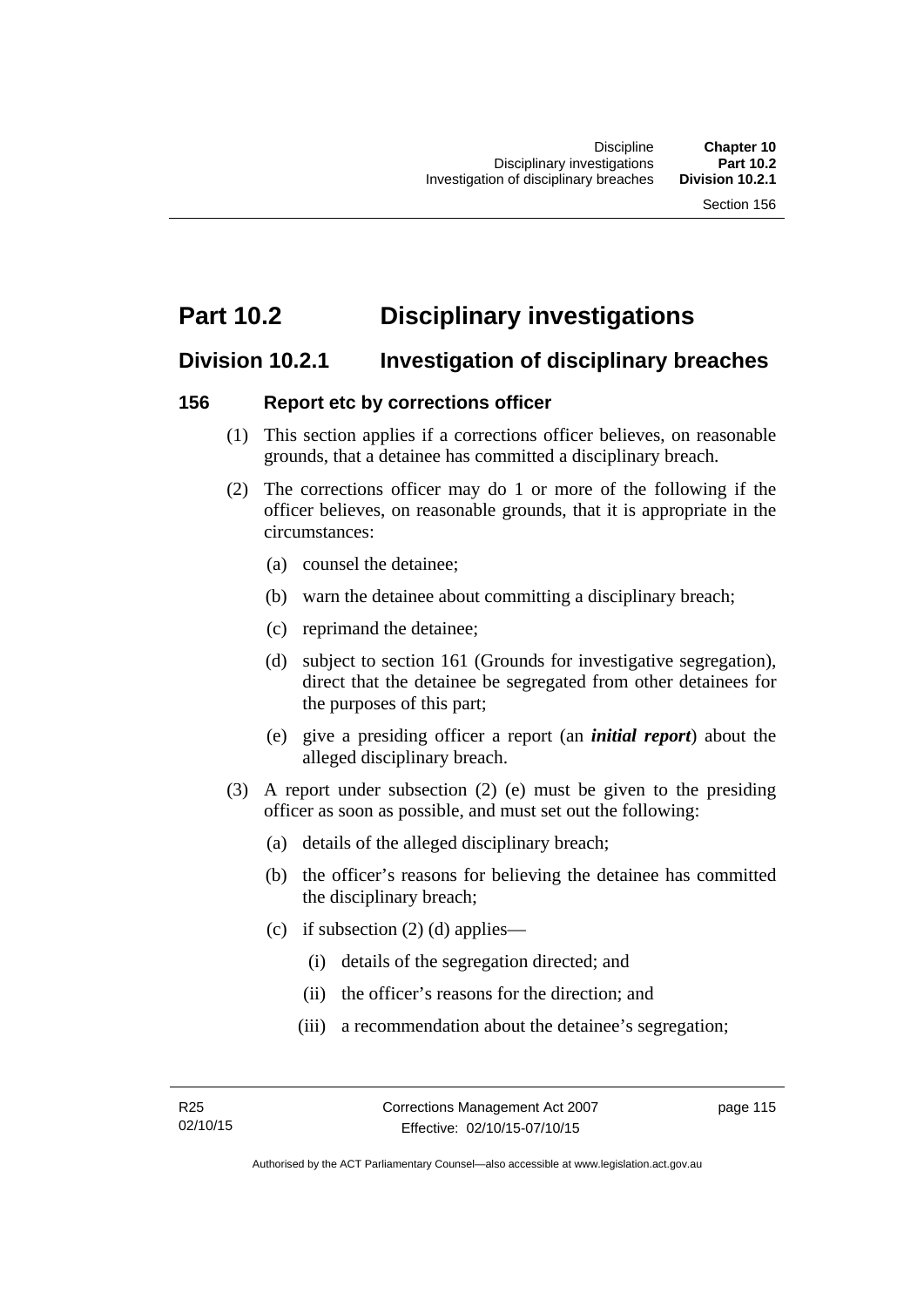(d) anything else prescribed by regulation.

## **157 Investigation by investigator**

- (1) After being given an initial report about an alleged disciplinary breach by a detainee, the presiding officer may, if the presiding officer believes on reasonable grounds it is appropriate, refer the report to an investigator.
- (2) The investigator must—
	- (a) consider the initial report and investigate the alleged disciplinary breach by the detainee; and
	- (b) give the presiding officer a report (an *investigator's report*) about the alleged disciplinary breach.
- (3) The report must include the following:
	- (a) a copy of the initial report;
	- (b) a recommendation for any action by the presiding officer under section 158 (2):
	- (c) the investigator's reasons for the recommendation;
	- (d) anything else prescribed by regulation.
- (4) The report may include any other information the investigator considers is relevant in relation to the alleged disciplinary breach.
- (5) The corrections officer who made the initial report about the alleged disciplinary breach by the detainee must not exercise any function of an investigator in relation to the breach.

## **158 Action by presiding officer**

- (1) This section applies if a presiding officer is given—
	- (a) an initial report about an alleged disciplinary breach by a detainee; or

Authorised by the ACT Parliamentary Counsel—also accessible at www.legislation.act.gov.au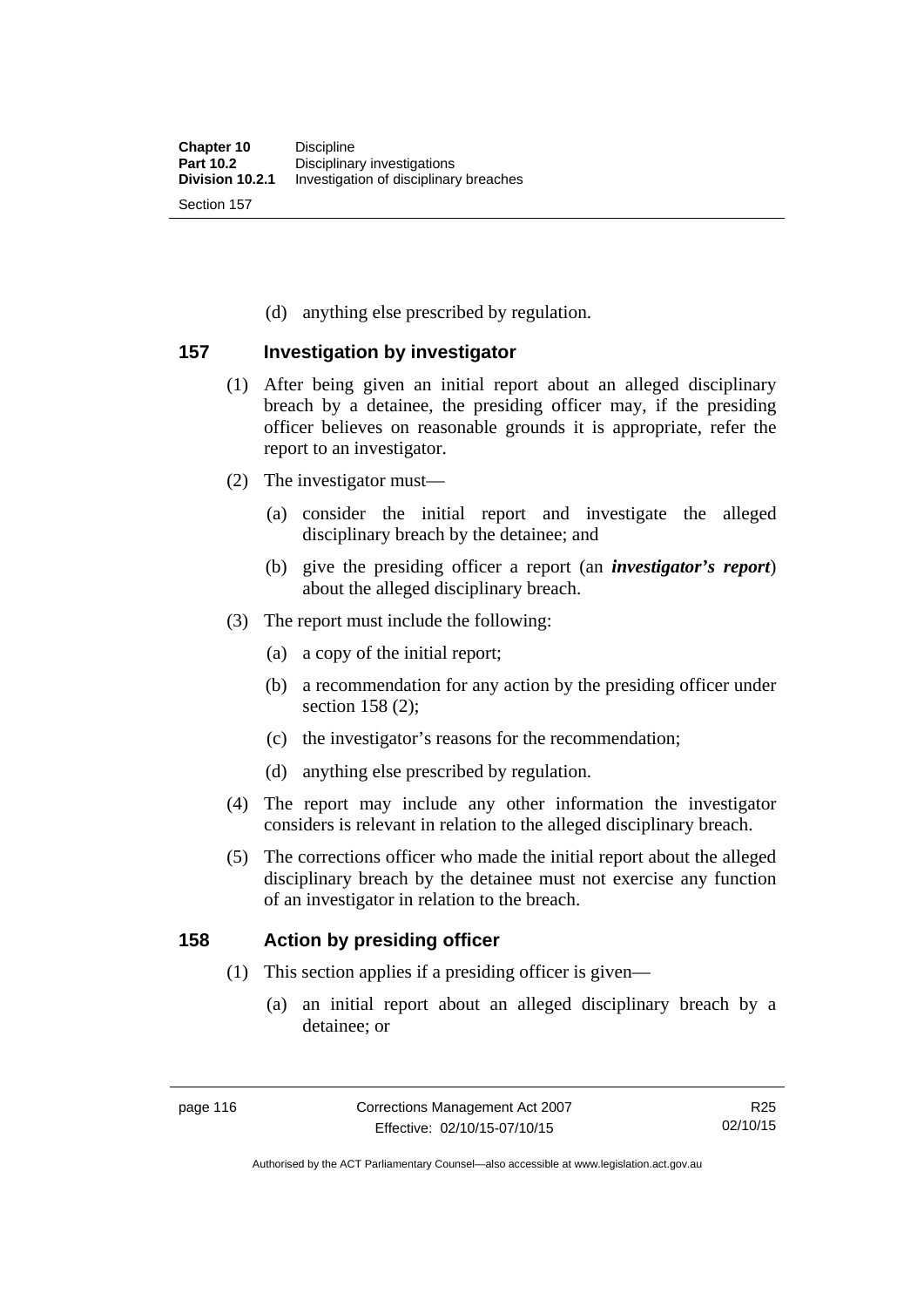- (b) an investigator's report about an alleged disciplinary breach by a detainee.
- (2) After considering the report and making any further investigation the presiding officer considers appropriate, the presiding officer may, if the presiding officer believes on reasonable grounds it is appropriate, do 1 or more of the following:
	- (a) take no further action in relation to the initial report;
	- (b) counsel the detainee;
	- (c) warn the detainee about committing a disciplinary breach;
	- (d) reprimand the detainee;
	- (e) refer the allegation to—
		- (i) the chief police officer; or
		- (ii) the director of public prosecutions;
	- (f) charge the detainee under section 159 (Disciplinary charge);
	- (g) subject to section 161 (Grounds for investigative segregation), direct that the detainee be segregated from other detainees for this part;
	- (h) anything else prescribed by regulation.
- (3) A referral under subsection (2) (e) must be in writing and be accompanied by a report by the presiding officer.
- (4) The corrections officer who made the initial report or investigator's report about the alleged disciplinary breach by the detainee must not exercise any function of a presiding officer under this division in relation to the breach.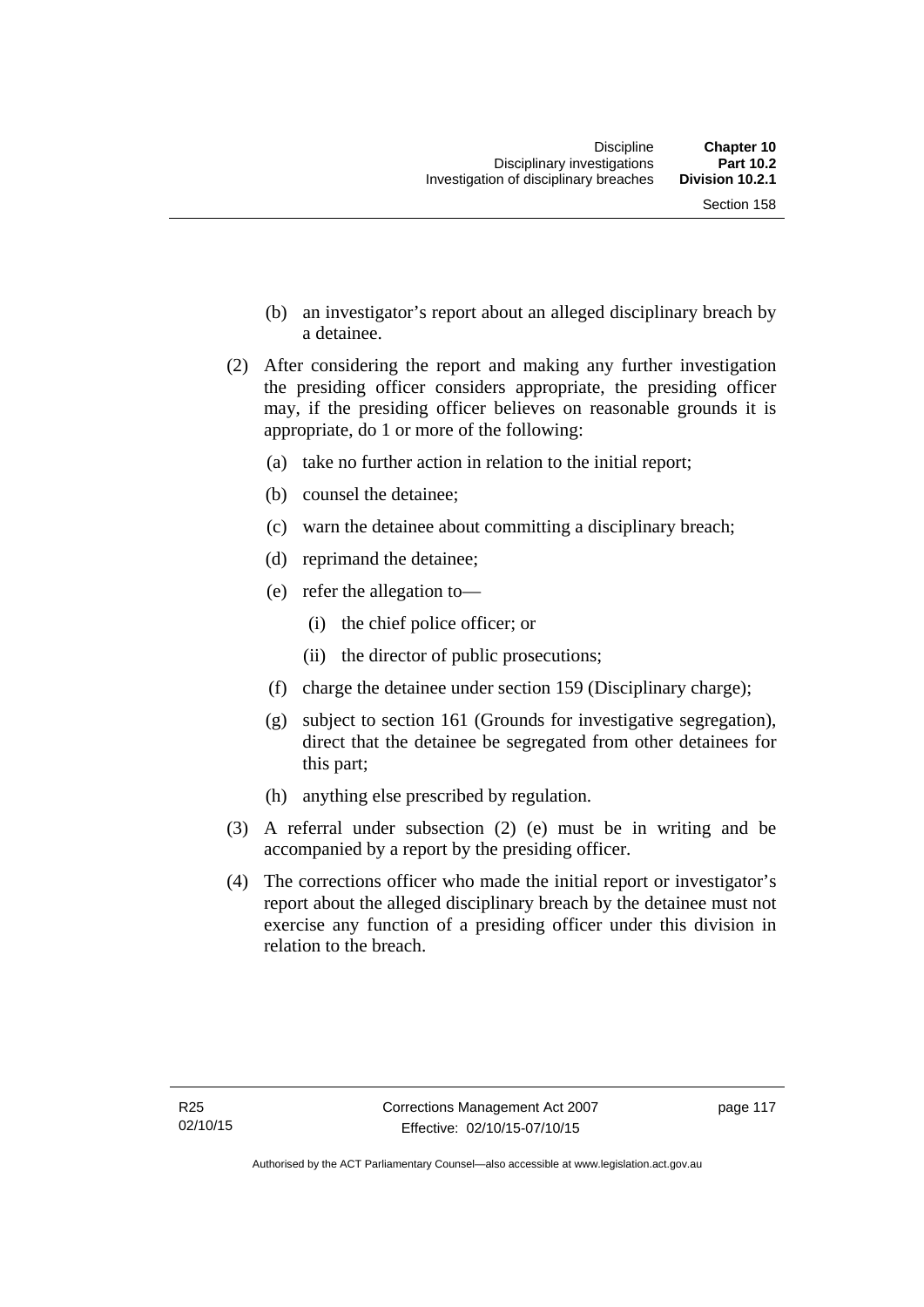## **159 Disciplinary charge**

To charge a detainee with a disciplinary breach, the presiding officer must give the detainee written notice of the charge (a *charge notice*), including details of the following:

- (a) the disciplinary breach charged;
- (b) a brief statement of the conduct to which the charge applies and when, or the period during which, it happened or is alleged to have happened;
- (c) the option of having the charge dealt with by consent under division 10.3.1 (Disciplinary action—with accused's consent);
- (d) the election available under section 167 (Disciplinary breach admitted by accused) to accept the disciplinary action proposed by the presiding officer;
- (e) the disciplinary action the presiding officer believes, on reasonable grounds, would be appropriate if the charge were dealt with under section 168 (Presiding officer's powers breach admitted by accused).
- *Note* If a form is approved under s 228 for a disciplinary charge, the form must be used.

# **Division 10.2.2 Investigative segregation**

#### **160 Director-general directions—investigative segregation**

- (1) Subject to section 161, the director-general may direct that a detainee be segregated from other detainees for the purposes of this part.
- (2) To remove any doubt, this section is additional to, and does not limit, the power to direct that a detainee be segregated from other detainees under either of the following:
	- (a) section 156 (Report etc by corrections officer);

Authorised by the ACT Parliamentary Counsel—also accessible at www.legislation.act.gov.au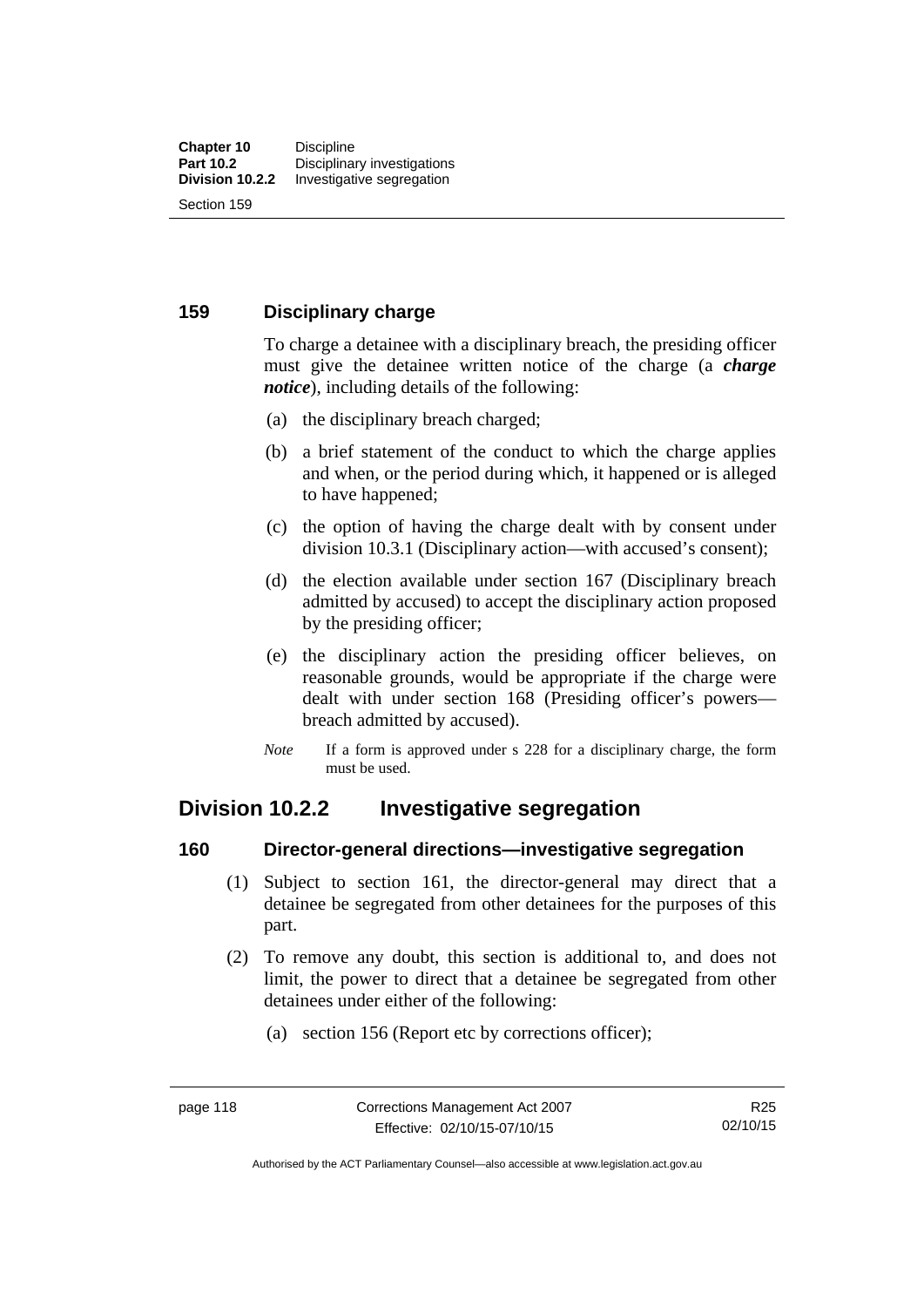(b) section 158 (Action by presiding officer).

## **161 Grounds for investigative segregation**

- (1) This section applies to a direction for investigative segregation.
- (2) The direction may be given only if the person giving the direction believes, on reasonable grounds, that segregation of the detainee is necessary or prudent for the purposes of this part.
- (3) Without limiting subsection (2), the direction may be given if the person giving the direction believes, on reasonable grounds, that the opportunity for the detainee to associate with anyone else creates, or is likely to create, a risk of—
	- (a) harm, or threatened harm, to the detainee or anyone else; or
	- (b) the perverting, or attempted perverting, of an investigation, under this part; or
	- (c) undermining security or good order at a correctional centre.

## **162 Notice of investigative segregation**

The person giving a direction for investigative segregation of a detainee must give the detainee prompt notice of the direction, why it was given, when it takes effect and the provisions for its duration and review under this part.

## **163 Duration of investigative segregation**

- (1) The director-general must revoke a direction for investigative segregation if the director-general believes, on reasonable grounds, that the direction is no longer necessary or prudent.
- (2) The director-general—
	- (a) may review a direction for investigative segregation of a detainee at any time on the director-general's own initiative or on request by the detainee; and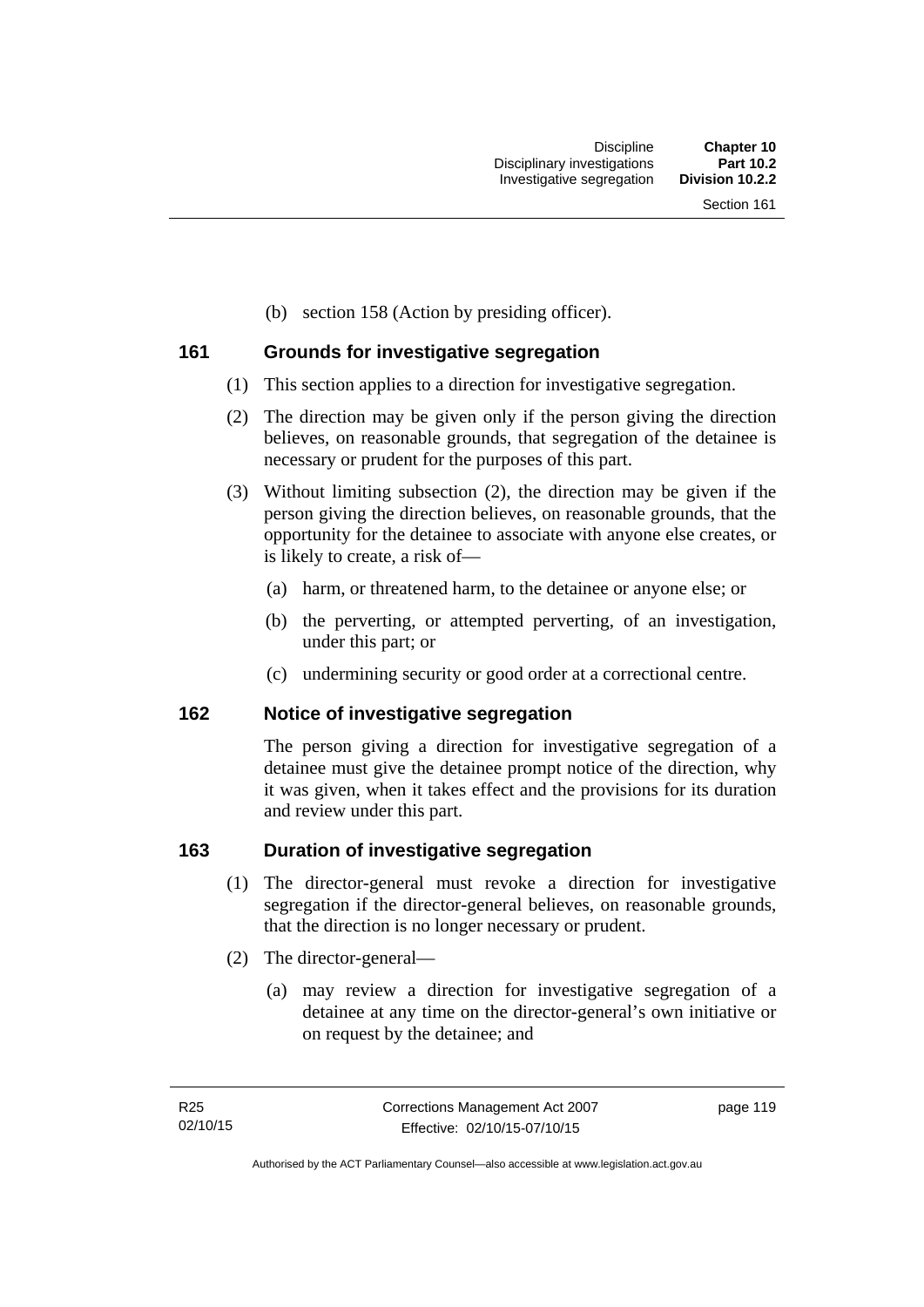- (b) if the detainee is to be transferred to another correctional centre for longer than 1 day—must review the direction before the transfer; and
- (c) must review the direction at least once every 7 days while it remains in force.
- (3) After reviewing a direction for investigative segregation, the director-general may—
	- (a) confirm the direction; or
	- (b) make a direction or further direction under section 160 (1); or
	- (c) revoke the direction under subsection (1).
- (4) To remove any doubt, the director-general may make more than 1 direction under section 160 (1) in relation to a detainee for the same investigation.
- (5) Subject to this section and section 94 (Segregated detainees removed to NSW), a direction, or further direction, for investigative segregation ends at the end of the earlier of the following days:
	- (a) the 7th day after the day the direction is given;
	- (b) the day a presiding officer makes a decision under section 158 (Action by presiding officer) in relation to the alleged disciplinary breach to which the direction applies (other than a decision to direct investigative segregation of the detainee).

## **164 Application for review of investigative segregation directions**

(1) A detainee may apply to an adjudicator for a review of a direction for investigative segregation of the detainee.

Authorised by the ACT Parliamentary Counsel—also accessible at www.legislation.act.gov.au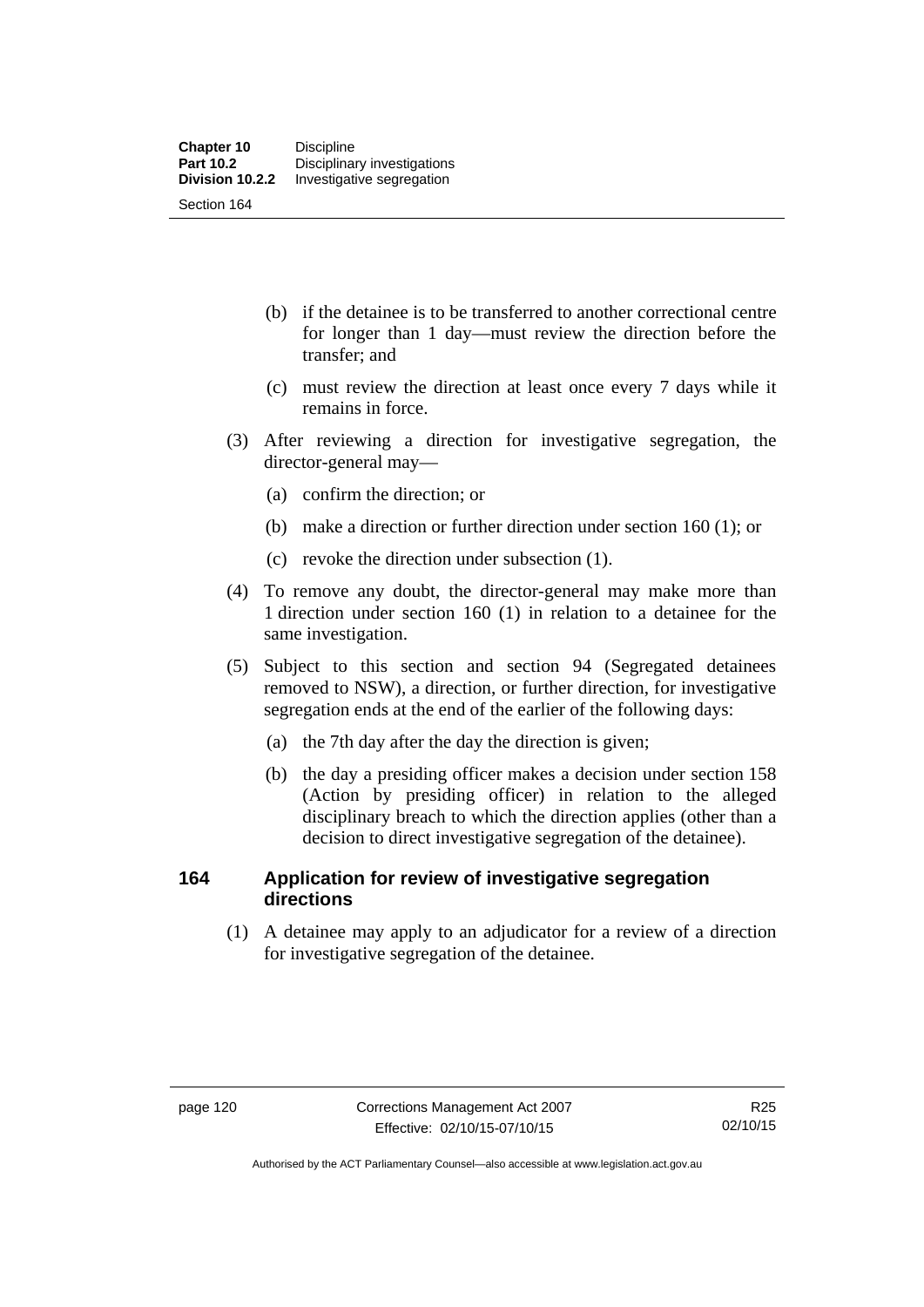- (2) The application must be made no later than 7 days after the day the person making the direction gives the detainee notice under section 162 of the direction.
	- *Note* If a form is approved under s 228 for an application under this section, the form must be used.
- (3) Subject to any decision by the adjudicator under section 165, the making of the application does not affect the segregation of the detainee under the direction.

## **165 Review of investigative segregation directions**

- (1) On application under section 164, an adjudicator may—
	- (a) conduct an inquiry to review the direction for investigative segregation of the detainee; or
	- (b) refuse to review the direction.
- (2) Chapter 11 (Disciplinary inquiries) applies to the inquiry, with any changes prescribed by regulation, as if it were an inquiry under that chapter.
- (3) After completing an inquiry under this section, the adjudicator may—
	- (a) confirm the direction under review; or
	- (b) amend the direction under review; or
	- (c) set aside the direction under review; or
	- (d) set aside the direction under review and make a substitute direction that the detainee be segregated from other detainees for the purposes of this part.
- (4) The adjudicator must give the detainee prompt written notice of the adjudicator's decision under this section.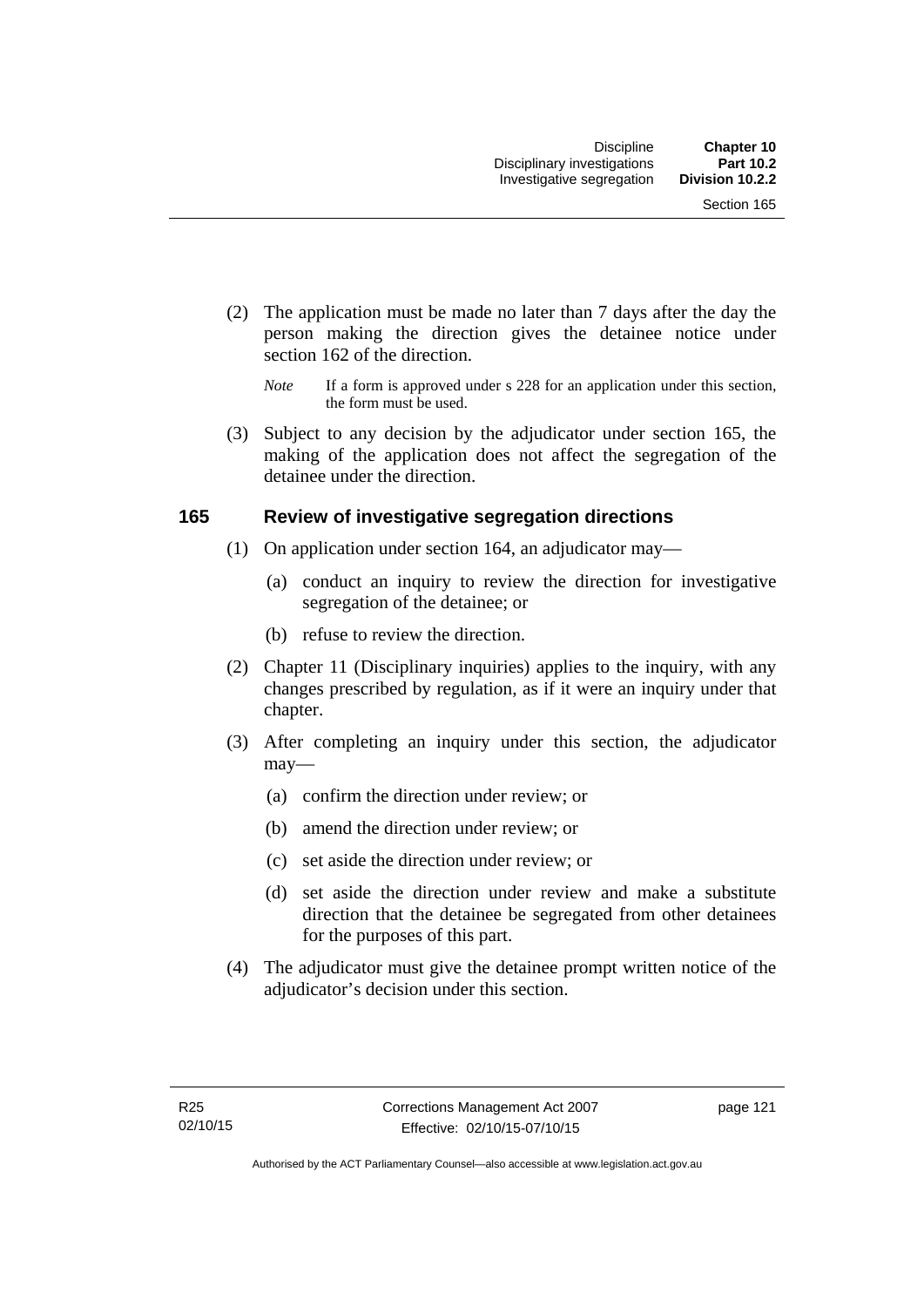- (5) If the adjudicator refuses to review the direction, the notice must include the reasons for the refusal.
	- *Note* Under the *[Administrative Decisions \(Judicial Review\) Act 1989](http://www.legislation.act.gov.au/a/alt_a1989-33co)*, a person aggrieved by an administrative decision made under an enactment may apply to the Supreme Court for a review of the decision. Subject to any order of the court, the making of the application does not affect the operation of the decision or prevent its implementation (see that Act, s 16).

page 122 Corrections Management Act 2007 Effective: 02/10/15-07/10/15

R25 02/10/15

Authorised by the ACT Parliamentary Counsel—also accessible at www.legislation.act.gov.au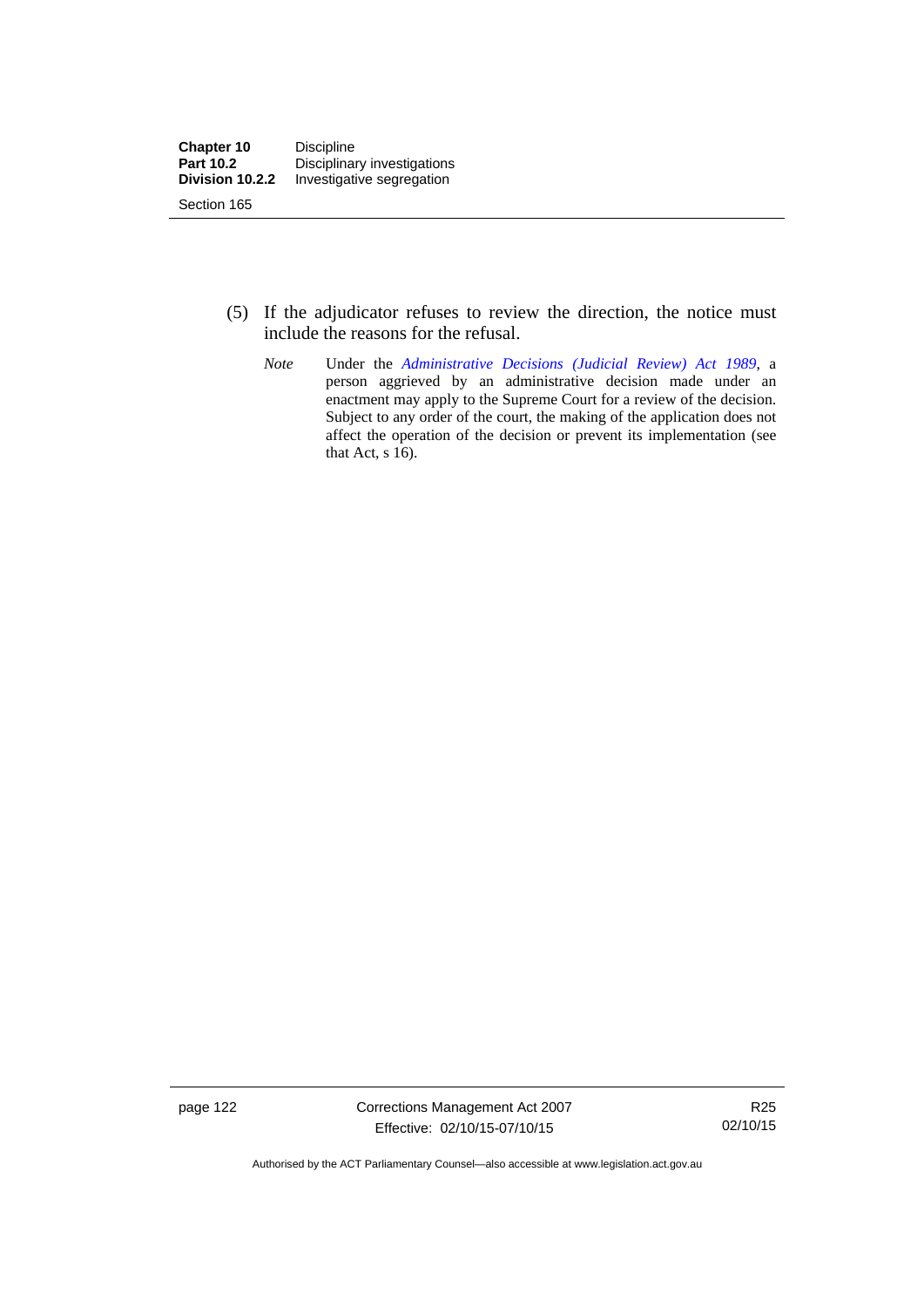# **Part 10.3 Disciplinary action and review**

# **Division 10.3.1 Disciplinary action—with accused's consent**

## **167 Disciplinary breach admitted by accused**

- (1) An accused may elect to have a disciplinary charge against the detainee dealt with under this division by giving a presiding officer a written notice in which the accused—
	- (a) admits the disciplinary breach charged; and
	- (b) accepts the proposed disciplinary action stated in the charge notice.

#### **Example of election**

a signed admission and acceptance on the charge notice

- *Note 1* An example is part of the Act, is not exhaustive and may extend, but does not limit, the meaning of the provision in which it appears (see [Legislation Act,](http://www.legislation.act.gov.au/a/2001-14) s 126 and s 132).
- *Note* 2 If a form is approved under s 228 for an election under this section, the form must be used.
- (2) The election must be given to the presiding officer—
	- (a) no later than the day after the day the presiding officer gives the accused the charge notice; or
	- (b) within any extended period allowed under subsection (3).
- (3) For subsection (2) (b), the presiding officer may extend the period within which the election must be made if the presiding officer believes, on reasonable grounds, that is appropriate.
	- *Note* An extension of the time for making an election may be given even though the relevant time has ended (see [Legislation Act](http://www.legislation.act.gov.au/a/2001-14), s 151C (Power to extend time)).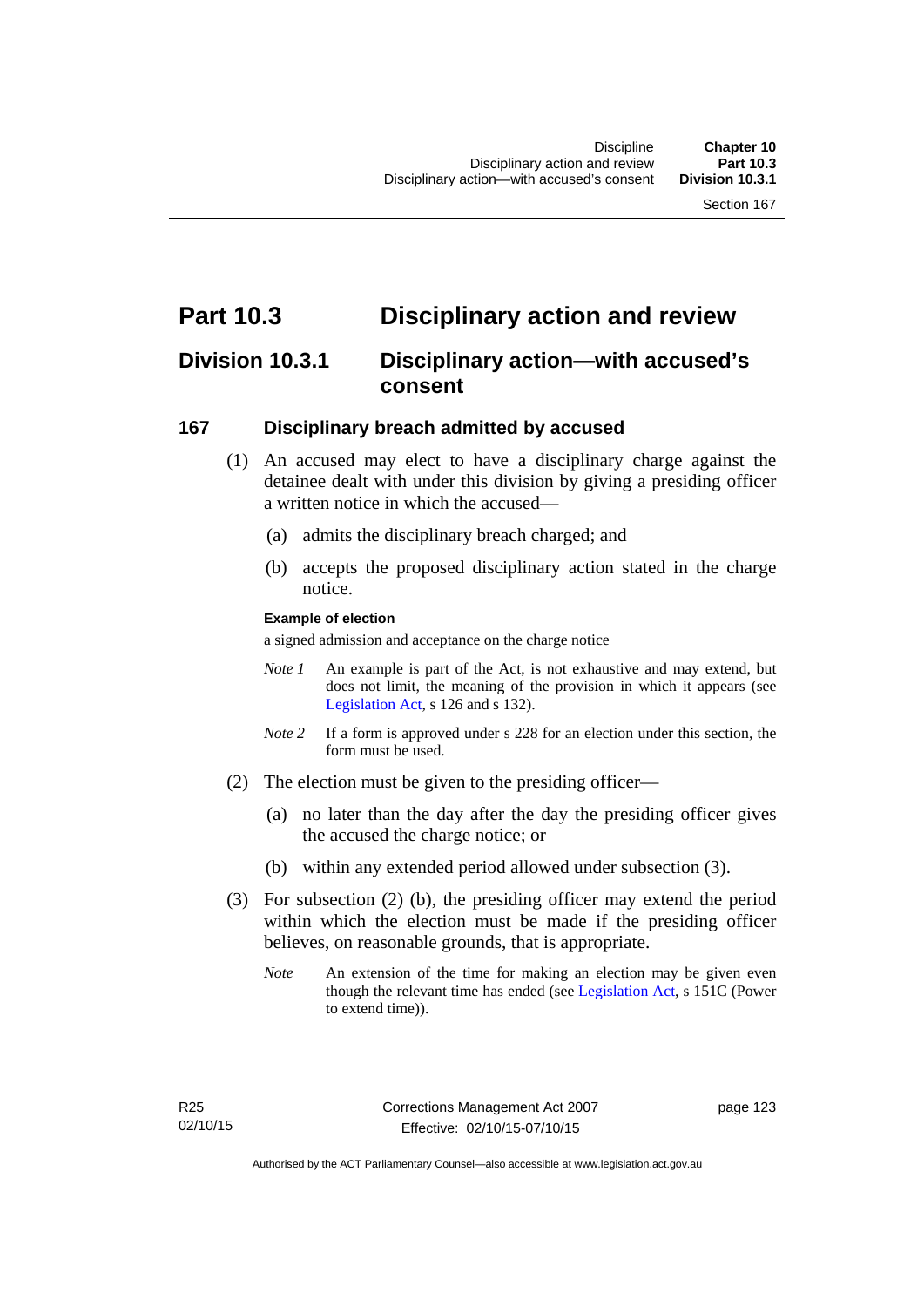(4) The presiding officer must give the accused written notice of a decision under subsection (3).

## **168 Presiding officer's powers—breach admitted by accused**

- (1) This section applies if the accused elects under section 167 to have a disciplinary charge dealt with under this division.
- (2) A presiding officer may, without further investigation or inquiry, counsel the accused and take disciplinary action against the accused in accordance with division 10.3.5 (Disciplinary action).
- (3) However, the only disciplinary action the presiding officer may take under this section is the disciplinary action stated as the appropriate action in the charge notice.
- (4) The presiding officer must give the accused written notice of a decision made under this section.

# **Division 10.3.2 Internal disciplinary inquiry**

## **170 Disciplinary inquiry into charge**

- (1) This section applies if an accused—
	- (a) is given a charge notice; and
	- (b) does not elect under section 167 to have the charge dealt with under division 10.3.1 (Disciplinary action—with accused's consent).
- (2) A presiding officer must conduct an inquiry into the disciplinary breach charged.
- (3) A corrections officer must not exercise any function of a presiding officer under this division in relation to the disciplinary charge if the officer—
	- (a) made a report under either of the following sections in relation to the alleged disciplinary breach to which the charge relates:

Authorised by the ACT Parliamentary Counsel—also accessible at www.legislation.act.gov.au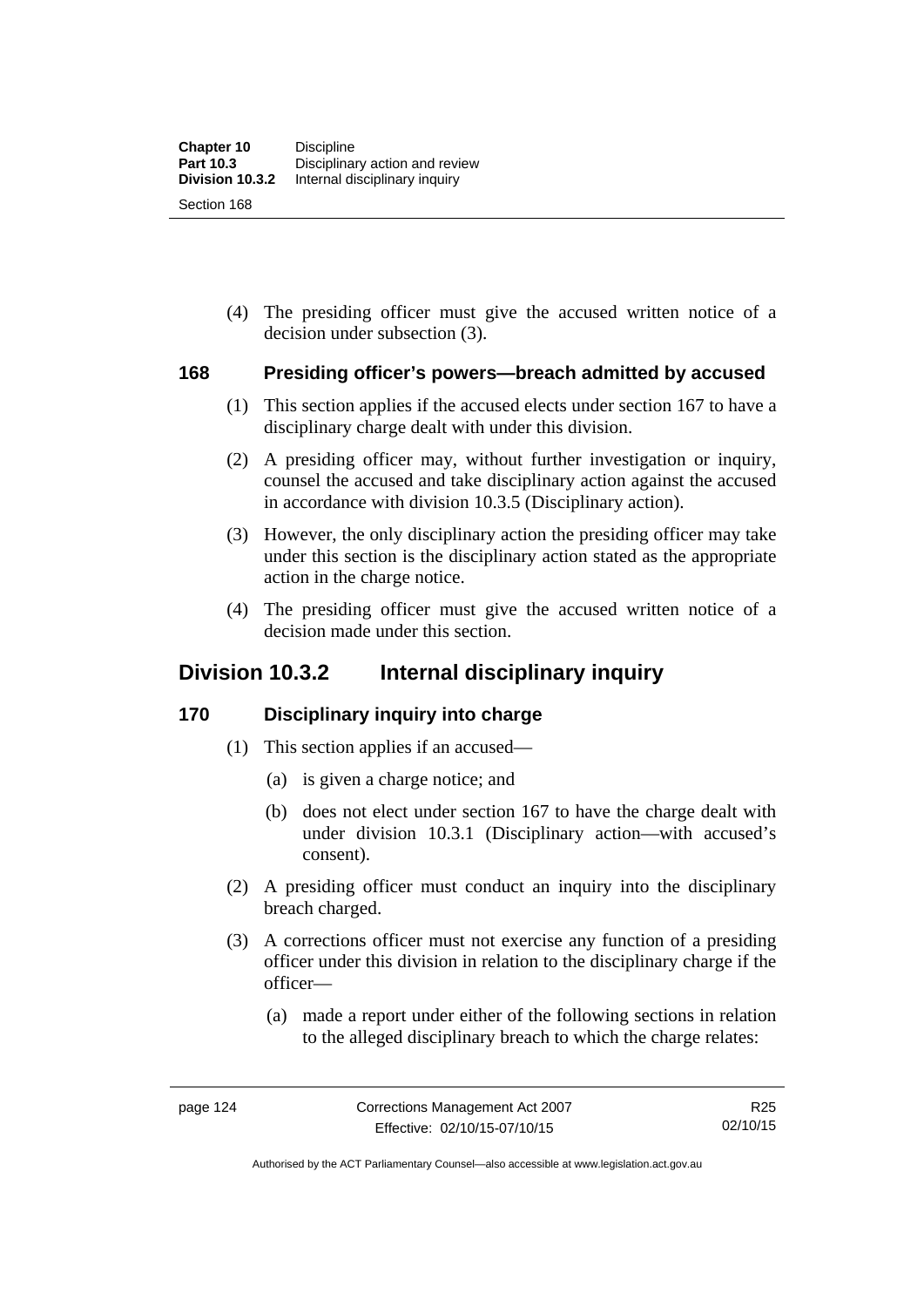- (i) section 156 (Report etc by corrections officer);
- (ii) section 157 (Investigation by investigator); or
- (b) made the charge under section 158 (Action by presiding officer).
- *Note* Ch 11 (Disciplinary inquiries) applies in relation to an inquiry under this division (see s 190).

### **171 Presiding officer's powers after internal inquiry**

- (1) This section applies if a presiding officer has completed an inquiry under section 170.
- (2) If the presiding officer is satisfied, on the balance of probabilities, that a disciplinary breach charged has been proven, the presiding officer may take disciplinary action against the accused in accordance with division 10.3.5 (Disciplinary action).
- (3) The presiding officer must dismiss the charge—
	- (a) if not satisfied, on the balance of probabilities, that the disciplinary breach charged has been proven; or
	- (b) if satisfied, on reasonable grounds, that it would otherwise be appropriate to do so.
- (4) If the presiding officer believes, on reasonable grounds, that it is necessary or desirable to do so, the presiding officer may refer the charge to—
	- (a) the chief police officer; or
	- (b) the director of public prosecutions.
- (5) The presiding officer must give the accused prompt written notice of the presiding officer's decision under this section, including—
	- (a) a statement of the reasons for the decision; and

page 125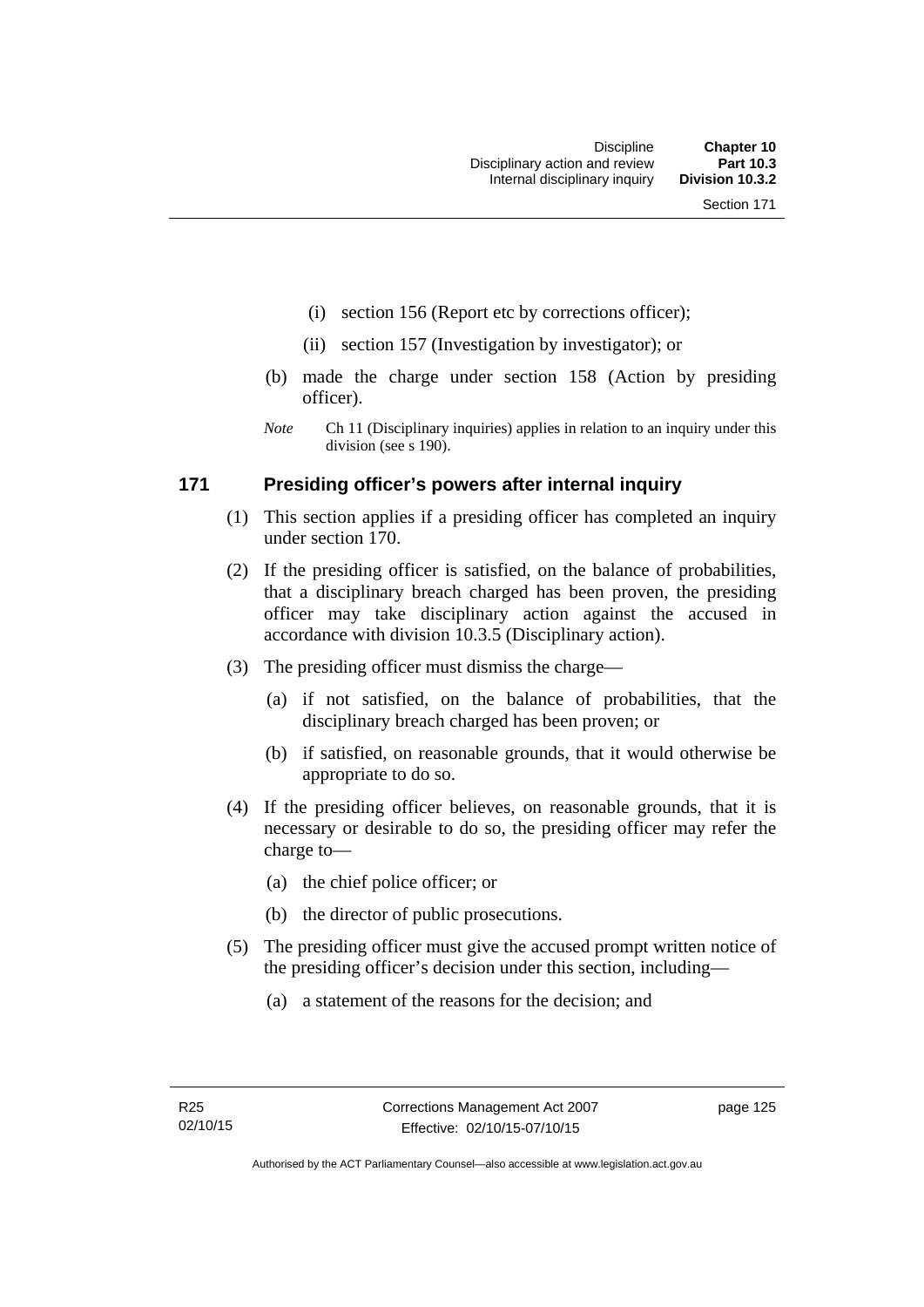(b) a statement about the effect of division 10.3.3.

- *Note 1* If a form is approved under s 228 for the notice, the form must be used.
- *Note 2* For the meaning of a statement of reasons, see the [Legislation Act,](http://www.legislation.act.gov.au/a/2001-14) s 179.
- (6) The presiding officer must give the director-general a copy of the notice under subsection (5).
- (7) A referral under subsection (4) must be in writing and be accompanied by a report by the presiding officer.

## **Division 10.3.3 Internal review of inquiry decision**

### **173 Application for review of inquiry decision**

 (1) An accused may apply to the director-general for a review of a decision by a presiding officer under section 171 in relation to the accused.

#### **Example of application for review**

a signed application on the presiding officer's notice under section 171

- *Note 1* An example is part of the Act, is not exhaustive and may extend, but does not limit, the meaning of the provision in which it appears (see [Legislation Act,](http://www.legislation.act.gov.au/a/2001-14) s 126 and s 132).
- *Note 2* If a form is approved under s 228 for an application under this section, the form must be used.
- (2) The application must be made no later than 7 days after the day the accused is given notice of the decision under section 171.
- (3) Subject to any decision by the director-general under section 176, the making of the application does not affect the taking of disciplinary action under the decision under review.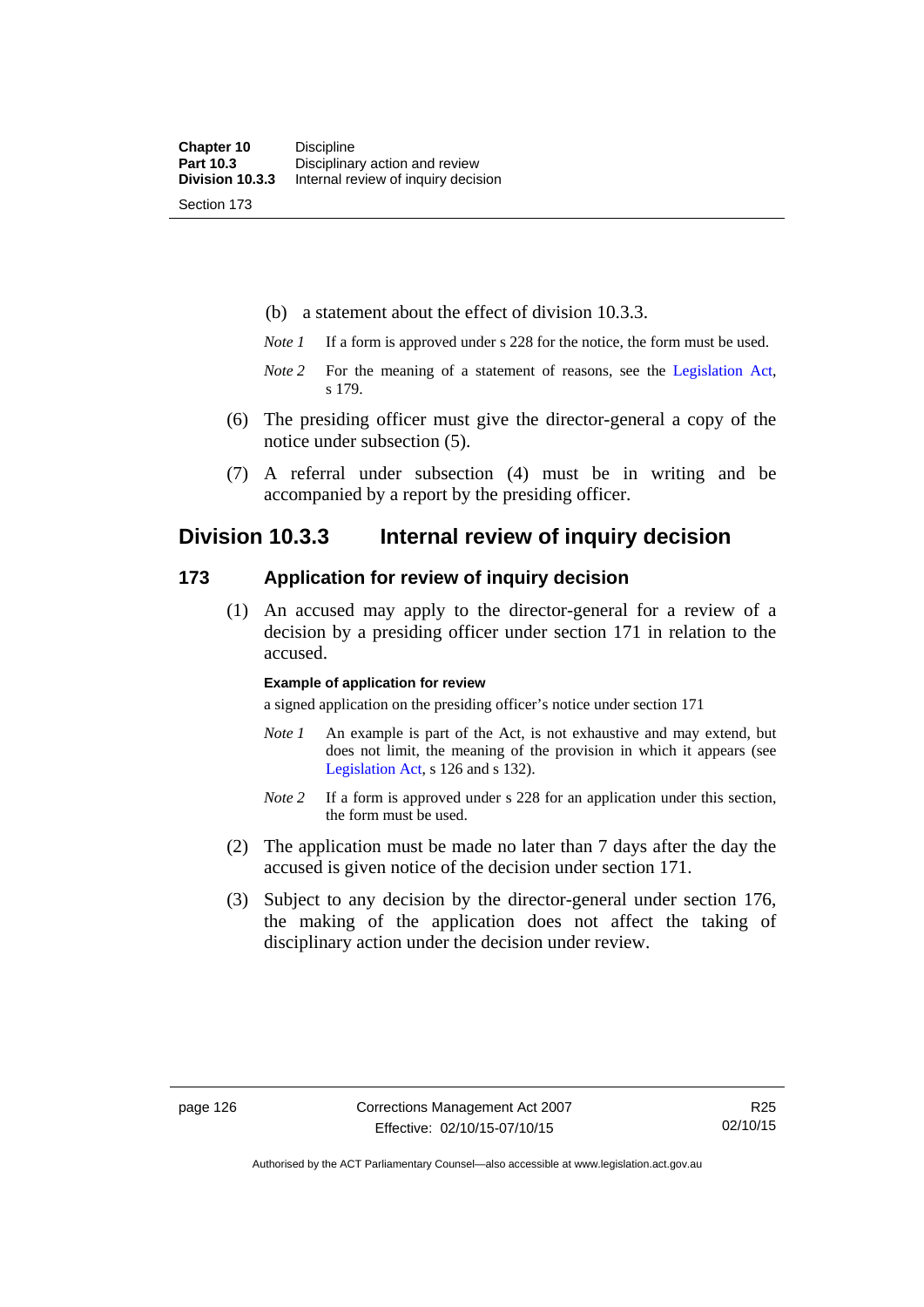## **175 Review of inquiry decision**

- (1) On application under section 173, the director-general must conduct a further inquiry to review the decision to which the application relates.
- (2) The director-general may, on the director-general's own initiative, conduct a further inquiry to review the decision to which the notice under section 171 (5) relates.
	- *Note* Ch 11 (Disciplinary inquiries) applies in relation to an inquiry under this division (see s 190).

### **176 Director-general's powers after further inquiry**

- (1) After completing a review under section 175, the director-general may—
	- (a) confirm the decision under review; or
	- (b) exercise any function of a presiding officer under section 171 in relation to the accused, either by—
		- (i) amending the decision under review; or
		- (ii) setting aside the decision under review and making a decision in substitution for the decision set aside.
- (2) The director-general must give the accused prompt written notice of the director-general's decision under this section, including—
	- (a) a statement of the reasons for the decision; and
	- (b) a statement about the effect of division 10.3.4.
	- *Note 1* If a form is approved under s 228 for the notice, the form must be used.
	- *Note* 2 For the meaning of a statement of reasons, see the [Legislation Act,](http://www.legislation.act.gov.au/a/2001-14) s 179.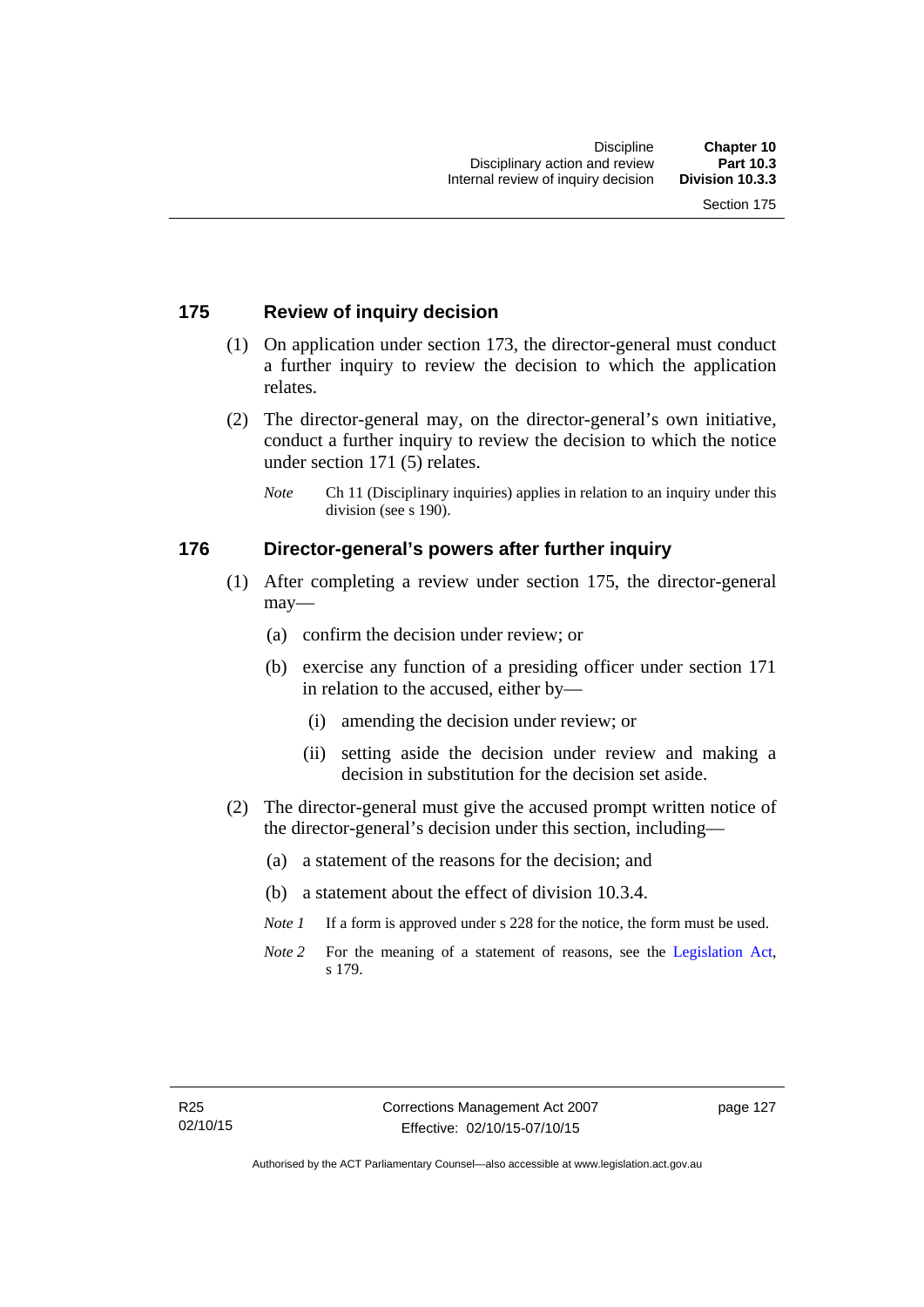**Division 10.3.4 External review of inquiry decisions** 

## **177 Appointment of adjudicator**

- (1) The Minister may appoint at least 1 adjudicator.
	- *Note* For the making of appointments (including acting appointments), see the [Legislation Act,](http://www.legislation.act.gov.au/a/2001-14) pt 19.3.
- (2) A person may be appointed as an adjudicator only if the person is judicially qualified and consents, in writing, to be appointed as an adjudicator.
	- *Note* The appointment of a magistrate to another position under a law of the Territory requires consultation between the Attorney-General and the Chief Magistrate (see the *[Magistrates Court Act 1930](http://www.legislation.act.gov.au/a/1930-21)*, s 7G (Magistrates not to do other work)).
- (3) The [Legislation Act,](http://www.legislation.act.gov.au/a/2001-14) division 19.3.3 (Appointments—Assembly consultation) does not apply to an appointment of an adjudicator under subsection (1).
- (4) For this section, each of the following are *judicially qualified*:
	- (a) a judge or retired judge;
	- (b) a magistrate or retired magistrate;
	- (c) a person who has been a legal practitioner for not less than 5 years.

## **178 Application for review by adjudicator**

 (1) An accused may apply to an adjudicator for a review of a decision under section 176 (Director-general's powers after further inquiry) in relation to the accused.

#### **Example of application for review**

a signed application on the review officer's notice under section 176

*Note* An example is part of the Act, is not exhaustive and may extend, but does not limit, the meaning of the provision in which it appears (see [Legislation Act,](http://www.legislation.act.gov.au/a/2001-14) s 126 and s 132).

Authorised by the ACT Parliamentary Counsel—also accessible at www.legislation.act.gov.au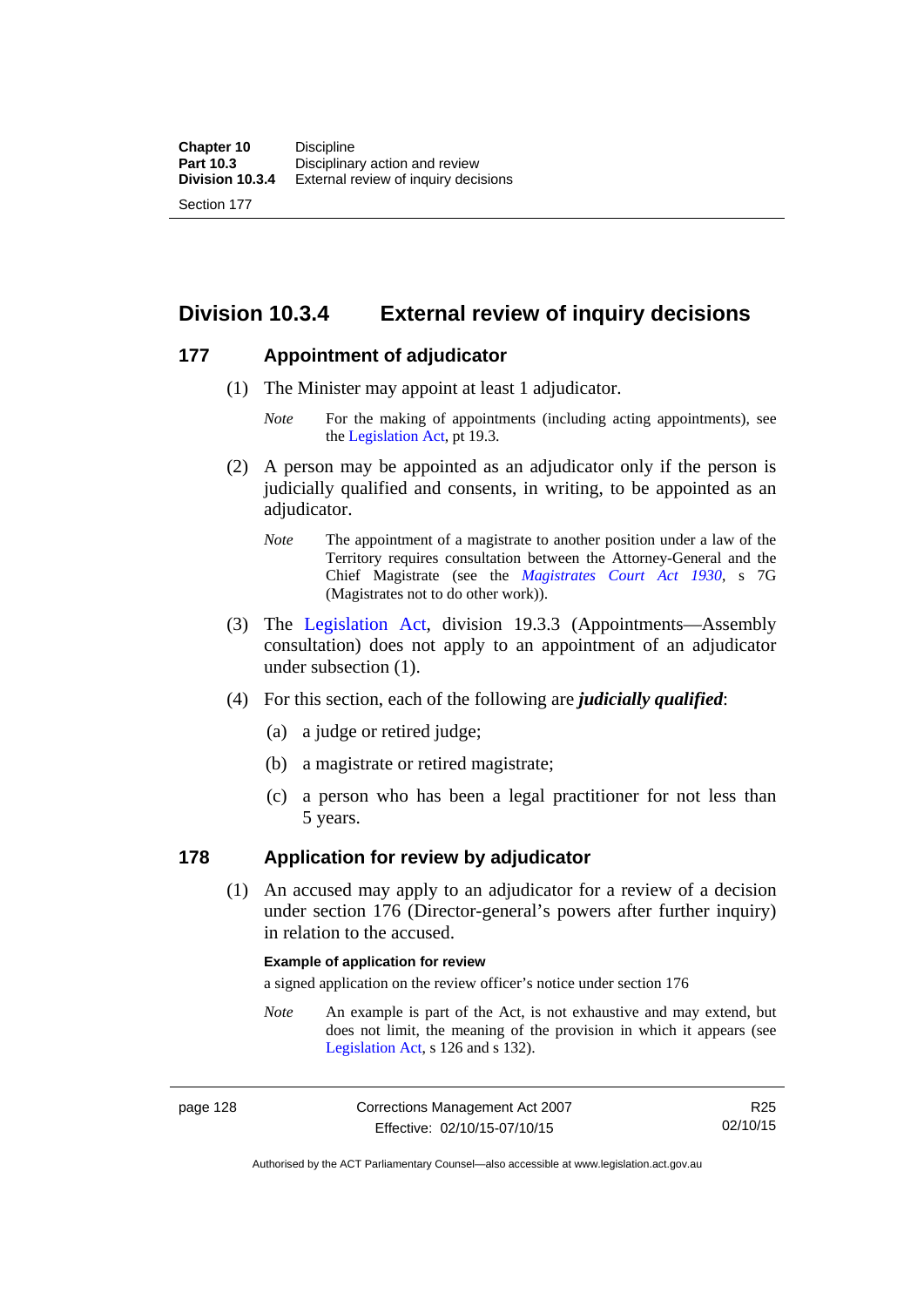- (2) The application must be made no later than 7 days after the day the accused is given notice of the director-general's decision under section 176.
- (3) Subject to any decision by the adjudicator under section 180, the making of the application does not affect the taking of disciplinary action under the decision under review.

### **179 Review by adjudicator**

- (1) On application under section 178, an adjudicator may—
	- (a) conduct an inquiry to review the director-general's decision; or
	- (b) refuse to review the director-general's decision.
	- *Note* Ch 11 (Disciplinary inquiries) applies in relation to an inquiry under this division (see s 190).
- (2) If the adjudicator refuses to review the director-general's decision, the adjudicator must give the accused prompt written notice of the refusal, including—
	- (a) a statement of the reasons for the refusal; and
	- (b) notice that a person aggrieved by the decision may apply for a review of the decision under the *[Administrative Decisions](http://www.legislation.act.gov.au/a/alt_a1989-33co)  [\(Judicial Review\) Act 1989](http://www.legislation.act.gov.au/a/alt_a1989-33co)*.
	- *Note 1* If a form is approved under s 228 for the notice, the form must be used.
	- *Note* 2 For the meaning of a statement of reasons, see the [Legislation Act,](http://www.legislation.act.gov.au/a/2001-14) s 179.
	- *Note 3* Under the *[Administrative Decisions \(Judicial Review\) Act 1989](http://www.legislation.act.gov.au/a/alt_a1989-33co)*, a person aggrieved by an administrative decision made under an enactment may apply to the Supreme Court for a review of the decision. Subject to any order of the Court, the making of the application does not affect the operation of the decision or prevent its implementation (see that Act, s 16).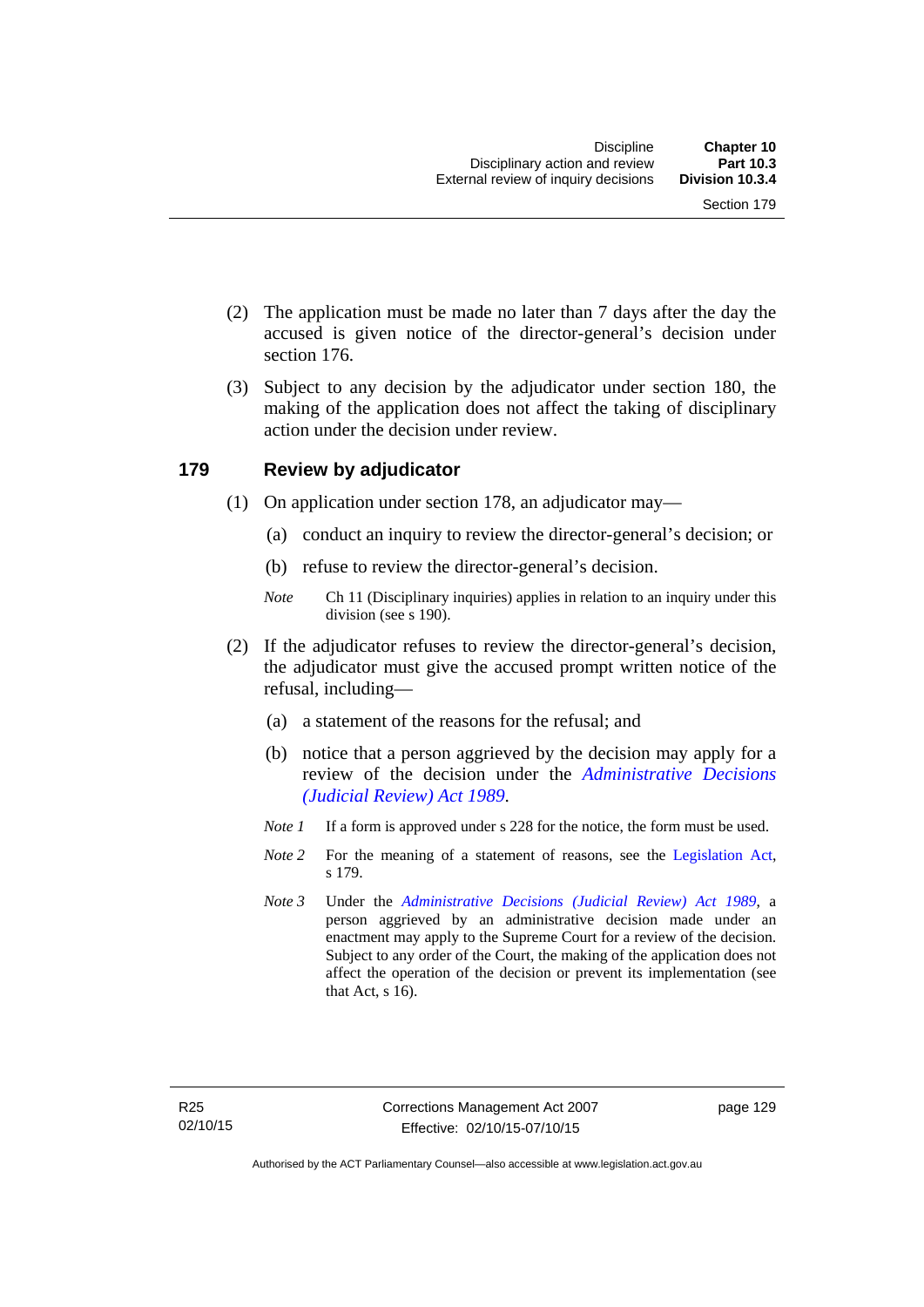## **180 Adjudicator's powers after review**

- (1) After completing a review under section 179, the adjudicator may—
	- (a) confirm the decision under review; or
	- (b) exercise any function of the director-general under section 176 in relation to the accused, either by—
		- (i) amending the decision under review; or
		- (ii) setting aside the decision under review and making a decision in substitution for the decision set aside.
- (2) The adjudicator must give the accused prompt written notice of the adjudicator's decision under this section, including—
	- (a) a statement of the reasons for the decision; and
	- (b) notice that a person aggrieved by the decision may apply for a review of the decision under the *[Administrative Decisions](http://www.legislation.act.gov.au/a/alt_a1989-33co)  [\(Judicial Review\) Act 1989](http://www.legislation.act.gov.au/a/alt_a1989-33co)*.
	- *Note 1* If a form is approved under s 228 for the notice, the form must be used.
	- *Note* 2 For the meaning of a statement of reasons, see the [Legislation Act,](http://www.legislation.act.gov.au/a/2001-14) s 179.
	- *Note 3* Under the *[Administrative Decisions \(Judicial Review\) Act 1989](http://www.legislation.act.gov.au/a/alt_a1989-33co)*, a person aggrieved by an administrative decision made under an enactment may apply to the Supreme Court for a review of the decision. Subject to any order of the Court, the making of the application does not affect the operation of the decision or prevent its implementation (see that Act, s 16).

## **Division 10.3.5 Disciplinary action**

### **181 Application—div 10.3.5**

This division applies to a detainee against whom disciplinary action may be taken under this chapter.

page 130 Corrections Management Act 2007 Effective: 02/10/15-07/10/15

R25 02/10/15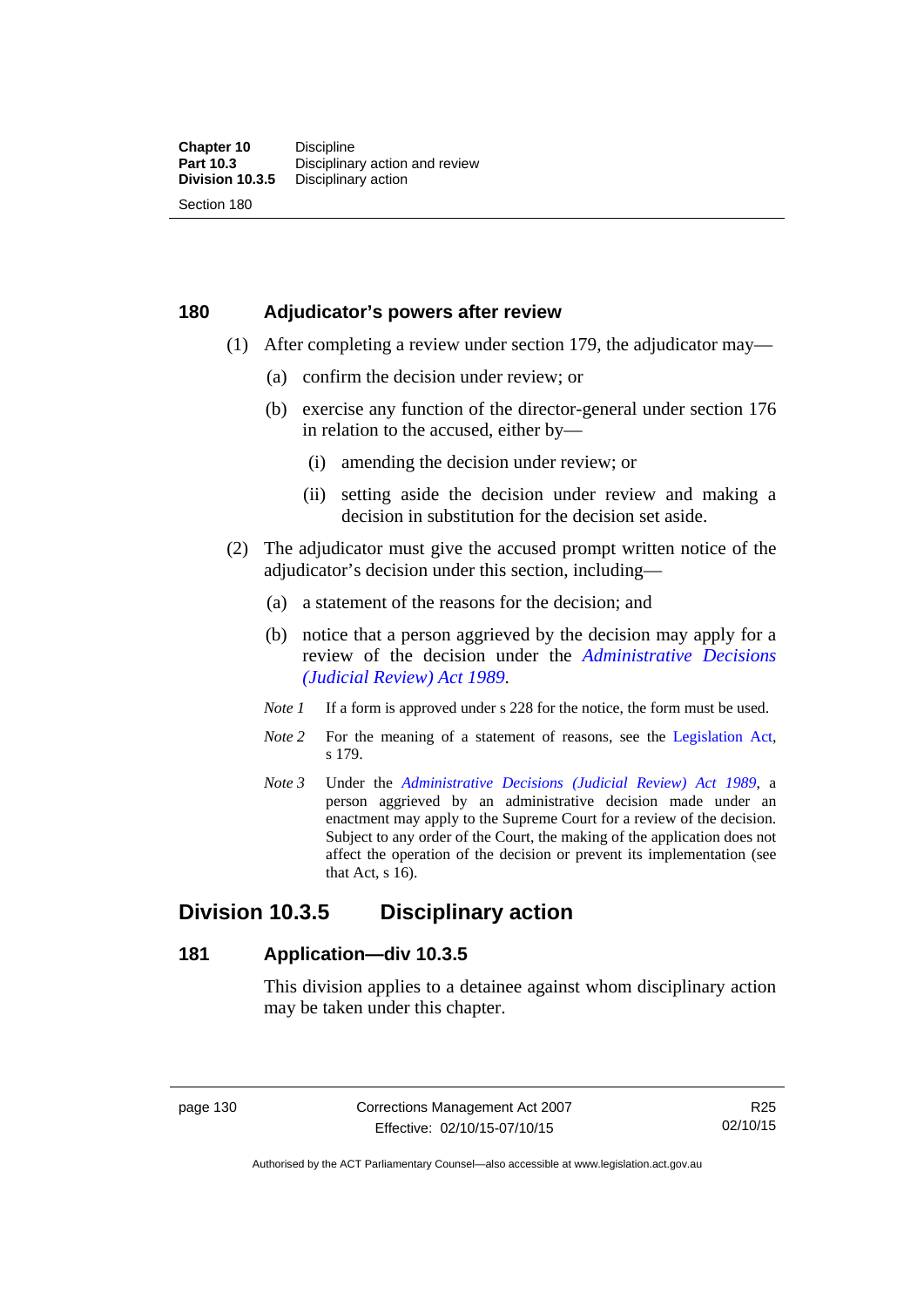## **182 Meaning of** *relevant presiding officer***—div 10.3.5**

In this division:

*relevant presiding officer* means any of the following:

- (a) a presiding officer under division 10.3.1 (Disciplinary action with accused's consent);
- (b) a presiding officer under division 10.3.2 (Internal disciplinary inquiry);
- (c) the director-general under division 10.3.3 (Internal review of inquiry decision):
- (d) an adjudicator under division 10.3.4 (External review of inquiry decisions).

### **183 Disciplinary action by relevant presiding officer**

- (1) As disciplinary action against a detainee, a relevant presiding officer may do 1 or more of the following (each of which is *disciplinary action*):
	- (a) warn the detainee about committing a disciplinary breach;
	- (b) reprimand the detainee;
	- (c) impose an administrative penalty, or a combination of administrative penalties, on the detainee;
	- (d) give the detainee a direction under section 185 (Reparation).
- (2) The relevant presiding officer must ensure that the disciplinary action against a detainee for a disciplinary breach is proportionate to the breach.
- (3) Without limiting section 14 (Corrections policies and operating procedures), the director-general must make a corrections policy and operating procedure providing for matters to be considered when deciding whether disciplinary action is proportionate to a disciplinary breach.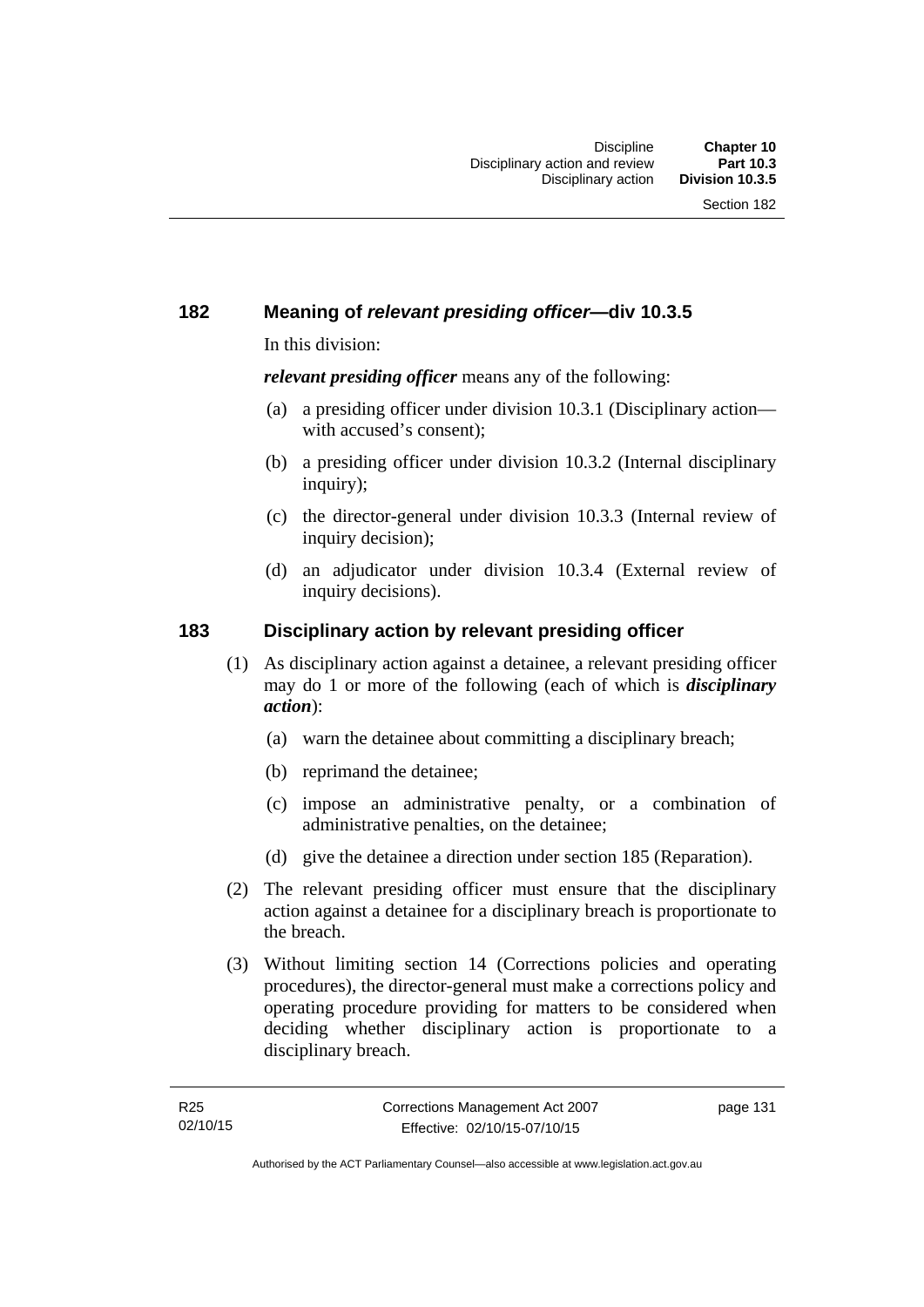### **184 Administrative penalties**

### Each of the following is an *administrative penalty*:

- (a) a financial penalty not exceeding \$500;
- (b) a withdrawal of privileges for not longer than 180 days;
- (c) a requirement to perform extra work;
- (d) separate confinement for 1 of the following:
	- (i) 3 days;
	- $(ii)$  7 days;
	- (iii) 28 days:
- (e) anything declared by regulation to be an administrative penalty.

### **185 Reparation**

- (1) This section applies if a relevant presiding officer finds that—
	- (a) a charge for a disciplinary breach by a detainee is proven; and
	- (b) a person (the *injured person*) suffered loss as a direct result of the breach.
- (2) The relevant presiding officer may direct the detainee to make reparation for the injured person's loss by payment of an amount or otherwise.
- (3) An amount directed to be paid must not exceed—
	- (a) \$100; or
	- (b) if a higher amount is prescribed by regulation—the prescribed amount.
- (4) An amount payable under a direction is payable out of any money held by the director-general for the detainee.

R25 02/10/15

Authorised by the ACT Parliamentary Counsel—also accessible at www.legislation.act.gov.au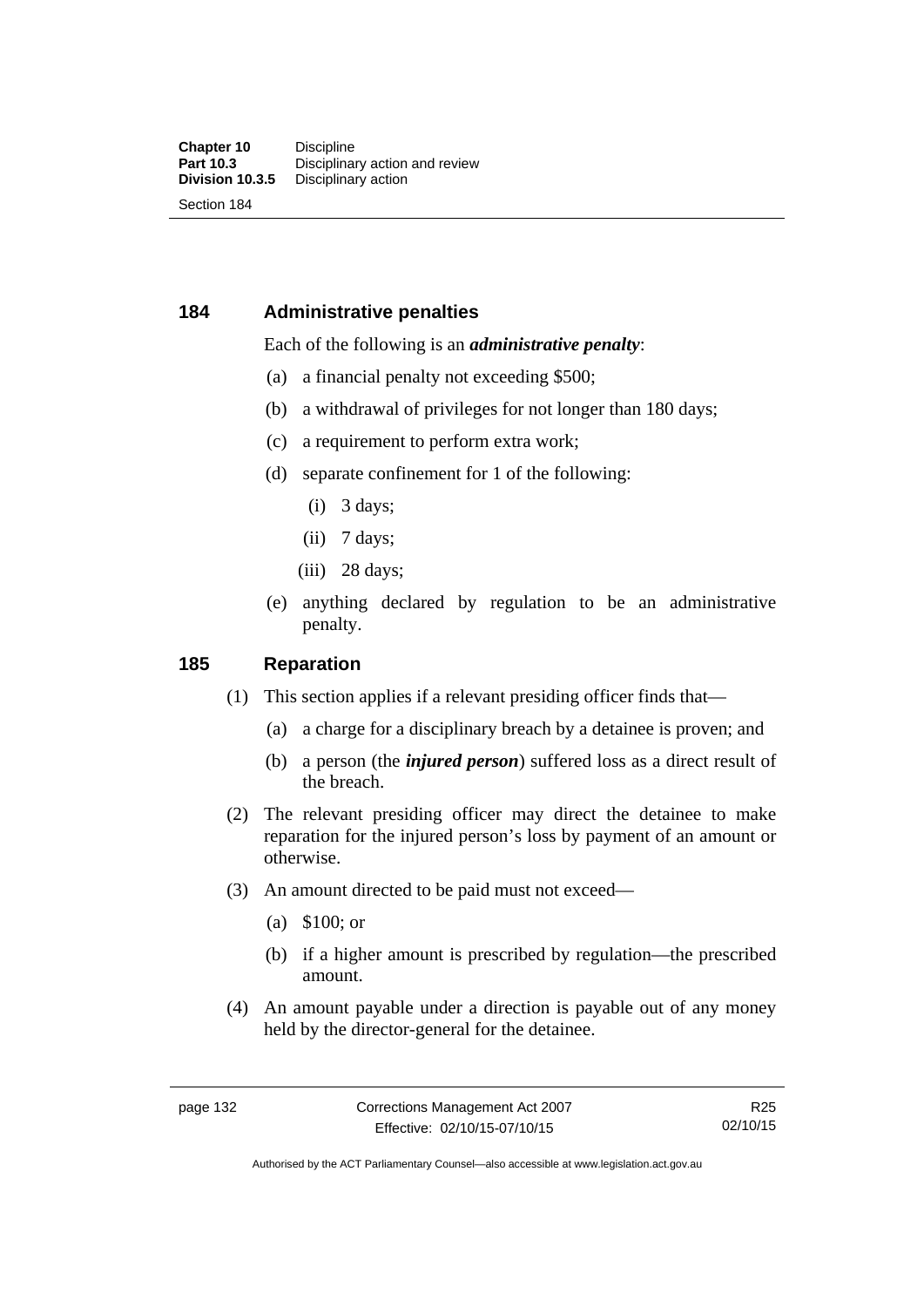(5) In this section:

*loss*—

- (a) see the [Criminal Code](http://www.legislation.act.gov.au/a/2002-51), section 300; and
- (b) includes out-of-pocket or other expense incurred.

## **186 Maximum administrative penalties**

- (1) This section applies if—
	- (a) a detainee is charged with 2 or more disciplinary breaches; and
	- (b) the charges arise out of the same conduct.
- (2) The total of the administrative penalties imposed for the breaches must not, for any particular kind of penalty, be more than the maximum penalty that may be imposed for any 1 of those breaches.

## **187 Separate confinement conditions**

- (1) This section applies if separate confinement is imposed on a detainee as an administrative penalty for a disciplinary breach.
- (2) The director-general must ensure that—
	- (a) a doctor appointed under section 21 (Doctors—health service appointments) examines the detainee as soon as practicable after the separate confinement starts and ends; and
	- (b) a corrections officer monitors the detainee's condition in separate confinement at least daily.

## **188 Privileges and entitlements—impact of discipline**

To remove any doubt—

 (a) anything expressed in chapter 6 (Living conditions at correctional centres) to be an entitlement for this chapter is not affected by anything that happens under this chapter, including—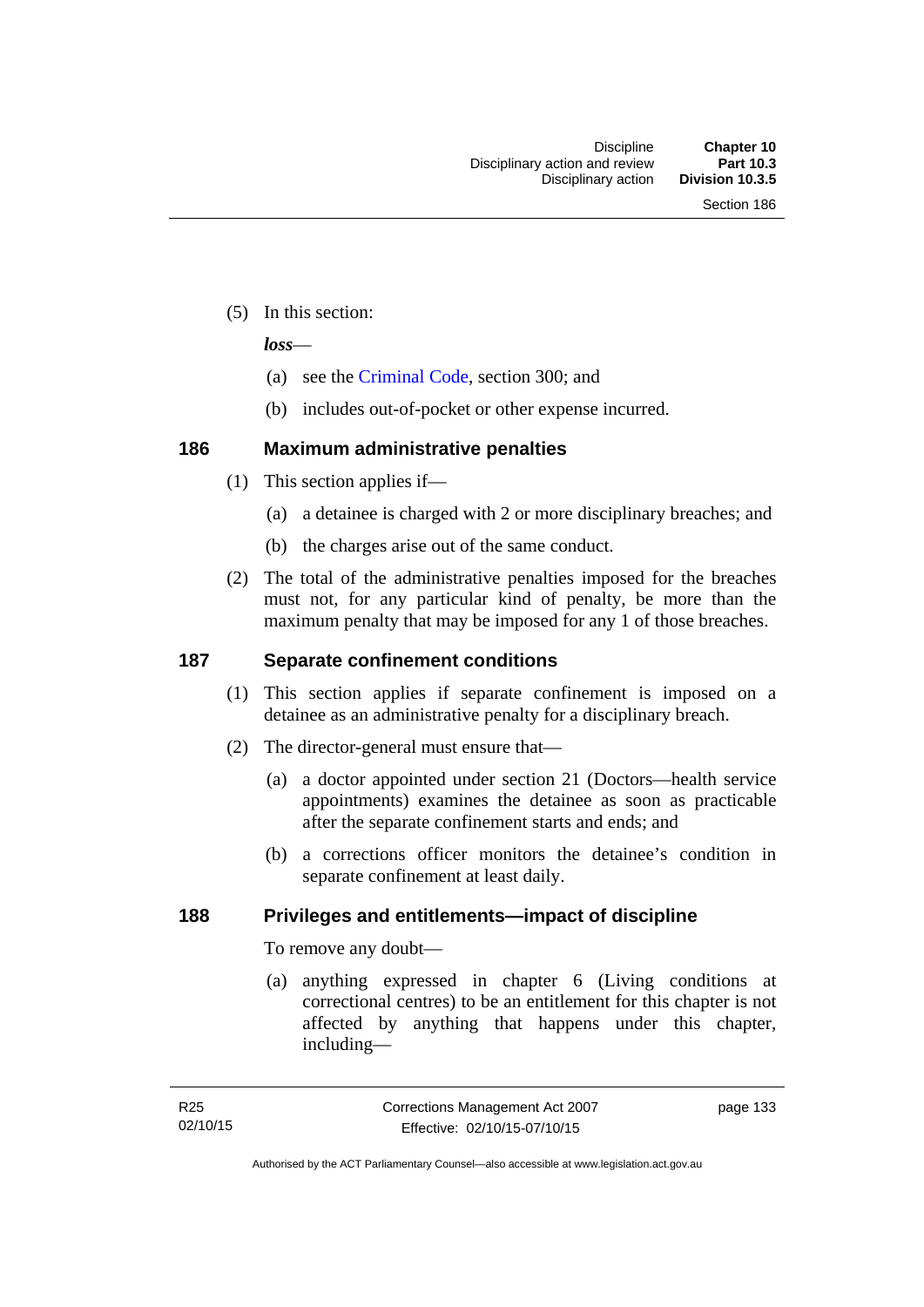- (i) investigative segregation; and
- (ii) disciplinary action; and
- (b) anything else mentioned in chapter 6 is, for this chapter, a privilege.

### **189 Record of disciplinary action**

- (1) The director-general must keep a record of any disciplinary action taken against a detainee.
- (2) The record must include details of the following:
	- (a) the detainee's name;
	- (b) the disciplinary breach;
	- (c) a brief statement of the conduct to which the disciplinary breach applies and when, or the period during which, it happened;
	- (d) the disciplinary action taken against the detainee;
	- (e) anything else prescribed by regulation.
- (3) The record must also include details of any finding by a relevant presiding officer that a disciplinary breach is proven against the detainee if the relevant presiding officer decides not to take disciplinary action against the detainee.
- (4) The record must be available for inspection under chapter 7 (Inspection of correctional centres).

Authorised by the ACT Parliamentary Counsel—also accessible at www.legislation.act.gov.au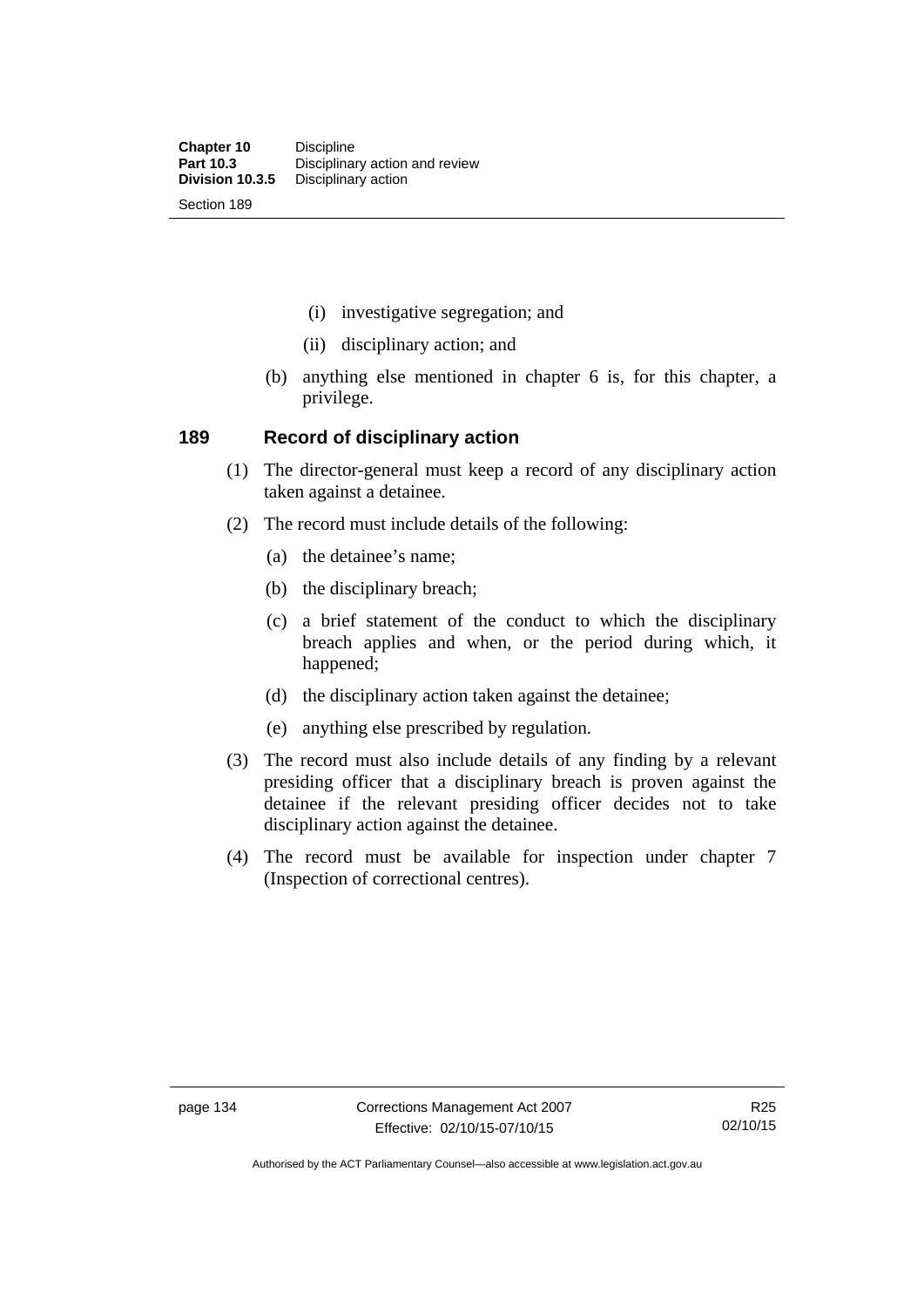# **Chapter 11 Disciplinary inquiries**

# **Part 11.1 Conduct of disciplinary inquiries—general**

### **190 Application—ch 11**

This chapter applies to an inquiry under any of the following:

- (a) division 10.3.2 (Internal disciplinary inquiry);
- (b) division 10.3.3 (Internal review of inquiry decision);
- (c) division 10.3.4 (External review of inquiry decisions).

### **191 Meaning of** *presiding officer—***ch 11**

In this chapter:

*presiding officer*, for an inquiry, means the relevant presiding officer under division 10.3.5 (Disciplinary action) for the inquiry.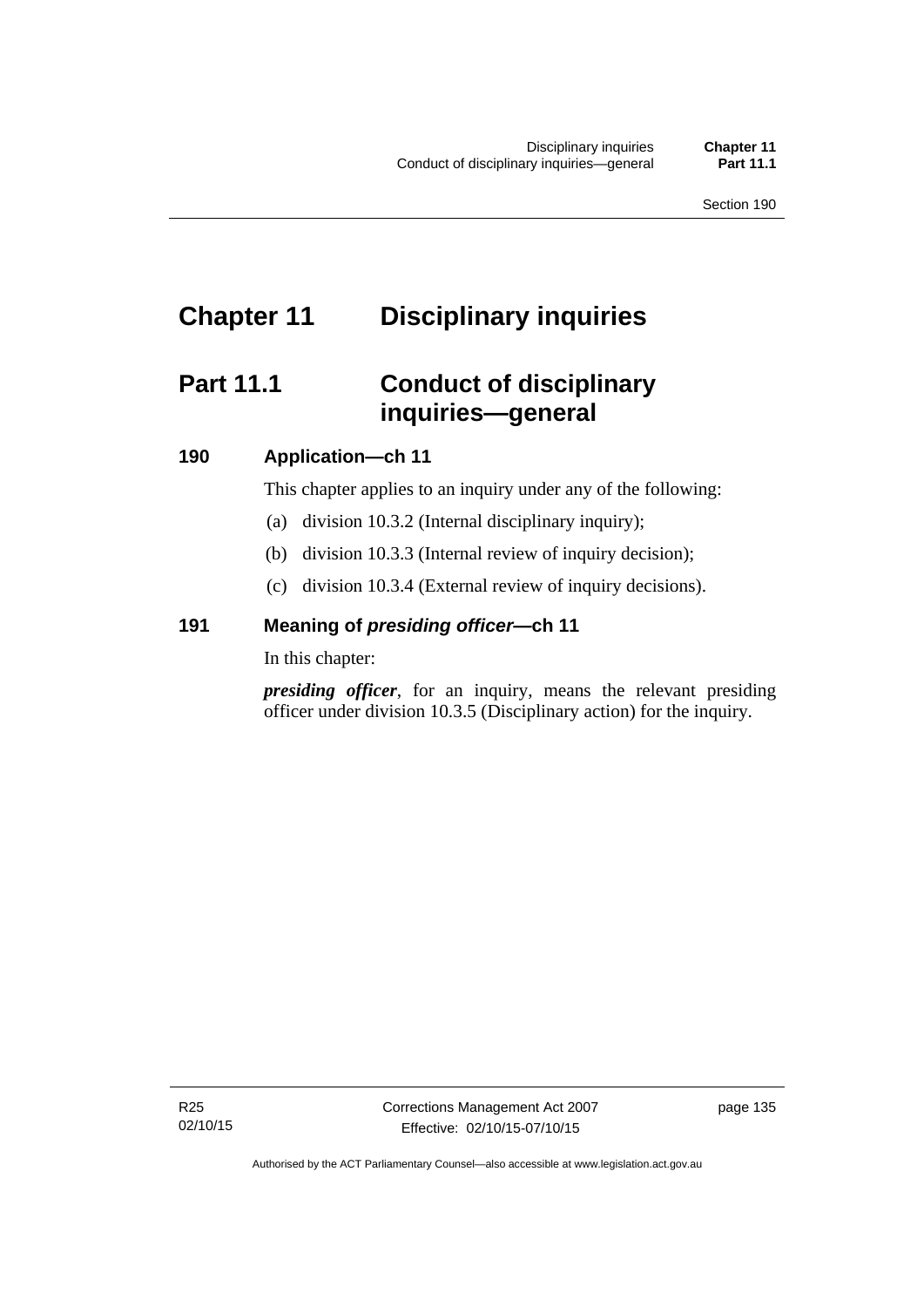Section 192

# **Part 11.2 Disciplinary inquiry procedures**

### **192 Nature of disciplinary inquiries**

- (1) To remove any doubt, an inquiry is an administrative process.
- (2) At an inquiry—
	- (a) the rules of natural justice apply; and
	- (b) the laws of evidence do not apply; and
	- (c) evidence must not be given on oath or by affidavit; and
	- (d) the question whether a detainee has committed a disciplinary breach must be decided on the balance of probabilities.

### **193 Application of Criminal Code, ch 7**

To remove any doubt, an inquiry is not a legal proceeding for the [Criminal Code](http://www.legislation.act.gov.au/a/2002-51), chapter 7 (Administration of justice offences).

*Note* That chapter includes offences (eg perjury, falsifying evidence, failing to attend and refusing to be sworn) applying in relation to an inquiry.

### **194 Notice of disciplinary inquiry etc**

- (1) The presiding officer for an inquiry in relation to an accused must give the accused written notice of the inquiry.
- (2) The notice must include the following:
	- (a) a statement about where and when the inquiry is to start;
	- (b) details of the disciplinary charge or disciplinary action to which the inquiry relates:
	- (c) the closing date for the accused to give the presiding officer submissions to the inquiry;
	- (d) a statement about the effect of section 192 (Nature of disciplinary inquiries);

R25 02/10/15

Authorised by the ACT Parliamentary Counsel—also accessible at www.legislation.act.gov.au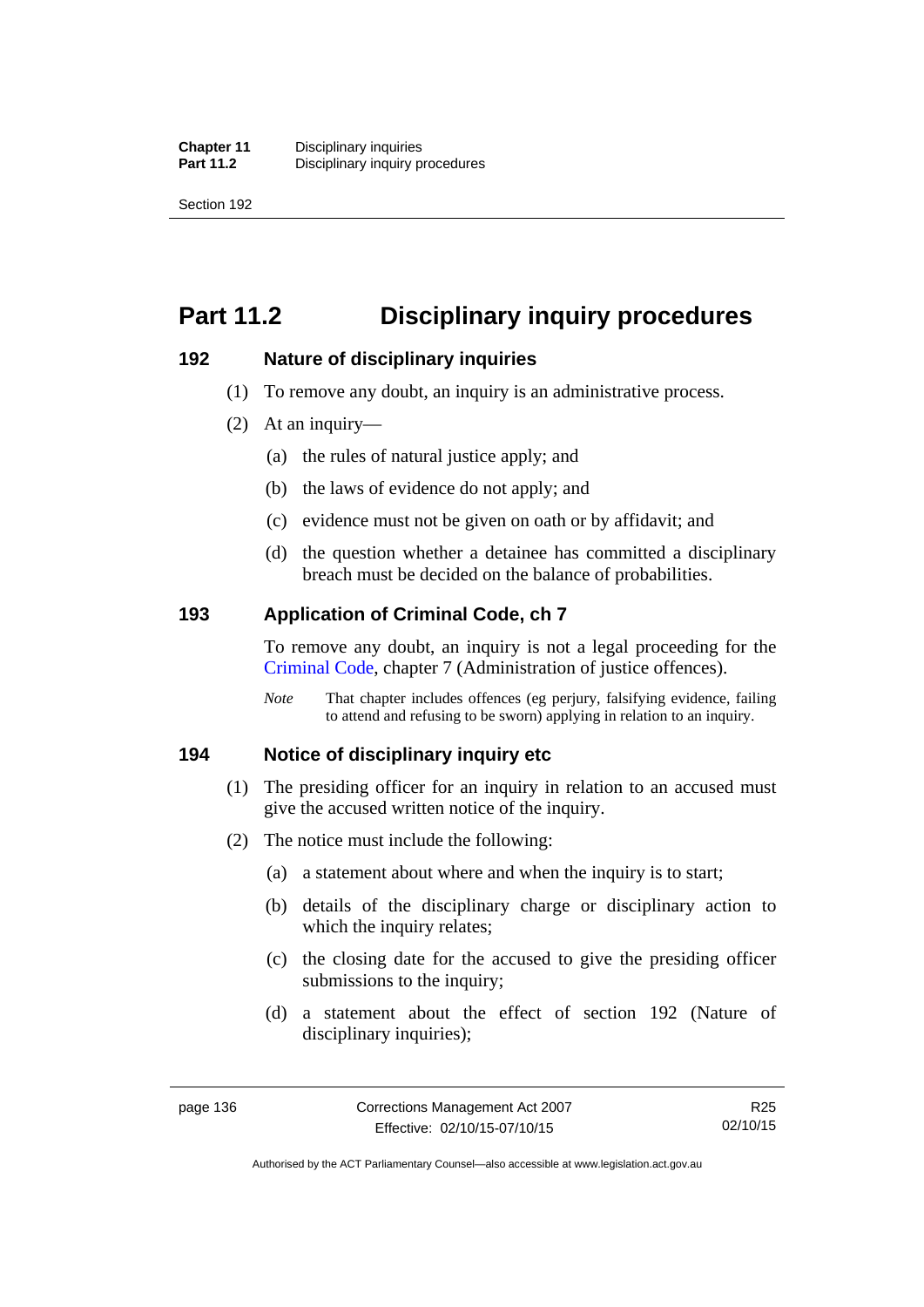- (e) a statement about the effect of subsections (3) and (4);
- (f) a statement to the effect that the presiding officer may hold a hearing for the inquiry in accordance with part 11.3 (Disciplinary hearing procedures).
- (3) The accused may make submissions to the presiding officer for the inquiry in any form acceptable to the presiding officer.

### **Example of acceptable form**

an audio recording or a document written for a detainee

- *Note* An example is part of the Act, is not exhaustive and may extend, but does not limit, the meaning of the provision in which it appears (see [Legislation Act,](http://www.legislation.act.gov.au/a/2001-14) s 126 and s 132).
- (4) The presiding officer must consider any submission given to the presiding officer by the accused before the closing date for submissions stated in the notice of the inquiry given to the accused.

### **195 Conduct of disciplinary inquiries**

- (1) An inquiry must be conducted with as little formality and technicality, and as quickly as the requirements of this Act and a proper consideration of the charge allow.
- (2) The presiding officer at an inquiry may hold a hearing for the inquiry.
- (3) A hearing for an inquiry must be held in accordance with part 11.3.
- (4) Proceedings at an inquiry are not open to the public, unless the presiding officer decides otherwise in a particular case.
- (5) A decision of the presiding officer at an inquiry is not invalid only because of any informality or lack of form.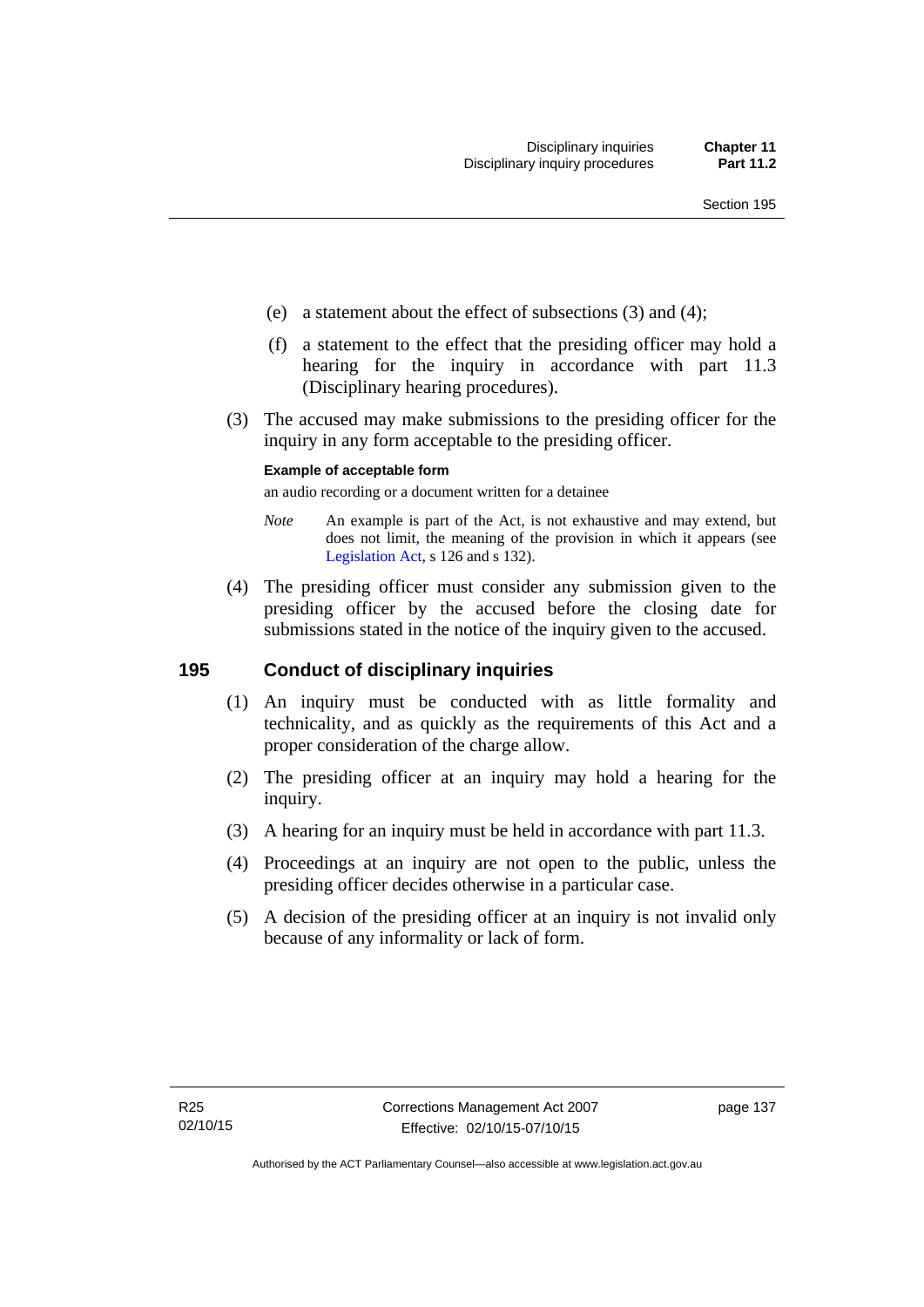Section 196

### **196 Presiding officer may require official reports**

- (1) For an inquiry, the presiding officer may, by written notice given to any of the following, require the person to give the presiding officer a written report about the accused:
	- (a) the director-general;
	- (b) if the accused has been detained at a NSW correctional centre—the commissioner of corrective services under the *[Crimes \(Administration of Sentences\) Act 1999](http://www.legislation.nsw.gov.au/maintop/view/inforce/act+93+1999+cd+0+N)* (NSW);
	- (c) the director of public prosecutions;
	- (d) a corrections officer;
	- (e) a public servant.
- (2) The person given the notice must comply with it.

## **197 Presiding officer may require information and documents**

- (1) For an inquiry, the presiding officer may, by written notice given to a person, require the person—
	- (a) to provide stated information to the presiding officer relevant to the inquiry; or
	- (b) to produce to the presiding officer a stated document or thing relevant to the inquiry.
- (2) This section does not require a person to give information, or produce a document or other thing, to the presiding officer if the Minister certifies in writing that giving the information, or producing the document or other thing—
	- (a) may endanger a detainee or anyone else; or
	- (b) is contrary to the public interest.
	- *Note* The [Legislation Act,](http://www.legislation.act.gov.au/a/2001-14) s 170 and s 171 deal with the application of the privilege against self-incrimination and client legal privilege.

Authorised by the ACT Parliamentary Counsel—also accessible at www.legislation.act.gov.au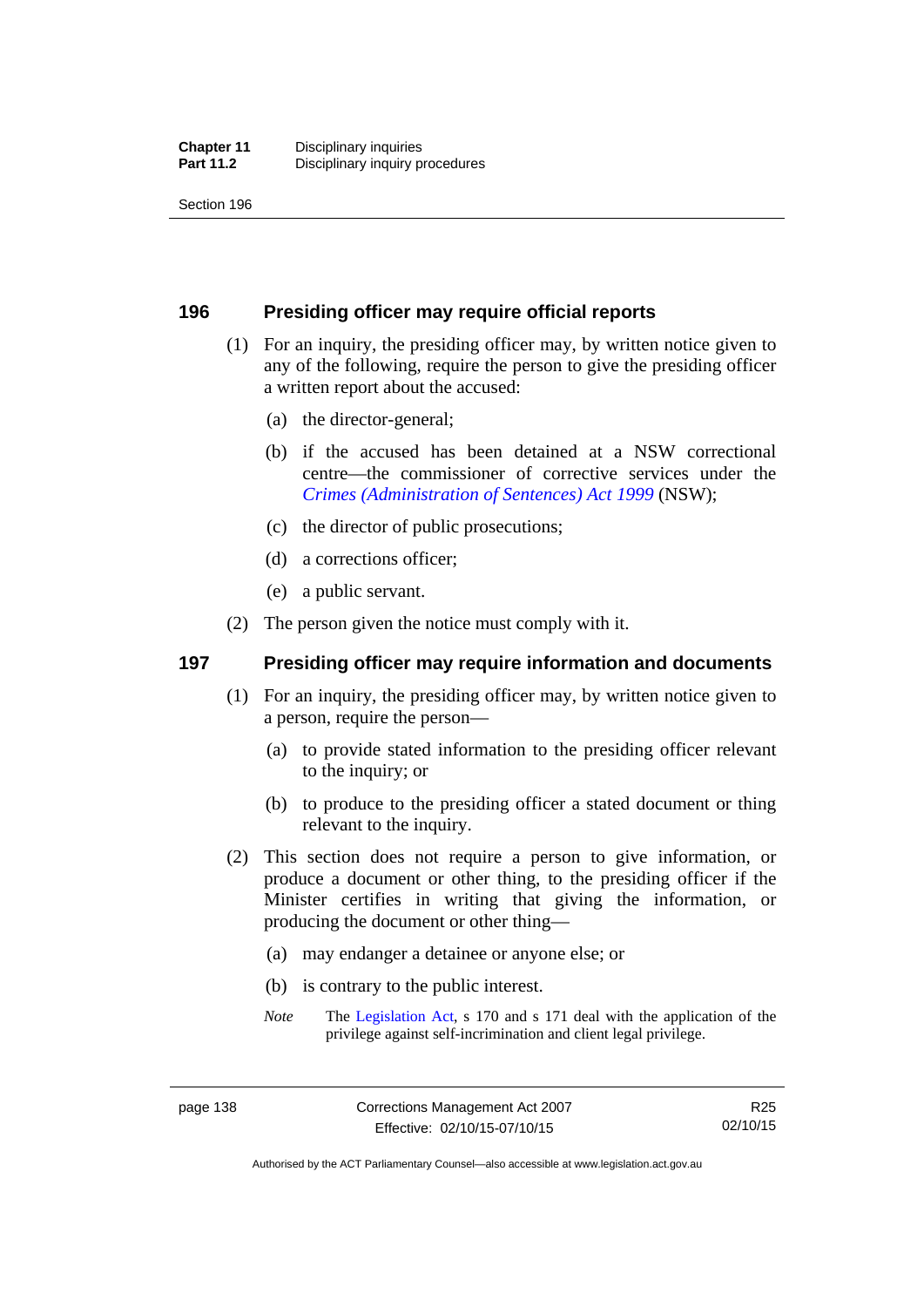### **198 Possession of inquiry documents etc**

The presiding officer may have possession of a document or other thing produced to the presiding officer for an inquiry for as long as the presiding officer considers necessary for the inquiry.

## **199 Record of inquiry**

The presiding officer for an inquiry must keep a written record of proceedings at the inquiry.

R25 02/10/15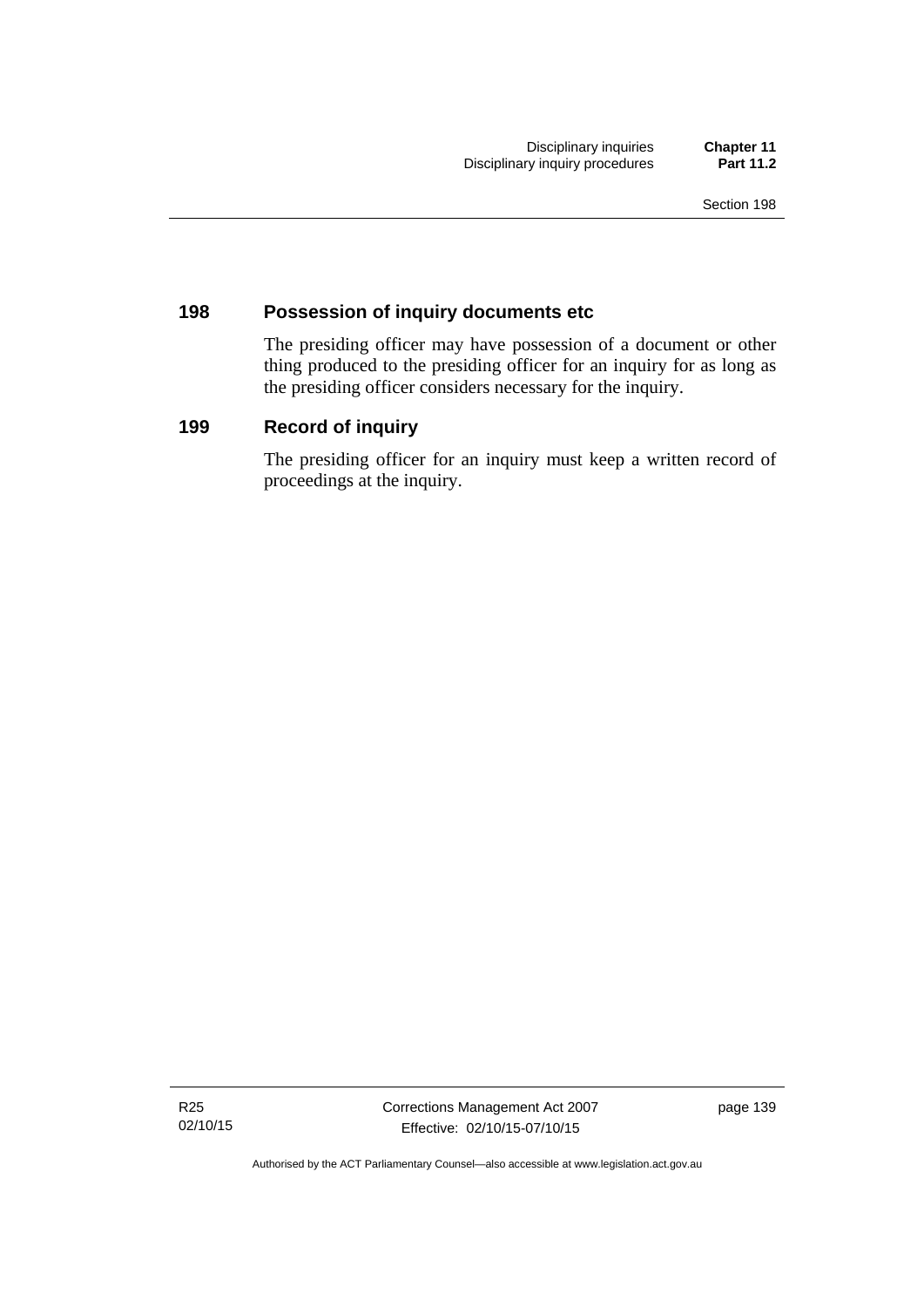Section 200

# **Part 11.3 Disciplinary hearing procedures**

### **200 Notice of disciplinary hearing**

- (1) The presiding officer for an inquiry must give written notice of a hearing for the inquiry to each of the following:
	- (a) the accused to whom the inquiry relates;
	- (b) the director-general.
- (2) The notice must include the following:
	- (a) a statement about where and when the hearing is to be held;
	- (b) a statement about the accused's entitlements under section 201 and section 202.
- (3) To remove any doubt, the hearing may be held at the correctional centre where the accused is detained.

### **201 Appearance at disciplinary hearing**

- (1) The accused is entitled to be present at a hearing for an inquiry in relation to the accused.
- (2) For the hearing, the presiding officer may, by written notice given to the accused or anyone else, require the person to appear before the presiding officer, at a stated time and place, to do either or both of the following:
	- (a) answer questions;
	- (b) produce a stated document or other thing relevant to the inquiry.
- (3) A person is taken to have complied with a notice under subsection (2) (b) if the person gives the document or thing to the presiding officer before the time stated in the notice for its production.

Authorised by the ACT Parliamentary Counsel—also accessible at www.legislation.act.gov.au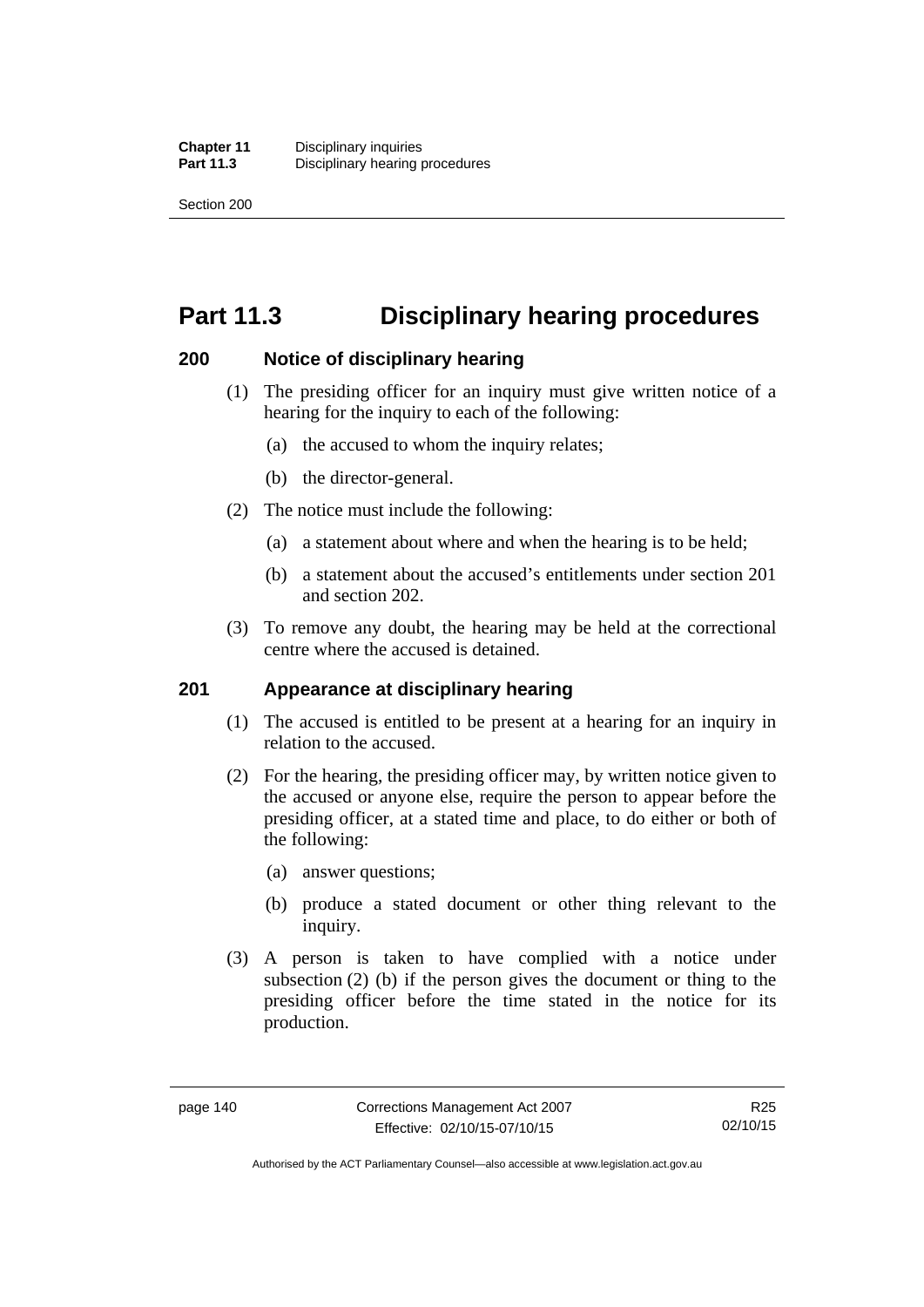- (4) The presiding officer at a hearing for an inquiry may require the accused, or a witness, appearing before the presiding officer to do 1 or more of the following:
	- (a) answer a question relevant to the inquiry;
	- (b) produce a document or other thing relevant to the inquiry.
- (5) The presiding officer at the hearing may disallow a question put to a person if the presiding member considers the question—
	- (a) is unfair, unduly prejudicial or vexatious; or
	- (b) involves an abuse of the inquiry process.
	- *Note* The [Legislation Act,](http://www.legislation.act.gov.au/a/2001-14) s 170 and s 171 deal with the application of the privilege against self-incrimination and client legal privilege.
- (6) The presiding officer may allow a corrections officer or anyone else to be present, and to be heard, at a disciplinary hearing.

### **202 Rights of accused at disciplinary hearing**

- (1) An accused who appears at a hearing for an inquiry in relation to the accused—
	- (a) is entitled to be heard, to examine and cross-examine witnesses, and to make submissions for the inquiry; and
	- (b) is not entitled to be represented by a lawyer or anyone else, without the presiding officer's consent.
- (2) In deciding whether to grant leave for legal representation, the presiding officer must have regard to the following:
	- (a) the seriousness of the disciplinary breach charged;
	- (b) the administrative penalty likely to be imposed for the disciplinary breach charged;
	- (c) the likely procedural complexities;
	- (d) the accused's capacity for selfrepresentation;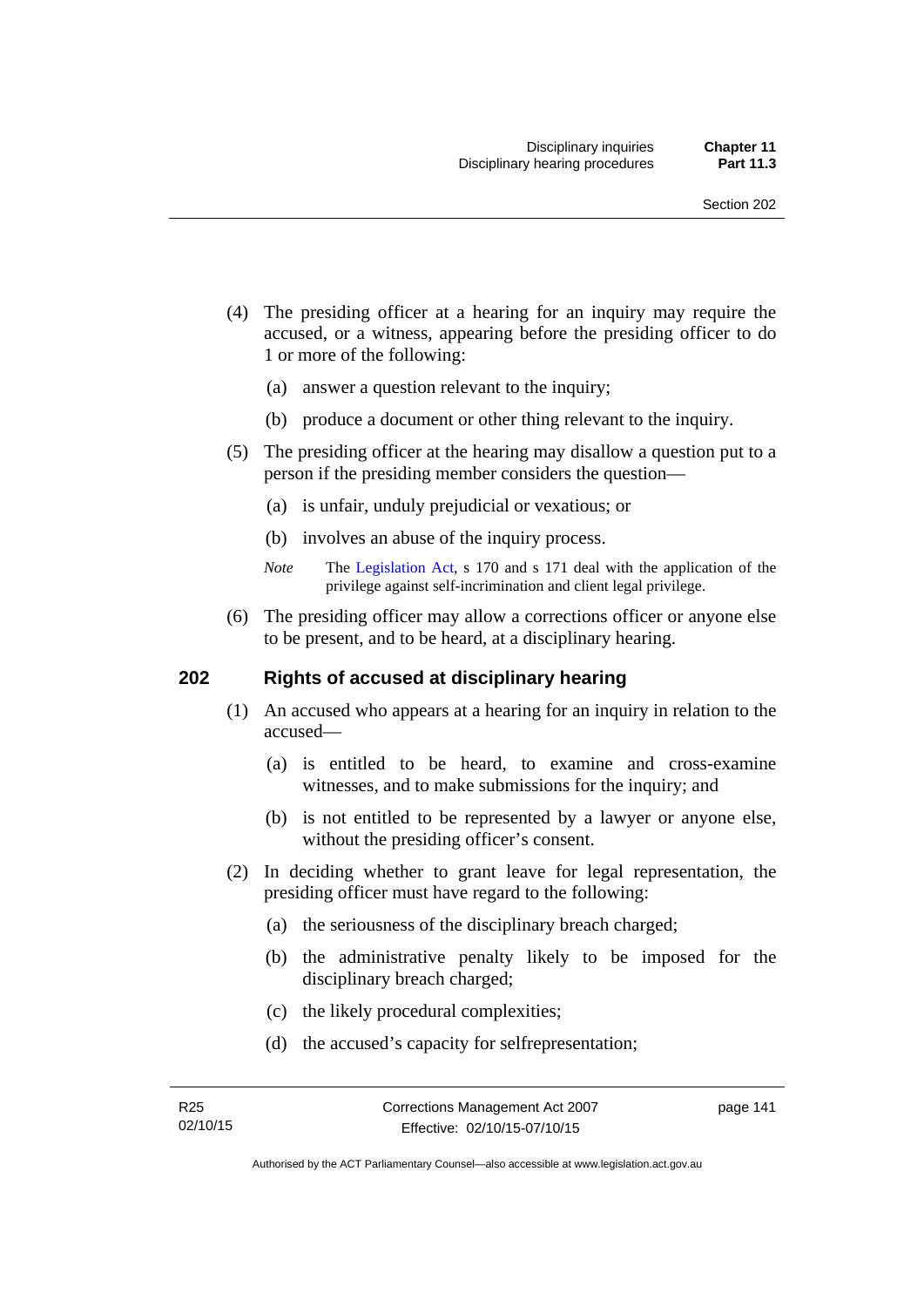Section 203

(e) the need for a fair and prompt resolution of the charge.

### **Example—par (c)**

the extent of cross-examination that might be required

- *Note* An example is part of the Act, is not exhaustive and may extend, but does not limit, the meaning of the provision in which it appears (see [Legislation Act,](http://www.legislation.act.gov.au/a/2001-14) s 126 and s 132).
- (3) However, the presiding officer may, by written order, exclude the accused from a hearing for the inquiry if the accused—
	- (a) unreasonably interrupts, interferes with or obstructs the hearing; or
	- (b) contravenes a reasonable direction by the presiding officer about the conduct of the hearing.
- (4) If the accused fails to attend a hearing for the inquiry, the presiding officer may conduct the hearing, and make a decision on the charge, in the accused's absence.

### **203 Appearance at disciplinary hearing—audiovisual or audio link**

- (1) This section applies if, in relation to a hearing for an inquiry, or part of the hearing, the presiding officer has given a direction under either of the following sections of the *[Evidence \(Miscellaneous](http://www.legislation.act.gov.au/a/1991-34)  [Provisions\) Act 1991](http://www.legislation.act.gov.au/a/1991-34)*:
	- (a) section 20 (1) (Territory courts may take evidence and submissions from participating States);
	- (b) section 32 (1) (Territory courts may take evidence and submissions from place other than participating State).
- (2) A person may appear and take part in the hearing in accordance with the direction, if the person—
	- (a) is required or entitled to appear personally, whether as the accused or as a witness; or

R25 02/10/15

Authorised by the ACT Parliamentary Counsel—also accessible at www.legislation.act.gov.au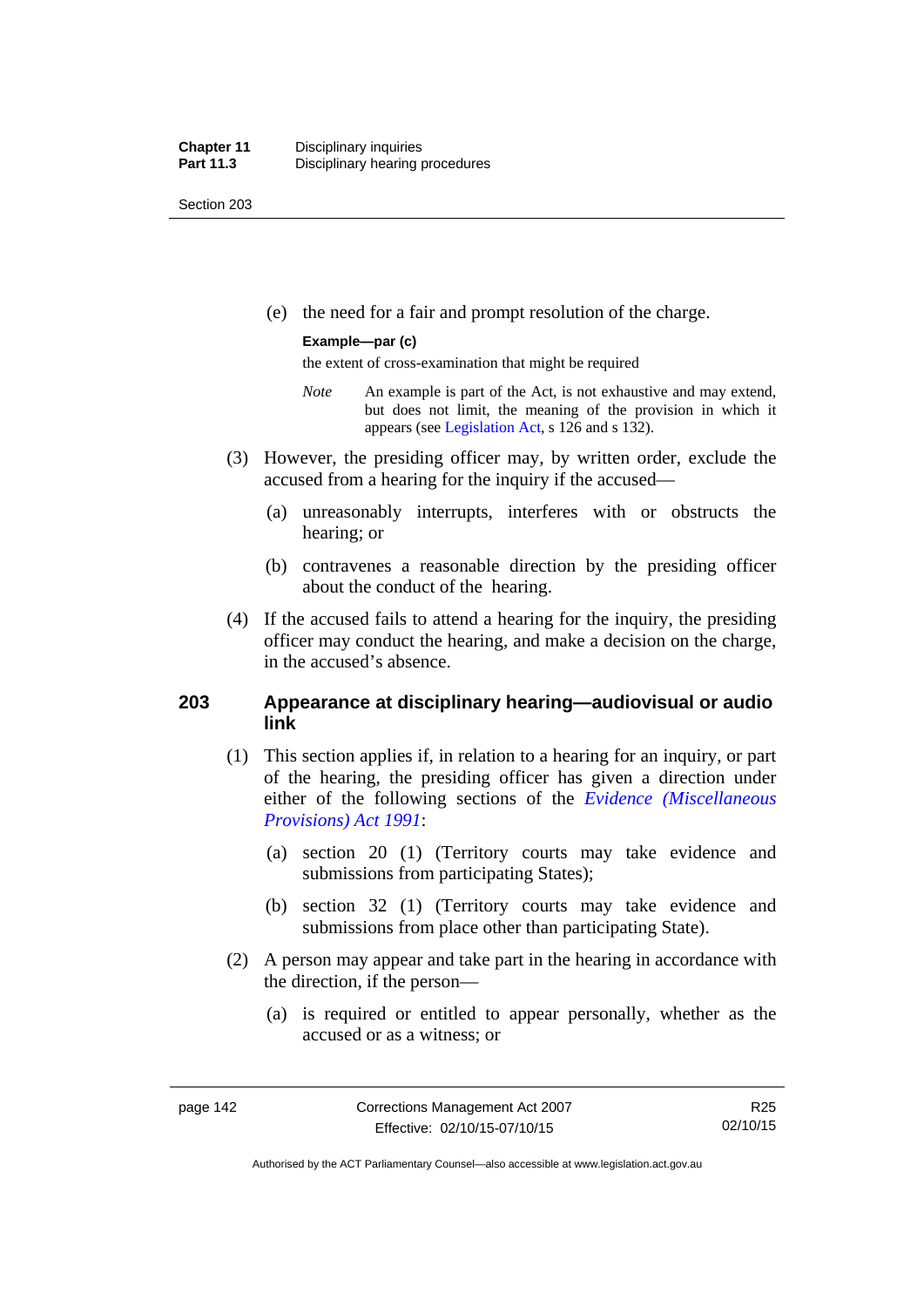- (b) is entitled to appear for someone else.
- (3) A person who appears at the hearing under this section is taken to be before the presiding officer.

R25 02/10/15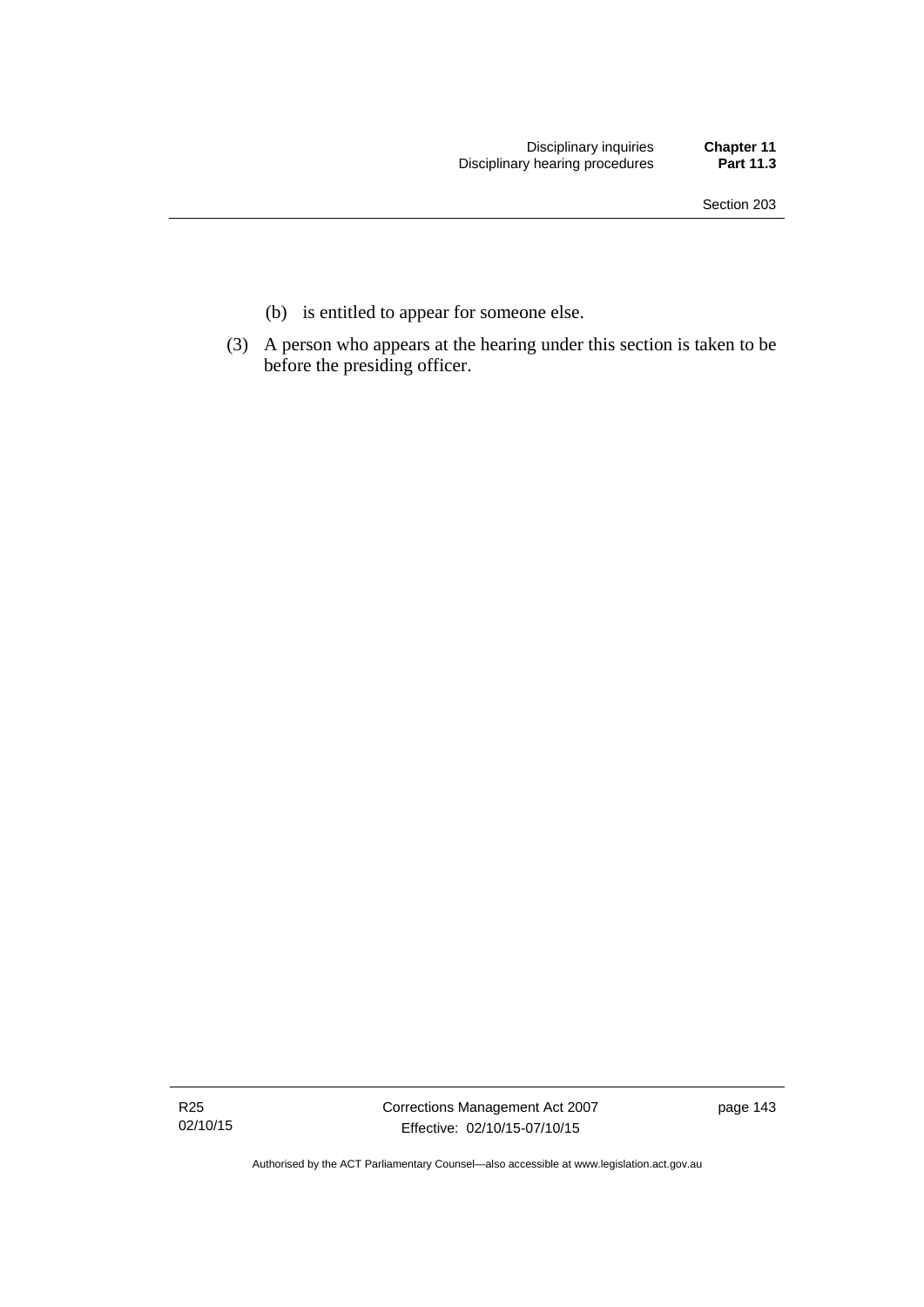**Chapter 12** Full-time detainees—leave **Part 12.1** Local leave

Section 204

# **Chapter 12 Full-time detainees—leave**

## **Part 12.1 Local leave**

### **204 Local leave directions**

 (1) The director-general may direct that a full-time detainee be taken from a correctional centre to any place in the ACT for any purpose the director-general considers appropriate.

### **Example**

a direction that a detainee be taken to a place to assist police or a criminal justice entity in relation to the administration of justice

- *Note 1* An example is part of the Act, is not exhaustive and may extend, but does not limit, the meaning of the provision in which it appears (see [Legislation Act,](http://www.legislation.act.gov.au/a/2001-14) s 126 and s 132).
- *Note 2* Power given under an Act to make a statutory instrument (including a direction) includes power to amend or revoke the instrument (see [Legislation Act,](http://www.legislation.act.gov.au/a/2001-14) s 46 (1)).
- (2) The direction is subject to the following conditions:
	- (a) any condition prescribed by regulation;
	- (b) any other condition, consistent with the conditions (if any) prescribed by regulation, that—
		- (i) the director-general believes, on reasonable grounds, is necessary and reasonable; and
		- (ii) is stated in the permit.

#### **Example of condition stated in direction**

a condition that an escort officer escorts the detainee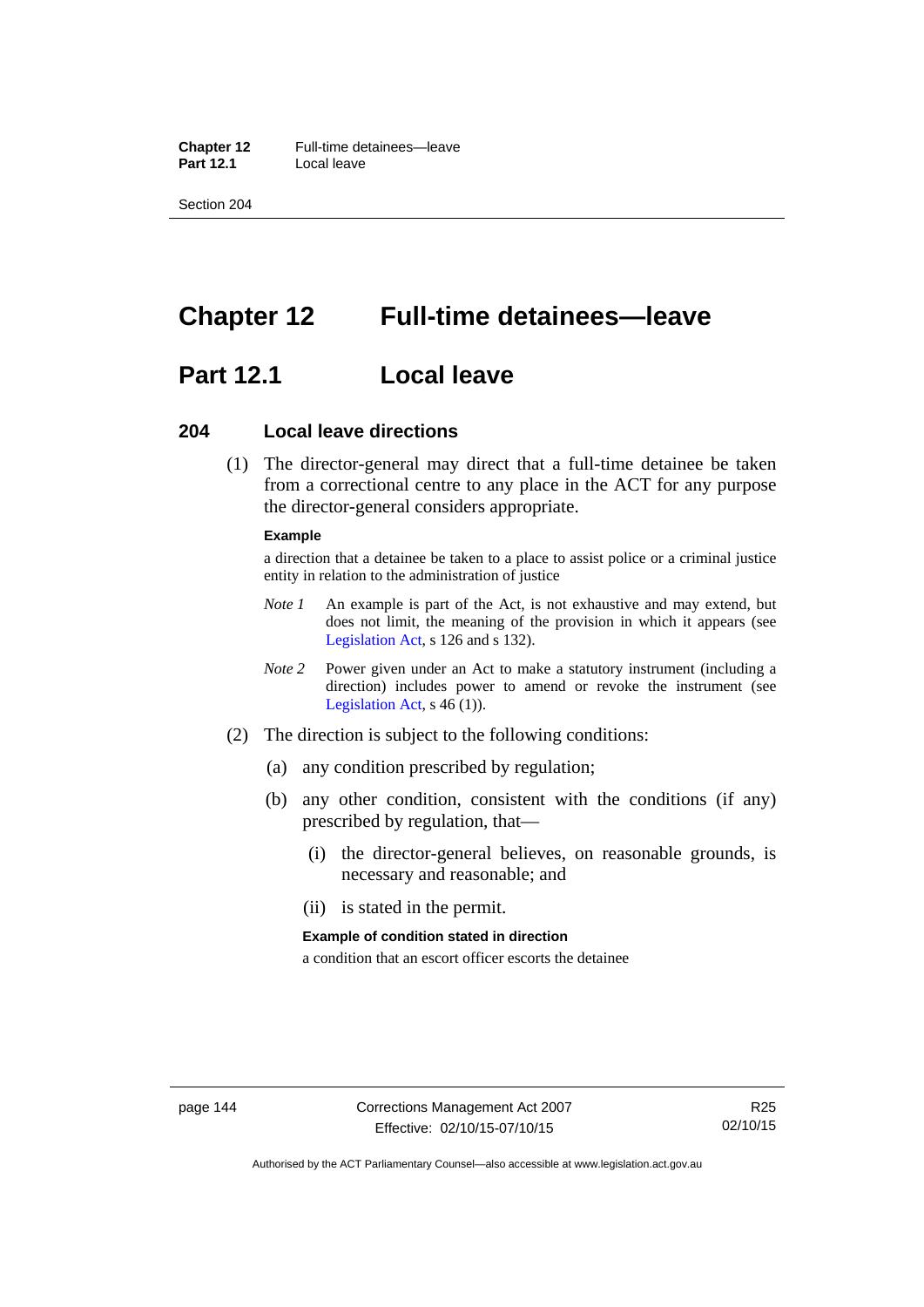### **205 Local leave permits**

 (1) The director-general may give a full-time detainee a written permit (a *local leave permit*) to be absent from a correctional centre for any purpose the director-general considers appropriate.

#### **Examples of purposes**

- 1 to attend a health or rehabilitation service
- 2 to take part in work or work-related activities
- 3 for compassionate reasons
- *Note 1* An example is part of the Act, is not exhaustive and may extend, but does not limit, the meaning of the provision in which it appears (see [Legislation Act,](http://www.legislation.act.gov.au/a/2001-14) s 126 and s 132).
- *Note* 2 If a form is approved under s 228 for this provision, the form must be used.
- *Note 3* Power given under an Act to make a statutory instrument (including a direction) includes power to amend or revoke the instrument (see [Legislation Act,](http://www.legislation.act.gov.au/a/2001-14)  $s$  46 (1)).
- (2) The permit must include the following:
	- (a) the purpose for which the leave is granted;
	- (b) the period, not longer than 7 days, for which leave is granted.
- (3) The permit is subject to the following conditions:
	- (a) any condition prescribed by regulation;
	- (b) any other condition, consistent with the conditions (if any) prescribed by regulation, that—
		- (i) the director-general believes, on reasonable grounds, is necessary and reasonable; and
		- (ii) is stated in the permit.

#### **Example of condition stated in permit**

a condition prohibiting association with a particular person or being near a particular place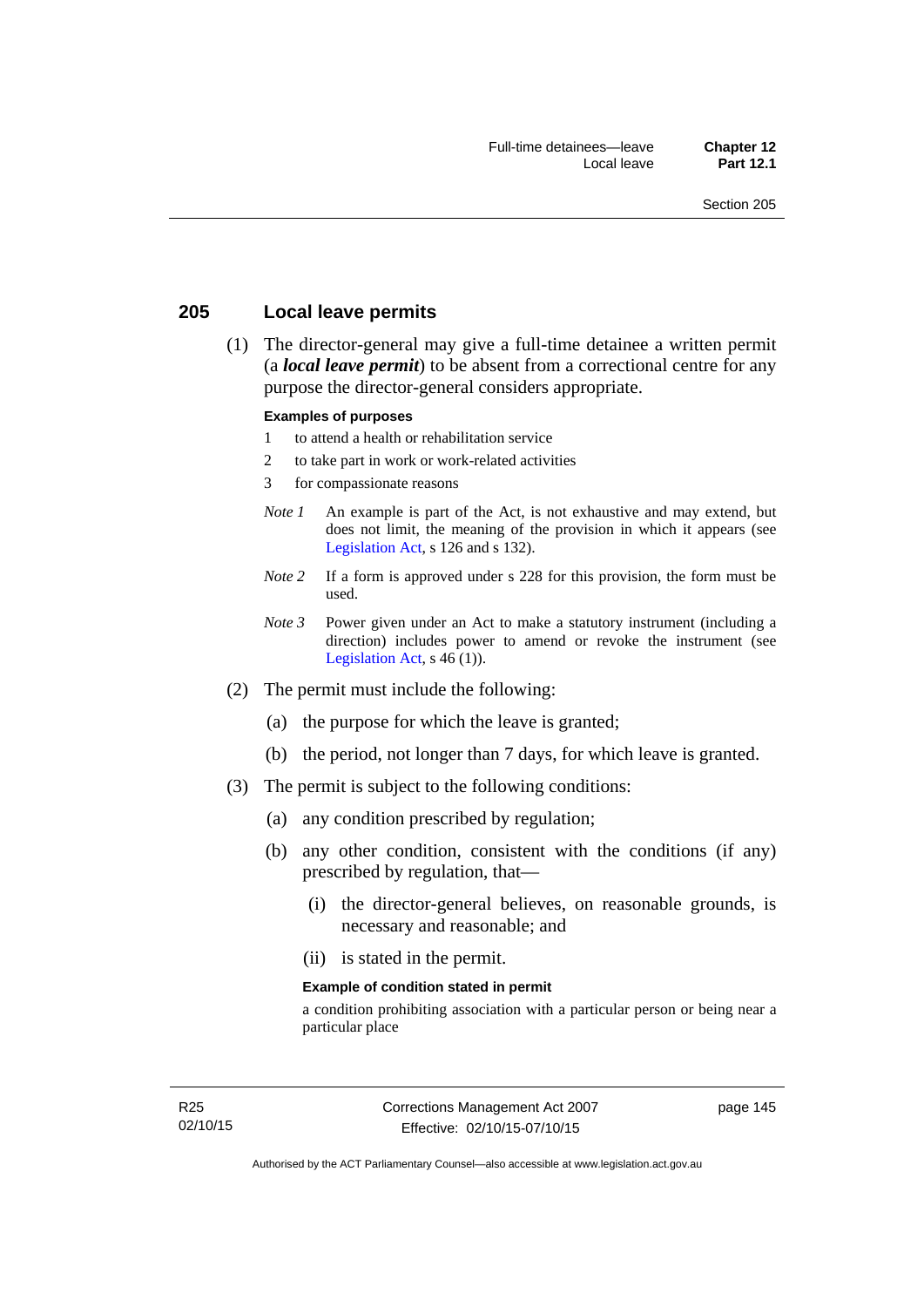**Chapter 12** Full-time detainees—leave<br>**Part 12.2** Interstate leave **Interstate leave**<br>General **Division 12.2.1** Section 206

# **Part 12.2 Interstate leave**

## **Division 12.2.1 General**

### **206 Definitions—pt 12.2**

In this part:

*corresponding director-general*, of a participating State, means the person responsible for the administration of correctional centres (however described) for full-time detention in the participating State.

*corresponding leave law* means a law of a State or another Territory declared to be a corresponding leave law under section 207.

*escape*, in relation to an interstate detainee, includes fail to return to lawful custody at the end of the period to which the detainee's interstate leave permit applies.

*interstate detainee* means a person to whom an interstate leave permit under a corresponding leave law applies.

*participating State* means a State or another Territory where a corresponding leave law is in force.

## **207 Declaration of corresponding leave laws**

- (1) The Minister may declare that a law of a State or another Territory is a corresponding leave law.
- (2) The Minister may make the declaration only if satisfied that the law substantially corresponds to this part.
- (3) A declaration under this section is a notifiable instrument.

*Note* A notifiable instrument must be notified under the [Legislation Act](http://www.legislation.act.gov.au/a/2001-14).

Authorised by the ACT Parliamentary Counsel—also accessible at www.legislation.act.gov.au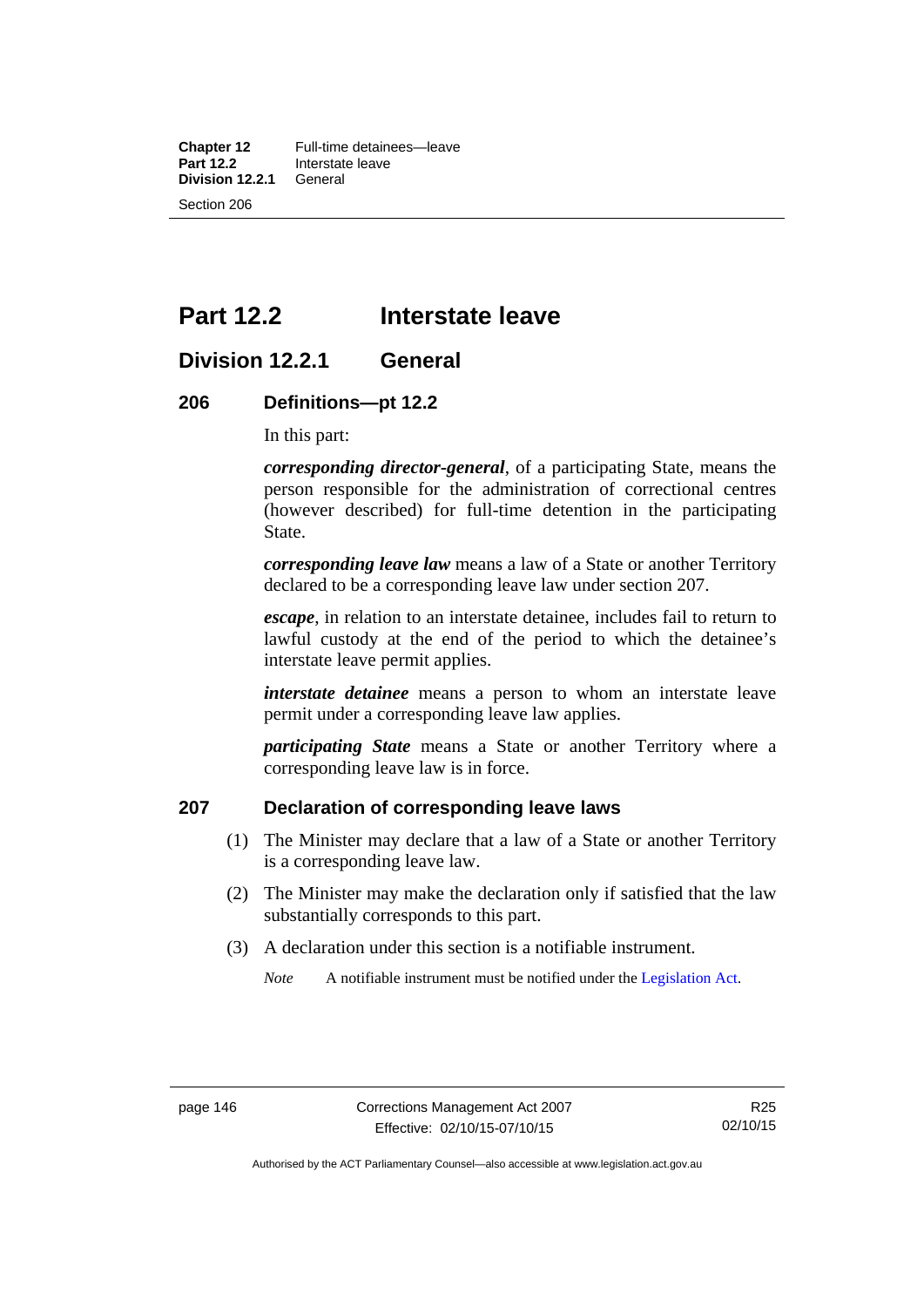## **Division 12.2.2 ACT permits for interstate leave**

### **208 Interstate leave permits**

- (1) The director-general may, by written notice (an *interstate leave permit*) given to a full-time detainee, give the detainee leave to travel to and from, and remain in, a participating State.
- (2) An interstate leave permit must include the following details:
	- (a) the State or Territory to which the permit applies;
	- (b) the purpose for which the leave is granted;
	- (c) the period, not longer than 7 days, for which leave is granted.
	- *Note 1* If a form is approved under s 228 for this provision, the form must be used.
	- *Note 2* Power given under an Act to make a statutory instrument (including an interstate leave permit) includes power to amend or revoke the instrument (see [Legislation Act,](http://www.legislation.act.gov.au/a/2001-14) s 46 (1)).
- (3) For subsection (2) (c), the director-general may, before the permit ends (a *current permit*), decide to extend the current permit for an additional period (an *extension period*) if—
	- (a) the date the extension period ends is within 7 days after the day the current permit ends; and
	- (b) the director-general is satisfied that—
		- (i) an extension of the current permit is for a purpose for which an interstate leave permit may be granted under this section; and
		- (ii) appropriate measures are in place to allow the detainee to remain at a particular place in the State to which the permit applies.
- (4) The director-general may make a decision under subsection (3) more than once.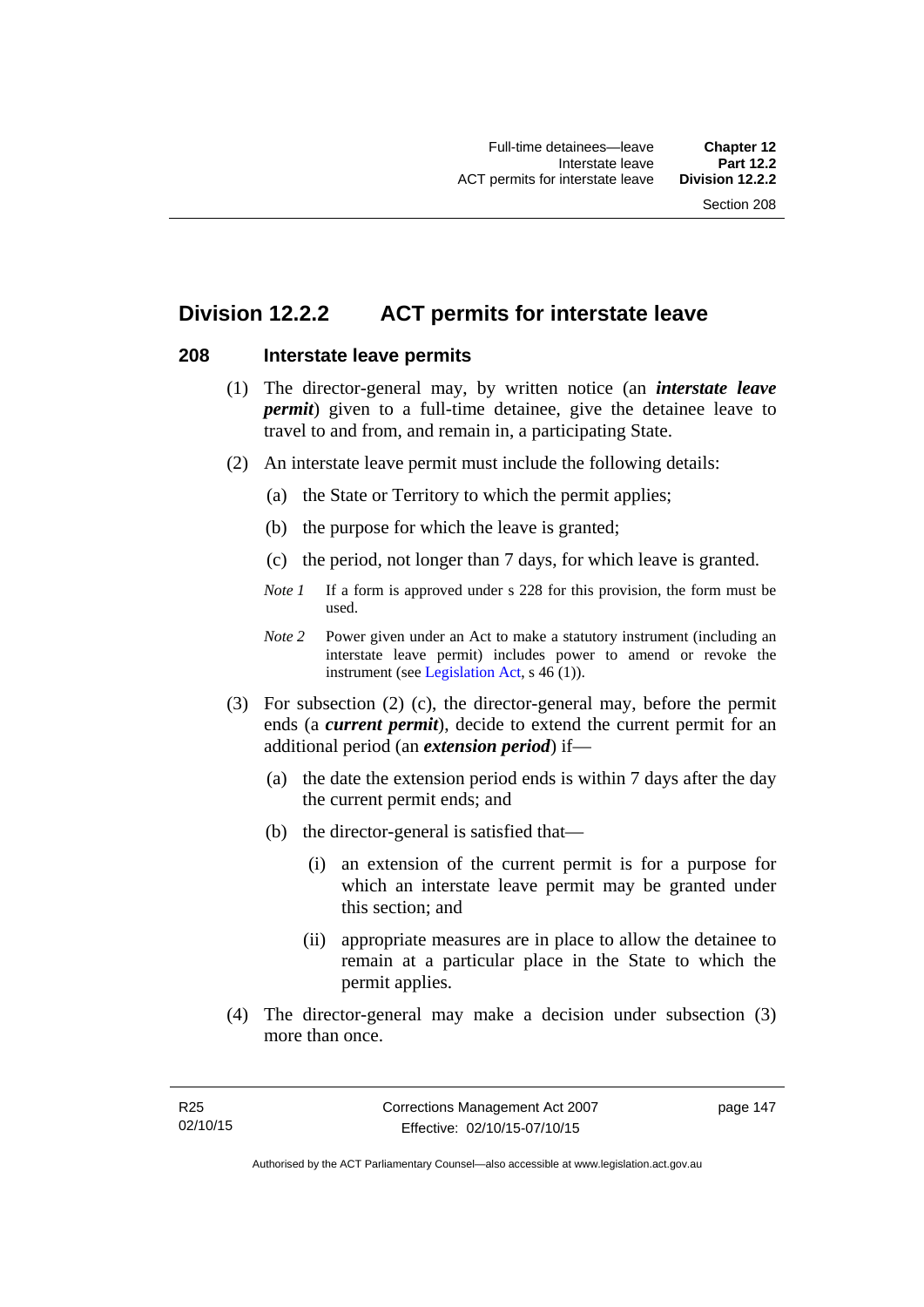- *Note* The director-general may also direct a full-time detainee to be removed to a NSW correctional centre under the *[Crimes \(Sentence](http://www.legislation.act.gov.au/a/2005-59)  [Administration\) Act 2005](http://www.legislation.act.gov.au/a/2005-59)*, s 26 (Full-time detention in ACT or NSW).
- (5) If the director-general delegates the function mentioned in subsection (3), a delegate who extends a permit that has previously been extended at least 3 times must tell the director-general about the delegate's decision.
	- *Note* For the making of delegations and the exercise of delegated functions, see the [Legislation Act,](http://www.legislation.act.gov.au/a/2001-14) pt 19.4.
- (6) An interstate leave permit may be issued—
	- (a) for a full-time detainee with a high security classification only if the leave is to enable the detainee to receive a health service or for a compassionate reason; or
	- (b) in any other case—for any purpose the director-general believes, on reasonable grounds, is appropriate.
- (7) An interstate leave permit is subject to the following conditions:
	- (a) any condition prescribed by regulation;
	- (b) any other condition, consistent with the conditions (if any) prescribed by regulation, that—
		- (i) the director-general believes, on reasonable grounds, is necessary and reasonable; and
		- (ii) is stated in the permit.

### **Examples of conditions stated in interstate leave permits**

- 1 a condition that an escort officer stated in the permit escort the detainee
- 2 a condition prohibiting association with a particular person or being near a particular place
- 3 a condition that an indigenous detainee travelling interstate to mark the birth or death of a relative be escorted by an indigenous elder or relative

Authorised by the ACT Parliamentary Counsel—also accessible at www.legislation.act.gov.au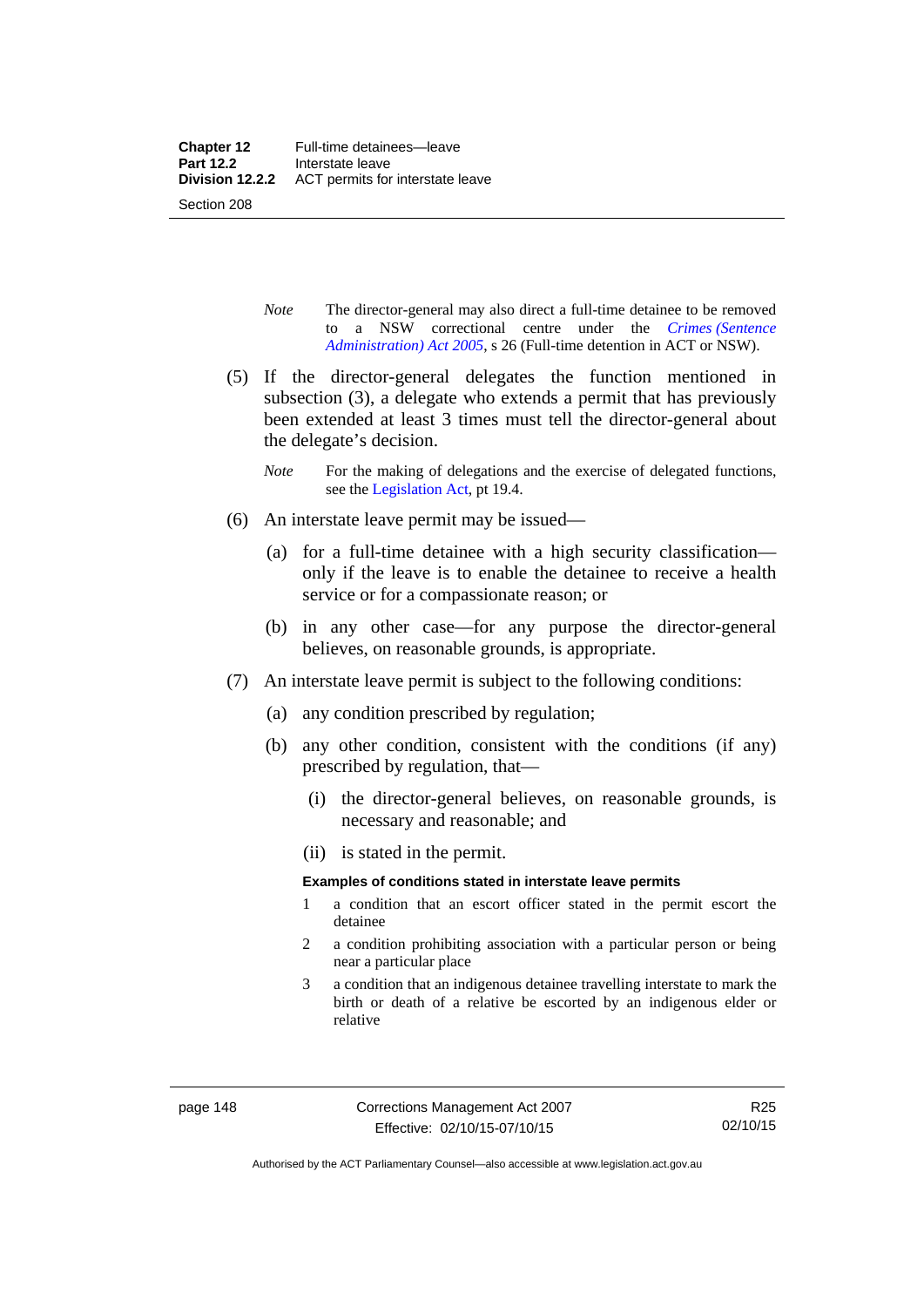*Note* An example is part of the Act, is not exhaustive and may extend, but does not limit, the meaning of the provision in which it appears (see [Legislation Act,](http://www.legislation.act.gov.au/a/2001-14) s 126 and s 132).

### **209 Effect of ACT permit for interstate leave**

- (1) An interstate leave permit for a full-time detainee authorises the detainee to be absent from a correctional centre in accordance with the permit—
	- (a) unescorted; or
	- (b) if the permit is subject to a condition that an escort officer must escort the detainee—while under escort by the escort officer.
- (2) If an interstate leave permit is subject to a condition that the full-time detainee be escorted by an escort officer, the permit authorises the escort officer to escort the detainee in accordance with the permit—
	- (a) to and within the participating State stated in the permit (whether or not through any other jurisdiction); and
	- (b) back to the correctional centre.

### **210 Notice to participating States**

The director-general must give written notice of an interstate leave permit given to a full-time detainee, and the period of the permit, to each of the following:

- (a) the corresponding director-general of the participating State to which the permit applies;
- (b) the chief of police (however described) of the participating State to which the permit applies;
- (c) the chief of police (however described) of any other State or Territory through which the detainee may travel under the permit.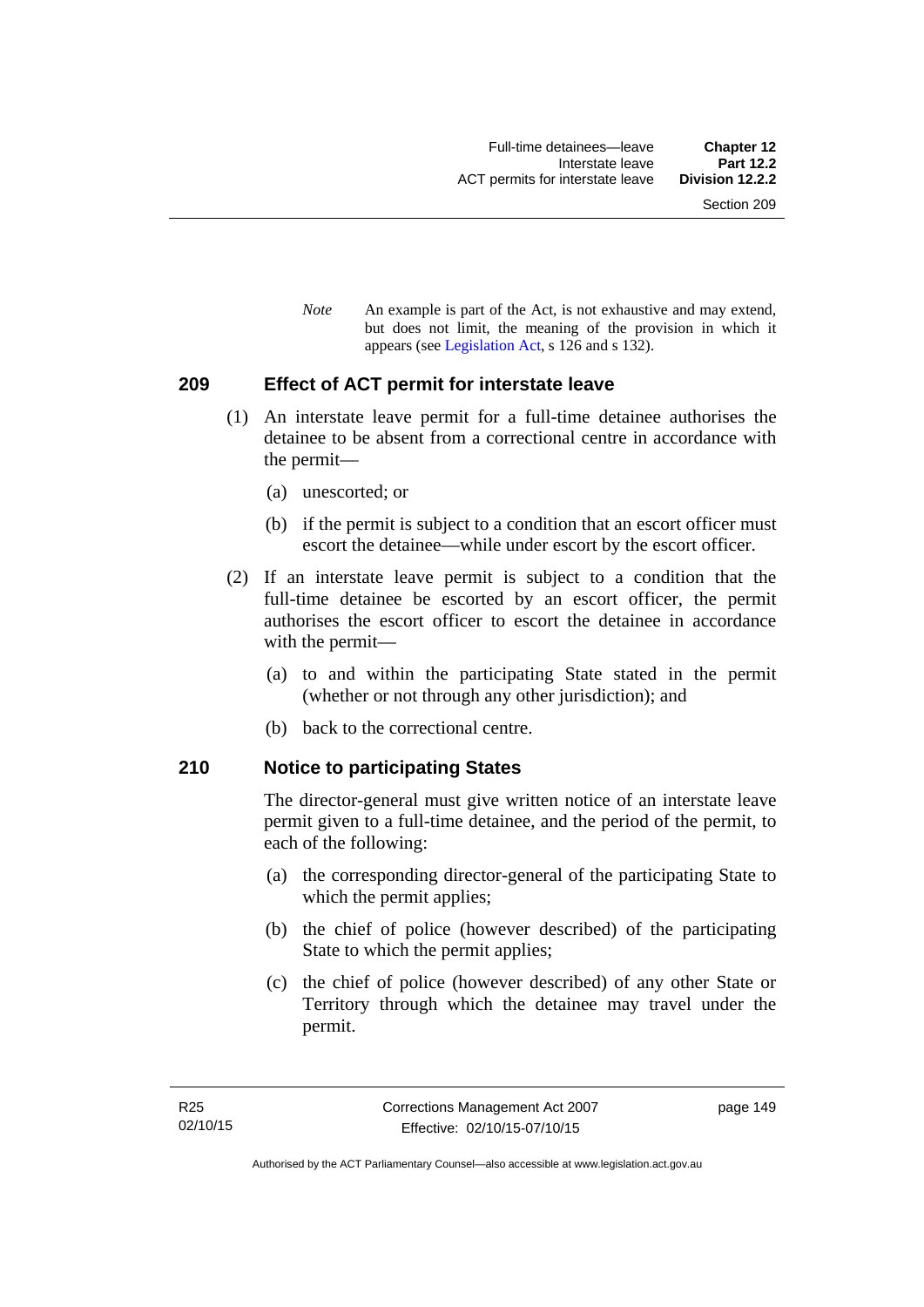## **211 Powers of escort officers**

- (1) An escort officer escorting a full-time detainee under an interstate leave permit may, to keep custody of the detainee under the permit or to arrest the detainee if the detainee has escaped—
	- (a) give the detainee any direction that the officer believes, on reasonable grounds, is necessary and reasonable; and
	- (b) use force in accordance with part 9.7 (Use of force).
- (2) An escort officer escorting a full-time detainee under an interstate leave permit may conduct a scanning search, frisk search or ordinary search of the detainee if the officer suspects, on reasonable grounds, the detainee may be carrying a prohibited thing.
- (3) Part 9.4 (Searches) and part 9.5 (Seizing property) apply, with any necessary changes and any changes prescribed by regulation, in relation to a search under this section.

## **212 Liability for damage etc**

- (1) The Territory is liable for any damage or loss sustained by anyone in a participating State that is caused by the conduct of a full-time detainee or an escort officer while in the participating State under an interstate leave permit.
- (2) This section does not affect any right the Territory may have against the detainee or escort officer for the damage or loss.

## **Division 12.2.3 Interstate leave under corresponding leave laws**

## **213 Effect in ACT of interstate leave permit under corresponding leave law**

 (1) This section applies to a person (an *interstate escort officer*) who is authorised under an interstate leave permit issued under a

Authorised by the ACT Parliamentary Counsel—also accessible at www.legislation.act.gov.au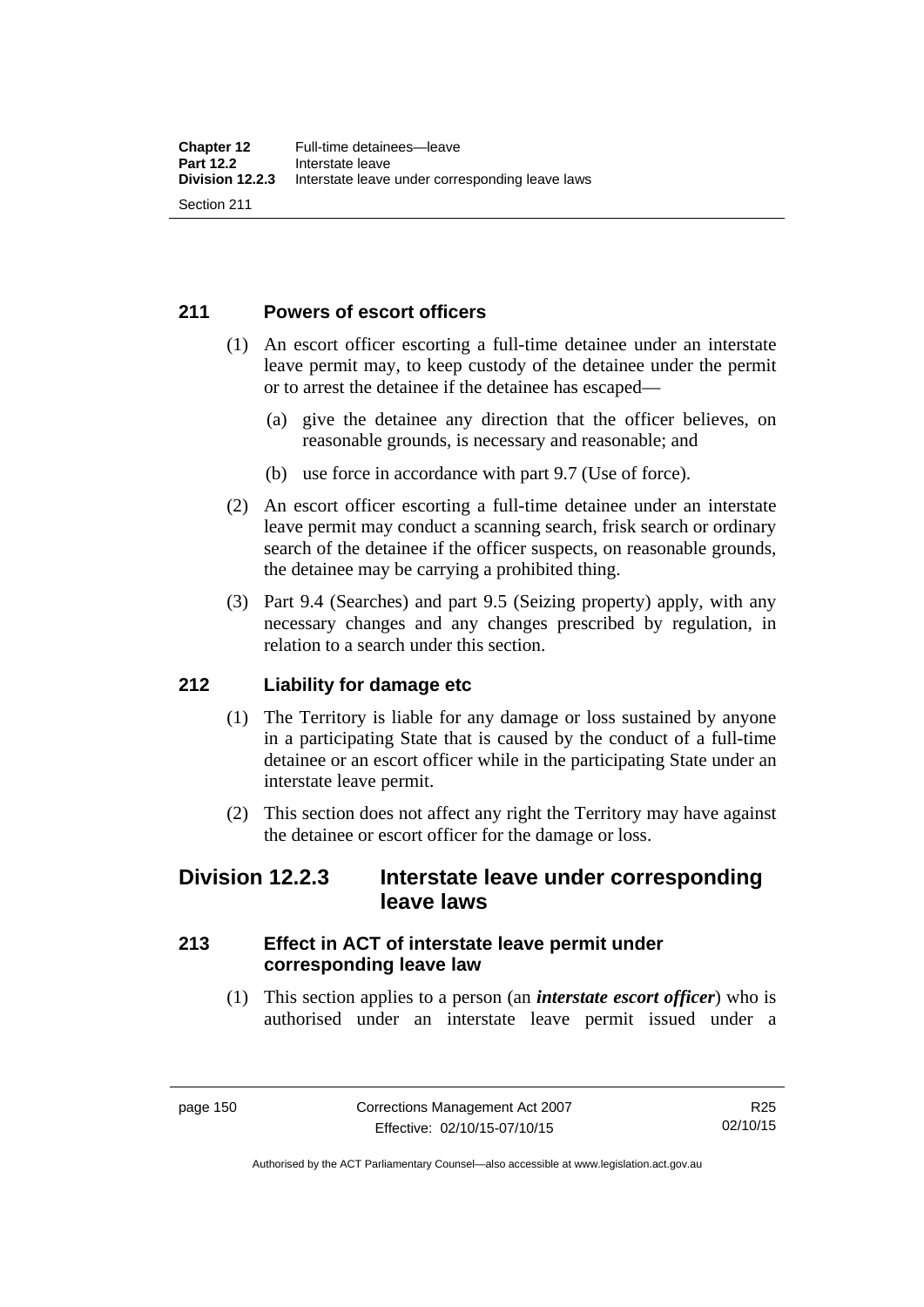corresponding leave law to escort an interstate detainee to or from, or in, the ACT.

 (2) The interstate escort officer is authorised, in the ACT, to escort the interstate detainee in accordance with the interstate leave permit.

### **214 Powers of interstate escort officers**

- (1) This section applies if an interstate escort officer uses force, a weapon, or a means of restraint, in the ACT for—
	- (a) keeping custody of an interstate detainee under an interstate leave permit; or
	- (b) arresting an interstate detainee who has escaped.
- (2) The use of force, weapon or means of restraint is lawful in the ACT if it would have been lawful in the participating State where the interstate permit was issued.

### **215 Escape of interstate detainee**

- (1) This section applies to an interstate detainee in the ACT under an interstate leave permit issued under a corresponding leave law.
- (2) If the interstate detainee escapes from lawful custody, the detainee may be arrested without warrant by—
	- (a) an interstate escort officer for the detainee; or
	- (b) a police officer.
- (3) A police officer who arrests the detainee may return the detainee to an interstate escort officer for the detainee.
	- *Note* A police officer may also arrest without a warrant a person who has escaped from lawful custody or who is unlawfully at large (see *[Crimes](http://www.legislation.act.gov.au/a/1900-40)  [Act 1900](http://www.legislation.act.gov.au/a/1900-40)*, s 212 and s 214).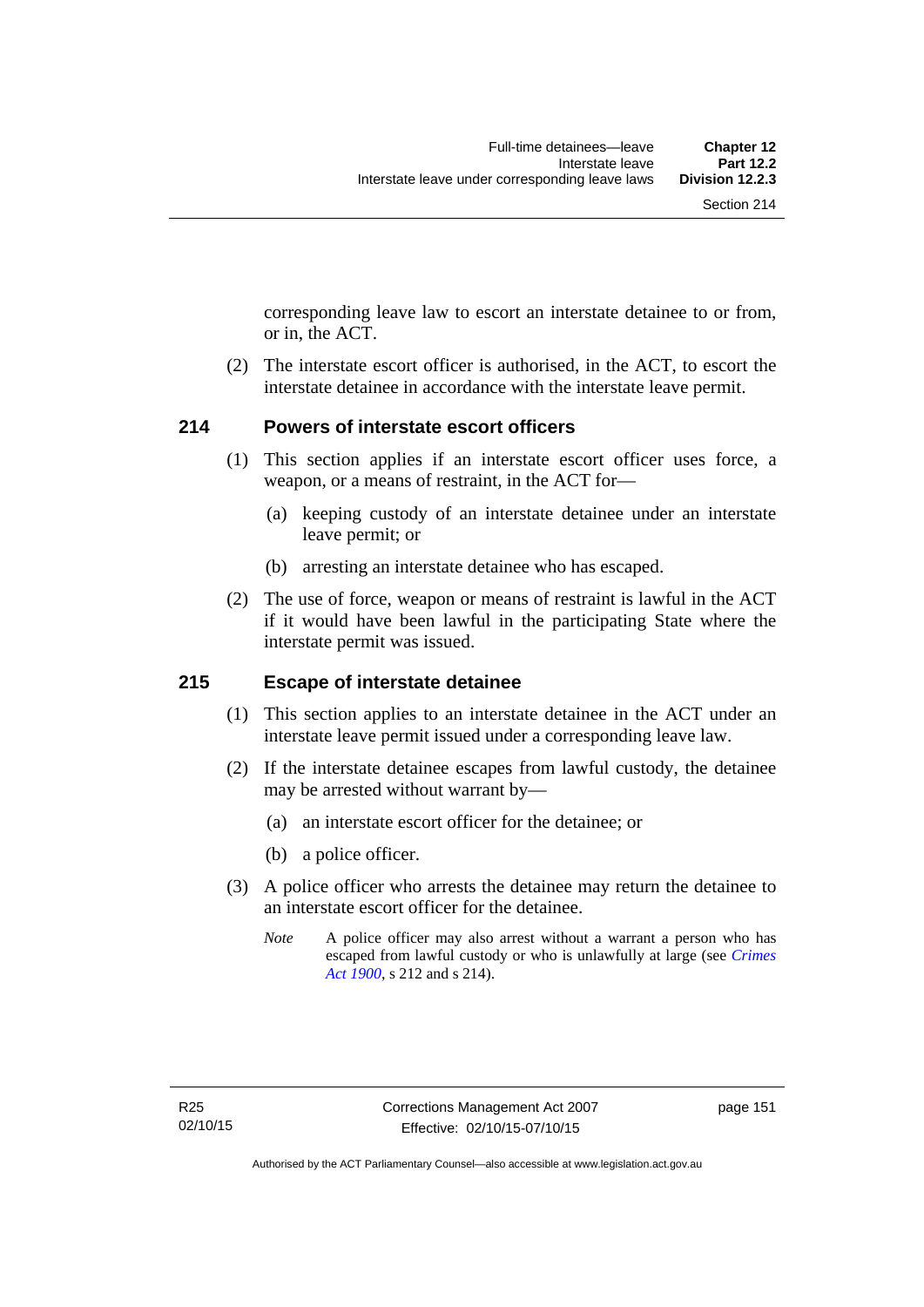### **216 Return of escaped interstate detainee**

- (1) This section applies if, in the ACT, an interstate detainee attempts to escape or is arrested after an escape.
- (2) The interstate detainee may be taken before a magistrate.
- (3) Despite the terms of the interstate detainee's interstate leave permit, the magistrate may by warrant (a *return warrant*)—
	- (a) order the return of the detainee to the participating State where the permit was issued; and
	- (b) order the interstate detainee to be delivered into the custody of a police officer or interstate escort officer for that purpose.
- (4) If a return warrant is issued for the interstate detainee, the detainee may be kept in detention until the earlier of the following events:
	- (a) the detainee is delivered into the custody of a police officer or interstate escort officer in accordance with the warrant;
	- (b) the end of 14 days after the day the warrant was issued.
- (5) The return warrant ends if the interstate detainee is not delivered into the custody of a police officer or interstate escort officer, in accordance with the warrant, before the end of 14 days after the day the warrant is issued.

page 152 Corrections Management Act 2007 Effective: 02/10/15-07/10/15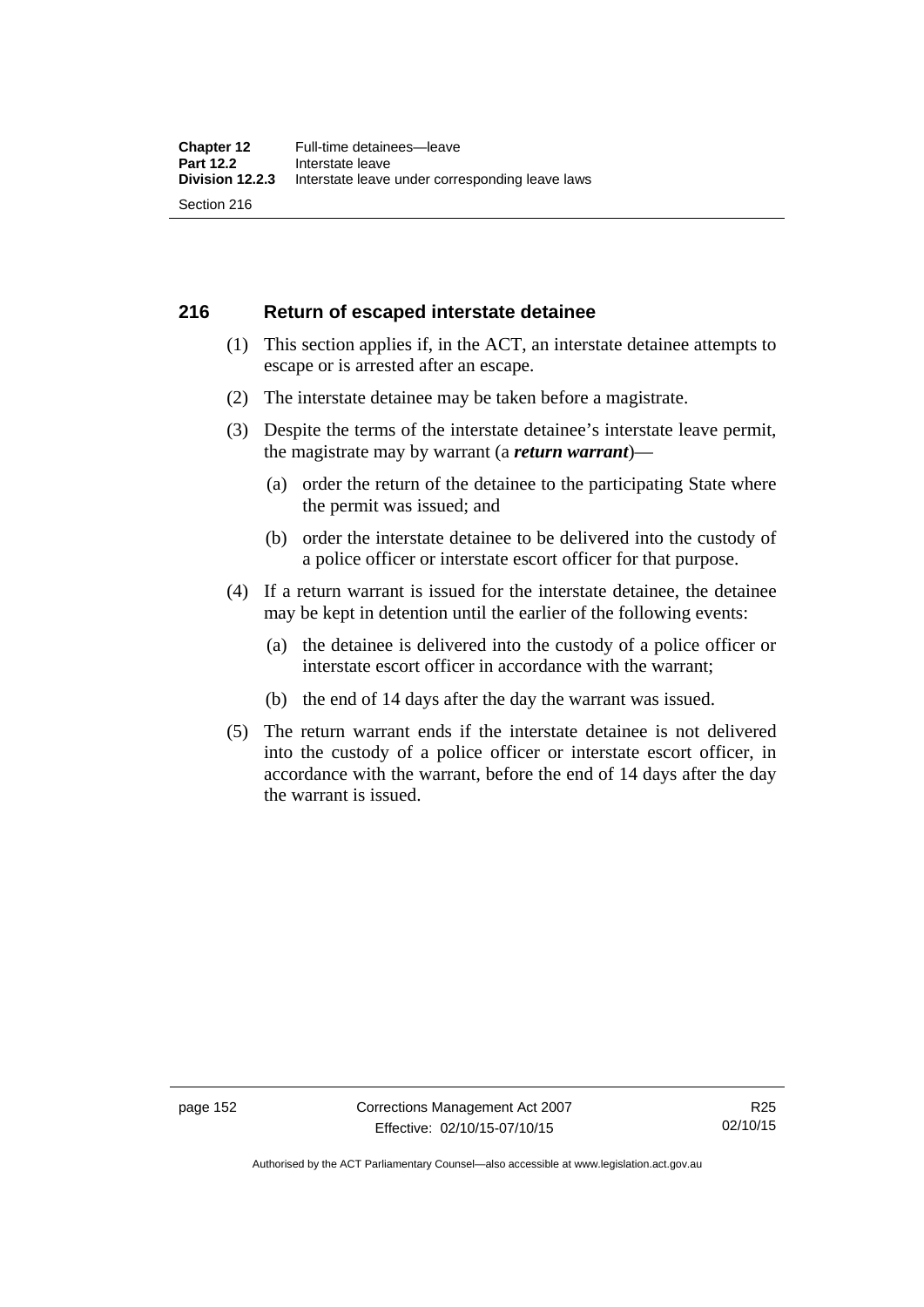# **Chapter 13 Miscellaneous**

### **217 Lawful temporary absence from correctional centre**

- (1) This section applies to a detainee who is absent from a correctional centre under any of the following:
	- (a) a direction by the director-general, including a direction under—
		- (i) section 54 (Transfers to health facilities);
		- (ii) section 204 (Local leave directions);
	- (b) a local leave permit;
	- (c) an interstate leave permit;
	- (d) any other authority (however described) prescribed by regulation.
- (2) To remove any doubt, the detainee is—
	- (a) taken to be in the director-general's custody; and
	- (b) if under escort by an escort officer—also taken to be in the escort officer's custody.

## **217A Power of court to bring detainee before it—civil proceeding**

- (1) For a civil proceeding, a court may order the director-general to bring a person lawfully detained in a correctional centre or other place before the court, if the person consents, and to return the person to the centre or other place in accordance with the order.
- (2) In this section:

*civil proceeding*—see the *[Evidence Act 2011](http://www.legislation.act.gov.au/a/2011-12)*, dictionary.

*court* includes the ACAT.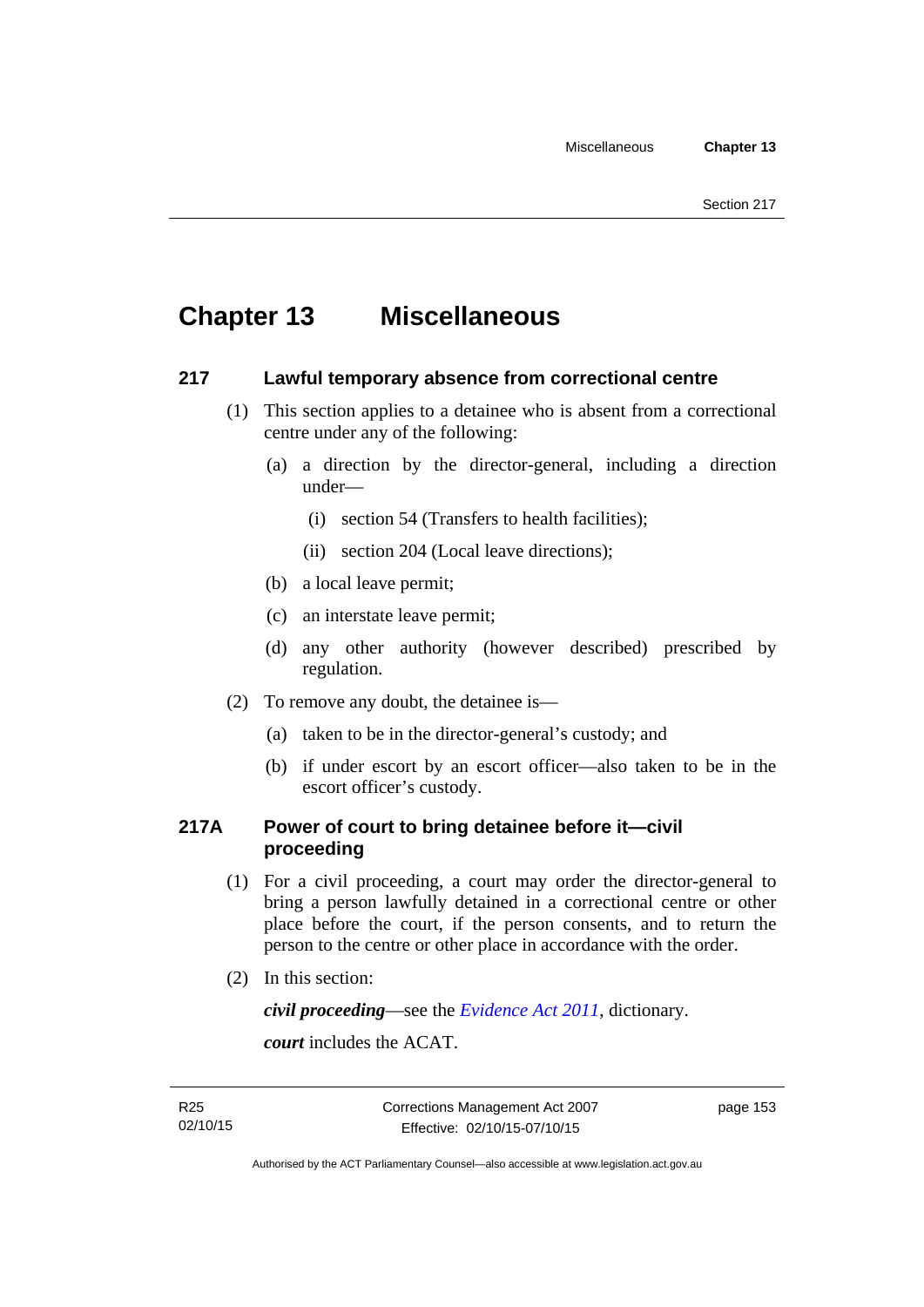#### **Chapter 13** Miscellaneous

### **218 Detainee's work—no employment contract etc**

- (1) To remove any doubt, any work by a detainee under this Act, whether at a correctional centre or elsewhere, is taken not to create a contract of employment or a contract for services.
- (2) In particular, a contract of employment is taken not to exist between the following in relation to work by a detainee:
	- (a) the detainee and the Territory;
	- (b) the detainee and a person involved in the work;
	- (c) the Territory and a person involved in the work.

### **219 Detainee's work—work health and safety**

- (1) The director-general must ensure, as far as practicable, that the conditions in relation to work by a detainee, whether at a correctional centre or elsewhere, comply with requirements under the *[Work Health and Safety Act 2011](http://www.legislation.act.gov.au/a/2011-35)* in relation to work by workers.
- (2) In particular, the director-general must ensure that arrangements in relation to a detainee's work take account, as far as practicable, of the need—
	- (a) to secure the health, safety and welfare of the detainee; and
	- (b) to protect people at or near the workplace from risks to health or safety arising out of the activities of the detainee.
- (3) A regulation may provide for the application of the *[Work Health](http://www.legislation.act.gov.au/a/2011-35)  [and Safety Act 2011](http://www.legislation.act.gov.au/a/2011-35)* in relation to work by a detainee, including for changes to that Act in its application in relation to the work.

### **220 Personal injury management—detainees etc**

- (1) This section applies if—
	- (a) a detainee suffers injury that arises out of, or in the course of, the detainee's detention; or

R25 02/10/15

Authorised by the ACT Parliamentary Counsel—also accessible at www.legislation.act.gov.au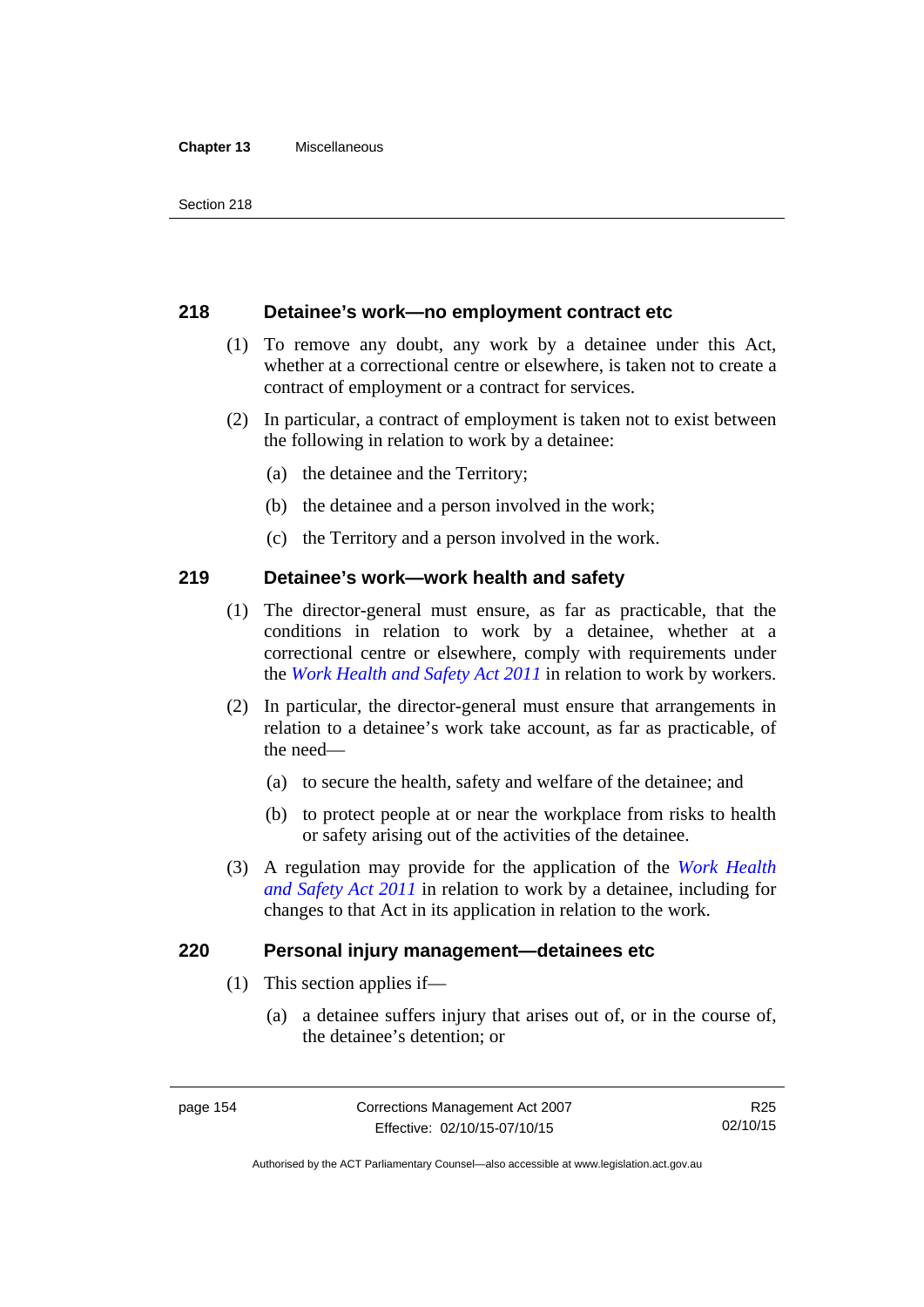- (b) an offender, who is directed to do community service work under the *[Crimes \(Sentence Administration\) Act 2005](http://www.legislation.act.gov.au/a/2005-59)*, section 91, suffers injury that arises out of, or in the course of, the work.
- (2) A regulation may make provision in relation to the injury, including provision in relation to the following:
	- (a) injury management;
	- (b) vocational rehabilitation;
	- (c) compensation for a permanent injury;
	- (d) death benefits.
- (3) In this section:

*injury* includes—

- (a) disease; and
- (b) aggravation, acceleration and recurrence of an injury or disease.

### **221 Random testing of detainees—statistical purposes**

- (1) The director-general may direct a number of randomly selected detainees at a correctional centre to provide test samples for detecting alcohol or drug abuse.
- (2) The director-general must ensure that—
	- (a) no record is made that identifies the donor of a test sample; and
	- (b) the results of any tests conducted on the test samples are used only for statistical purposes.
- (3) In this section:

*random selection* means selection by a computer programmed to select names randomly from the register of detainees.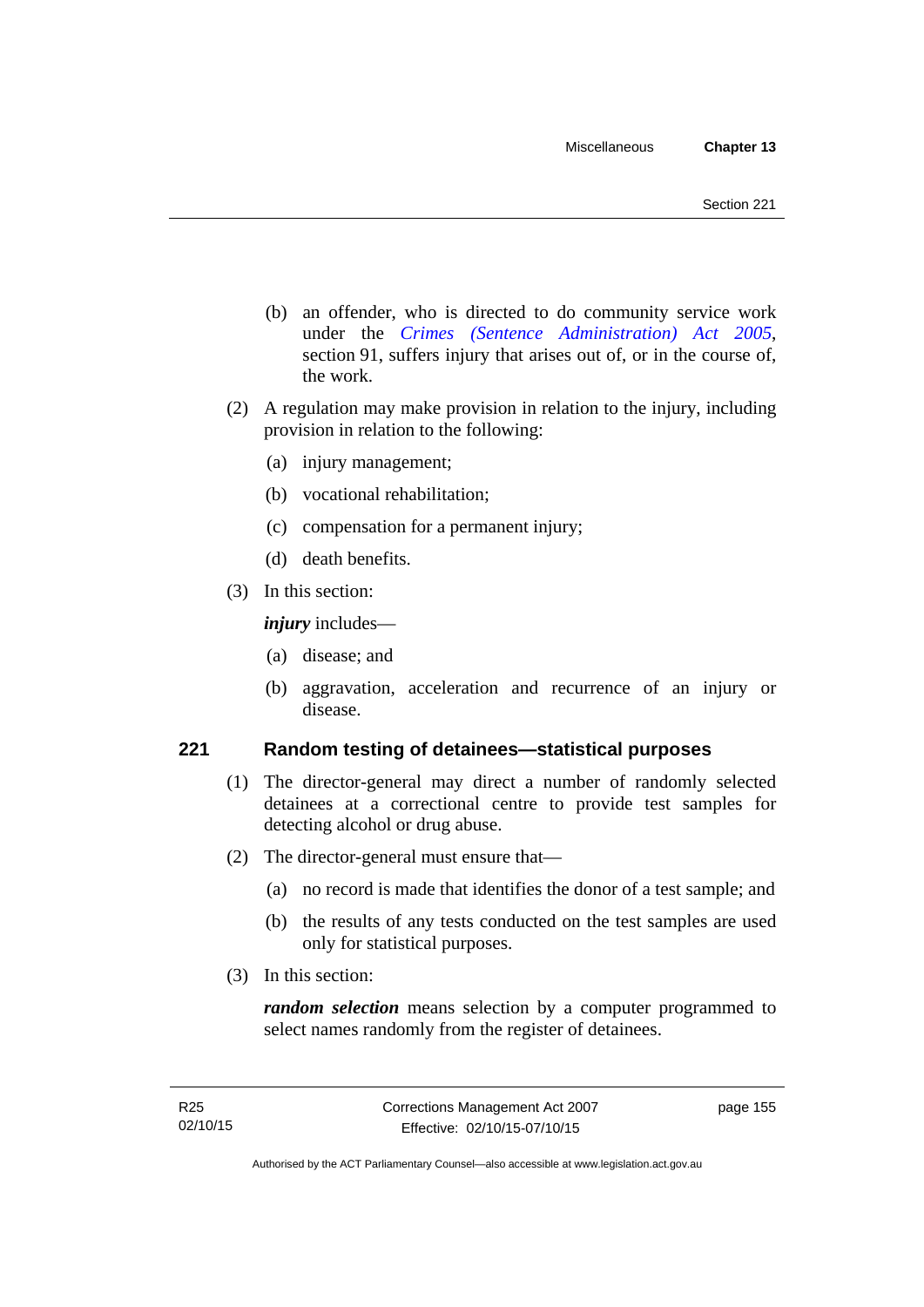#### **Chapter 13** Miscellaneous

### **222 Confidentiality**

(1) In this section:

*corresponding corrections law* means a law of a State or another Territory declared to be a corresponding corrections law under section 225.

*court* includes a tribunal.

*Note* A *tribunal* includes any entity authorised to hear, receive and examine evidence (see [Legislation Act,](http://www.legislation.act.gov.au/a/2001-14) dict, pt 1).

*divulge* includes communicate.

*person to whom this section applies* means a person who—

- (a) exercises, or has exercised, a function under this Act; or
- (b) is, or has been, otherwise involved in the administration of this Act.

*produce* includes allow access to.

*protected information* means information about a person that is disclosed to, or obtained by, a person to whom this section applies because of—

- (a) the exercise of a function under this Act by the person or someone else; or
- (b) the involvement of the person, or someone else, in the administration of this Act.
- (2) A person to whom this section applies commits an offence—
	- (a) if the person—
		- (i) makes a record of protected information about someone else; and
		- (ii) is reckless about whether the information is protected information about someone else; or

R25 02/10/15

Authorised by the ACT Parliamentary Counsel—also accessible at www.legislation.act.gov.au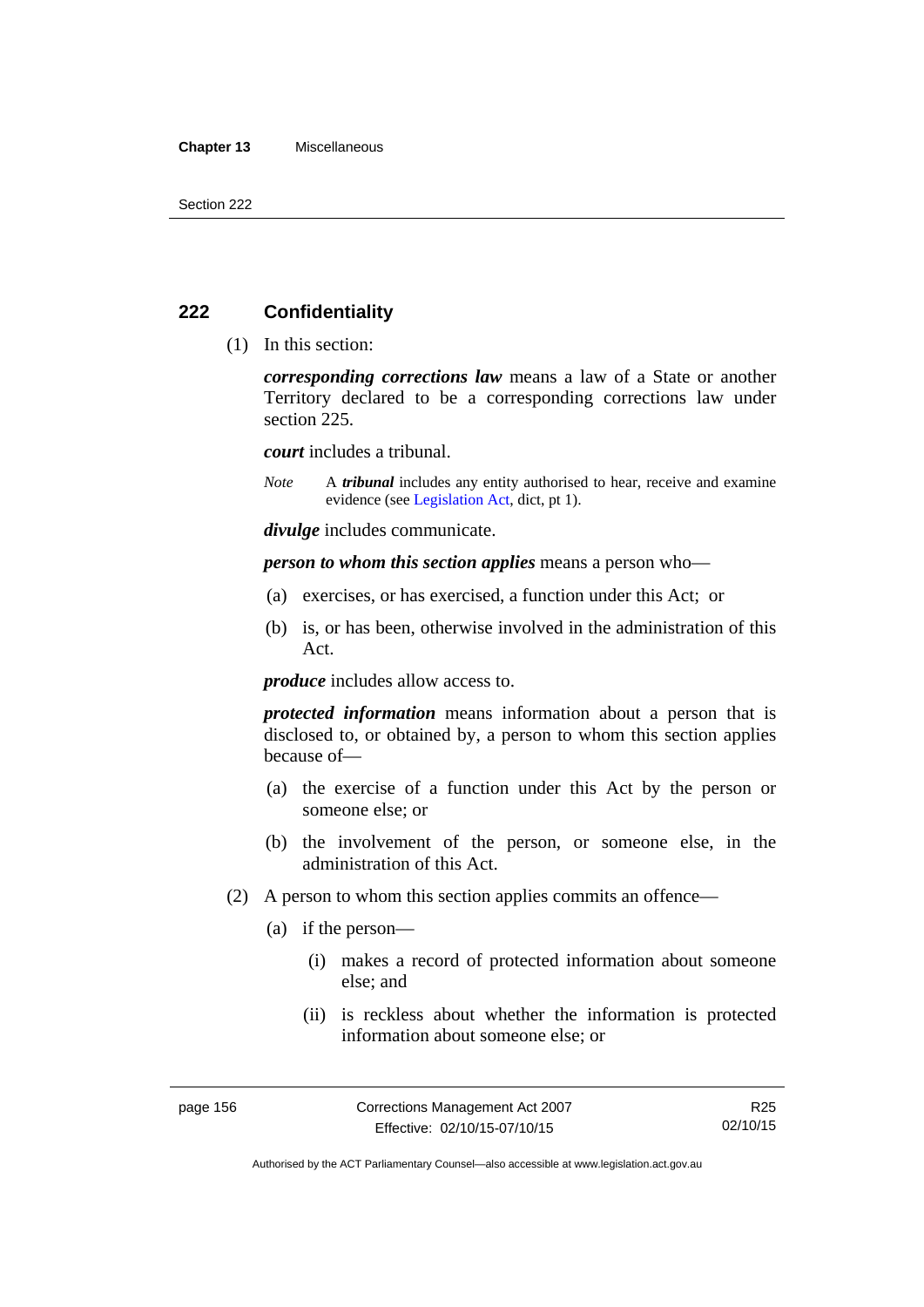- (b) if the person does something that divulges protected information about someone else and is reckless about whether—
	- (i) the information is protected information about someone else; and
	- (ii) doing the thing would result in the information being divulged to someone else.

Maximum penalty: 50 penalty units, imprisonment for 6 months or both.

- (3) Subsection (2) does not apply if the record is made, or the information is divulged, by the person as follows:
	- (a) under this Act or another territory law;
	- (b) in relation to the exercise of a function under this Act or another territory law;
	- (c) for the *[Crimes \(Sentencing\) Act 2005](http://www.legislation.act.gov.au/a/2005-58)*, section 136 (Information exchanges between criminal justice entities);
	- (d) to a person exercising a function under, or otherwise involved in the administration of, a corresponding corrections law;
	- (e) to a law enforcement agency;

*Note Law enforcement agency* is defined in the dictionary.

- (f) to an entity prescribed by regulation;
- (g) otherwise in relation to the administration of this Act or another territory law.
- (4) Subsection (2) does not apply to the divulging of protected information about someone—
	- (a) with the person's consent; or
	- (b) if authorised by the director-general under subsection (5); or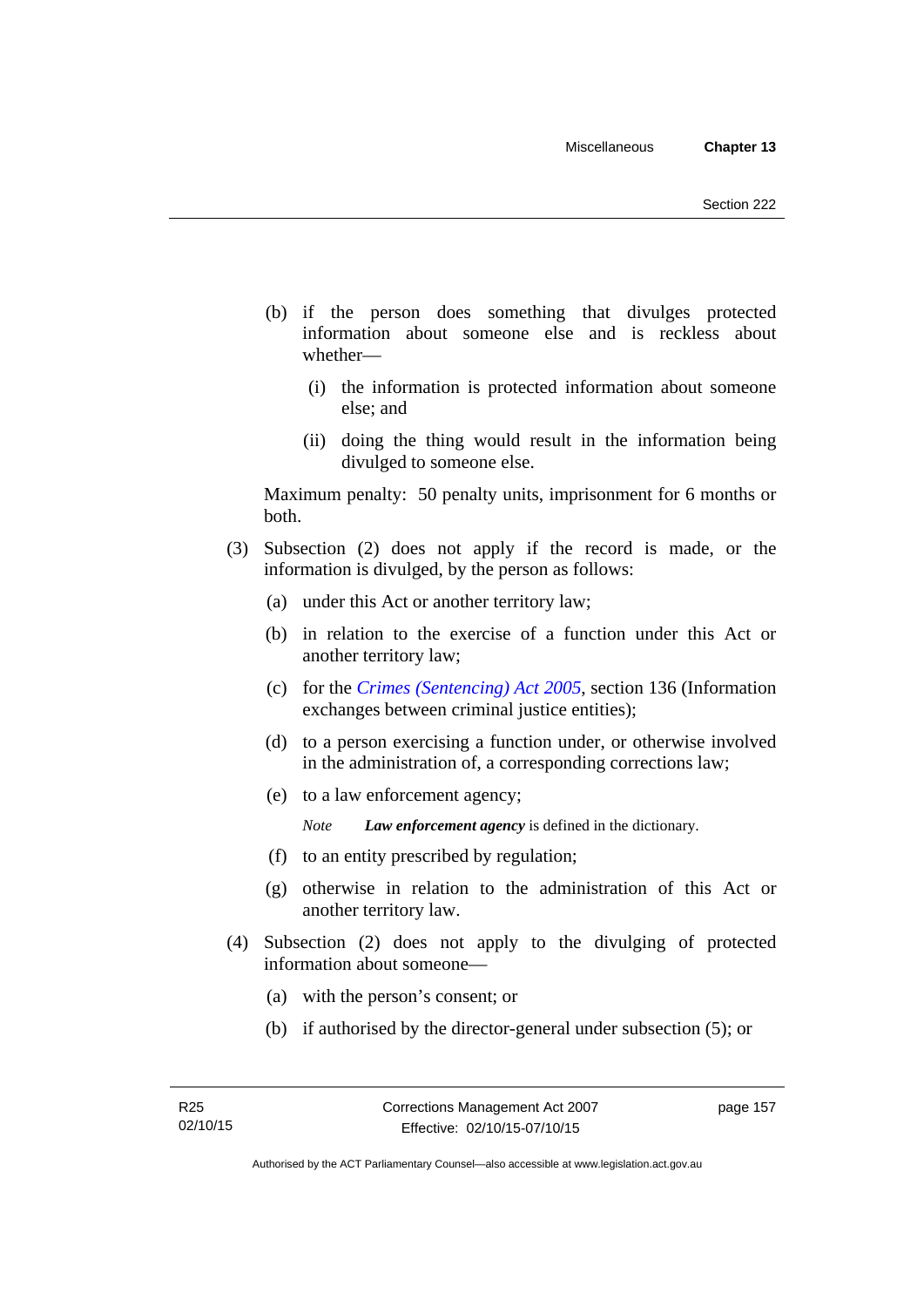- (c) if the information only tells someone of the place where a detainee is held in detention; or
- (d) if the information is disclosed under a regulation.
- (5) The director-general may, in writing, authorise the divulging of protected information about a person if the director-general believes, on reasonable grounds, that divulging the information is—
	- (a) necessary to protect someone whose life or safety is in danger; or
	- (b) otherwise in the public interest.

### **223 Protection from liability**

- (1) This section applies to a person who—
	- (a) exercises, or has exercised, a function under this Act; or
	- (b) is, or has been, otherwise involved in the administration of this Act.
- (2) The person does not incur civil liability for an act or omission done honestly and without recklessness for this Act.
	- *Note* A reference to an Act includes a reference to the statutory instruments made or in force under the Act, including regulations and the corrections rules (see [Legislation Act,](http://www.legislation.act.gov.au/a/2001-14) s 104).
- (3) Any civil liability that would, apart from this section, attach to the person attaches instead to the Territory.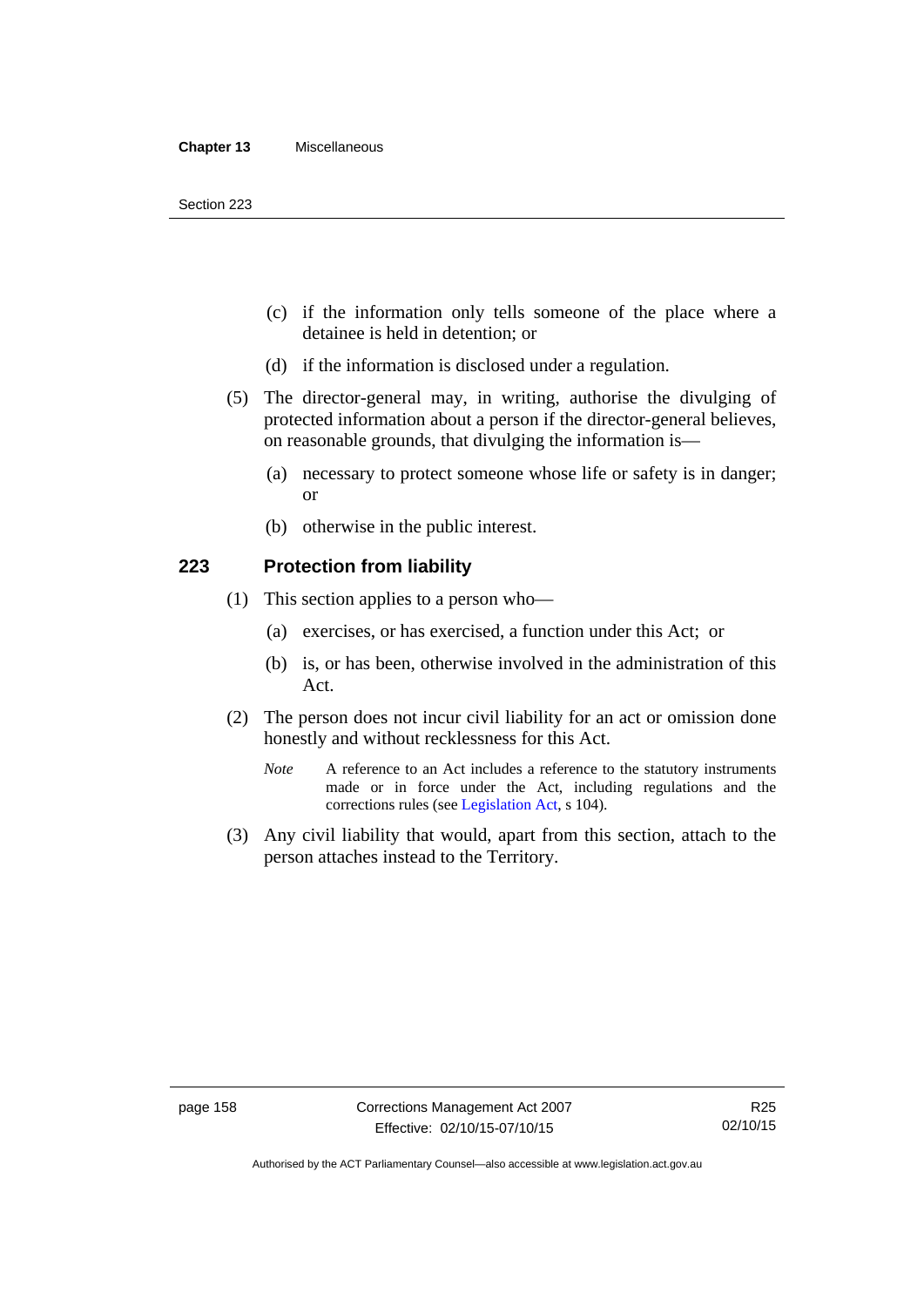## **224 Corrections dogs**

A regulation may make provision in relation to the use of corrections dogs.

### **Examples of provision made by regulation**

- 1 the training and approval of dogs for exercising functions under this Act
- 2 approvals for corrections officers to use corrections dogs
- *Note* An example is part of the Act, is not exhaustive and may extend, but does not limit, the meaning of the provision in which it appears (see [Legislation Act,](http://www.legislation.act.gov.au/a/2001-14) s 126 and s 132).

### **225 Declaration of corresponding corrections law**

- (1) The Minister may declare that a law of a State or another Territory is a corresponding corrections law.
- (2) The Minister may make the declaration only if satisfied that the law substantially corresponds to this Act or a part of this Act.
- (3) A declaration is a notifiable instrument.

*Note* A notifiable instrument must be notified under the [Legislation Act](http://www.legislation.act.gov.au/a/2001-14).

### **226 Evidentiary certificates**

- (1) A certificate that appears to be signed by or for the director-general, and states any matter relevant to anything done or not done under this Act in relation to a detainee, is evidence of the matter.
- (2) Without limiting subsection (1), a certificate under subsection (1) may state any of the following:
	- (a) that a stated person did, or did not, occupy a position under this Act;
	- (b) that a stated person was, or was not, a detainee;
	- (c) that a stated instrument under this Act was, or was not, in force;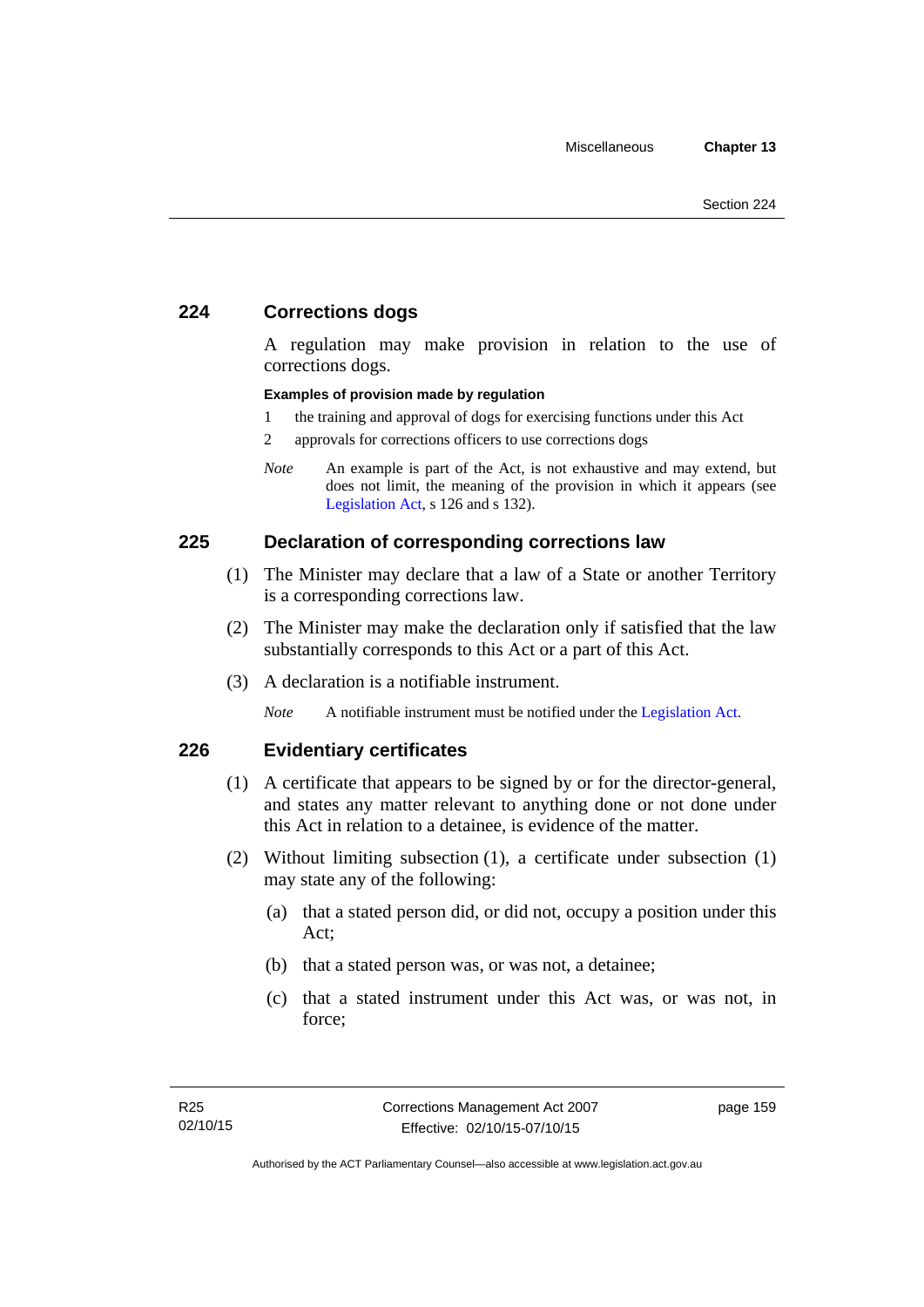- (d) that a stated disciplinary breach by a stated detainee was, or was not, admitted by the detainee or found proven at an inquiry for chapter 10 (Discipline);
- (e) that a stated instrument is a copy of an instrument made, given, issued or received under this Act.
- (3) A certificate that appears to be signed by or for the director-general, and states any matter prescribed by regulation for this section, is evidence of the stated matter.
- (4) A certificate mentioned in subsection (1) or (2) may state a matter by reference to a date or period.
- (5) A certificate of the results of the analysis of a substance under this Act, signed by an analyst appointed under subsection (8), is evidence of the facts stated in the certificate.
- (6) A court must accept a certificate or other document mentioned in this section as proof of the matters stated in it if there is no evidence to the contrary.
- (7) However, an instrument mentioned in subsection (2) (c), or certificate mentioned in subsection (5), must not be admitted in evidence by a court unless the court is satisfied that reasonable efforts have been made to serve a copy of the instrument or certificate on the person concerned.
- (8) The director-general may appoint analysts for this Act.
	- *Note 1* For the making of appointments (including acting appointments), see the [Legislation Act,](http://www.legislation.act.gov.au/a/2001-14) pt 19.3.
	- *Note 2* In particular, a person may be appointed for a particular provision of a law (see [Legislation Act,](http://www.legislation.act.gov.au/a/2001-14) s 7 (3)) and an appointment may be made by naming a person or nominating the occupant of a position (see s 207).
- (9) An appointment under subsection (8) is a notifiable instrument.
	- *Note* A notifiable instrument must be notified under the [Legislation Act](http://www.legislation.act.gov.au/a/2001-14).

Authorised by the ACT Parliamentary Counsel—also accessible at www.legislation.act.gov.au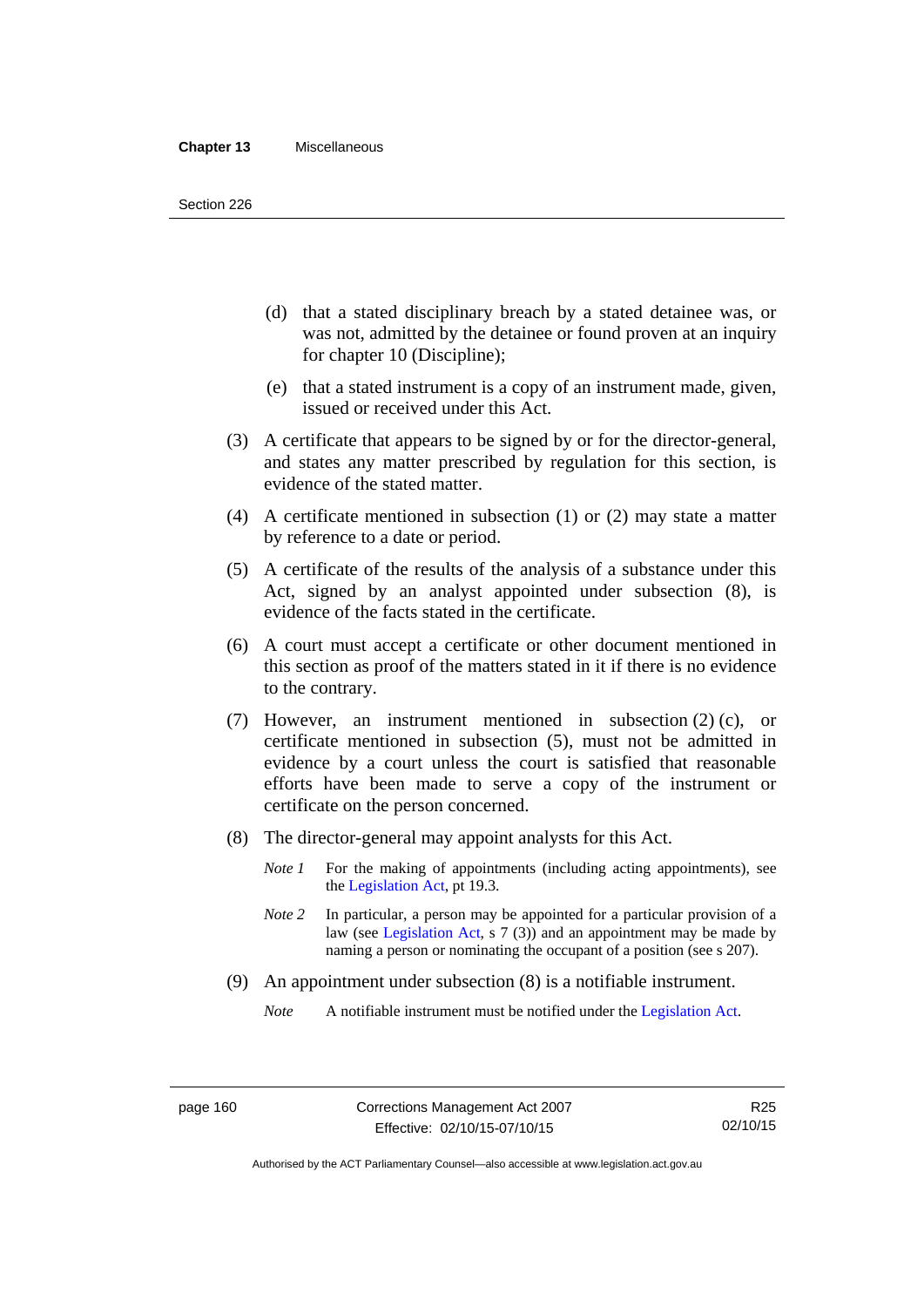### **227 Determination of fees**

- (1) The Minister may determine fees for this Act.
	- *Note* The [Legislation Act](http://www.legislation.act.gov.au/a/2001-14) contains provisions about the making of determinations and regulations relating to fees (see pt 6.3).
- (2) A determination is a disallowable instrument.
	- *Note* A disallowable instrument must be notified, and presented to the Legislative Assembly, under the [Legislation Act.](http://www.legislation.act.gov.au/a/2001-14)

### **228 Approved forms**

- (1) The Minister may approve forms for this Act (other than forms for use in or in relation to a court).
- (2) If the Minister approves a form for a particular purpose, the approved form must be used for that purpose.

*Note* For other provisions about forms, see the [Legislation Act,](http://www.legislation.act.gov.au/a/2001-14) s 255.

(3) An approved form is a notifiable instrument.

*Note* A notifiable instrument must be notified under the [Legislation Act](http://www.legislation.act.gov.au/a/2001-14).

### **229 Regulation-making power**

- (1) The Executive may make regulations for this Act.
- (2) In particular, a regulation may deal with any of the following:
	- (a) the administration of correctional centres;
	- (b) the detention of people in police and court cells;
	- (c) the escorting of detainees;
	- (d) living conditions at correctional centres, including the treatment of detainees;
	- (e) the inspection of correctional centres and investigation of complaints by detainees;
	- (f) the admission of detainees to correctional centres;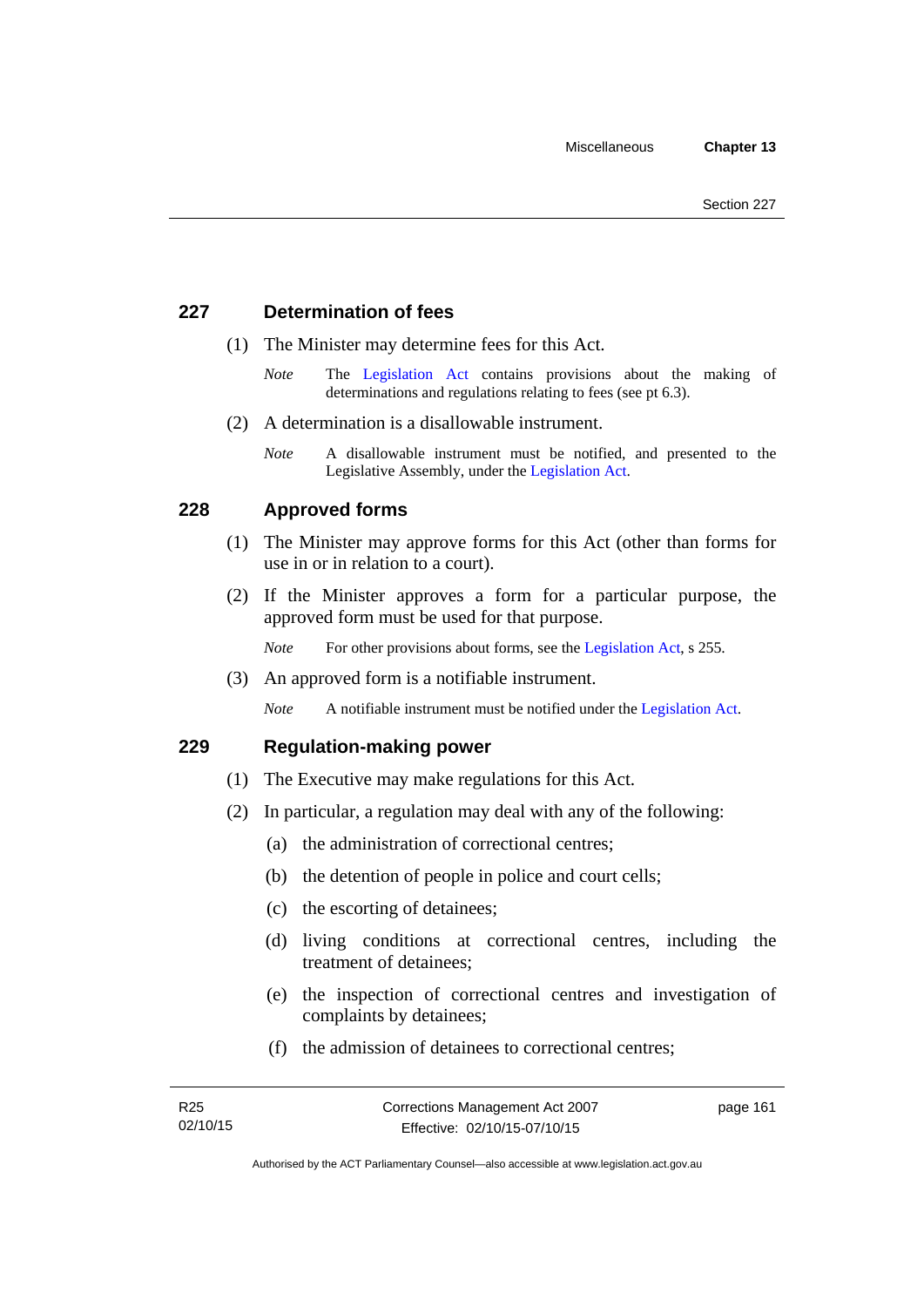- (g) the management and security of correctional centres, particularly in relation to any of the following:
	- (i) the assessment of risks and measures to contain risks;
	- (ii) the classification and management of detainees;
	- (iii) work or activities by detainees;
	- (iv) correctional centre routine;
	- (v) detainees' money or property;
	- (vi) communications by detainees with other people, whether by phone or mail or any other means;
	- (vii) the movement or segregation of detainees;
	- (viii) requirements for the wearing of uniforms by detainees;
	- (ix) searches of people or property and the seizure of property;
	- (x) alcohol or drug testing;
	- (xi) the use of force;
	- (xii) the analysis of things seized under this Act;
	- (xiii) access to correctional centres;
	- (xiv) good order and discipline;
	- (xv) release procedures;
- (h) leave for detainees to be absent from correctional centres.
- (3) For chapter 10 (Discipline), a detainee's entitlements in relation to chapter 6 (Living conditions at correctional centres) include anything expressed to be an entitlement in a regulation made for a provision of chapter 6.
- (4) A regulation is taken to be consistent with this Act to the extent that it is capable of operating concurrently with this Act.

R25 02/10/15

Authorised by the ACT Parliamentary Counsel—also accessible at www.legislation.act.gov.au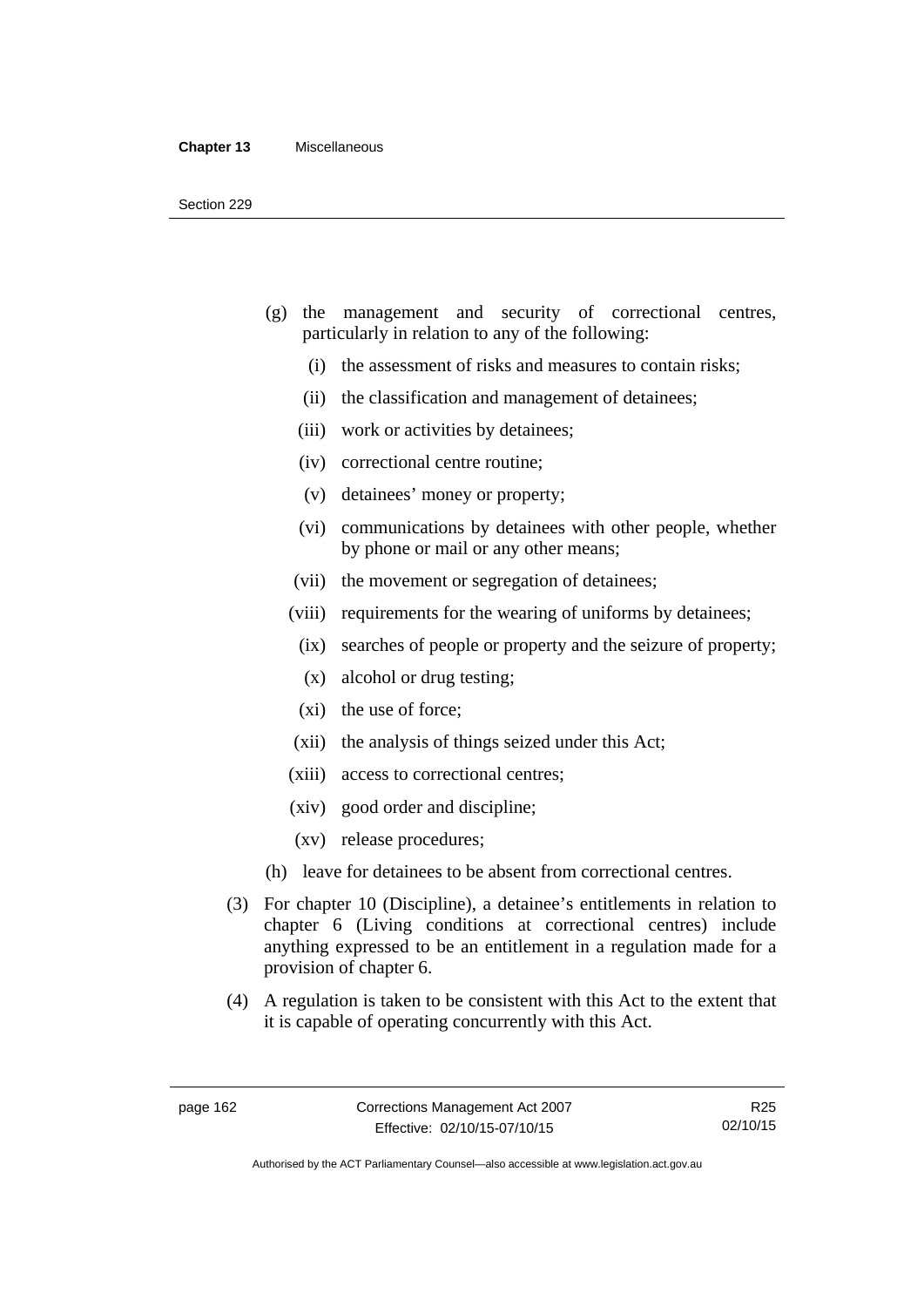- (5) A regulation may apply, adopt or incorporate a law of another jurisdiction or an instrument, or a provision of a law of another jurisdiction or instrument, as in force from time to time.
	- *Note 1* The text of an applied, adopted or incorporated law or instrument, whether applied as in force from time to time or at a particular time, is taken to be a notifiable instrument if the operation of the [Legislation](http://www.legislation.act.gov.au/a/2001-14)  [Act,](http://www.legislation.act.gov.au/a/2001-14) s 47 (5) or (6) is not disapplied (see s 47 (7)).
	- *Note 2* A notifiable instrument must be notified under the [Legislation Act](http://www.legislation.act.gov.au/a/2001-14).
- (6) A regulation may create offences and fix maximum penalties of not more than 20 penalty units for the offences.
	- *Note* Regulations must be notified, and presented to the Legislative Assembly, under the [Legislation Act](http://www.legislation.act.gov.au/a/2001-14).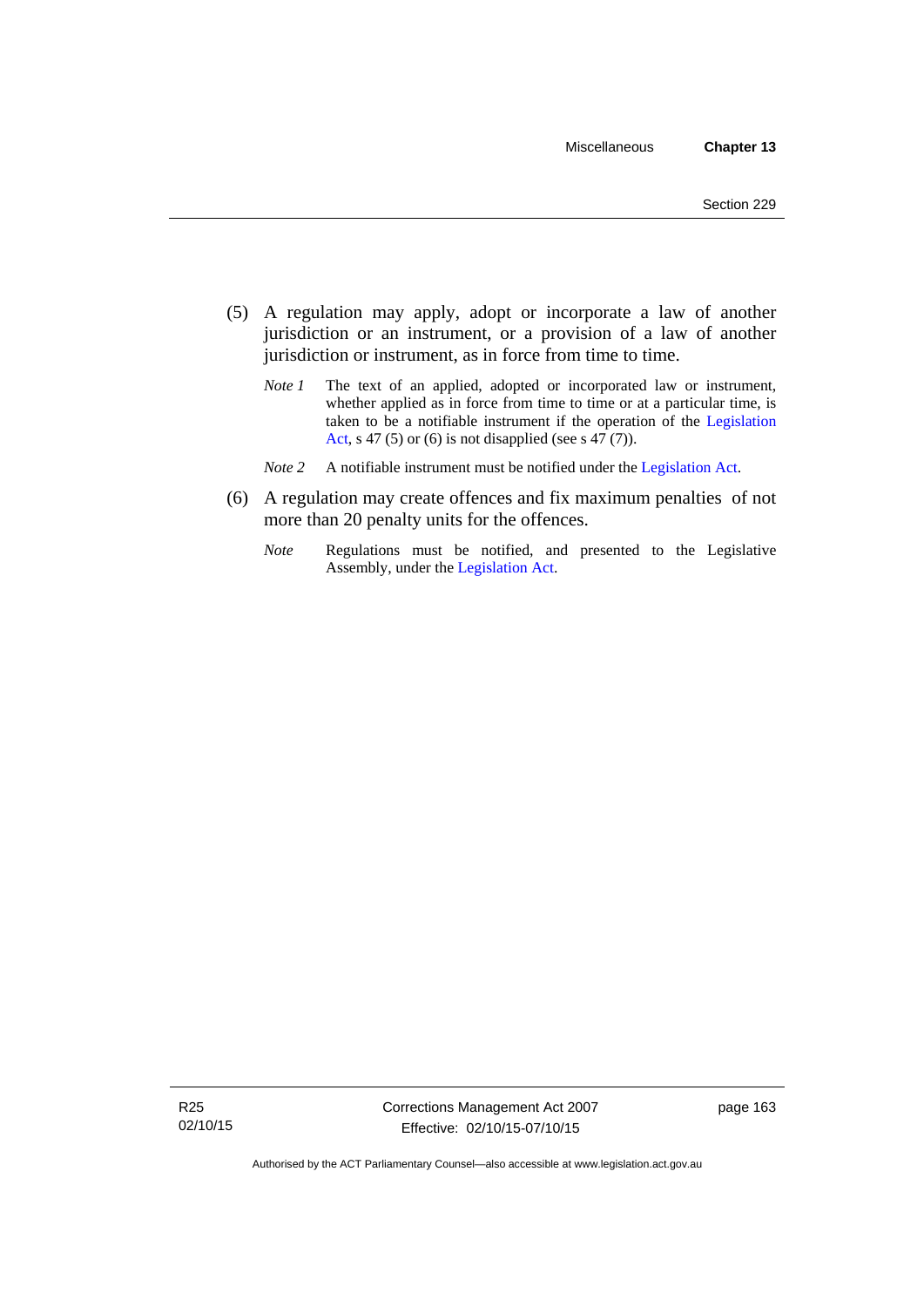**Dictionary** 

# **Dictionary**

(see s 3)

*Note 1* The [Legislation Act](http://www.legislation.act.gov.au/a/2001-14) contains definitions and other provisions relevant to this Act.

*Note 2* For example, the [Legislation Act,](http://www.legislation.act.gov.au/a/2001-14) dict, pt 1, defines the following terms:

- chief police officer
- civil partnership
- civil union
- director-general (see s 163)
- doctor
- domestic partner (see s 169 (1))
- found guilty
- Governor
- health practitioner
- human rights commissioner
- in relation to
- intersex person (see s 169B)
- judge
- Legislative Assembly
- magistrate
- NSW correctional centre
- nurse
- ombudsman
- police officer
- public advocate
- public servant
- sentence administration board
- transgender person (see s 169A (1) and (2))
- tribunal.

page 164 Corrections Management Act 2007 Effective: 02/10/15-07/10/15

R25 02/10/15

Authorised by the ACT Parliamentary Counsel—also accessible at www.legislation.act.gov.au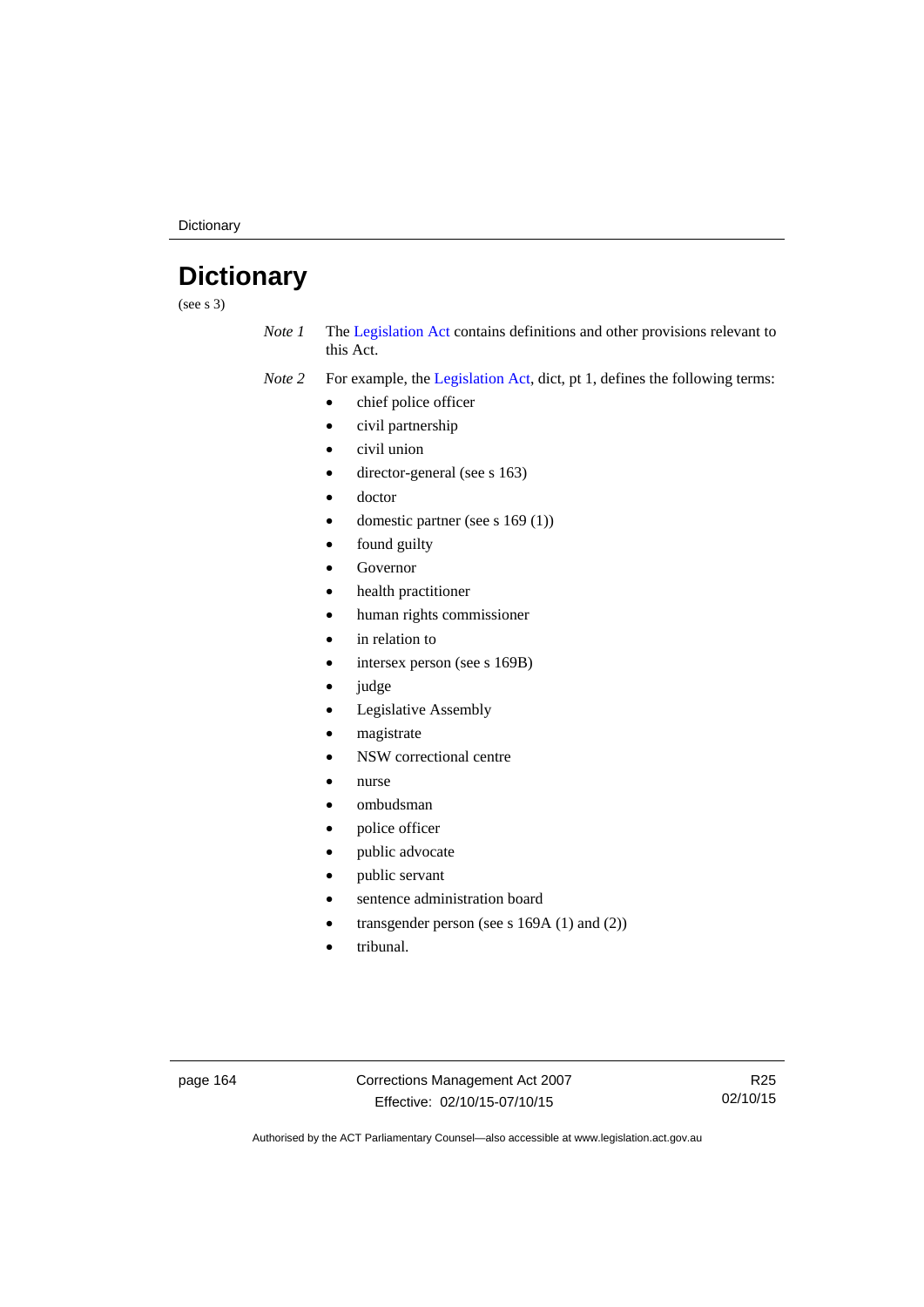*accredited person*, in relation to a detainee, means each of the following:

- (a) if the detainee is a sentenced offender—anyone involved in relation to the administration of the sentence;
- (b) a lawyer representing the detainee;
- (c) an official visitor;
- (d) the human rights commissioner;
- (e) the public advocate;
- (f) the ombudsman;
- (g) a person prescribed by regulation.
- *Note* Territory laws apply to a delegate of a person in the exercise of a delegation as if the delegate were the person who appointed the delegate (see [Legislation Act,](http://www.legislation.act.gov.au/a/2001-14) s 239 (2)).

*accused*—see section 151.

*activity*—see the *[Crimes \(Sentence Administration\) Act 2005](http://www.legislation.act.gov.au/a/2005-59)*, dictionary.

*adjudicator* means a person who is appointed as an adjudicator under section 177.

*administrative penalty*—see section 184.

*admission*, of a detainee to a correctional centre—see section 63.

*body search*, of a detainee—see section 107.

*case management plan*, for a detainee, means the detainee's case management plan maintained under section 78.

*charge*—see section 151.

*charge notice*—see section 159.

*conduct* means an act or omission.

R25 02/10/15 Corrections Management Act 2007 Effective: 02/10/15-07/10/15

page 165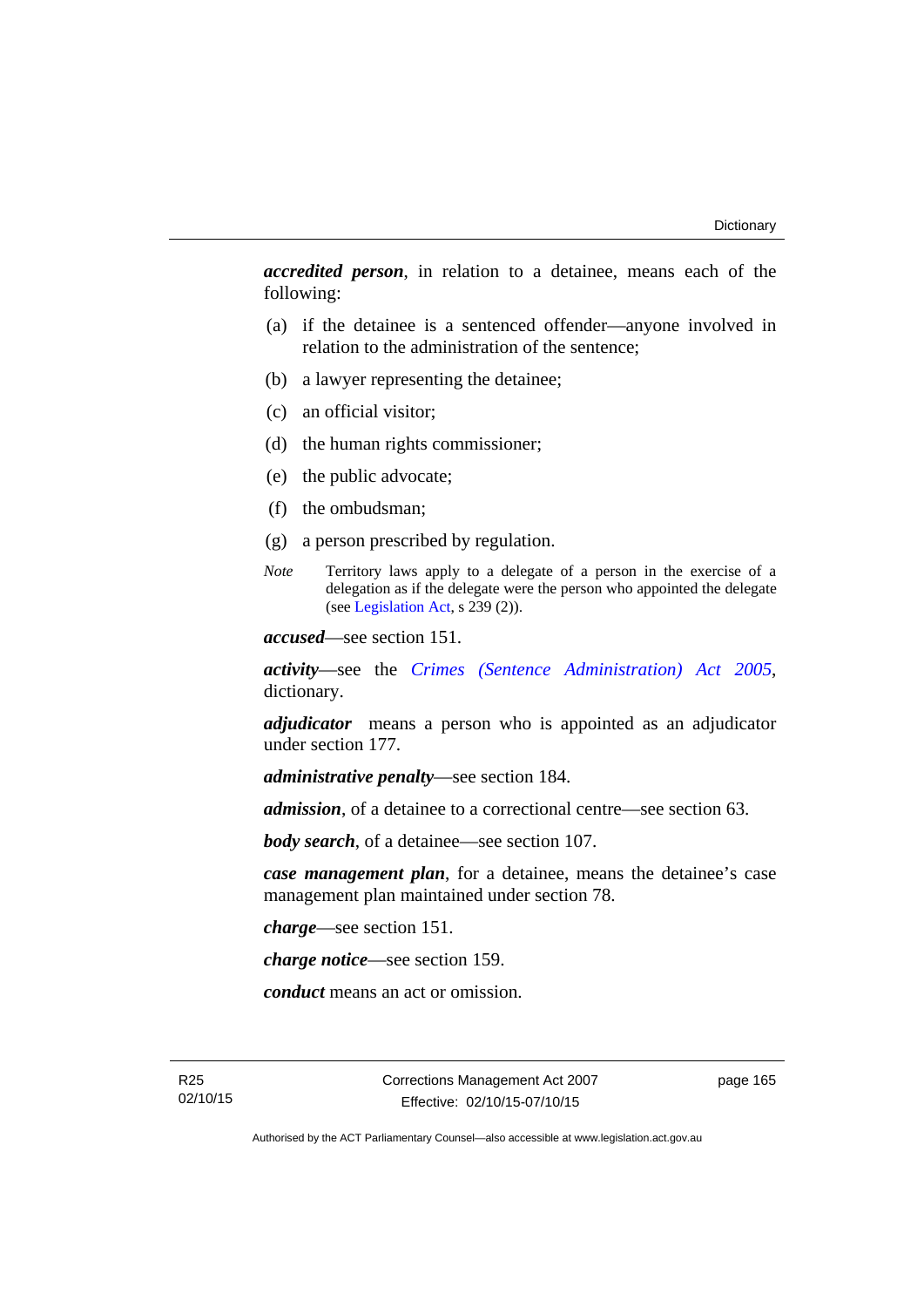*correctional centre* means a place declared to be a correctional centre under section 24.

*corrections dog* means a dog approved under the regulations to exercise functions as a corrections dog under this Act.

*corrections officer* means a person who is appointed as a corrections officer under section 19.

*corrections policy* means a corrections policy under section 14.

*corresponding director-general*, for part 12.2 (Interstate leave) see section 206.

*corresponding leave law*, for part 12.2 (Interstate leave)—see section 206.

*court cell*, for chapter 4 (Detention in police and court cells etc) see section 29.

*detainee*—see section 6.

*detention period*, for an offender's periodic detention—see the *[Crimes \(Sentence Administration\) Act 2005](http://www.legislation.act.gov.au/a/2005-59)*, section 41.

*director-general*, for chapter 4 (Detention in police and court cells etc)—see section 29.

*disciplinary action*—see section 183.

*disciplinary breach*—see section 152.

*disciplinary charge*—see section 151.

*drug*—see section 132.

*engage in conduct* means—

- (a) do an act; or
- (b) omit to do an act.

*entitled person*—see section 57.

*escape*, for part 12.2 (Interstate leave)—see section 206.

page 166 Corrections Management Act 2007 Effective: 02/10/15-07/10/15

R25 02/10/15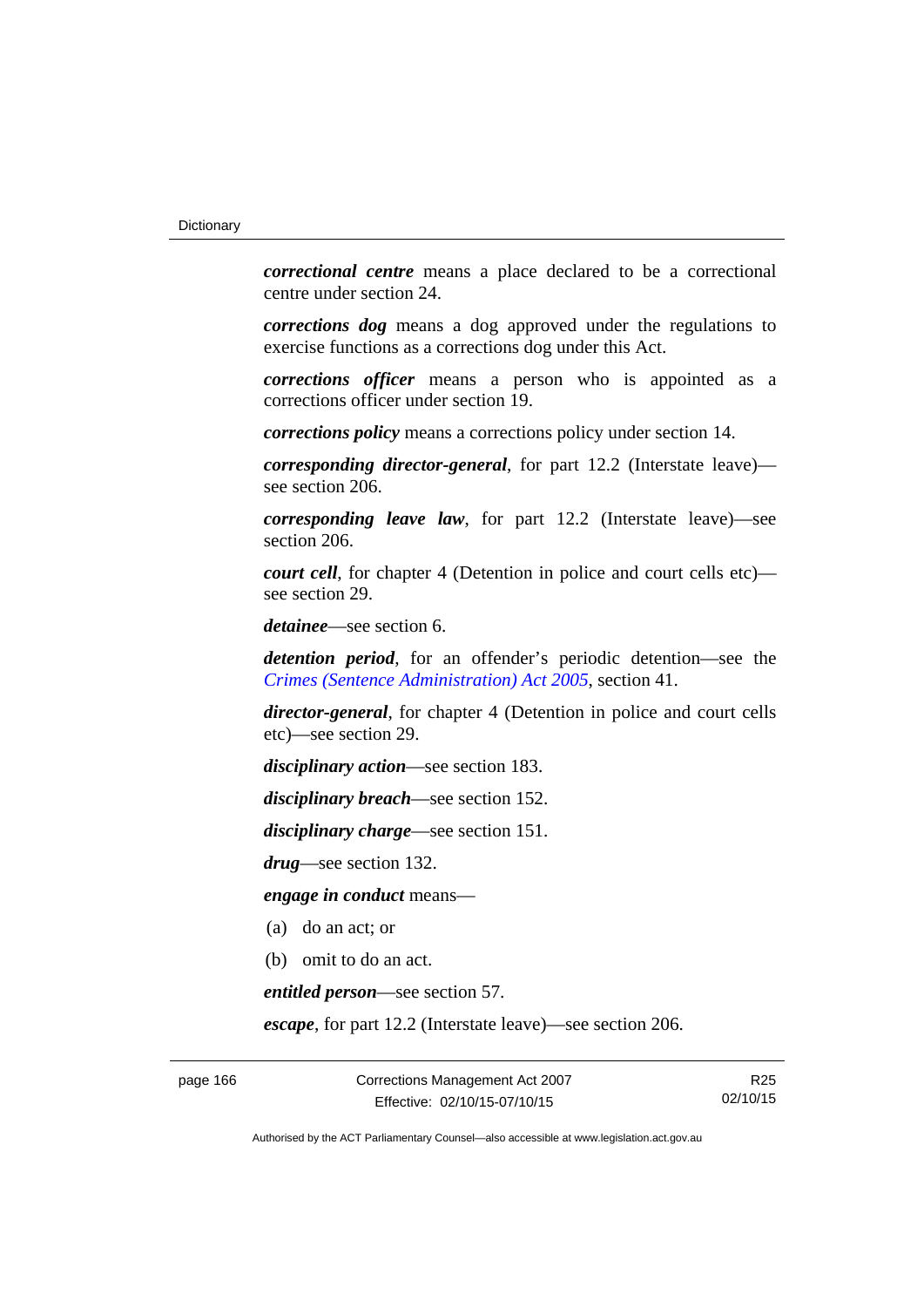*escort officer*, in relation to a person, means—

- (a) a police officer; or
- (b) a corrections officer whose functions including escorting the person.

*family member*, of a detainee, means any of the following:

- (a) the detainee's domestic partner;
- (b) a parent, step-parent or grandparent of the detainee;
- (c) a child, step-child or grandchild of the detainee;
- (d) a brother, sister, step-brother or step-sister of the detainee;
- (e) a guardian or carer of the detainee.

*frisk search*—see section 107.

*full-time detainee*—see the *[Crimes \(Sentence Administration\)](http://www.legislation.act.gov.au/a/2005-59)  [Act 2005](http://www.legislation.act.gov.au/a/2005-59)*, section 22 (1).

*health facility* means a hospital or other facility where health services are provided.

### *health service*—

- (a) means a service provided to someone (the *service user*) for any of the following purposes:
	- (i) assessing, recording, maintaining or improving the physical, mental or emotional health, comfort or wellbeing of the service user;
	- (ii) diagnosing or treating an illness, disability, disorder or condition of the service user; and
- (b) includes a service provided by a health practitioner in the practitioner's capacity as a health practitioner.

*hearing*, for an inquiry—see section 151.

*initial report*—see section 156 (2) (e).

R25 02/10/15 page 167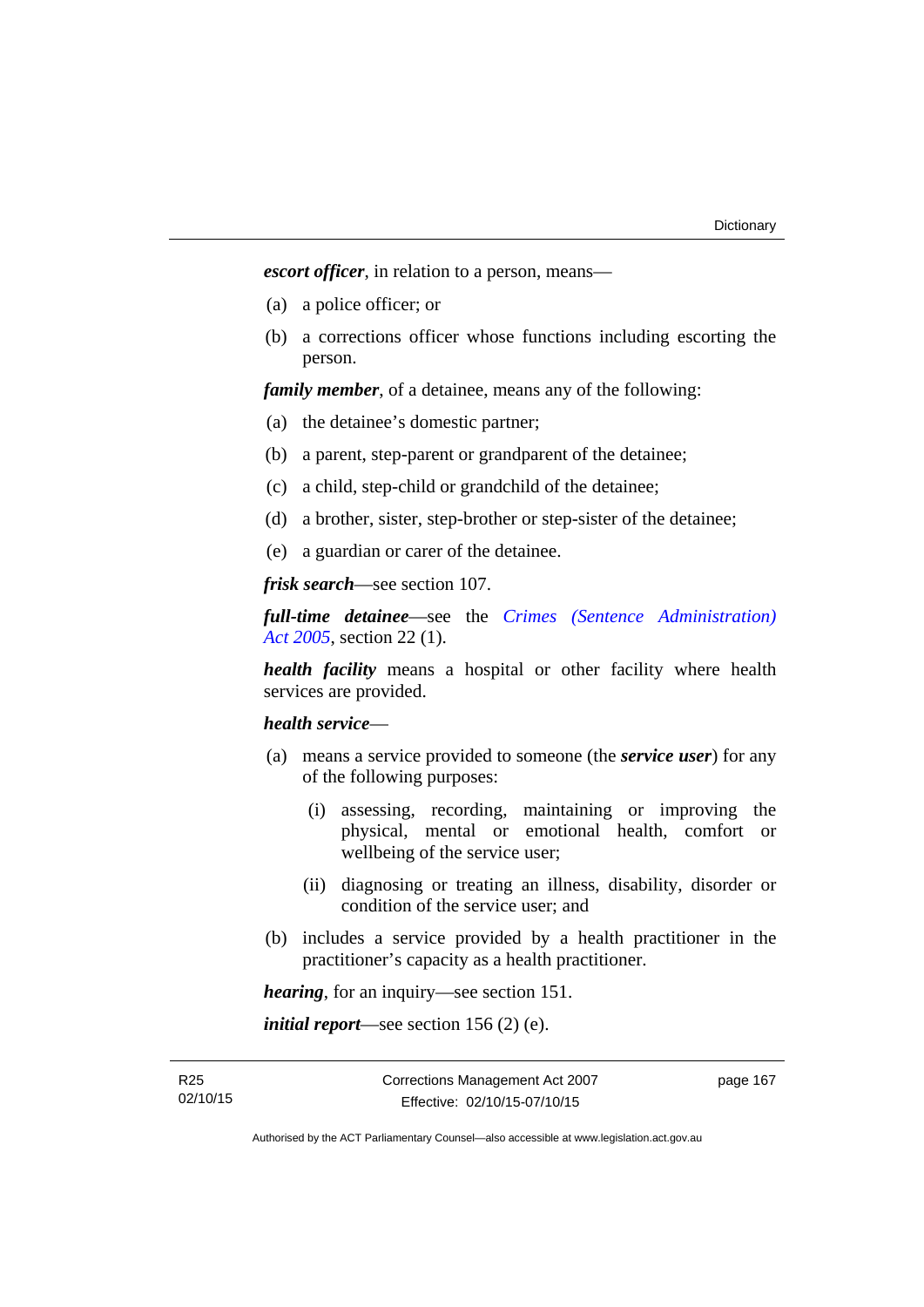*inquiry*—see section 151.

*interstate detainee*, for part 12.2 (Interstate leave)—see section 206.

*interstate escort officer*—see section 213.

*interstate leave permit*—see section 208.

*investigative segregation*—see section 151.

*investigator*—see section 153.

*investigator's report*—see section 157 (2) (b).

*law enforcement agency*—see the *[Spent Convictions Act 2000](http://www.legislation.act.gov.au/a/2000-48)*, dictionary.

*legally privileged—*a thing is *legally privileged* if client legal privilege attaches to the thing.

*local leave permit—*see section 205.

*mail* means postal mail.

*nonsmoking area*, at a correctional centre—see section 86.

*offender*—see the *[Crimes \(Sentence Administration\) Act 2005](http://www.legislation.act.gov.au/a/2005-59)*, dictionary.

*official visitor* means an official visitor for this Act appointed under the *[Official Visitor Act 2012](http://www.legislation.act.gov.au/a/2012-33)*, section 10.

*operating procedure* means an operating procedure under section 14.

*ordinary search*—see section 107.

*participating State*, for part 12.2 (Interstate leave)—see section 206.

*periodic detention*, for an offender—see the *[Crimes \(Sentence](http://www.legislation.act.gov.au/a/2005-59)  [Administration\) Act 2005](http://www.legislation.act.gov.au/a/2005-59)*, section 40.

*personal monitoring device*—see section 101.

*police cell*, for Chapter 4 (Detention in police and court cells etc) see section 29.

page 168 Corrections Management Act 2007 Effective: 02/10/15-07/10/15

R25 02/10/15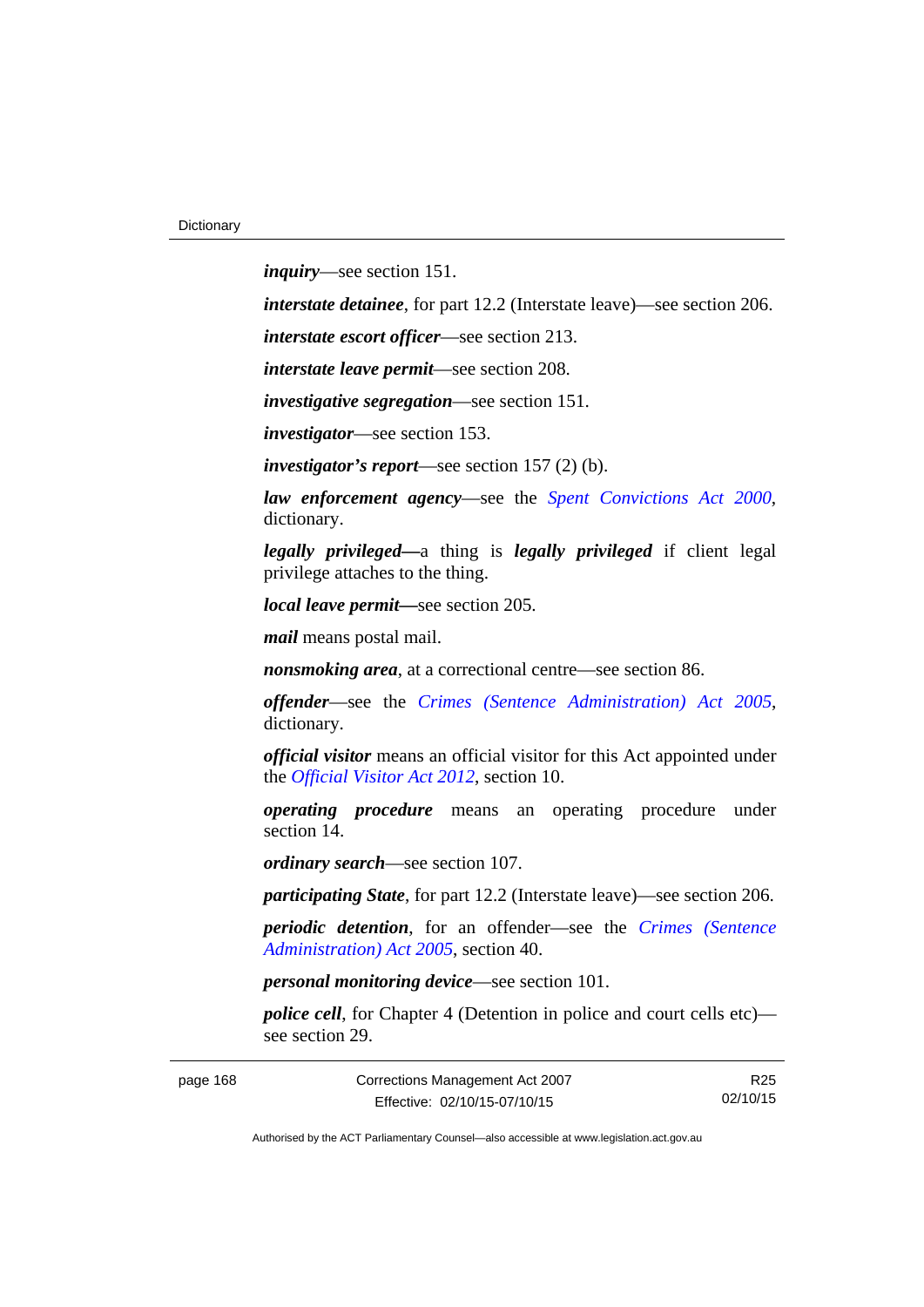*positive*, for a test sample for alcohol or a drug—see section 133.

*possession*, of a thing, includes the following:

- (a) receiving or obtaining possession of the thing;
- (b) having control over the disposition of the thing (whether or not having custody of the thing);
- (c) having joint possession of the thing.

## *presiding officer*—

- (a) for this Act generally—see section 151; and
- (b) for chapter 11 (Disciplinary inquiries)—see section 191.

*privilege*, in relation to a detainee—see section 154.

*prohibited area*, at a correctional centre—see section 85.

*prohibited thing* means a thing declared to be a prohibited thing under section 81.

*protected mail*—see section 104 (4).

*register of detainees* means the register kept under section 76.

*relevant presiding officer*, for division 10.3.5 (Disciplinary action)—see section 182.

*remandee*—see the *[Crimes \(Sentence Administration\) Act 2005](http://www.legislation.act.gov.au/a/2005-59)*, dictionary.

*scanning search*—see section 107.

*security classification*, for a detainee, means the detainee's security classification under section 80.

*segregation*, of a detainee—see section 88.

*seizeable item*, for division 9.4.3 (Strip searches)—see section 113.

*sentence—*see the *[Crimes \(Sentence Administration\) Act 2005](http://www.legislation.act.gov.au/a/2005-59)*, dictionary.

page 169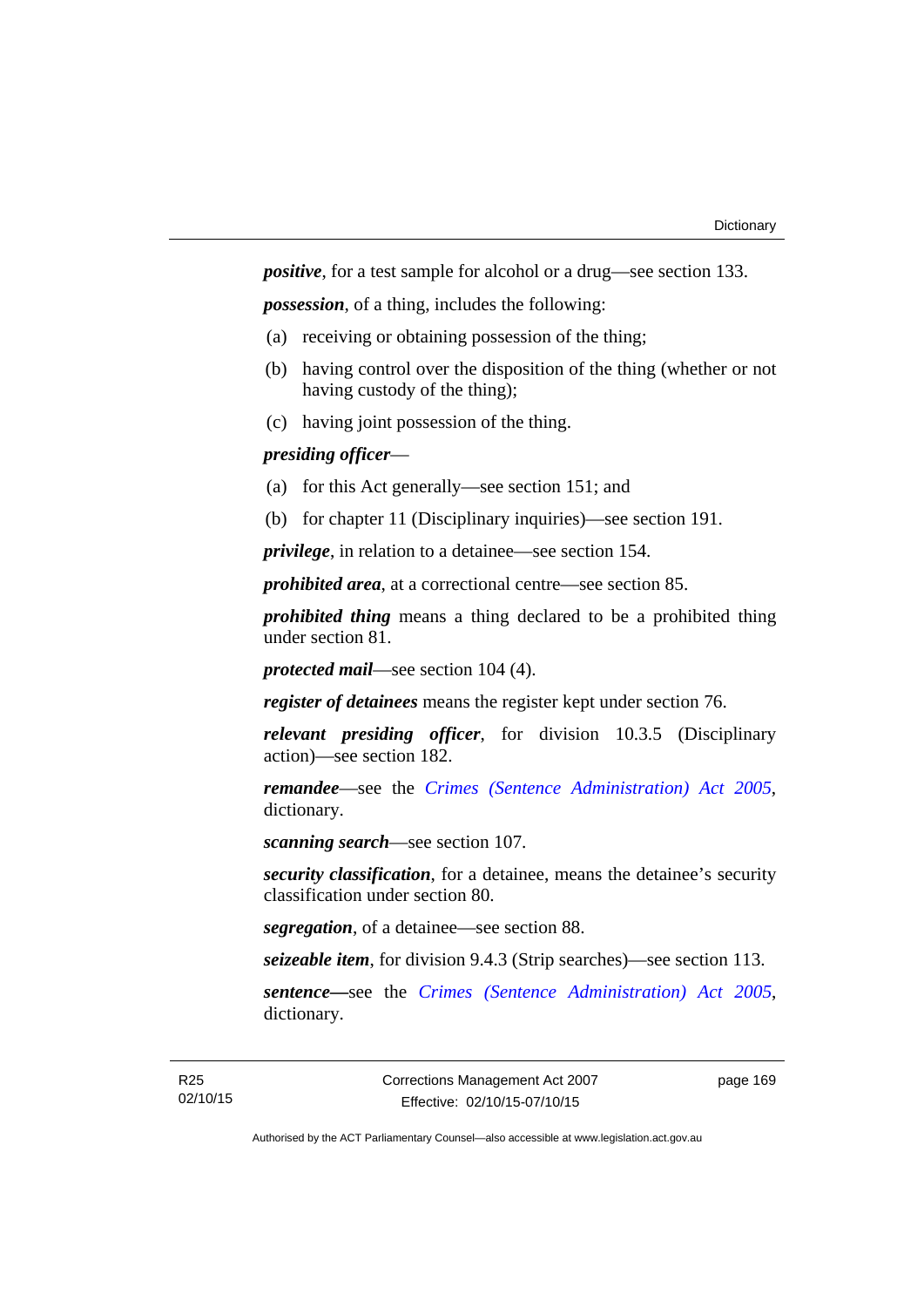*separate confinement*, of a detainee—see section 151.

*strip search*, of a detainee—see section 107.

*test sample*—see section 132.

*visitable place*—see section 57.

*visiting conditions*, at a correctional centre, means conditions declared under section 143 (Visiting conditions) in relation to the centre.

*visitor*, in relation to a correctional centre, includes a person wishing to enter the centre as a visitor.

*young detainee*, for chapter 4 (Detention in police and court cells etc)—see the *[Children and Young People Act 2008](http://www.legislation.act.gov.au/a/2008-19)*, section 95.

page 170 Corrections Management Act 2007 Effective: 02/10/15-07/10/15

R25 02/10/15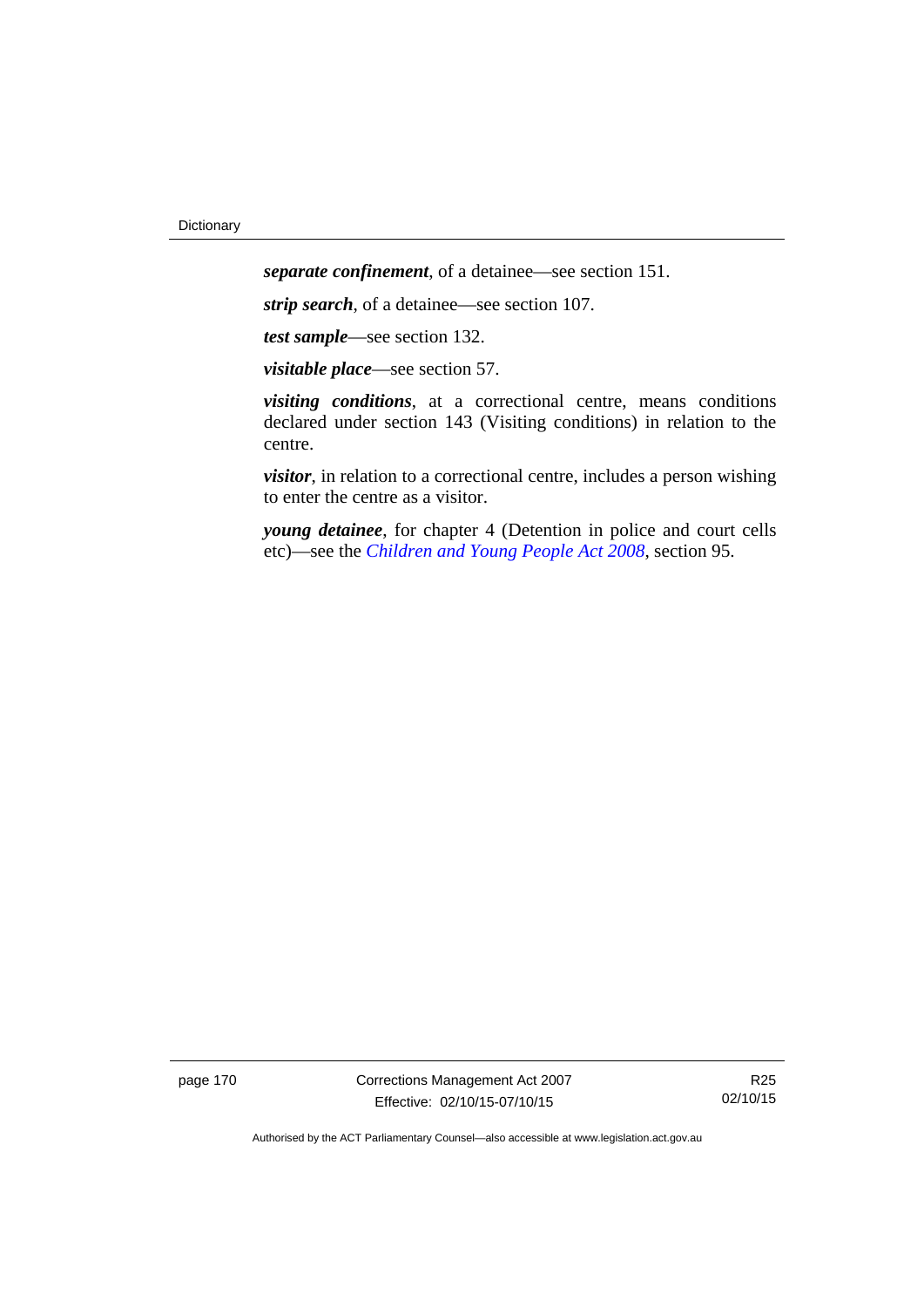# **Endnotes**

## **1 About the endnotes**

Amending and modifying laws are annotated in the legislation history and the amendment history. Current modifications are not included in the republished law but are set out in the endnotes.

Not all editorial amendments made under the *[Legislation Act 2001](http://www.legislation.act.gov.au/a/2001-14)*, part 11.3 are annotated in the amendment history. Full details of any amendments can be obtained from the Parliamentary Counsel's Office.

Uncommenced amending laws are not included in the republished law. The details of these laws are underlined in the legislation history. Uncommenced expiries are underlined in the legislation history and amendment history.

If all the provisions of the law have been renumbered, a table of renumbered provisions gives details of previous and current numbering.

The endnotes also include a table of earlier republications.

| $A = Act$                                    | $NI = Notifiable$ instrument                |
|----------------------------------------------|---------------------------------------------|
| $AF =$ Approved form                         | $o = order$                                 |
| $am = amended$                               | $om = omitted/repealed$                     |
| $amdt = amendment$                           | $ord = ordinance$                           |
| $AR = Assembly resolution$                   | $orig = original$                           |
| $ch = chapter$                               | par = paragraph/subparagraph                |
| $CN =$ Commencement notice                   | $pres = present$                            |
| $def = definition$                           | $prev = previous$                           |
| $DI = Disallowable instrument$               | $(\text{prev}) = \text{previously}$         |
| $dict = dictionary$                          | $pt = part$                                 |
| $disallowed = disallowed by the Legislative$ | $r = rule/subrule$                          |
| Assembly                                     | $reloc = relocated$                         |
| $div = division$                             | $renum = renumbered$                        |
| $exp = expires/expired$                      | $R[X]$ = Republication No                   |
| $Gaz = gazette$                              | $RI = reissue$                              |
| $hdg =$ heading                              | $s = section/subsection$                    |
| IA = Interpretation Act 1967                 | $sch = schedule$                            |
| $ins = inserted/added$                       | $sdiv = subdivision$                        |
| $LA =$ Legislation Act 2001                  | $SL = Subordinate$ law                      |
| $LR =$ legislation register                  | $sub =$ substituted                         |
| $LRA =$ Legislation (Republication) Act 1996 | $underlining = whole or part not commenced$ |
| $mod = modified/modification$                | or to be expired                            |

## **2 Abbreviation key**

R25 02/10/15 Corrections Management Act 2007 Effective: 02/10/15-07/10/15

page 171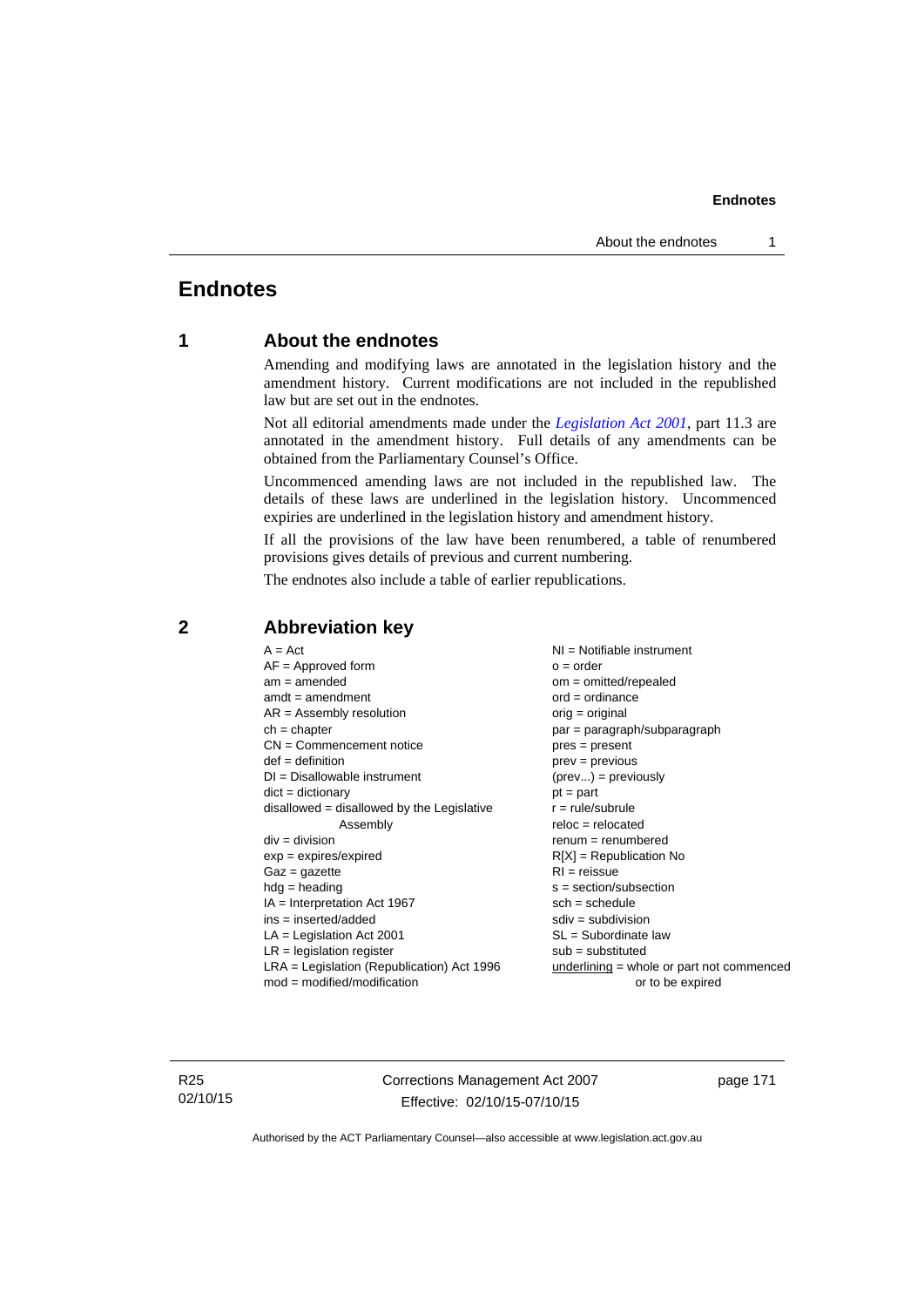3 Legislation history

## **3 Legislation history**

# **Corrections Management Act 2007 A2007-15**

notified LR 18 June 2007

s 1, s 2 commenced 18 June 2007 (LA s 75 (1)) s 230 commenced 1 August 2007 (LA s 75AA) sch 1 pt 1.2, pt 1.3 commenced 1 August 2007 (s 2 and [CN2007-6](http://www.legislation.act.gov.au/cn/2007-6/default.asp)) remainder commenced 18 December 2007 (s 2 and LA s 79)

as amended by

#### **[Civil Partnerships Act 2008](http://www.legislation.act.gov.au/a/2008-14) A2008-14 sch 1 pt 1.6**

notified LR 15 May 2008

s 1, s 2 commenced 15 May 2008 (LA s 75 (1))

sch 1 pt 1.6 commenced 19 May 2008 (s 2 and [CN2008-8\)](http://www.legislation.act.gov.au/cn/2008-8/default.asp)

## **[Children and Young People Act 2008](http://www.legislation.act.gov.au/a/2008-19) A2008-19 sch 1 pt 1.1**

notified LR 17 July 2008 s 1, s 2 commenced 17 July 2008 (LA s 75 (1)) sch 1 pt 1.1 commenced 9 September 2008 (s 2 and [CN2008-13\)](http://www.legislation.act.gov.au/cn/2008-13/default.asp)

## **[Children and Young People \(Consequential Amendments\) Act 2008](http://www.legislation.act.gov.au/a/2008-20) A2008-20 sch 2 pt 2.4**

notified LR 17 July 2008 s 1, s 2 commenced 17 July 2008 (LA s 75 (1)) s 3 commenced 18 July 2008 (s 2 (1)) sch 2 pt 2.4 commenced 9 September 2008 (s 2 (3) and see Children [and Young People Act 2008](http://www.legislation.act.gov.au/a/2008-19) A2008-19, s 2 and [CN2008-13](http://www.legislation.act.gov.au/cn/2008-13/default.asp))

#### **[Crimes Legislation Amendment Act 2008](http://www.legislation.act.gov.au/a/2008-44) A2008-44 sch 1 pt 1.2**

notified LR 9 September 2008 s 1, s 2 commenced 9 September 2008 (LA s 75 (1)) sch 1 pt 1.2 commenced 30 May 2009 (s 2 and [CN2009-4\)](http://www.legislation.act.gov.au/cn/2009-4/default.asp)

## **[Corrections Management Amendment Act 2008](http://www.legislation.act.gov.au/a/2008-49) A2008-49**

notified LR 15 September 2008 s 1, s 2 commenced 15 September (LA s 75 (1)) remainder commenced 16 September 2008 (s 2)

page 172 Corrections Management Act 2007 Effective: 02/10/15-07/10/15

R25 02/10/15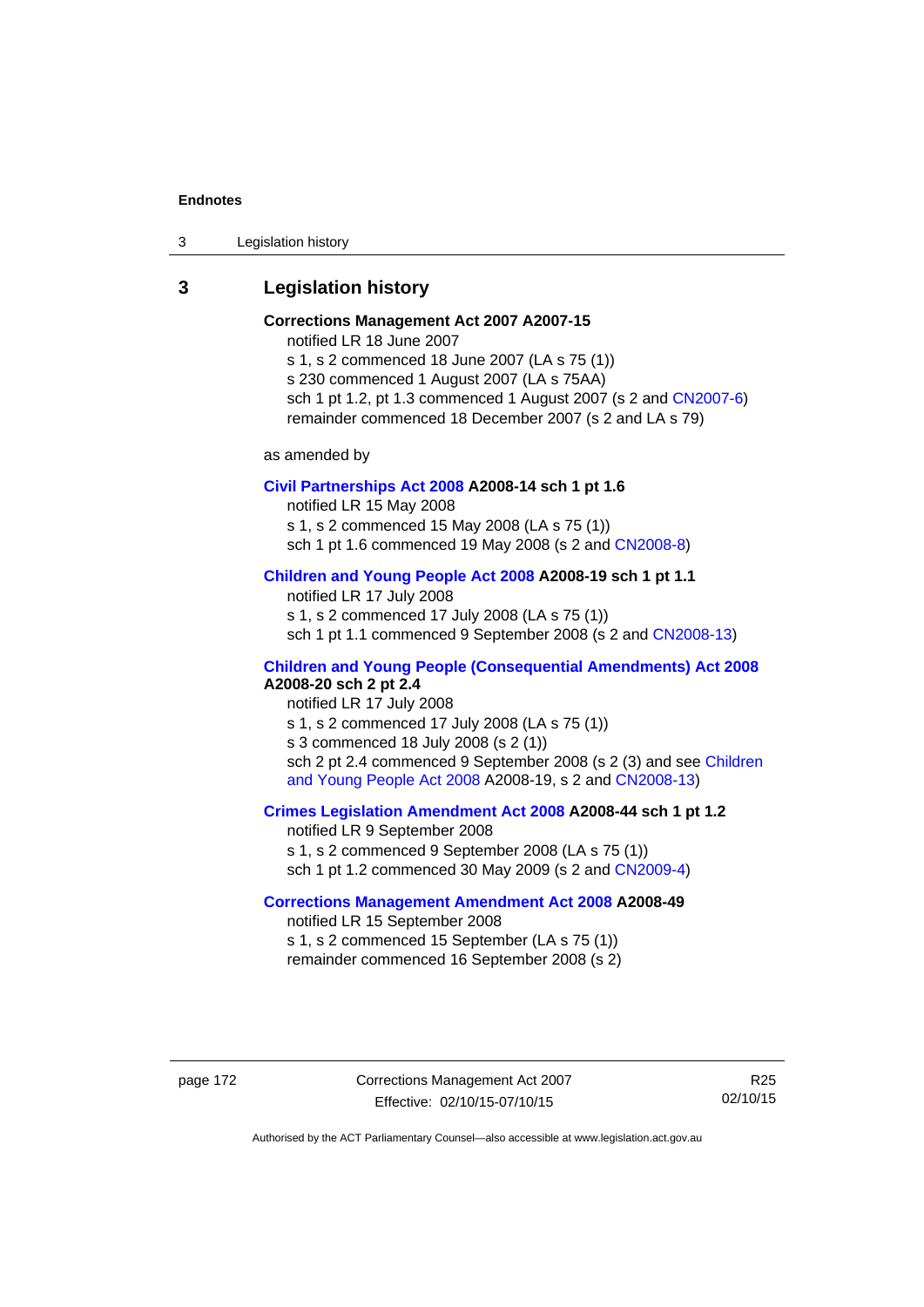# **[Work Safety Legislation Amendment Act 2009](http://www.legislation.act.gov.au/a/2009-28) A2009-28 sch 2 pt 2.2**

notified LR 9 September 2009

s 1, s 2 commenced 9 September 2009 (LA s 75 (1))

sch 2 pt 2.2 commenced 1 October 2009 (s 2 and see [Work Safety Act](http://www.legislation.act.gov.au/a/2008-51)  [2008](http://www.legislation.act.gov.au/a/2008-51) A2008-51, s 2 (1) (b) and [CN2009-11\)](http://www.legislation.act.gov.au/cn/2009-11/default.asp)

### **[Smoking \(Prohibition in Enclosed Public Places\) Amendment](http://www.legislation.act.gov.au/a/2009-51)  [Act 2009](http://www.legislation.act.gov.au/a/2009-51) A2009-51 sch 1 pt 1.1**

notified LR 18 December 2009

s 1, s 2 commenced 18 December 2009 (LA s 75 (1))

sch 1 pt 1.1 commenced 9 December 2010 (s 2 (1) (b) and [CN2010-4\)](http://www.legislation.act.gov.au/cn/2010-4/default.asp)

## **[Health Practitioner Regulation National Law \(ACT\) Act 2010](http://www.legislation.act.gov.au/a/2010-10) A2010-10 sch 2 pt 2.4**

notified LR 31 March 2010 s 1, s 2 commenced 31 March 2010 (LA s 75 (1)) sch 2 pt 2.4 commenced 1 July 2010 (s 2 (1) (a))

#### **[Justice and Community Safety Legislation Amendment Act 2010](http://www.legislation.act.gov.au/a/2010-30)**

# **[\(No 2\)](http://www.legislation.act.gov.au/a/2010-30) A2010-30 sch 1 pt 1.5**

notified LR 31 August 2010 s 1, s 2 commenced 31 August 2010 (LA s 75 (1)) s 3 commenced 1 September 2010 (s 2 (1)) sch 1 pt 1.5 commenced 28 September 2010 (s 2 (2))

#### **[Justice and Community Safety Legislation Amendment Act 2010](http://www.legislation.act.gov.au/a/2010-40)  [\(No 3\)](http://www.legislation.act.gov.au/a/2010-40) A2010-40 sch 2 pt 2.4**

notified LR 5 October 2010

s 1, s 2 commenced 5 October 2010 (LA s 75 (1))

s 3 commenced 6 October 2010 (s 2 (1))

sch 2 pt 2.4 commenced 2 November 2010 (s 2 (2))

## **[Administrative \(One ACT Public Service Miscellaneous Amendments\)](http://www.legislation.act.gov.au/a/2011-22)  [Act 2011](http://www.legislation.act.gov.au/a/2011-22) A2011-22 sch 1 pt 1.37**

notified LR 30 June 2011

s 1, s 2 commenced 30 June 2011 (LA s 75 (1)) sch 1 pt 1.37 commenced 1 July 2011 (s 2 (1))

R25 02/10/15 Corrections Management Act 2007 Effective: 02/10/15-07/10/15

page 173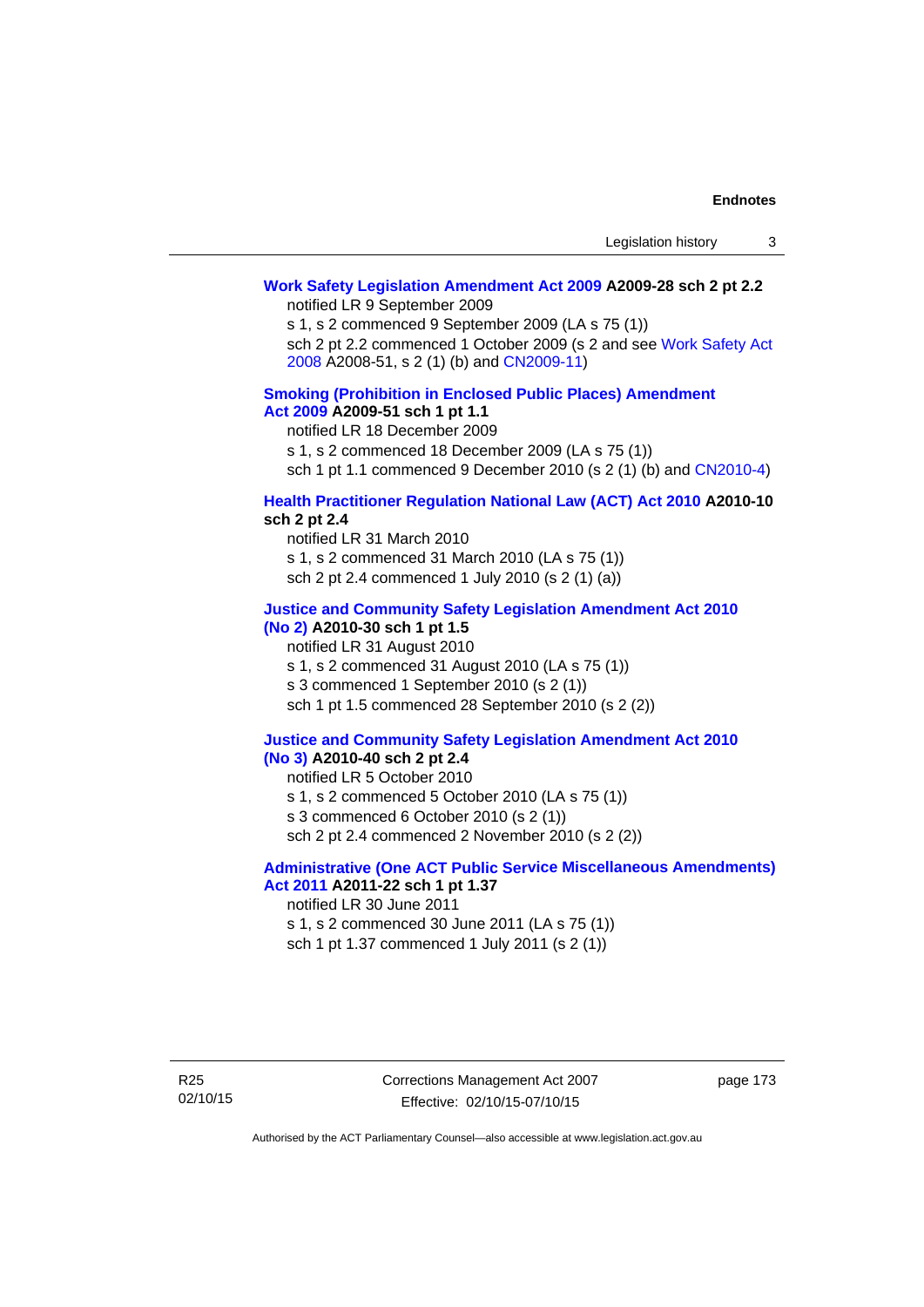| -3 | Legislation history |  |
|----|---------------------|--|
|----|---------------------|--|

## **[Statute Law Amendment Act 2011 \(No 3\)](http://www.legislation.act.gov.au/a/2011-52) A2011-52 sch 3 pt 3.13**

notified LR 28 November 2011

s 1, s 2 commenced 28 November 2011 (LA s 75 (1)) sch 3 pt 3.13 commenced 12 December 2011 (s 2)

#### **[Work Health and Safety \(Consequential Amendments\) Act 2011](http://www.legislation.act.gov.au/a/2011-55) A2011-55 sch 1 pt 1.3**

notified LR 14 December 2011

s 1, s 2 commenced 14 December 2011 (LA s 75 (1))

sch 1 pt 1.3 commenced 1 January 2012 (s 2 and see Work Health [and Safety Act 2011](http://www.legislation.act.gov.au/a/2011-35) A2011-35, s 2 and [CN2011-12\)](http://www.legislation.act.gov.au/cn/2011-12/default.asp)

#### **[Corrections and Sentencing Legislation Amendment Act 2011](http://www.legislation.act.gov.au/a/2011-57) A2011-57 pt 2**

notified LR 14 December 2011 s 1, s 2 commenced 14 December 2011 (LA s 75 (1)) pt 2 commenced 15 December 2011 (s 2)

#### **[Official Visitor Act 2012](http://www.legislation.act.gov.au/a/2012-33) A2012-33 sch 1 pt 1.2**

notified LR 15 June 2012 s 1, s 2 commenced 15 June 2012 (LA s 75 (1)) sch 1 pt 1.2 commenced 1 September 2013 (s 2 as amended by [A2013-22](http://www.legislation.act.gov.au/a/2013-22) s 4)

#### **[Corrections and Sentencing Legislation Amendment Act 2012](http://www.legislation.act.gov.au/a/2012-34) A2012-34 pt 2**

notified LR 15 June 2012 s 1, s 2 commenced 15 June 2012 (LA s 75 (1)) pt 2 commenced 15 December 2012 (s 2 (2))

## **[Civil Unions Act 2012](http://www.legislation.act.gov.au/a/2012-40) A2012-40 sch 3 pt 3.7**

notified LR 4 September 2012 s 1, s 2 commenced 4 September 2012 (LA s 75 (1)) sch 3 pt 3.7 commenced 11 September 2012 (s 2)

#### **[Statute Law Amendment Act 2013](http://www.legislation.act.gov.au/a/2013-19) A2013-19 sch 3 pt 3.7**

notified LR 24 May 2013 s 1, s 2 commenced 24 May 2013 (LA s 75 (1)) sch 3 pt 3.7 commenced 14 June 2013 (s 2)

page 174 Corrections Management Act 2007 Effective: 02/10/15-07/10/15

R25 02/10/15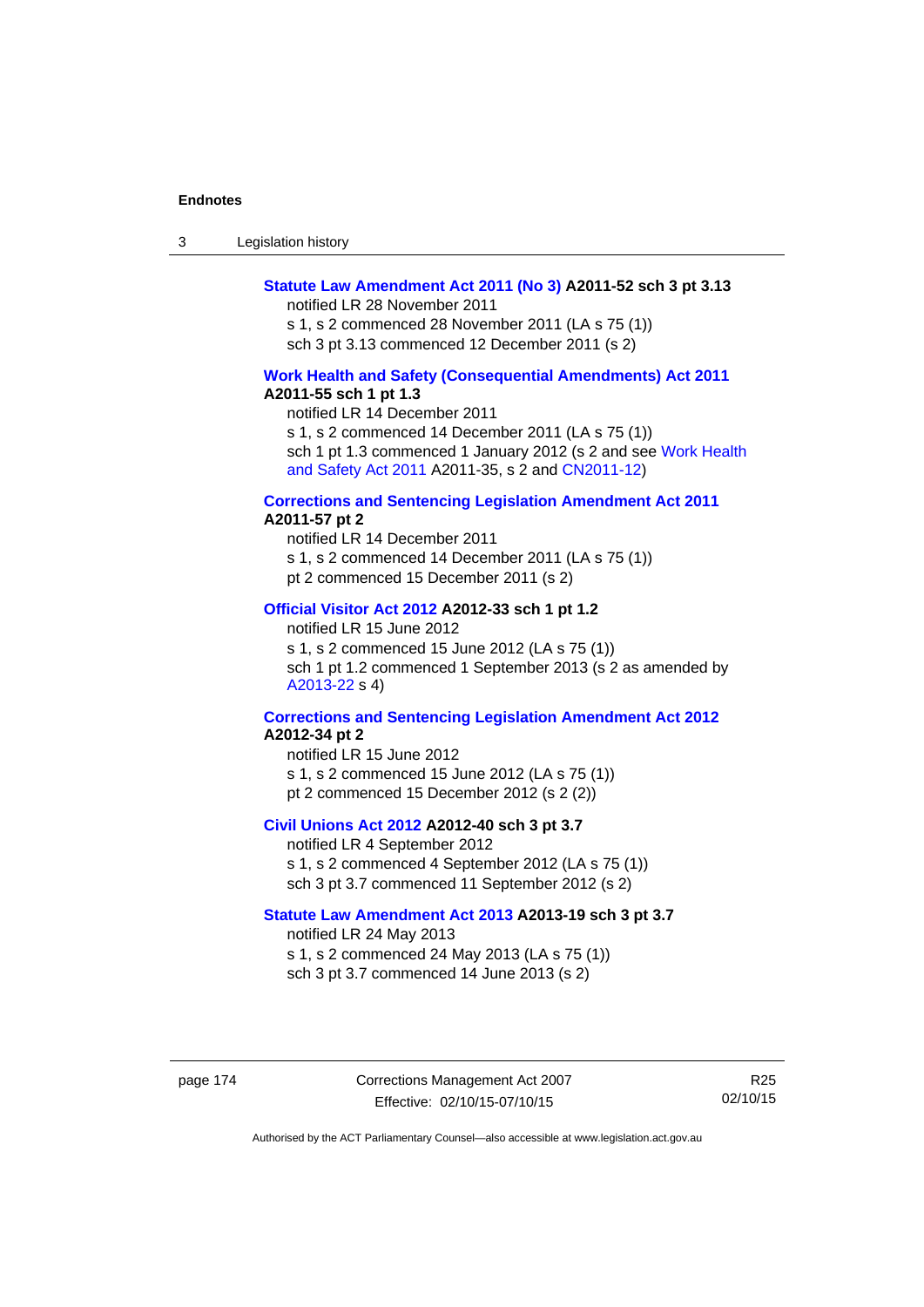| Legislation history<br>3                                                                                                                                                                                                                                                                                                                          |
|---------------------------------------------------------------------------------------------------------------------------------------------------------------------------------------------------------------------------------------------------------------------------------------------------------------------------------------------------|
| Official Visitor Amendment Act 2013 A2013-22 sch 1 pt 1.2<br>notified LR 17 June 2013<br>s 1, s 2 commenced 17 June 2013 (LA s 75 (1))<br>sch 1 pt 1.2 commenced 1 September 2013 (s 2 and see Official<br>Visitor Act 2012 A2012-33 s 2 as amended by this Act)                                                                                  |
| Marriage Equality (Same Sex) Act 2013 A2013-39 sch 2 pt 2.6<br>notified LR 4 November 2013<br>s 1, s 2 commenced 4 November 2013 (LA s 75 (1))<br>sch 2 pt 2.6 commenced 7 November 2013 (s 2 and CN2013-11)<br><b>Note</b><br>The High Court held this Act to be of no effect (see<br>Commonwealth v Australian Capital Territory [2013] HCA 55) |
| <b>Corrections and Sentencing Legislation Amendment Act 2014</b><br>A2014-6 pt 3<br>notified LR 27 March 2014<br>s 1, s 2 commenced 27 March 2014 (LA s 75 (1))<br>pt 3 commenced 28 March 2014 (s 2)                                                                                                                                             |
| Statute Law Amendment Act 2014 A2014-18 sch 1 pt 1.1, sch 3 pt 3.5<br>notified LR 20 May 2014<br>s 1, s 2 commenced 20 May 2014 (LA s 75 (1))<br>sch 1 pt 1.1, sch 3 pt 3.5 commenced 10 June 2014 (s 2 (1))                                                                                                                                      |
| Mental Health (Treatment and Care) Amendment Act 2014 A2014-51<br>sch 1 pt 1.2<br>notified LR 12 November 2014<br>s 1, s 2 commenced 12 November 2014 (LA s 75 (1))<br>sch 1 pt 1.2 awaiting commencement (s 2)<br>default commencement under s 2 (2): 12 November 2015 (LA<br>Note<br>s 79 does not apply to this Act)                           |
| <b>Corrections Management Amendment Act 2015 A2015-37</b><br>notified LR 1 October 2015<br>s 1, s 2 commenced 1 October 2015 (LA s 75 (1))<br>s 3 commenced 2 October 2015 (LA s 75AA)<br>s 6 commenced 2 October 2015 (s 2 (1))<br>remainder commences 12 November 2015 (s 2 (2))                                                                |

page 175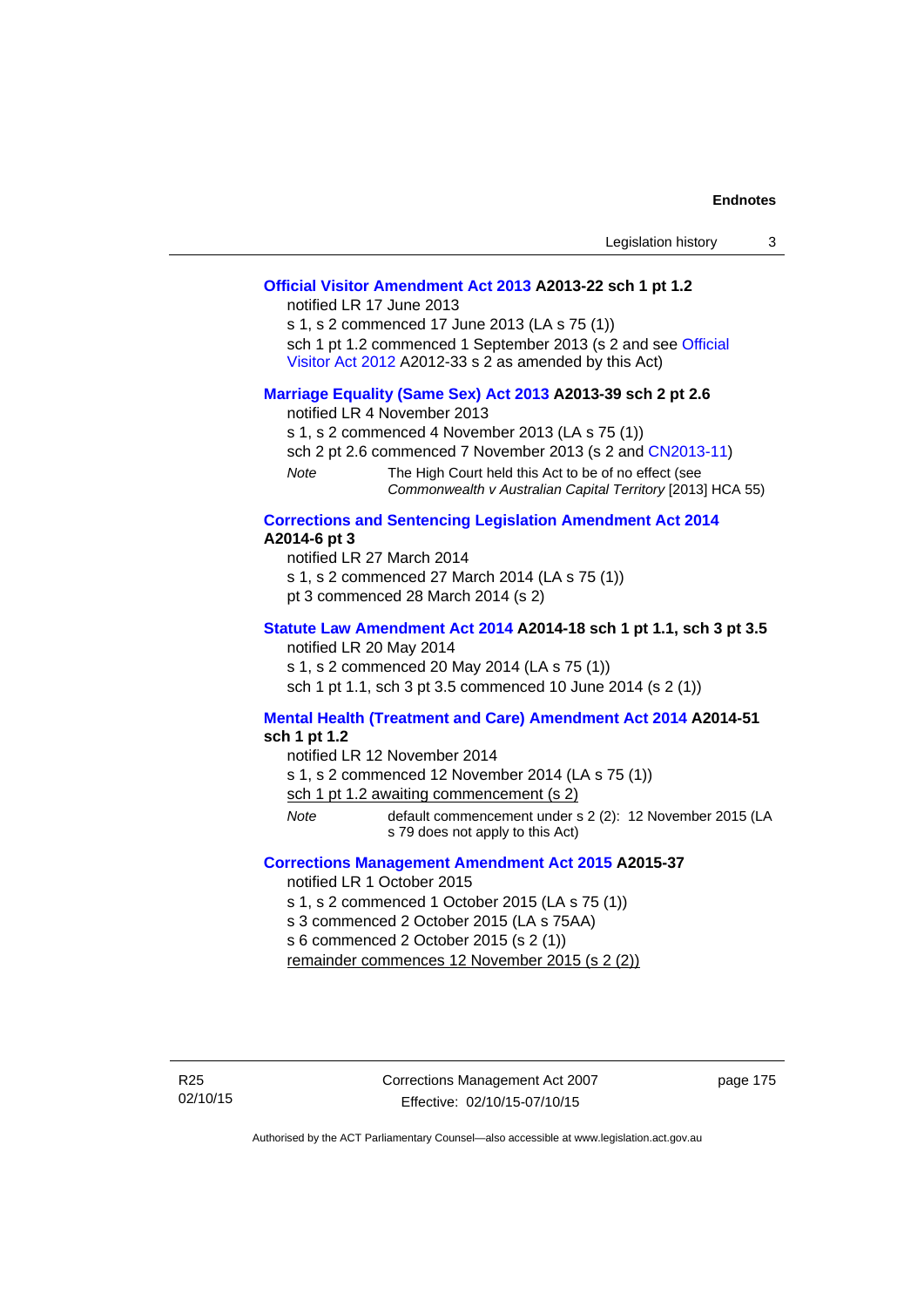```
4 Amendment history
```
### **4 Amendment history**

```
Commencement 
s 2 om LA s 89 (4) 
Application of Act—detainees
s 6 am A2008-19 amdt 1.1
              (1) note 2 exp 2 June 2011 (s 501 (2), (4) (LA s 88 declaration 
               applies)) 
Correctional centres—minimum living conditions 
s 12 am A2011-22 amdt 1.113
Ministerial directions to director-general 
s 13 hdg am A2011-22 amdt 1.113
s 13 am A2011-22 amdt 1.113
Corrections policies and operating procedures 
s 14 am A2011-22 amdt 1.113
Exclusions from notified corrections policies and operating procedures 
s 15 am A2011-22 amdt 1.113
Director-general directions 
 A2011-22 amdt 1.113
 A2011-22 amdt 1.113
Director-general directions 
 A2011-22 amdt 1.113
s 17 am A2011-22 amdt 1.113, amdt 1.114; A2014-18 amdt 3.18 
Corrections officers—appointment 
s 19 am A2011-22 amdt 1.113
Corrections officers—functions 
s 20 am A2011-22 amdt 1.113
Doctors—health service appointments 
s 21 am A2011-22 amdt 1.113
Health practitioners—non-therapeutic functions 
A2010-10 amdt 2.15
s 22 am A2010-10 amdt 2.15; A2011-22 amdt 1.113 
Identity cards 
s 23 am A2010-10 amdt 2.20; A2011-22 amdt 1.113 
Declaration of emergency 
s 26 am A2011-22 amdt 1.113
Emergency powers 
s 27 am A2011-22 amdt 1.113
```
page 176 Corrections Management Act 2007 Effective: 02/10/15-07/10/15

R25 02/10/15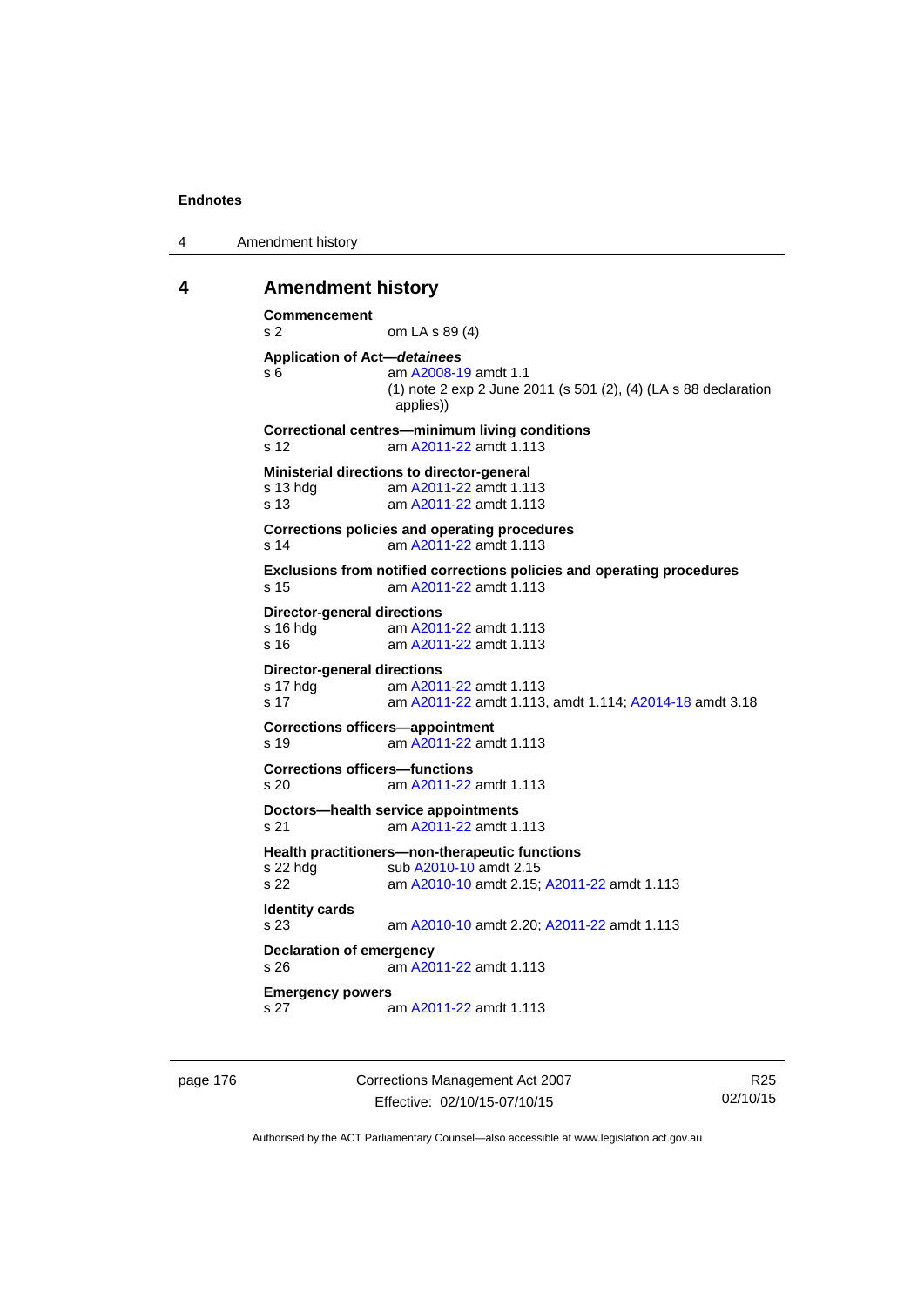```
Arrangements with police 
s 28 am A2011-22 amdt 1.113
Definitions—ch 4 
s 29 am A2008-19 amdt 1.3
                 def chief executive ins A2008-19 amdt 1.2 
                    om A2011-22 amdt 1.109
                 def director-general ins A2011-22 amdt 1.110 
                 def young detainee ins A2008-19 amdt 1.2 
Detention in police cells 
s 30 am A2008-19 amdt 1.4, amdt 1.5; A2011-22 amdt 1.113
Detention in police cells—search powers etc 
s 31 am A2008-19 amdt 1.6, amdt 1.7 
Detention in police cells—additional provisions for young detainees 
s 31A ins A2008-19 amdt 1.8 
                 am A2008-44 amdt 1.14
Detention in court cells 
s 33 am A2008-19 amdts 1.9-1.12; A2011-22 amdt 1.113, 
                amdt 1.114 
Detention in court cells—additional provisions for young detainees 
s 33A ins A2008-19 amdt 1.13 
                 am A2011-22 amdt 1.113
Detainees accommodated away from correctional centre 
s 34 am A2008-19 amdt 1.14; A2011-22 amdt 1.113 
Escort officer functions etc 
s 35 am A2011-22 amdt 1.113, amdt 1.114 
Executing warrants of imprisonment or remand etc 
s 38 am A2011-22 amdt 1.113
Food and drink 
s 40 am A2010-10 amdt 2.20; A2011-22 amdt 1.113 
Clothing 
s 41 A2011-22 amdt 1.113
Personal hygiene 
s 42  A2011-22 amdt 1.113
Sleeping areas 
s 43  A2011-22 amdt 1.113
Treatment of convicted and non-convicted detainees 
s 44 am A2011-22 amdt 1.113
Access to open air and exercise 
s 45 am A2011-22 amdt 1.113
```
R25 02/10/15 Corrections Management Act 2007 Effective: 02/10/15-07/10/15

page 177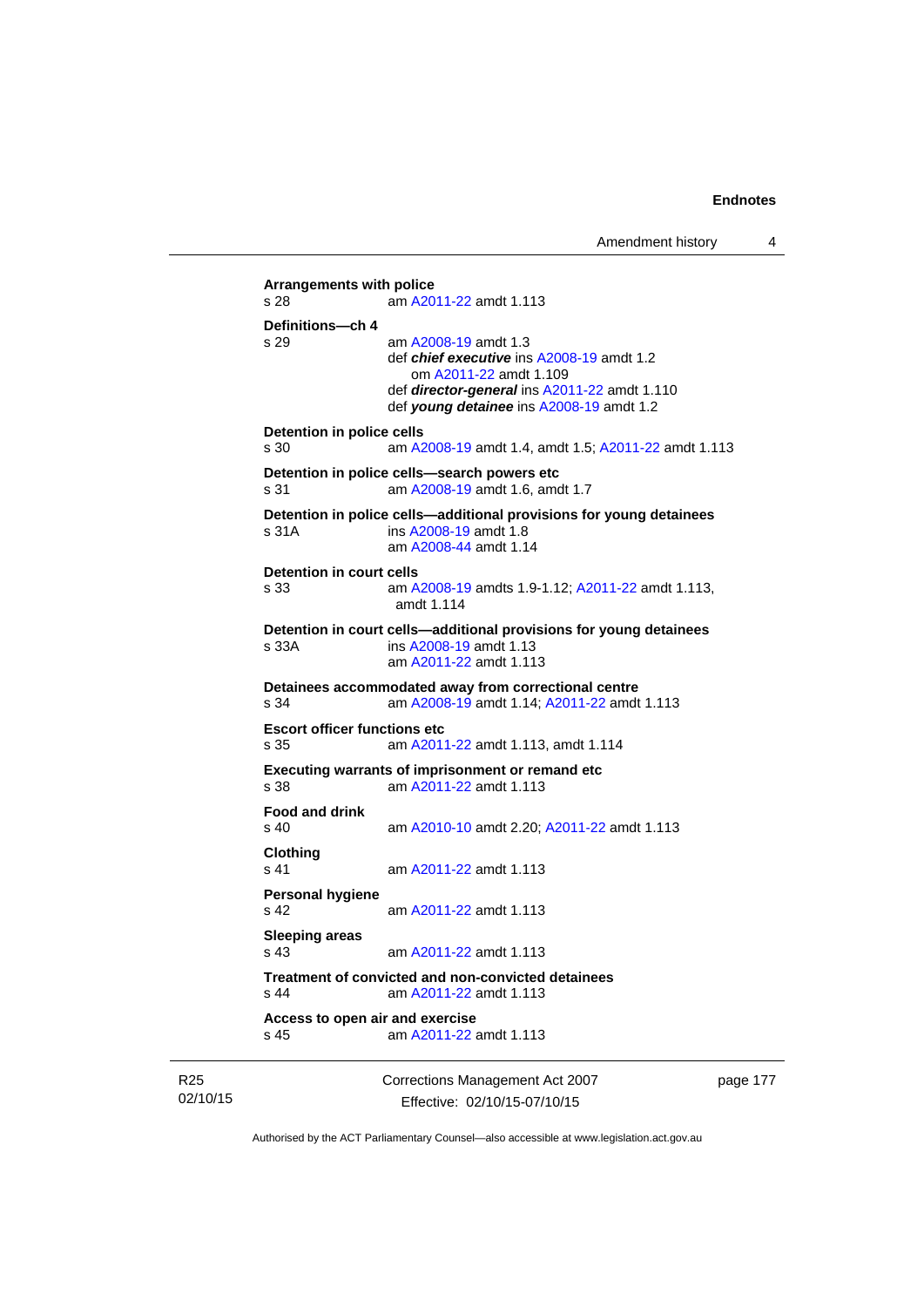4 Amendment history

```
Communication with family and others 
s 46 am A2011-22 amdt 1.113
Telephone calls 
                s 47 am A2011-22 amdt 1.113
Mail 
                 A2011-22 amdt 1.113
Visits by family members etc 
s 49 am A2011-22 amdt 1.113
Contact with accredited people 
s 50 am A2011-22 amdt 1.113
Visits—protected communications 
s 51 am A2011-22 amdt 1.113
News and educational services 
s 52 am A2011-22 amdt 1.113
Health care 
s 53 am A2010-10 amdt 2.20; A2011-22 amdt 1.113 
Transfers to health facilities 
s 54 am A2010-10 amdt 2.20; A2011-22 amdt 1.113 
Religious, spiritual and cultural needs 
s 55 am A2011-22 amdt 1.113
Official visitors—meaning of entitled person and visitable place 
s 57 sub A2012-33 amdt 1.16 
                 am A2013-22 amdt 1.6, amdt 1.7 
Frequency of visits by official visitors<br>s 58 sub A2012-33 amdt
                A2012-33 amdt 1.16
                 om A2013-22 amdt 1.8
Complaints to official visitors 
s 59 am A2011-22 amdt 1.113
                 om A2012-33 amdt 1.16
Investigation etc by official visitors 
s 60 am A2011-22 amdt 1.113
                 om A2012-33 amdt 1.16
Official visitors—ending appointments 
 A2010-30 amdt 1.19
                 om A2012-33 amdt 1.16
Relationship with other inspection laws 
s 62 am A2011-22 amdt 1.113
```
page 178 Corrections Management Act 2007 Effective: 02/10/15-07/10/15

R25 02/10/15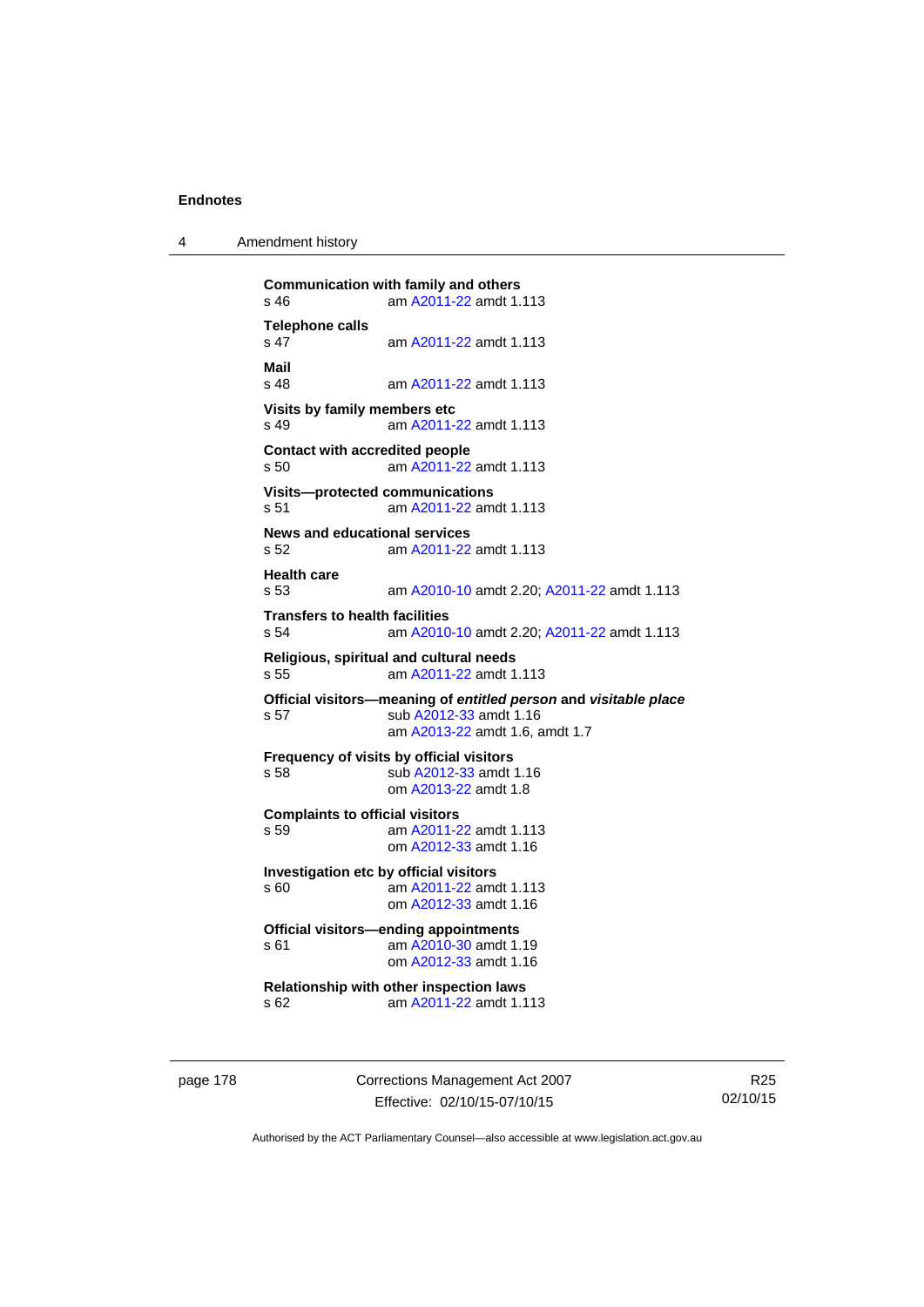```
Authority for detention<br>
s 64 am A
               A2011-22 amdt 1.113
Identification of detainees 
s 65 am A2010-10 amdt 2.16; A2011-22 amdt 1.113; A2013-19
                amdt 3.41
Information about entitlements and obligations 
s 66 am A2011-22 amdt 1.113, amdt 1.114 
Initial assessment 
s 67 am A2011-22 amdt 1.113
Alcohol and drug tests on admission 
s 69 am A2011-22 amdt 1.113
Strip search on admission 
s 70 am A2011-22 amdt 1.113
Property of detainees 
s 71 am A2011-22 amdt 1.113
Security classification 
s 72 am A2011-22 amdt 1.113
Case management plan 
s 73 am A2011-22 amdt 1.113
Entries in register of detainees 
s 74 am A2011-22 amdt 1.113
Compliance with director-general's directions 
s 75 hdg am A2011-22 amdt 1.114
s 75 am A2011-22 amdt 1.113, amdt 1.114 
Register of detainees 
s 76 am A2011-22 amdt 1.113
Health reports 
s 77 am A2008-20 amdt 2.14; A2011-22 amdt 1.113, amdt 1.114 
Case management plans—scope etc 
s 78 am A2011-22 amdt 1.113
Transgender and intersex detainees—sexual identity 
s 79 am A2010-10 amdt 2.20; A2011-22 amdt 1.113 
Security classification—basis etc 
s 80 am A2011-22 amdt 1.113
Prohibited things 
s 81 am A2011-22 amdt 1.113
Possession of prohibited things 
s 82 am A2011-22 amdt 1.113
```
R25 02/10/15 Corrections Management Act 2007 Effective: 02/10/15-07/10/15

page 179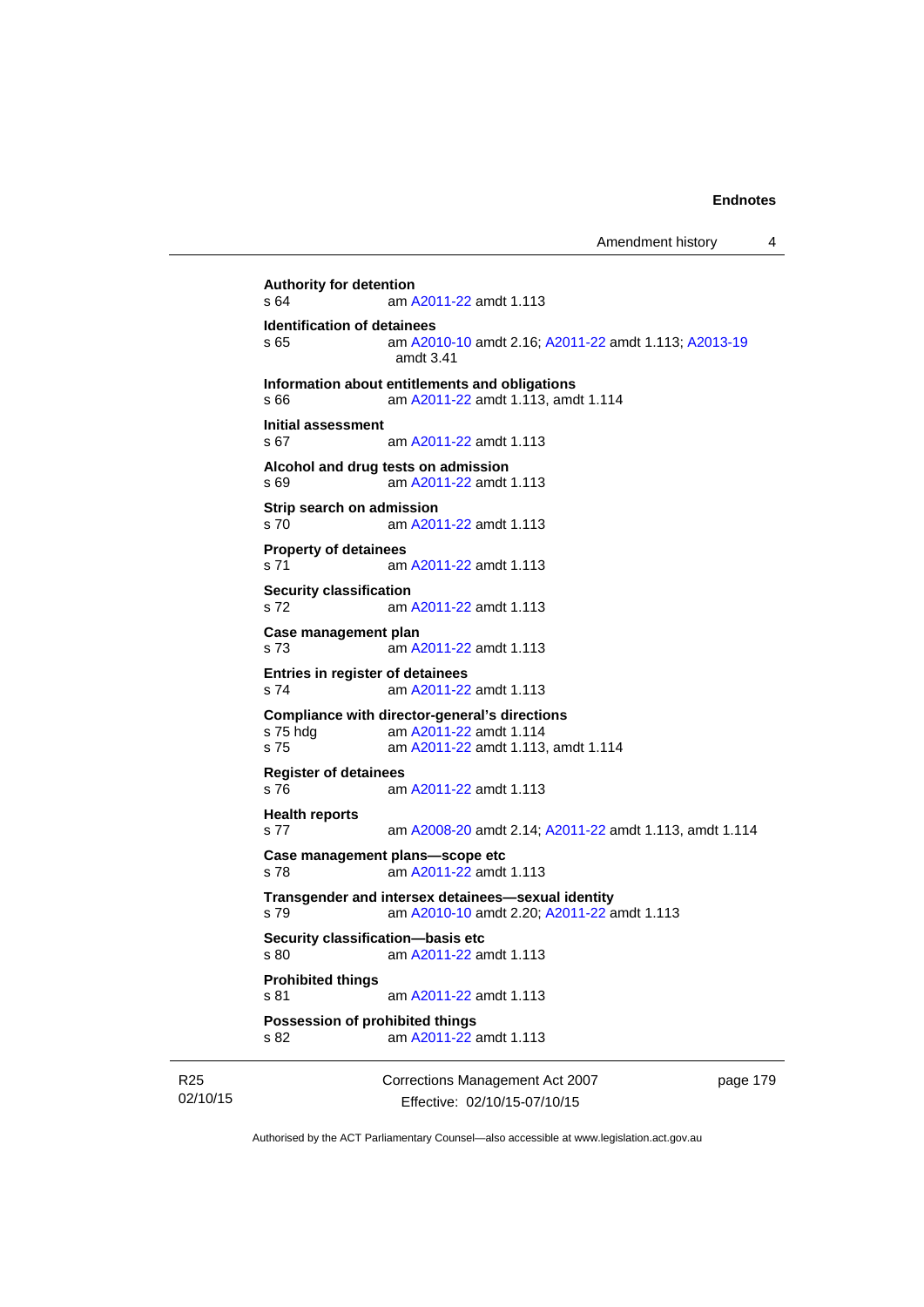4 Amendment history

```
Trust accounts for detainees 
s 84 am A2011-22 amdt 1.113
Prohibited areas 
s 85 am A2011-22 amdt 1.113
Nonsmoking areas 
s 86 am A2009-51 amdt 1.1; A2011-22 amdt 1.113 
Management and security—corrections policies and operating procedures 
s 87 am A2008-14 amdt 1.17; A2011-22 amdt 1.113; A2012-40
                 amdt 3.25; A2013-39 amdt 2.11 (A2013-39 never effective 
                 (see Commonwealth v Australian Capital Territory [2013] 
                 HCA 55)) 
Segregation—safety and security 
s 90 am A2011-22 amdt 1.113, amdt 1.114; A2011-57 s 4 
Segregation—protective custody 
s 91 am A2011-22 amdt 1.113, amdt 1.114; A2011-57 s 5 
Segregation—health 
s 92 am A2011-22 amdt 1.113, amdt 1.114; A2011-57 s 6 
Application for review of segregation directions 
s 96 am A2011-22 amdt 1.113, amdt 1.114 
Review of segregation directions 
s 97 am A2011-22 amdt 1.113, amdt 1.114 
Other separation of detainees 
s 98 am A2011-22 amdt 1.113
Monitoring—general considerations 
s 99 am A2011-22 amdt 1.113
Monitoring at correctional centres 
s 100 am A2011-22 amdt 1.113
Personal monitoring devices 
s 101 am A2011-22 amdt 1.113
Interfering with personal monitoring devices 
s 102 am A2011-22 amdt 1.113
Monitoring telephone calls etc 
s 103 am A2011-22 amdt 1.113
Monitoring ordinary mail 
s 104 am A2011-22 amdt 1.113
Monitoring protected mail<br>s 105 am A20
                 A2011-22 amdt 1.113
```
page 180 Corrections Management Act 2007 Effective: 02/10/15-07/10/15

R25 02/10/15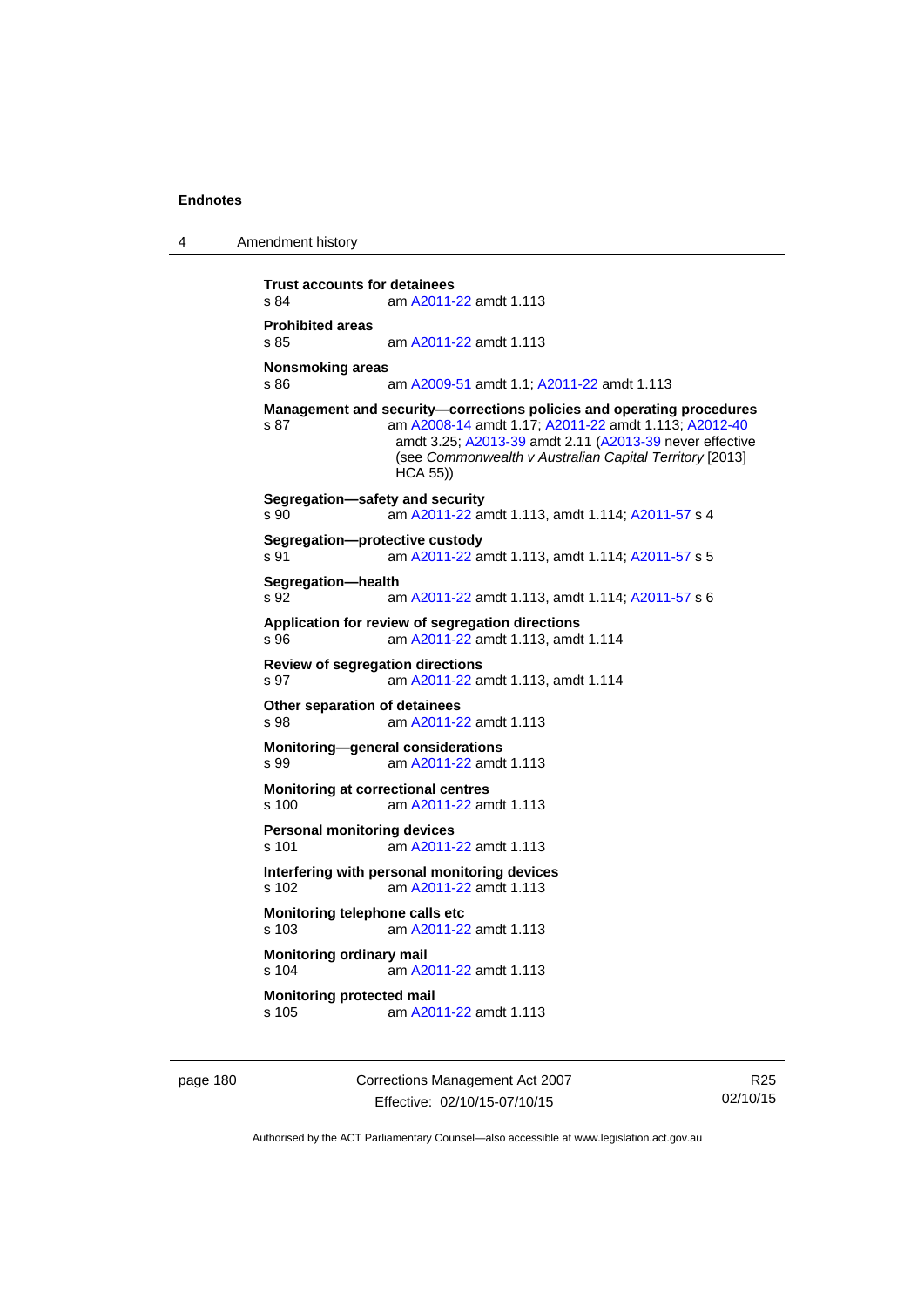```
Amendment history 4
```

```
Mail searches—consequences 
s 106 am A2011-22 amdt 1.113
Register of strip and body searches 
s 110 am A2011-22 amdt 1.113
Scanning, frisk and ordinary searches—directions 
s 111 am A2011-22 amdt 1.113
Meaning of seizeable item—div 9.4.3 
s 113 sub A2008-49 s 4 
Strip searches—when may be conducted 
s 113A  A2008-49 s 4
                am A2011-22 amdt 1.113
Strip searches—on suspicion 
s 113B ins A2008-49 s 4
                am A2011-22 amdt 1.113
Strip searches—where prudent 
s 113C ins A2008-49 s 4
                am A2011-22 amdt 1.113
Strip searches—general rules 
s 115 am A2011-22 amdt 1.113
Body searches—directions 
s 116 am A2010-10 amdt 2.20; A2011-22 amdt 1.113 
Body searches—presence of nurse and corrections officers 
s 117 am A2010-10 amdt 2.20; A2011-22 amdt 1.113 
Body searches—assistance from corrections officer 
s 118 am A2011-22 amdt 1.113
Body searches—rules about detainee's clothing 
s 119 am A2011-22 amdt 1.113
Searches—premises and property 
s 122 am A2011-22 amdt 1.113
Searches of detainee cells—suspected legally privileged material 
s 124 am A2011-22 amdt 1.113
Searches—use of corrections dogs 
s 125 am A2011-22 amdt 1.113
Seizing mail etc 
s 127 am A2011-22 amdt 1.113, amdt 1.114 
Seizing property—general 
s 128  A2011-22 amdt 1.113
```
R25 02/10/15 Corrections Management Act 2007 Effective: 02/10/15-07/10/15

page 181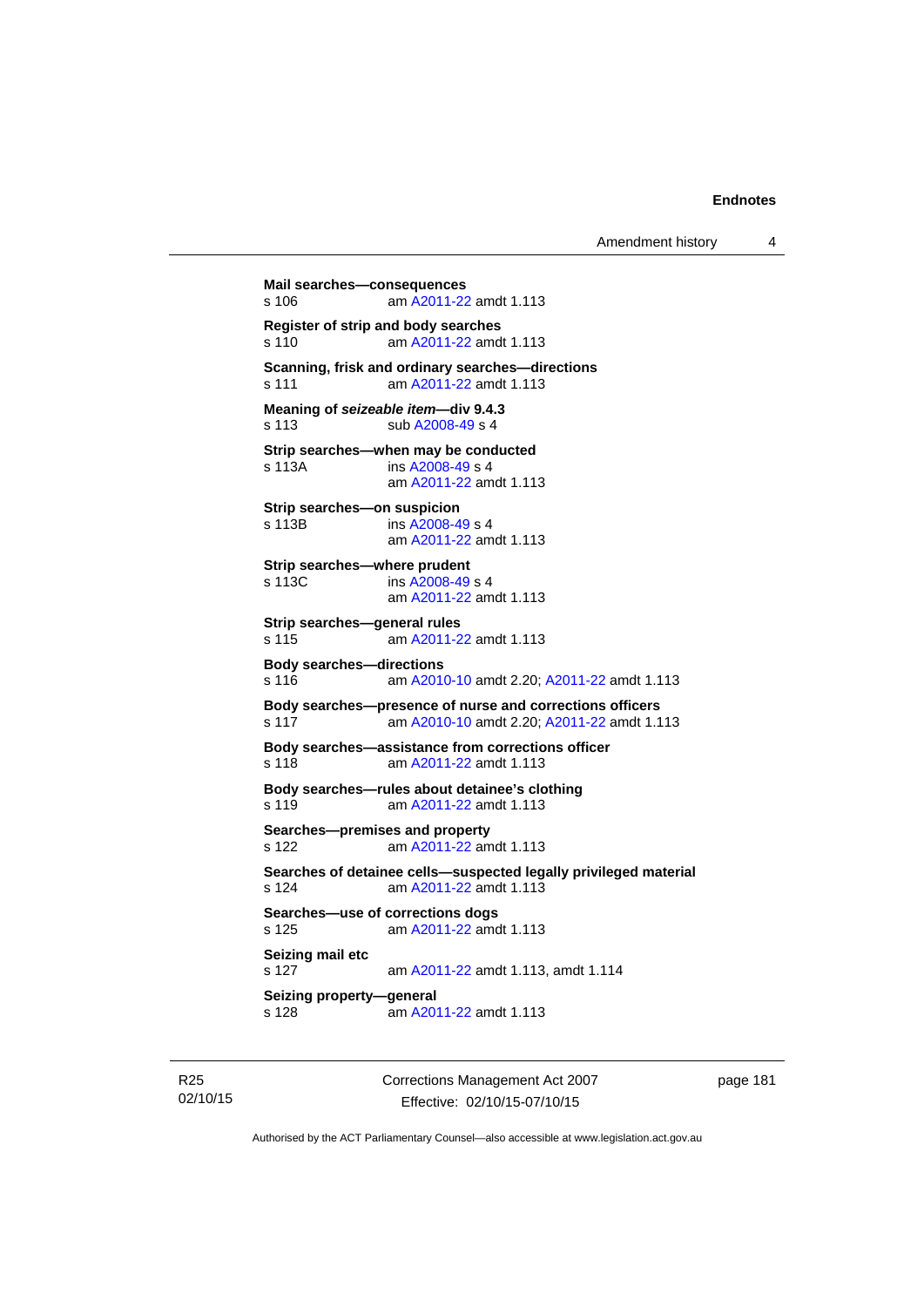4 Amendment history

```
Receipt for seizure 
               A2011-22 amdt 1.113
Forfeiture of things seized 
s 130 am A2011-22 amdt 1.113
Return of things seized but not forfeited 
s 131 am A2011-22 amdt 1.113
Definitions—drug and test sample
s 132 am A2010-10 amdt 2.20
When test sample positive
s 133 am A2011-22 amdt 1.113
Alcohol and drug testing of detainees 
s 134 am A2010-10 amdt 2.20; A2011-22 amdt 1.113 
Effect of positive test sample from detainee 
s 135 am A2011-22 amdt 1.113
Managing use of force 
 A2011-22 amdt 1.113
Authorised use of force 
s 138 am A2011-22 amdt 1.113
Use of restraints or weapons 
s 140 am A2010-10 amdt 2.17; A2011-22 amdt 1.113 
Medical examination after use of force 
s 141 am A2011-22 amdt 1.113
Reporting use of force 
s 142 am A2011-22 amdt 1.113
Visiting conditions 
s 143 am A2011-22 amdt 1.113
Notice of visiting conditions 
s 144 am A2011-22 amdt 1.113
Taking prohibited things etc into correctional centre 
 A2011-22 amdt 1.113
Directions to visitors 
s 146 am A2011-22 amdt 1.113
Searches of visitors 
s 147 am A2011-22 amdt 1.113
Directions to leave correctional centre etc 
s 148 am A2011-22 amdt 1.113
```
page 182 Corrections Management Act 2007 Effective: 02/10/15-07/10/15

R25 02/10/15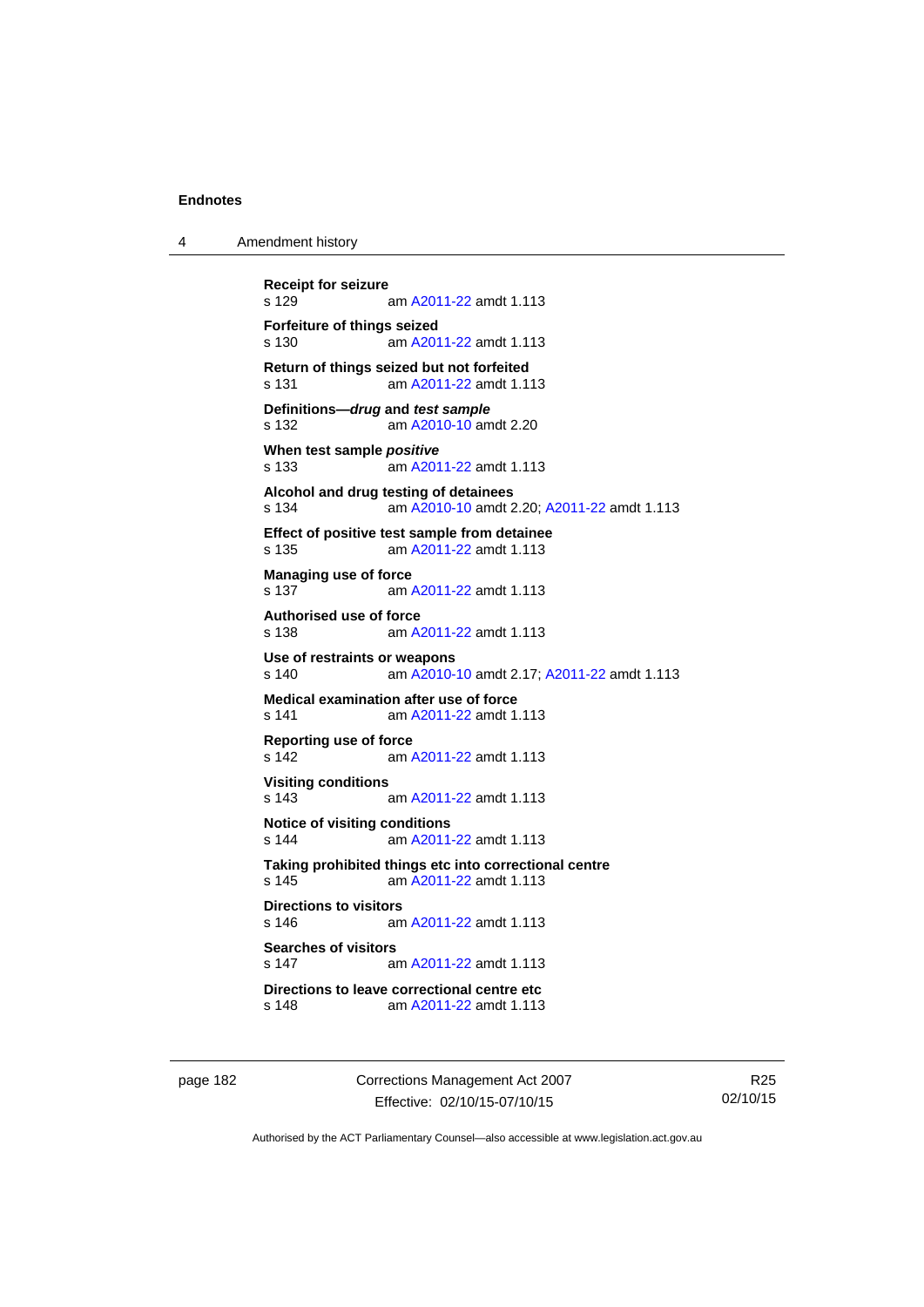```
Removing people from correctional centre 
s 149 am A2011-22 amdt 1.113
Definitions—discipline 
s 151 def administrator am A2011-22 amdt 1.113 
                     om A2012-34 s 4 
                  def initial report ins A2012-34 s 5 
                  def investigative segregation am A2011-22 amdt 1.113 
                     sub A2012-34 s 6 
                  def investigator's report sub A2012-34 s 6 
                  def presiding officer ins A2012-34 s 7 
Meaning of disciplinary breach
s 152 am A2011-22 amdt 1.113, amdt 1.114 
Meaning of investigator
s 153 am A2011-22 amdt 1.113
Report etc by corrections officer 
s 156 am A2012-34 s 8, s 9 
Investigation by investigator 
A2012-34 s 10
Action by presiding officer 
A2012-34 s 10
Disciplinary charge 
s 159 am A2012-34 s 11 
Director-general directions—investigative segregation<br>s 160 hdg am A2011-22 amdt 1.113
                  A2011-22 amdt 1.113
s 160 am A2011-22 amdt 1.113; A2012-34 s 12, s 13
Duration of investigative segregation 
s 163 am A2011-22 amdt 1.113, amdt 1.114; A2011-57 s 7; 
                  A2012-34 s 14 
Meaning of presiding officer—div 10.3.1 
s 166 am A2011-22 amdt 1.113
                  om A2012-34 s 15 
Disciplinary breach admitted by accused 
 A2012-34 s 16, s 17
Meaning of presiding officer—div 10.3.2 <br>s 169 am A2011-22 amdt 1.1
                  A2011-22 amdt 1.113
                  om A2012-34 s 18 
Disciplinary inquiry into charge 
s 170 am A2012-34 s 19
```
R25 02/10/15 Corrections Management Act 2007 Effective: 02/10/15-07/10/15

page 183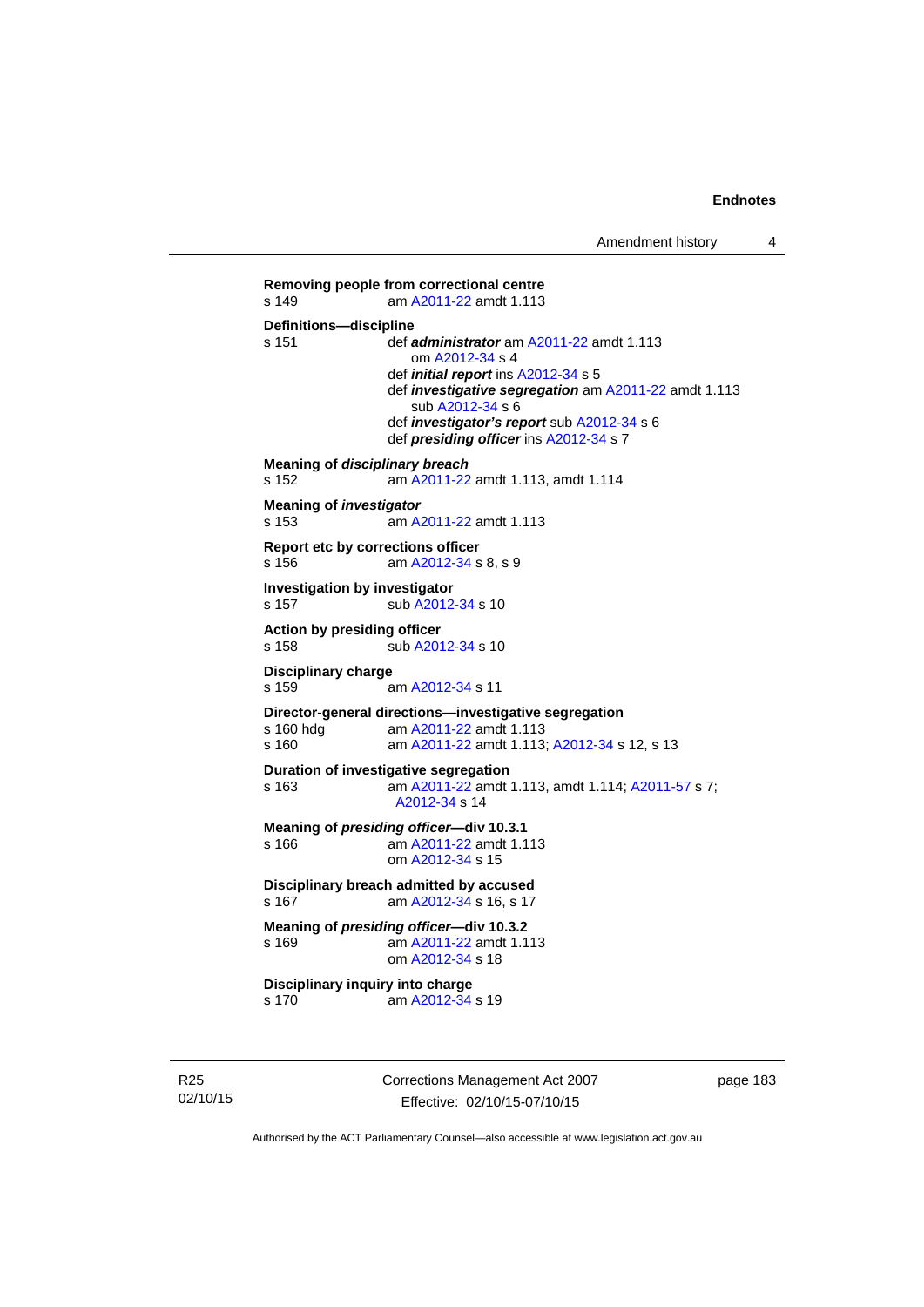```
4 Amendment history
```

```
Presiding officer's powers after internal inquiry 
s 171 am A2012-34 s 20; ss renum R18 LA
Meaning of review officer—div 10.3.3 
s 172 am A2011-22 amdt 1.113
                 om A2012-34 s 21 
Application for review of inquiry decision 
s 173 am A2011-22 amdt 1.113; A2012-34 s 22 
Director-general to assign review officer<br>s 174 hdg am A2011-22 amdt 1.11
                 A2011-22 amdt 1.113
s 174 am A2011-22 amdt 1.113
                 om A2012-34 s 23 
Review of inquiry decision 
A2012-34 s 23
Director-general's powers after further inquiry 
s 176 hdg<br>s 176  A2012-34 s 25
                 A2012-34 s 25, s 26
Appointment of adjudicator 
s 177 am A2014-18 amdt 1.1, amdt 1.2 
Application for review by adjudicator 
s 178 am A2012-34 s 26 
Review by adjudicator 
s 179 am A2012-34 s 26 
Adjudicator's powers after review 
s 180 am A2012-34 s 27 
Meaning of relevant presiding officer—div 10.3.5 
s 182 am A2012-34 s 28 
Disciplinary action by relevant presiding officer 
s 183 am A2011-22 amdt 1.113
Reparation 
s 185 am A2011-22 amdt 1.113
Separate confinement conditions 
s 187 am A2011-22 amdt 1.113
Record of disciplinary action 
s 189 am A2011-22 amdt 1.113
Presiding officer may require official reports 
s 196 am A2011-22 amdt 1.113
Notice of disciplinary hearing<br>
s 200 am A2011-2
                 A2011-22 amdt 1.113
```
page 184 Corrections Management Act 2007 Effective: 02/10/15-07/10/15

R25 02/10/15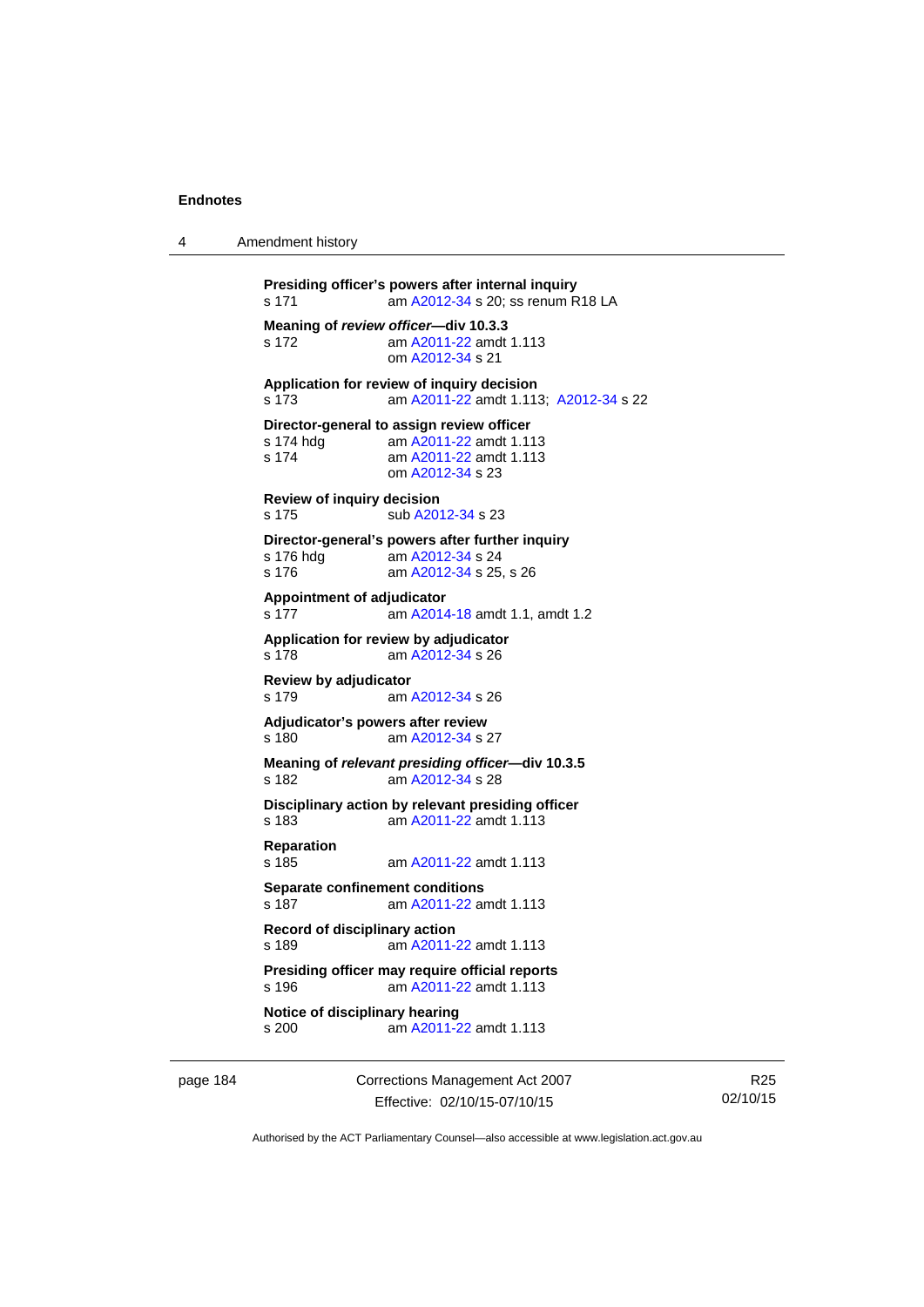```
Appearance at disciplinary hearing—audiovisual or audio link 
s 203 am A2010-40 amdt 2.4
Local leave directions 
s 204 am A2011-22 amdt 1.113
Local leave permits 
s 205 am A2011-22 amdt 1.113
Definitions—pt 12.2 
s 206 def corresponding chief executive om A2011-22 amdt 1.113 
                 def corresponding director-general ins A2011-22
                amdt 1.113
Interstate leave permits 
               A2011-22A2015-37 s 6; ss renum R25 LA
Notice to participating States 
s 210 am A2011-22 amdt 1.113
Lawful temporary absence from correctional centre 
s 217 am A2011-22 amdt 1.113, amdt 1.114 
Power of court to bring detainee before it—civil proceeding 
s 217A ins A2014-6 s 9 
Detainee's work—work health and safety 
A2009-28A2011-55 amdt 1.4
s 219 am A2009-28 amdt 2.4, amdt 2.5; A2011-22 amdt 1.113; 
                A2011-55 amdt 1.5 
Random testing of detainees—statistical purposes 
s 221 am A2011-22 amdt 1.113
Confidentiality 
s 222 am A2011-22 amdt 1.113
Evidentiary certificates 
s 226 am A2011-22 amdt 1.113
Legislation amended—sch 1 
s 230 om LA s 89 (3) 
Transitional 
ch 50 hdg om A2011-52 amdt 3.57
Meaning of commencement day—ch 50 
s 500 om A2011-52 amdt 3.57
Application of Act to transitional detainees 
s 501 exp 2 June 2011 (s 501 (4) (LA s 88 declaration applies)) 
Application of Act to transitional interstate leave permits 
s 502 exp 2 June 2011 (s 502 (3) (LA s 88 declaration applies))
```
R25 02/10/15 Corrections Management Act 2007 Effective: 02/10/15-07/10/15

page 185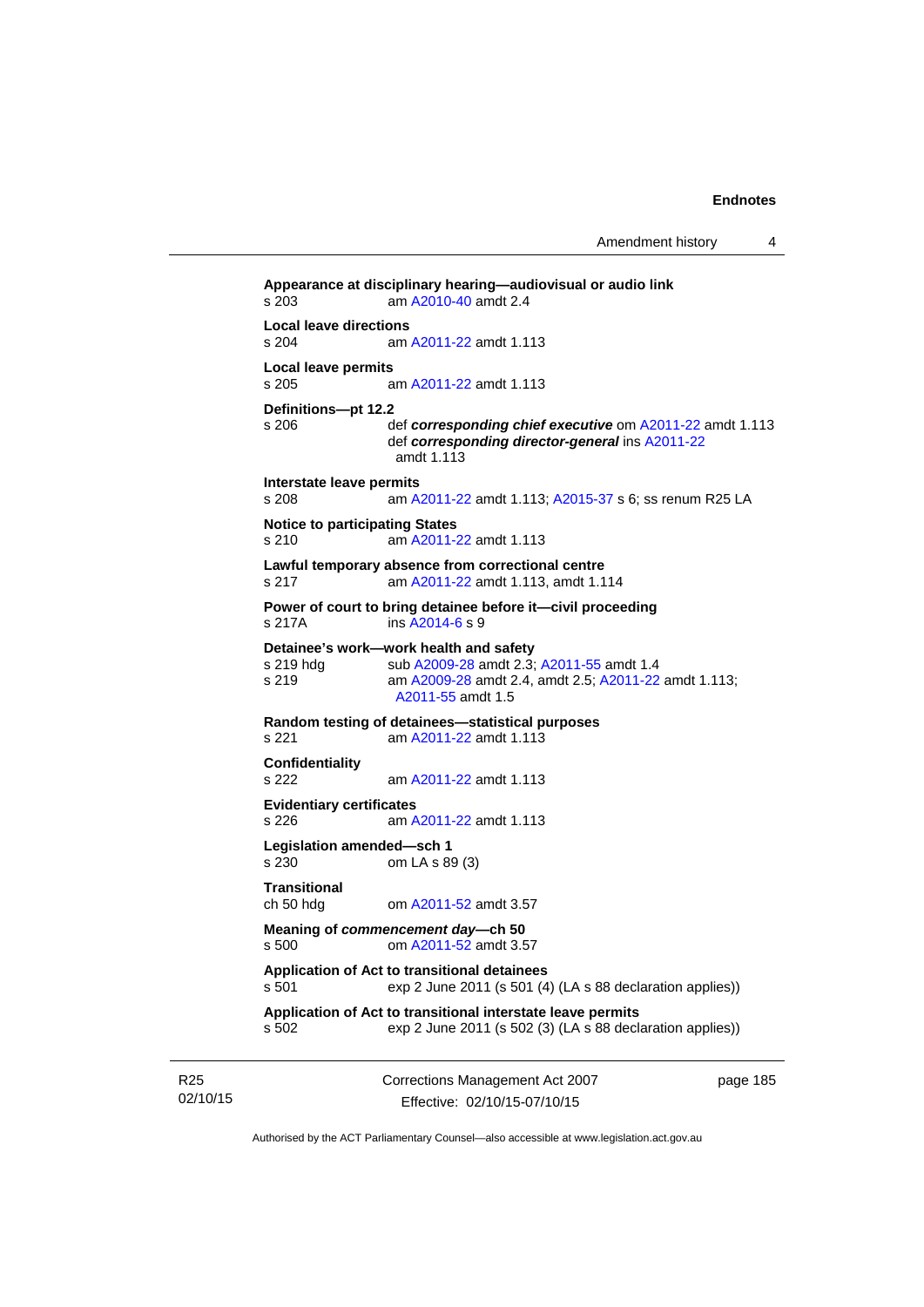| 4                                                          | Amendment history                                                               |                                                                                                                                                                                                                                                                                                                                                                                                                                                                                                                                                                                                                                                                                         |                 |  |
|------------------------------------------------------------|---------------------------------------------------------------------------------|-----------------------------------------------------------------------------------------------------------------------------------------------------------------------------------------------------------------------------------------------------------------------------------------------------------------------------------------------------------------------------------------------------------------------------------------------------------------------------------------------------------------------------------------------------------------------------------------------------------------------------------------------------------------------------------------|-----------------|--|
|                                                            | s 503                                                                           | Application of Act to certain transitional remandees<br>exp 18 December 2009 (s 503 (6) (LA s 88 declaration<br>applies))                                                                                                                                                                                                                                                                                                                                                                                                                                                                                                                                                               |                 |  |
|                                                            |                                                                                 | Transitional arrangements with NSW-Rehabilitation of Offenders (Interim)                                                                                                                                                                                                                                                                                                                                                                                                                                                                                                                                                                                                                |                 |  |
|                                                            | Act, s 94<br>s 504                                                              | exp 18 December 2009 (s 504 (4) (LA s 88 declaration<br>applies))                                                                                                                                                                                                                                                                                                                                                                                                                                                                                                                                                                                                                       |                 |  |
|                                                            | <b>Construction of outdated references</b><br>s 505<br>om A2011-52 amdt 3.57    |                                                                                                                                                                                                                                                                                                                                                                                                                                                                                                                                                                                                                                                                                         |                 |  |
|                                                            | s 506                                                                           | Crimes (Sentence Administration) Act 2005, ch 17 (Transitional-interim<br>custody arrangements)-definition of Corrections Management Act 2007<br>exp 18 December 2009 (s 506 (4) (LA s 88 declaration<br>applies))                                                                                                                                                                                                                                                                                                                                                                                                                                                                      |                 |  |
|                                                            | <b>Transitional regulations</b><br>s 507                                        | exp 18 December 2009 (s 507 (4) (LA s 88 declaration<br>applies))                                                                                                                                                                                                                                                                                                                                                                                                                                                                                                                                                                                                                       |                 |  |
|                                                            | ch 51 hdg                                                                       | Transitional-Corrections and Sentencing Legislation Amendment Act 2012<br>ins A2012-34 s 29<br>exp 15 December 2013 (s 509)                                                                                                                                                                                                                                                                                                                                                                                                                                                                                                                                                             |                 |  |
|                                                            | Alleged disciplinary breaches not finally dealt with before commencement<br>day |                                                                                                                                                                                                                                                                                                                                                                                                                                                                                                                                                                                                                                                                                         |                 |  |
|                                                            | s 508                                                                           | ins A2012-34 s 29<br>exp 15 December 2013 (s 509)                                                                                                                                                                                                                                                                                                                                                                                                                                                                                                                                                                                                                                       |                 |  |
|                                                            | Expiry-ch 51<br>s 509<br>ins A2012-34 s 29<br>exp 15 December 2013 (s 509)      |                                                                                                                                                                                                                                                                                                                                                                                                                                                                                                                                                                                                                                                                                         |                 |  |
| <b>Consequential amendments</b><br>sch 1<br>om LA s 89 (3) |                                                                                 |                                                                                                                                                                                                                                                                                                                                                                                                                                                                                                                                                                                                                                                                                         |                 |  |
|                                                            | <b>Dictionary</b><br>dict                                                       | am A2008-14 amdt 1.18; A2010-10 amdt 2.18; A2010-30<br>amdt 1.20; A2011-22 amdt 1.111, amdt 1.112; A2012-40<br>amdt 3.26; A2013-19 amdt 3.42; A2012-33 amdt 1.17;<br>A2013-22 amdt 1.9; A2013-39 amdt 2.12, amdt 2.13<br>(A2013-39 never effective (see Commonwealth v Australian<br>Capital Territory [2013] HCA 55)); A2014-18 amdt 3.19<br>def <i>administrator</i> om A2012-34 s 30<br>def <i>administrative penalty</i> sub A2013-19 amdt 3.43<br>def charge notice sub A2013-19 amdt 3.44<br>def corresponding chief executive om A2011-22 amdt 1.113<br>def corresponding corrections law om A2013-19 amdt 3.45<br>def corresponding director-general ins A2011-22<br>amdt 1.113 |                 |  |
| page 186                                                   |                                                                                 | Corrections Management Act 2007                                                                                                                                                                                                                                                                                                                                                                                                                                                                                                                                                                                                                                                         | R <sub>25</sub> |  |

Authorised by the ACT Parliamentary Counsel—also accessible at www.legislation.act.gov.au

02/10/15

Effective: 02/10/15-07/10/15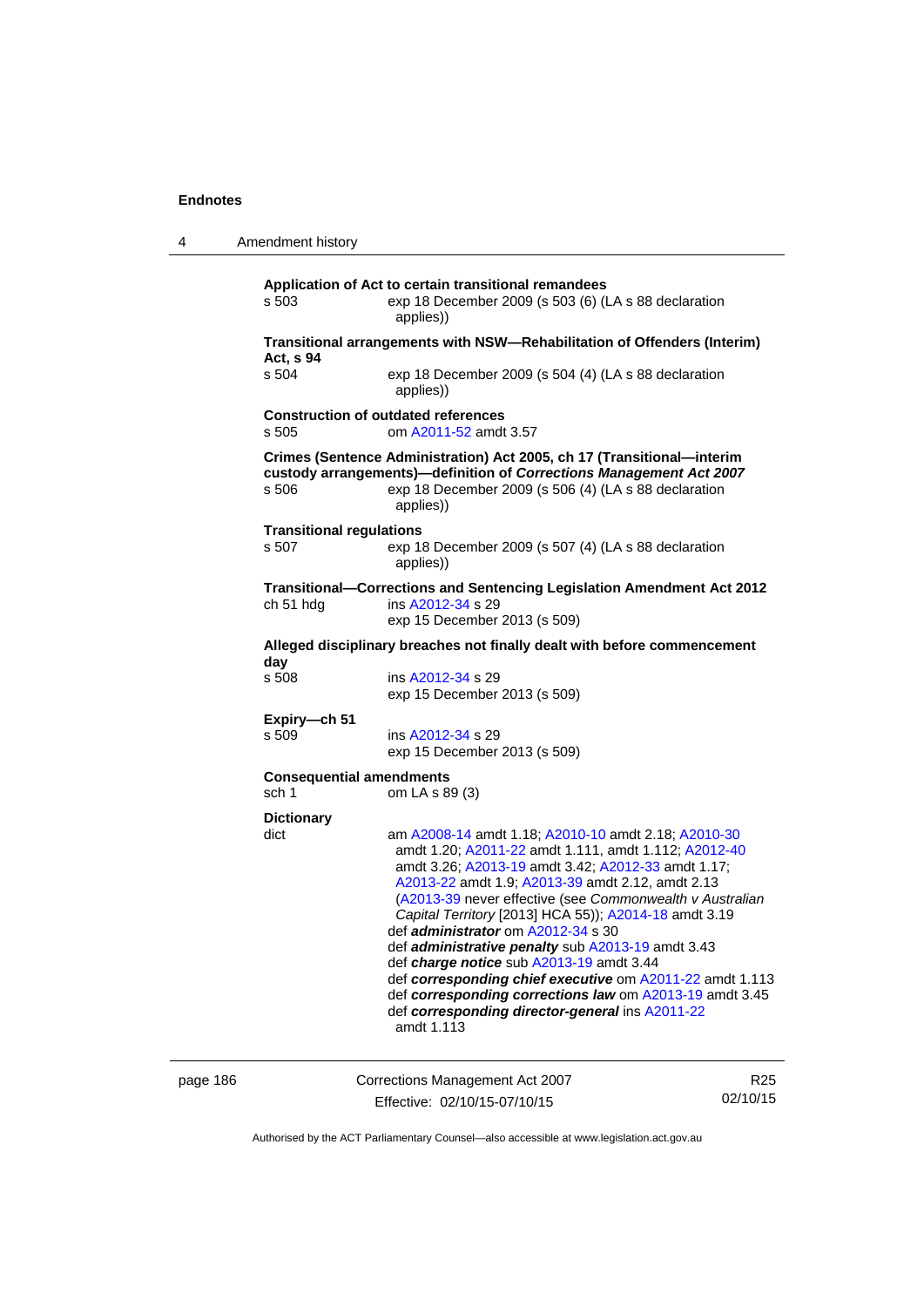def *disciplinary action* sub [A2013-19](http://www.legislation.act.gov.au/a/2013-19) amdt 3.46 def *disciplinary breach* sub [A2013-19](http://www.legislation.act.gov.au/a/2013-19) amdt 3.46 def *director-general* ins [A2011-52](http://www.legislation.act.gov.au/a/2011-52) amdt 3.58 def *entitled person* ins [A2012-33](http://www.legislation.act.gov.au/a/2012-33) amdt 1.18 def *health professional* om [A2010-10](http://www.legislation.act.gov.au/a/2010-10) amdt 2.19 def *health service* sub [A2010-10](http://www.legislation.act.gov.au/a/2010-10) amdt 2.19 def *initial report* ins [A2012-34](http://www.legislation.act.gov.au/a/2012-34) s 31 def *investigator* sub [A2013-19](http://www.legislation.act.gov.au/a/2013-19) amdt 3.47 def *investigator's report* sub [A2012-34](http://www.legislation.act.gov.au/a/2012-34) s 32 def *official visitor* om [A2012-33](http://www.legislation.act.gov.au/a/2012-33) amdt 1.19 ins [A2013-22](http://www.legislation.act.gov.au/a/2013-22) amdt 1.10 def *presiding officer* sub [A2012-34](http://www.legislation.act.gov.au/a/2012-34) s 33 def *privilege* sub [A2013-19](http://www.legislation.act.gov.au/a/2013-19) amdt 3.48 def *review officer* om [A2012-34](http://www.legislation.act.gov.au/a/2012-34) s 34 def *seizable item* ins [A2008-49](http://www.legislation.act.gov.au/a/2008-49) s 5 def *visitable place* ins [A2012-33](http://www.legislation.act.gov.au/a/2012-33) amdt 1.20 def *young detainee* ins [A2011-52](http://www.legislation.act.gov.au/a/2011-52) amdt 3.58

R25 02/10/15 Corrections Management Act 2007 Effective: 02/10/15-07/10/15

page 187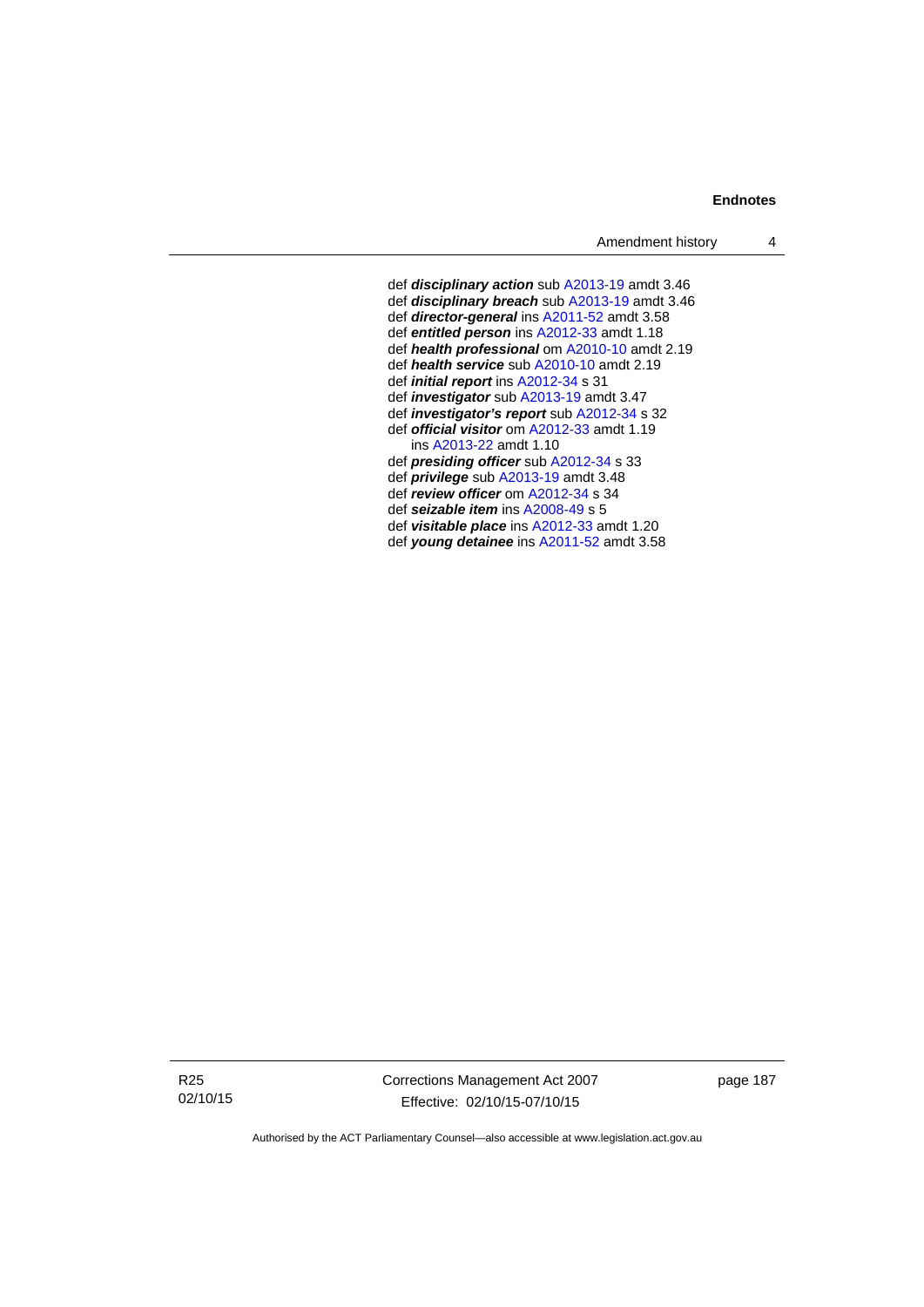5 Earlier republications

## **5 Earlier republications**

Some earlier republications were not numbered. The number in column 1 refers to the publication order.

Since 12 September 2001 every authorised republication has been published in electronic pdf format on the ACT legislation register. A selection of authorised republications have also been published in printed format. These republications are marked with an asterisk (\*) in column 1. Electronic and printed versions of an authorised republication are identical.

| <b>Republication</b><br>No and date | <b>Effective</b>             | Last<br>amendment<br>made by | <b>Republication for</b>                  |
|-------------------------------------|------------------------------|------------------------------|-------------------------------------------|
| R <sub>1</sub><br>18 Dec 2007       | 18 Dec 2007-<br>18 May 2008  | not amended                  | new Act                                   |
| R <sub>2</sub>                      | 19 May 2008-                 | A2008-14                     | amendments by                             |
| 19 May 2008                         | 8 Sept 2008                  |                              | A2008-14                                  |
| R <sub>3</sub><br>9 Sept 2008       | 9 Sept 2008-<br>15 Sept 2008 | A2008-44                     | amendments by<br>A2008-19 and<br>A2008-20 |
| R4                                  | 16 Sept 2008-                | A2008-49                     | amendments by                             |
| 16 Sept 2008                        | 29 May 2009                  |                              | A2008-49                                  |
| R <sub>5</sub>                      | 30 May 2009-                 | A2008-49                     | amendments by                             |
| 30 May 2009                         | 30 Sept 2009                 |                              | A2008-44                                  |
| R <sub>6</sub>                      | 1 Oct 2009-                  | A2009-28                     | amendments by                             |
| 1 Oct 2009                          | 18 Dec 2009                  |                              | A2009-28                                  |
| R7<br>19 Dec 2009                   | 19 Dec 2009-<br>30 June 2010 | A2009-51                     | commenced expiry                          |
| R <sub>8</sub>                      | 1 July 2010-                 | A2010-10                     | amendments by                             |
| 1 July 2010                         | 27 Sept 2010                 |                              | A2010-10                                  |
| R <sub>9</sub>                      | 28 Sept 2010-                | A2010-30                     | amendments by                             |
| 28 Sept 2010                        | 1 Nov 2010                   |                              | A2010-30                                  |
| R <sub>10</sub>                     | 2 Nov 2010-                  | A2010-40                     | amendments by                             |
| 2 Nov 2010                          | 8 Dec 2010                   |                              | A2010-40                                  |
| R <sub>11</sub>                     | 9 Dec 2010-                  | A2010-40                     | amendments by                             |
| 9 Dec 2010                          | 2 June 2011                  |                              | A2009-51                                  |

page 188 Corrections Management Act 2007 Effective: 02/10/15-07/10/15

R25 02/10/15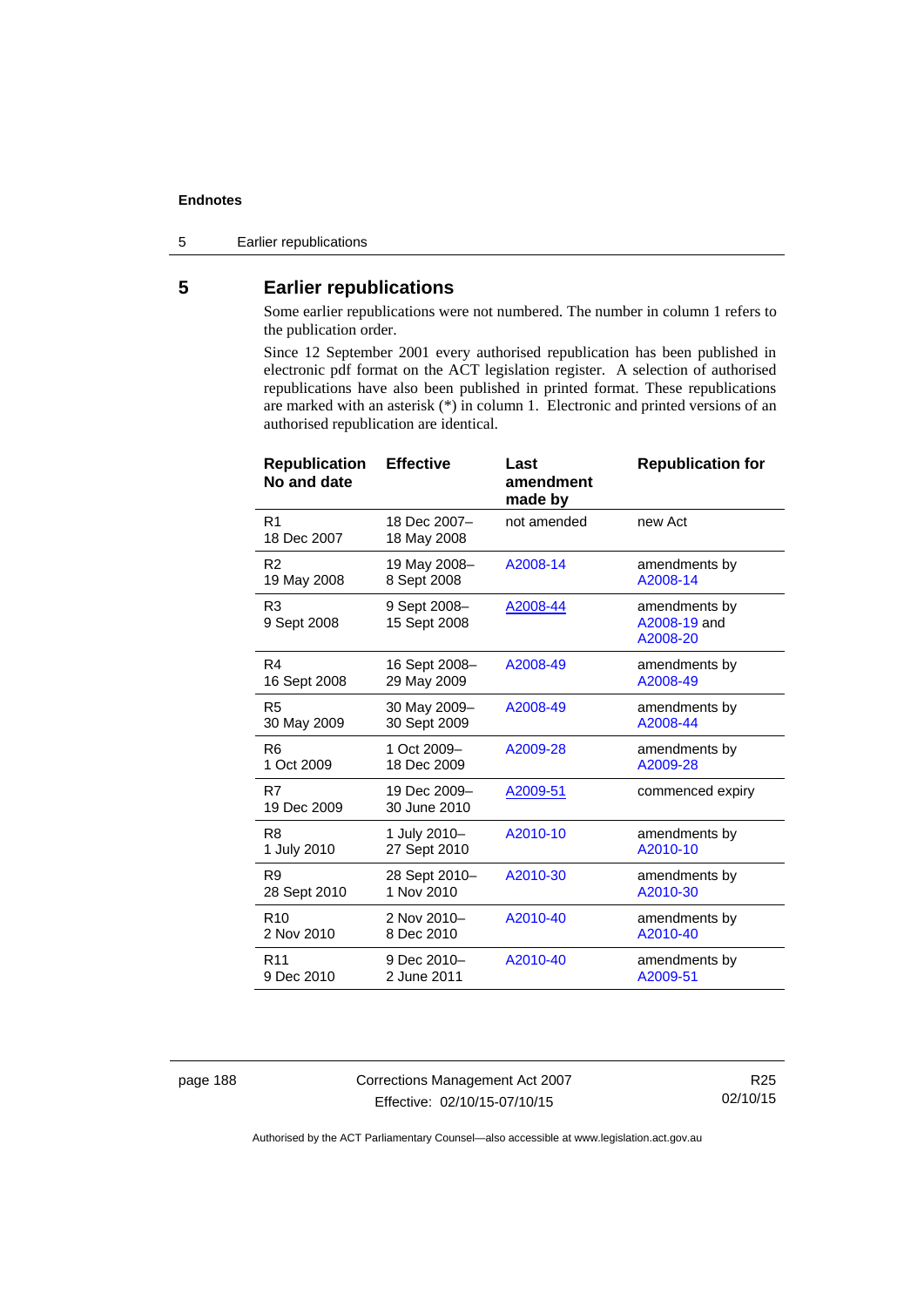Earlier republications 5

| <b>Republication</b><br>No and date | <b>Effective</b>             | Last<br>amendment<br>made by  | <b>Republication for</b>                                                                                                 |
|-------------------------------------|------------------------------|-------------------------------|--------------------------------------------------------------------------------------------------------------------------|
| R <sub>12</sub><br>3 June 2011      | 3 June 2011-<br>30 June 2011 | A2010-40                      | expiry of transitional<br>provisions (s 501,<br>s 502)                                                                   |
| R <sub>13</sub>                     | 1 July 2011-                 | A2011-22                      | amendments by                                                                                                            |
| 1 July 2011                         | 11 Dec 2011                  |                               | A2011-22                                                                                                                 |
| R <sub>14</sub>                     | 12 Dec 2011-                 | A2011-52                      | amendments by                                                                                                            |
| 12 Dec 2011                         | 14 Dec 2011                  |                               | A2011-52                                                                                                                 |
| R <sub>15</sub>                     | 15 Dec 2011-                 | A2011-57                      | amendments by                                                                                                            |
| 15 Dec 2011                         | 31 Dec 2011                  |                               | A2011-57                                                                                                                 |
| R <sub>16</sub>                     | 1 Jan 2012-                  | A2011-57                      | amendments by                                                                                                            |
| 1 Jan 2012                          | 10 Sept 2012                 |                               | A2011-55                                                                                                                 |
| R <sub>17</sub>                     | 11 Sept 2012-                | A2012-40                      | amendments by                                                                                                            |
| 11 Sept 2012                        | 14 Dec 2012                  |                               | A2012-40                                                                                                                 |
| <b>R18</b>                          | 15 Dec 2012-                 | A2012-40                      | amendments by                                                                                                            |
| 15 Dec 2012                         | 13 June 2013                 |                               | A2012-34                                                                                                                 |
| R <sub>19</sub>                     | 14 June 2013-                | A2013-19                      | amendments by                                                                                                            |
| 14 June 2013                        | 31 Aug 2013                  |                               | A2013-19                                                                                                                 |
| R <sub>20</sub><br>1 Sept 2013      | 1 Sept 2013-<br>6 Nov 2013   | A2013-22                      | amendments by<br>A2012-33 and<br>A2013-22                                                                                |
| R <sub>21</sub>                     | never effective              | A2013-39 (never               | amendments by                                                                                                            |
| 7 Nov 2013                          |                              | effective)                    | A2013-39                                                                                                                 |
| R21 (RI)<br>24 Feb 2014             | 7 Nov 2013-<br>15 Dec 2013   | A2013-39 (never<br>effective) | reissue because of<br>High Court decision in<br>relation to A2013-39                                                     |
| R <sub>22</sub><br>16 Dec 2013      | never effective              | A2013-39 (never<br>effective) | removed from LR<br>because of High<br>Court decision in<br>relation to A2013-39                                          |
| R22 (RI)<br>24 Feb 2014             | 16 Dec 2013-<br>27 Mar 2014  | A2013-39 (never<br>effective) | expiry of transitional<br>provisions (ch 51) and<br>reissue because of<br>High Court decision in<br>relation to A2013-39 |

R25 02/10/15 Corrections Management Act 2007 Effective: 02/10/15-07/10/15

page 189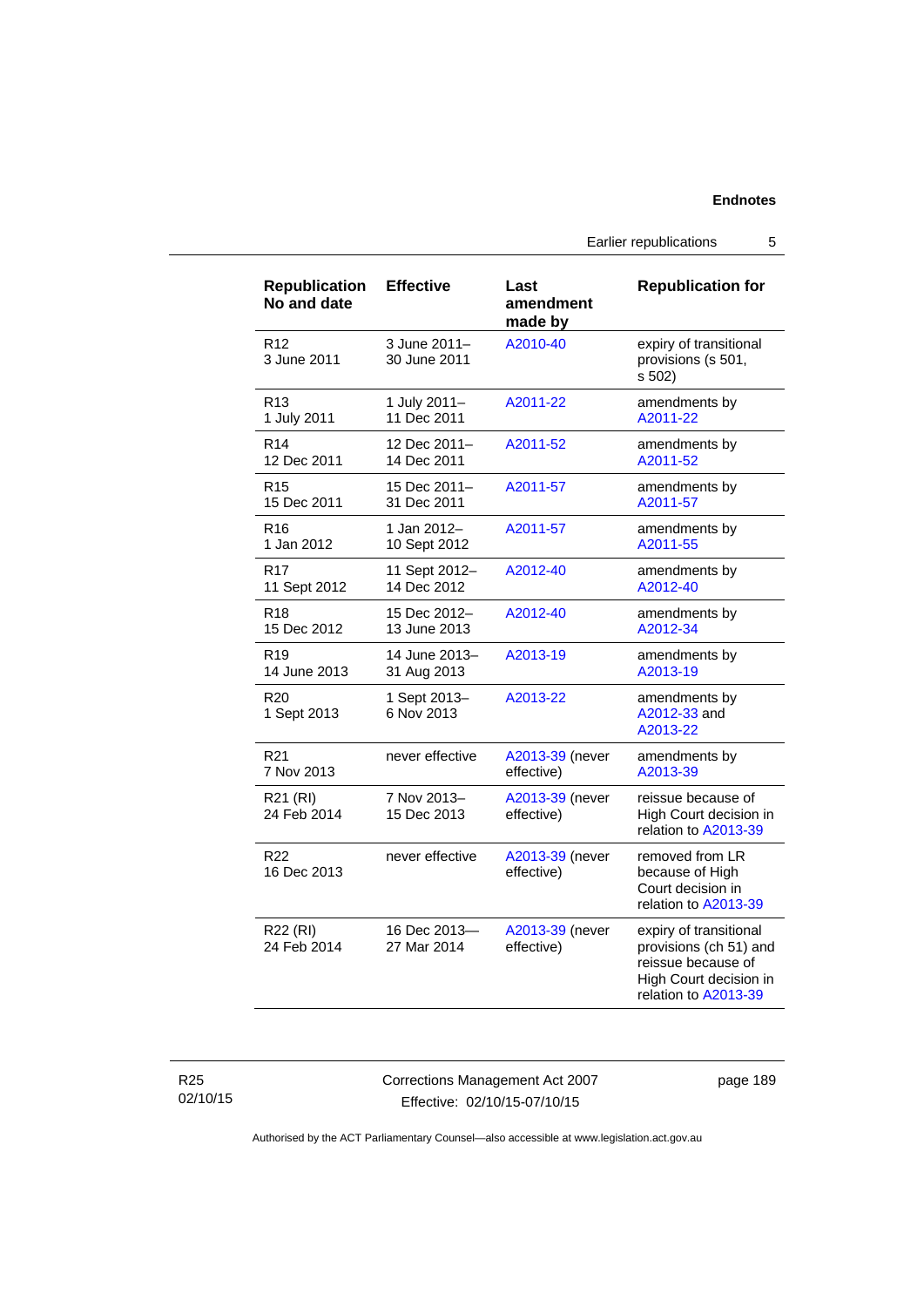| <b>Republication</b><br>No and date | <b>Effective</b> | Last<br>amendment<br>made by | <b>Republication for</b> |
|-------------------------------------|------------------|------------------------------|--------------------------|
| R <sub>23</sub>                     | 28 Mar 2014-     | A2014-6                      | amendments by            |
| 28 Mar 2014                         | 9 June 2014      |                              | A2014-6                  |
| R <sub>24</sub>                     | 10 June 2014-    | A2014-18                     | amendments by            |
| 10 June 2014                        | 1 Oct 2015       |                              | A2014-18                 |

5 Earlier republications

page 190 Corrections Management Act 2007 Effective: 02/10/15-07/10/15

R25 02/10/15